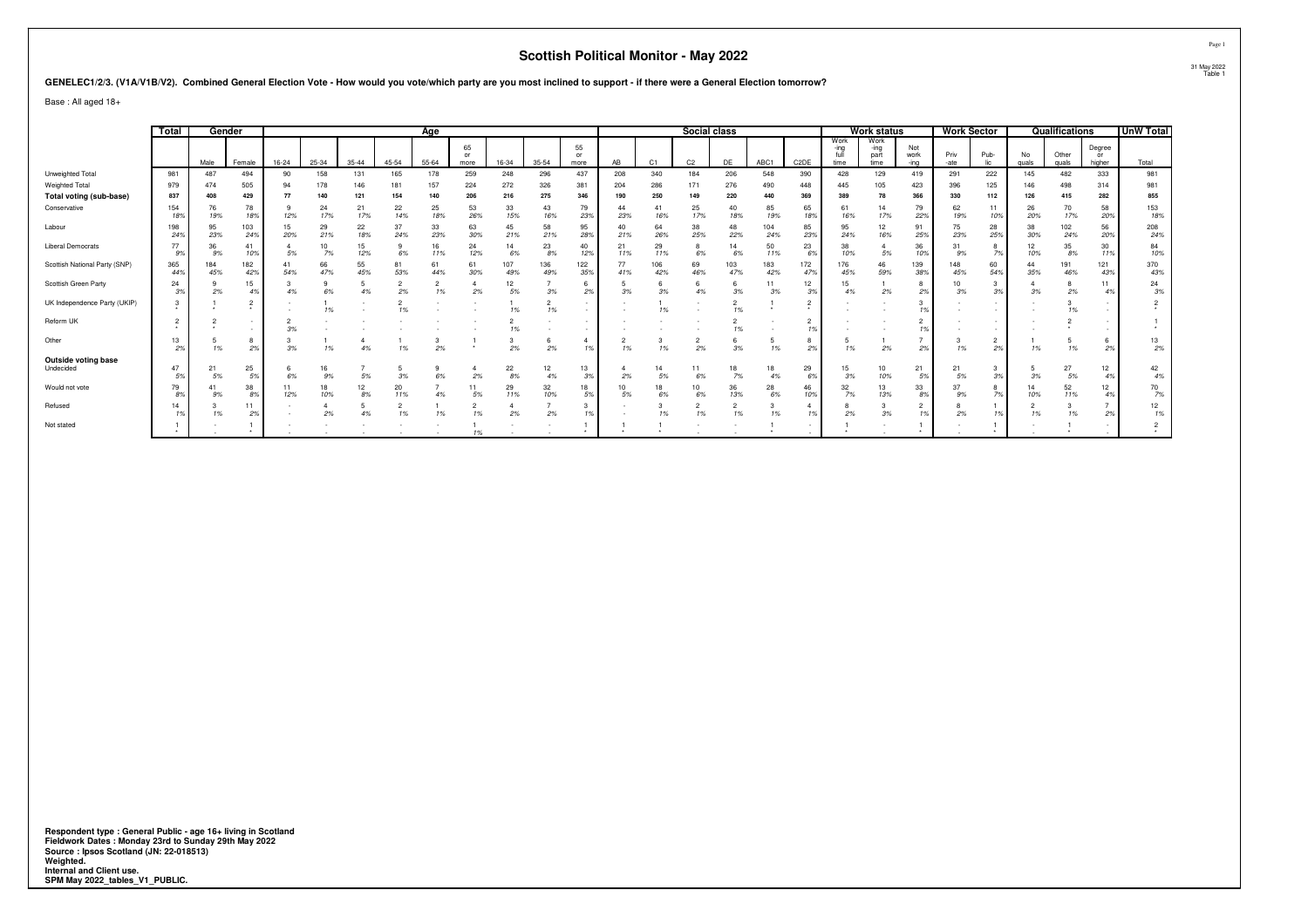**GENELEC1/2/3. (V1A/V1B/V2). Combined General Election Vote - How would you vote/which party are you most inclined to support - if there were a General Election tomorrow?**

Base : All aged 18+

|                                  | Total               |                      |                      |                                       |                               | <b>Scottish Parliament Region</b>   |                                |                        |                       | Tenure         |                      |                                        | Country of birth | household            | Children aged under 18 in | <b>UnW Total</b> |
|----------------------------------|---------------------|----------------------|----------------------|---------------------------------------|-------------------------------|-------------------------------------|--------------------------------|------------------------|-----------------------|----------------|----------------------|----------------------------------------|------------------|----------------------|---------------------------|------------------|
|                                  |                     | Cent<br>-ral         | Glas<br>-gow         | High-<br>lands<br>and<br>ls-<br>lands | Lothian                       | Mid<br>Scot<br>-land<br>and<br>Fife | North<br>East<br>Scot<br>-land | South<br>Scot<br>-land | West<br>Scot<br>-land | Owner occupier | Renter               | Scotland                               | Elsewhere        | Yes                  | No                        | Total            |
| Unweighted Total                 | 981                 | 115                  | 116                  | 82                                    | 157                           | 111                                 | 146                            | 139                    | 115                   | 648            | 263                  | 752                                    | 220              | 258                  | 716                       | 981              |
| Weighted Total                   | 979                 | 119                  | 129                  | 81                                    | 142                           | 116                                 | 139                            | 125                    | 128                   | 624            | 295                  | 757                                    | 212              | 283                  | 689                       | 981              |
| Total voting (sub-base)          | 837                 | 99                   | 108                  | 68                                    | 122                           | 105                                 | 112                            | 105                    | 119                   | 553            | 243                  | 656                                    | 176              | 242                  | 592                       | 855              |
| Conservative                     | 154<br>18%          | 16<br>16%            | 12<br>11%            | 12<br>17%                             | 15<br>12%                     | 14<br>13%                           | 26<br>23%                      | 32<br>31%              | 27<br>23%             | 119<br>22%     | 25<br>10%            | 118<br>18%                             | 34<br>19%        | 42<br>17%            | 112<br>19%                | 153<br>18%       |
| Labour                           | 198<br>24%          | 30<br>30%            | 36<br>34%            | 6<br>9%                               | 27<br>23%                     | 26<br>25%                           | 17<br>15%                      | 25<br>23%              | 32<br>27%             | 134<br>24%     | 54<br>22%            | 163<br>25%                             | 33<br>19%        | 48<br>20%            | 149<br>25%                | 208<br>24%       |
| <b>Liberal Democrats</b>         | 77<br>9%            | 3<br>3%              | 10<br>9%             | 13<br>20%                             | 17<br>14%                     | 12<br>12%                           | 14<br>13%                      | 3<br>3%                | 5<br>4%               | 60<br>11%      | 17<br>7%             | 50<br>8%                               | 27<br>16%        | 19<br>8%             | 58<br>10%                 | 84<br>10%        |
| Scottish National Party (SNP)    | 365<br>44%          | 47<br>47%            | 49<br>45%            | 32<br>47%                             | 54<br>44%                     | 45<br>43%                           | 52<br>47%                      | 35<br>33%              | 51<br>43%             | 217<br>39%     | 128<br>53%           | 290<br>44%                             | 74<br>42%        | 125<br>51%           | 239<br>40%                | 370<br>43%       |
| Scottish Green Party             | 24<br>3%            | $\overline{2}$<br>2% | 1%                   | $\overline{a}$<br>6%                  | 6<br>5%                       | 3%                                  | 1%                             | 6%                     | $\sim$<br>$\sim$      | 17<br>3%       | 3%                   | 17<br>3%                               | 4%               | 6<br>3%              | 18<br>3%                  | 24<br>3%         |
| UK Independence Party (UKIP)     | 3                   |                      | $\sim$               |                                       | $\overline{2}$<br>1%          | $\overline{\phantom{a}}$            | $\sim$                         | $\sim$                 | 1%                    | $\star$        | $\overline{2}$<br>1% | 3<br>٠.                                | $\sim$<br>$\sim$ |                      | 3<br>1%                   | $\overline{2}$   |
| Reform UK                        | $\overline{2}$<br>۰ |                      |                      |                                       |                               | $\overline{2}$<br>2%                | ٠.<br>$\sim$                   | $\sim$                 | . .<br>$\sim$         | $\sim$         | $\overline{2}$<br>1% | $\overline{2}$<br>$\ddot{\phantom{1}}$ |                  |                      | 2<br>$\ddot{\phantom{1}}$ |                  |
| Other                            | 13<br>2%            | 1%                   | $\sim$<br>$\sim$     | $\cdot$<br>1%                         | 1%                            | $\overline{\mathbf{c}}$<br>2%       | $\overline{c}$<br>2%           | 3<br>3%                | 3<br>2%               | 5<br>1%        | 8<br>3%              | 12<br>2%                               | 1%               | $\overline{2}$<br>1% | 11<br>2%                  | 13<br>2%         |
| Outside voting base<br>Undecided | 47<br>5%            | $\overline{7}$<br>5% | 8<br>6%              | $\overline{c}$<br>2%                  | 10<br>7%                      | 1%                                  | 14<br>10%                      | 5<br>4%                | $\overline{2}$<br>1%  | 27<br>4%       | 13<br>5%             | 29<br>4%                               | 18<br>8%         | 13<br>5%             | 33<br>5%                  | 42<br>4%         |
| Would not vote                   | 79<br>8%            | 13<br>11%            | 10<br>8%             | 12<br>14%                             | 9<br>6%                       | 8<br>7%                             | 10<br>7%                       | 14<br>11%              | 3%                    | 36<br>6%       | 36<br>12%            | 61<br>8%                               | 15<br>7%         | 22<br>8%             | 54<br>8%                  | 70<br>7%         |
| Refused                          | 14<br>1%            | 1%                   | $\overline{2}$<br>2% | $\sim$                                | $\overline{\mathbf{c}}$<br>2% | $\overline{\mathbf{c}}$<br>2%       | $\overline{c}$<br>2%           | $\sim$<br>$\sim$       | 3<br>3%               | 6<br>1%        | 3<br>1%              | 10<br>1%                               | 2%               | 5<br>2%              | 9<br>1%                   | 12<br>1%         |
| Not stated                       | ٠                   | a.                   |                      |                                       |                               | $\overline{\phantom{a}}$<br>$\sim$  | 1%                             | $\sim$                 | $\sim$                | $\star$        | $\sim$               | $\star$                                | $\sim$           |                      | $\ddot{\phantom{1}}$      | $\overline{2}$   |

**Respondent type : General Public - age 16+ living in Scotland Fieldwork Dates : Monday 23rd to Sunday 29th May 2022 Source : Ipsos Scotland (JN: 22-018513) Weighted. Internal and Client use. SPM May 2022\_tables\_V1\_PUBLIC.**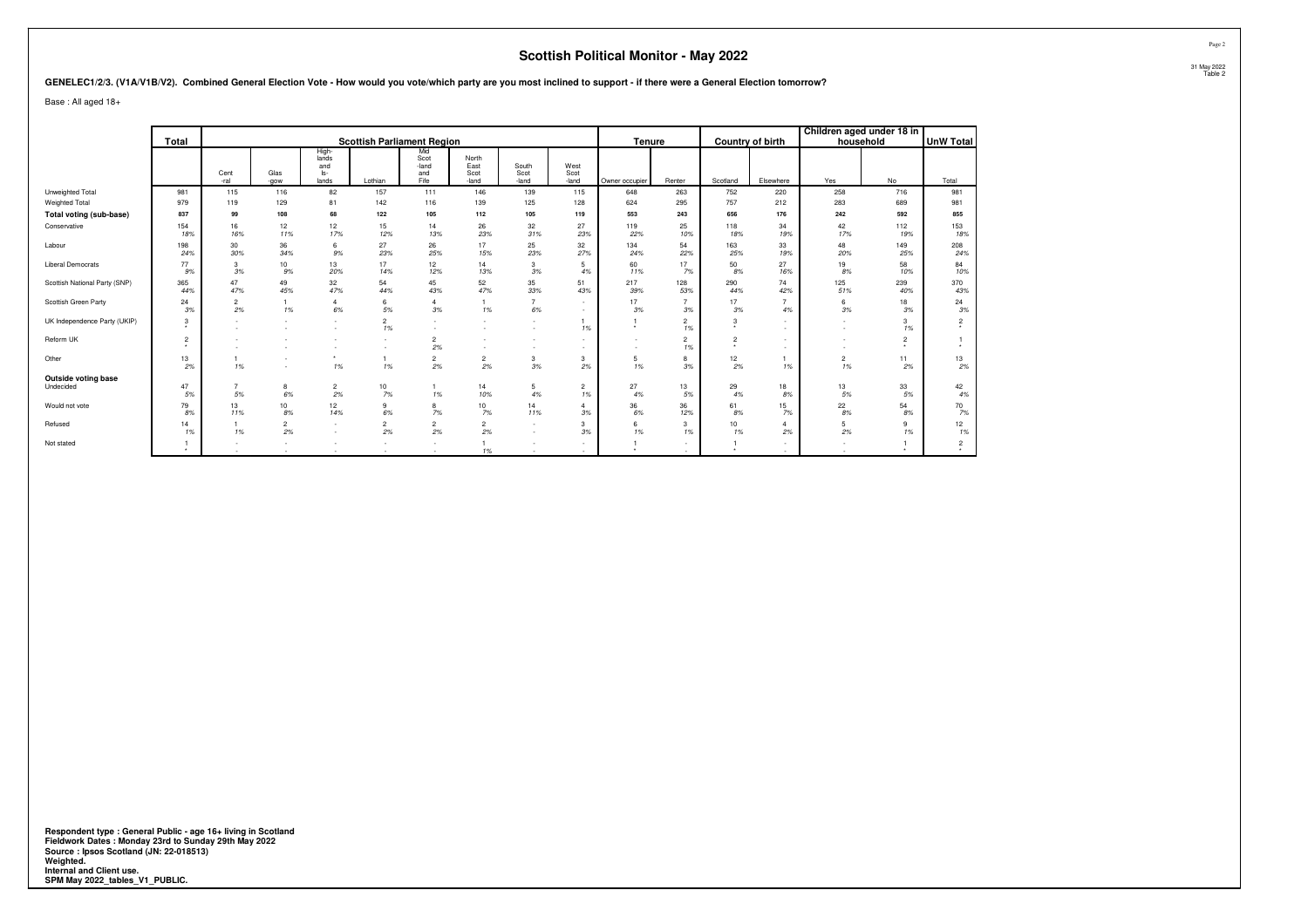#### **GENELEC1/2/3. (V1A/V1B/V2). Combined General Election Vote - How would you vote/which party are you most inclined to support - if there were a General Election tomorrow?**

Base : All aged 18+

|                                  |            |             |                                            |            |             |                             |                                    |            | Past vote (SP 2021) |           |                      |                      |                      |                                   |                      |            |                                          |                                      |            |           |                     |                                           |
|----------------------------------|------------|-------------|--------------------------------------------|------------|-------------|-----------------------------|------------------------------------|------------|---------------------|-----------|----------------------|----------------------|----------------------|-----------------------------------|----------------------|------------|------------------------------------------|--------------------------------------|------------|-----------|---------------------|-------------------------------------------|
|                                  | Total      |             | <b>Voting intention (General Election)</b> |            |             | Voting intention (Indyref2) |                                    |            | Constituency        |           |                      |                      |                      | Past vote (2019 General Election) |                      |            | Past vote (Indyref 2014)                 |                                      |            |           |                     | Past vote (EU Referendum, 2016) UnW Total |
|                                  |            |             |                                            |            |             |                             |                                    |            |                     |           |                      |                      |                      |                                   |                      |            |                                          | Not<br>vote/<br>too<br>young<br>/not |            |           | Not<br>vote/<br>too |                                           |
|                                  |            | Con         | Lab                                        | LD         | SNP         | Yes                         | No                                 | Con        | Lab                 | LD.       | SNP                  | Con                  | Lab                  | <b>LD</b>                         | SNP                  | Yes        | No                                       | Scot'                                | Remain     | Leave     | young               | Total                                     |
| Unweighted Total                 | 981        | 153         | 208                                        | 84         | 370         | 417                         | 451                                | 156        | 159                 | 51        | 349                  | 197                  | 178                  | 46                                | 306                  | 370        | 443                                      | 137                                  | 599        | 224       | 125                 | 981                                       |
| Weighted Total                   | 979        | 154         | 198                                        | 77         | 365         | 412                         | 443                                | 155        | 145                 |           | 345                  | 198                  | 165                  | 38                                | 300                  | 365        | 429                                      | 149                                  | 584        | 214       | 140                 | 981                                       |
| Total voting (sub-base)          | 837        | 154         | 198                                        | 77         | 365         | 375                         | 381                                | 144        | 139                 |           | 333                  | 183                  | 159                  |                                   | 288                  | 331        | 387                                      | 98                                   | 539        | 187       | 90                  | 855                                       |
| Conservative                     | 154<br>18% | 154<br>100% |                                            |            |             | 3%                          | 139<br>37%                         | 118<br>82% | 4%                  | 3%        | $\star$              | 132<br>72%           | 3%                   | 4%                                | $\star$              | 18<br>5%   | 121<br>31%                               | 14<br>14%                            | 66<br>12%  | 70<br>38% | 15<br>17%           | 153<br>18%                                |
| Labour                           | 198<br>24% |             | 198<br>100%                                |            |             | 31<br>8%                    | 145<br>38%                         | 13<br>9%   | 122<br>87%          | 5%        | 21<br>6%             | 22<br>12%            | 126<br>79%           | 9%                                | 13<br>4%             | 25<br>$8%$ | 145<br>37%                               | 20<br>21%                            | 137<br>25% | 37<br>20% | 16<br>18%           | 208<br>24%                                |
| <b>Liberal Democrats</b>         | 77<br>9%   |             |                                            | 77<br>100% |             | 13<br>3%                    | 57<br>15%                          | 6%         | 5%                  | 38<br>83% | 5<br>2%              | 10%                  | 5<br>3%              | 29<br>77%                         | 3%                   | 15<br>4%   | 55<br>14%                                | 7%                                   | 59<br>11%  | 15<br>8%  | 3<br>3%             | 84<br>10%                                 |
| Scottish National Party (SNP)    | 365<br>44% |             |                                            |            | 365<br>100% | 304<br>81%                  | 22<br>$6\%$                        |            | 2%                  | 7%        | 294<br>88%           | 3%                   | 21<br>13%            | 10%                               | 253<br>88%           | 257<br>78% | 50<br>13%                                | 49<br>50%                            | 249<br>46% | 57<br>30% | 48<br>54%           | 370<br>43%                                |
| Scottish Green Party             | 24<br>3%   |             |                                            |            |             | 10<br>3%                    | 11<br>3%                           | 2%         | 1%                  |           | $\overline{7}$<br>2% | $\overline{2}$<br>1% | 1%                   |                                   | 8<br>3%              | 3%         | 12<br>$3\%$                              | 1%                                   | 21<br>4%   | 1%        | 1%                  | 24<br>$3\%$                               |
| UK Independence Party (UKIP)     |            |             |                                            |            | $\sim$      | $\star$                     | $\star$                            | 19         |                     |           | $\sim$               | 1%                   |                      |                                   | $\sim$               | 1%         | $\star$                                  |                                      |            | 2%        |                     |                                           |
| Reform UK                        |            |             |                                            |            | $\sim$      | 1%                          | $\sim$<br>$\overline{\phantom{a}}$ |            |                     |           | $\sim$<br><b>.</b>   |                      |                      |                                   | $\sim$               |            |                                          | 2%                                   |            |           | 2%                  |                                           |
| Other                            | 13<br>2%   |             |                                            |            |             | 1%                          | 5<br>1%                            |            |                     | 2%        | 5<br>2%              | $\overline{c}$<br>1% |                      |                                   | 6<br>2%              | 2%         | 3<br>1%                                  | 4%                                   | 1%         | 1%        | 4<br>4%             | 13<br>2%                                  |
| Outside voting base<br>Undecided | 47<br>5%   |             |                                            |            |             | 15<br>4%                    | 28<br>$6\%$                        | 3%         | 2%                  | 2%        | 6<br>2%              | 5%                   | 5<br>$3\%$           | 2%                                | $\overline{7}$<br>2% | 2%         | 20<br>$5\%$                              | 18<br>12%                            | 23<br>4%   | 3%        | 16<br>11%           | 42<br>4%                                  |
| Would not vote                   | 79<br>8%   |             |                                            |            |             | 20<br>5%                    | 32<br>7%                           | 3%         | 3<br>2%             |           | 6<br>2%              | 3%                   | $\overline{2}$<br>1% |                                   | 5 <sup>5</sup><br>2% | 23<br>6%   | $\begin{array}{c} 20 \\ 5\% \end{array}$ | 31<br>21%                            | 20<br>3%   | 19        | 33<br>24%           | 70<br>7%                                  |
| Refused                          |            |             |                                            |            |             | 1%                          | $\star$                            |            |                     |           | <b>.</b><br>$\sim$   |                      |                      |                                   | $\sim$               | 1%         |                                          | $\overline{2}$<br>1%                 |            | 1%        | 1%                  | 12<br>1%                                  |
| Not stated                       |            |             |                                            |            | $\sim$      |                             |                                    |            |                     |           | $\sim$<br>$\sim$     |                      |                      |                                   | $\sim$               |            |                                          |                                      |            |           |                     |                                           |

**Respondent type : General Public - age 16+ living in Scotland Fieldwork Dates : Monday 23rd to Sunday 29th May 2022 Source : Ipsos Scotland (JN: 22-018513) Weighted. Internal and Client use. SPM May 2022\_tables\_V1\_PUBLIC.**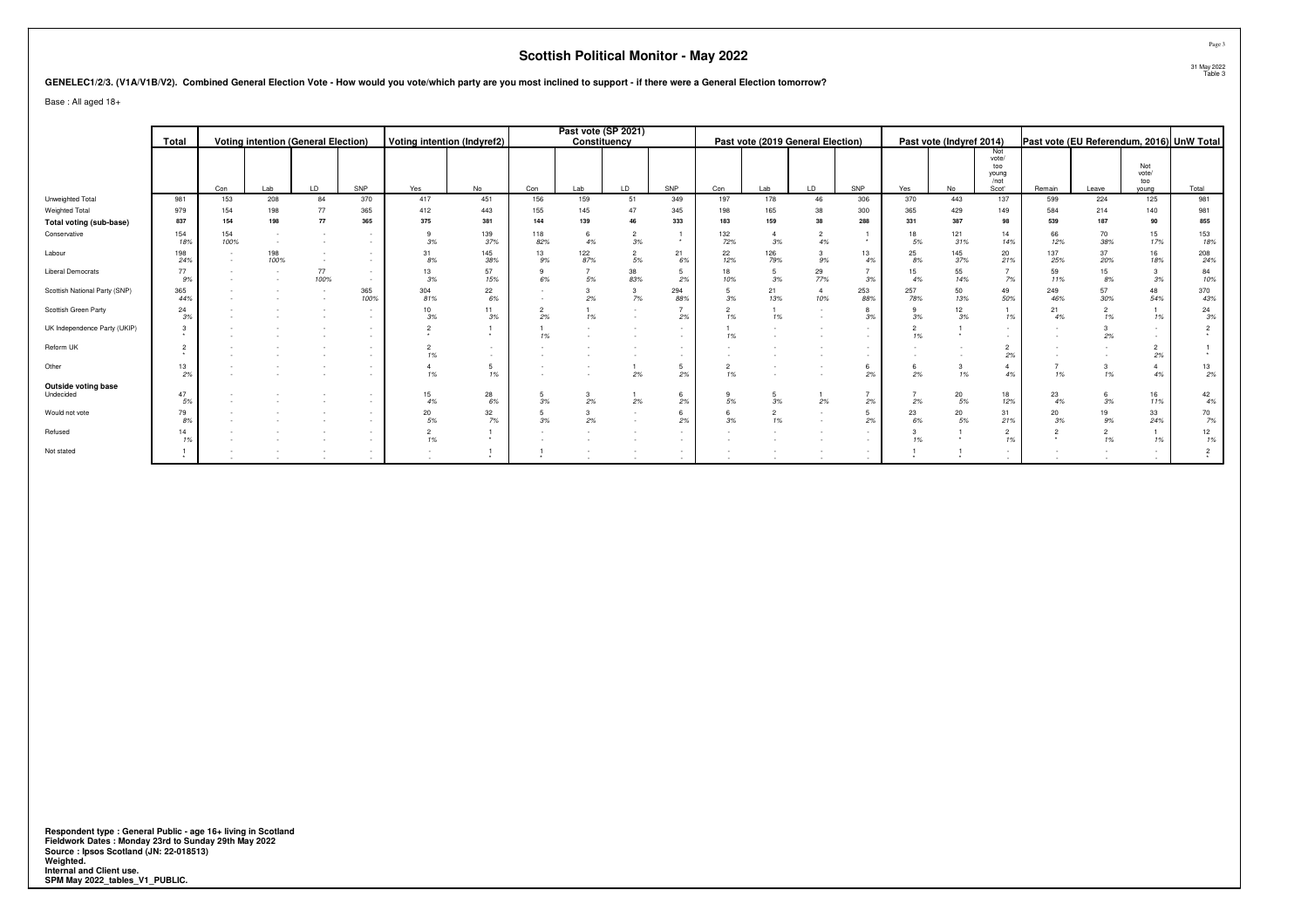#### **GENELEC1/2/3. (V1A/V1B/V2). Combined General Election Vote - How would you vote/which party are you most inclined to support - if there were a General Election tomorrow?**

|                                                                                                                                                                           |            |                                                                                                                                                                                                                                                                                                                                                                                                                                                                                    |                               |           |                      |                      |            |                      |                      |            |                      |                      | <b>Scottish Political Monitor - May 2022</b> |                      |                      |            |                      |                                  |                        |                      |                      |                      |                      |                      |                      |                      |                  | Page 4                 |
|---------------------------------------------------------------------------------------------------------------------------------------------------------------------------|------------|------------------------------------------------------------------------------------------------------------------------------------------------------------------------------------------------------------------------------------------------------------------------------------------------------------------------------------------------------------------------------------------------------------------------------------------------------------------------------------|-------------------------------|-----------|----------------------|----------------------|------------|----------------------|----------------------|------------|----------------------|----------------------|----------------------------------------------|----------------------|----------------------|------------|----------------------|----------------------------------|------------------------|----------------------|----------------------|----------------------|----------------------|----------------------|----------------------|----------------------|------------------|------------------------|
| GENELEC1/2/3. (V1A/V1B/V2). Combined General Election Vote - How would you vote/which party are you most inclined to support - if there were a General Election tomorrow? |            |                                                                                                                                                                                                                                                                                                                                                                                                                                                                                    |                               |           |                      |                      |            |                      |                      |            |                      |                      |                                              |                      |                      |            |                      |                                  |                        |                      |                      |                      |                      |                      |                      |                      |                  | 31 May 2022<br>Table 4 |
| Base: All aged 18+, and at least 9/10 certain to vote, and always/usually/it depends - vote at General Election                                                           |            |                                                                                                                                                                                                                                                                                                                                                                                                                                                                                    |                               |           |                      |                      |            |                      |                      |            |                      |                      |                                              |                      |                      |            |                      |                                  |                        |                      |                      |                      |                      |                      |                      |                      |                  |                        |
|                                                                                                                                                                           | Total      | Gender                                                                                                                                                                                                                                                                                                                                                                                                                                                                             |                               |           |                      |                      |            | Age                  |                      |            |                      |                      |                                              |                      | Social class         |            |                      |                                  |                        | <b>Work status</b>   |                      | <b>Work Sector</b>   |                      |                      | Qualifications       |                      | <b>UnW Total</b> |                        |
|                                                                                                                                                                           |            | Work<br>Work<br>55<br>65<br>Not<br>-ing<br>-ing<br>full<br>Priv<br>Pub-<br>work<br>or<br>or<br>part<br>35-44<br>45-54<br>C <sub>1</sub><br>C <sub>2</sub><br>DE<br>Male<br>16-24<br>25-34<br>$55 - 64$<br>16-34<br>AB<br>ABC1<br>C <sub>2</sub> DE<br>Female<br>35-54<br>time<br>time<br>-ing<br>-ate<br>lic<br>more<br>more<br>354<br>133<br>147<br>222<br>369<br>263<br>131<br>127<br>258<br>322<br>166<br>361<br>88<br>85<br>128<br>218<br>170<br>433<br>311<br>78<br>192<br>40 |                               |           |                      |                      |            |                      |                      |            |                      |                      |                                              |                      |                      |            | No<br>quals          | Other<br>quals                   | Degree<br>or<br>higher | Total                |                      |                      |                      |                      |                      |                      |                  |                        |
| Unweighted Total                                                                                                                                                          | 715        |                                                                                                                                                                                                                                                                                                                                                                                                                                                                                    |                               |           |                      |                      |            |                      |                      |            |                      |                      |                                              |                      |                      |            | 109                  | 320                              | 277                    | 715                  |                      |                      |                      |                      |                      |                      |                  |                        |
| Weighted Total<br>Total voting (sub-base)                                                                                                                                 | 679<br>651 | 337<br>328                                                                                                                                                                                                                                                                                                                                                                                                                                                                         | 342<br>323                    | 40<br>40  | 89<br>85             | 87<br>83             | 144<br>137 | 127<br>121           | 192<br>185           | 129<br>125 | 231<br>220           | 319<br>306           | 165<br>163                                   | 210<br>196           | 117<br>113           | 166<br>159 | 375<br>359           | 283<br>272                       | 307<br>300             | 63<br>55             | 305<br>293           | 256<br>244           | 94<br>92             | 104<br>102           | 312<br>297           | 254<br>245           | 715<br>689       |                        |
| Conservative                                                                                                                                                              | 122<br>19% | 61<br>19%                                                                                                                                                                                                                                                                                                                                                                                                                                                                          | 61<br>19%                     | 11%       | 12<br>15%            | 15<br>18%            | 22<br>16%  | 20<br>17%            | 47<br>26%            | 17<br>13%  | 37<br>17%            | 68<br>22%            | 38<br>23%                                    | 31<br>16%            | 23<br>20%            | 29<br>18%  | 69<br>19%            | 52<br>19%                        | 47<br>16%              | 16%                  | 66<br>22%            | 46<br>19%            | 8%                   | 20<br>20%            | 51<br>17%            | 50<br>20%            | 124<br>18%       |                        |
| Labour                                                                                                                                                                    | 148<br>23% | 80<br>25%                                                                                                                                                                                                                                                                                                                                                                                                                                                                          | 68<br>21%                     | 16%       | 16<br>18%            | 15<br>18%            | 31<br>22%  | 26<br>22%            | 54<br>29%            | 22<br>18%  | 46<br>21%            | 80<br>26%            | 34<br>21%                                    | 45<br>23%            | 28<br>25%            | 32<br>20%  | 79<br>22%            | 60<br>22%                        | 69<br>23%              | 15%                  | 70<br>24%            | 51<br>21%            | 24<br>26%            | 29<br>29%            | 68<br>23%            | 48<br>20%            | 165<br>24%       |                        |
| <b>Liberal Democrats</b>                                                                                                                                                  | 64<br>10%  | 27<br>$8%$                                                                                                                                                                                                                                                                                                                                                                                                                                                                         | 37<br>11%                     | 9%        | 6<br>7%              | 10<br>12%            | 5%         | 15<br>13%            | 22<br>12%            | 10<br>8%   | 18<br>8%             | 37<br>12%            | 20<br>12%                                    | 26<br>13%            | 5%                   | 5%         | 46<br>13%            | 14<br>5%                         | 31<br>10%              | $\overline{2}$<br>3% | 31<br>11%            | 24<br>10%            | $\overline{7}$<br>8% | 7%                   | 28<br>9%             | 29<br>12%            | 72<br>10%        |                        |
| Scottish National Party (SNP)                                                                                                                                             | 288<br>44% | 146<br>44%                                                                                                                                                                                                                                                                                                                                                                                                                                                                         | 142<br>44%                    | 20<br>51% | 44<br>52%            | 37<br>45%            | 73<br>53%  | 55<br>45%            | 58<br>31%            | 65<br>52%  | 110<br>50%           | 113<br>37%           | 66<br>40%                                    | 87<br>44%            | 52<br>46%            | 78<br>49%  | 153<br>43%           | 130<br>48%                       | 139<br>46%             | 35<br>64%            | 110<br>389           | 116<br>47%           | 50<br>54%            | 41<br>40%            | 138<br>47%           | 104<br>43%           | 299<br>43%       |                        |
| Scottish Green Party                                                                                                                                                      | 17<br>3%   | 2%                                                                                                                                                                                                                                                                                                                                                                                                                                                                                 | 10<br>3%                      | 7%        | 5<br>6%              | 4<br>4%              | 2<br>1%    | 1%                   | 2%                   | 8<br>7%    | 5<br>2%              | 1%                   | 2%                                           | $\overline{4}$<br>2% | 2%                   | 6<br>4%    | 2%                   | 9<br>3%                          | 10<br>3%               | 1%                   | 2%                   | -6<br>2%             | $\overline{2}$<br>3% | 3%                   | 2%                   | 3%                   | 18<br>3%         |                        |
| UK Independence Party (UKIP)                                                                                                                                              |            |                                                                                                                                                                                                                                                                                                                                                                                                                                                                                    | $\overline{\mathbf{c}}$<br>1% |           | 2%                   |                      | 1%         |                      |                      | 1%         | $\overline{2}$<br>1% |                      |                                              | 1%                   |                      | 2<br>1%    |                      | $\overline{c}$<br>1 <sup>1</sup> |                        |                      |                      |                      | $\sim$<br>$\sim$     |                      | 1%                   | $\sim$<br>$\sim$     | $\overline{2}$   |                        |
| Reform UK                                                                                                                                                                 |            |                                                                                                                                                                                                                                                                                                                                                                                                                                                                                    | $\sim$<br>$\sim$              |           |                      |                      |            |                      |                      |            |                      |                      |                                              |                      |                      |            |                      |                                  |                        |                      |                      |                      | $\sim$<br>۰.         |                      |                      |                      |                  |                        |
| Other                                                                                                                                                                     | 1%         | 5<br>1%                                                                                                                                                                                                                                                                                                                                                                                                                                                                            | 5<br>1%                       | 5%        |                      | 3%                   | 1%         | 3%                   |                      | 2<br>2%    | 3<br>1%              | -4<br>19             | 1%                                           | 3<br>1%              | 2%                   | 2%         | 1%                   | -6<br>2%                         | 3<br>1%                | 1%                   | 5<br>2%              | $\overline{2}$<br>1% | 1%                   | 1%                   | $\overline{2}$<br>1% | 6<br>2%              | 9<br>1%          |                        |
| Outside voting base<br>Undecided                                                                                                                                          | 16<br>2%   | 5<br>2%                                                                                                                                                                                                                                                                                                                                                                                                                                                                            | 10<br>3%                      |           | $\overline{2}$<br>2% | 1%                   | 3%         | $\overline{4}$<br>3% | -4<br>2%             | 2<br>2%    | 6<br>2%              | 8<br>2%              | 2<br>1%                                      | 6<br>3%              | 1%                   | 6<br>4%    | 8<br>2%              | 3%                               | $\ddot{\phantom{1}}$   | 10%                  | 8<br>3%              | 6<br>2%              | 1%                   | $\overline{2}$<br>2% | 10<br>3%             | $\overline{4}$<br>1% | 14<br>2%         |                        |
| Would not vote                                                                                                                                                            | 1%         |                                                                                                                                                                                                                                                                                                                                                                                                                                                                                    | $\overline{4}$<br>1%          |           | 1%                   | 1%                   | 1%         | 1%                   |                      | 1%         | $\overline{2}$<br>1% | $\overline{2}$<br>1% |                                              | 2%                   |                      | 1%         | $\overline{4}$<br>1% | $\star$                          | 1%                     |                      | 2<br>1%              | 3<br>1%              | 1%                   |                      | 3<br>1%              | 3<br>1%              | 5<br>1%          |                        |
| Refused                                                                                                                                                                   | 1%         | 2<br>1%                                                                                                                                                                                                                                                                                                                                                                                                                                                                            | $\overline{4}$<br>1%          |           | 1%                   | $\overline{2}$<br>3% | $\sim$     | 1%                   | $\overline{2}$<br>1% | 1%         | $\overline{2}$<br>1% | 1%                   | $\sim$<br>$\sim$                             | 3<br>2%              | $\overline{2}$<br>2% | $\sim$     | 3<br>1%              | $\overline{2}$<br>1%             | $\overline{2}$<br>1%   | 3%                   | $\overline{2}$<br>1% | $\overline{2}$<br>1% | 1%                   | 1%                   | 3<br>1%              | $\overline{2}$<br>1% | 1%               |                        |
| Not stated                                                                                                                                                                |            |                                                                                                                                                                                                                                                                                                                                                                                                                                                                                    |                               |           |                      |                      |            |                      |                      |            |                      |                      |                                              |                      |                      |            |                      |                                  |                        |                      |                      |                      |                      |                      |                      | $\sim$               |                  |                        |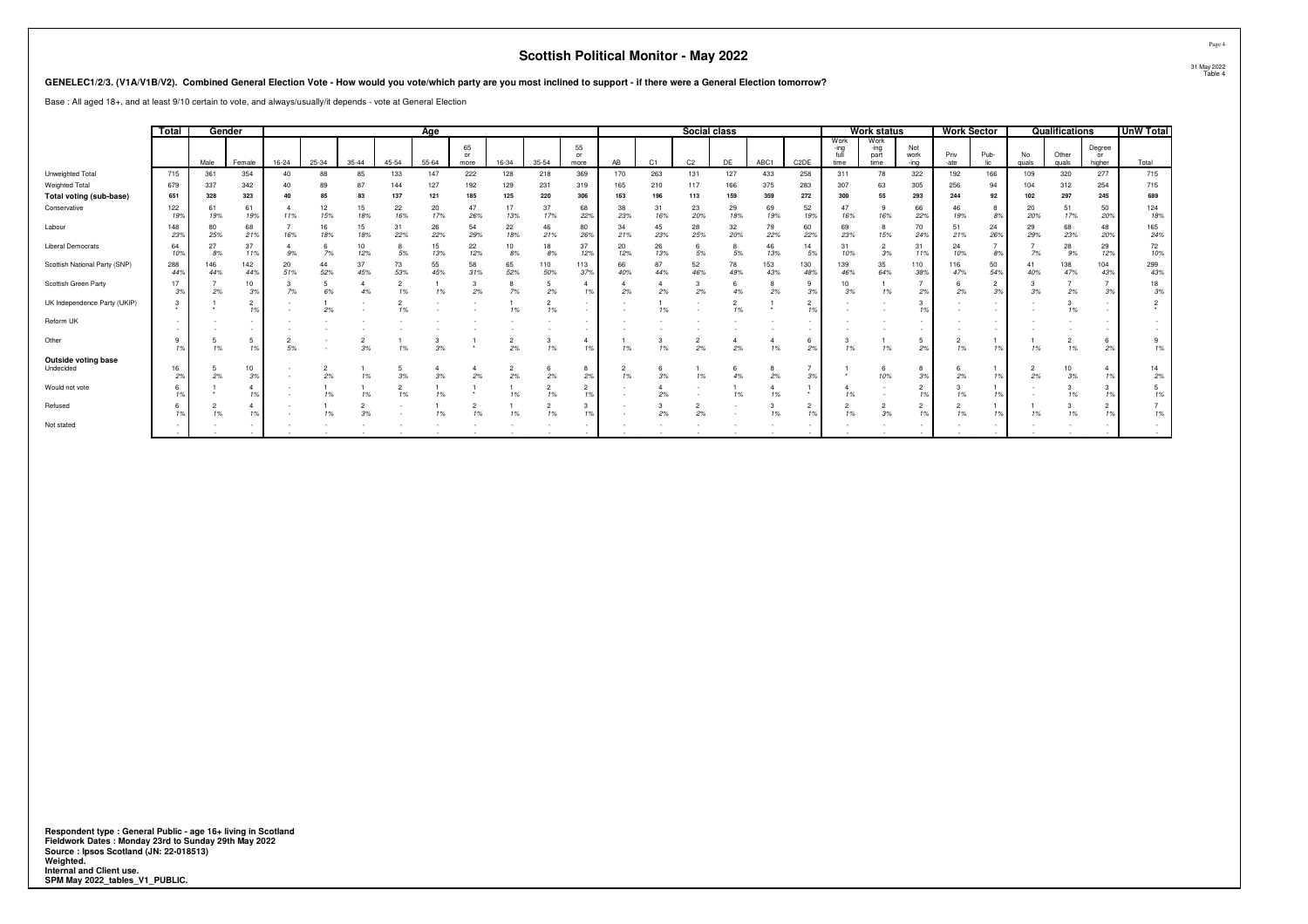|                                                                                                                                                                           |                    |                    |              |                                       |                                   |                                     |                                |                        |                       | <b>Scottish Political Monitor - May 2022</b> |                      |                      |                      |                      |                           |                      |                        |
|---------------------------------------------------------------------------------------------------------------------------------------------------------------------------|--------------------|--------------------|--------------|---------------------------------------|-----------------------------------|-------------------------------------|--------------------------------|------------------------|-----------------------|----------------------------------------------|----------------------|----------------------|----------------------|----------------------|---------------------------|----------------------|------------------------|
| GENELEC1/2/3. (V1A/V1B/V2). Combined General Election Vote - How would you vote/which party are you most inclined to support - if there were a General Election tomorrow? |                    |                    |              |                                       |                                   |                                     |                                |                        |                       |                                              |                      |                      |                      |                      |                           |                      | 31 May 2022<br>Table 5 |
| Base: All aged 18+, and at least 9/10 certain to vote, and always/usually/it depends - vote at General Election                                                           |                    |                    |              |                                       |                                   |                                     |                                |                        |                       |                                              |                      |                      |                      |                      |                           |                      |                        |
|                                                                                                                                                                           | Total              |                    |              |                                       | <b>Scottish Parliament Region</b> |                                     |                                |                        |                       | Tenure                                       |                      |                      | Country of birth     | household            | Children aged under 18 in | <b>UnW Total</b>     |                        |
|                                                                                                                                                                           |                    | Cent<br>-ral       | Glas<br>-gow | High-<br>lands<br>and<br>ls-<br>lands | Lothian                           | Mid<br>Scot<br>-land<br>and<br>Fife | North<br>East<br>Scot<br>-land | South<br>Scot<br>-land | West<br>Scot<br>-land | Owner occupier                               | Renter               | Scotland             | Elsewhere            | Yes                  | No                        | Total                |                        |
| Unweighted Total                                                                                                                                                          | 715                | 79                 | 85           | 57                                    | 111                               | 86                                  | 102                            | 105                    | 90                    | 526                                          | 151                  | 555                  | 156                  | 174                  | 539                       | 715                  |                        |
| Weighted Total                                                                                                                                                            | 679                | 78                 | 86           | 51                                    | 97                                | 88                                  | 93                             | 88                     | 98                    | 488                                          | 162                  | 532                  | 144                  | 182                  | 495                       | 715                  |                        |
| Total voting (sub-base)                                                                                                                                                   | 651                | 73                 | 82           | 51                                    | 94                                | 83                                  | 87                             | 84                     | 96                    | 467                                          | 155                  | 511                  | 136                  | 177                  | 474                       | 689                  |                        |
| Conservative                                                                                                                                                              | 122<br>19%         | 11<br>15%          | 9<br>11%     | -8<br>16%                             | 14<br>15%                         | 13<br>15%                           | 21<br>24%                      | 23<br>28%              | 22<br>22%             | 99<br>21%                                    | 16<br>10%            | 94<br>18%            | 26<br>19%            | 32<br>18%            | 90<br>19%                 | 124<br>18%           |                        |
| Labour                                                                                                                                                                    | 148<br>23%         | 25<br>33%          | 27<br>33%    | $\overline{4}$<br>8%                  | 22<br>23%                         | 17<br>20%                           | 11<br>13%                      | 20<br>24%              | 22<br>23%             | 108<br>23%                                   | 33<br>21%            | 124<br>24%           | 23<br>17%            | 32<br>18%            | 115<br>24%                | 165<br>24%           |                        |
| Liberal Democrats                                                                                                                                                         | 64<br>10%          | 2%                 | 9%           | -9<br>19%                             | 16<br>17%                         | 10<br>11%                           | 13<br>15%                      | 3<br>3%                | 5<br>5%               | 55<br>12%                                    | 9<br>6%              | 40<br>8%             | 24<br>18%            | 15<br>8%             | 49<br>10%                 | 72<br>10%            |                        |
| Scottish National Party (SNP)                                                                                                                                             | 288<br>44%         | 35<br>48%          | 37<br>45%    | 29<br>56%                             | 35<br>38%                         | 39<br>47%                           | 39<br>45%                      | 30<br>35%              | 43<br>45%             | 189<br>40%                                   | 85<br>55%            | 230<br>45%           | 57<br>42%            | 92<br>52%            | 195<br>41%                | 299<br>43%           |                        |
| Scottish Green Party                                                                                                                                                      | 17<br>3%           | 2%                 | 1%           | $\sim$                                | 5<br>5%                           | 3<br>3%                             | 1%                             | $\overline{7}$<br>8%   | $\sim$<br>$\sim$      | 12<br>2%                                     | 5<br>3%              | 12<br>2%             | 5<br>4%              | $\overline{4}$<br>2% | 14<br>3%                  | 18<br>3%             |                        |
| UK Independence Party (UKIP)                                                                                                                                              | 3                  | $\sim$             |              |                                       | 2%                                |                                     |                                |                        | $\mathbf{1}$<br>1%    | $\cdot$                                      | $\overline{2}$<br>1% | 3<br>1%              |                      |                      | 3<br>1%                   | $\overline{2}$       |                        |
| Reform UK                                                                                                                                                                 | $\sim$             |                    |              |                                       |                                   |                                     |                                |                        | $\sim$<br>$\sim$      |                                              |                      |                      |                      |                      |                           | $\sim$               |                        |
| Other                                                                                                                                                                     | 9<br>1%            | 1%                 | $\sim$       | 1%                                    | 1%                                | $\frac{2}{3\%}$                     | $\overline{1}$<br>1%           | $\overline{2}$<br>2%   | $\mathbf{3}$<br>3%    | $\overline{4}$<br>1%                         | 5<br>$3\%$           | 8<br>2%              | 1%                   | $\overline{2}$<br>1% | $\overline{7}$<br>1%      | 9<br>1%              |                        |
| Outside voting base<br>Undecided                                                                                                                                          | 16<br>2%           | 3<br>4%            | 3<br>3%      | 2%                                    | $\overline{2}$<br>2%              | $\sim$                              | 5<br>$5\%$                     | 3<br>3%                | $\sim$<br>$\sim$      | 12<br>2%                                     | $\overline{4}$<br>2% | 13<br>2%             | $\overline{2}$<br>2% | $\overline{2}$<br>1% | 14<br>3%                  | 14<br>2%             |                        |
| Would not vote                                                                                                                                                            | 6<br>1%            | $\mathbf{1}$<br>2% |              |                                       | 1%                                | $\overline{2}$<br>2%                | $\mathbf{1}$<br>1%             | $\overline{1}$<br>1%   | $\sim$<br>$\sim$      | 1%                                           | 1%                   | 3<br>1%              | 3<br>2%              |                      | $\overline{4}$<br>1%      | 5<br>1%              |                        |
| Refused                                                                                                                                                                   | 6<br>1%            |                    |              |                                       | 1%                                | $\overline{c}$<br>3%                | $\mathbf{1}$<br>1%             |                        | $\overline{2}$<br>2%  | 1%                                           | 1%                   | $\overline{4}$<br>1% | $\overline{2}$<br>2% | 3<br>1%              | $\overline{4}$<br>1%      | $\overline{7}$<br>1% |                        |
| Not stated                                                                                                                                                                | $\sim$<br><b>A</b> |                    |              |                                       |                                   |                                     |                                |                        | $\sim$<br>$\sim$      |                                              | $\sim$               | $\sim$               |                      |                      |                           | $\sim$               |                        |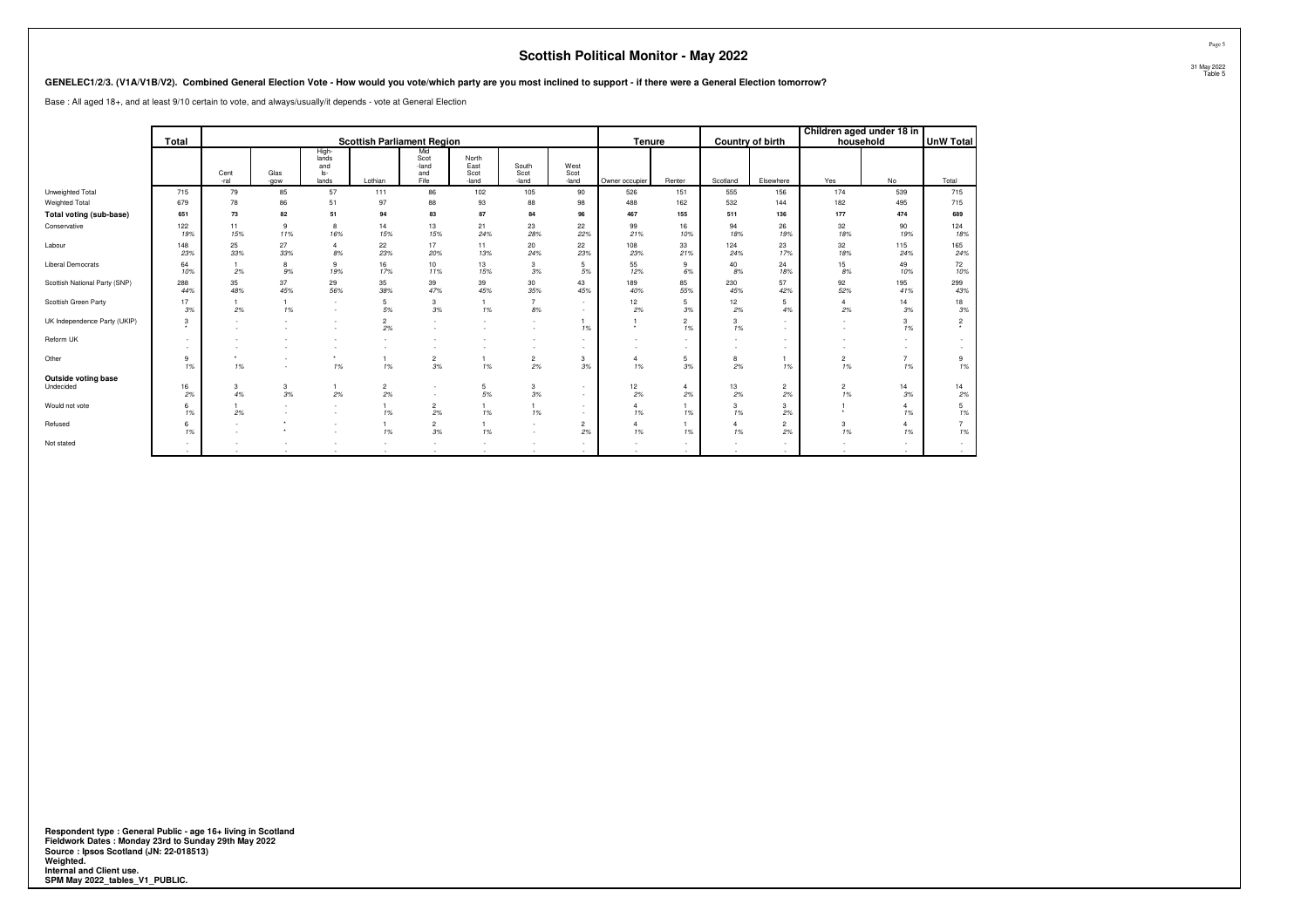|                                                                                                                                                                           |            |             |             |                                            |                  |                             |                      |            |                      | <b>Scottish Political Monitor - May 2022</b> |                      |                      |                      |                                                      |                                    |                      |                          |                                               |            |                                           |                              | Page 6                 |
|---------------------------------------------------------------------------------------------------------------------------------------------------------------------------|------------|-------------|-------------|--------------------------------------------|------------------|-----------------------------|----------------------|------------|----------------------|----------------------------------------------|----------------------|----------------------|----------------------|------------------------------------------------------|------------------------------------|----------------------|--------------------------|-----------------------------------------------|------------|-------------------------------------------|------------------------------|------------------------|
| GENELEC1/2/3. (V1A/V1B/V2). Combined General Election Vote - How would you vote/which party are you most inclined to support - if there were a General Election tomorrow? |            |             |             |                                            |                  |                             |                      |            |                      |                                              |                      |                      |                      |                                                      |                                    |                      |                          |                                               |            |                                           |                              | 31 May 2022<br>Table 6 |
| Base : All aged 18+, and at least 9/10 certain to vote, and always/usually/it depends - vote at General Election                                                          |            |             |             |                                            |                  |                             |                      |            |                      |                                              |                      |                      |                      |                                                      |                                    |                      |                          |                                               |            |                                           |                              |                        |
|                                                                                                                                                                           |            |             |             |                                            |                  |                             |                      |            | Past vote (SP 2021)  |                                              |                      |                      |                      |                                                      |                                    |                      |                          |                                               |            |                                           |                              |                        |
|                                                                                                                                                                           | Total      |             |             | <b>Voting intention (General Election)</b> |                  | Voting intention (Indyref2) |                      |            | Constituency         |                                              |                      |                      |                      | Past vote (2019 General Election)                    |                                    |                      | Past vote (Indyref 2014) |                                               |            | Past vote (EU Referendum, 2016) UnW Total |                              |                        |
|                                                                                                                                                                           |            | Con         | Lab         | LD                                         | SNP              | Yes                         | No                   | Con        | Lab                  | LD.                                          | SNP                  | Con                  | Lab                  | LD                                                   | SNP                                | Yes                  | No                       | Not<br>vote/<br>too<br>young<br>/not<br>Scot' | Remain     | Leave                                     | Not<br>vote/<br>too<br>young | Total                  |
| Unweighted Total                                                                                                                                                          | 715        | 124         | 165         | 72                                         | 299              | 314                         | 341                  | 131        | 137                  | 44                                           | 304                  | 164                  | 150                  | 41                                                   | 266                                | 289                  | 358                      | 55                                            | 481        | 172                                       | 46                           | 715                    |
| Weighted Total                                                                                                                                                            | 679        | 122         | 148         | 64                                         | 288              | 297                         | 320                  | 130        | 121                  | 39                                           | 297                  | 163                  | 133                  | 33                                                   | 260                                | 274                  | 337                      | 54                                            | 456        | 159                                       | 46                           | 715                    |
| Total voting (sub-base)<br>Conservative                                                                                                                                   | 651        | 122         | 148         | 64                                         | 288              | 290<br>3                    | 304<br>115           | 125<br>102 | 118                  | 39                                           | 290                  | 153                  | 131                  | 33                                                   | 252                                | 267<br>11            | 320                      | 53<br>6                                       | 441<br>55  | 150<br>58                                 | 45<br>$\overline{7}$         | 689<br>124             |
|                                                                                                                                                                           | 122<br>19% | 122<br>100% | $\sim$      |                                            | $\sim$           | 1%                          | 38%                  | 82%        | 5<br>4%              | 2<br>4%                                      | $\star$              | 110<br>72%           | 3<br>2%              | 2<br>5%                                              | $\star$                            | 4%                   | 104<br>32%               | 12%                                           | 12%        | 38%                                       | 16%                          | 18%                    |
| Labour                                                                                                                                                                    | 148<br>23% |             | 148<br>100% | $\sim$                                     | $\sim$           | 19<br>7%                    | 114<br>37%           | 10<br>8%   | 103<br>87%           | 2%                                           | 18<br>6%             | 17<br>11%            | 106<br>81%           | 3<br>10%                                             | 9<br>3%                            | 16<br>6%             | 118<br>37%               | 10<br>18%                                     | 107<br>24% | 29<br>19%                                 | 7<br>17%                     | 165<br>24%             |
| <b>Liberal Democrats</b>                                                                                                                                                  | 64<br>10%  |             |             | 64<br>100%                                 |                  | 10<br>3%                    | 47<br>16%            | 7%         | $\overline{7}$<br>6% | 33<br>84%                                    | 5<br>2%              | 17<br>11%            | 5<br>4%              | 25<br>74%                                            | $7^{\circ}$<br>3%                  | 11<br>4%             | 46<br>15%                | $\overline{7}$<br>12%                         | 50<br>11%  | 12<br>8%                                  | 2<br>5%                      | 72<br>10%              |
| Scottish National Party (SNP)                                                                                                                                             | 288<br>44% |             |             |                                            | 288<br>100%      | 244<br>84%                  | 14<br>5%             |            | $\overline{2}$<br>1% | 3<br>8%                                      | 256<br>88%           | 3%                   | 15<br>11%            | $\overline{4}$<br>11%                                | 223<br>88%                         | 217<br>81%           | 39<br>12%                | 27<br>51%                                     | 211<br>48% | 44<br>29%                                 | 24<br>55%                    | 299<br>43%             |
| Scottish Green Party                                                                                                                                                      | 17<br>3%   |             |             |                                            | $\sim$           | 3%                          | 8<br>3%              | 2%         | 1%                   | $\sim$<br>$\sim$                             | $\overline{4}$<br>2% | 2%                   | $\overline{1}$<br>1% | $\overline{\phantom{a}}$<br>$\overline{\phantom{a}}$ | 8<br>3%                            | 5<br>2%              | 9<br>3%                  | 2%                                            | 14<br>3%   | 2%                                        | $\overline{1}$<br>3%         | 18<br>3%               |
| UK Independence Party (UKIP)                                                                                                                                              |            |             |             |                                            | $\sim$           | $\overline{c}$<br>1%        | $\star$              | 1%         |                      |                                              | $\sim$<br>$\sim$     | 1%                   |                      |                                                      | $\overline{\phantom{a}}$<br>$\sim$ | 1%                   | $\star$                  | $\overline{\phantom{a}}$                      |            | 2%                                        | $\sim$                       | $\overline{c}$         |
| Reform UK                                                                                                                                                                 |            |             |             |                                            | $\sim$           |                             | $\sim$<br>$\sim$     |            |                      |                                              | $\sim$<br>$\sim$     |                      |                      |                                                      | $\overline{\phantom{a}}$<br>$\sim$ |                      |                          |                                               |            |                                           | $\sim$<br>$\sim$             |                        |
| Other                                                                                                                                                                     | 9<br>1%    |             |             |                                            | $\sim$           | $\overline{4}$<br>1%        | $\overline{4}$<br>1% |            |                      | 2%                                           | 5<br>2%              | $\overline{2}$<br>1% |                      |                                                      | 5<br>2%                            | 5<br>2%              | $\overline{2}$<br>1%     | 2<br>4%                                       | 5<br>1%    | $\mathcal{R}$<br>2%                       | $\overline{2}$<br>5%         | 9<br>1%                |
| <b>Outside voting base</b><br>Undecided                                                                                                                                   | 16<br>2%   |             |             |                                            |                  | 3<br>1%                     | 12<br>$4\%$          | 2%         | 3<br>2%              | $\sim$<br>$\sim$                             | 3<br>1%              | 5%                   | $\overline{2}$<br>1% |                                                      | 5<br>2%                            |                      | 14<br>4%                 | 1%                                            | 11<br>2%   | 3%                                        | $\sim$<br>$\sim$             | 14<br>2%               |
| Would not vote                                                                                                                                                            |            |             |             |                                            | $\sim$           | 3<br>1%                     | 3<br>1%              | 2%         |                      |                                              | $\overline{4}$<br>1% | 1%                   |                      |                                                      | $\overline{4}$<br>1%               | 3<br>1%              | 3<br>1%                  | $\sim$                                        | 3<br>1%    | 1%                                        | 3%                           | -5<br>1%               |
| Refused                                                                                                                                                                   |            |             |             |                                            | $\sim$           | $\star$                     | $\star$              |            |                      |                                              | $\sim$<br>$\sim$     |                      |                      |                                                      | $\sim$<br>$\sim$                   | $\overline{2}$<br>1% | $\star$                  | 1%                                            | $\bullet$  | 2%                                        | $\sim$<br>$\sim$             | 1%                     |
| Not stated                                                                                                                                                                | <b>COL</b> |             |             |                                            | $\sim$<br>$\sim$ |                             | $\sim$<br>$\sim$     |            |                      |                                              | $\sim$<br>$\sim$     |                      |                      |                                                      | $\sim$<br>$\sim$                   |                      |                          |                                               |            |                                           | $\sim$<br>$\sim$             |                        |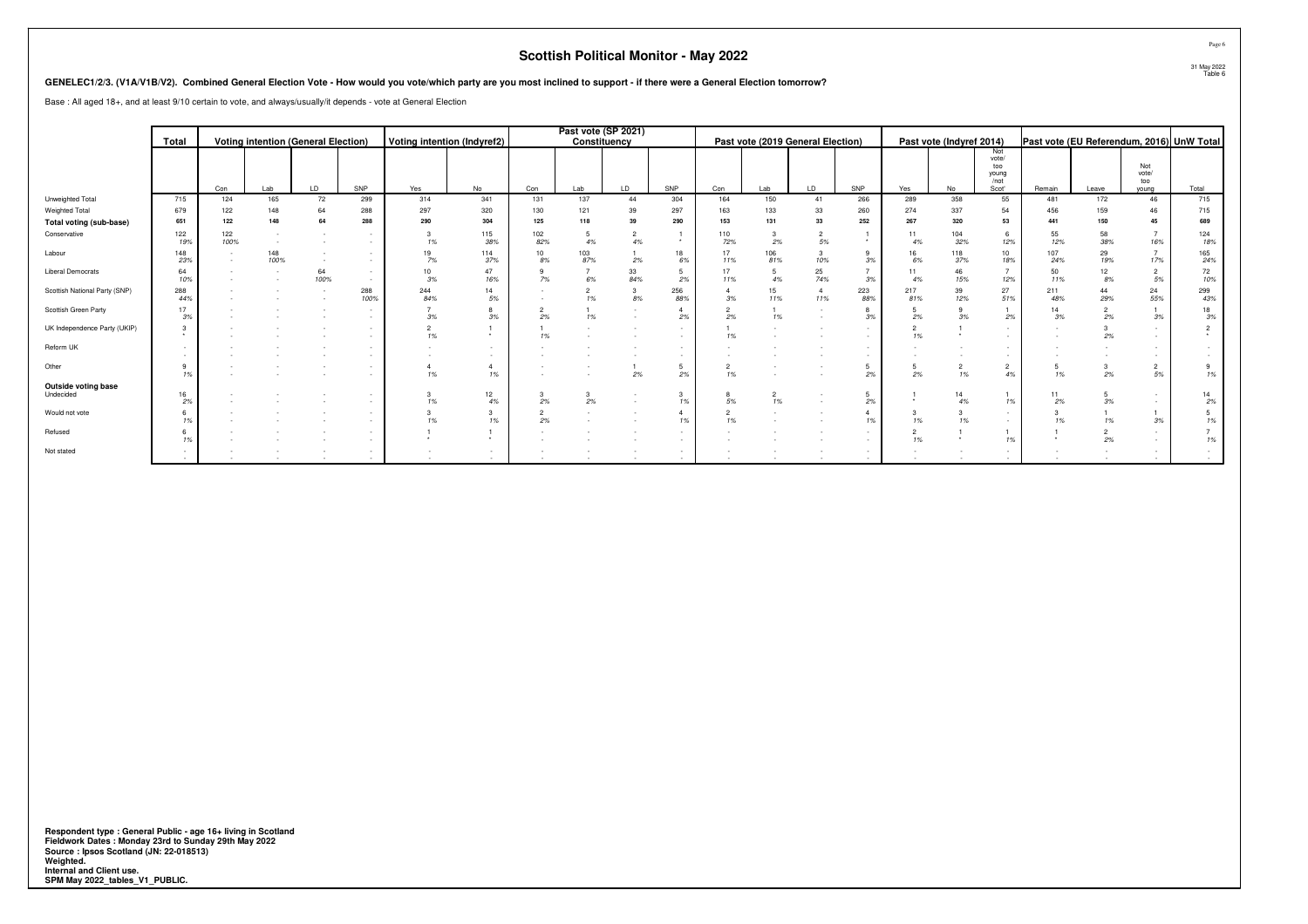# GELIKEVOTE (LIKEV). And how likely would you be to vote in an immediate General Election, on a scale of 1 to 10, where 10 means you would be absolutely certain to vote,<br>and 1 means that you would be absolutely certain NOT

Base : All aged 18+

|                                           | Total      | Gender     |            |           |           |           |                      | Age        |                      |                      |            |                      |            |            | Social class   |            |            |                   |                              | <b>Work status</b>           |                     | <b>Work Sector</b> |                      |             | <b>Qualifications</b> |                        | <b>UnW Total</b> |
|-------------------------------------------|------------|------------|------------|-----------|-----------|-----------|----------------------|------------|----------------------|----------------------|------------|----------------------|------------|------------|----------------|------------|------------|-------------------|------------------------------|------------------------------|---------------------|--------------------|----------------------|-------------|-----------------------|------------------------|------------------|
|                                           |            | Male       | Female     | $16 - 24$ | 25-34     | $35 - 44$ | 45-54                | $55 - 64$  | 65<br>or<br>more     | 16-34                | 35-54      | 55<br>or<br>more     | AB         | C1         | C <sub>2</sub> | DF         | ABC1       | C <sub>2</sub> DE | Work<br>-ing<br>full<br>time | Work<br>-ing<br>part<br>time | Not<br>work<br>-ing | Priv<br>-ate       | Pub-<br>lic.         | No<br>quals | Other<br>quals        | Degree<br>or<br>higher | Total            |
| Unweighted Total                          | 981        | 487        | 494        | 90        | 158       | 131       | 165                  | 178        | 259                  | 248                  | 296        | 437                  | 208        | 340        | 184            | 206        | 548        | 390               | 428                          | 129                          | 419                 | 291                | 222                  | 145         | 482                   | 333                    | 981              |
| <b>Weighted Total</b>                     | 979        | 474        | 505        | 94        | 178       | 146       | 181                  | 157        | 224                  | 272                  | 326        | 381                  | 204        | 286        | 171            | 276        | 490        | 448               | 445                          | 105                          | 423                 | 396                | 125                  | 146         | 498                   | 314                    | 981              |
| 1 - Absolutely certain not to vote        | 73<br>7%   | 33<br>7%   | 40<br>8%   | 9%        | 23<br>13% | 15<br>10% | 14<br>8%             | -3<br>2%   | 9<br>4%              | 31<br>12%            | 29<br>9%   | 13<br>3%             | 3%         | 14<br>5%   | 13<br>7%       | 34<br>12%  | 21<br>4%   | 47<br>10%         | 32<br>7%                     | 12<br>11%                    | 28<br>7%            | 36<br>9%           | $\overline{7}$<br>6% | 17<br>12%   | 46<br>9%              | 9<br>3%                | 61<br>6%         |
|                                           | 19         | 1%         | 2<br>۰.    | 1%        | 1%        |           |                      |            | 1%                   | 1%                   |            | $\overline{2}$<br>۰. | 1%         |            |                | 1%         | 1%         | $\star$           | 1%                           |                              | $\overline{2}$      |                    | 1%                   |             | 4<br>1%               |                        | 1%               |
|                                           | 11         | 10<br>2%   |            | 3%        | 1%        | 3%        | 1%                   | 1%         |                      |                      | 2%         | $\overline{2}$       | 2%         | 3<br>1%    | 1%             | 3<br>1%    | 1%         | -4<br>1%          | 8<br>2%                      |                              | 3<br>1%             | 1%                 | $\overline{2}$<br>2% |             | 1%                    |                        | 12<br>1%         |
|                                           | 15<br>2%   | 1%         | 11<br>2%   | 2%        | 5%        | 3<br>2%   |                      |            |                      | 10<br>4%             | 1%         |                      |            | 6<br>2%    |                | 8<br>3%    | 1%         | 8<br>2%           | 1%                           | 2%                           | 6<br>2%             | 2%                 |                      | 3%          | 9<br>2%               |                        | 12<br>1%         |
|                                           | 46<br>5%   | 4%         | 28<br>6%   | 9%        | 13<br>7%  | 5%        | 3%                   | 4%         | 2%                   | 22<br>8%             | 13<br>4%   | 11<br>3%             | 2%         | 2%         | 11<br>7%       | 20<br>7%   | 10<br>2%   | 31<br>7%          | 4%                           | 4%                           | 24<br>6%            | 4%                 | $\Delta$<br>3%       | 2%          | 30<br>6%              | 10<br>3%               | 37<br>4%         |
|                                           | 27<br>39   | 12<br>3%   | 15<br>3%   | 6%        | 4%        | 5<br>3%   | 3<br>1%              | 3<br>2%    | 2%                   | 12<br>5%             | 2%         | 8<br>2%              | 2%         | 2%         | 5<br>3%        | 11<br>4%   | 10<br>2%   | 15<br>3%          | 10<br>2%                     | 4%                           | 13<br>3%            | 11<br>3%           | 3<br>2%              | 2%          | 22<br>4%              |                        | 26<br>3%         |
|                                           | 44<br>49   | 18<br>4%   | 26<br>5%   | 13<br>14% | 10<br>6%  | 5%        | 3%                   | 4%         | 1%                   | 23<br>9%             | 13<br>4%   | 8<br>2%              | 3%         | 18<br>6%   | 4%             | 10<br>4%   | 23<br>5%   | 17<br>4%          | 24<br>5%                     | 8%                           | 11<br>3%            | 24<br>6%           | 6<br>4%              | 2%          | 26<br>5%              | 14<br>4%               | 39<br>4%         |
|                                           | 51<br>5%   | 29<br>6%   | 22<br>4%   | 6%        | 15<br>8%  | 15<br>10% | 4<br>2%              | 4%         | 2%                   | 21<br>8%             | 18<br>6%   | 12<br>3%             | 4%         | 15<br>5%   | 14<br>8%       | 13<br>5%   | 23<br>5%   | 27<br>6%          | 29<br>6%                     | 8%                           | 14<br>3%            | 27<br>7%           | 6<br>5%              | 2%          | 32<br>6%              | 14<br>5%               | 48<br>5%         |
|                                           | 45<br>5%   | 23<br>5%   | 23<br>4%   | 5%        | -5<br>3%  | 13<br>9%  | q<br>5%              | 3%         | 4%                   | 10<br>4%             | 22<br>7%   | 13<br>3%             | 5%         | 14<br>5%   | 10<br>6%       | 10<br>4%   | 24<br>5%   | 20<br>4%          | 19<br>4%                     | 10<br>10%                    | 16<br>4%            | 21<br>5%           | -6<br>5%             | 5%          | 18<br>4%              | 18<br>6%               | 45<br>5%         |
| 10 - Absolutely certain to vote           | 650<br>66% | 321<br>68% | 329<br>65% | 38<br>41% | 91<br>51% | 75<br>52% | 136<br>75%           | 125<br>80% | 184<br>82%           | 130<br>48%           | 211<br>65% | 309<br>81%           | 156<br>77% | 200<br>70% | 110<br>64%     | 162<br>59% | 357<br>73% | 272<br>61%        | 292<br>66%                   | 55<br>52%                    | 299<br>71%          | 241<br>61%         | 89<br>71%            | 99<br>68%   | 302<br>61%            | 238<br>76%             | 683<br>70%       |
| Don't know                                | 9<br>19    | 1%         | 4<br>1%    | 3%        | 1%        | 1%        | $\overline{2}$<br>1% |            | 1%                   | 2%                   | 3<br>1%    | 2                    |            | 3<br>1%    | 1%             | 3<br>1%    | 1%         | -4<br>1%          | $\overline{2}$               | 1%                           | 6<br>1%             | 1%                 |                      | 3%          |                       |                        | 1%               |
| Refused                                   |            |            | 3<br>1%    |           | 1%        |           |                      |            |                      | $\overline{2}$<br>1% |            | $\ddot{\phantom{1}}$ |            |            |                |            |            |                   |                              |                              |                     |                    |                      |             |                       |                        |                  |
| Not stated                                |            |            | $\star$    |           |           |           |                      |            | 1%                   |                      |            | $\ddot{\phantom{1}}$ |            |            |                |            |            |                   |                              |                              |                     |                    |                      |             |                       |                        | $\overline{2}$   |
| <b>Combinations - Summary net</b><br>9/10 | 695<br>71% | 344<br>73% | 351<br>70% | 43<br>46% | 96<br>54% | 61%       | 145<br>80%           | 130<br>83% | 192<br>86%           | 139<br>51%           | 233<br>71% | 322<br>85%           | 167<br>82% | 214<br>75% | 120<br>70%     | 172<br>62% | 381<br>78% | 292<br>659        | 311<br>70%                   | 65<br>62%                    | 314<br>74%          | 263<br>66%         | 95<br>76%            | 107<br>73%  | 320<br>64%            | 257<br>82%             | 728<br>74%       |
| 7/8                                       | 95<br>10%  | 47<br>10%  | 48<br>9%   | 19<br>21% | 25<br>14% | 21<br>15% | 10<br>5%             | 13<br>8%   | $\overline{7}$<br>3% | 44<br>16%            | 31<br>9%   | 19<br>5%             | 14<br>7%   | 32<br>11%  | 21<br>12%      | 23<br>8%   | 46<br>9%   | 44<br>10%         | 53<br>12%                    | 16<br>16%                    | 25<br>6%            | 51<br>13%          | 12<br>9%             | 4%          | 58<br>12%             | 28<br>9%               | 87<br>9%         |
| $1-6$                                     | 177<br>189 | 79<br>17%  | 98<br>19%  | 28<br>30% | 54<br>30% | 35<br>24% | 25<br>14%            | 14         | 21<br>9%             | 82<br>30%            | 60<br>18%  | 35<br>9%             | 22<br>11%  | 35<br>12%  | 30<br>18%      | 77<br>28%  | 58<br>12%  | 107<br>24%        | 78<br>17%                    | 22<br>21%                    | 76<br>18%           | 20%                | 18<br>15%            | 28<br>19%   | 117<br>24%            | 27<br>8%               | 155<br>16%       |
| Mean                                      | 8.47       | 8.54       | 8.40       | 7.37      | 7.53      | 7.89      | 8.80                 | 9.24       | 9.24                 | 7.48                 | 8.39       | 9.24                 | 9.05       | 8.79       | 8.49           | 7.82       | 8.90       | 8.08              | 8.44                         | 8.00                         | 8.62                | 8.23               | 8.71                 | 8.33        | 8.10                  | 9.15                   | 8.65             |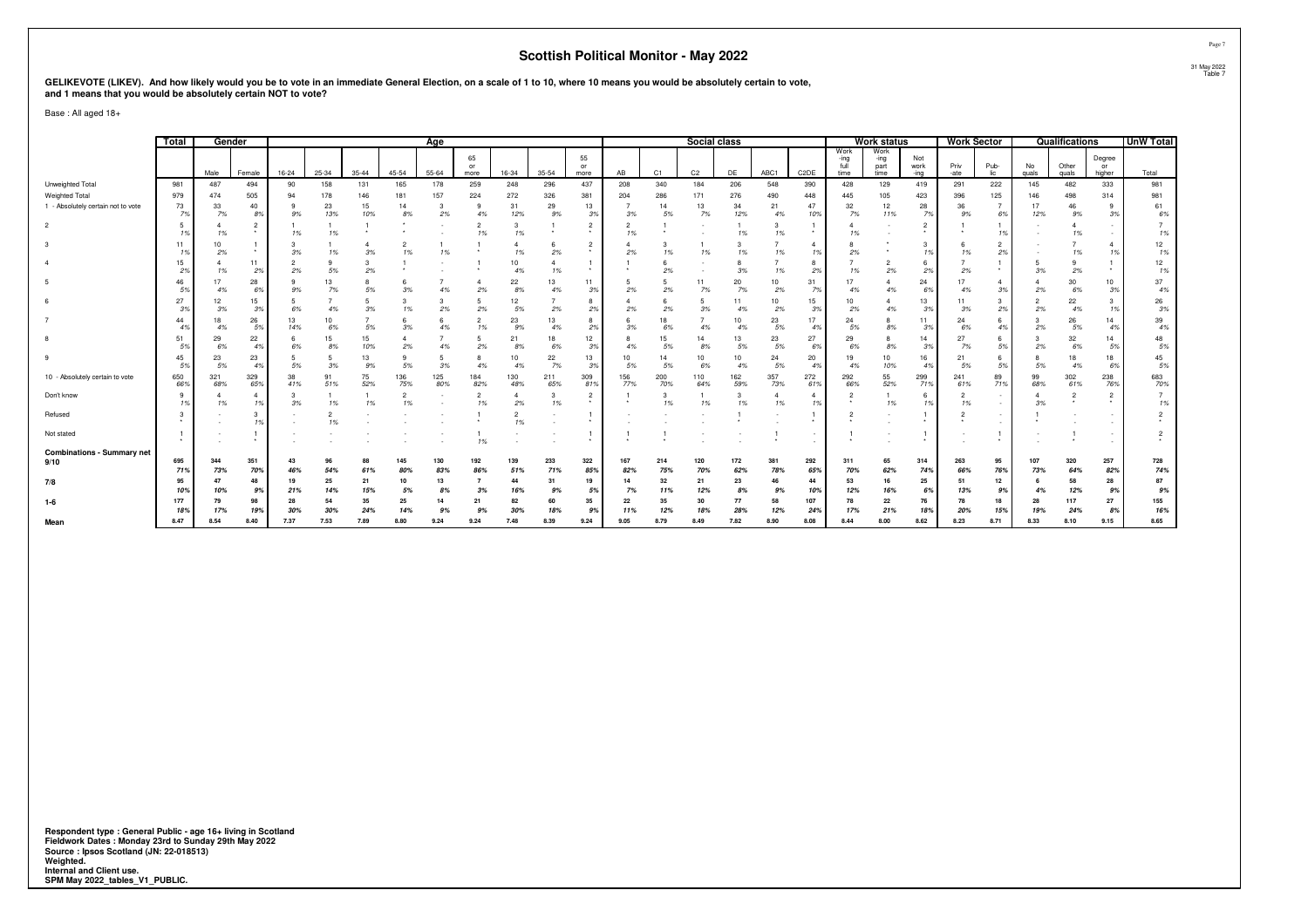# GELIKEVOTE (LIKEV). And how likely would you be to vote in an immediate General Election, on a scale of 1 to 10, where 10 means you would be absolutely certain to vote,<br>and 1 means that you would be absolutely certain NOT

Base : All aged 18+

|                                    |                                      |                      |                      |                                       |                                   |                                     |                                |                               |                       |                           |                         |                           |                  |                          | Children aged under 18 in              |                         |
|------------------------------------|--------------------------------------|----------------------|----------------------|---------------------------------------|-----------------------------------|-------------------------------------|--------------------------------|-------------------------------|-----------------------|---------------------------|-------------------------|---------------------------|------------------|--------------------------|----------------------------------------|-------------------------|
|                                    | Total                                |                      |                      |                                       | <b>Scottish Parliament Region</b> |                                     |                                |                               |                       | Tenure                    |                         |                           | Country of birth | household                |                                        | UnW Total               |
|                                    |                                      | Cent<br>-ral         | Glas<br>-gow         | High-<br>lands<br>and<br>ls-<br>lands | Lothian                           | Mid<br>Scot<br>-land<br>and<br>Fife | North<br>East<br>Scot<br>-land | South<br>Scot<br>-land        | West<br>Scot<br>-land | Owner occupier            | Renter                  | Scotland                  | Elsewhere        | Yes                      | No                                     | Total                   |
| Unweighted Total                   | 981                                  | 115                  | 116                  | 82                                    | 157                               | 111                                 | 146                            | 139                           | 115                   | 648                       | 263                     | 752                       | 220              | 258                      | 716                                    | 981                     |
| Weighted Total                     | 979                                  | 119                  | 129                  | 81                                    | 142                               | 116                                 | 139                            | 125                           | 128                   | 624                       | 295                     | 757                       | 212              | 283                      | 689                                    | 981                     |
| 1 - Absolutely certain not to vote | 73<br>7%                             | 14<br>12%            | 6<br>5%              | 6<br>$8\%$                            | 8<br>5%                           | $\overline{7}$<br>6%                | 13<br>9%                       | 10<br>8%                      | 9<br>7%               | 37<br>6%                  | 24<br>8%                | 51<br>7%                  | 18<br>9%         | 28<br>10%                | 42<br>6%                               | 61<br>6%                |
| $\overline{2}$                     | 5<br>1%                              | $\mathbf{1}$<br>1%   | $\mathbf{1}$<br>1%   | $\sim$<br>$\sim$                      | 1%                                | ÷                                   | 1%                             | $\overline{1}$<br>1%          |                       | $\star$                   | 3<br>1%                 | 5<br>1%                   | $\sim$           | $\overline{\phantom{a}}$ | 5<br>1%                                | $\overline{7}$<br>1%    |
| 3                                  | 11<br>1%                             | $\mathbf{1}$<br>1%   | $\overline{2}$<br>1% | 3<br>4%                               | $\overline{2}$<br>2%              |                                     | $\star$                        | $\overline{2}$<br>1%          | $\sim$<br>$\sim$      | 6<br>1%                   | 5<br>2%                 | 8<br>1%                   | 3<br>1%          | $\overline{c}$<br>1%     | 9<br>1%                                | 12<br>1%                |
| $\overline{4}$                     | 15<br>2%                             | 5<br>4%              | $\overline{2}$<br>2% | . п.<br>$\sim$                        | 3<br>2%                           | $\overline{2}$<br>2%                |                                | $\mathbf{1}$<br>1%            | $\mathbf{1}$<br>1%    | $\overline{2}$<br>$\star$ | 11<br>4%                | 9<br>1%                   | 6<br>3%          | 5<br>2%                  | 9<br>1%                                | 12<br>1%                |
| 5                                  | 46<br>5%                             | 3<br>2%              | 9<br>7%              | 8<br>10%                              | $\overline{7}$<br>5%              | $\overline{2}$<br>1%                | 5<br>4%                        | 10<br>8%                      | $\overline{2}$<br>2%  | 19<br>3%                  | 22<br>8%                | 38<br>5%                  | 8<br>4%          | 20<br>7%                 | 25<br>4%                               | 37<br>4%                |
| 6                                  | 27<br>3%                             | $\overline{1}$<br>1% | 6<br>4%              | $\overline{4}$<br>5%                  | $\overline{7}$<br>5%              | $\overline{2}$<br>1%                | $6 \,$<br>4%                   | $\overline{2}$<br>1%          | 1%                    | 12<br>2%                  | 13<br>4%                | 19<br>3%                  | 8<br>4%          | 9<br>3%                  | 18<br>3%                               | 26<br>$3\%$             |
| $\overline{7}$                     | 44<br>4%                             | 6<br>5%              | 8<br>6%              | $\mathbf{1}$<br>2%                    | 6<br>4%                           | 3<br>2%                             | 11<br>8%                       | $\overline{4}$<br>4%          | $\overline{4}$<br>3%  | 19<br>3%                  | 21<br>7%                | 32<br>4%                  | 11<br>5%         | 14<br>5%                 | 28<br>4%                               | 39<br>4%                |
| 8                                  | 51<br>5%                             | 8<br>7%              | $\overline{7}$<br>6% | 3<br>3%                               | 5<br>3%                           | 10<br>9%                            | 6<br>4%                        | 6<br>5%                       | 8<br>$6\%$            | 33<br>5%                  | 17<br>6%                | 42<br>5%                  | 8<br>4%          | 19<br>7%                 | 32<br>5%                               | 48<br>5%                |
| 9                                  | 45<br>5%                             | $\overline{1}$<br>1% | $\overline{4}$<br>3% | $\overline{2}$<br>2%                  | $\overline{7}$<br>5%              | $\overline{7}$<br>6%                | 15<br>11%                      | 8<br>6%                       | $\overline{2}$<br>2%  | 34<br>5%                  | 10<br>3%                | 37<br>5%                  | 8<br>4%          | 19<br>7%                 | 26<br>4%                               | 45<br>$5\%$             |
| 10 - Absolutely certain to vote    | 650<br>66%                           | 78<br>66%            | 82<br>64%            | 53<br>65%                             | 92<br>65%                         | 83<br>71%                           | 81<br>58%                      | 81<br>65%                     | 100<br>78%            | 457<br>73%                | 163<br>55%              | 507<br>67%                | 140<br>66%       | 167<br>59%               | 481<br>70%                             | 683<br>70%              |
| Don't know                         | 9<br>1%                              | ٠.<br>. п.           | $\overline{2}$<br>2% | $\mathbf{1}$<br>1%                    | 5<br>3%                           | $\mathbf{1}$<br>1%                  |                                | ٠<br>$\sim$                   | $\sim$<br>$\sim$      | 3<br>1%                   | $\overline{4}$<br>1%    | 5<br>1%                   | 3<br>1%          | $\sim$                   | 9<br>1%                                | $\overline{7}$<br>$1\%$ |
| Refused                            | 3                                    |                      |                      |                                       | $\mathbf{1}$                      |                                     |                                |                               | $\overline{2}$<br>1%  | $\sim$                    | $\mathbf{1}$<br>$\star$ | 3<br>$\ddot{\phantom{1}}$ | $\sim$           |                          | 3                                      | $\overline{2}$          |
| Not stated                         | $\mathbf{1}$<br>$\ddot{\phantom{1}}$ |                      |                      |                                       |                                   |                                     | 1%                             | $\overline{\phantom{a}}$<br>٠ | $\sim$<br>$\sim$      | $\star$                   | $\sim$<br>$\sim$        | $\ddot{\phantom{1}}$      | $\sim$           |                          | $\overline{1}$<br>$\ddot{\phantom{1}}$ | 2                       |
| <b>Combinations - Summary net</b>  | 695                                  |                      | 86                   |                                       |                                   |                                     |                                | 89                            |                       | 491                       | 173                     | 544                       | 148              |                          | 508                                    |                         |
| 9/10                               | 71%                                  | 79<br>67%            | 67%                  | 55<br>68%                             | 99<br>69%                         | 90<br>78%                           | 96<br>69%                      | 71%                           | 102<br>80%            | 79%                       | 59%                     | 72%                       | 69%              | 186<br>66%               | 74%                                    | 728<br>74%              |
| 7/8                                | 95<br>10%                            | 14<br>12%            | 15<br>12%            | $\overline{4}$<br>5%                  | 11<br>8%                          | 13<br>11%                           | 17<br>12%                      | $10\,$<br>8%                  | 11<br>9%              | 52<br>8%                  | 38<br>13%               | 74<br>10%                 | 19<br>9%         | 33<br>12%                | 60<br>9%                               | 87<br>9%                |
| $1 - 6$                            | 177<br>18%                           | 26<br>22%            | 26<br>20%            | 22<br>27%                             | 27<br>19%                         | 12<br>11%                           | 25<br>18%                      | 26<br>21%                     | 13<br>10%             | 77<br>12%                 | 78<br>27%               | 131<br>17%                | 43<br>20%        | 65<br>23%                | 109<br>16%                             | 155<br>16%              |
| Mean                               | 8.47                                 | 8.06                 | 8.43                 | 8.16                                  | 8.49                              | 8.92                                | 8.30                           | 8.34                          | 8.97                  | 8.88                      | 7.89                    | 8.53                      | 8.34             | 8.11                     | 8.65                                   | 8.65                    |

**Respondent type : General Public - age 16+ living in Scotland Fieldwork Dates : Monday 23rd to Sunday 29th May 2022 Source : Ipsos Scotland (JN: 22-018513) Weighted. Internal and Client use. SPM May 2022\_tables\_V1\_PUBLIC.**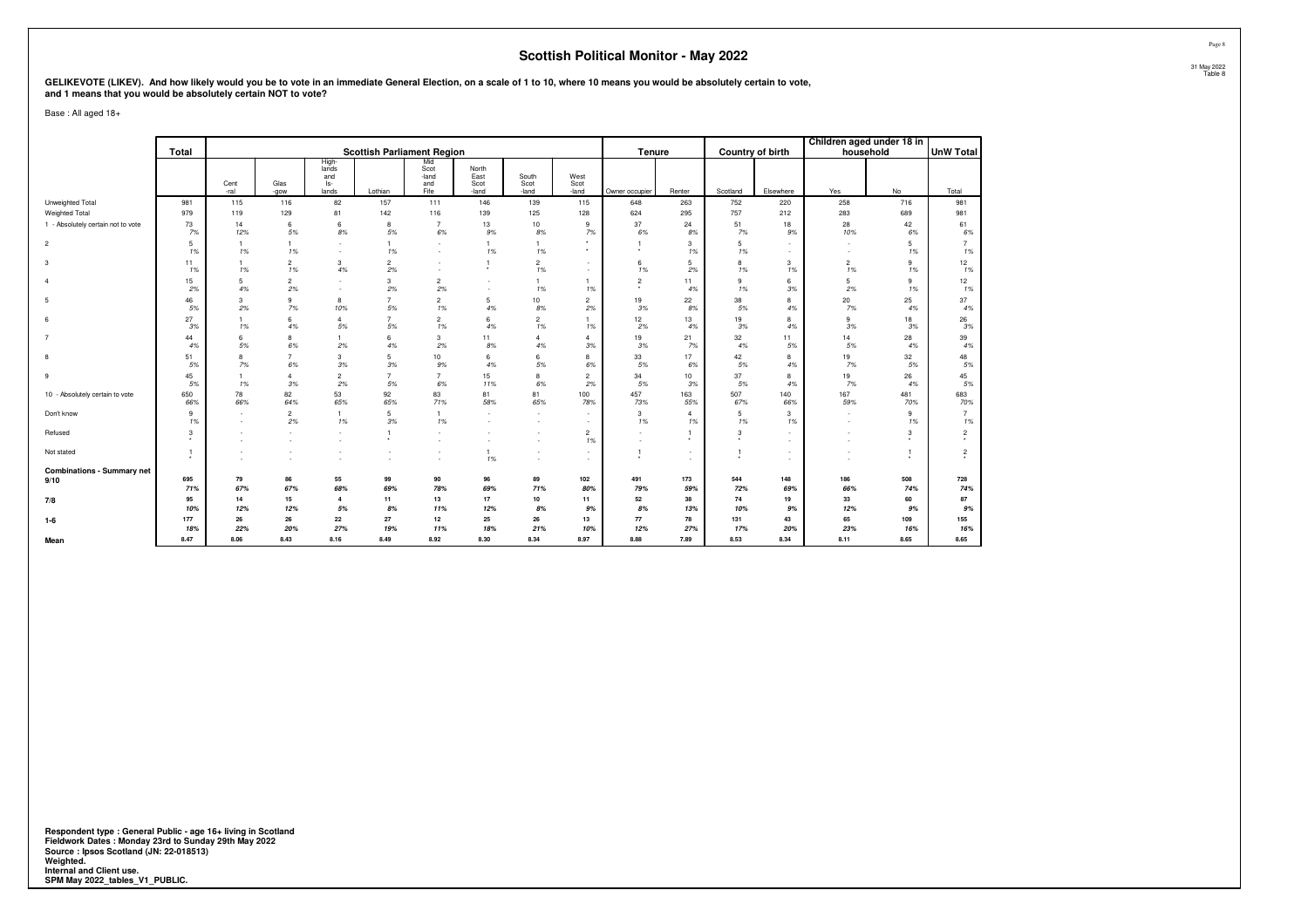# GELIKEVOTE (LIKEV). And how likely would you be to vote in an immediate General Election, on a scale of 1 to 10, where 10 means you would be absolutely certain to vote,<br>and 1 means that you would be absolutely certain NOT

Base : All aged 18+

|                                           | Total       |                       |                    | <b>Voting intention (General Election)</b> |                      | Voting intention (Indyref2) |                       |                      | Past vote (SP 2021)<br>Constituency |                                    |                      |             |                      | Past vote (2019 General Election) |                                    |             | Past vote (Indyref 2014) |                      |             |             | Past vote (EU Referendum, 2016) UnW Total |             |
|-------------------------------------------|-------------|-----------------------|--------------------|--------------------------------------------|----------------------|-----------------------------|-----------------------|----------------------|-------------------------------------|------------------------------------|----------------------|-------------|----------------------|-----------------------------------|------------------------------------|-------------|--------------------------|----------------------|-------------|-------------|-------------------------------------------|-------------|
|                                           |             |                       |                    |                                            |                      |                             |                       |                      |                                     |                                    |                      |             |                      |                                   |                                    |             |                          | Not<br>vote/         |             |             |                                           |             |
|                                           |             |                       |                    |                                            |                      |                             |                       |                      |                                     |                                    |                      |             |                      |                                   |                                    |             |                          | too<br>young<br>/not |             |             | Not<br>vote/<br>too                       |             |
|                                           |             | Con                   | Lab                | LD                                         | SNP                  | Yes                         | No                    | Con                  | Lab                                 | LD.                                | SNP                  | Con         | Lab                  | LD                                | SNP                                | Yes         | No                       | Scot'                | Remain      | Leave       | vouna                                     | Total       |
| Unweighted Total                          | 981         | 153                   | 208                | 84                                         | 370                  | 417                         | 451                   | 156                  | 159                                 | 51                                 | 349                  | 197         | 178                  | 46                                | 306                                | 370         | 443                      | 137                  | 599         | 224         | 125                                       | 981         |
| Weighted Total                            | 979         | 154<br>$\overline{7}$ | 198                | 77                                         | 365                  | 412                         | 443                   | 155                  | 145                                 | 47                                 | 345                  | 198         | 165                  | 38                                | 300                                | 365         | 429                      | 149                  | 584         | 214         | 140                                       | 981         |
| 1 - Absolutely certain not to vote        | 73<br>7%    | 4%                    | 5<br>2%            | $\sim$                                     | $\overline{4}$<br>1% | 13<br>3%                    | 37<br>8%              | $\overline{4}$<br>2% | $\overline{2}$<br>1%                | $\overline{\phantom{a}}$<br>$\sim$ | $\overline{2}$<br>1% | -6<br>3%    | $\overline{1}$<br>1% |                                   | 3<br>1%                            | 17<br>5%    | 15<br>4%                 | 34<br>23%            | 16<br>3%    | 10<br>5%    | 40<br>28%                                 | 61<br>6%    |
| $\overline{2}$                            | 5<br>1%     | 1%                    | 1%                 |                                            | $\overline{2}$       |                             | $\mathbf{3}$<br>1%    |                      | 1%                                  |                                    | $\overline{2}$<br>1% | 1%          |                      |                                   | $\overline{c}$<br>1%               | 1%          |                          | 1%                   | 1%          |             | 1%                                        | 1%          |
|                                           | 11<br>1%    | 1%                    | 1%                 |                                            | $\overline{2}$       | $\overline{2}$<br>1%        | $5\phantom{.0}$<br>1% |                      |                                     |                                    |                      | 2%          |                      |                                   |                                    | 1%          | $\overline{4}$<br>1%     | 3<br>2%              | 1%          | 3%          | 1%                                        | 12<br>1%    |
|                                           | 15<br>2%    |                       | 1%                 | $\overline{4}$<br>6%                       | $\overline{2}$<br>1% | 8<br>2%                     | $\overline{7}$<br>2%  |                      |                                     | 5%                                 | $\sim$<br>$\sim$     |             |                      | $\overline{2}$<br>6%              | $\star$                            | 1%          | $\overline{4}$<br>1%     | 9<br>6%              | 1%          | 1%          | $\overline{7}$<br>5%                      | 12<br>1%    |
| -5                                        | 46<br>5%    | 2%                    | 4%                 | $5\%$                                      | 19<br>5%             | 25<br>6%                    | 18<br>4%              |                      | 4%                                  | 4%                                 | 9<br>3%              | 2%          | $2\%$                | 2%                                | 4<br>1%                            | 15<br>4%    | 20<br>5%                 | 10<br>7%             | 20<br>3%    | 6%          | 13<br>9%                                  | 37<br>4%    |
|                                           | 27<br>3%    | 1%                    | 3%                 | 2%                                         | 15<br>4%             | 14<br>3%                    | 11<br>3%              | 3%                   | $\overline{2}$<br>1%                | 2%                                 | 8<br>$2\%$           | 2%          | 5<br>3%              |                                   | 9<br>3%                            | 12<br>3%    | 9<br>2%                  | 5<br>3%              | 19<br>3%    | 2%          | $\overline{4}$<br>3%                      | 26<br>3%    |
|                                           | 44<br>4%    | 5%                    | 12<br>6%           | 1%                                         | 13<br>4%             | 20<br>5%                    | 15<br>3%              | $\Delta$<br>3%       | 4%                                  |                                    | 11<br>3%             | 1%          | 9<br>5%              | 1%                                | 10<br>3%                           | 3%          | 18<br>4%                 | 11<br>8%             | 28<br>5%    | 1%          | 11<br>8%                                  | 39<br>4%    |
|                                           | 51<br>5%    | 11<br>7%              | 10<br>5%           | $\overline{2}$<br>2%                       | 16<br>4%             | 22<br>5%                    | 22<br>$5\%$           | 11<br>7%             | 4%                                  | 6%                                 | 13<br>4%             | 13<br>$6\%$ | 11<br>6%             | 3%                                | 11<br>4%                           | 20<br>6%    | 18<br>4%                 | 9<br>6%              | 28<br>5%    | 13<br>6%    | 6<br>4%                                   | 48<br>5%    |
|                                           | 45<br>5%    | 4%                    | $\mathbf{q}$<br>5% | 5 <sup>5</sup><br>7%                       | 21<br>6%             | 17<br>4%                    | 15<br>3%              | 5<br>3%              | $\overline{7}$<br>5%                | 3<br>6%                            | 19<br>6%             | 10<br>5%    | 6<br>4%              | 3%                                | 14<br>5%                           | 18<br>5%    | 18<br>4%                 | $\overline{7}$<br>4% | 27<br>5%    | 2%          | $\overline{7}$<br>5%                      | 45<br>5%    |
| 10 - Absolutely certain to vote           | 650<br>66%  | 116<br>75%            | 142<br>72%         | 59<br>77%                                  | 270<br>74%           | 288<br>70%                  | 306<br>69%            | 126<br>81%           | 116<br>80%                          | 36<br>77%                          | 279<br>81%           | 154<br>78%  | 129<br>78%           | 33<br>85%                         | 246<br>82%                         | 264<br>73%  | 319<br>74%               | 54<br>37%            | 433<br>74%  | 157<br>73%  | 47<br>33%                                 | 683<br>70%  |
| Don't know                                | 9<br>1%     |                       |                    | $\mathbf{1}$<br>1%                         |                      | $\overline{2}$              | $\overline{2}$<br>1%  |                      |                                     |                                    | $\sim$<br>$\sim$     |             |                      |                                   | $\sim$<br>$\sim$                   |             | $\overline{2}$<br>1%     | $\overline{4}$<br>3% |             |             | $\overline{4}$<br>3%                      | 1%          |
| Refused                                   | 3           |                       |                    |                                            |                      |                             | $\sim$                |                      |                                     |                                    |                      |             |                      |                                   | $\sim$                             |             |                          |                      |             |             | $\sim$                                    |             |
| Not stated                                |             |                       |                    |                                            |                      |                             | $\ddot{\phantom{1}}$  |                      |                                     |                                    | $\sim$               |             |                      |                                   | $\overline{\phantom{a}}$<br>$\sim$ |             |                          |                      |             |             | $\sim$                                    |             |
| <b>Combinations - Summary net</b><br>9/10 | 695         | 122                   | 151                | 64                                         | 292                  | 305                         | 321                   | 130                  | 123                                 | 39                                 | 298                  | 164         | 135                  | 34                                | 260                                | 282         | 338                      | 61                   | 460         | 162         | 54                                        | 728         |
|                                           | 71%         | 79%                   | 76%                | 84%                                        | 80%                  | 74%                         | 73%                   | 84%                  | 84%                                 | 83%                                | 87%                  | 83%         | 82%                  | 88%                               | 87%                                | 77%         | 79%                      | 41%                  | 79%         | 75%         | 38%                                       | 74%         |
| 7/8                                       | 95<br>10%   | 19<br>12%             | 22<br>11%          | $\overline{2}$<br>3%                       | 30<br>8%             | 42<br>10%                   | 38<br>$8\%$           | 15<br>10%            | 12<br>8%                            | 3<br>6%                            | 24<br>7%             | 15<br>8%    | 20<br>12%            | $\overline{2}$<br>4%              | 21<br>7%                           | 29<br>8%    | 36<br>8%                 | 20<br>14%            | 55<br>9%    | 16<br>7%    | 17<br>12%                                 | 87<br>$9\%$ |
| $1-6$                                     | 177         | 13                    | 24                 | 10                                         | 43                   | 62                          | 81                    |                      | 10                                  | 5                                  | 23                   | 19          | 10                   | -3                                | 18                                 | 52          | 52                       | 63                   | 68          | 36          | 66                                        | 155         |
| Mean                                      | 18%<br>8.47 | 9%<br>9.05            | 12%<br>8.95        | 12%<br>9.19                                | 12%<br>9.13          | 15%<br>8.82                 | 18%<br>8.47           | 5%<br>9.40           | 7%<br>9.32                          | 11%<br>9.23                        | 7%<br>9.42           | 10%<br>9.15 | 6%<br>9.36           | 9.42                              | 6%<br>9.44                         | 14%<br>8.85 | 12%<br>8.98              | 43%<br>6.36          | 12%<br>9.01 | 17%<br>8.74 | 47%<br>5.98                               | 16%<br>8.65 |
|                                           |             |                       |                    |                                            |                      |                             |                       |                      |                                     |                                    |                      |             |                      |                                   |                                    |             |                          |                      |             |             |                                           |             |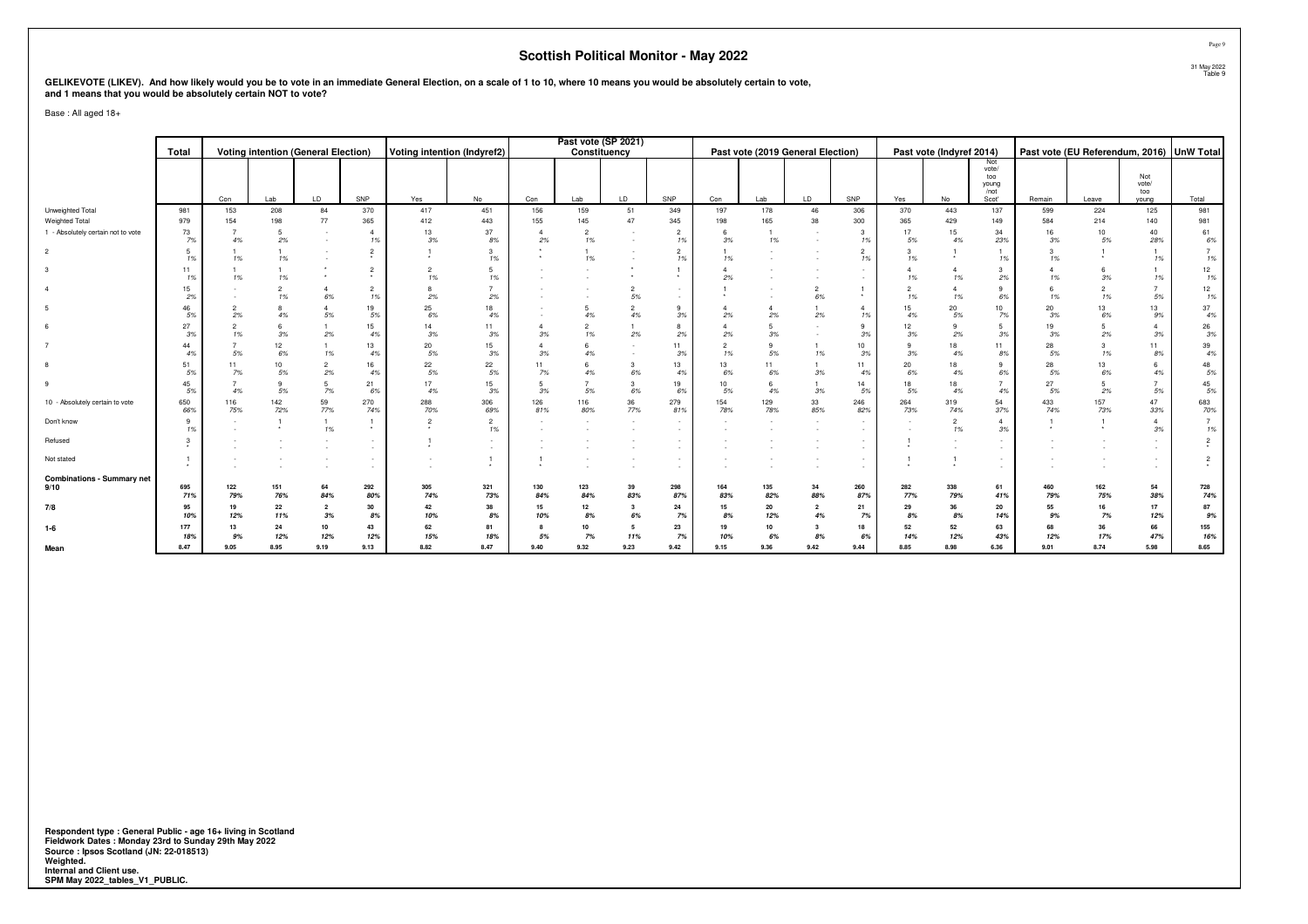#### **(GE)FREQVOTE. Which of the following best describes how often you vote in General elections?**

Base : All aged 18+

|                                   | Total      |            | Gender     |           |           |           |            | Age        |                  |            |             |                  |            |                | Social class   |            |            |                   |                              | Work status                  |                     | <b>Work Sector</b> |           |             | Qualifications |                        | UnW Total  |
|-----------------------------------|------------|------------|------------|-----------|-----------|-----------|------------|------------|------------------|------------|-------------|------------------|------------|----------------|----------------|------------|------------|-------------------|------------------------------|------------------------------|---------------------|--------------------|-----------|-------------|----------------|------------------------|------------|
|                                   |            | Male       | Female     | $16 - 24$ | 25-34     | $35 - 44$ | $45 - 54$  | $55 - 64$  | 65<br>or<br>more | 16-34      | 35-54       | 55<br>or<br>more | AB         | C <sub>1</sub> | C <sub>2</sub> | DE         | ABC1       | C <sub>2</sub> DE | Work<br>-ing<br>full<br>time | Work<br>-ing<br>part<br>time | Not<br>work<br>-ino | Priv<br>-ate       | Pub-      | No<br>quals | Other<br>quals | Degree<br>or<br>higher | Total      |
| Unweighted Total                  | 981        | 487        | 494        |           | 158       | 131       | 165        | 178        | 259              | 248        | 296         | 437              | 208        | 340            | 184            | 206        | 548        | 390               | 428                          | 129                          | 419                 | 291                | 222       | 145         | 482            | 333                    | 981        |
| Weighted Total                    | 979        | 474        | 505        |           | 178       | 146       | 181        | 157        | 224              | 272        | 326         | 381              | 204        | 286            | 171            | 276        | 490        | 448               | 445                          | 105                          | 423                 | 396                | 125       | 146         | 498            | 314                    | 981        |
| I never vote                      | 57<br>6%   | 28<br>6%   | 29<br>6%   | 12%       | 26<br>15% | 10<br>7%  | 3%         | 2%         |                  | 37<br>14%  | 16<br>5%    | 1%               | 3%         | 10<br>4%       | 4%             | 30<br>11%  | 4%         | 37<br>8%          | 25<br>6%                     | 7%                           | 23<br>6%            | 26<br>7%           | 5%        | 7%          | 37<br>7%       |                        | 45<br>5%   |
| I rarely vote                     | 37<br>4%   |            | 20<br>4%   | 7%        | 13<br>7%  | 4%        | 2%         | 2%         | 3%               | 19<br>7%   | 3%          | 2%               |            | 2%             | 3%             | 20<br>7%   |            | 25<br>5%          | 15<br>3%                     | 3%                           | 18                  | 13<br>3%           | 3%        |             | 20<br>4%       | 2%                     | 29<br>3%   |
| I sometimes vote                  | 47<br>.5%  | 19<br>4%   | 28<br>6%   | 13<br>14% | 10<br>6%  | 13<br>9%  | 3%         | 2%         |                  | 23<br>9%   | 18<br>$6\%$ | 1%               |            | 16<br>6%       | 7%             | 16<br>6%   |            | 28                | 21<br>5%                     | 7%                           | 18                  | 22<br>6%           |           |             | 32<br>$6\%$    | .3%                    | 43<br>4%   |
| I usually vote                    | 166<br>17% | 80<br>17%  | 86<br>17%  | 20<br>22% | 40<br>23% | 36<br>24% | 31<br>17%  | 20<br>13%  | 18<br>8%         | 61<br>22%  | 67<br>21%   | 38<br>10%        | 34<br>17%  | 46<br>16%      | 33<br>19%      | 43<br>16%  | 80<br>16%  | 77<br>17%         | 86<br>19%                    | 25<br>24%                    | 54<br>13%           | 84<br>21%          | 20<br>16% | 18<br>12%   | 92<br>19%      | 51<br>16%              | 153<br>16% |
| I always vote                     | 661<br>68% | 327<br>69% | 334<br>66% | 38<br>41% | 85<br>48% | 81<br>56% | 134<br>74% | 127<br>81% | 195<br>87%       | 123<br>45% | 215<br>66%  | 322<br>85%       | 157<br>77% | 205<br>72%     | 115<br>67%     | 163<br>59% | 362<br>74% | 277<br>62%        | 294<br>66%                   | 58<br>56%                    | 305<br>72%          | 246<br>62%         | 88<br>70% | 107<br>73%  | 309<br>62%     | 238<br>76%             | 700<br>71% |
| It depends                        |            | 1%         |            | 3%        |           |           |            |            |                  | 2%         |             |                  |            |                |                |            | 1%         |                   |                              | 1%                           |                     |                    |           |             | 1%             |                        |            |
| Don't know                        |            |            |            | 1%        |           |           |            |            |                  | 1%         |             |                  |            |                |                |            |            |                   |                              | $\sim$<br>∠<br>2%            |                     | 1%                 |           |             |                |                        |            |
| Not stated                        |            |            |            |           |           |           |            |            |                  |            |             |                  |            |                |                |            |            |                   |                              |                              |                     |                    |           |             |                |                        |            |
| <b>Combinations - Summary net</b> |            |            |            |           |           |           |            |            |                  |            |             |                  |            |                |                |            |            |                   |                              |                              |                     |                    |           |             |                |                        |            |
| Never/rarely                      | 10%        | 45<br>10%  | 48<br>10%  | 19%       | 39<br>22% | 11%       | 5%         |            |                  | 56<br>21%  | 24<br>7%    | 13<br>3%         |            | 5%             | 7%             | 50<br>18%  | 5%         | 61<br>14%         | 9%                           | 11<br>11%                    | 42<br>10%           | 39<br>10%          | 10<br>8%  | 19<br>13%   | 57<br>11%      | 15<br>5%               | 74<br>8%   |
| Usually/always                    | 826        | 406        | 420        | 59        | 125       | 117       | 166        | 147        | 213              | 184        | 282         | 360              | 191        | 251            | 148            | 206        | 442        | 354               | 380                          | 83                           | 359                 | 329                | 108       | 125         | 402            | 289                    | 853        |
|                                   | 84%        | 86%        | 83%        | 63%       | 70%       | 80%       | 92%        | 94%        | 95%              | 68%        | 87%         | 95%              | 94%        | 88%            | 86%            | 75%        | 90%        | 79%               | 85%                          | 79%                          | 85%                 | 83%                | 87%       | 86%         | 81%            | 92%                    | 87%        |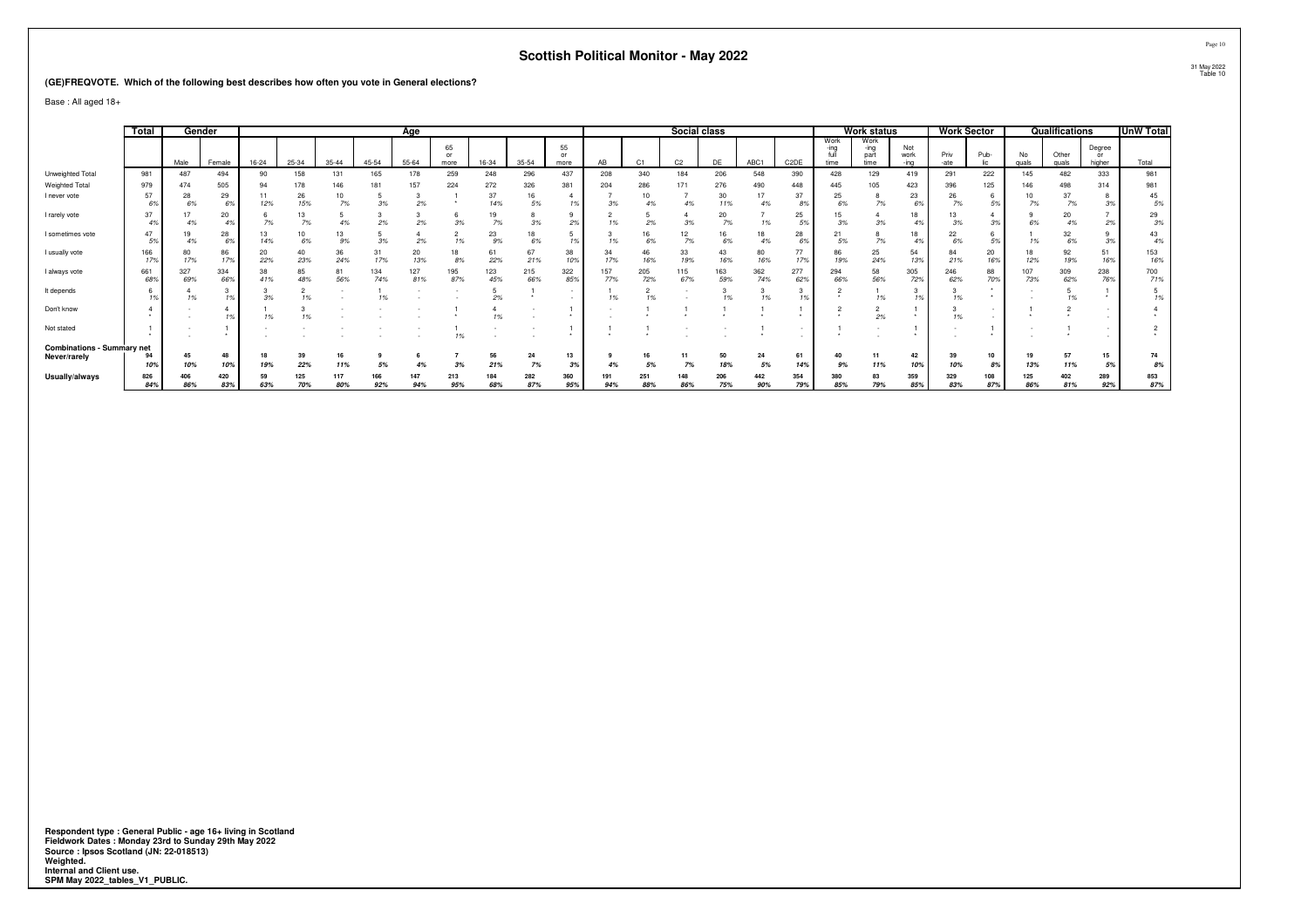**(GE)FREQVOTE. Which of the following best describes how often you vote in General elections?**

Base : All aged 18+

|                                   |            |           |           |                              |                                   |                             |                       |                               |                      |                |                      |            |                      | Children aged under 18 in |            |                  |
|-----------------------------------|------------|-----------|-----------|------------------------------|-----------------------------------|-----------------------------|-----------------------|-------------------------------|----------------------|----------------|----------------------|------------|----------------------|---------------------------|------------|------------------|
|                                   | Total      |           |           |                              | <b>Scottish Parliament Region</b> |                             |                       |                               |                      | Tenure         |                      |            | Country of birth     | household                 |            | <b>UnW Total</b> |
|                                   |            | Cent      | Glas      | High-<br>lands<br>and<br>ls- |                                   | Mid<br>Scot<br>-land<br>and | North<br>East<br>Scot | South<br>Scot                 | West<br>Scot         |                |                      |            |                      |                           |            |                  |
|                                   |            | -ral      | -gow      | lands                        | Lothian                           | Fife                        | -land                 | -land                         | -land                | Owner occupier | Renter               | Scotland   | Elsewhere            | Yes                       | No         | Total            |
| Unweighted Total                  | 981        | 115       | 116       | 82                           | 157                               | 111                         | 146                   | 139                           | 115                  | 648            | 263                  | 752        | 220                  | 258                       | 716        | 981              |
| Weighted Total                    | 979        | 119       | 129       | 81                           | 142                               | 116                         | 139                   | 125                           | 128                  | 624            | 295                  | 757        | 212                  | 283                       | 689        | 981              |
| I never vote                      | 57<br>6%   | 10<br>8%  | 8<br>6%   | 6<br>8%                      | $\overline{7}$<br>5%              | 6<br>5%                     | 8<br>6%               | 6<br>5%                       | 5%                   | 20<br>3%       | 31<br>10%            | 34<br>4%   | 21<br>10%            | 23<br>8%                  | 32<br>5%   | 45<br>5%         |
| I rarely vote                     | 37<br>4%   | 5<br>4%   | 9<br>7%   | 1%                           | 3<br>2%                           | 3<br>2%                     | $\rightarrow$<br>5%   | 5%                            | 3<br>3%              | 12<br>2%       | 23<br>8%             | 27<br>4%   | 8<br>4%              | $\overline{7}$<br>3%      | 29<br>4%   | 29<br>3%         |
| I sometimes vote                  | 47<br>5%   | 3%        | 11<br>9%  | 5<br>6%                      | 11<br>7%                          | $\overline{c}$<br>2%        | 9<br>6%               | $\overline{\mathbf{c}}$<br>2% | 3<br>2%              | 23<br>4%       | 19<br>6%             | 35<br>5%   | 12<br>5%             | 16<br>6%                  | 30<br>4%   | 43<br>4%         |
| I usually vote                    | 166<br>17% | 22<br>19% | 12<br>9%  | 16<br>20%                    | 28<br>20%                         | 20<br>17%                   | 24<br>17%             | 26<br>21%                     | 17<br>13%            | 88<br>14%      | 68<br>23%            | 137<br>18% | 28<br>13%            | 60<br>21%                 | 106<br>15% | 153<br>16%       |
| I always vote                     | 661<br>68% | 78<br>66% | 88<br>68% | 53<br>66%                    | 91<br>64%                         | 86<br>74%                   | 88<br>63%             | 81<br>65%                     | 95<br>75%            | 478<br>77%     | 151<br>51%           | 516<br>68% | 140<br>66%           | 173<br>61%                | 485<br>70% | 700<br>71%       |
| It depends                        | 6<br>1%    |           | $\sim$    | $\sim$                       |                                   |                             | 3<br>2%               | $\overline{2}$<br>2%          | $\overline{2}$<br>1% | $\sim$         | 3<br>1%              | 5<br>1%    | $\overline{2}$<br>1% | 4<br>1%                   | 3          | 1%               |
| Don't know                        | ٠          |           | 1%        | ٠                            | $\overline{\mathbf{c}}$<br>1%     |                             |                       |                               | $\overline{2}$<br>1% |                | $\overline{2}$<br>1% | 3          |                      |                           | 1%         |                  |
| Not stated                        |            |           |           | $\sim$                       |                                   |                             | 1%                    |                               |                      |                | $\sim$               |            | $\sim$               |                           |            | $\overline{2}$   |
| <b>Combinations - Summary net</b> |            |           |           |                              |                                   |                             |                       |                               |                      |                |                      |            |                      |                           |            |                  |
| Never/rarely                      | 94         | 15        | 17        | $\overline{7}$               | 11                                | 8                           | 14                    | 13                            | 9                    | 31             | 53                   | 61         | 29                   | 30                        | 60         | 74               |
|                                   | 10%        | 12%       | 13%       | 8%                           | 7%                                | 7%                          | 10%                   | 10%                           | 7%                   | 5%             | 18%                  | 8%         | 14%                  | 11%                       | 9%         | 8%               |
| Usually/always                    | 826        | 100       | 100       | 69                           | 119                               | 106                         | 112                   | 108                           | 112                  | 567            | 218                  | 652        | 169                  | 233                       | 590        | 853              |
|                                   | 84%        | 84%       | 78%       | 85%                          | 84%                               | 91%                         | 81%                   | 86%                           | 88%                  | 91%            | 74%                  | 86%        | 79%                  | 82%                       | 86%        | 87%              |

Respondent type : General Public - age 16+ living in Scotland<br>Fieldwork Dates : Monday 23rd to Sunday 29th May 2022<br>Source : Ipsos Scotland (JN: 22-018513)<br>Weighted.<br>Internal and Client use.<br>SPM May 2022\_tables\_V1\_PUBLIC.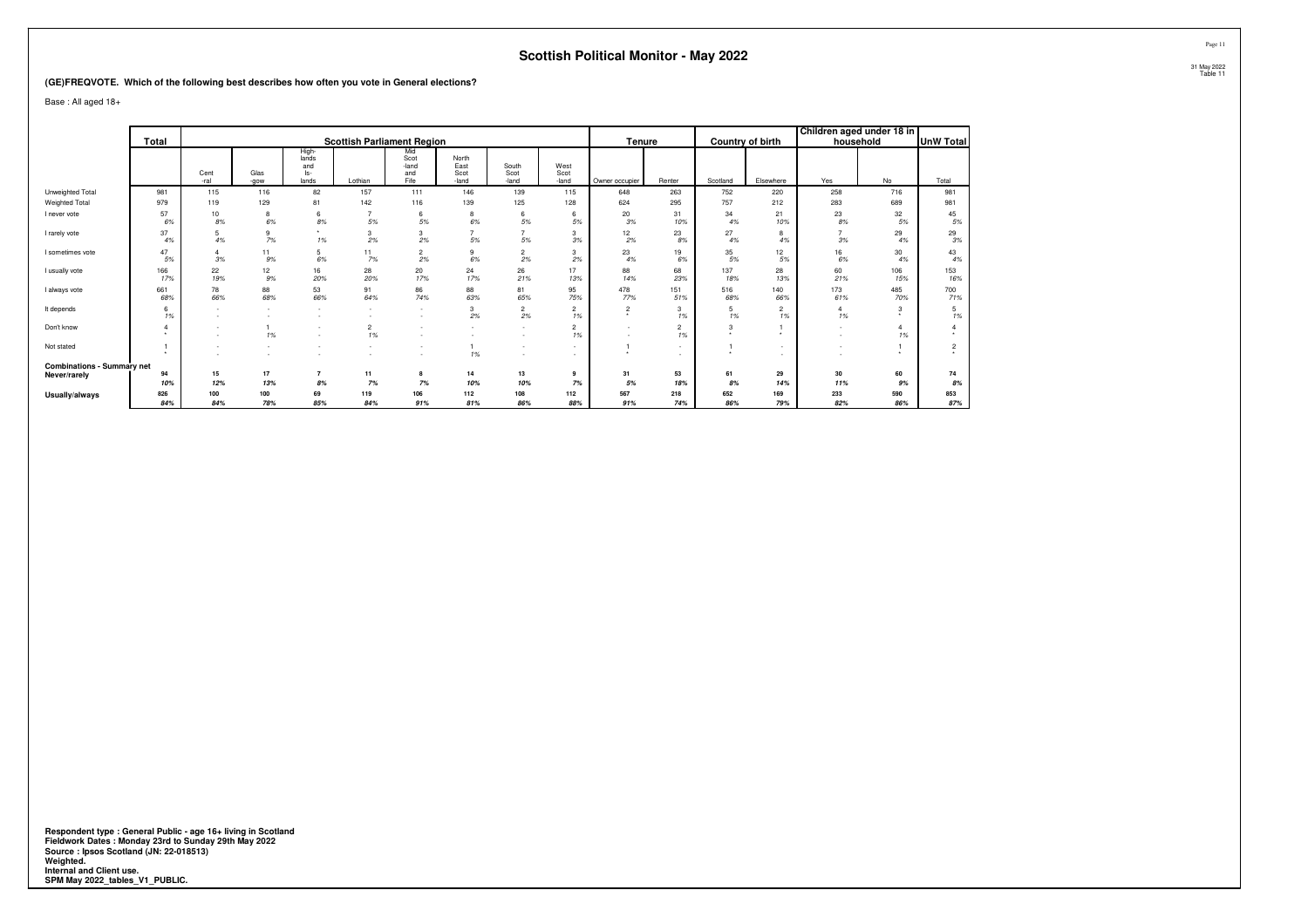**(GE)FREQVOTE. Which of the following best describes how often you vote in General elections?**

Base : All aged 18+

|                                   | Total      |            |            | <b>Voting intention (General Election)</b> |            |            | Voting intention (Indyref2) |            | Past vote (SP 2021) | Constituency                |            |            |            | Past vote (2019 General Election) |            |            | Past vote (Indyref 2014) |                                               |            |            |                              | Past vote (EU Referendum, 2016) UnW Total |
|-----------------------------------|------------|------------|------------|--------------------------------------------|------------|------------|-----------------------------|------------|---------------------|-----------------------------|------------|------------|------------|-----------------------------------|------------|------------|--------------------------|-----------------------------------------------|------------|------------|------------------------------|-------------------------------------------|
|                                   |            |            |            |                                            |            |            |                             |            |                     |                             |            |            |            |                                   |            |            |                          |                                               |            |            |                              |                                           |
|                                   |            | Con        | Lab        | LD                                         | SNP        | Yes        | No                          | Con        | Lab                 | LD                          | SNP        | Con        | Lab        | LD                                | SNP        | Yes        | No                       | Not<br>vote/<br>too<br>young<br>/not<br>Scot' | Remain     | Leave      | Not<br>vote/<br>too<br>vouna | Total                                     |
| Unweighted Total                  | 981        | 153        | 208        | 84                                         | 370        | 417        | 451                         | 156        | 159                 | 51                          | 349        | 197        | 178        | 46                                | 306        | 370        | 443                      | 137                                           | 599        | 224        | 125                          | 981                                       |
| Weighted Total                    | 979        | 154        | 198        | 77                                         | 365        | 412        | 443                         | 155        | 145                 | 47                          | 345        | 198        |            | 38                                | 300        | 365        | 429                      | 149                                           | 584        | 214        | 140                          | 981                                       |
| I never vote                      | 57<br>6%   | 3%         |            |                                            | 29         | 18<br>4%   | 21<br>5%                    |            |                     |                             |            |            |            |                                   |            | 3%         | 2%                       | 39<br>26%                                     | 2%         |            | 42<br>30%                    | 45<br>5%                                  |
| I rarely vote                     | 37<br>4%   | 2%         | 5%         |                                            |            | 17<br>4%   | 13<br>3%                    |            | 1%                  |                             |            | 2%         |            |                                   |            | 13<br>4%   | 2%                       | 12<br>8%                                      | 2%         | 6%         | 6%                           | 29<br>3%                                  |
| I sometimes vote                  | 47<br>5%   | 2%         |            | 5%                                         | 20<br>5%   | 24<br>6%   | 15<br>3%                    | 1%         | 3%                  |                             | 12<br>4%   | 1%         | 2%         | 3%                                |            | 20<br>5%   | 2%                       | 9%                                            | 3%         |            | 17<br>12%                    | 43<br>$4\%$                               |
| I usually vote                    | 166<br>17% | 15<br>10%  | 37<br>19%  | 10<br>13%                                  | 66<br>189  | 70<br>17%  | 63<br>14%                   | 15<br>10%  | 15<br>11%           | $9\%$                       | 61<br>18%  | 26<br>13%  | 26<br>16%  | $\overline{4}$<br>11%             | 41<br>14%  | 69<br>19%  | 61<br>14%                | 27<br>18%                                     | 92<br>16%  | 38<br>18%  | 24<br>17%                    | 153<br>16%                                |
| I always vote                     | 661<br>68% | 129<br>84% | 143<br>72% | 63<br>82%                                  | 263<br>72% | 280<br>68% | 329<br>74%                  | 138<br>89% | 125<br>86%          | $^{42}_{\scriptstyle 90\%}$ | 270<br>78% | 166<br>84% | 133<br>81% | $\frac{33}{86\%}$                 | 245<br>82% | 251<br>69% | 343<br>80%               | 50<br>34%                                     | 450<br>77% | 154<br>72% | 42<br>30%                    | 700<br>71%                                |
| It depends                        | 1%         |            |            |                                            |            | 1%         |                             |            |                     |                             | $\sim$     |            |            | $\sim$                            |            |            |                          | 4%                                            |            |            | 3%                           | 1%                                        |
| Don't know                        |            |            |            |                                            |            |            |                             |            |                     |                             |            |            |            |                                   |            |            |                          | 1%                                            |            |            | 1%                           |                                           |
| Not stated                        |            |            |            |                                            |            |            |                             |            |                     |                             |            |            |            |                                   |            |            |                          |                                               |            |            |                              |                                           |
| <b>Combinations - Summary net</b> |            |            |            |                                            |            |            |                             |            |                     |                             |            |            |            |                                   |            |            |                          |                                               |            |            |                              |                                           |
| Never/rarely                      | 94         |            |            |                                            | 15         | 34         | 33                          |            |                     |                             |            |            |            |                                   |            | 22         |                          | 51                                            | 22         |            | 51                           | 74                                        |
|                                   | 10%        | 5%         | 6%         |                                            |            | 8%         | 8%                          |            |                     |                             |            | 2%         |            |                                   |            | 6%         | 3%                       | 34%                                           | 4%         | 7%         | 36%                          | 8%                                        |
| Usually/always                    | 826<br>84% | 144<br>94% | 180<br>91% | 73<br>95%                                  | 330<br>90% | 349<br>85% | 392<br>88%                  | 153<br>99% | 140<br>96%          | 47<br>100%                  | 331<br>96% | 192<br>97% | 97%        | 37<br>97%                         | 287<br>96% | 320<br>88% | 94%                      | 78<br>52%                                     | 542<br>93% | 192<br>89% | 67<br>48%                    | 853<br>87%                                |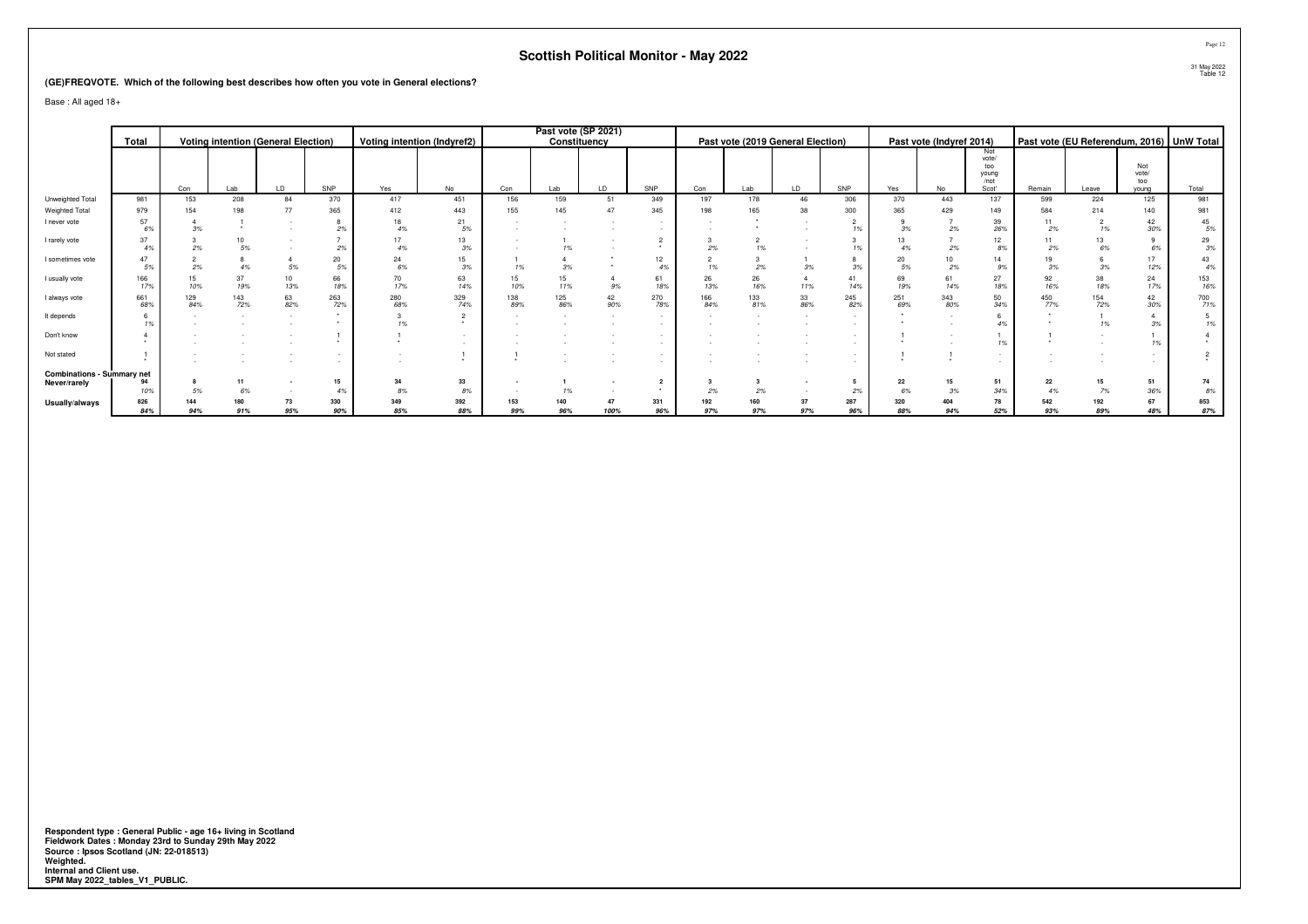**INDY1. If a referendum were held tomorrow about Scotland's constitutional future, how would you vote in response to the following question: Should Scotland be an independent country?**

Base : All

|                  | Total      |      | Gender     |           |       |           |       | Age       |            |            |            |            |            |            | Social class   |            |                                |                               |                         | <b>Work status</b>           |             |              | <b>Work Sector</b> |           | Qualifications |                  | <b>UnW Total</b> |
|------------------|------------|------|------------|-----------|-------|-----------|-------|-----------|------------|------------|------------|------------|------------|------------|----------------|------------|--------------------------------|-------------------------------|-------------------------|------------------------------|-------------|--------------|--------------------|-----------|----------------|------------------|------------------|
|                  |            | Male | Female     | $16 - 24$ | 25-34 | $35 - 44$ | 45-54 | $55 - 64$ | 65<br>more | 16-34      | $35 - 54$  | 55<br>more |            |            | C <sub>2</sub> | DE         | ADC <sub>3</sub><br><b>ABU</b> | C <sub>2</sub> D <sub>E</sub> | Work<br>$-$ ing<br>time | Work<br>-ina<br>part<br>time | Not<br>work | Priv<br>-ate | Pub                | No.       | Other<br>quals | Degree<br>higher |                  |
| Unweighted Total | 1000       |      | 506        | 107       | 158   | 131       | 165   | 178       | 259        | 265        | 296        | 437        | 211        | 344        | 186            |            | 555                            | nne.                          | 432                     | 131                          | 432         | 296          | 223                | 146       | 499            | 333              | 1000             |
| Weighted Total   | 1000       |      | 519        |           | 178   | 146       | 181   | 157       | 224        | 291        | 326        | 381        | 208        | 289        |                | 283        | 497                            |                               | $45^\circ$              | 107                          | 437         | 403          | 126                | 147       | 518            | 314              | 1000             |
| Yes              | 419<br>42% | 45%  | 203<br>39% | 52%       | 51%   | 42%       | 43%   | 65<br>41% | 65<br>29%  | 150<br>51% | 139<br>43% | 129<br>34% |            | 122<br>42% | 44%            | 130<br>46% | 199<br>40%                     | 206<br>45%                    | 44%                     | 48<br>45%                    | 170         | 162<br>40%   | 66<br>52%          | 29%       | 237<br>46%     | 130<br>42%       | 424<br>42%       |
| No               | 455<br>45% | 4/%  | 231<br>45% | 35%       | 34%   | 43%       |       | 52%       | 140<br>62% | 100<br>34% | 134<br>41% | 221<br>58% | 112<br>54% | 133<br>46% | 44%            | 40%        | 244<br>49%                     | 42%                           | 44%                     | 38<br>35%                    | 220         | 184<br>46%   |                    | 55%       | 225<br>43%     | 145<br>46%       | 460<br>46%       |
| Undecided        | 115<br>127 | 8%   | 14%        | 13%       | 13%   | 12%       | 16%   | 6%        | 18<br>oo   | າດ<br>13%  | 14%        | 28         | 9%         | 11%        | 12%            | 38<br>13%  | 10%                            | co.<br>13%                    | 12%                     | 16%                          | 44          | 13%          | 13%                | 23<br>15% | co.<br>10%     | $\mathcal{A}$    | 107<br>11%       |
| Refused          | 11         |      | 2%         |           |       |           |       |           |            |            | 2%         |            |            |            |                |            |                                |                               |                         |                              |             |              |                    |           |                | $\epsilon$ /0    | 1%               |

**Respondent type : General Public - age 16+ living in Scotland Fieldwork Dates : Monday 23rd to Sunday 29th May 2022 Source : Ipsos Scotland (JN: 22-018513) Weighted. Internal and Client use. SPM May 2022\_tables\_V1\_PUBLIC.**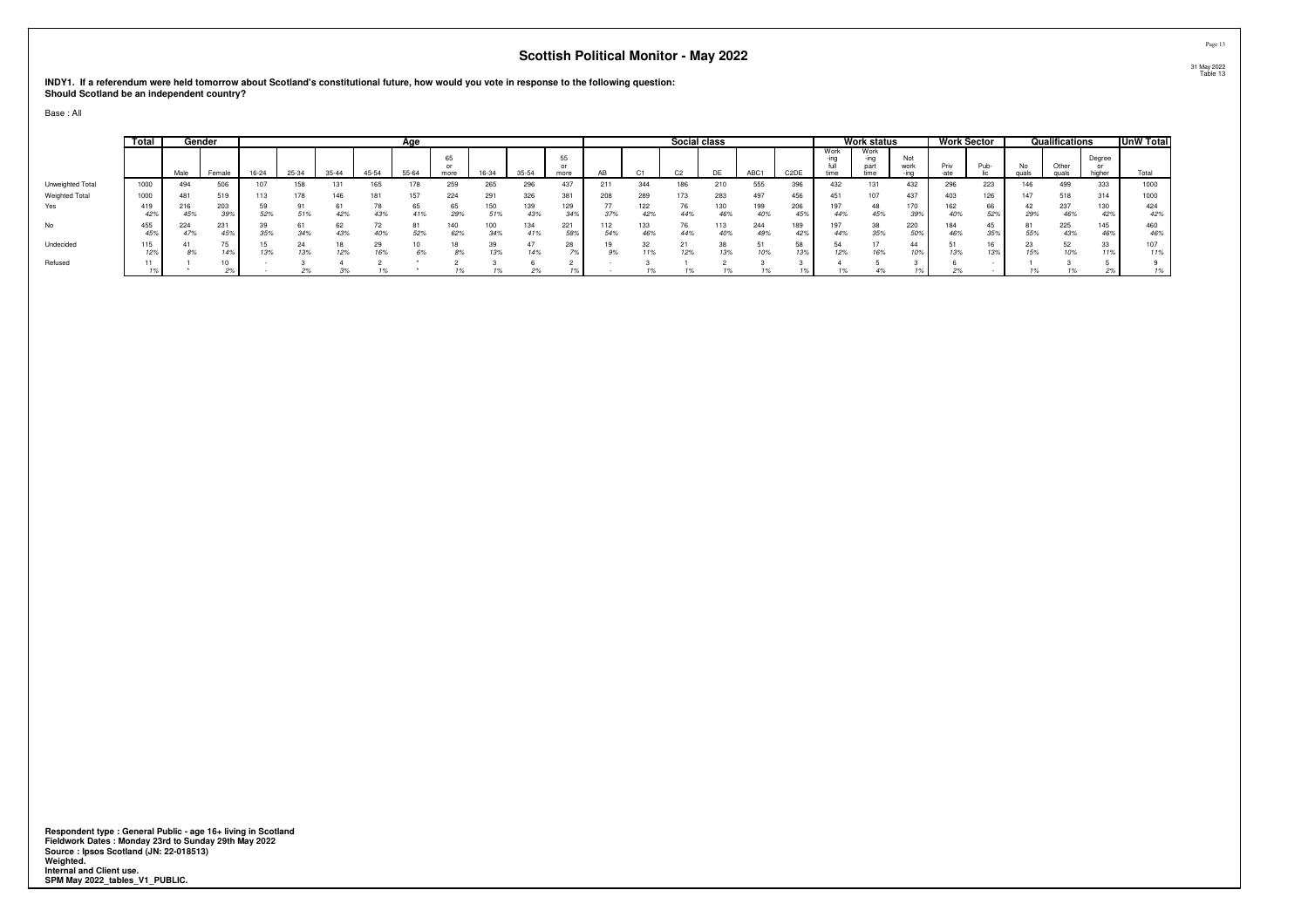**INDY1. If a referendum were held tomorrow about Scotland's constitutional future, how would you vote in response to the following question: Should Scotland be an independent country?**

Base : All

|                       | Total      |               |              |                                       | <b>Scottish Parliament Region</b> |                                     |                                |                        |                       | Tenure         |            |            | Country of birth | Children aged under 18 in | household  | <b>UnW Total</b> |
|-----------------------|------------|---------------|--------------|---------------------------------------|-----------------------------------|-------------------------------------|--------------------------------|------------------------|-----------------------|----------------|------------|------------|------------------|---------------------------|------------|------------------|
|                       |            | Cent<br>-ral  | Glas<br>-gow | High-<br>lands<br>and<br>ls-<br>lands | Lothian                           | MIO<br>Scot<br>-land<br>and<br>Fife | North<br>East<br>Scot<br>-land | South<br>Scot<br>-land | West<br>Scot<br>-land | Owner occupier | Renter     | Scotland   | Elsewhere        | Yes                       | No         | Total            |
| Unweighted Total      | 1000       | 116           | 117          | 84                                    | 162                               | 116                                 | 148                            | 141                    | 116                   | 655            | 267        | 768        | 223              | 275                       | 718        | 1000             |
| <b>Weighted Total</b> | 1000       | 121           | 130          | 83                                    | 147                               | 123                                 | 141                            | 126                    | 129                   | 634            | 299        | 775        | 216              | 302                       | 691        | 1000             |
| Yes                   | 419<br>42% | 52<br>43%     | 61<br>47%    | 38<br>46%                             | 65<br>44%                         | 56<br>45%                           | 56<br>40%                      | 45<br>36%              | 46<br>36%             | 226<br>36%     | 163<br>55% | 329<br>42% | 89<br>41%        | 139<br>46%                | 277<br>40% | 424<br>42%       |
| <b>No</b>             | 455<br>45% | 56<br>47%     | 49<br>37%    | 33<br>40%                             | 67<br>46%                         | 56<br>46%                           | 62<br>44%                      | 69<br>55%              | 62<br>48%             | 342<br>54%     | 88<br>29%  | 358<br>46% | 91<br>42%        | 123<br>41%                | 330<br>48% | 460<br>46%       |
| Undecided             | 115<br>12% | 12<br>10%     | 19<br>14%    | 11<br>13%                             | 14<br>10%                         | 7%                                  | 21<br>15%                      | 12 <sup>2</sup><br>9%  | 19<br>14%             | 59<br>9%       | 45<br>15%  | 80<br>10%  | 34<br>16%        | 35<br>12%                 | 78<br>11%  | 107<br>11%       |
| Refused               | 11<br>1%   | $\frac{9}{6}$ |              |                                       |                                   | 2%                                  |                                |                        |                       |                |            | $\Omega$   |                  |                           |            | 1%               |

**Respondent type : General Public - age 16+ living in Scotland Fieldwork Dates : Monday 23rd to Sunday 29th May 2022 Source : Ipsos Scotland (JN: 22-018513) Weighted. Internal and Client use. SPM May 2022\_tables\_V1\_PUBLIC.**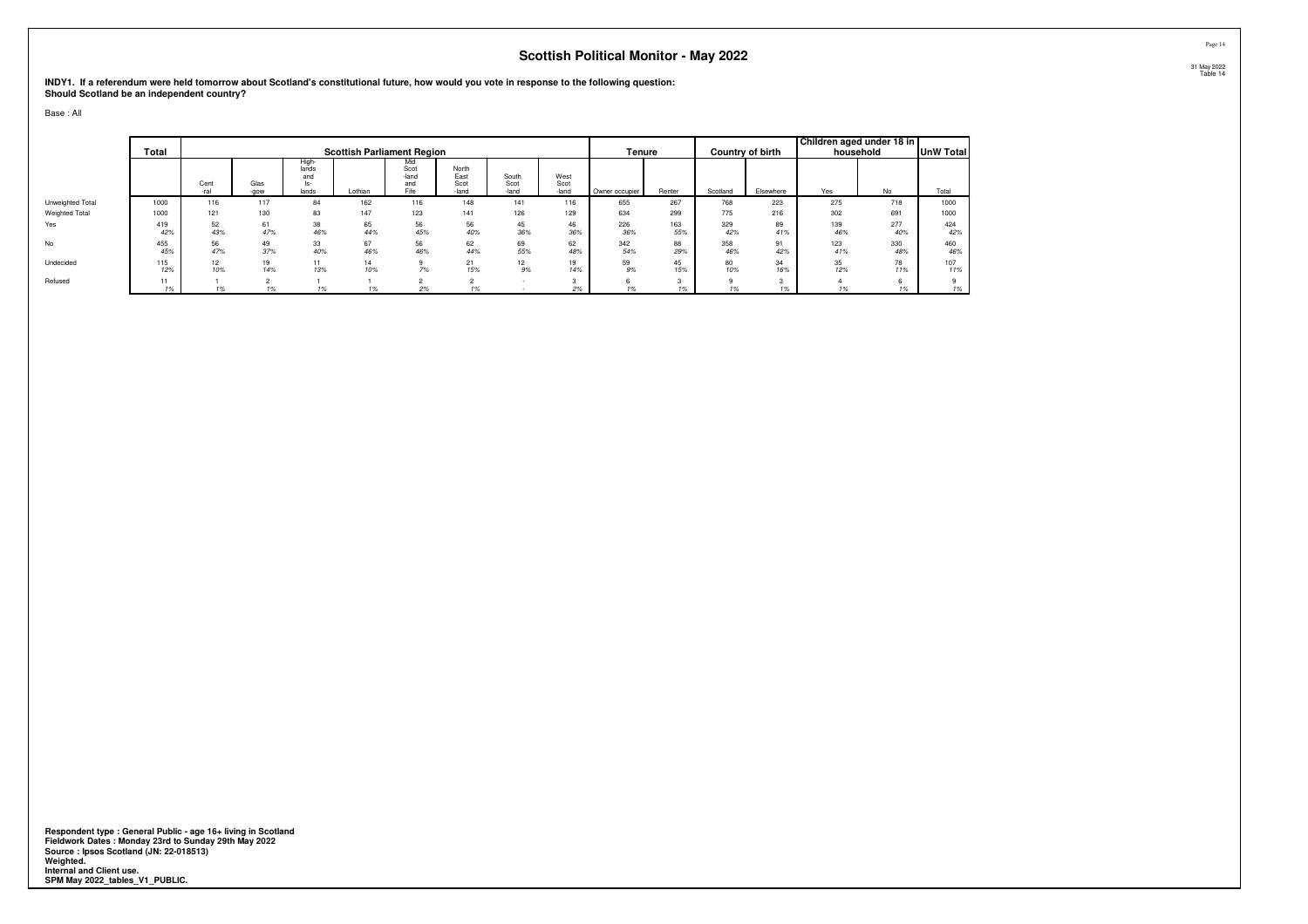**INDY1. If a referendum were held tomorrow about Scotland's constitutional future, how would you vote in response to the following question: Should Scotland be an independent country?**

Base : All

|                  | Total      |     |            | <b>Voting intention (General Election)</b> |            |             | Voting intention (Indyref2) |            |     | Past vote (SP 2021)<br>Constituency |            |            | Past vote (2019 General Election) |           |            |            | Past vote (Indyref 2014) |                                      |            |            |                     | Past vote (EU Referendum, 2016)   UnW Total |
|------------------|------------|-----|------------|--------------------------------------------|------------|-------------|-----------------------------|------------|-----|-------------------------------------|------------|------------|-----------------------------------|-----------|------------|------------|--------------------------|--------------------------------------|------------|------------|---------------------|---------------------------------------------|
|                  |            |     |            |                                            |            |             |                             |            |     |                                     |            |            |                                   |           |            |            |                          | Not<br>vote/<br>too<br>young<br>/not |            |            | Not<br>vote/<br>too |                                             |
|                  |            | Con | Lab        | LD.                                        | SNP        | Yes         | No.                         | Con        | Lab |                                     | SNP        | Con        | Lab                               |           | SNP        | Yes        | No                       | Scot'                                | Remain     | Leave      | vouna               | Total                                       |
| Unweighted Total | 1000       | 153 | 208        | 84                                         | 371        | 424         | 460                         | 158        | 160 | 51                                  | 351        | 197        | 178                               |           | 307        | 371        | 443                      | 154                                  | 600        | 224        | 125                 | 1000                                        |
| Weighted Total   | 1000       | 154 | 198        |                                            | 366        | 419         | 455                         | 158        |     |                                     | 346        | 198        |                                   |           | 300        | 365        | 429                      | 168                                  | 585        | 214        | 140                 | 1000                                        |
| Yes              | 419<br>42% |     | 16%        | 17%                                        | 304<br>83% | 419<br>100% |                             |            |     | 18%                                 | 271<br>78% |            | 24%                               | 21%       | 249<br>83% | 291<br>80% | 46<br>11%                | 67<br>40%                            | 282<br>48% |            | 55<br>39%           | 424<br>42%                                  |
| No               | 455<br>45% | 90% | 145<br>73% | 74%                                        | 22         |             | 455<br>100%                 | 150<br>95% | 78% | 37<br>80%                           |            | 184<br>93% | 110<br>67%                        | 28<br>74% | 25<br>8%   | 26<br>7%   | 361<br>84%               | 63<br>37%                            | 255<br>44% | 124<br>58% | 52<br>37%           | 460<br>46%                                  |
| Undecided        | 115<br>12% |     | 11%        | 9%                                         | 40         |             |                             |            |     | 2%                                  |            | 4%         |                                   |           | 26         | 46<br>13%  | 22                       | 37<br>22%                            |            |            | 32<br>23%           | 107<br>11%                                  |
| Refused          | 11<br>1%   |     |            |                                            |            |             |                             |            |     |                                     |            |            |                                   |           |            |            |                          |                                      |            |            |                     | 1%                                          |

**Respondent type : General Public - age 16+ living in Scotland Fieldwork Dates : Monday 23rd to Sunday 29th May 2022 Source : Ipsos Scotland (JN: 22-018513) Weighted. Internal and Client use. SPM May 2022\_tables\_V1\_PUBLIC.**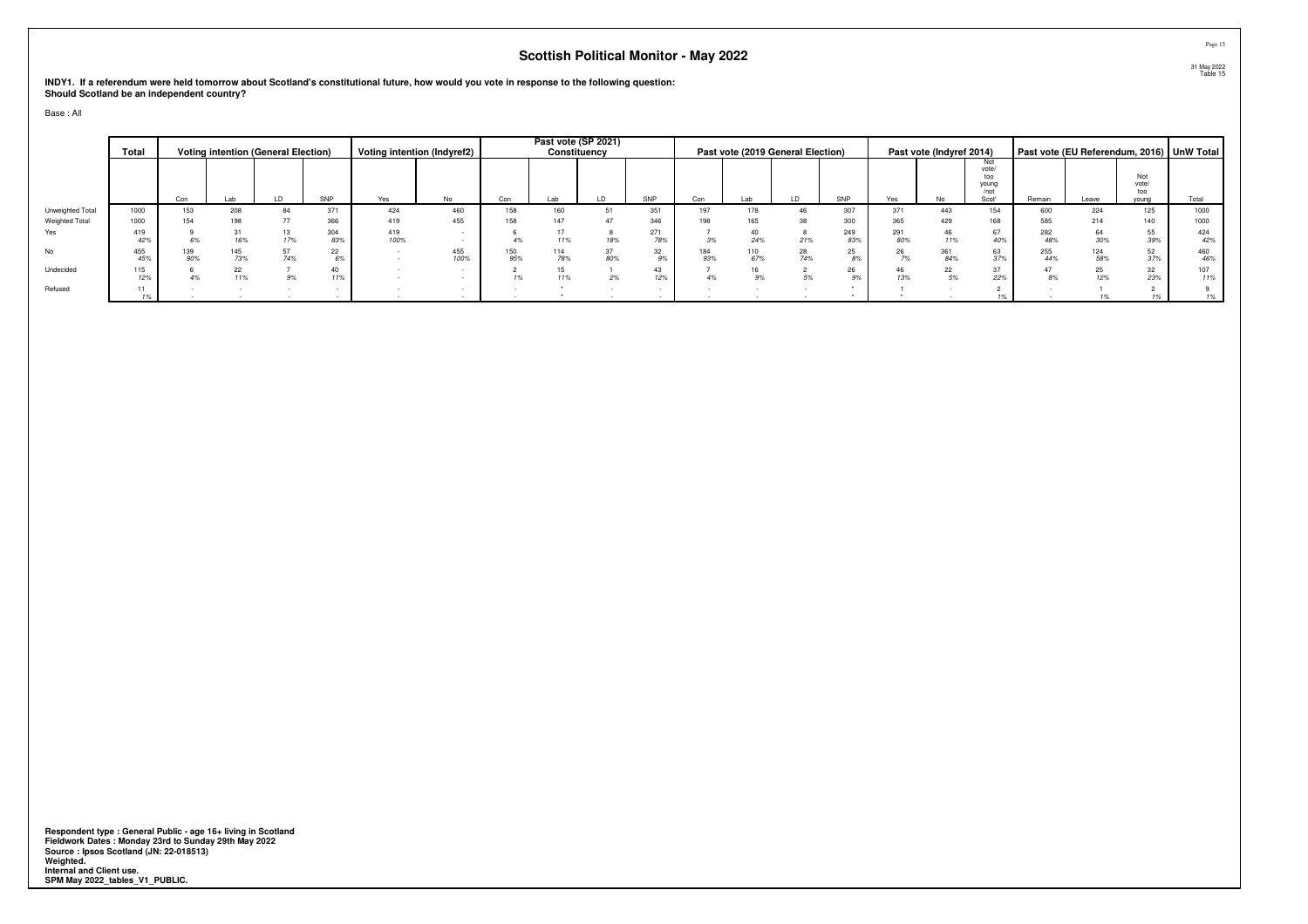**INDY1. If a referendum were held tomorrow about Scotland's constitutional future, how would you vote in response to the following question:Should Scotland be an independent country?**

Base : All 9/10 likely to vote

|                  | Total      |            | Gender                 |       |       |           |       | Age       |            |           |            |            |            |            | Social class   |            |            |                   |                      | <b>Work status</b>           |             |            | <b>Work Sector</b> |             | Qualifications |                  | <b>UnW Total</b> |
|------------------|------------|------------|------------------------|-------|-------|-----------|-------|-----------|------------|-----------|------------|------------|------------|------------|----------------|------------|------------|-------------------|----------------------|------------------------------|-------------|------------|--------------------|-------------|----------------|------------------|------------------|
|                  |            | Male       | Female                 | 16-24 | 25-34 | $35 - 44$ | 45-54 | 55-64     | 65<br>more | 16-34     | 35-54      | 55<br>more |            |            | C <sub>2</sub> | <b>DE</b>  | ABC1       | C <sub>2</sub> DE | Work<br>-ina<br>time | Work<br>-ina<br>part<br>time | Not<br>work | Priv       | Pub-               | No<br>quals | Other<br>quals | Degree<br>higher | Total            |
| Unweighted Total | 829        | 424        | 405                    |       | 118   | 107       | 151   |           | 224        | 185       | 258        | 385        | 191        | 298        | 155            | 153        | 489        | 308               | 375                  | 97                           | 352         | 246        | 189                | 114         | 399            | 304              | 829              |
| Weighted Total   | 814        | 407        | 407                    |       | 132   | 115       | 164   |           |            | 204       | 279        | 330        | 190        | 246        | 144            | 206        | 436        | 349               |                      | 77                           | 344         | 333        | 107                | 108         | 410            | 285              | 829              |
| Yes              | 367        | 48%        | 171<br>447             | 55%   | 57%   | 47%       | 47%   | 63<br>45% | 30%        | 56%       | 132<br>47% | 120<br>36% | 38%        | 111<br>45% | 64<br>44%      | 110<br>53% | 183        | 173<br>50%        | 183<br>47%           | 39<br>50%                    | 141         | 147<br>44% | 56%                | 34%         | 202<br>49%     | 124<br>439       | 373<br>45%       |
| No               | 373<br>46% | 187<br>46% | 186<br>46 <sup>s</sup> | 34%   | 34%   | 40%       | 39%   | 51%       | 122<br>64% | 69<br>34% | 110<br>39% | 193<br>58% | 101<br>53% | 113<br>46% | 65<br>45%      | 80<br>39%  | 214<br>49% | 41%               | 44%                  | 26<br>34%                    | 177         | 154<br>46% | 34%                | 50<br>54%   | 180<br>44%     | 132              | 386<br>47%       |
| Undecided        | 68         |            | 44                     | 12%   |       | 10%       | 14%   |           |            |           | 24<br>12%  |            | 9%         | 8%         |                | 14         |            | 29<br>8%          |                      | 13%                          |             |            |                    |             |                |                  | 66<br>8%         |
| Refused          |            |            |                        |       |       |           |       |           |            |           |            |            |            |            |                |            |            |                   |                      |                              |             |            |                    |             |                |                  |                  |

**Respondent type : General Public - age 16+ living in Scotland Fieldwork Dates : Monday 23rd to Sunday 29th May 2022 Source : Ipsos Scotland (JN: 22-018513) Weighted. Internal and Client use. SPM May 2022\_tables\_V1\_PUBLIC.**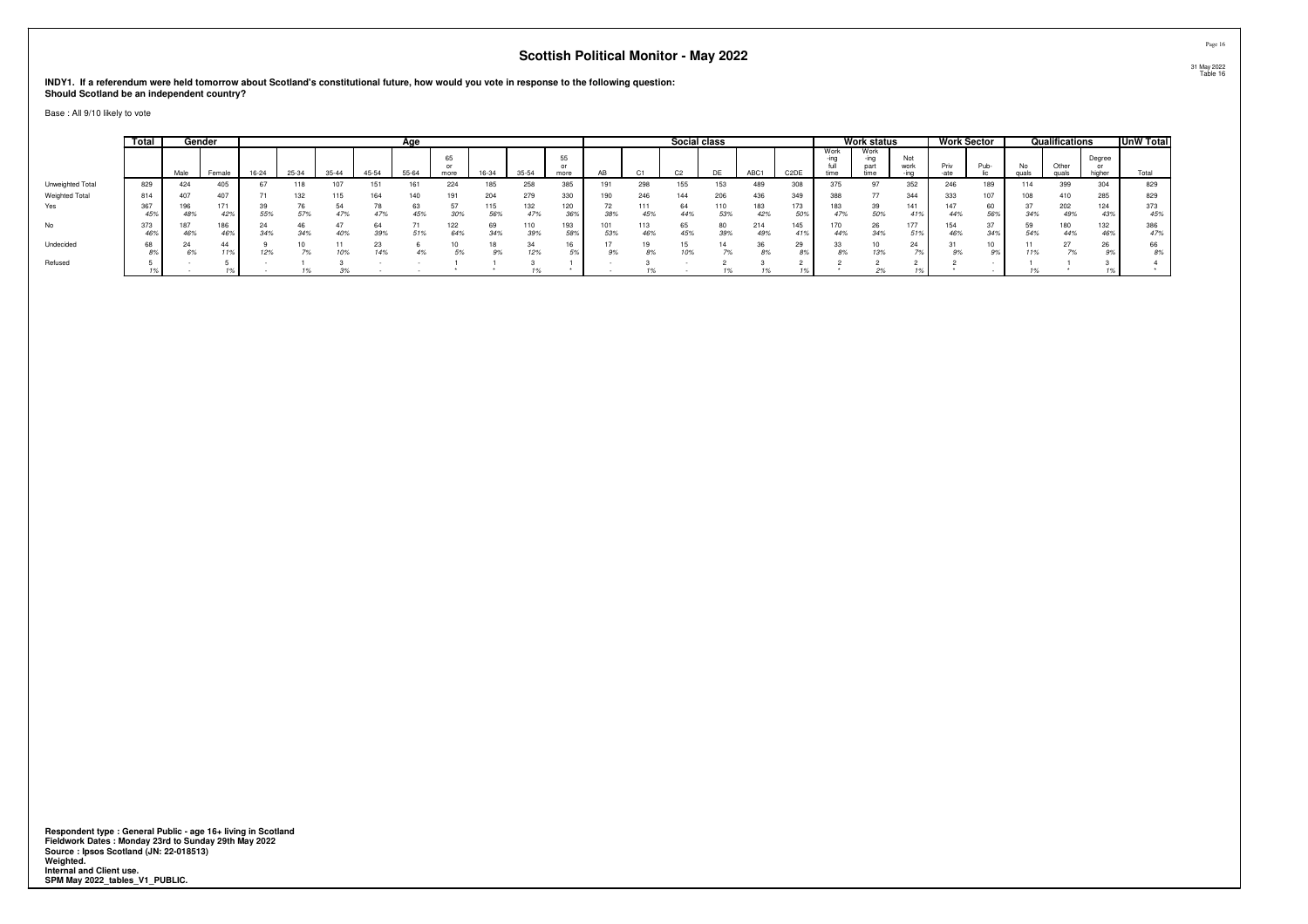**INDY1. If a referendum were held tomorrow about Scotland's constitutional future, how would you vote in response to the following question:Should Scotland be an independent country?**

Base : All 9/10 likely to vote

|                  | Total      |              |                        |                                       | <b>Scottish Parliament Region</b> |                                     |                                |                        |                       | Tenure         |            |            | Country of birth | Children aged under 18 in | household  | <b>UnW Total</b> |
|------------------|------------|--------------|------------------------|---------------------------------------|-----------------------------------|-------------------------------------|--------------------------------|------------------------|-----------------------|----------------|------------|------------|------------------|---------------------------|------------|------------------|
|                  |            | Cent<br>-ral | Glas<br>-gow           | High-<br>lands<br>and<br>ls-<br>lands | Lothian                           | Mid<br>Scot<br>-land<br>and<br>Fife | North<br>East<br>Scot<br>-land | South<br>Scot<br>-land | West<br>Scot<br>-land | Owner occupier | Renter     | Scotland   | Elsewhere        | Yes                       | No         | Total            |
| Unweighted Total | 829        | 99           | 98                     | 66                                    | 125                               | 101                                 | 129                            | 114                    | 97                    | 576            | 201        | 647        | 178              | 221                       | 605        | 829              |
| Weighted Total   | 814        | 99           | 106                    | 63                                    | 113                               | 107                                 | 119                            | 99                     | 108                   | 548            | 223        | 641        | 169              | 239                       | 572        | 829              |
| Yes              | 367<br>45% | 47<br>48%    | 53<br>50%              | 35<br>56%                             | 51<br>45%                         | 49<br>46%                           | 50<br>42%                      | 39<br>39%              | 44<br>41%             | 209<br>38%     | 140<br>63% | 295<br>46% | 72<br>42%        | 121<br>50%                | 245<br>43% | 373<br>45%       |
| <b>No</b>        | 373<br>46% | 44<br>45%    | 42<br>40%              | 23<br>37%                             | 54<br>48%                         | 49<br>46%                           | 56<br>47%                      | 54<br>54%              | 50<br>46%             | 295<br>54%     | 60<br>27%  | 299<br>47% | 72<br>42%        | 97<br>40%                 | 274<br>48% | 386<br>47%       |
| Undecided        | 68<br>8%   | 7%           | 10 <sup>10</sup><br>9% | 7%                                    | 6%                                | 6%                                  | 13<br>11%                      | 6%                     | 13<br>12%             | 42<br>8%       | 20<br>9%   | 44<br>7%   | 24<br>14%        | 19<br>8%                  | 49<br>9%   | 66<br>8%         |
| Refused          | 1%         |              | 2%                     |                                       |                                   |                                     |                                |                        |                       |                |            |            |                  |                           |            |                  |

**Respondent type : General Public - age 16+ living in Scotland Fieldwork Dates : Monday 23rd to Sunday 29th May 2022 Source : Ipsos Scotland (JN: 22-018513) Weighted. Internal and Client use. SPM May 2022\_tables\_V1\_PUBLIC.**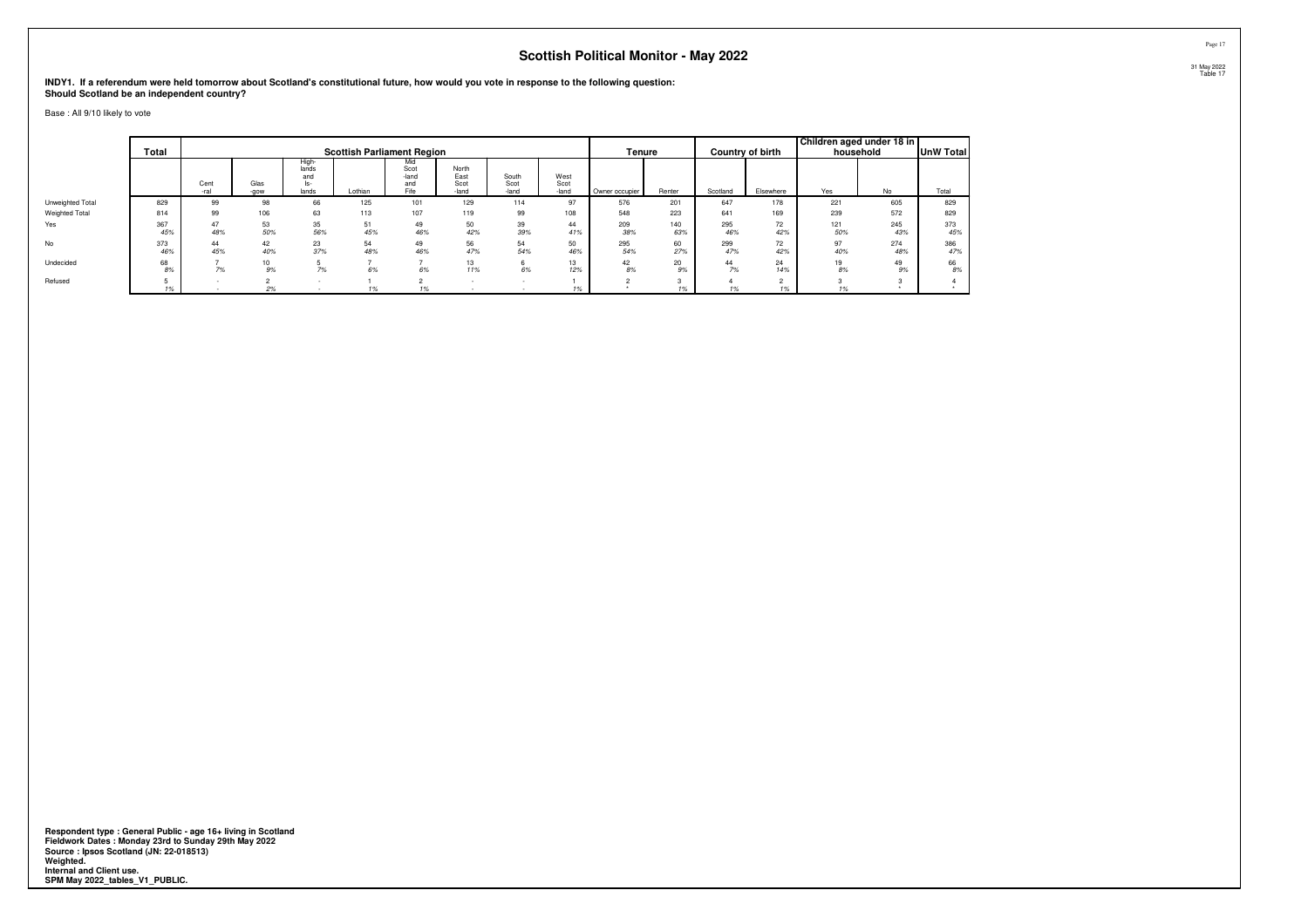**INDY1. If a referendum were held tomorrow about Scotland's constitutional future, how would you vote in response to the following question:Should Scotland be an independent country?**

Base : All 9/10 likely to vote

|                  | Total      |           |            | <b>Voting intention (General Election)</b> |            |             | Voting intention (Indyref2) |            | Constituency | Past vote (SP 2021) |            |            |            | Past vote (2019 General Election) |            |            | Past vote (Indyref 2014) |                                               |            |             |                              | Past vote (EU Referendum, 2016)   UnW Total |
|------------------|------------|-----------|------------|--------------------------------------------|------------|-------------|-----------------------------|------------|--------------|---------------------|------------|------------|------------|-----------------------------------|------------|------------|--------------------------|-----------------------------------------------|------------|-------------|------------------------------|---------------------------------------------|
|                  |            | Con       | Lab        | LD                                         | SNP        | Yes         | No                          | Con        | Lab          | ID                  | SNP        | Con        | Lab        | LD                                | SNP        | Yes        | No                       | Not<br>vote/<br>too<br>young<br>/not<br>Scot' | Remain     | Leave       | Not<br>vote/<br>too<br>vouna | Total                                       |
| Unweighted Total | 829        | 133       | 179        |                                            | 339        | 373         | 386                         | 145        | 143          |                     | 332        | 174        | 160        | 43                                | 289        | 334        | 395                      | 80                                            | 546        | 189         | 66                           | 829                                         |
| Weighted Total   | 814        | 134       | 169        | 67                                         | 332        | 367         | 373                         | 146        | 130          |                     | 327        | 175        | 147        | 34                                | 283        | 327        | 379                      | 86                                            | 529        | 179         | $\prime$ 1                   | 829                                         |
| Yes              | 367<br>45% |           | 15%        | 18%                                        | 285<br>86% | 367<br>100% |                             |            | 11%          | 20%                 | 264<br>81% | 3%         | 23%        | 24%                               | 242<br>85% | 274<br>84% | 11%                      | 43<br>51%                                     | 268<br>51% | 28%         | 38<br>53%                    | 373<br>45%                                  |
| No               | 373<br>46% | 23<br>92% | 126<br>75% | 50<br>75%                                  |            |             | 373<br>100%                 | 141<br>96% | 103<br>79%   | 32<br>77%           | 28<br>9%   | 166<br>95% | 100<br>68% | 24<br>71%                         | 70.        | 19<br>6%   | 320<br>84%               | 31<br>36%                                     | 228<br>43% | 110<br>C10/ | 25<br>35%                    | 386<br>47%                                  |
| Undecided        | 68<br>8%   |           |            |                                            | 31         |             |                             |            |              | 3%                  | 35<br>11%  |            |            |                                   | 20         | 32<br>10%  |                          | 11<br>13%                                     | 6%         |             | 12%                          | 66<br>8%                                    |
| Refused          |            |           |            |                                            |            |             |                             |            |              |                     |            |            |            |                                   |            |            |                          |                                               |            |             |                              |                                             |

Page 1831 May 2022 Table 18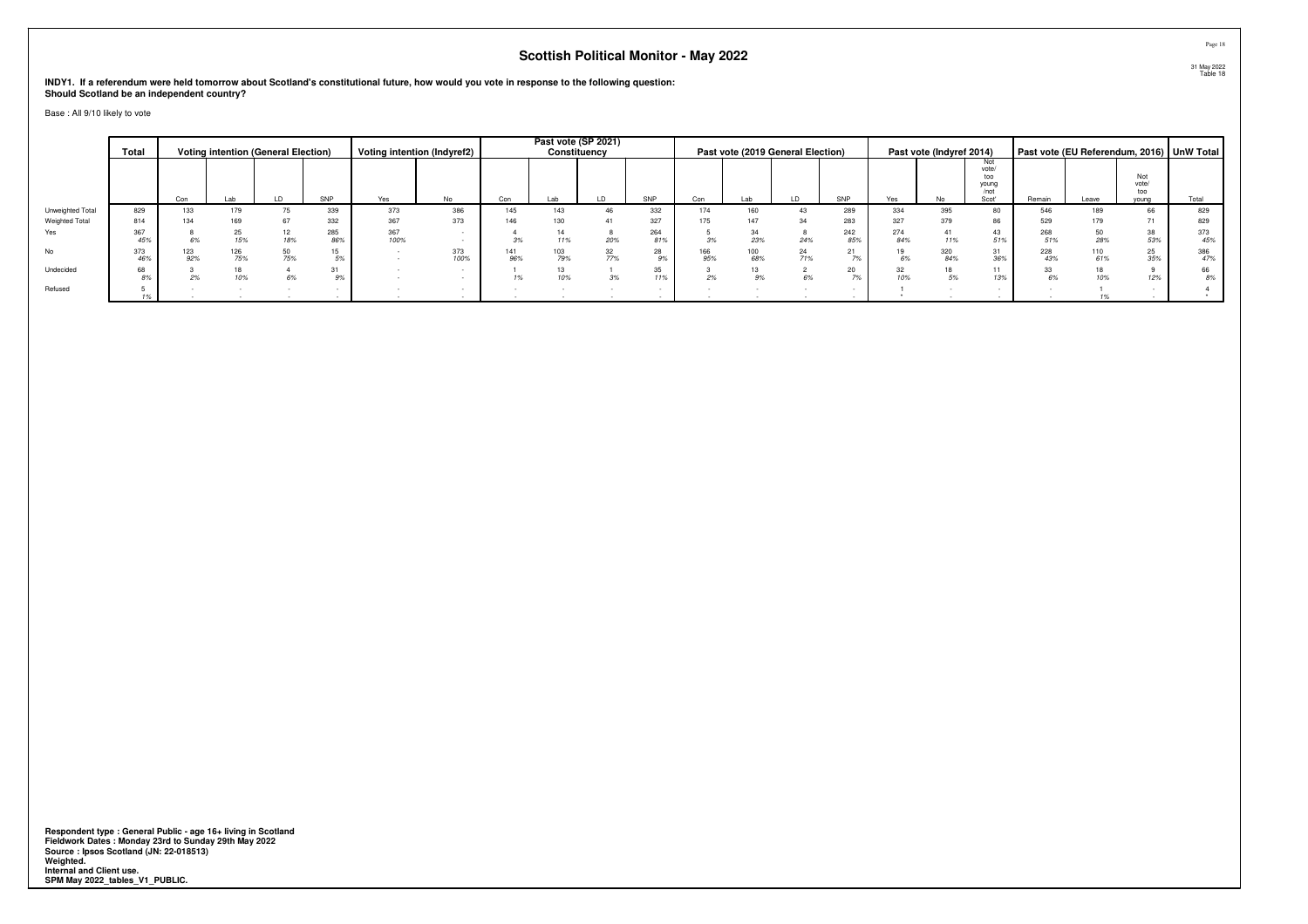**INDY1. If a referendum were held tomorrow about Scotland's constitutional future, how would you vote in response to the following question:Should Scotland be an independent country?**

Base : All with a voting intention, and 9/10 likely to vote

|                  | Total |            | Gender     |       |       |           |       | Age   |      |            |            |      |     |     | Social class |     |      |                   |                      | Work status                  |                   | <b>Work Sector</b> |            |              | Qualifications  |                  | <b>UnW Total</b> |
|------------------|-------|------------|------------|-------|-------|-----------|-------|-------|------|------------|------------|------|-----|-----|--------------|-----|------|-------------------|----------------------|------------------------------|-------------------|--------------------|------------|--------------|-----------------|------------------|------------------|
|                  |       | Male       | Female     | 16-24 | 25-34 | $35 - 44$ | 45-54 | 55-64 | more | 16-34      | 35-54      | more | AB  |     |              | DE  | ABC1 | C <sub>2</sub> DE | Work<br>-ina<br>time | Nork<br>-ina<br>part<br>time | Not<br>work       | Priv<br>-ate       | <b>PUD</b> | No.<br>quals | $\sim$<br>quals | Dearee<br>higher |                  |
| Unweighted Total | 759   | 400        | 359        |       | 106   |           |       |       |      | 166        | 229        | ັບບ  |     |     | 140          |     |      | 281               | 344                  | 84                           | 327               | 224                |            | 101          |                 | 276              | 759              |
| Weighted Total   | 740   | 383        | 357        |       |       |           |       | 34.   | 179  | 184        | 242        | 313  |     | 224 | 129          | 189 |      | 318               | 353                  | 65                           | 318               | 301                |            | 95           | 382             | 256              | 759              |
| Yes              | 5U7   | 196<br>51% | 171<br>489 | 62%   | 63%   | 54%       | 55%   | 47%   | 32%  | 115<br>62% | 139<br>55% | 38%  | 42% | 50% | 49%          | 58% | 46%  | 173<br>54%        | 52%                  | 39<br>59%                    | 141               | 147<br>49%         | 62%        | 39%          | 202<br>53%      | 124              | 373<br>49%       |
| No               |       | 49%        | 186<br>52% | 38%   |       |           | 45%   | 53%   | 68%  | 38%        | 45%        | 62%  | 58% | 50% | 51%          | 42% | 54%  | 46%               | 48%                  | 26<br>41%                    | 477<br>569<br>30/ | 51%                | 38%        | EС<br>61%    | 180             | JZ.              | 386<br>51%       |

**Respondent type : General Public - age 16+ living in Scotland Fieldwork Dates : Monday 23rd to Sunday 29th May 2022 Source : Ipsos Scotland (JN: 22-018513) Weighted. Internal and Client use. SPM May 2022\_tables\_V1\_PUBLIC.**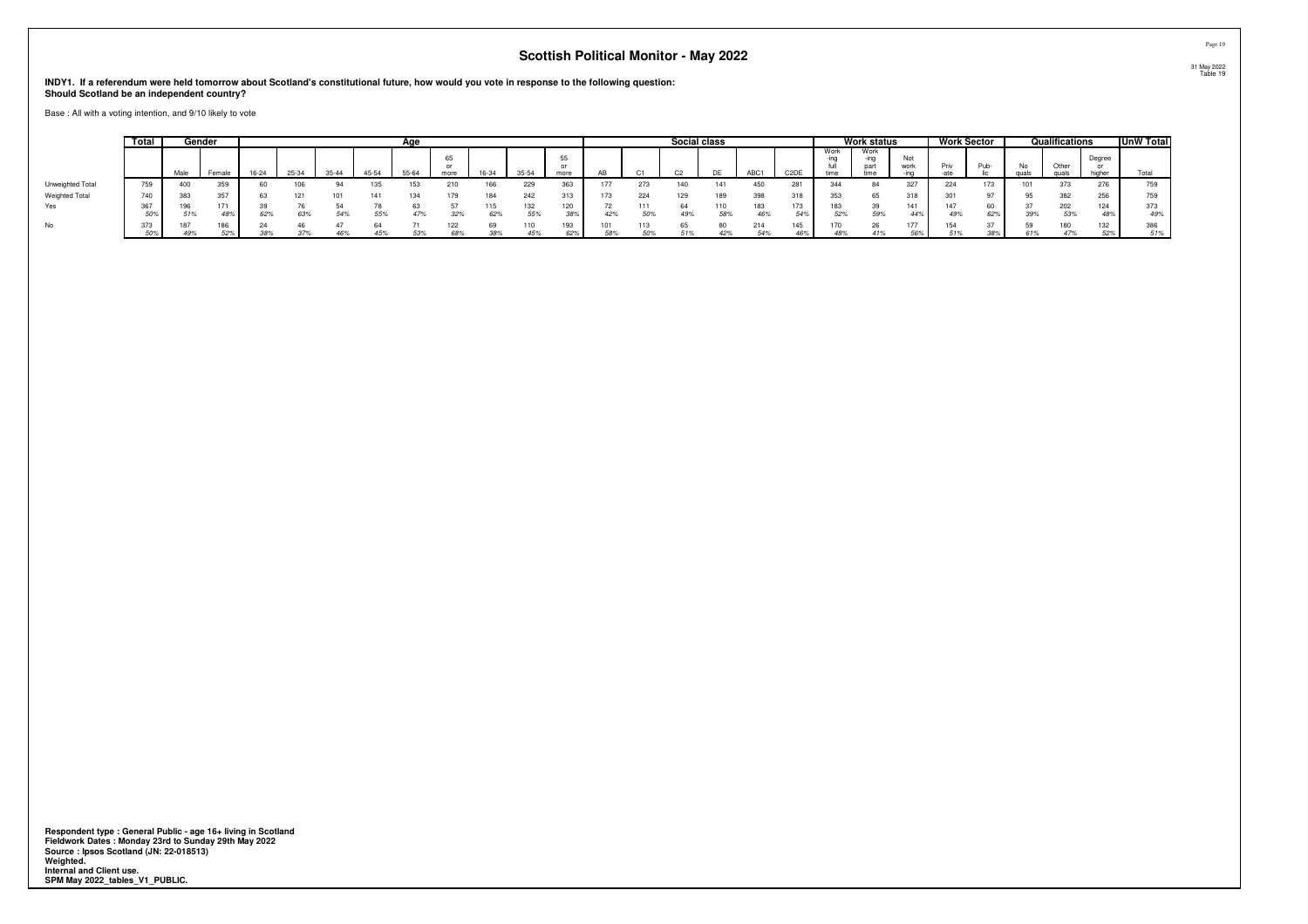**INDY1. If a referendum were held tomorrow about Scotland's constitutional future, how would you vote in response to the following question:Should Scotland be an independent country?**

Base : All with a voting intention, and 9/10 likely to vote

|                       | <b>Total</b> |              |              |                                       |           | <b>Scottish Parliament Region</b>   |                                |                        |                       | Tenure         |            |            | <b>Country of birth</b> |            | Children aged under 18 in<br>household | UnW Total  |
|-----------------------|--------------|--------------|--------------|---------------------------------------|-----------|-------------------------------------|--------------------------------|------------------------|-----------------------|----------------|------------|------------|-------------------------|------------|----------------------------------------|------------|
|                       |              | Cent<br>-ral | Glas<br>-gow | High-<br>lands<br>and<br>ls-<br>lands | Lothian   | Mid<br>Scot<br>-land<br>and<br>Fife | North<br>East<br>Scot<br>-land | South<br>Scot<br>-land | West<br>Scot<br>-land | Owner occupier | Renter     | Scotland   | Elsewhere               | Yes        | No                                     | Total      |
| Unweighted Total      | 759          |              | 89           | 60                                    | 116       | 94                                  | 116                            | 107                    | 86                    | 531            | 182        | 601        | 154                     | 203        | 553                                    | 759        |
| <b>Weighted Total</b> | 740          | 92           | 95           | 58                                    | 105       | 98                                  | 106                            | 93                     | 94                    | 503            | 200        | 594        | 143                     | 218        | 520                                    | 759        |
| Yes                   | 367<br>50%   | 47<br>52%    | 53<br>56%    | 35<br>60%                             | 51<br>48% | 49<br>50%                           | 50<br>47%                      | 39<br>42%              | 44<br>47%             | 209<br>41%     | 140<br>70% | 295<br>50% | 72<br>50%               | 121<br>55% | 245<br>47%                             | 373<br>49% |
| No                    | 373<br>50%   | 44<br>48%    | 42<br>44%    | 23<br>40%                             | 54<br>52% | 49<br>50%                           | 56<br>53%                      | 54<br>58%              | 50<br>53%             | 295<br>59%     | 60<br>30%  | 299<br>50% | 72<br>50%               | 97<br>45%  | 274<br>53%                             | 386<br>51% |

**Respondent type : General Public - age 16+ living in Scotland Fieldwork Dates : Monday 23rd to Sunday 29th May 2022 Source : Ipsos Scotland (JN: 22-018513) Weighted. Internal and Client use. SPM May 2022\_tables\_V1\_PUBLIC.**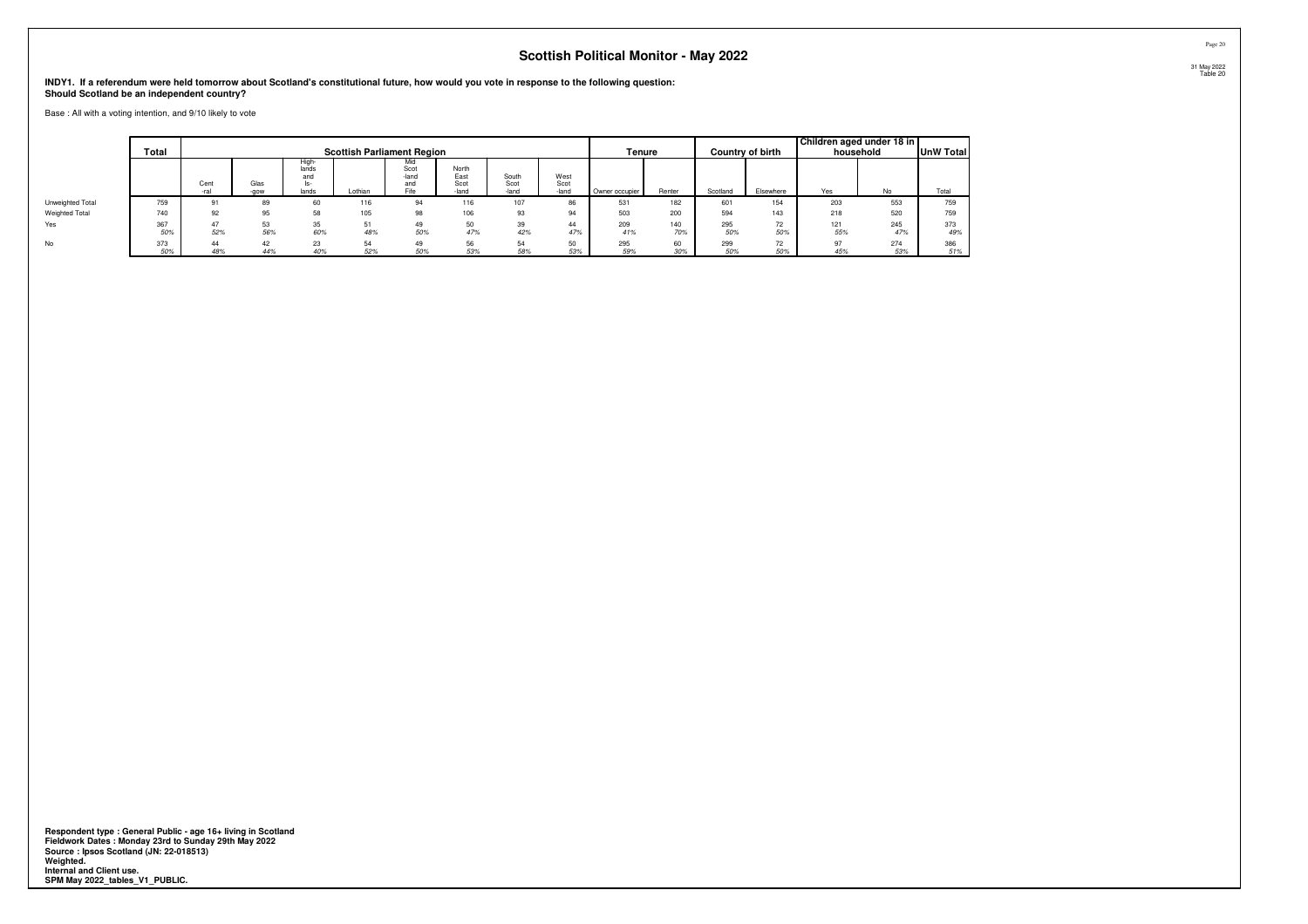**INDY1. If a referendum were held tomorrow about Scotland's constitutional future, how would you vote in response to the following question:Should Scotland be an independent country?**

Base : All with a voting intention, and 9/10 likely to vote

|                  | Total      |     |            | <b>Voting intention (General Election)</b> |                        | Voting intention (Indyref2) |             |     | Past vote (SP 2021)<br>Constituency |           |            |            |            | Past vote (2019 General Election) |            |            | Past vote (Indyref 2014) |                                               |        |         |                              | Past vote (EU Referendum, 2016) UnW Total |
|------------------|------------|-----|------------|--------------------------------------------|------------------------|-----------------------------|-------------|-----|-------------------------------------|-----------|------------|------------|------------|-----------------------------------|------------|------------|--------------------------|-----------------------------------------------|--------|---------|------------------------------|-------------------------------------------|
|                  |            | Con | Lab        |                                            | SNP                    | Yes                         | <b>No</b>   | Con |                                     | ID        | SNP        | Con        | Lab        |                                   | SNP        | Yes        | No                       | Not<br>vote/<br>too<br>young<br>/not<br>Scot' | Remain | Leave   | Not<br>vote/<br>too<br>voung | Total                                     |
| Unweighted Total | 759        | 130 | 163        |                                            | 0.10<br>3 I U          | 373                         | 386         | 144 | 132                                 |           | 300        | 171        | 147        |                                   | 270        | 300        |                          |                                               | 511    |         |                              | 759                                       |
| Weighted Total   | 740        | 131 | 151        |                                            | 00 <sup>4</sup><br>JU. | 367                         | 373         | 145 |                                     |           | 292        |            |            |                                   | 263        | 293        |                          | --                                            | 496    |         |                              | 759                                       |
| Yes              | 367<br>50% |     |            | 20%                                        | 285<br>95%             | 367<br>100%                 |             |     | 12%                                 | 21%       | 264<br>90% |            | 25%        | 25%                               | 242<br>92% | 274<br>93% | 11%                      | 43<br>58%                                     | 54%    | $0 + 0$ | ပပ<br>61%                    | 373<br>49%                                |
| No               | 373<br>50% | 94% | 126<br>83% | 80%                                        |                        |                             | 373<br>100% | 97% | 88%                                 | 32<br>79% | 10%        | 166<br>97% | 100<br>75% | 75%                               |            |            | 89%                      | 31<br>42%                                     | 46%    | 69%     | 25<br>39%                    | 386<br>51%                                |

**Respondent type : General Public - age 16+ living in Scotland Fieldwork Dates : Monday 23rd to Sunday 29th May 2022 Source : Ipsos Scotland (JN: 22-018513) Weighted. Internal and Client use. SPM May 2022\_tables\_V1\_PUBLIC.**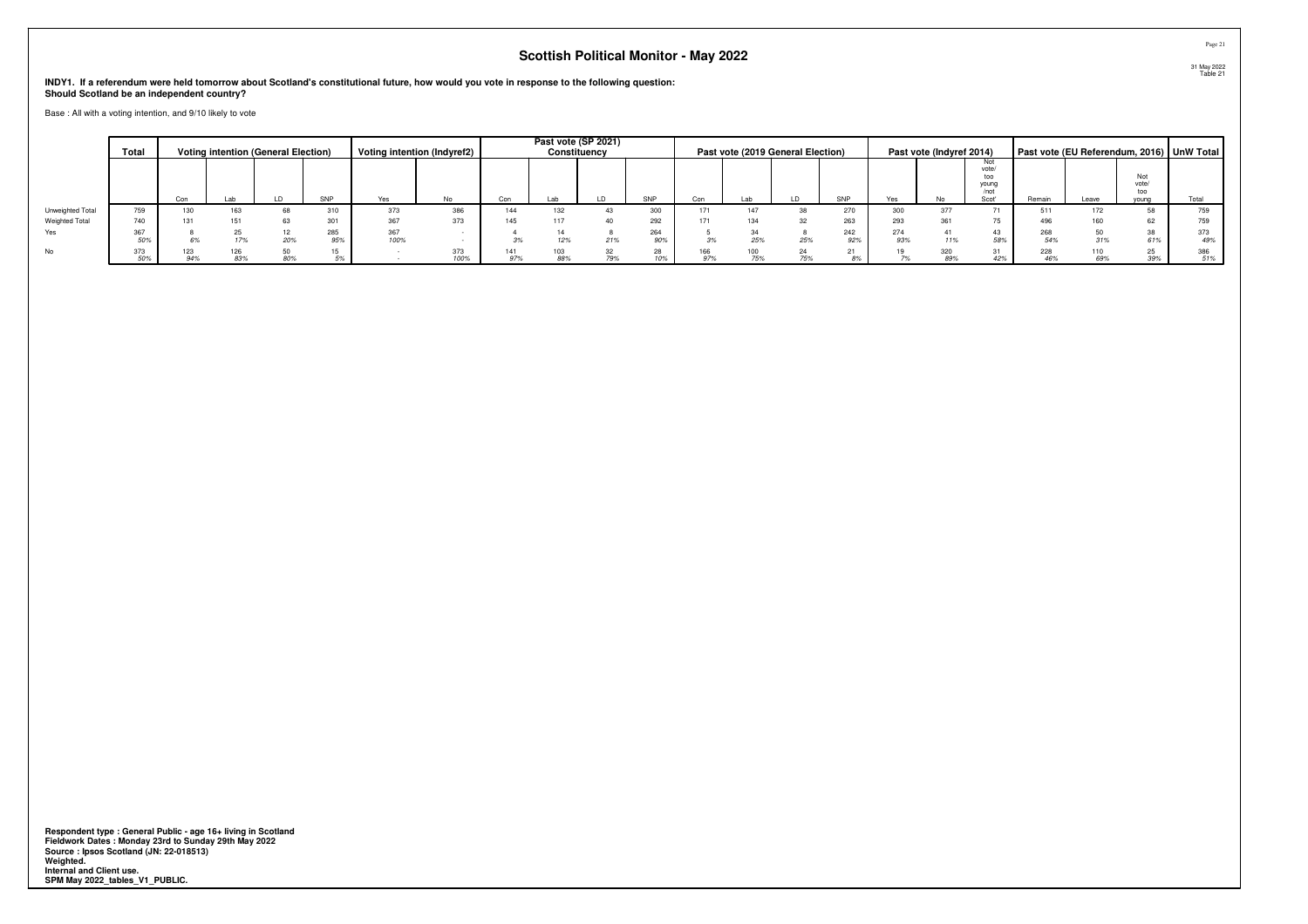| INDY4. And, how likely would you be to vote in a referendum on Scotland's constitutional future, on a scale of 1 to 10, where 10 means you would be absolutely certain to vote and |
|------------------------------------------------------------------------------------------------------------------------------------------------------------------------------------|
| 1 that you would be absolutely certain NOT to vote?                                                                                                                                |

Base : All

|                                           | Total           | Gender     |                           |           |            |            |            | Age        |                  |                      |            |                      |            |                      | Social class   |            |            |                      |                              | <b>Work status</b>           |                     | <b>Work Sector</b> |                               |             | Qualifications |                        | <b>UnW Total</b> |
|-------------------------------------------|-----------------|------------|---------------------------|-----------|------------|------------|------------|------------|------------------|----------------------|------------|----------------------|------------|----------------------|----------------|------------|------------|----------------------|------------------------------|------------------------------|---------------------|--------------------|-------------------------------|-------------|----------------|------------------------|------------------|
|                                           |                 | Male       | Female                    | $16 - 24$ | $25 - 34$  | $35 - 44$  | $45 - 54$  | $55 - 64$  | 65<br>or<br>more | 16-34                | 35-54      | 55<br>or<br>more     | AB         | C1                   | C <sub>2</sub> | DE         | ABC1       | C <sub>2</sub> DE    | Work<br>-ing<br>full<br>time | Work<br>-ing<br>part<br>time | Not<br>work<br>-ing | Priv<br>-ate       | Pub-<br>lic                   | No<br>quals | Other<br>quals | Degree<br>or<br>higher | Total            |
| Unweighted Total                          | 1000            | 494        | 506                       | 107       | 158        | 131        | 165        | 178        | 259              | 265                  | 296        | 437                  | 211        | 344                  | 186            | 210        | 555        | 396                  | 432                          | 131                          | 432                 | 296                | 223                           | 146         | 499            | 333                    | 1000             |
| Weighted Total                            | 1000            | 481        | 519                       | 113       | 178        | 146        | 181        | 157        | 224              | 291                  | 326        | 381                  | 208        | 289                  | 173            | 283        | 497        | 456                  | 451                          | 107                          | 437                 | 403                | 126                           | 147         | 518            | 314                    | 1000             |
| 1 - Absolutely certain not to<br>vote     | 43<br>4%        | 11<br>2%   | 33<br>6%                  | 2<br>2%   | 11<br>6%   | 5%         |            | 4%         | 10<br>4%         | 13<br>5%             | 14<br>4%   | 16<br>4%             | 5<br>2%    | 11<br>4%             | 4%             | 16<br>6%   | 16<br>3%   | 24<br>5%             | 10<br>2%                     | 8<br>8%                      | 25<br>6%            | 15<br>4%           | 3<br>2%                       | 13<br>9%    | 26<br>5%       | 1%                     | 41<br>4%         |
|                                           |                 | 1%         | $\overline{2}$<br>$\star$ | 2%        |            | 1%         | 1%         | 1%         | 1%               | $\overline{2}$<br>1% | 1%         | $\overline{2}$<br>19 |            |                      | 3<br>2%        |            |            | 5<br>1%              | з<br>1%                      | $\overline{2}$<br>2%         | $\overline{2}$      | 1%                 | 1%                            | 2%          | 1%             |                        | 1%               |
|                                           |                 |            |                           | 1%        | 1%         |            |            |            |                  | 3<br>1%              |            | $\overline{2}$       |            |                      |                | 1%         |            | $\overline{2}$<br>1% |                              |                              |                     |                    | 1%                            | 1%          |                |                        | 1%               |
|                                           |                 |            | 3                         |           | 2%         |            |            |            | 1%               | 3<br>1%              |            |                      |            |                      |                | 1%         |            | 3<br>1%              |                              |                              |                     |                    |                               | 2%          |                |                        |                  |
|                                           | 30<br>3%        | 15<br>3%   | 15<br>3%                  | 10<br>9%  | 3%         | 3%         | 2%         |            | 3%               | 15<br>5%             | 3%         | 6<br>2%              |            | 2%                   | 2%             | 21<br>7%   | 1%         | 24<br>5%             | 2%                           | 2%                           | 16<br>4%            | 2%                 | 5<br>4%                       | 4%          | 3%             | 1%                     | 26<br>3%         |
|                                           | 18<br>2%        | 2%         | 1%                        | 4%        | 3%         | 3%         | 1%         | 2%         |                  | 10<br>3%             | 2%         | 3<br>1%              | 2%         | 1%                   | 1%             | 3%         | 2%         | 9<br>2%              | 11<br>2%                     | $\overline{c}$<br>$2\%$      |                     | 3%                 | 1%                            | 2%          | 13<br>3%       | $\overline{2}$<br>1%   | 15<br>2%         |
|                                           | 22<br>2%        | -9<br>2%   | 14<br>3%                  | 8%        | 3%         | 1%         | 1%         | 3<br>2%    | 1%               | 14<br>5%             | 1%         | -5<br>19             | 1%         | 2%                   | 3%             | 3%         | 1%         | 12<br>3%             | 1%                           | 6%                           | 39                  | 2%                 | $\overline{\mathbf{2}}$<br>1% | 3%          | 3%             | 1%                     | 20<br>2%         |
|                                           | 41              | 17<br>4%   | 24<br>59                  | 10<br>9%  | 13<br>7%   | 5%         | 1%         | 3<br>2%    | 2%               | 23<br>8%             | 3%         | 8<br>2%              | 3%         | 12<br>4%             | 4%             | 4%         | 19<br>4%   | 17<br>4%             | 17<br>4%                     | 6<br>5%                      | 18                  | 17<br>4%           | 5<br>4%                       | 1%          | 24<br>5%       | 13<br>4%               | 38<br>4%         |
|                                           | 26<br>3%        | -6<br>1%   | 20<br>4 <sup>°</sup>      | 4%        | 3%         | 2%         | 9<br>5%    | 1%         | 1%               | 10<br>3%             | 11<br>3%   | 5<br>19.             | 2%         | 12<br>4%             | 3%             | 2%         | 15<br>3%   | 11<br>2%             | 9<br>2%                      | Δ<br>3%                      | 13<br>3%            | 2%                 | 3<br>2%                       | 1%          | 14<br>3%       | 10<br>3%               | 29<br>3%         |
| 10 - Absolutely certain to vote           | 788<br>79%      | 400<br>83% | 387<br>75%                | 67<br>59% | 127<br>71% | 113<br>78% | 155<br>86% | 138<br>88% | 187<br>84%       | 194<br>67%           | 268<br>82% | 325<br>85%           | 186<br>89% | 235<br>81%           | 139<br>80%     | 200<br>71% | 421<br>85% | 339<br>74%           | 379<br>84%                   | 74<br>69%                    | 330<br>76%          | 326<br>81%         | 104<br>82%                    | 106<br>72%  | 396<br>76%     | 275<br>88%             | 800<br>80%       |
| Don't know                                | 12 <sub>2</sub> | 1%         | 9<br>29                   | 2%        |            | 3%         |            |            | 2%               | $\overline{2}$<br>1% | 2%         | -5<br>19             |            | $\overline{2}$<br>1% | 3<br>2%        | 3%         |            | 11<br>2%             | 2                            | 3<br>2%                      | 29                  | 1%                 | 19                            | 4%          | 1%             |                        | 11<br>1%         |
| Refused                                   |                 |            | 3                         |           | 1%         |            |            |            | 1%               | 1%                   |            |                      |            |                      |                |            |            |                      |                              |                              |                     |                    |                               |             |                | $\ddot{\phantom{1}}$   |                  |
| Mean                                      | 9.08            | 9.29       | 8.89                      | 8.49      | 8.75       | 9.07       | 9.34       | 9.38       | 9.25             | 8.65                 | 9.22       | 9.30                 | 9.56       | 9.26                 | 9.1            | 8.66       | 9.39       | 8.83                 | 9.36                         | 8.59                         | 8.91                | 9.19               | 9.29                          | 8.47        | 8.95           | 9.60                   | 9.15             |
| <b>Combinations - Summary net</b><br>9/10 | 814<br>81%      | 407<br>85% | 407<br>789                | 71<br>63% | 132<br>74% | 115<br>79% | 164<br>91% | 140<br>89% | 191<br>85%       | 204<br>70%           | 279<br>86% | 330<br>879           | 190<br>91% | 246<br>85%           | 144<br>83%     | 206<br>73% | 436<br>88% | 349<br>77%           | 388<br>86%                   | 77<br>72%                    | 344<br>79%          | 333<br>82%         | 107<br>85%                    | 108<br>73%  | 410<br>79%     | 285<br>91%             | 829<br>83%       |
| 7/8                                       | 63              | 26         | 37                        | 20        | 18         |            |            |            |                  | 37                   | 12         | 13                   |            |                      | 11             |            | 25         | 29                   | 22                           | 12                           | 29                  | 26                 | 6                             |             | 37             | 17                     | 58               |
|                                           |                 | 5%<br>44   | 7%                        | 17%<br>20 | 10%<br>26  | 6%<br>17   | 2%<br>14   | 11         | 3%               | 13%<br>46            | 4%<br>31   | 3%                   | 4%<br>11   | 6%                   | 6%             | 7%<br>50   | 5%<br>34   | 6%                   | 5%                           | 11%<br>15                    | 7%                  | 7%<br>39           | 5%                            | 4%<br>28    | 7%             | 5%                     | 6%               |
| 1 to 6                                    | 107<br>11%      | 9%         | 63<br>12%                 | 18%       | 15%        | 12%        | 8%         | 7%         | 20<br>9%         | 16%                  | 9%         | 30<br>8%             | 5%         | 23<br>8%             | 9%             | 18%        | 7%         | 66<br>14%            | 38<br>8%                     | 14%                          | 55<br>13%           | 10%                | 11<br>9%                      | 19%         | 65<br>13%      | 11<br>4%               | 98<br>10%        |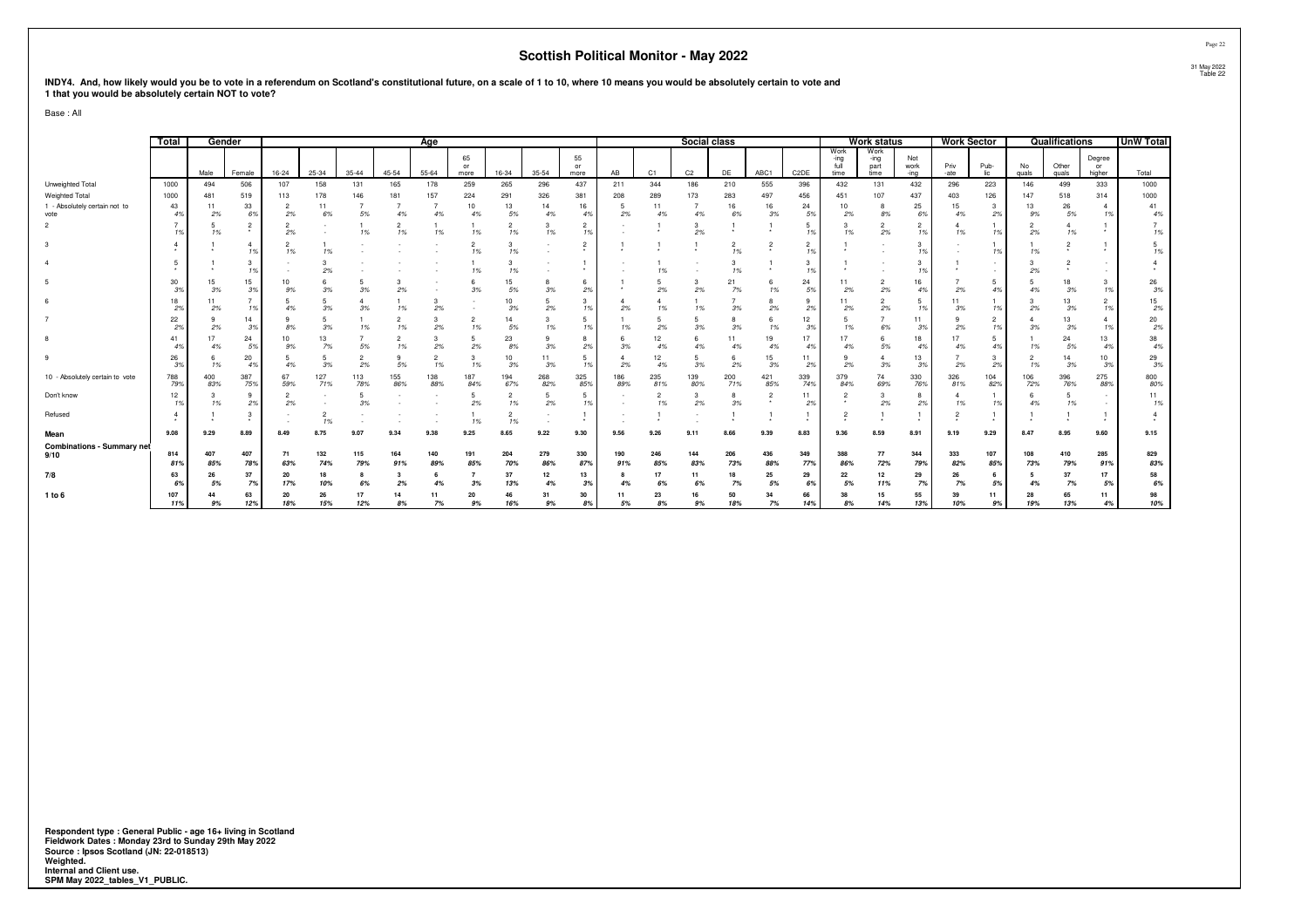INDY4. And, how likely would you be to vote in a referendum on Scotland's constitutional future, on a scale of 1 to 10, where 10 means you would be absolutely certain to vote and<br>1 that you would be absolutely certain NOT

Base : All

|                                       |                      |                      |                      |                                       |                                   |                                     |                                |                        |                       |                      |                      |                           |                      | Children aged under 18 in |                      |                         |
|---------------------------------------|----------------------|----------------------|----------------------|---------------------------------------|-----------------------------------|-------------------------------------|--------------------------------|------------------------|-----------------------|----------------------|----------------------|---------------------------|----------------------|---------------------------|----------------------|-------------------------|
|                                       | <b>Total</b>         |                      |                      |                                       | <b>Scottish Parliament Region</b> |                                     |                                |                        |                       | Tenure               |                      | <b>Country of birth</b>   |                      | household                 |                      | <b>UnW Total</b>        |
|                                       |                      | Cent<br>-ral         | Glas<br>-gow         | High-<br>lands<br>and<br>ls-<br>lands | Lothian                           | Mid<br>Scot<br>-land<br>and<br>Fife | North<br>East<br>Scot<br>-land | South<br>Scot<br>-land | West<br>Scot<br>-land | Owner occupier       | Renter               | Scotland                  | Elsewhere            | Yes                       | No                   | Total                   |
| Unweighted Total                      | 1000                 | 116                  | 117                  | 84                                    | 162                               | 116                                 | 148                            | 141                    | 116                   | 655                  | 267                  | 768                       | 223                  | 275                       | 718                  | 1000                    |
| Weighted Total                        | 1000                 | 121                  | 130                  | 83                                    | 147                               | 123                                 | 141                            | 126                    | 129                   | 634                  | 299                  | 775                       | 216                  | 302                       | 691                  | 1000                    |
| 1 - Absolutely certain not to<br>vote | 43<br>4%             | 9<br>7%              | 3<br>2%              | 3<br>3%                               | 5<br>3%                           | $\overline{4}$<br>4%                | 6<br>4%                        | $\overline{7}$<br>6%   | 6<br>5%               | 27<br>4%             | 10<br>3%             | 32<br>4%                  | 10<br>5%             | 18<br>6%                  | 23<br>3%             | 41<br>4%                |
| $\overline{2}$                        | $\overline{7}$<br>1% |                      | $\overline{1}$<br>1% | 3<br>4%                               | $\star$<br>$\star$                | ۰.                                  | и.                             | $\mathbf{1}$<br>1%     | $\mathbf{1}$<br>1%    | 3<br>1%              | $\overline{4}$<br>1% | 3<br>۰                    | 3<br>1%              | $\star$                   | 6<br>1%              | $\overline{7}$<br>$1\%$ |
| 3                                     | $\overline{4}$       | $\overline{2}$<br>1% | $\mathbf{1}$<br>1%   | 1<br>1%                               | $\cdot$<br>$\star$                |                                     |                                |                        | $\overline{1}$<br>1%  | $\overline{2}$       | $\overline{2}$<br>1% | $\overline{4}$<br>$\star$ | $\ddot{\phantom{1}}$ | $\sim$                    | $\overline{4}$<br>1% | 5<br>1%                 |
| $\Delta$                              | 5                    | $\overline{2}$<br>2% |                      |                                       |                                   |                                     | $\mathbf{1}$<br>1%             | $\mathbf{1}$<br>1%     | $\overline{1}$<br>1%  | $\star$              | 3<br>1%              | 5<br>1%                   | ٠                    | $\overline{c}$<br>1%      | 3                    | $\overline{4}$          |
| 5                                     | 30<br>3%             | 3<br>3%              | 5<br>4%              | 3<br>4%                               | $\overline{7}$<br>5%              |                                     | 3<br>2%                        | $\overline{4}$<br>3%   | $\overline{4}$<br>3%  | 8<br>1%              | 17<br>6%             | 26<br>3%                  | 3<br>2%              | 9<br>3%                   | 20<br>3%             | 26<br>3%                |
|                                       | 18<br>2%             | a.                   | $\overline{4}$<br>3% | 1<br>1%                               | $\overline{4}$<br>3%              | $\overline{2}$<br>2%                | 3<br>2%                        | $\overline{4}$<br>3%   | $\sim$<br>a.          | $\overline{4}$<br>1% | 12<br>4%             | 12<br>2%                  | 5<br>2%              | 5<br>2%                   | 13<br>2%             | 15<br>2%                |
| $\overline{7}$                        | 22<br>2%             | $\mathbf{1}$<br>1%   | $\mathbf{1}$<br>1%   | $\overline{c}$<br>2%                  | $\overline{4}$<br>3%              | 5<br>4%                             | 5<br>4%                        | $\mathbf{1}$<br>1%     | $\overline{4}$<br>3%  | 11<br>2%             | 8<br>3%              | 14<br>2%                  | $\overline{7}$<br>3% | 10<br>3%                  | 13<br>2%             | 20<br>2%                |
| 8                                     | 41<br>4%             | 5<br>5%              | $\overline{7}$<br>5% | 8<br>10%                              | 8<br>6%                           | $\overline{4}$<br>3%                | $\overline{2}$<br>1%           | $\overline{4}$<br>3%   | 3<br>2%               | 22<br>3%             | 15<br>5%             | 28<br>4%                  | 12<br>6%             | 17<br>6%                  | 23<br>3%             | 38<br>4%                |
| 9                                     | 26<br>3%             | $\mathbf{1}$<br>1%   | $\overline{7}$<br>5% | $\sim$<br>$\sim$                      | $\overline{4}$<br>3%              | $\overline{2}$<br>1%                | 6<br>4%                        | 5<br>4%                | 1%                    | 14<br>2%             | 10<br>3%             | 19<br>2%                  | $\overline{z}$<br>3% | $\overline{7}$<br>2%      | 19<br>3%             | 29<br>$3\%$             |
| 10 - Absolutely certain to vote       | 788<br>79%           | 97<br>81%            | 99<br>76%            | 63<br>75%                             | 109<br>75%                        | 105<br>85%                          | 114<br>81%                     | 94<br>74%              | 106<br>82%            | 533<br>84%           | 213<br>71%           | 623<br>80%                | 162<br>75%           | 232<br>77%                | 552<br>80%           | 800<br>80%              |
| Don't know                            | 12<br>1%             | a.                   | $\overline{2}$<br>2% | $\sim$                                | 3<br>2%                           | $\overline{1}$<br>1%                | $\overline{2}$<br>1%           | $\overline{4}$<br>3%   | $\overline{1}$<br>1%  | 6<br>1%              | $\overline{4}$<br>1% | 8<br>1%                   | $\overline{4}$<br>2% | $\overline{2}$<br>1%      | 10<br>1%             | 11<br>1%                |
| Refused                               | $\overline{4}$       | . .<br>. п.          | $\overline{1}$<br>٠  | $\sim$<br>. п.                        | -1<br>$\star$                     | $\sim$<br>۰.                        | $\sim$<br>и.                   | $\mathbf{1}$<br>1%     | $\overline{2}$<br>1%  | $\star$              | $\star$              | 3<br>$\cdot$              |                      | $\sim$<br>$\sim$          | $\overline{4}$<br>1% | $\overline{4}$          |
| Mean                                  | 9.08                 | 8.91                 | 9.16                 | 8.84                                  | 9.04                              | 9.40                                | 9.18                           | 8.91                   | 9.14                  | 9.30                 | 8.81                 | 9.14                      | 9.01                 | 8.96                      | 9.17                 | 9.15                    |
| <b>Combinations - Summary net</b>     |                      |                      |                      |                                       |                                   |                                     |                                |                        |                       |                      |                      |                           |                      |                           |                      |                         |
| 9/10                                  | 814<br>81%           | 99<br>82%            | 106<br>82%           | 63<br>75%                             | 113<br>77%                        | 107<br>87%                          | 119<br>85%                     | 99<br>78%              | 108<br>83%            | 548<br>86%           | 223<br>75%           | 641<br>83%                | 169<br>79%           | 239<br>79%                | 572<br>83%           | 829<br>83%              |
| 7/8                                   | 63                   | $\overline{7}$       | $\overline{7}$       | 10                                    | 12                                | 9                                   | $\overline{7}$                 | 5                      | $\overline{7}$        | 33                   | 24                   | 42                        | 19                   | 26                        | 36                   | 58                      |
|                                       | 6%                   | 6%                   | 6%                   | 12%                                   | 8%                                | 7%                                  | 5%                             | 4%                     | 5%                    | 5%                   | 8%                   | 5%                        | 9%                   | 9%                        | 5%                   | $6\%$                   |
| 1 to 6                                | 107<br>11%           | 15<br>13%            | 14<br>11%            | 11<br>13%                             | 18<br>12%                         | $\overline{7}$<br>5%                | 13<br>9%                       | 17<br>14%              | 12<br>10%             | 46<br>7%             | 47<br>16%            | 81<br>10%                 | 22<br>10%            | 34<br>11%                 | 69<br>10%            | 98<br>10%               |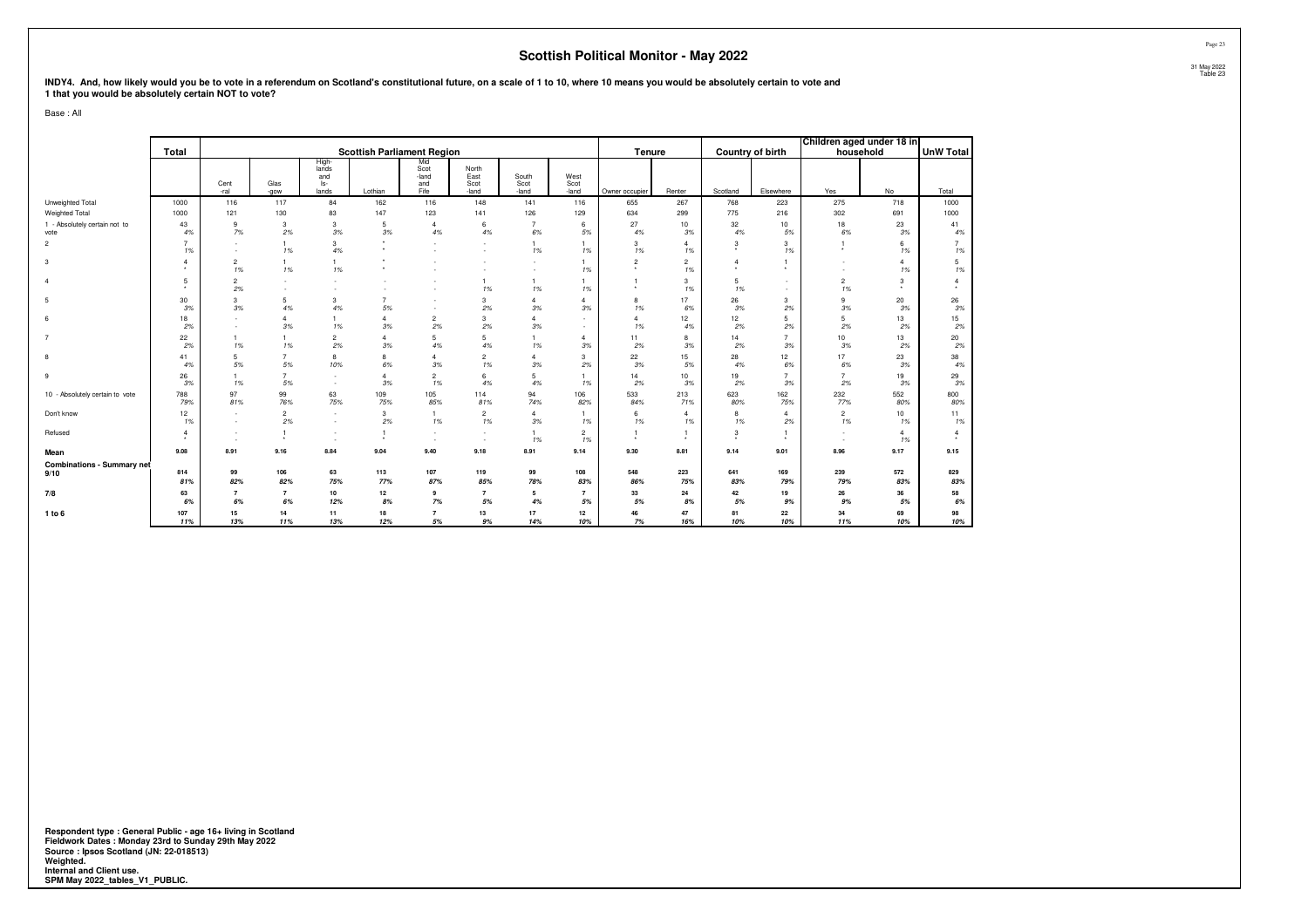# INDY4. And, how likely would you be to vote in a referendum on Scotland's constitutional future, on a scale of 1 to 10, where 10 means you would be absolutely certain to vote and<br>1 that you would be absolutely certain NOT

Base : All

|                                       | Total      |                     |                      | <b>Voting intention (General Election)</b> |                      |                      | <b>Voting intention (Indyref2)</b> |                      | Past vote (SP 2021)  | Constituency         |                      |                      |                                            | Past vote (2019 General Election) |                                 |                    | Past vote (Indyref 2014) |                                               |                           |            | Past vote (EU Referendum, 2016) UnW Total |                  |
|---------------------------------------|------------|---------------------|----------------------|--------------------------------------------|----------------------|----------------------|------------------------------------|----------------------|----------------------|----------------------|----------------------|----------------------|--------------------------------------------|-----------------------------------|---------------------------------|--------------------|--------------------------|-----------------------------------------------|---------------------------|------------|-------------------------------------------|------------------|
|                                       |            | Con                 | Lab                  | LD                                         | SNP                  | Yes                  | No                                 | Con                  | Lab                  | LD.                  | SNP                  | Con                  | Lab                                        | LD                                | SNP                             | Yes                | No                       | Not<br>vote/<br>too<br>young<br>/not<br>Scot' | Remain                    | Leave      | Not<br>vote/<br>too<br>young              | Total            |
| Unweighted Total                      | 1000       | 153                 | 208                  | 84                                         | 371                  | 424                  | 460                                | 158                  | 160                  | 51                   | 351                  | 197                  | 178                                        | 46                                | 307                             | 371                | 443                      | 154                                           | 600                       | 224        | 125                                       | 1000             |
| Weighted Total                        | 1000       | 154                 | 198                  | 77                                         | 366                  | 419                  | 455                                | 158                  | 147                  | 47                   | 346                  | 198                  | 165                                        | 38                                | 300                             | 365                | 429                      | 168                                           | 585                       | 214        | 140                                       | 1000             |
| 1 - Absolutely certain not to<br>vote | 43<br>4%   | 9<br>6%             | 9<br>5%              | 3<br>4%                                    | $\overline{2}$<br>1% | $\overline{4}$<br>1% | 27<br>6%                           | 3%                   | $\frac{4}{3%}$       | 2%                   | $\sim$               | 8<br>4%              | 5<br>3%                                    | 2%                                | $\ddot{\phantom{1}}$<br>$\star$ | 8<br>2%            | 16<br>4%                 | 17<br>10%                                     | 8<br>1%                   | 9<br>4%    | 21<br>15%                                 | 41<br>4%         |
|                                       |            |                     |                      |                                            |                      |                      | 6<br>1%                            |                      |                      |                      | ٠.<br>×.             | 1%                   |                                            |                                   |                                 | 1%                 |                          | $\overline{4}$<br>2%                          |                           |            | 3<br>2%                                   | 1%               |
|                                       |            |                     | 1%                   |                                            |                      |                      | 3<br>1%                            |                      | 1%                   |                      | $\sim$               | 1%                   |                                            |                                   |                                 |                    |                          | 3<br>2%                                       |                           |            | 1%                                        | 1%               |
|                                       |            |                     |                      | 1%                                         |                      |                      | 3<br>1%                            |                      |                      |                      |                      |                      |                                            |                                   |                                 |                    |                          | 3<br>2%                                       |                           |            | $\overline{2}$<br>1%                      |                  |
|                                       | 30<br>.3%  |                     | 3%                   | 2%                                         | 9<br>3%              | 5<br>1%              | 10<br>2%                           |                      | 5<br>4%              | 2%                   | 6<br>2%              | 1%                   | 1%                                         |                                   | 2%                              | 2%                 | 2%                       | 14<br>9%                                      | 10<br>2%                  | 1%         | 15<br>11%                                 | ${\bf 26}$<br>3% |
|                                       | 18<br>2%   |                     | 3<br>2%              | $\overline{2}$<br>3%                       | 3<br>1%              | 1%                   | 11<br>2%                           |                      | $\overline{2}$<br>1% | $\overline{2}$<br>5% | 3<br>1%              |                      | 2%                                         | $\overline{2}$<br>6%              | $\overline{2}$<br>1%            |                    | 2%                       | 9<br>5%                                       | 6<br>1%                   | 1%         | $\overline{7}$<br>5%                      | 15<br>2%         |
|                                       | 22<br>2%   | 2%                  | 2%                   |                                            | $\overline{2}$       | 11<br>3%             | 2%                                 | 1%                   | $\overline{2}$<br>2% |                      | $\overline{2}$<br>1% | 1%                   | 2%                                         |                                   | 1%                              | 1%                 | 1%                       | 12<br>7%                                      | 1%                        | 2%         | 6<br>4%                                   | $\frac{20}{2\%}$ |
|                                       |            | 4%                  |                      | 3%                                         | 17<br>5%             | 20<br>5%             | 13<br>3%                           | 2%                   |                      | 2%                   | 8<br>2%              | 3%                   | 1%                                         | $3\%$                             | 1%                              | 15<br>4%           | 2%                       | 15<br>9%                                      | 17<br>3%                  | 11<br>5%   | 9<br>6%                                   | 38<br>4%         |
|                                       | 26<br>3%   | 1%                  | 5<br>2%              | 4%                                         | 8<br>2%              | 11<br>3%             | 5<br>1%                            | $\overline{2}$<br>1% | $\overline{4}$<br>3% | 1%                   | 6<br>2%              | 1%                   | $\overline{2}$<br>1%                       | 2%                                | 6<br>2%                         | 9<br>2%            | 8<br>2%                  | 4%                                            | 14<br>2%                  | 2%         | 5<br>3%                                   | 29<br>3%         |
| 10 - Absolutely certain to vote       | 788<br>79% | 132<br>86%          | 164<br>83%           | 64<br>83%                                  | 324<br>89%           | 356<br>85%           | 368<br>81%                         | 144<br>92%           | 125<br>85%           | 41<br>88%            | 321<br>93%           | 173<br>88%           | $\begin{array}{l} 145 \\ 88\% \end{array}$ | 33<br>86%                         | 277<br>92%                      | $\frac{318}{87\%}$ | 371<br>87%               | 79<br>47%                                     | $\frac{515}{88\%}$        | 175<br>82% | 66<br>47%                                 | 800<br>80%       |
| Don't know                            | 12<br>1%   | $\mathcal{P}$<br>1% | $\overline{a}$<br>2% |                                            |                      | 5<br>1%              | $\overline{2}$<br>$\cdot$          | $\overline{2}$<br>1% | $\overline{2}$<br>1% |                      | $\star$              | $\mathfrak{p}$<br>1% | $\overline{2}$<br>1%                       |                                   | $\overline{2}$<br>1%            | $\overline{2}$     | 3<br>1%                  | 5 <sub>5</sub><br>3%                          | $\overline{2}$<br>$\cdot$ | 2%         | $\overline{4}$<br>3%                      | 11<br>1%         |
| Refused                               |            |                     |                      |                                            |                      |                      |                                    |                      |                      |                      | $\sim$               |                      |                                            |                                   |                                 |                    |                          |                                               |                           |            | ۰                                         |                  |
| Mean                                  | 9.08       | 9.32                | 9.19                 | 9.25                                       | 9.66                 | 9.59                 | 8.95                               | 9.66                 | 9.38                 | 9.43                 | 9.80                 | 9.39                 | 9.48                                       | 9.45                              | 9.78                            | 9.52               | 9.38                     | 7.51                                          | 9.58                      | 9.28       | 7.20                                      | 9.15             |
| <b>Combinations - Summary net</b>     |            |                     |                      |                                            |                      |                      |                                    |                      |                      |                      |                      |                      |                                            |                                   |                                 |                    |                          |                                               |                           |            |                                           |                  |
| 9/10                                  | 814<br>81% | 134<br>87%          | 169<br>85%           | 67<br>87%                                  | 332<br>91%           | 367<br>88%           | 373<br>82%                         | 146<br>93%           | 130<br>88%           | 41<br>88%            | 327<br>94%           | 175<br>88%           | 147<br>89%                                 | 34<br>88%                         | 283<br>94%                      | 327<br>89%         | 379<br>88%               | 86<br>51%                                     | 529<br>91%                | 179<br>84% | 71<br>51%                                 | 829<br>83%       |
| 7/8                                   | 63         |                     | 5                    |                                            | 19                   | 32                   | 20                                 |                      | $\mathbf{3}$         |                      | 10                   |                      |                                            |                                   | 6                               | 18                 | 13                       | 27                                            | 24                        | 14         | 15                                        | 58               |
|                                       |            |                     | 2%                   | 3%                                         | 5%                   | 8%                   | 4%                                 | 3%                   | 2%                   | 2%                   | 3%                   | 4%                   | 3%                                         | 3%                                | 2%                              | 5%                 | 3%                       | 16%                                           | 4%                        |            | 11%                                       | 6%               |
| 1 to 6                                | 107<br>11% | 6%                  | 20<br>10%            | 10%                                        | 14<br>4%             | 14<br>3%             | 60<br>13%                          | 3%                   | 12<br>R%             | 9%                   | 9<br>3%              | 12<br>6%             | 10<br>6%                                   | 8%                                | 9<br>3%                         | 19<br>5%           | 33<br>8%                 | 51<br>30%                                     | 29<br>5%                  | 16<br>7%   | 50<br>36%                                 | 98<br>10%        |

**Respondent type : General Public - age 16+ living in Scotland Fieldwork Dates : Monday 23rd to Sunday 29th May 2022 Source : Ipsos Scotland (JN: 22-018513) Weighted. Internal and Client use. SPM May 2022\_tables\_V1\_PUBLIC.**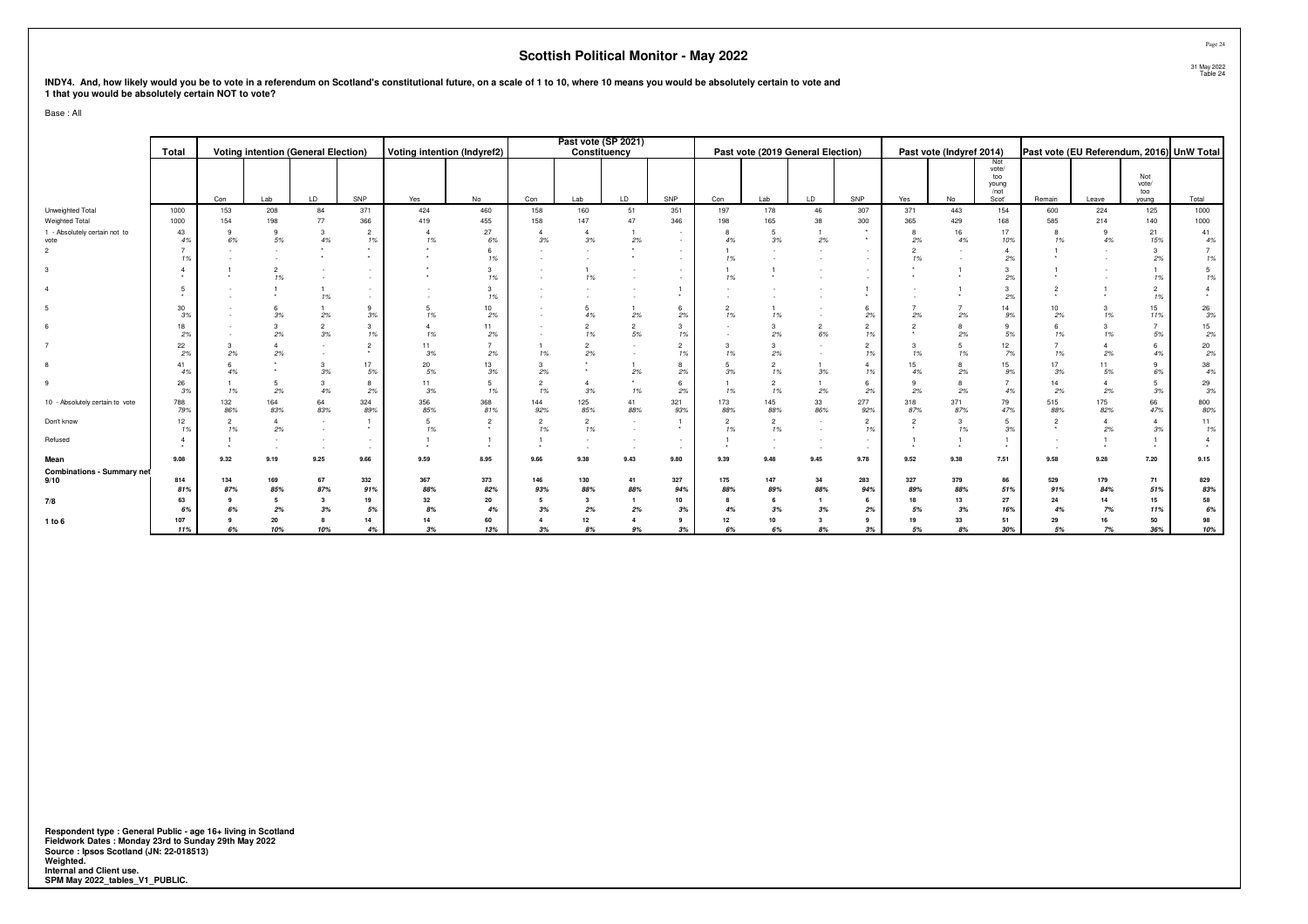**REFWHEN. When, if at all, do you think there should be another referendum on Scottish independence?**

Base : All

|                        | Total      |            | Gender     |           |           |           |           | Age       |                  |            |            |                  |           |                | Social class   |            |            |                   |              | Work status                  |                       |            | Work Sector |             | Qualifications |                  | UnW Total  |
|------------------------|------------|------------|------------|-----------|-----------|-----------|-----------|-----------|------------------|------------|------------|------------------|-----------|----------------|----------------|------------|------------|-------------------|--------------|------------------------------|-----------------------|------------|-------------|-------------|----------------|------------------|------------|
|                        |            | Male       | Female     | $16 - 24$ | 25-34     | $35 - 44$ | 45-54     | $55 - 64$ | 65<br>or<br>more | 16-34      | 35-54      | 55<br>or<br>more | AB        | C <sub>1</sub> | C <sub>2</sub> | DE         | ABC1       | C <sub>2</sub> DE | Work<br>time | Work<br>-ing<br>part<br>time | Not<br>work<br>$-imn$ | Priv       | Pub-        | No<br>quals | Other<br>quals | Degree<br>higher | Total      |
| Unweighted Total       | 1000       | 494        | 506        | 107       | 158       |           |           |           | 259              | 265        | 296        | 437              | 211       | 344            | 186            | 210        | 555        | 396               | 432          | 131                          | 432                   | 296        | 223         | 146         | 499            | 333              | 1000       |
| <b>Weighted Total</b>  | 1000       | 481        | 519        | 113       | 178       | 146       | 181       | 157       | 224              | 291        | 326        | 381              | 208       | 289            | 173            | 283        | 497        | 456               | 451          | 107                          | 437                   | 403        | 126         | 147         | 518            | 314              | 1000       |
| Before the end of 2023 | 317<br>32% | 161<br>33% | 156<br>30% | 38<br>34% | 65<br>37% | 46<br>32% | 64<br>36% | 53<br>34% | 50<br>22%        | 103<br>35% | 110<br>34% | 103<br>27%       | 52<br>25% | 91<br>32%      | 53             | 106<br>37% | 144<br>29% | 159<br>35%        | 143<br>32%   | 30<br>28%                    | 139<br>32%            | 113<br>28% | 49<br>39%   | 39<br>27%   | 182<br>35%     | 29%              | 314<br>31% |
| Between 2024 and 2026  | 178        | 72<br>15%  | 106<br>20% | 36<br>32% | 21%       | 25<br>17% | 19%       | 10%       | 30<br>13%        | 73<br>25%  | 59<br>18%  | 46<br>12%        | 38<br>18% | 50<br>17%      | 18%            | 46<br>16%  | 88<br>18%  | --                | 18%          | 26<br>25%                    | 72<br>17%             |            | 24%         | 12%         | 95<br>18%      | 63<br>20%        | 187<br>19% |
| Later than 2026        | 146<br>15% | 88<br>18%  | 59<br>11%  | 17%       | 25<br>14% | 29<br>20% | 20<br>11% | 19<br>12% | 34<br>15%        | 44<br>15%  | 15%        | 53<br>14%        | 18%       | 45<br>16%      | 29<br>17%      | 11%        | 83<br>17%  | 60<br>13%         | 80<br>18%    | 11%                          | 54<br>12%             | 18%        | 13%         | 9%          | 74<br>14%      | 58<br>18%        | 147<br>15% |
| Never                  | 310        | 140<br>29% | 170<br>33% | 16<br>14% | 23%       | 33<br>22% | 54<br>30% | 63<br>41% | 103<br>46%       | 57<br>20%  | 87<br>27%  | 166<br>449       | 75<br>36% | 91<br>31%      | 53<br>31%      | 80<br>28%  | 165<br>33% | 134<br>29%        | 123<br>27%   | 30<br>28%                    | 157<br>36%            | 122<br>30% | 26<br>21%   | 66<br>45%   | 149<br>29%     | 92<br>29%        | 310<br>31% |
| Don't know             |            | 4%         | 27<br>5%   |           | 5%        |           |           |           |                  |            | 22         | 11               |           |                |                | 20         | 16<br>3%   | 26                | 23           |                              |                       |            |             |             | 3%             |                  | 39<br>4%   |
| Refused                |            |            |            |           |           |           |           |           |                  |            |            |                  | 1%        |                |                |            |            |                   |              |                              |                       |            |             |             |                |                  |            |

Respondent type : General Public - age 16+ living in Scotland<br>Fieldwork Dates : Monday 23rd to Sunday 29th May 2022<br>Source : Ipsos Scotland (JN: 22-018513)<br>Weighted.<br>Internal and Client use.<br>SPM May 2022\_tables\_V1\_PUBLIC.

Page 2531 May 2022 Table 25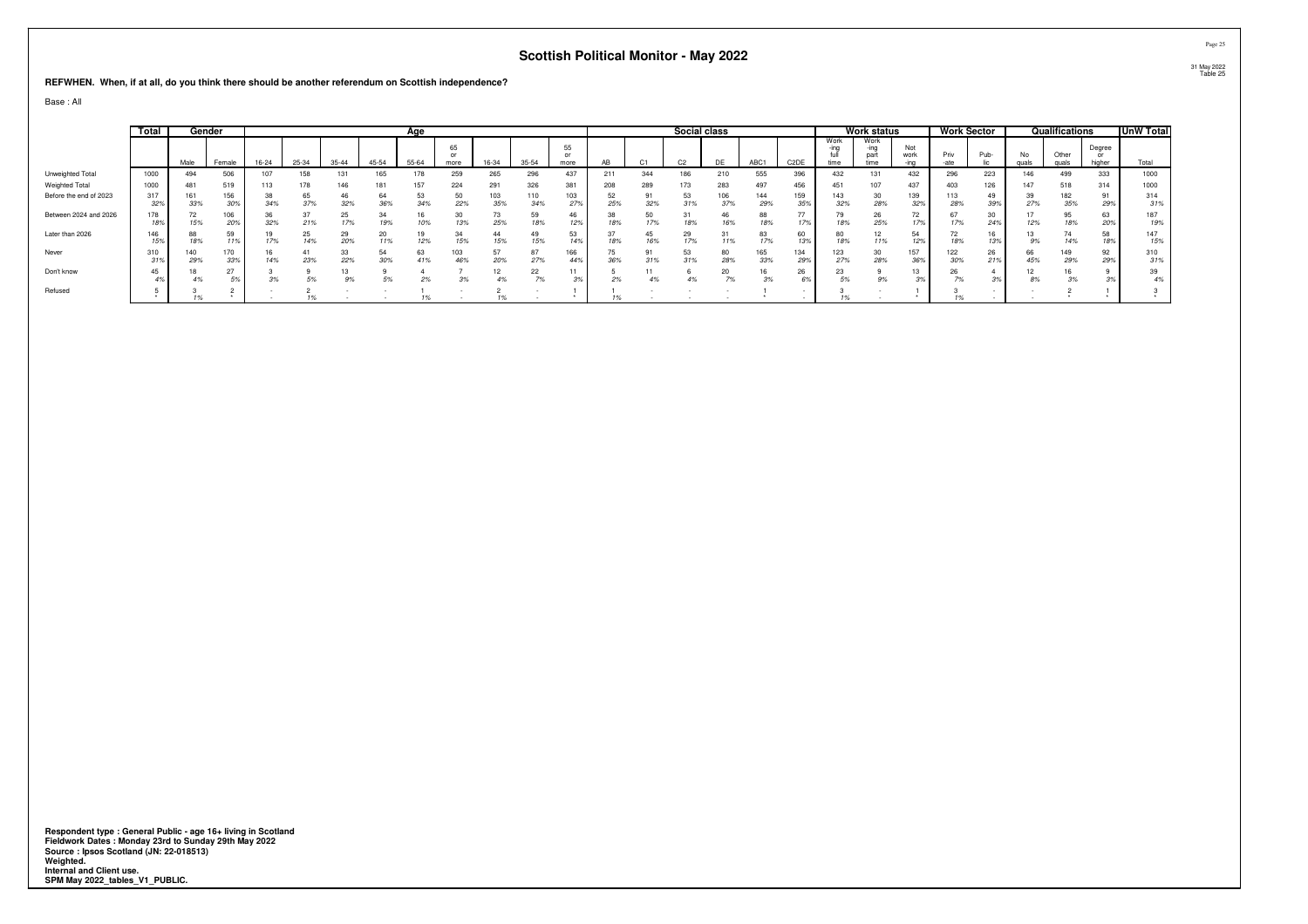**REFWHEN. When, if at all, do you think there should be another referendum on Scottish independence?**

Base : All

|                        | <b>Total</b> |                        |              |                                       |           | <b>Scottish Parliament Region</b>   |                                |                        |                       | Tenure         |            |            | <b>Country of birth</b> | Children aged under 18 in | household  | <b>UnW Total</b> |
|------------------------|--------------|------------------------|--------------|---------------------------------------|-----------|-------------------------------------|--------------------------------|------------------------|-----------------------|----------------|------------|------------|-------------------------|---------------------------|------------|------------------|
|                        |              | Cent<br>-ral           | Glas<br>-gow | High-<br>lands<br>and<br>ls-<br>lands | Lothian   | Mid<br>Scot<br>-land<br>and<br>Fife | North<br>East<br>Scot<br>-land | South<br>Scot<br>-land | West<br>Scot<br>-land | Owner occupier | Renter     | Scotland   | Elsewhere               | Yes                       | No         | Total            |
| Unweighted Total       | 1000         | 116                    | 117          | 84                                    | 162       | 116                                 | 148                            | 141                    | 116                   | 655            | 267        | 768        | 223                     | 275                       | 718        | 1000             |
| Weighted Total         | 1000         | 121                    | 130          | 83                                    | 147       | 123                                 | 141                            | 126                    | 129                   | 634            | 299        | 775        | 216                     | 302                       | 691        | 1000             |
| Before the end of 2023 | 317<br>32%   | 44<br>36%              | 48<br>37%    | 34<br>40%                             | 45<br>31% | 39<br>32%                           | 35<br>25%                      | 38<br>30%              | 34<br>26%             | 167<br>26%     | 130<br>43% | 257<br>33% | 57<br>26%               | 113<br>37%                | 200<br>29% | 314<br>31%       |
| Between 2024 and 2026  | 178<br>18%   | 20<br>17%              | 18<br>14%    | 9<br>11%                              | 32<br>22% | 28<br>23%                           | 30<br>22%                      | 18<br>14%              | 22<br>17%             | 99<br>16%      | 63<br>21%  | 131<br>17% | 46<br>21%               | 61<br>20%                 | 114<br>17% | 187<br>19%       |
| Later than 2026        | 146<br>15%   | 12 <sup>°</sup><br>10% | 22<br>17%    | 11<br>13%                             | 18<br>13% | 14<br>12%                           | 30<br>21%                      | 18<br>14%              | 21<br>17%             | 101<br>16%     | 37<br>13%  | 106<br>14% | 41<br>19%               | 45<br>15%                 | 101<br>15% | 147<br>15%       |
| Never                  | 310<br>31%   | 39<br>32%              | 36<br>28%    | 24<br>29%                             | 43<br>29% | 38<br>31%                           | 37<br>26%                      | 45<br>36%              | 48<br>37%             | 242<br>38%     | 54<br>18%  | 246<br>32% | 59<br>27%               | 65<br>22%                 | 243<br>35% | 310<br>31%       |
| Don't know             | 45<br>4%     | 6<br>5%                | 3%           | 7%                                    | 8<br>5%   | 3<br>2%                             | 9<br>6%                        | 6%                     | $\sim$<br>2%          | 23<br>4%       | 15<br>5%   | 31<br>4%   | 14<br>6%                | 16<br>5%                  | 29<br>4%   | 39<br>4%         |
| Refused                |              |                        | 2%           |                                       |           |                                     |                                |                        | $\sim$<br>1%          |                |            |            |                         | 1%                        |            |                  |

Respondent type : General Public - age 16+ living in Scotland<br>Fieldwork Dates : Monday 23rd to Sunday 29th May 2022<br>Source : Ipsos Scotland (JN: 22-018513)<br>Weighted.<br>Internal and Client use.<br>SPM May 2022\_tables\_V1\_PUBLIC.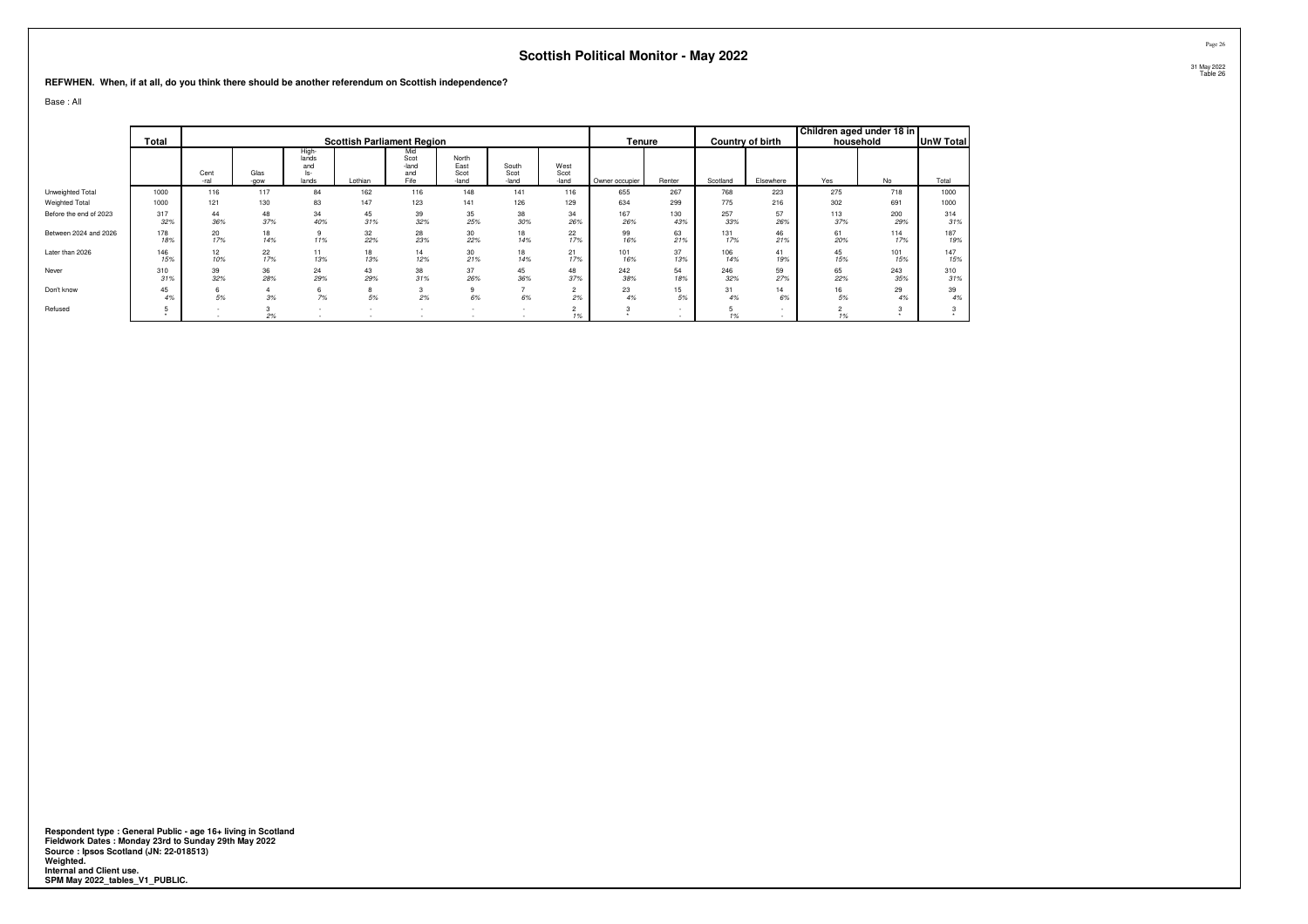**REFWHEN. When, if at all, do you think there should be another referendum on Scottish independence?**

Base : All

|                        | Total      |            | <b>Voting intention (General Election)</b> |           |            |            | Voting intention (Indyref2) |            | Past vote (SP 2021) | Constituency |            |            | Past vote (2019 General Election) |     |            |            | Past vote (Indyref 2014) |                                               | Past vote (EU Referendum, 2016) UnW Total |       |                              |            |
|------------------------|------------|------------|--------------------------------------------|-----------|------------|------------|-----------------------------|------------|---------------------|--------------|------------|------------|-----------------------------------|-----|------------|------------|--------------------------|-----------------------------------------------|-------------------------------------------|-------|------------------------------|------------|
|                        |            | Con        | Lab                                        | LD        | SNP        | Yes        | <b>No</b>                   | Con        | Lab                 | LD           | SNP        | Con        | Lab                               | LD  | SNP        | Yes        | No.                      | Not<br>vote/<br>too<br>young<br>/not<br>Scot' | Remain                                    | Leave | Not<br>vote/<br>too<br>young | Total      |
| Unweighted Total       | 1000       | 153        | 208                                        | 84        | 371        | 424        | 460                         | 158        | 160                 | 51           | 351        | 197        | 178                               | 46  | 307        | 371        | 443                      | 154                                           | 600                                       | 224   | 125                          | 1000       |
| Weighted Total         | 1000       | 154        | 198                                        | 77        | 366        | 419        | 455                         | 158        | 147                 |              | 346        | 198        | 165                               |     | 300        | 365        | 429                      |                                               | 585                                       |       | 140                          | 1000       |
| Before the end of 2023 | 317<br>32% |            | 15%                                        |           | 214<br>59% | 262<br>63% | 33<br>70/                   |            | 20<br>14%           |              | 188<br>54% |            | 20%                               |     | 171<br>57% | 206<br>56% | 11%                      |                                               | 209<br>36%                                |       | 46<br>33%                    | 314<br>31% |
| Between 2024 and 2026  | 178<br>18% |            | 15%                                        |           | 93<br>26%  | 114<br>27% | 26                          |            |                     |              | 92<br>27%  |            | 24<br>15%                         |     | 74<br>25%  | 24%        |                          | 299                                           | 103<br>18%                                |       | 35<br>25%                    | 187<br>19% |
| Later than 2026        | 146<br>15% |            | 19%                                        | 30%       | 35<br>9%   |            | 21%                         |            | 35<br>24%           | 19%          | 37<br>11%  |            | 18%                               | 29% | 37<br>12%  |            | 85<br>20%                |                                               | 85<br>15%                                 |       | 19<br>13%                    | 147<br>15% |
| Never                  | 310<br>31% | 109<br>71% | 49%                                        | 36<br>46% | 3%         |            | 296<br>65%                  | 121<br>76% | 72<br>49%           | 25<br>53%    | 14<br>4%   | 144<br>73% | 45%                               | 44% | 10<br>3%   |            | 256<br>60%               | 33<br>20%                                     | 167<br>29%                                |       | 31<br>22%                    | 310<br>31% |
| Don't know             | 45         |            |                                            |           | 14         |            |                             |            |                     |              | 14<br>4%   |            |                                   |     | 10<br>3%   |            |                          |                                               |                                           |       |                              | 39<br>4%   |
| Refused                |            |            |                                            |           |            |            |                             |            |                     |              |            |            |                                   |     |            |            |                          |                                               |                                           |       |                              |            |

Respondent type : General Public - age 16+ living in Scotland<br>Fieldwork Dates : Monday 23rd to Sunday 29th May 2022<br>Source : Ipsos Scotland (JN: 22-018513)<br>Weighted.<br>Internal and Client use.<br>SPM May 2022\_tables\_V1\_PUBLIC.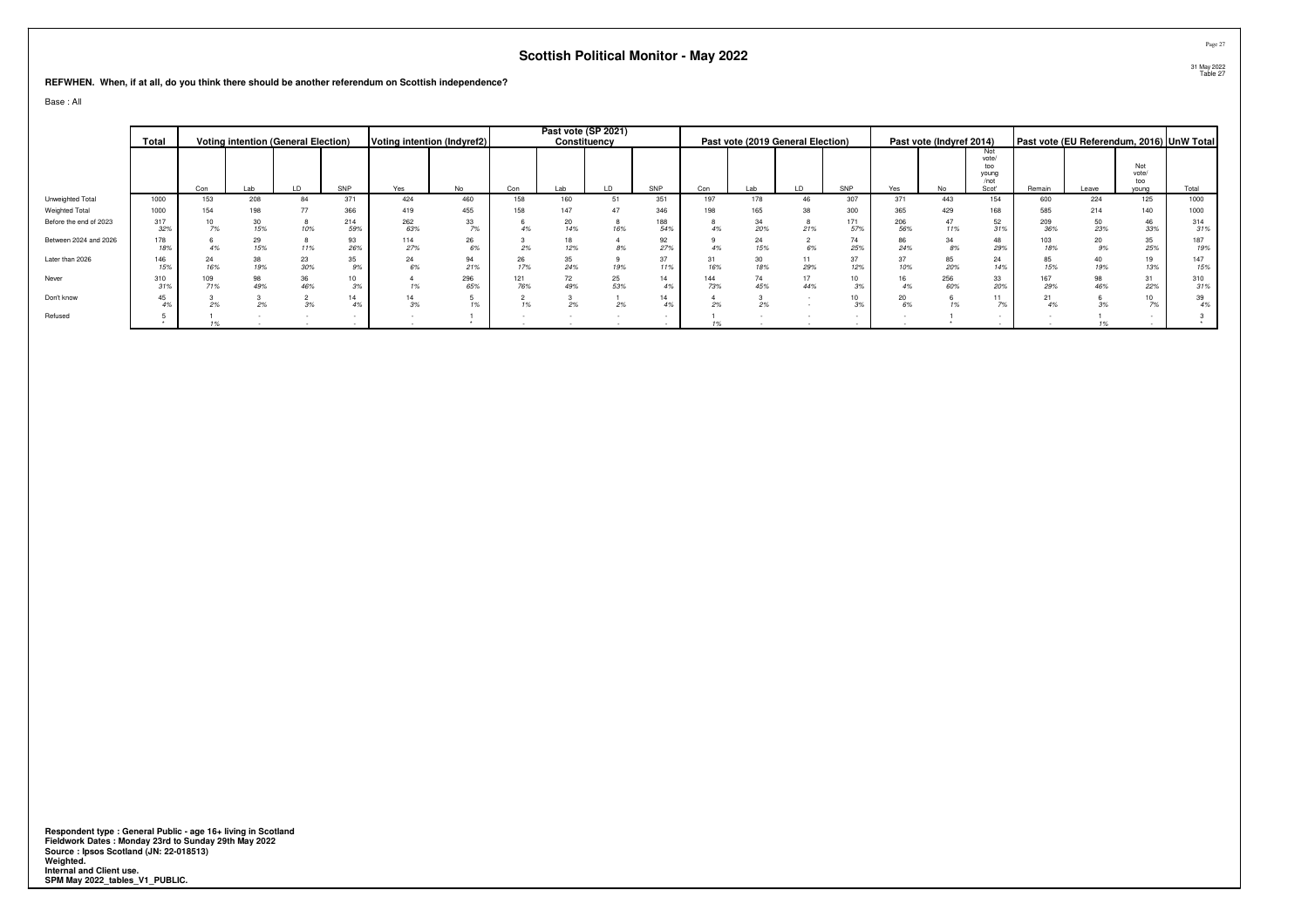#### **ISSUE1. What do you see as the most important issue facing Scotland today?**

Base : All

|                                                                             | Total                | Gender         |                      |                |                      |                      |           | Age           |                      |                      |                       |                      |           |                      | <b>Social class</b> |                      |                     |                                      |                              | Work status                  |                     | <b>Work Sector</b> |                |             | Qualifications               |                        | <b>UnW Total</b> |
|-----------------------------------------------------------------------------|----------------------|----------------|----------------------|----------------|----------------------|----------------------|-----------|---------------|----------------------|----------------------|-----------------------|----------------------|-----------|----------------------|---------------------|----------------------|---------------------|--------------------------------------|------------------------------|------------------------------|---------------------|--------------------|----------------|-------------|------------------------------|------------------------|------------------|
|                                                                             |                      | Male           | Female               | $16 - 24$      | 25-34                | 35-44                | 45-54     | $55 - 64$     | 65<br>or<br>more     | 16-34                | 35-54                 | 55<br>or<br>more     | AB        | C1                   | C <sub>2</sub>      | DE                   | ABC1                | C <sub>2</sub> DE                    | Work<br>-ing<br>full<br>time | Work<br>-ina<br>part<br>time | Not<br>work<br>-ing | Priv<br>-ate       | Pub-<br>lic    | No<br>quals | Other<br>quals               | Degree<br>or<br>higher | Total            |
| Unweighted Total                                                            | 1000                 | 494            | 506                  | 107            | 158                  | 131                  | 165       | 178           | 259                  | 265                  | 296                   | 437                  | 211       | 344                  | 186                 | 210                  | 555                 | 396                                  | 432                          | 131                          | 432                 | 296                | 223            | 146         | 499                          | 333                    | 1000             |
| Weighted Total                                                              | 1000                 | 481            | 519                  | 113            | 178                  | 146                  | 181       | 157           | 224                  | 291                  | 326                   | 381                  | 208       | 289                  | 173                 | 283                  | 497                 | 456                                  | 451                          | 107                          | 437                 | 403                | 126            | 147         | 518                          | 314                    | 1000             |
| Inflation/rising cost of living                                             | 166<br>17%           | 82<br>17%      | 84<br>16%            | 14<br>12%      | 36<br>20%            | 35<br>24%            | 32<br>18% | 26<br>17%     | 24<br>11%            | 49<br>17%            | 67<br>20%             | 50<br>13%            | 35<br>17% | 42<br>14%            | 41<br>24%           | 43<br>15%            | 76<br>15%           | 84<br>18%                            | 95<br>21%                    | 17<br>15%                    | 53<br>12%           | 82<br>20%          | 25<br>20%      | 17<br>11%   | 92<br>18%                    | 52<br>17%              | 161<br>16%       |
| Economy/ economic situation                                                 | 114<br>119           | 56<br>12%      | 58<br>11%            | 10<br>9%       | 17<br>9%             | 13<br>9%             | 35<br>19% | 15<br>10%     | 24<br>11%            | 27<br>9%             | 48<br>15%             | 39<br>10%            | 34<br>16% | 43<br>15%            | 23<br>13%           | 11<br>4%             | 77<br>15%           | 33<br>7%                             | 60<br>13%                    | 14<br>13%                    | 39<br>9%            | 56<br>14%          | 13<br>11%      | 11<br>7%    | 53<br>10%                    | 48<br>15%              | 120<br>12%       |
| Scottish independence/devolution                                            | 106<br>119           | 64<br>13%      | 42<br>8%             | Δ<br>3%        | 13<br>7%             | 16<br>11%            | 20<br>11% | $20\,$<br>13% | 33<br>15%            | 17<br>6%             | 36<br>11%             | 53<br>14%            | 27<br>13% | 38<br>13%            | 14<br>8%            | 25<br>9%             | 65<br>13%           | $39\,$<br>9%                         | 43<br>10%                    | 11<br>11%                    | 51<br>12%           | 38<br>9%           | 12<br>10%      | 12<br>8%    | 54<br>10%                    | 37<br>12%              | 115<br>12%       |
| Lack of faith in politicians/<br>parties/government/system of<br>government | 105<br>11%           | 68<br>14%      | 38<br>7%             | 7%             | 12<br>7%             | 9<br>6%              | 9<br>5%   | 23<br>14%     | 44<br>20%            | 21<br>7%             | 18<br>6%              | 66<br>17%            | 23<br>11% | 24<br>8%             | 19<br>11%           | 36<br>13%            | 47<br>9%            | 56<br>12%                            | 33<br>7%                     | $\overline{7}$<br>6%         | 64<br>15%           | 30<br>7%           | 10<br>8%       | 25<br>17%   | 51<br>10%                    | 28<br>9%               | 105<br>11%       |
| Healthcare/ NHS/ hospitals                                                  | 61<br>6%             | 26<br>5%       | 35<br>7%             | 5<br>4%        | 13<br>7%             | 3%                   | 7<br>4%   | 16<br>10%     | 17<br>7%             | 17<br>6%             | 11<br>3%              | 32<br>8%             | 11<br>6%  | 23<br>8%             | 10<br>5%            | 14<br>5%             | 35<br>7%            | 23<br>5%                             | 27<br>6%                     | 3<br>3%                      | 31<br>7%            | 19<br>5%           | 11<br>9%       | 13<br>9%    | 32<br>6%                     | 14<br>4%               | 65<br>7%         |
| Poverty/Inequality                                                          | 61<br>69             | 23<br>5%       | 37<br>7%             | 7%             | 13<br>7%             | 4%                   | 14<br>8%  | 12<br>8%      | -9<br>4%             | 21<br>7%             | 19<br>6%              | 20<br>5%             | 4%        | 19<br>7%             | 6<br>4%             | 24<br>8%             | 28<br>6%            | 30<br>7%                             | 26<br>6%                     | 9<br>8%                      | 26<br>6%            | 19<br>5%           | 13<br>11%      | 13<br>9%    | 31<br>6%                     | 16<br>5%               | 59<br>$6\%$      |
| Education/ schools                                                          | 49<br>59             | 16<br>3%       | 33<br>6%             | 6<br>5%        | 3<br>2%              | 10<br>7%             | 5<br>3%   | 11<br>7%      | 15<br>7%             | 8<br>3%              | 15<br>5%              | 25<br>7%             | 14<br>7%  | 16<br>5%             | 6<br>3%             | 10<br>3%             | 30<br>6%            | 15<br>3%                             | 22<br>5%                     | $\mathcal{P}$<br>2%          | 25<br>6%            | 17<br>4%           | 7<br>5%        | 3%          | 25<br>5%                     | 20<br>6%               | 53<br>$5\%$      |
| Europe/ EU/Brexit                                                           | 38<br>4 <sup>°</sup> | 21<br>4%       | 16<br>3%             | з<br>3%        | 5%                   | 10<br>7%             | 6<br>3%   | 4%            | $\Delta$<br>2%       | 12<br>4%             | 16<br>5%              | 10<br>3%             | 2%        | 14<br>5%             | 5<br>3%             | 12<br>4%             | 18<br>4%            | 17<br>4%                             | 15<br>3%                     | 5<br>4%                      | 19<br>4%            | 15<br>4%           | з<br>3%        | 2%          | 21<br>4%                     | 11<br>4%               | 36<br>4%         |
| Unemployment                                                                | 36<br>4 <sup>°</sup> | 18<br>4%       | 18<br>3%             | 6%             | 4%                   | $\overline{2}$<br>2% | 9<br>5%   | 3%            | -5<br>2%             | 14<br>5%             | 12<br>4%              | 10<br>3%             | 2%        | -5<br>2%             | 5%                  | 15<br>5%             | 2%                  | 23<br>5%                             | 11<br>3%                     | 6%                           | 18<br>4%            | 15<br>4%           | 3<br>2%        | 3%          | 18<br>3%                     | 13<br>4%               | 32<br>3%         |
| Oil/energy/gas policy                                                       | 29<br>-39            | 12<br>2%       | 17<br>3%             | 5<br>5%        | 4%                   |                      | 9<br>5%   | 5<br>3%       | $\mathbf{3}$<br>1%   | 13<br>4%             | 9<br>3%               | $\overline{7}$<br>2% | 3%        | 13<br>5%             | 5<br>3%             | 3<br>1%              | 20<br>4%            | $\overline{7}$<br>2%                 | 20<br>4%                     | 3<br>3%                      | 6<br>1%             | 18<br>4%           | $\Delta$<br>3% |             | 17<br>3%                     | 11<br>3%               | 31<br>3%         |
| Pollution/environment/climate<br>change                                     | 28<br>3 <sup>°</sup> | 14<br>3%       | 14<br>3%             | $\Delta$<br>4% | 1%                   | 5%                   | 6<br>3%   |               | 4%                   | 2%                   | 13<br>4%              | 9<br>2%              | 4%        | 11<br>4%             | $\Delta$<br>2%      | 4<br>1%              | 18<br>4%            | 8<br>2%                              | 10<br>2%                     | 5<br>5%                      | 12<br>3%            | 11<br>3%           | 3<br>2%        | 2%          | 14<br>3%                     | 11<br>3%               | 31<br>$3\%$      |
| Housing                                                                     | 17<br>$2^{\circ}$    | 3<br>1%        | 13<br>3%             | 6%             | $\overline{2}$<br>1% | -5<br>3%             | 1%        |               |                      | 9<br>3%              | $6\overline{6}$<br>2% | $\mathfrak{p}$       | 2%        | 1%                   |                     | 6<br>2%              | $\mathbf{Q}$<br>2%  | -6<br>1%                             | 2%                           | 1%                           | 8<br>2%             | 2%                 | 1%             | я<br>2%     | 8<br>2%                      | 5<br>2%                | 15<br>2%         |
| Drug abuse                                                                  | 16<br>2              | 1%             | 13<br>2%             | 1%             | 4%                   | 2%                   | 3<br>2%   |               | $\overline{2}$<br>1% | 3%                   | 6<br>2%               | $\overline{2}$<br>1% | 1%        | 1%                   | з<br>2%             | 6<br>2%              | 1%                  | 9<br>2%                              | 6<br>1%                      | $\mathcal{P}$<br>2%          | 2%                  | 6<br>1%            |                | 2%          | 2%                           | $\overline{4}$<br>19   | 13<br>1%         |
| Petrol prices/fuel                                                          | 14<br>1 <sup>1</sup> | 2%             | 5<br>1%              | 3<br>3%        | 2%                   | 2%                   | 2<br>1%   | 1%            |                      | 2%                   | $\Delta$<br>1%        | 3<br>1%              | 1%        |                      | з<br>1%             | 3%                   | $\mathcal{R}$<br>1% | 11<br>2%                             | 5<br>1%                      | 1%                           | 2%                  | 1%                 | 2%             | 1%          | 2%                           | 3<br>1 <sup>9</sup>    | 13<br>1%         |
| Roads/infrastructure                                                        | 8                    | <b>6</b><br>1% | $\overline{2}$       |                | 6<br>4%              |                      |           |               |                      | -6<br>2%             |                       |                      |           | $\overline{2}$<br>1% |                     | 5<br>2%              | $\overline{2}$      | -5<br>1%                             | 6<br>1%                      | $\overline{2}$<br>2%         |                     | 8<br>2%            |                |             | $\mathbf{R}$<br>2%           |                        |                  |
| Asylum and immigration                                                      | $1^{\circ}$          | 1%             |                      | 1%             | 1%                   | 1%                   | 1%        | 1%            |                      | 3<br>1%              | $\overline{2}$<br>1%  | $\overline{2}$<br>1% | 1%        |                      | 1%                  | 3<br>1%              |                     | $\overline{4}$<br>1%                 | 1%                           | 1%                           | $\overline{2}$      | 1%                 | 1%             | 2%          | $\mathbf{3}$<br>1%           |                        | 1%               |
| Coronavirus / pandemic disease                                              | 1 <sup>5</sup>       | 1%             | $\overline{4}$<br>1% |                | 2%                   | 1%                   | 2<br>1%   |               |                      | -3<br>1%             | $\mathcal{B}$<br>1%   | ٠                    | 2%        |                      |                     | $\mathfrak{p}$<br>1% | 1%                  | $\overline{\mathbf{c}}$<br>$\bullet$ | $\Delta$<br>1%               |                              | 1%                  |                    | 2%             |             | $\mathbf{3}$<br>1%           | 3<br>-19               | 1%               |
| Public transport                                                            | 1 <sup>5</sup>       | 1%             | $\overline{2}$       |                | 2%                   | 1%                   |           | 1%            | 1%                   | -3<br>1%             |                       | 3<br>1%              | 1%        |                      | 2%                  | 1%                   |                     | -5<br>- 19                           | $\lambda$<br>1%              |                              | $\mathcal{R}$<br>1% | 1%                 |                |             | $\boldsymbol{\Lambda}$<br>1% | $\overline{2}$<br>-19  | 5<br>1%          |
| Taxation                                                                    | $1^{\circ}$          | 1%             |                      | 2%             | 2%                   |                      |           |               |                      | 2%                   |                       |                      | 1%        |                      |                     | 3<br>1%              |                     | $\overline{4}$<br>1%                 | 5<br>1%                      | 1%                           |                     | 1%                 |                |             | 1%                           |                        | 5<br>1%          |
| Public services generally                                                   |                      | 1%             | $\overline{2}$       |                |                      |                      | 1%        |               | 1%                   |                      |                       | 3<br>1%              | 1%        |                      |                     | 1%                   | 1%                  | $\overline{2}$                       |                              |                              | 1%                  |                    | 2%             | 1%          |                              | $\mathcal{P}$<br>-19   | 1%               |
| Benefits/social security                                                    |                      |                | 3                    |                | 1%                   | 1%                   |           |               | $\overline{2}$<br>1% | $\overline{2}$<br>1% |                       | $\overline{2}$       |           |                      | з<br>1%             | $\overline{2}$<br>1% |                     | $\overline{4}$<br>19                 | 1%                           |                              |                     | з<br>1%            |                | 1%          |                              |                        |                  |
| Crime and anti-social behaviour/<br>law and order                           | $\overline{4}$       |                | 2                    |                |                      |                      | 1%        | 1%            |                      |                      |                       |                      |           | 1%                   |                     |                      | 1%                  |                                      | 2                            | 1%                           |                     | 2<br>1%            |                |             |                              | 2<br>1 <sup>9</sup>    |                  |
| Care for older and disabled people                                          | 3                    |                | 3<br>1%              |                |                      |                      |           | 1%            | $\mathfrak{p}$<br>1% |                      |                       | з<br>1%              |           |                      |                     | 1%                   |                     | 3<br>1%                              |                              |                              | 1%                  |                    |                |             |                              |                        |                  |
| Ferry contracts                                                             | 3                    |                |                      |                |                      |                      | 2<br>1%   |               |                      |                      | $\overline{2}$<br>1%  |                      |           |                      | 1%                  |                      |                     | $\overline{2}$                       |                              | 1%                           |                     | 1%                 |                |             |                              |                        |                  |
| Ukraine / Ukrainian invasion / war                                          | -3                   |                |                      |                |                      |                      |           |               | $\overline{2}$<br>1% |                      |                       | 2<br>1%              |           |                      |                     | 1%                   |                     | $\overline{2}$<br>19                 |                              |                              | 1%                  |                    |                |             |                              |                        |                  |
| Foreign/overseas aid                                                        | 3                    |                |                      |                |                      | 1%                   |           | 1%            |                      |                      |                       |                      | 1%        |                      |                     |                      | 1%                  |                                      |                              | 1%                           |                     | 3<br>1%            |                |             |                              |                        |                  |
| Pensions                                                                    |                      |                |                      |                |                      |                      |           |               | 1%                   |                      |                       | 2<br>1%              |           |                      |                     | 1%                   |                     | $\overline{2}$<br>- 19               |                              |                              | 1%                  |                    |                | 2%          |                              |                        |                  |
| Issues affecting families/children/<br>childcare                            |                      |                | $\overline{2}$       |                |                      | 1%                   |           |               |                      |                      | 2<br>1%               |                      |           |                      |                     | 1%                   |                     | $\overline{2}$                       |                              |                              |                     |                    |                |             |                              |                        |                  |
| Foreign policy/foreign affairs                                              |                      |                |                      | 2%             |                      |                      |           |               |                      | $\overline{2}$<br>1% |                       |                      |           |                      |                     | 1%                   |                     | 2                                    |                              |                              |                     | 1%                 |                |             |                              |                        |                  |
| Austerity/Public spending cuts                                              |                      |                |                      | 1%             |                      |                      |           | 1%            |                      |                      |                       |                      |           | 1%                   |                     |                      |                     |                                      |                              |                              |                     |                    |                |             |                              |                        |                  |
| Trade unions/ strikes                                                       | $\overline{2}$       |                | $\overline{2}$       |                |                      |                      |           |               |                      |                      | 2                     |                      |           |                      |                     |                      |                     | 2                                    |                              |                              |                     |                    |                |             |                              | $\overline{2}$         |                  |

 $^{36}$  -  $^{37}$  -  $^{37}$  -  $^{37}$  -  $^{37}$  -  $^{37}$  -  $^{37}$  -  $^{37}$  -  $^{37}$  -  $^{37}$  -  $^{37}$  -  $^{37}$  -  $^{37}$  -  $^{37}$  -  $^{37}$  -  $^{37}$  -  $^{37}$  -  $^{37}$  -  $^{37}$  -  $^{37}$  -  $^{37}$  -  $^{37}$  -  $^{37}$  -  $^{37}$  -  $^{37}$ 

**Respondent type : General Public - age 16+ living in Scotland Fieldwork Dates : Monday 23rd to Sunday 29th May 2022 Source : Ipsos Scotland (JN: 22-018513) Weighted. Internal and Client use. SPM May 2022\_tables\_V1\_PUBLIC.**

 $^*$  -  $^*$  -  $^*$  -  $^*$  -  $^*$  -  $^*$  -  $^*$  -  $^*$  -  $^*$  -  $^*$  -  $^*$  -  $^*$  -  $^*$  -  $^*$  -  $^*$  -  $^*$  -  $^*$  -  $^*$  -  $^*$  -  $^*$  -  $^*$  -  $^*$  -  $^*$  -  $^*$  -  $^*$  -  $^*$  -  $^*$  -  $^*$  -  $^*$  -  $^*$  -  $^*$  -  $^*$ 

31 May 2022 Table 28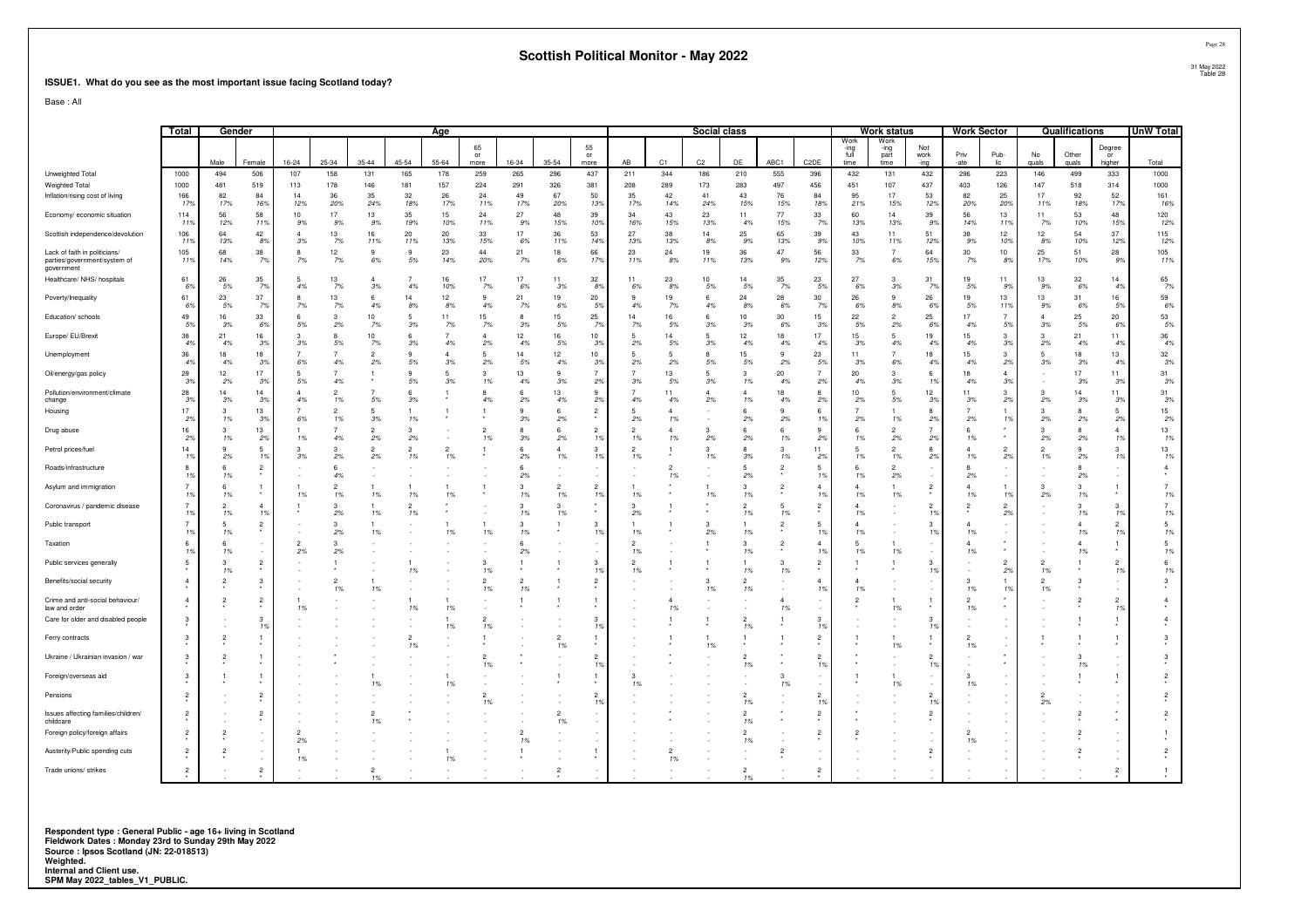#### **ISSUE1. What do you see as the most important issue facing Scotland today?**

Base : All

|                                   | Total                |      | Gender    |       |       |           |       | Age   |                  |       |       |                  |     |     | Social class   |           |      |                   |                      | <b>Work status</b>           |                     |              | <b>Work Sector</b> |             | Qualifications |                        | <b>UnW Total</b> |
|-----------------------------------|----------------------|------|-----------|-------|-------|-----------|-------|-------|------------------|-------|-------|------------------|-----|-----|----------------|-----------|------|-------------------|----------------------|------------------------------|---------------------|--------------|--------------------|-------------|----------------|------------------------|------------------|
|                                   |                      | Male | Female    | 16-24 | 25-34 | $35 - 44$ | 45-54 | 55-64 | 65<br>or<br>more | 16-34 | 35-54 | 55<br>or<br>more | AB  | C1  | C <sub>2</sub> |           | ABC1 | C <sub>2</sub> DE | Work<br>-ina<br>time | Work<br>-ing<br>part<br>time | Not<br>work<br>-inn | Priv<br>-ate | Pub-               | No<br>quals | Other<br>quals | Degree<br>or<br>higher | Total            |
| Weighted Total                    | 1000                 | 481  | 519       | 113   | 178   | 146       | 181   | 157   | 224              | 291   | 326   | 381              | 208 | 289 | 173            | 283       | 497  | 456               | 451                  | 107                          | 437                 | 403          | 126                | 147         | 518            | 314                    | 1000             |
| Countryside/rural life            |                      |      |           |       |       |           |       |       |                  |       |       |                  |     |     |                |           |      |                   |                      |                              |                     |              |                    |             |                |                        |                  |
| Defence                           |                      |      |           |       |       |           |       |       |                  |       |       |                  |     |     |                |           |      |                   |                      |                              |                     |              |                    |             |                |                        |                  |
| Terrorism                         | $\sim$               |      |           |       |       |           |       |       |                  |       |       |                  |     |     |                |           |      |                   |                      |                              |                     |              |                    |             |                |                        |                  |
| Devaluation of the Pound Sterling | $\sim$<br>$\sim$     |      |           |       |       |           |       |       |                  |       |       |                  |     |     |                |           |      |                   |                      |                              |                     |              |                    |             |                |                        |                  |
| Animal welfare                    | $\sim$               |      |           |       |       |           |       |       |                  |       |       |                  |     |     |                |           |      |                   |                      |                              |                     |              |                    |             |                |                        |                  |
| Race relations                    | $\sim$<br>$\sim$     |      |           |       |       |           |       |       |                  |       |       |                  |     |     |                |           |      |                   |                      |                              |                     |              |                    |             |                |                        |                  |
| Other                             | 13<br>1 <sup>9</sup> |      |           |       |       |           |       |       |                  |       |       |                  |     |     |                |           |      |                   |                      |                              | 2%                  |              | 2%                 | 1%          | 2%             |                        | 2%               |
| Nothing                           | 12<br>1 <sup>9</sup> |      |           |       |       |           |       |       |                  |       | 2%    |                  | 270 |     |                |           |      |                   |                      |                              | 2%                  |              |                    | $2\%$       |                |                        |                  |
| Don't know                        | 67                   | 4%   | 50<br>10% | 15%   | 13    |           |       |       |                  | 29    | 6%    | 19<br>5%         |     | 5%  |                | 30<br>11% | 20   | 39<br>8%          |                      |                              | 33<br>8%            | 24<br>6%     | 5%                 | 13%         | 31<br>6%       |                        | 6%               |

Respondent type : General Public - age 16+ living in Scotland<br>Fieldwork Dates : Monday 23rd to Sunday 29th May 2022<br>Source : Ipsos Scotland (JN: 22-018513)<br>Weighted.<br>Internal and Client use.<br>SPM May 2022\_tables\_V1\_PUBLIC.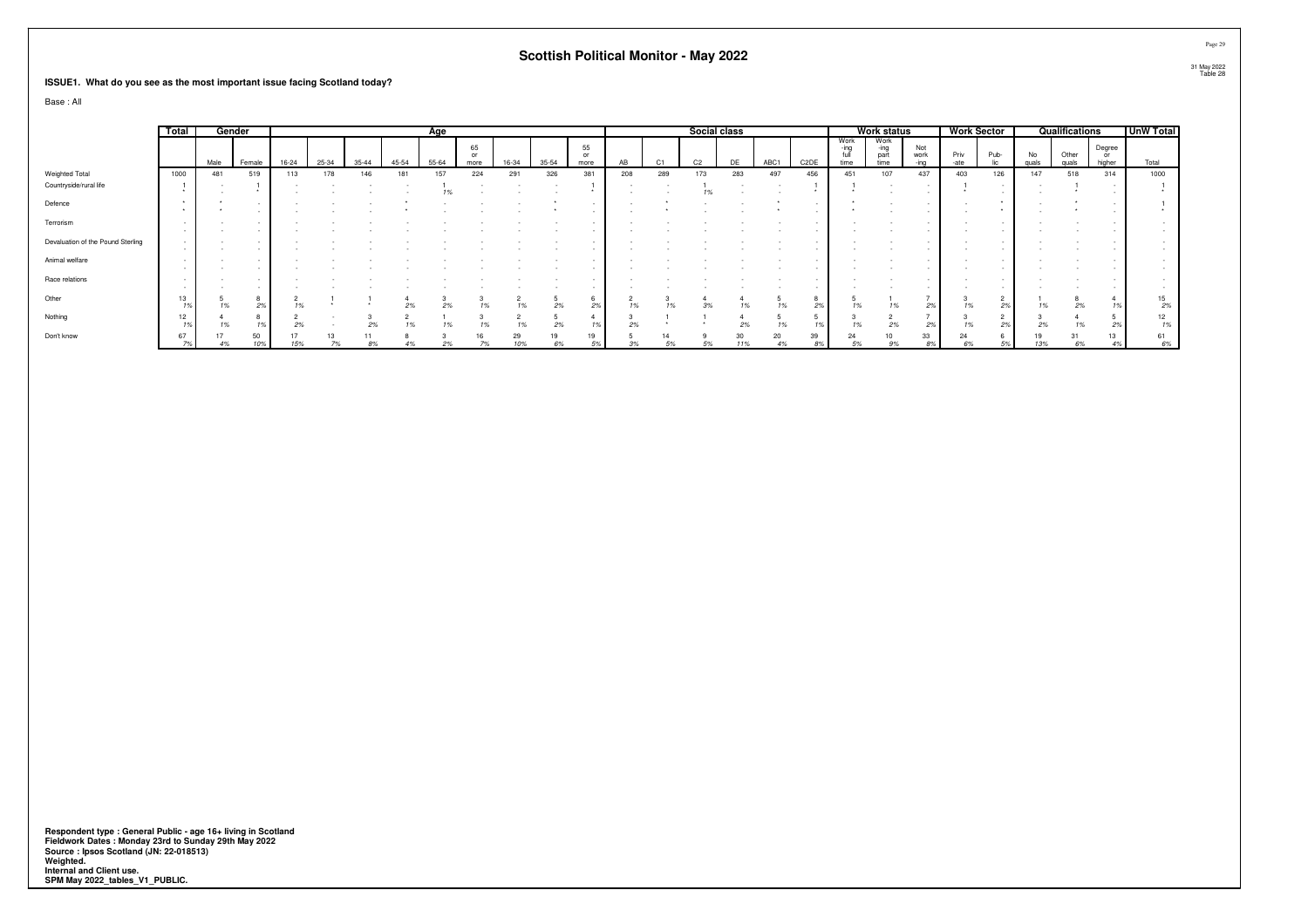#### **ISSUE1. What do you see as the most important issue facing Scotland today?**

Base : All

|                                                                             | Total                   |                      |                      |                      | <b>Scottish Parliament Region</b> |                      |                      |                        |                       | Tenure               |                      |                      | <b>Country of birth</b> |                      | Children aged under 18 in<br>household | <b>UnW Total</b>     |
|-----------------------------------------------------------------------------|-------------------------|----------------------|----------------------|----------------------|-----------------------------------|----------------------|----------------------|------------------------|-----------------------|----------------------|----------------------|----------------------|-------------------------|----------------------|----------------------------------------|----------------------|
|                                                                             |                         |                      |                      | High<br>lands        |                                   | Mid<br>Scot          | North                |                        |                       |                      |                      |                      |                         |                      |                                        |                      |
|                                                                             |                         | Cent<br>-ral         | Glas<br>-gow         | and<br>ls-<br>lands  | Lothian                           | -land<br>and<br>Fife | East<br>Scot<br>land | South<br>Scot<br>-land | West<br>Scot<br>-land | Owner occupier       | Renter               | Scotland             | Elsewhere               | Yes                  | No                                     | Total                |
| Unweighted Total                                                            | 1000                    | 116                  | 117                  | 84                   | 162                               | 116                  | 148                  | 141                    | 116                   | 655                  | 267                  | 768                  | 223                     | 275                  | 718                                    | 1000                 |
| Weighted Total<br>Inflation/rising cost of living                           | 1000<br>166             | 121<br>24            | 130<br>21            | 83<br>13             | 147<br>25                         | 123<br>20            | 141<br>28            | 126<br>15              | 129<br>20             | 634<br>102           | 299<br>53            | 775<br>136           | 216<br>30               | 302<br>57            | 691<br>107                             | 1000<br>161          |
|                                                                             | 17%                     | 20%                  | 16%                  | 15%                  | 17%                               | 16%                  | 20%                  | 12%                    | 16%                   | 16%                  | 18%                  | 17%                  | 14%                     | 19%                  | 16%                                    | 16%                  |
| Economy/ economic situation                                                 | 114<br>11%              | 13<br>11%            | 8<br>6%              | 21<br>25%            | 16<br>11%                         | 11<br>9%             | 20<br>14%            | 15<br>12%              | 11<br>9%              | 89<br>14%            | 18<br>6%             | 80<br>10%            | 34<br>16%               | 28<br>9%             | 86<br>12%                              | 120<br>12%           |
| Scottish independence/devolution                                            | 106<br>11%              | 11<br>9%             | 15<br>11%            | 11<br>13%            | 13<br>9%                          | 13<br>11%            | 12<br>9%             | 13<br>10%              | 18<br>14%             | 73<br>11%            | 30<br>10%            | 84<br>11%            | $20\,$<br>9%            | 33<br>11%            | 72<br>10%                              | 115<br>12%           |
| Lack of faith in politicians/<br>parties/government/system of<br>government | 105<br>11%              | 11<br>9%             | 21<br>16%            | $\overline{2}$<br>3% | 8<br>6%                           | 19<br>15%            | 13<br>9%             | 15<br>12%              | 16<br>12%             | 69<br>11%            | 31<br>10%            | 97<br>13%            | $\overline{7}$<br>3%    | 19<br>6%             | 87<br>13%                              | 105<br>11%           |
| Healthcare/ NHS/ hospitals                                                  | 61<br>6%                | 11<br>9%             | $\overline{c}$<br>2% | 5<br>6%              | $\overline{7}$<br>5%              | 10<br>8%             | 10<br>7%             | $\overline{7}$<br>5%   | 9<br>7%               | 47<br>7%             | 10<br>3%             | $47\,$<br>$6\%$      | 12<br>6%                | 13<br>4%             | 48<br>7%                               | 65<br>7%             |
| Poverty/Inequality                                                          | 61<br>6%                | 10<br>8%             | 13<br>10%            | 1<br>1%              | $\overline{7}$<br>5%              | 6<br>5%              | $\overline{4}$<br>3% | 11<br>9%               | 8<br>6%               | 31<br>5%             | 27<br>9%             | 53<br>7%             | 6<br>3%                 | 19<br>6%             | 41<br>6%                               | 59<br>6%             |
| Education/ schools                                                          | 49<br>5%                | $\overline{2}$<br>2% | $\overline{4}$<br>3% | 3<br>4%              | 10<br>7%                          | 5<br>4%              | 11<br>8%             | $\overline{7}$<br>6%   | -5<br>4%              | 36<br>6%             | 9<br>3%              | 40<br>$5\%$          | $\mathbf{g}$<br>4%      | 18<br>6%             | 31<br>4%                               | 53<br>5%             |
| Europe/ EU/Brexit                                                           | 38<br>4%                | 6<br>5%              | 5<br>4%              | 3<br>3%              | 9<br>6%                           | Δ<br>3%              | 8<br>5%              | $\overline{4}$<br>3%   |                       | 25<br>4%             | 12<br>4%             | 23<br>3%             | 14<br>7%                | 14<br>5%             | 24<br>3%                               | 36<br>4%             |
| Unemployment                                                                | 36<br>4%                | ×                    | 5<br>4%              | $\overline{7}$<br>8% | 3<br>2%                           | 8<br>6%              | $\overline{2}$<br>1% | 3<br>3%                | 8<br>6%               | 13<br>2%             | 23<br>8%             | 26<br>3%             | 10<br>5%                | 14<br>5%             | 22<br>3%                               | 32<br>3%             |
| Oil/energy/gas policy                                                       | 29<br>3%                | $\mathbf{3}$<br>2%   | $\overline{2}$<br>2% |                      | 6<br>4%                           | 3<br>2%              | 8<br>6%              | 5<br>4%                | $\overline{2}$<br>2%  | 18<br>3%             | $\overline{7}$<br>2% | 21<br>3%             | 6<br>3%                 | $\overline{7}$<br>2% | $20\,$<br>3%                           | 31<br>3%             |
| Pollution/environment/climate<br>change                                     | 28<br>3%                | $\overline{2}$<br>2% | $\overline{5}$<br>4% | 5<br>6%              | 6<br>4%                           | 6<br>.5%             | 1%                   | 3<br>2%                |                       | 19<br>3%             | 6<br>2%              | 15<br>2%             | 12<br>6%                | 12<br>4%             | 16<br>2%                               | 31<br>3%             |
| Housing                                                                     | 17<br>2%                | 6<br>5%              | 3<br>2%              | ×.                   | $\overline{2}$<br>1%              | $\overline{2}$<br>2% | 1%                   | $\overline{2}$<br>1%   | -1<br>1%              | 6<br>1%              | 8<br>3%              | 12<br>2%             | 5<br>2%                 | 6<br>2%              | 10<br>1%                               | 15<br>2%             |
| Drug abuse                                                                  | 16<br>2%                |                      | $\mathbf{1}$<br>1%   | $\overline{c}$<br>2% | 3<br>2%                           | 1<br>1%              | 1%                   | $\overline{2}$<br>1%   | 6<br>5%               | 10<br>2%             | 3<br>1%              | 13<br>2%             | $\overline{2}$<br>1%    | $\mathbf{Q}$<br>3%   | $\overline{7}$<br>1%                   | 13<br>1%             |
| Petrol prices/fuel                                                          | 14<br>1%                | 3<br>2%              | $\overline{4}$<br>3% | 1<br>1%              | 1%                                |                      | 3<br>2%              | 1%                     | $\overline{2}$<br>2%  | $\overline{7}$<br>1% | 3<br>1%              | 10<br>1%             | $\overline{4}$<br>2%    | 8<br>3%              | 6<br>1%                                | 13<br>1%             |
| Roads/infrastructure                                                        | 8<br>1%                 |                      | $\overline{2}$<br>1% |                      | $\overline{2}$<br>2%              |                      |                      | $\overline{c}$<br>2%   | $\overline{2}$<br>1%  | 6<br>1%              | $\overline{2}$<br>1% | 6<br>1%              | $\overline{c}$<br>1%    | $\Delta$<br>1%       | $\overline{4}$<br>1%                   | $\overline{4}$       |
| Asylum and immigration                                                      | $\overline{7}$<br>1%    | $\overline{2}$<br>2% | ٠                    | $\mathbf{1}$<br>1%   |                                   | $\overline{2}$<br>2% |                      |                        | 1%                    | 3                    | 3<br>1%              | 5<br>1%              | $\overline{2}$<br>1%    |                      | 5<br>1%                                | $\overline{7}$<br>1% |
| Coronavirus / pandemic disease                                              | $\overline{7}$<br>1%    | $\overline{4}$<br>3% | $\mathbf{1}$<br>1%   | 1<br>1%              | $\mathbf{1}$<br>1%                |                      |                      |                        |                       | 3<br>1%              | 3<br>1%              | 3                    | 3<br>2%                 | $\overline{c}$<br>1% | $\overline{4}$<br>1%                   | $\overline{7}$<br>1% |
| Public transport                                                            | $\overline{7}$<br>1%    | ×                    |                      | 1<br>2%              | $\overline{2}$<br>1%              | $\overline{2}$<br>2% | $\mathbf{1}$<br>1%   |                        | $\sim$                | $\overline{4}$<br>1% | 1                    | $\overline{7}$<br>1% |                         |                      | 5<br>1%                                | 5<br>1%              |
| Taxation                                                                    | 6<br>1%                 | 1<br>1%              |                      | 1<br>1%              | -1<br>1%                          |                      |                      |                        | 3<br>2%               | 3                    | $\overline{c}$<br>1% | 6<br>1%              |                         | 3<br>1%              | $\overline{2}$                         | $\,$ 5 $\,$<br>1%    |
| Public services generally                                                   | 5                       | 1%                   | 1                    |                      | 1%                                | 1%                   |                      |                        | 1%                    | $\overline{2}$       | 3<br>1%              | 1%                   |                         |                      | $\overline{4}$<br>1%                   | 6<br>1%              |
| Benefits/social security                                                    | $\overline{4}$          |                      |                      |                      |                                   | $\overline{a}$<br>1% |                      | $\mathfrak{p}$<br>1%   | 1<br>1%               | $\overline{2}$       | $\overline{2}$<br>1% | $\Delta$<br>1%       |                         |                      | $\overline{4}$<br>1%                   | 3                    |
| Crime and anti-social behaviour/<br>law and order                           | $\overline{4}$          |                      |                      | 1%                   | 1%                                |                      | 1%                   |                        | 1%                    | 4<br>1%              |                      | $\overline{2}$       | $\overline{2}$<br>1%    |                      | $\overline{c}$                         | $\overline{4}$       |
| Care for older and disabled people                                          | 3                       | $\overline{2}$<br>1% |                      |                      | $\mathbf{1}$<br>1%                |                      |                      |                        | 1%                    | $\overline{2}$       | 1                    | 3                    |                         |                      | 3                                      | $\overline{4}$       |
| Ferry contracts                                                             | 3                       | 1<br>1%              | $\mathbf{1}$<br>1%   |                      |                                   |                      | $\mathbf{1}$         |                        |                       | 3                    |                      | 3                    |                         |                      | 3                                      | 3                    |
| Ukraine / Ukrainian invasion / war                                          | 3                       |                      |                      |                      |                                   |                      | 1%                   | 1%                     |                       | $\overline{2}$       |                      | 3                    |                         |                      | 3                                      | 3                    |
| Foreign/overseas aid                                                        | 3                       |                      |                      |                      | 1%                                | 1<br>1%              |                      |                        |                       | 3                    |                      |                      | 1%                      |                      |                                        | $\overline{a}$       |
| Pensions                                                                    | $\mathbf 2$             |                      | $\mathbf{1}$<br>1%   |                      |                                   |                      | $\mathbf{1}$<br>1%   |                        |                       | $\overline{2}$       |                      | $\overline{2}$       |                         |                      | $\overline{2}$                         | $\overline{2}$       |
| Issues affecting families/children/<br>childcare                            | $\overline{c}$          |                      |                      | 1%                   |                                   |                      |                      | $\overline{2}$<br>1%   |                       |                      | $\overline{2}$<br>1% | $\overline{2}$       |                         |                      | $\overline{2}$                         | $\overline{2}$       |
| Foreign policy/foreign affairs                                              | $\overline{2}$          |                      |                      |                      | $\overline{2}$<br>1%              |                      | ٠                    | $\sim$                 |                       |                      | $\overline{2}$<br>1% |                      | $\overline{2}$<br>1%    |                      | $\overline{2}$                         | 1                    |
| Austerity/Public spending cuts                                              | $\overline{\mathbf{c}}$ |                      |                      |                      |                                   |                      | $\overline{1}$<br>1% | 1<br>1%                |                       |                      | 1                    | $\mathbf{1}$         | $\overline{1}$          |                      | $\overline{2}$                         | $\overline{2}$       |
| Trade unions/ strikes                                                       | $\overline{c}$          |                      | $\overline{2}$<br>1% |                      |                                   |                      |                      |                        |                       | $\overline{2}$       |                      | $\overline{2}$       |                         |                      | $\overline{c}$                         | $\mathbf{1}$         |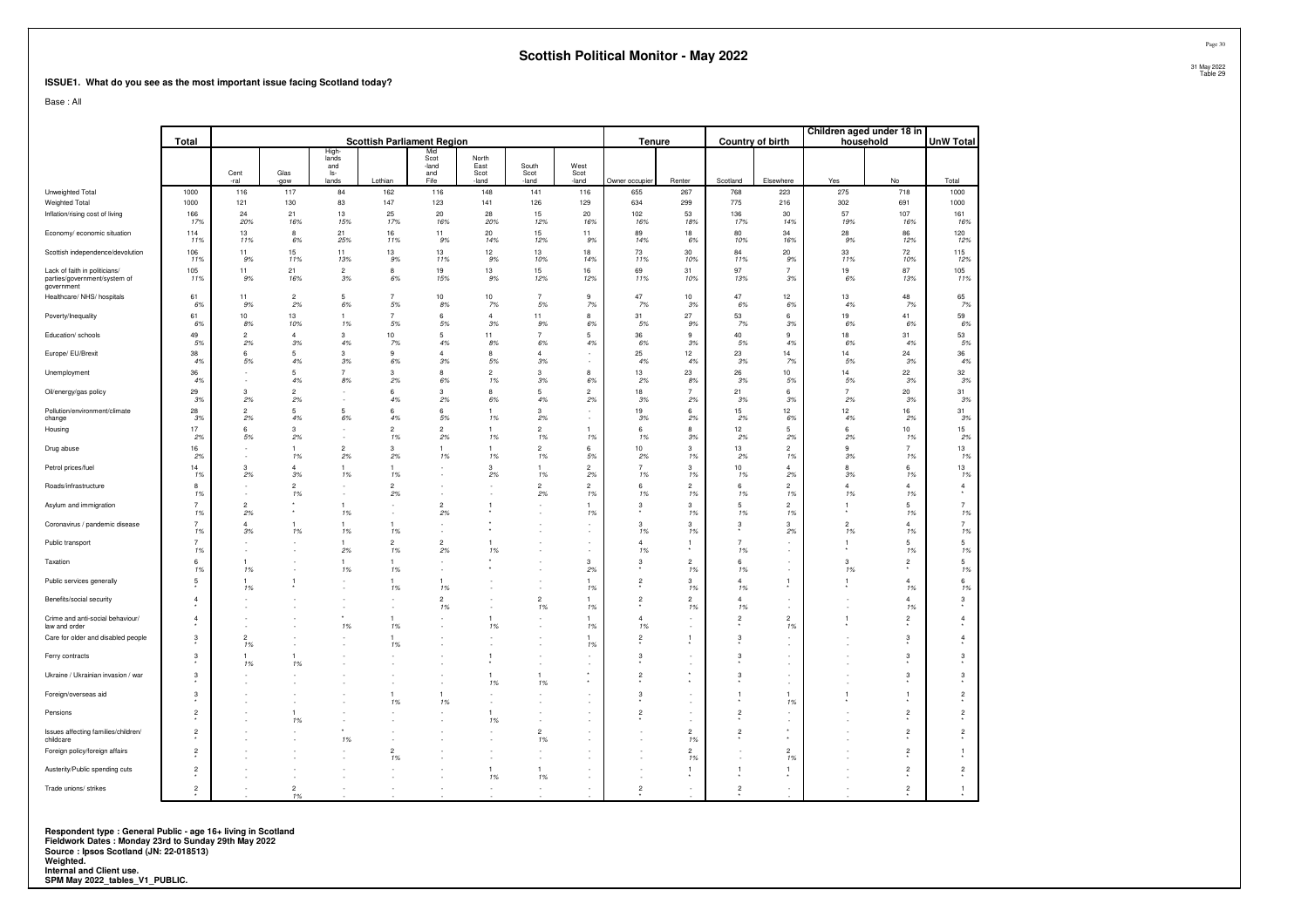#### **ISSUE1. What do you see as the most important issue facing Scotland today?**

Base : All

|                                   | Total       |              |              |                                       | <b>Scottish Parliament Region</b> |                                                      |                                |                        |                            | Tenure                   |             |          | Country of birth | household            | Children aged under 18 in | <b>UnW Total</b> |
|-----------------------------------|-------------|--------------|--------------|---------------------------------------|-----------------------------------|------------------------------------------------------|--------------------------------|------------------------|----------------------------|--------------------------|-------------|----------|------------------|----------------------|---------------------------|------------------|
|                                   |             | Cent<br>-ral | Glas<br>-gow | High-<br>lands<br>and<br>ls-<br>lands | Lothian                           | Mid<br>Scot<br>-land<br>and<br>Fife                  | North<br>East<br>Scot<br>-land | South<br>Scot<br>-land | West<br>Scot<br>-land      | Owner occupier           | Renter      | Scotland | Elsewhere        | Yes                  | No                        | Total            |
| Weighted Total                    | 1000        | 121          | 130          | 83                                    | 147                               | 123                                                  | 141                            | 126                    | 129                        | 634                      | 299         | 775      | 216              | 302                  | 691                       | 1000             |
| Countryside/rural life            |             |              |              |                                       |                                   |                                                      |                                | 1%                     | $\sim$                     |                          | $\sim$      |          | $\sim$           | $\sim$               |                           |                  |
| Defence                           |             |              |              |                                       |                                   |                                                      |                                |                        | <b>1999</b><br><b>1999</b> |                          | $\sim$<br>- |          | $\sim$           |                      |                           |                  |
| Terrorism                         | <b>1999</b> |              |              |                                       |                                   |                                                      |                                |                        |                            |                          |             |          |                  |                      | $\overline{\phantom{a}}$  |                  |
| Devaluation of the Pound Sterling |             |              |              |                                       |                                   |                                                      |                                |                        |                            |                          |             |          |                  |                      | $\overline{\phantom{a}}$  |                  |
| Animal welfare                    | <b>1999</b> |              |              |                                       |                                   |                                                      |                                |                        | <b>1999</b>                |                          | $\sim$      |          | $\sim$           |                      |                           |                  |
| Race relations                    | $\sim$      |              |              |                                       |                                   |                                                      |                                |                        | $\sim$                     | $\overline{\phantom{a}}$ | $\sim$      | $\sim$   | $\sim$           |                      | $\sim$                    |                  |
| Other                             | 13<br>1%    | 2<br>2%      |              | 3<br>3%                               | 3%                                | 1%                                                   | 1%                             | 1%                     | 1%                         | 10<br>2%                 | 1%          | 9<br>1%  | 2%               | $\overline{2}$<br>1% | 10<br>1%                  | 15<br>2%         |
| Nothing                           | 12<br>1%    | $\sim$       | 1%           | 1%                                    | 3<br>2%                           | $\overline{\phantom{a}}$<br>$\overline{\phantom{a}}$ | $3\%$                          | $\overline{2}$<br>2%   | 1%                         | 8<br>1%                  | 1%          | 1%       | 2%               | 9<br>3%              |                           | 12<br>1%         |
| Don't know                        | 67<br>7%    | 8<br>$7\%$   | 11<br>8%     | $\overline{2}$<br>2%                  | 11<br>8%                          | 6<br>5%                                              | 5%                             | 12<br>9%               | 10<br>$8\%$                | 29<br>5%                 | 27<br>9%    | 46<br>6% | 20<br>9%         | 20<br>6%             | 48<br>7%                  | 61<br>$6\%$      |

Respondent type : General Public - age 16+ living in Scotland<br>Fieldwork Dates : Monday 23rd to Sunday 29th May 2022<br>Source : Ipsos Scotland (JN: 22-018513)<br>Weighted.<br>Internal and Client use.<br>SPM May 2022\_tables\_V1\_PUBLIC.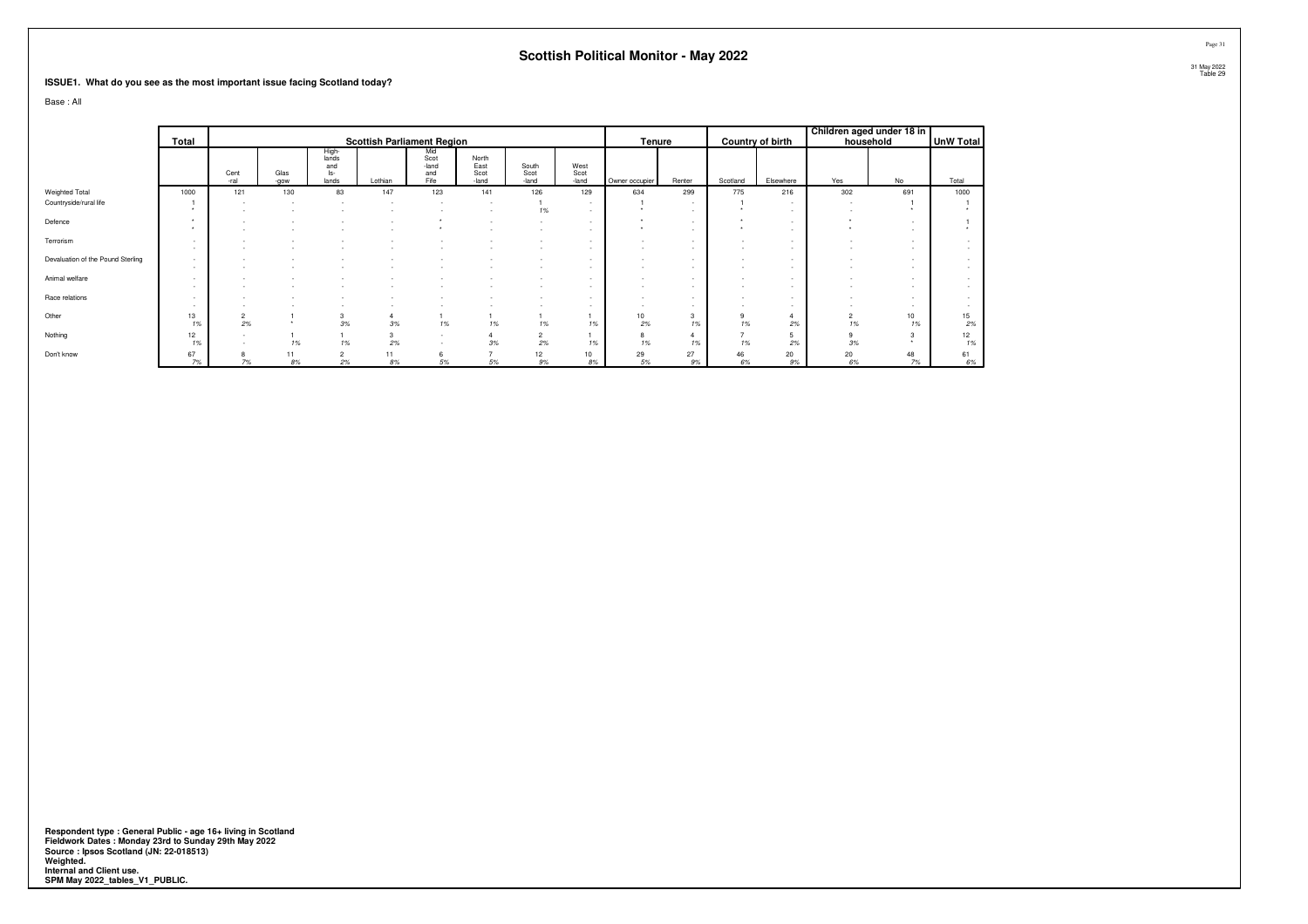#### **ISSUE1. What do you see as the most important issue facing Scotland today?**

Base : All

|                                                                             | <b>Voting intention (General Election)</b><br>Total |                      |           |                      |                      | Voting intention (Indyref2) |                      | Past vote (SP 2021)  | Constituency         |                       |                     |                      | Past vote (2019 General Election) |                       |                     | Past vote (Indyref 2014) |                      |                                               | Past vote (EU Referendum, 2016) UnW Total |           |                              |                      |
|-----------------------------------------------------------------------------|-----------------------------------------------------|----------------------|-----------|----------------------|----------------------|-----------------------------|----------------------|----------------------|----------------------|-----------------------|---------------------|----------------------|-----------------------------------|-----------------------|---------------------|--------------------------|----------------------|-----------------------------------------------|-------------------------------------------|-----------|------------------------------|----------------------|
|                                                                             |                                                     | Con                  | Lab       | LD.                  | SNP                  | Yes                         | No                   | Con                  | Lab                  | LD                    | SNP                 | Con                  | I ab                              | LD                    | SNP                 | Yes                      | No                   | Not<br>vote/<br>too<br>young<br>/not<br>Scot' | Remain                                    | Leave     | Not<br>vote/<br>too<br>young | Total                |
| Unweighted Total                                                            | 1000                                                | 153                  | 208       | 84                   | 371                  | 424                         | 460                  | 158                  | 160                  | 51                    | 351                 | 197                  | 178                               | 46                    | 307                 | 371                      | 443                  | 154                                           | 600                                       | 224       | 125                          | 1000                 |
| Weighted Total                                                              | 1000                                                | 154<br>24            | 198<br>46 | 77<br>-6             | 366<br>49            | 419<br>47                   | 455<br>84            | 158                  | 147                  | 47<br>6               | 346<br>47           | 198<br>29            | 165<br>39                         | 38<br>5               | 300                 | 365<br>47                | 429<br>87            | 168<br>29                                     | 585<br>99                                 | 214<br>39 | 140<br>21                    | 1000<br>161          |
| Inflation/rising cost of living                                             | 166<br>17%                                          | 15%                  | 23%       | 8%                   | 13%                  | 11%                         | 19%                  | 22<br>14%            | 38<br>26%            | 12%                   | 14%                 | 15%                  | 24%                               | 13%                   | 35<br>12%           | 13%                      | 20%                  | 17%                                           | 17%                                       | 18%       | 15%                          | 16%                  |
| Economy/ economic situation                                                 | 114<br>11%                                          | 25<br>16%            | 24<br>12% | 13<br>17%            | 33<br>9%             | 41<br>10%                   | 62<br>14%            | 25<br>16%            | 13<br>9%             | $\mathbf{g}$<br>18%   | 31<br>9%            | 37<br>19%            | 21<br>13%                         | $\overline{7}$<br>18% | 26<br>9%            | 37<br>10%                | 60<br>14%            | 13<br>8%                                      | 73<br>13%                                 | 27<br>12% | 11<br>8%                     | 120<br>12%           |
| Scottish independence/devolution                                            | 106<br>11%                                          | 14<br>9%             | 4%        | 10<br>13%            | 61<br>17%            | 64<br>15%                   | 37<br>8%             | 21<br>13%            | 6<br>4%              | 3<br>6%               | 53<br>15%           | 22<br>11%            | $\mathbf{Q}$<br>$5\%$             | $\overline{2}$<br>6%  | 51<br>17%           | 57<br>16%                | 38<br>9%             | 5%                                            | 74<br>13%                                 | 21<br>10% | 5<br>4%                      | 115<br>12%           |
| Lack of faith in politicians/<br>parties/government/system of<br>government | 105<br>11%                                          | 30<br>20%            | 16<br>8%  | 6%                   | 36<br>10%            | 48<br>12%                   | 56<br>12%            | 27<br>17%            | 13<br>9%             | $\Delta$<br>$8\%$     | 38<br>11%           | 30<br>15%            | 19<br>11%                         | 5<br>14%              | 34<br>11%           | 44<br>12%                | 52<br>12%            | 10<br>6%                                      | 60<br>10%                                 | 34<br>16% | 5%                           | 105<br>11%           |
| Healthcare/ NHS/ hospitals                                                  | 61<br>6%                                            | 5%                   | 19<br>10% | $\overline{2}$<br>3% | 24<br>7%             | 22<br>5%                    | 33<br>7%             | 10<br>6%             | 14<br>9%             | $\mathcal{P}$<br>4%   | 21<br>6%            | 13<br>7%             | 14<br>8%                          | 3%                    | 17<br>6%            | 19<br>5%                 | 33<br>8%             | 8<br>5%                                       | 36<br>6%                                  | 14<br>7%  | 9<br>6%                      | 65<br>7%             |
| Poverty/Inequality                                                          | 61<br>6%                                            | 3<br>2%              | 4%        | -5<br>7%             | 33<br>9%             | 32<br>8%                    | 18<br>4%             | 3<br>2%              | 8<br>5%              | 3<br>6%               | 28<br>8%            | $\Delta$<br>2%       | $\sqrt{2}$<br>3%                  | 1%                    | 32<br>11%           | 30<br>8%                 | 14<br>3%             | 10 <sup>10</sup><br>6%                        | 38<br>7%                                  | -6<br>3%  | 12<br>8%                     | 59<br>6%             |
| Education/ schools                                                          | 49<br>5%                                            | 14<br>9%             | 11<br>5%  | 10%                  | 2%                   | 11<br>3%                    | 36<br>8%             | 14<br>9%             | 5%                   | $\overline{7}$<br>14% | 11<br>3%            | 17<br>9%             | 5<br>3%                           | 11%                   | 11<br>4%            | 12<br>3%                 | 33<br>8%             | 3%                                            | 29<br>5%                                  | 16<br>7%  | 3%                           | 53<br>5%             |
| Europe/ EU/Brexit                                                           | 38<br>4%                                            | $\overline{2}$<br>1% | 3%        | -5<br>6%             | 21<br>6%             | 23<br>6%                    | 13<br>3%             | 2<br>1%              | 5<br>4%              | $\overline{c}$<br>4%  | 25<br>7%            | $\overline{2}$<br>1% | 5<br>3%                           | 3<br>7%               | 22<br>7%            | 15<br>4%                 | 14<br>3%             | 6<br>4%                                       | 31<br>5%                                  |           | 5<br>3%                      | 36<br>4%             |
| Unemployment                                                                | 36<br>4%                                            | $\mathcal{D}$<br>2%  | 14<br>7%  | 1%                   | 11<br>3%             | 19<br>4%                    | 13<br>3%             | $\overline{2}$<br>1% | 12<br>8%             | 1%                    | 2%                  | 5<br>2%              | 10 <sub>1</sub><br>6%             | 1%                    | $\mathbf{Q}$<br>3%  | 14<br>4%                 | 11<br>3%             | 10 <sup>1</sup><br>6%                         | 22<br>4%                                  | 3%        | $\mathbf{R}$<br>5%           | 32<br>3%             |
| Oil/energy/gas policy                                                       | 29<br>3%                                            | 2%                   | 3<br>1%   | $\mathcal{P}$<br>3%  | 9<br>2%              | 11<br>3%                    | 13<br>3%             | 4<br>2%              | 3<br>2%              | $\overline{4}$<br>8%  | 9<br>3%             | 6<br>3%              | 3%                                | $\mathcal{P}$<br>5%   | 11<br>4%            | 10<br>3%                 | 15<br>4%             | 4<br>3%                                       | 16<br>3%                                  | 4%        | 3%                           | 31<br>3%             |
| Pollution/environment/climate<br>change                                     | 28<br>3%                                            | 2%                   | 3%        | 3%                   | 11<br>3%             | 16<br>4%                    | 8<br>2%              | $\overline{4}$<br>3% | 5%                   | 3<br>7%               | 2%                  | 5<br>2%              | 2%                                | 4%                    | 9<br>3%             | 13<br>4%                 | 10<br>2%             | $\overline{4}$<br>3%                          | 21<br>4%                                  | 1%        | 1%                           | 31<br>3%             |
| Housing                                                                     | 17<br>2%                                            | $\overline{2}$<br>1% | 2<br>1%   | 2%                   | $\overline{7}$<br>2% | 10 <sup>1</sup><br>2%       | $\overline{7}$<br>1% |                      | $\overline{2}$<br>1% |                       | -5<br>1%            |                      | $\mathbf{3}$<br>2%                |                       | $\Delta$<br>1%      | 2%                       | -1                   | $\mathbf{9}$<br>5%                            | 5<br>1%                                   | 1%        | 6<br>4%                      | 15<br>2%             |
| Drug abuse                                                                  | 16<br>2%                                            | 3%                   | 2%        | $\mathcal{R}$<br>3%  | 3<br>1%              | з<br>1%                     | 6<br>1%              | 1%                   | 1%                   | $\mathcal{P}$<br>4%   | 1%                  | з<br>1%              |                                   | 2%                    | 2<br>1%             | 1%                       | $\mathbf{a}$<br>2%   | 2%                                            | 1%                                        | 1%        | 4%                           | 13<br>1%             |
| Petrol prices/fuel                                                          | 14<br>1%                                            | 2%                   | 2%        |                      | $\Delta$<br>1%       | 2%                          | 7<br>2%              | 1%                   | $\overline{2}$<br>1% |                       | 1%                  | 1%                   | 1%                                |                       | 1%                  | 1%                       | 6<br>1%              | 2%                                            | 1%                                        | 2%        | 4%                           | 13<br>1%             |
| Roads/infrastructure                                                        | 1%                                                  |                      | 2<br>1%   |                      |                      | 2<br>1%                     | $\Delta$<br>1%       |                      |                      |                       | $\mathcal{D}$<br>1% |                      |                                   |                       | $\mathcal{P}$<br>1% | 1%                       |                      | $\overline{2}$<br>1%                          |                                           |           | $\mathcal{P}$<br>2%          | $\Delta$             |
| Asylum and immigration                                                      | 1%                                                  | 1%                   |           | $\mathcal{P}$<br>3%  | $\mathcal{P}$        | $\mathfrak{p}$              | $\overline{4}$<br>1% | 1%                   |                      | $\mathcal{P}$<br>5%   |                     | 1%                   |                                   | $\mathcal{P}$<br>6%   |                     |                          | $\overline{4}$<br>1% | $\overline{2}$<br>1%                          | 1%                                        | 1%        | $\mathfrak{p}$<br>1%         | $\overline{7}$<br>1% |
| Coronavirus / pandemic disease                                              | 1%                                                  |                      |           | 1%                   | 1%                   | 1%                          | 3<br>1%              |                      |                      |                       | 19                  |                      |                                   |                       | 1%                  | 1%                       |                      | 1%                                            | 1%                                        |           | 2%                           | $\overline{7}$<br>1% |
| Public transport                                                            | 1%                                                  | 2%                   | 1%        |                      |                      |                             | $\Delta$<br>1%       | 1%                   | 1%                   |                       | 1%                  |                      | 1%                                |                       |                     | 1%                       |                      | $\mathcal{P}$<br>1%                           | 1%                                        | 1%        | 2<br>1%                      | 5<br>1%              |
| Taxation                                                                    | 1%                                                  |                      |           |                      | 5<br>1%              | 1%                          |                      |                      |                      |                       | 1%                  |                      |                                   | 2%                    | з<br>1%             | 1%                       |                      | 1%                                            | 1%                                        |           | 1%                           | 5<br>1%              |
| Public services generally                                                   |                                                     |                      | 1%        | 1%                   |                      |                             | 3<br>1%              |                      | 2%                   |                       | 1%                  |                      | 2%                                |                       |                     | 1%                       | 3<br>1%              |                                               |                                           | 1%        |                              | 1%                   |
| Benefits/social security                                                    |                                                     |                      | 2<br>1%   | 2%                   |                      | 1%                          | $\overline{2}$       | 2<br>1%              |                      |                       |                     | 1%                   |                                   |                       |                     |                          | $\overline{2}$       |                                               |                                           | 1%        |                              | з                    |
| Crime and anti-social behaviour/<br>law and order                           |                                                     |                      | 1%        | 1%                   |                      |                             | $\overline{2}$<br>1% |                      |                      |                       | $\overline{2}$      |                      |                                   |                       |                     |                          |                      | 1%                                            |                                           | 1%        |                              |                      |
| Care for older and disabled people                                          |                                                     |                      | o<br>1%   |                      |                      | 2<br>1%                     |                      |                      | 2<br>1%              |                       |                     |                      | 2%                                |                       |                     |                          | $\overline{2}$       |                                               |                                           | 1%        |                              |                      |
| Ferry contracts                                                             |                                                     | 1%                   | 1%        |                      |                      |                             | 3<br>1%              | 2%                   |                      |                       |                     | 1%                   | 1%                                |                       |                     |                          | 3<br>1%              |                                               |                                           |           |                              |                      |
| Ukraine / Ukrainian invasion / war                                          |                                                     | 1%                   |           |                      |                      |                             | 3<br>1%              | 1%                   |                      |                       |                     | 1%                   |                                   |                       |                     |                          | $\overline{2}$<br>1% |                                               |                                           |           |                              |                      |
| Foreign/overseas aid                                                        |                                                     |                      |           |                      | 3<br>1%              |                             | 3<br>1%              |                      |                      |                       |                     |                      |                                   |                       |                     |                          | $\mathcal{B}$<br>1%  |                                               |                                           | 1%        |                              |                      |
| Pensions                                                                    |                                                     |                      |           |                      |                      |                             |                      |                      |                      |                       |                     |                      |                                   |                       |                     |                          |                      |                                               |                                           |           |                              |                      |
| Issues affecting families/children/<br>childcare                            |                                                     |                      |           |                      |                      |                             |                      |                      |                      |                       |                     |                      |                                   |                       |                     |                          |                      | $\overline{2}$<br>1%                          |                                           |           | $\mathcal{P}$<br>1%          |                      |
| Foreign policy/foreign affairs                                              |                                                     |                      |           | 3%                   |                      | 1%                          |                      |                      |                      |                       |                     |                      |                                   | 6%                    |                     | 1%                       |                      |                                               |                                           |           |                              |                      |
| Austerity/Public spending cuts                                              | $\overline{2}$                                      |                      |           |                      |                      |                             |                      |                      |                      |                       |                     |                      |                                   |                       |                     |                          |                      |                                               |                                           |           |                              |                      |

 $^{\prime}$  . The second construction of  $^{\prime}$  , the second construction of  $^{\prime}$  , the second construction of  $^{\prime\prime}$ 

- - - <sup>2</sup> <sup>2</sup> - - - - <sup>2</sup> - - - <sup>2</sup> <sup>1</sup> - <sup>1</sup> <sup>1</sup> - <sup>1</sup> <sup>2</sup>

**Respondent type : General Public - age 16+ living in Scotland Fieldwork Dates : Monday 23rd to Sunday 29th May 2022 Source : Ipsos Scotland (JN: 22-018513) Weighted. Internal and Client use. SPM May 2022\_tables\_V1\_PUBLIC.**

 $\begin{array}{ccc} \text{2}^{\circ} & \text{2}^{\circ} \\ \text{3}^{\circ} & \text{4}^{\circ} \end{array}$ 

Page 32

 $\frac{1}{2}$  ,  $\frac{1}{2}$  ,  $\frac{1}{2}$  ,  $\frac{1}{2}$  ,  $\frac{1}{2}$  ,  $\frac{1}{2}$  ,  $\frac{1}{2}$  ,  $\frac{1}{2}$  ,  $\frac{1}{2}$  ,  $\frac{1}{2}$  ,  $\frac{1}{2}$  ,  $\frac{1}{2}$  ,  $\frac{1}{2}$  ,  $\frac{1}{2}$  ,  $\frac{1}{2}$  ,  $\frac{1}{2}$  ,  $\frac{1}{2}$  ,  $\frac{1}{2}$  ,  $\frac{1$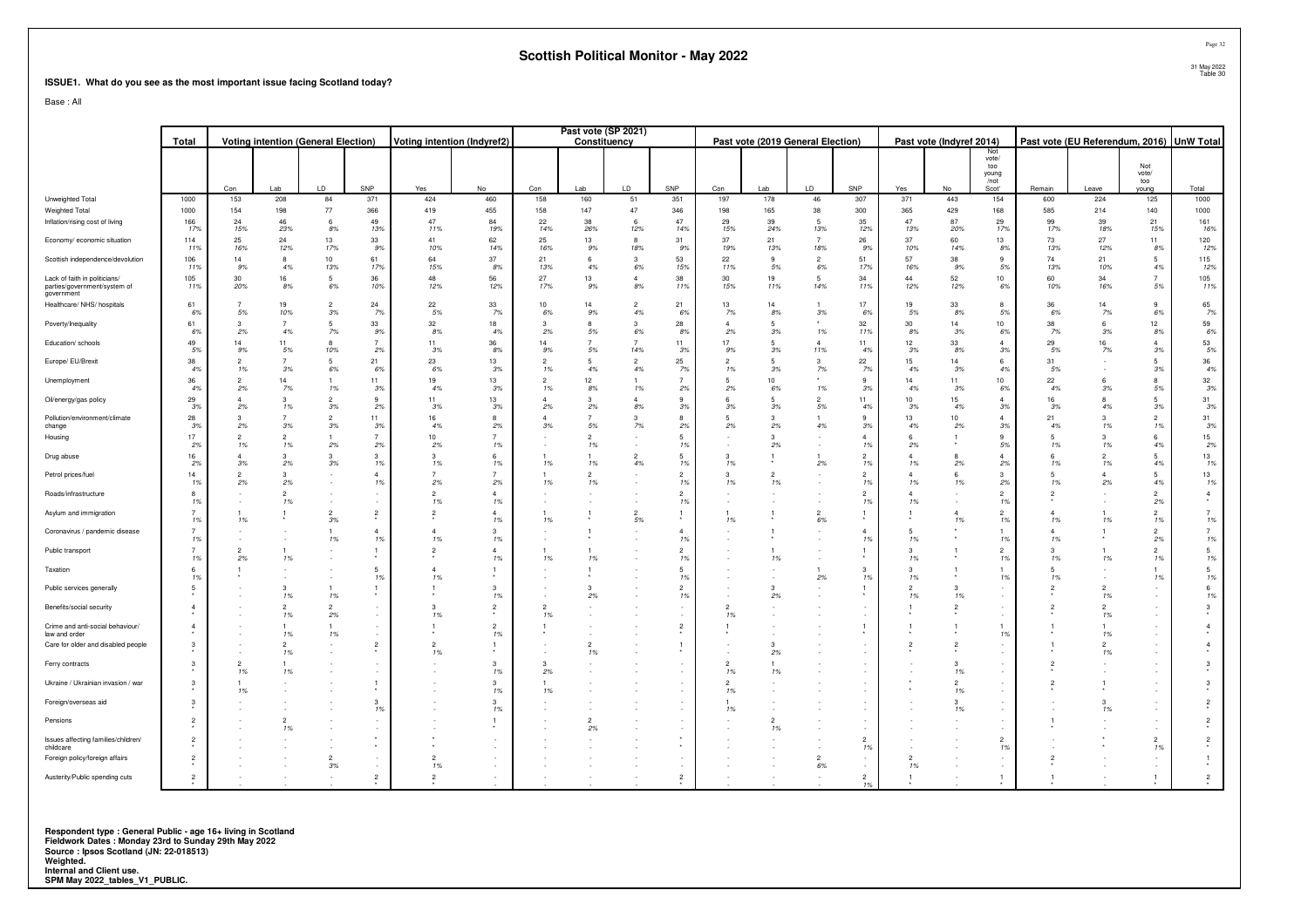#### **ISSUE1. What do you see as the most important issue facing Scotland today?**

Base : All

|                                   |          |     |     |                                            |          |               |                             |     |     | Past vote (SP 2021) |          |     |          |                                   |        |     |                          |                                 |          |       |                                           |          |
|-----------------------------------|----------|-----|-----|--------------------------------------------|----------|---------------|-----------------------------|-----|-----|---------------------|----------|-----|----------|-----------------------------------|--------|-----|--------------------------|---------------------------------|----------|-------|-------------------------------------------|----------|
|                                   | Total    |     |     | <b>Voting intention (General Election)</b> |          |               | Voting intention (Indyref2) |     |     | Constituency        |          |     |          | Past vote (2019 General Election) |        |     | Past vote (Indyref 2014) |                                 |          |       | Past vote (EU Referendum, 2016) UnW Total |          |
|                                   |          |     |     |                                            |          |               |                             |     |     |                     |          |     |          |                                   |        |     |                          | Not<br>vote/<br>too<br>$y0$ ung |          |       | Not<br>vote/                              |          |
|                                   |          | Con | Lab | LD                                         | SNP      | Yes           | No                          | Con | Lab | LD                  | SNP      | Con | Lab      | LD                                | SNP    | Yes | No                       | Scot'                           | Remain   | Leave | too<br>young                              | Total    |
| Weighted Total                    | 1000     | 154 | 198 | 77                                         | 366      | 419           | 455                         | 158 | 147 | 47                  | 346      | 198 | 165      | 38                                | 300    | 365 | 429                      | 168                             | 585      | 214   | 140                                       | 1000     |
| Trade unions/ strikes             |          |     |     |                                            |          | $\rightarrow$ |                             |     |     |                     |          |     |          |                                   | 19     |     |                          |                                 |          |       |                                           |          |
| Countryside/rural life            |          |     |     |                                            |          |               |                             |     |     |                     | $\sim$   |     | 1%       |                                   | $\sim$ |     |                          |                                 |          |       |                                           |          |
| Defence                           |          |     |     |                                            |          |               |                             |     |     |                     |          |     |          |                                   |        |     |                          |                                 |          |       |                                           |          |
| Terrorism                         |          |     |     |                                            |          |               |                             |     |     |                     |          |     |          |                                   |        |     |                          |                                 |          |       | $\sim$                                    |          |
| Devaluation of the Pound Sterling |          |     |     |                                            |          |               |                             |     |     |                     |          |     |          |                                   |        |     |                          |                                 |          |       | $\sim$                                    |          |
| Animal welfare                    |          |     |     |                                            |          |               |                             |     |     |                     |          |     |          |                                   |        |     |                          |                                 |          |       | $\sim$<br>$\sim$                          |          |
| Race relations                    |          |     |     |                                            |          |               |                             |     |     |                     |          |     |          |                                   |        |     |                          |                                 |          |       | $\sim$                                    |          |
| Other                             | 13       |     | 2%  | 1%                                         | 1%       | 1%            | 1%                          |     |     |                     |          | 1%  | 2<br>1%  |                                   |        |     | 2%                       | 2%                              |          |       | 1%                                        | 15<br>2% |
| Nothing                           | 12       |     |     |                                            | 2%       | 1%            |                             |     |     |                     | 2%       |     |          |                                   |        | 1%  |                          | 3%                              |          |       | 3%                                        | 12<br>1% |
| Don't know                        | 67<br>7% |     | 5%  | 3%                                         | 25<br>7% | 26<br>6%      | 21<br>5%                    | 6%  | 4%  |                     | 23<br>7% | 5%  | 10<br>6% |                                   | 12     | 5%  | 15<br>4%                 | 25<br>15%                       | 24<br>4% |       | 18<br>13%                                 | $6\%$    |

Respondent type : General Public - age 16+ living in Scotland<br>Fieldwork Dates : Monday 23rd to Sunday 29th May 2022<br>Source : Ipsos Scotland (JN: 22-018513)<br>Weighted.<br>Internal and Client use.<br>SPM May 2022\_tables\_V1\_PUBLIC.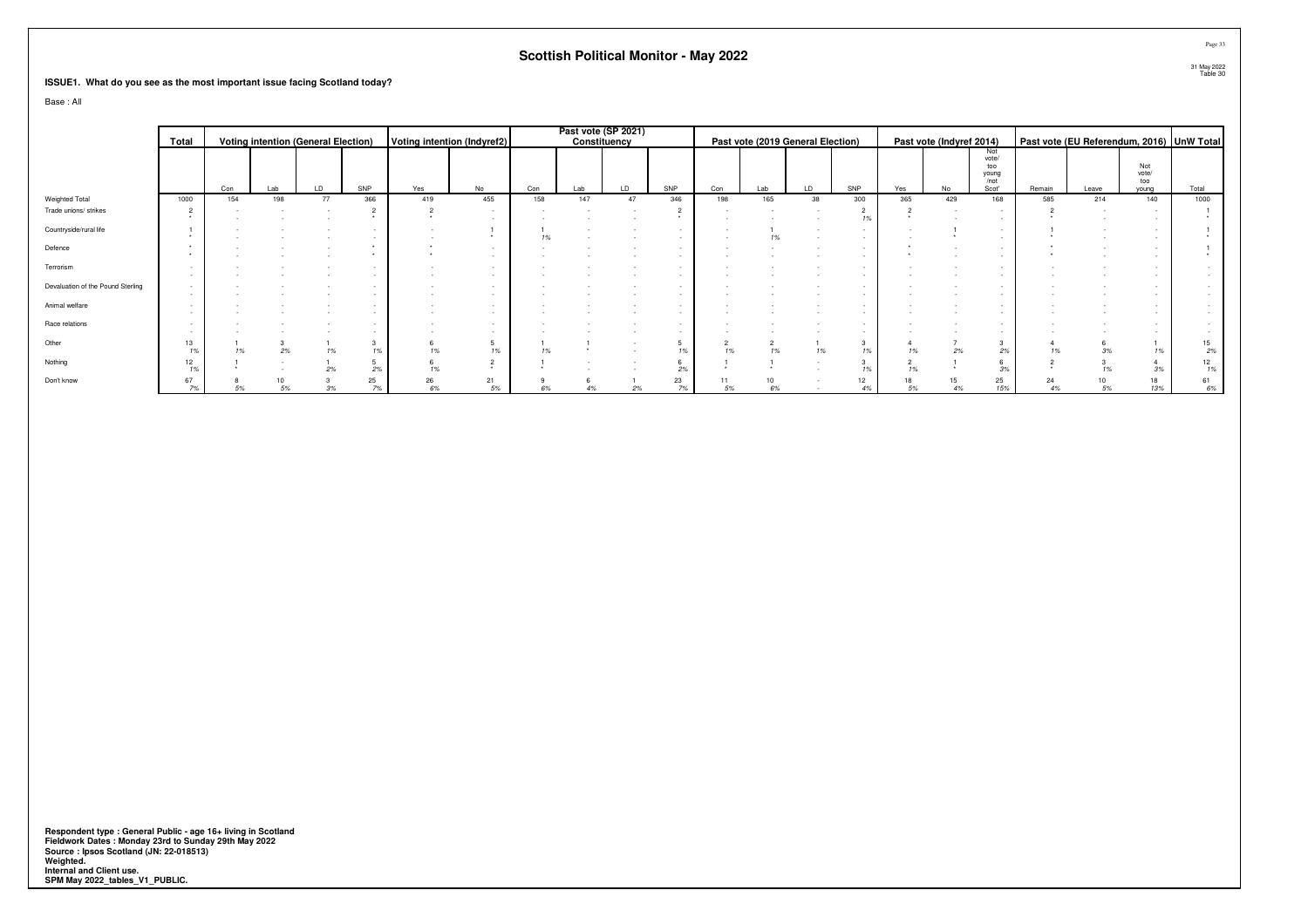#### **ISSUE2. What do you see as other important issues facing Scotland today?**

Base : All

|                                                                             | Total                | Gender          |                           |                |                      |                    |                      | Age                  |                      |                           |                       |                                  |                     |                       | Social class       |                 |                       |                        |                              | Work status                  |                     | <b>Work Sector</b> |                     |                | Qualifications       |                        | UnW Total      |
|-----------------------------------------------------------------------------|----------------------|-----------------|---------------------------|----------------|----------------------|--------------------|----------------------|----------------------|----------------------|---------------------------|-----------------------|----------------------------------|---------------------|-----------------------|--------------------|-----------------|-----------------------|------------------------|------------------------------|------------------------------|---------------------|--------------------|---------------------|----------------|----------------------|------------------------|----------------|
|                                                                             |                      | Male            | Female                    | $16 - 24$      | 25-34                | $35 - 44$          | 45-54                | $55 - 64$            | 65<br>or<br>more     | 16-34                     | $35 - 54$             | 55<br>or<br>more                 | AB                  | C1                    | C <sub>2</sub>     | DE              | ABC1                  | C <sub>2</sub> DE      | Work<br>-ing<br>full<br>time | Work<br>-ing<br>part<br>time | Not<br>work<br>-ina | Priv<br>-ate       | Pub-<br>lic.        | No<br>nuals    | Other<br>quals       | Degree<br>or<br>higher | Total          |
| Unweighted Total                                                            | 1000                 | 494             | 506                       | 107            | 158                  | 131                | 165                  | 178                  | 259                  | 265                       | 296                   | 437                              | 211                 | 344                   | 186                | 210             | 555                   | 396                    | 432                          | 131                          | 432                 | 296                | 223                 | 146            | 499                  | 333                    | 1000           |
| Weighted Total                                                              | 1000                 | 481             | 519                       | 113            | 178                  | 146                | 181                  | 157                  | 224                  | 291                       | 326                   | 381                              | 208                 | 289                   | 173                | 283             | 497                   | 456                    | 451                          | 107                          | 437                 | 403                | 126                 | 147            | 518                  | 314                    | 1000           |
| Healthcare/ NHS/ hospitals                                                  | 209<br>219           | 88<br>18%       | 120<br>23%                | 14<br>12%      | 31<br>17%            | 30<br>20%          | 48<br>27%            | 43<br>28%            | 42<br>19%            | 45<br>15%                 | 78<br>24%             | 86<br>23%                        | 68<br>33%           | 62<br>21%             | 33<br>19%          | 38<br>13%       | 130<br>26%            | 71<br>169              | 102<br>23%                   | 18<br>16%                    | 89<br>20%           | 89<br>22%          | 26<br>219           | 21<br>15%      | 99<br>19%            | 87<br>28%              | 206<br>21%     |
| Education/ schools                                                          | 194<br>199           | 94<br>20%       | 99<br>19%                 | 14<br>12%      | 32<br>18%            | 29<br>-20%         | 44<br>24%            | 33<br>21%            | 43<br>19%            | 45<br>16%                 | 73<br>22%             | 76<br>20%                        | 62<br>30%           | 63<br>22%             | 31<br>18%          | 31<br>11%       | 125<br>25%            | 62<br>14%              | 109<br>24%                   | 12<br>12%                    | 72<br>16%           | 93<br>23%          | 23<br>18%           | 25<br>17%      | 94<br>18%            | 72<br>23%              | 188<br>19%     |
| Inflation/rising cost of living                                             | 138<br>14%           | 74<br>15%       | 64<br>12%                 | 14<br>13%      | 29<br>16%            | 12<br>8%           | 41<br>22%            | 20<br>13%            | 21<br>10%            | 44<br>15%                 | 53<br>16%             | 41<br>119                        | 33<br>16%           | 41<br>14%             | 21<br>12%          | 37<br>13%       | 74<br>15%             | 58<br>13%              | 74<br>16%                    | 15<br>14%                    | 48<br>11%           | 68<br>17%          | 17<br>13%           | 16<br>11%      | 84<br>16%            | 35<br>119              | 126<br>13%     |
| Economy/ economic situation                                                 | 112<br>11            | 59<br>12%       | 53<br>10%                 | 13<br>11%      | 18<br>10%            | 11<br>8%           | 25<br>14%            | 22<br>14%            | 23<br>10%            | 31<br>10%                 | 36<br>11%             | 46<br>12%                        | 27<br>13%           | 33<br>11%             | 22<br>12%          | 28<br>10%       | 60<br>12%             | 49<br>119              | 53<br>12%                    | 12<br>11%                    | 48<br>11%           | 44<br>11%          | 17<br>14%           | 5%             | 59<br>11%            | 44<br>14%              | 119<br>12%     |
| Poverty/Inequality<br>Pollution/environment/climate                         | 88<br>9%<br>79       | 46<br>10%<br>37 | 42<br>8%<br>42            | 15<br>13%<br>q | 13<br>8%<br>12       | 20<br>14%<br>11    | 18<br>10%<br>19      | 10<br>7%<br>14       | 12<br>5%<br>15       | 28<br>10%<br>21           | 38<br>12%<br>30       | 22<br>6%<br>28                   | 17<br>8%<br>35      | 23<br>8%<br>28        | 14<br>8%<br>5      | 31<br>11%<br>10 | 41<br>8%<br>63        | 46<br>10%<br>15        | 37<br>8%<br>45               | 15<br>14%<br>8               | 36<br>8%<br>27      | 32<br>8%<br>32     | 18<br>14%<br>18     | 11<br>7%       | 52<br>10%<br>28      | 23<br>- 79<br>45       | 92<br>9%<br>88 |
| change                                                                      | 89                   | 8%              | 8%                        | 8%             | 7%                   | 8%                 | 10%                  | 9%                   | 7%                   | 7%                        | 9%                    | 7%                               | 17%                 | 10%                   | 3%                 | 3%              | 13%                   | 3%                     | 10%                          | 7%                           | 6%                  | 8%                 | 149                 | 3%             | 5%                   | 15%                    | 9%             |
| Scottish independence/devolution                                            | $70\,$               | 46              | 23                        | $\overline{4}$ | 5                    |                    | 19                   | 13                   | 22                   | -9                        | 26                    | 35                               | 21                  | 19                    | 9                  | 19              | 41                    | 29                     | 30                           | 5                            | 35                  | 26                 | 6                   | 15             | 27                   | 28                     | 75             |
| Unemployment                                                                | 79<br>67             | 10%<br>33       | 5%<br>34                  | 3%<br>6        | 3%<br>11             | 5%<br>11           | 11%<br>13            | 9%<br>16             | 10%<br>10            | 3%<br>17                  | 8%<br>24              | 9%<br>26                         | 10%<br>18           | 7%<br>21              | 5%<br>12           | 7%<br>13        | 8%<br>39              | 69<br>25               | 7%<br>35                     | 5%<br>5                      | 8%<br>27            | 7%<br>24           | 5%<br>11            | 10%<br>10      | 5%<br>29             | 99<br>25               | 8%<br>68       |
| Housing                                                                     | -79<br>66<br>7%      | 7%<br>29<br>6%  | 69<br>37<br>7%            | 5%<br>8<br>7%  | 6%<br>12<br>7%       | 8%<br>4%           | 7%<br>11<br>6%       | 10%<br>15<br>9%      | 4%<br>14<br>6%       | 6%<br>21<br>7%            | 7%<br>17<br>5%        | - 79<br>29<br>8%                 | 9%<br>15<br>7%      | <b>7%</b><br>15<br>5% | 7%<br>10<br>6%     | 5%<br>22<br>8%  | 8%<br>30<br>6%        | -69<br>32<br>7%        | 8%<br>23<br>5%               | 5%<br>10<br>9%               | 6%<br>32<br>7%      | 6%<br>21<br>5%     | 99<br>8<br>7%       | 7%<br>10<br>7% | 6%<br>35<br>7%       | 89<br>19<br>6%         | 7%<br>67<br>7% |
| Oil/energy/gas policy                                                       | 65                   | 36<br>8%        | 29<br>6%                  | 1%             | 11<br>6%             | 11<br>7%           | 17<br>9%             | 11<br>7%             | 14<br>6%             | 13<br>4%                  | 27<br>8%              | 25<br>79                         | 14<br>7%            | 21<br>7%              | 17<br>10%          | 12<br>4%        | 35<br>7%              | 29<br>69               | 34<br>8%                     | 4<br>4%                      | 26<br>6%            | 28<br>7%           | 69                  | 6%             | 35<br>7%             | 20<br>-69              | 69<br>7%       |
| Lack of faith in politicians/<br>parties/government/system of<br>government | 62<br>69             | 33<br>7%        | 29<br>6%                  | 3<br>3%        | Δ<br>2%              | $\mathbf{q}$<br>6% | 13<br>7%             | 13<br>8%             | 20<br>9%             | 3%                        | 22<br>7%              | 33<br>9%                         | 16<br>8%            | 16<br>6%              | 12<br>7%           | 16<br>5%        | 32<br>6%              | 28<br>-69              | 20<br>5%                     | 6<br>5%                      | 36<br>8%            | 20<br>5%           | 5<br>4%             | 9<br>6%        | 28<br>5%             | 25<br>8%               | 67<br>7%       |
| Public transport                                                            | 61<br>-69            | 29<br>6%        | 31<br>6%                  | 1%             | 1%                   | 5%                 | 18<br>10%            | 18<br>11%            | 15<br>7%             | 1%                        | 24<br>7%              | 33<br>9%                         | 9%                  | 18<br>6%              | 15<br>9%           | 2%              | 37<br>7%              | 22<br>-59              | 25<br>6%                     | 6<br>6%                      | 29<br>7%            | 28<br>7%           | 3<br>29             | 11<br>7%       | 22<br>4%             | 27<br>9%               | 63<br>6%       |
| Roads/infrastructure                                                        | 50<br>59             | 21<br>4%        | 29<br>6%                  | 1%             | я<br>4%              | 6%                 | $\overline{7}$<br>4% | 11<br>7%             | 15<br>7%             | $\mathbf{q}$<br>3%        | 15<br>5%              | 26<br>7%                         | 14<br>7%            | 19<br>7%              | R<br>4%            | q<br>3%         | 33<br>7%              | 17<br>4 <sup>°</sup>   | 16<br>3%                     | $\overline{7}$<br>6%         | 28<br>6%            | 14<br>4%           | -5<br>49            | q<br>6%        | 22<br>4%             | 19<br>6%               | 52<br>5%       |
| Petrol prices/fuel                                                          | 47<br>59             | 22<br>4%        | 25<br>5%                  | $\Delta$<br>3% | 11<br>6%             | 5%                 | $\alpha$<br>5%       | 11<br>7%             | 6<br>3%              | 14<br>5%                  | 16<br>5%              | 17<br>4%                         | 6<br>3%             | 12<br>4%              | 16<br>9%           | 12<br>4%        | 18<br>4%              | 28<br>-69              | 24<br>5%                     | 9<br>9%                      | 13<br>3%            | 25<br>6%           | 8<br><b>7%</b>      | 5<br>4%        | 32<br>6%             | 8<br>-39               | 48<br>5%       |
| Drug abuse                                                                  | 41<br>4%             | 17<br>4%        | 23<br>5%                  | 5<br>4%        | 4%                   | 3%                 | 11<br>6%             | 8<br>5%              | 5<br>2%              | 12<br>4%                  | 16<br>5%              | 13<br>3%                         | 12<br>6%            | 10<br>4%              | $\Delta$<br>2%     | 11<br>4%        | 22<br>4%              | 15<br>-39              | 19<br>4%                     | $\overline{a}$<br>2%         | 20<br>5%            | 14<br>4%           | 5%                  | 5%             | 22<br>4%             | 11<br>39               | 39<br>4%       |
| Europe/ EU/Brexit                                                           | 38<br>4%             | 22<br>5%        | 16<br>3%                  | 1%             | 4%                   | 3%                 | 12<br>6%             | 5<br>4%              | 10<br>4%             | 3%                        | 15<br>5%              | 15<br>4%                         | 14<br>7%            | 11<br>4%              | 3%                 | 3%              | 26<br>5%              | 13<br>3%               | 18<br>4%                     | 6<br>6%                      | 14<br>3%            | 16<br>4%           | 6%                  | 3%             | 18<br>3%             | 14<br>4%<br>17         | 41<br>4%<br>37 |
| Public services generally<br>Coronavirus / pandemic disease                 | 37<br>4%<br>32       | 19<br>4%<br>16  | 18<br>3%<br>16            | 1%<br>3        | 2%<br>6              | 4%                 | 10<br>6%             | 6<br>4%<br>3         | 10<br>4%<br>4        | -5<br>2%                  | 16<br>5%<br>15        | 16<br>4%<br>8                    | 15<br>7%            | 10<br>3%<br>13        | 5<br>3%<br>3       | 5<br>2%         | 25<br>5%<br>19        | 11<br>2%<br>11         | 14<br>3%<br>16               | 6<br>6%                      | 17<br>4%<br>13      | 16<br>4%<br>12     | 3<br>39<br>6        | 4%             | 14<br>3%<br>14       | 5%<br>15               | 4%<br>33       |
|                                                                             | 39<br>31             | 3%<br>13        | 3%<br>18                  | 3%<br>$\Delta$ | 3%<br>5              | 6%<br>10           | 4%<br>-6             | 2%<br>$\Delta$       | 2%<br>$\mathcal{D}$  | 3%<br>$\mathbf{q}$        | 5%<br>16              | 2%<br>$\overline{7}$             | 3%                  | 4%<br>10              | 2%<br>$\mathbf{R}$ | 3%<br>5         | 4%<br>18              | -29<br>13              | 4%<br>20                     | 1%<br>$\Delta$               | 3%                  | 3%<br>20           | 59<br>з             | 2%             | 3%<br>14             | -59<br>13              | 3%<br>29       |
| Taxation<br>Benefits/social security                                        | 3%<br>29             | 3%<br>13        | 3%<br>16                  | 3%             | 3%<br>$\mathfrak{p}$ | 7%                 | 3%<br>13             | 3%<br>6              | 1%<br>$\mathfrak{p}$ | 3%<br>$\mathcal{R}$       | 5%<br>18              | 2%<br>8                          | 4%<br>Բ             | 3%<br>13              | .5%                | 2%<br>6         | 4%<br>18              | 3%<br>10 <sup>10</sup> | 4%<br>17                     | 4%<br>3                      | 2%<br>9             | 5%<br>15           | 3%<br>5             | 2%<br>2        | 3%<br>13             | 4%<br>13               | 3%<br>26       |
| Crime and anti-social behaviour/                                            | 39<br>28             | 3%<br>18        | 3%<br>10                  | 1%<br>5        | 1%                   | 4%                 | 7%<br>5              | 4%<br>5              | 1%<br>6              | 1%                        | 6%<br>10              | 2%<br>11                         | 3%                  | 4%                    | 2%<br>5            | 2%<br>6         | 4%<br>16              | 2%<br>11               | 4%                           | 2%<br>3                      | 2%<br>16            | 4%                 | 4%                  | 1%             | 3%<br>14             | 4 <sup>°</sup><br>10   | 3%<br>32       |
| law and order<br>Issues affecting families/children/                        | -39<br>26            | 4%<br>9         | 2%<br>17                  | 4%             | 1%                   | 4%                 | 3%<br>$\overline{2}$ | 3%<br>3              | 3%<br>$\Delta$       | 2%<br>-9                  | 3%<br>10 <sub>1</sub> | 3%<br>$\overline{7}$             | 2%<br>5             | 4%                    | 3%                 | 2%<br>12        | 3%<br>14              | 2%<br>12 <sup>°</sup>  | 2%<br>14                     | 3%<br>4                      | 4%<br>8             | 2%                 | -39                 | 3%             | 3%<br>13             | -39<br>11              | 3%<br>25       |
| childcare<br>Care for older and disabled people                             | 3%<br>18             | 2%<br>6         | 3%<br>12                  | 1%             | 4%                   | 5%                 | 1%<br>5              | 2%<br>5              | 2%<br>3              | 3%                        | 3%<br>9               | 2%<br>8                          | 2%                  | 3%                    |                    | 4%              | 3%<br>12 <sup>°</sup> | 3%<br>-6               | 3%<br>5                      | 4%                           | 2%<br>12            | 2%                 | 5%<br>3             | 1%             | 2%<br>10             | 39                     | 3%<br>20       |
| Foreign policy/foreign affairs                                              | 29<br>17             | 1%<br>6         | 2%<br>11                  | 1%             |                      | 3%                 | 3%                   | 3%<br>$\Delta$       | 1%<br>$\mathcal{P}$  |                           | 3%<br>$\overline{7}$  | 2%<br>6                          | 2%<br>3             | 3%                    | 1%                 | 2%<br>9         | 2%<br>3               | 19<br>11               | 1%<br>$\mathbf{A}$           | 5                            | 3%<br>8             | 1%                 | 2%                  | 2%<br>з        | 2%<br>11             | 1 <sup>9</sup><br>3    | 2%<br>14       |
| Asylum and immigration                                                      | 29<br>14             | 1%              | 2%<br>10                  |                | 2%                   |                    | 4%<br>3              | 2%<br>$\mathcal{D}$  | 1%<br>$\mathcal{D}$  | 1%                        | 2%<br>$\overline{a}$  | 1 <sup>9</sup><br>$\Delta$       | 1%                  |                       | 1%                 | 3%<br>£         | 1%                    | 2%                     | 1%<br>-5                     | 4%                           | 2%<br>8             | 2%                 | 1 <sup>9</sup><br>2 | 2%             | 2%<br>5              | 19<br>5                | 1%<br>14       |
| Ferry contracts                                                             | 1 <sup>9</sup><br>13 | 1%              | 2%<br>6                   | 1%             | 2%                   | 2%                 | 2%<br>5              | 1%<br>$\overline{2}$ | 1%<br>5              | 2%                        | 2%<br>5               | 1 <sup>9</sup><br>8              | 2%                  | 1%                    |                    | 2%<br>2         | 1%<br>11              | 2%<br>$\overline{2}$   | 1%<br>5                      | 1%                           | 2%<br>8             | 1%                 | 2%                  | 2%             | 1%<br>$\overline{7}$ | 1 <sup>9</sup><br>3    | 1%<br>14       |
| Ukraine / Ukrainian invasion / war                                          | 19<br>12             | 1%              | 19<br>6                   |                |                      |                    | 3%                   | 2%<br>3              | 2%                   |                           | 2%<br>6               | 2%<br>3                          | 4%                  | 1%                    | 4                  | 1%              | 2%                    | 1%<br>$\Delta$         | 1%<br>-6                     | 3                            | 2%<br>3             | 1%                 | 1%                  | 2%             | 1%                   | 19<br>5                | 1%<br>14       |
| Defence                                                                     | 19<br>12             | 1%              | 19<br>-5                  |                | 2%                   | 1%<br>-3           | 3%                   | 2%<br>3              | $\overline{2}$       | 1%                        | 2%<br>7               | 1 <sup>9</sup><br>$\overline{4}$ | 1%<br>$\mathcal{P}$ | 2%                    | 2%                 | 3               | 1%<br>8               | 19<br>$\Delta$         | 1%<br>-6                     | 3%                           | 1%<br>5             | $2\%$              | 2%<br>2             | з              | 1%<br>-5             | 2%<br>$\Delta$         | 1%<br>11       |
| Pensions                                                                    | 11                   | 1%              | 1 <sup>9</sup><br>8       |                |                      | 2%                 | 2%<br>$\overline{2}$ | 2%                   | 1%                   |                           | 2%<br>5               | 1 <sup>9</sup><br>$\overline{7}$ | 1%                  | 2%                    | $\overline{2}$     | 1%<br>3         | 2%<br>6               | 1 <sup>9</sup><br>-5   | 1%<br>3                      |                              | 1%                  | 1%                 | 1 <sup>9</sup>      | 2%             | 1%                   | $1^{\circ}$            | 1%<br>11       |
| Countryside/rural life                                                      |                      | 1%              | 1 <sup>9</sup><br>6       |                |                      | 2%                 | 1%                   | 3                    | 3%                   |                           | 1%                    | 2%<br>5                          |                     | 2%                    | 1%                 | 1%<br>2         | 1%<br>6               | 1%<br>$\mathcal{R}$    | 1%<br>5                      | 3%<br>2                      | 1%<br>2             | 1%                 |                     | 3%             | 1%                   |                        | 1%<br>8        |
| Foreign/overseas aid                                                        | 1%                   | 1%<br>1%        | 1 <sup>9</sup><br>3<br>1% | 2%             |                      |                    | 1%                   | 2%                   | 1%                   | 1%<br>$\mathcal{P}$<br>1% | $\overline{4}$<br>1%  | 1%<br>1                          | 2%<br>2             |                       | 1%<br>3            | 1%<br>2<br>1%   | 1%                    | 1%<br>-5<br>19         | 1%<br>1%                     | 2%<br>$\overline{2}$<br>2%   |                     | 2%<br>1%           |                     | 1%<br>2<br>1%  | 1%                   |                        | 1%<br>6<br>1%  |

1% 1% 1% \* - 2% \* \* 1% 1% \* 1% \* 2% 1% \* 1% 1% 2% \* 1% 1% 1% 1% \* 1%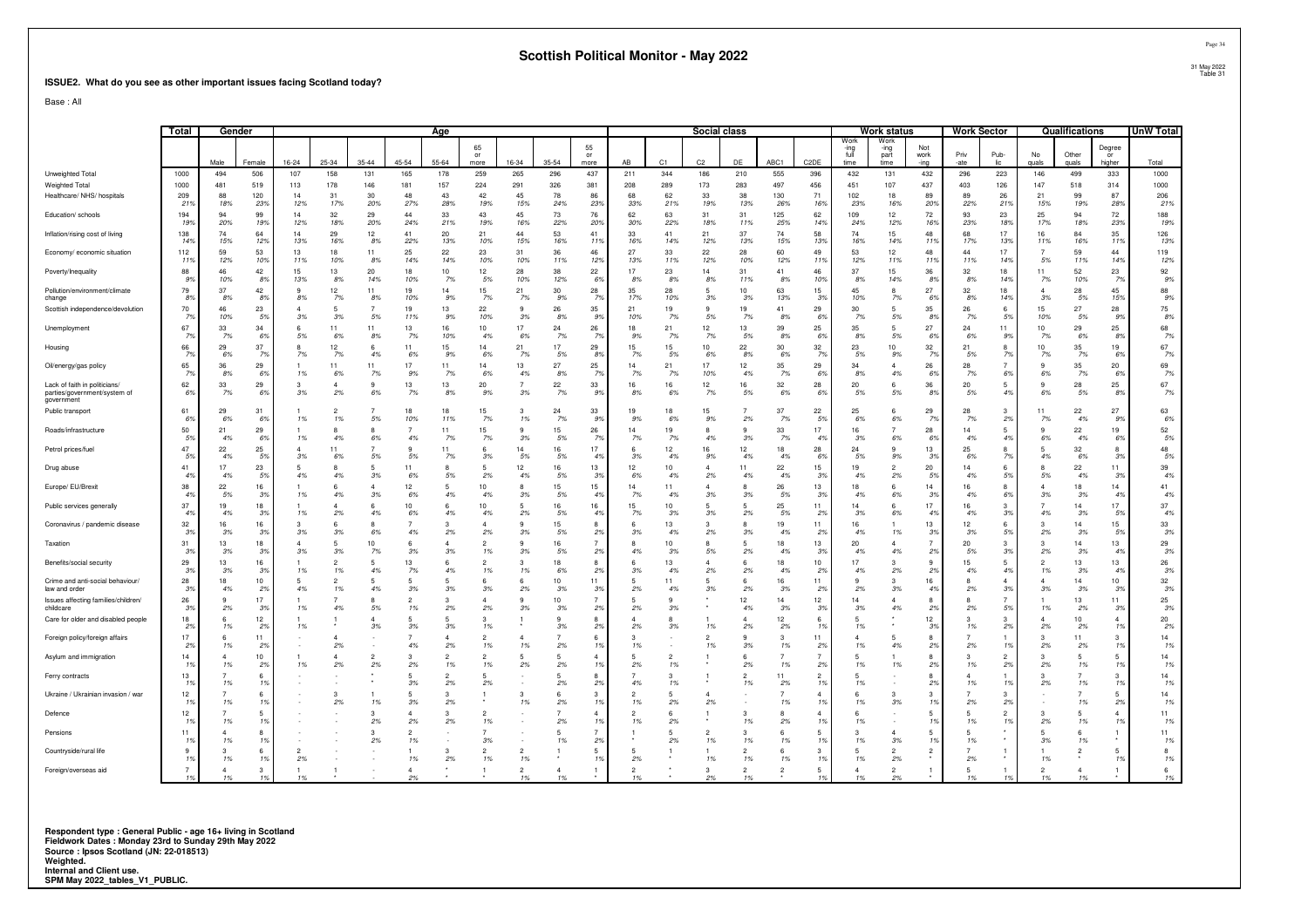#### **ISSUE2. What do you see as other important issues facing Scotland today?**

Base : All

|                                   | Total     |          | Gender              |           |           |           |           | Age       |            |           |       |            |     |                | Social class   |           |          |                   |                      | <b>Work status</b>           |             |              | <b>Work Sector</b> |             | Qualifications |                        | <b>UnW Total</b> |
|-----------------------------------|-----------|----------|---------------------|-----------|-----------|-----------|-----------|-----------|------------|-----------|-------|------------|-----|----------------|----------------|-----------|----------|-------------------|----------------------|------------------------------|-------------|--------------|--------------------|-------------|----------------|------------------------|------------------|
|                                   |           | Male     | Female              | 16-24     | 25-34     | $35 - 44$ | $45 - 54$ | $55 - 64$ | 65<br>more | 16-34     | 35-54 | 55<br>more | AB  | C <sub>1</sub> | C <sub>2</sub> | DE        | ABC1     | C <sub>2</sub> DE | Work<br>-ina<br>time | Work<br>-ing<br>part<br>time | Not<br>work | Priv<br>-ate | Pub-               | No<br>quals | Other<br>quale | Degree<br>or<br>higher | Total            |
| Weighted Total                    | 1000      | 481      | 519                 | 113       | 178       | 146       | 181       | 157       | 224        | 291       | 326   | 381        | 208 | 289            | 173            | 283       | 497      | 456               | 451                  | 107                          | 437         | 403          | 126                | 147         | 518            | 314                    | 1000             |
| Austerity/Public spending cuts    |           | 1%       |                     |           |           |           |           | 1%        |            |           |       |            |     |                |                |           |          |                   |                      | 2%                           |             |              |                    |             |                |                        | 1%               |
| Race relations                    |           |          | 1%                  | 1%        |           |           |           |           |            |           |       |            |     |                | 2%             |           |          |                   |                      |                              |             |              | 2%                 |             | 1%             |                        | 1%               |
| Animal welfare                    |           |          |                     | 1%        |           |           |           |           |            |           |       |            |     |                |                | 2%        |          |                   |                      |                              |             |              |                    |             | 1%             |                        |                  |
| Terrorism                         | $\sim$    |          |                     |           | 1%        |           |           |           |            |           |       |            |     |                | 10             |           |          |                   |                      |                              |             |              |                    |             |                |                        |                  |
| Trade unions/ strikes             |           |          |                     |           |           |           |           |           |            |           |       |            |     |                |                |           |          |                   |                      |                              |             |              |                    |             |                |                        |                  |
| Devaluation of the Pound Sterling |           |          |                     |           |           |           |           |           |            |           |       |            |     |                |                |           |          |                   |                      |                              |             |              |                    |             |                |                        |                  |
| Other                             | 34        |          | 16<br>3%            |           | 10        |           |           | 2%        | 10         |           |       | 13<br>3%   |     |                |                | 8         | 16<br>3% | 16<br>3%          | 18<br>4%             |                              | 15<br>4%    | 3%           |                    |             | 15<br>3%       | 11                     | 32<br>3%         |
| Nothing                           | 76<br>8%  | 42<br>9% | 34<br>$\frac{7}{2}$ | 13%       | 18<br>10% | 7%        | 5%        | 5%        | 15<br>7%   | 33<br>11% | 6%    | 23<br>6%   |     | 16<br>6%       | 15<br>9%       | 29<br>10% | 26<br>5% | 45<br>10%         | 32<br>7%             | 11%                          | 32          | 33<br>8%     | 10                 |             | 41<br>8%       | 23                     | 73<br>7%         |
| Don't know                        | 98<br>10% | 7%       | 64<br>12%           | 22<br>19% | 22<br>13% | 13%       | 3%        | 6%        | 20<br>9%   | 15%       | 25    | 29<br>8%   | 3%  | 24<br>8%       | 10%            | 41<br>14% | 30<br>6% | 58<br>13%         | 9%                   | 15<br>14%                    | 42<br>10%   | 11%          | $5\%$              | 25          | 48<br>9%       | 20<br>6%               | 89<br>9%         |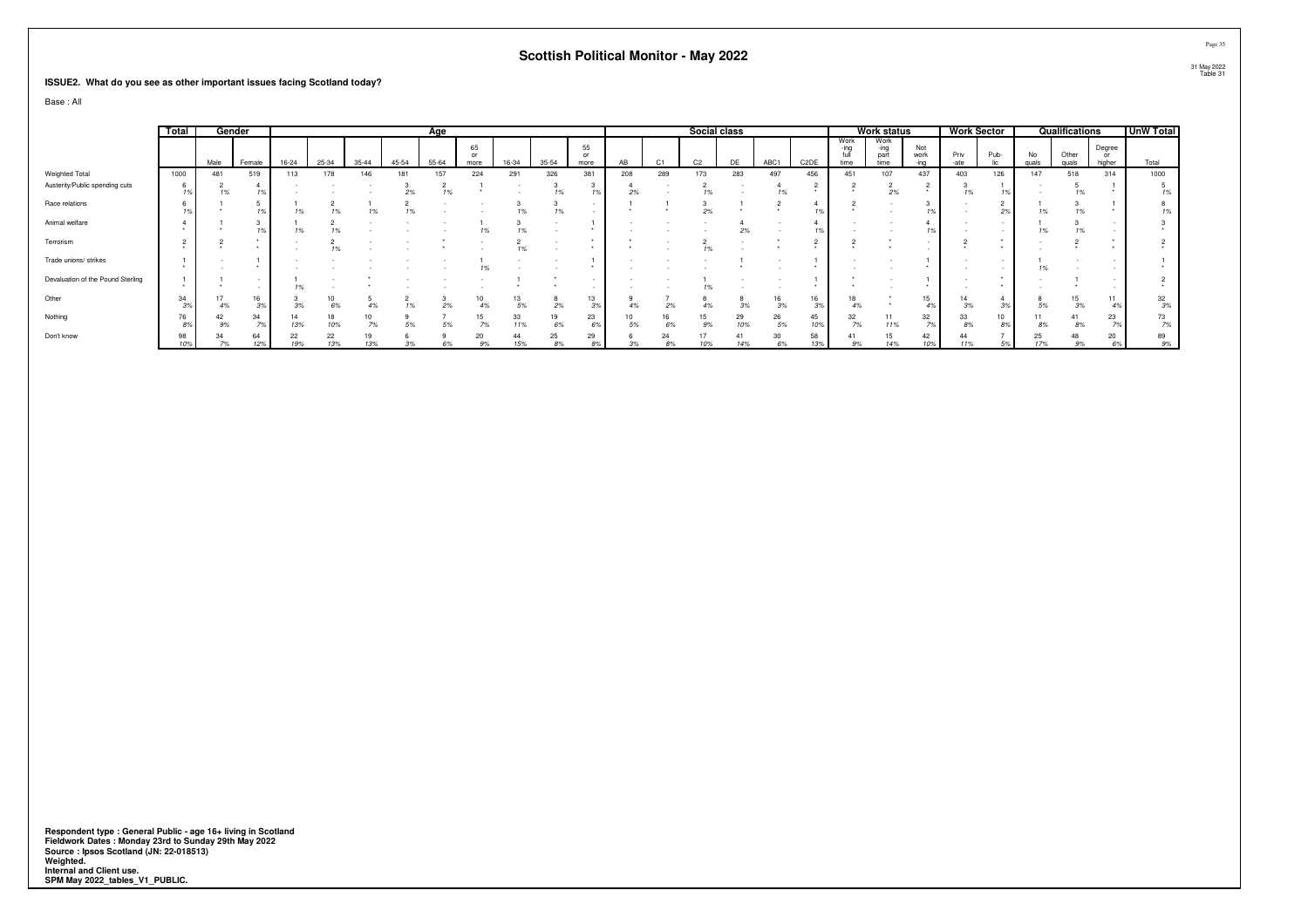#### **ISSUE2. What do you see as other important issues facing Scotland today?**

Base : All

|                                                                             | Total                | <b>Scottish Parliament Region</b> |                          |                             |                      |                             |                       |                      |                          | Tenure               |                      | Country of birth     |                      | Children aged under 18 in<br>household |                      | <b>UnW Total</b> |
|-----------------------------------------------------------------------------|----------------------|-----------------------------------|--------------------------|-----------------------------|----------------------|-----------------------------|-----------------------|----------------------|--------------------------|----------------------|----------------------|----------------------|----------------------|----------------------------------------|----------------------|------------------|
|                                                                             |                      | Cent                              | Glas                     | High<br>lands<br>and<br>ls- |                      | Mic<br>Scot<br>-land<br>and | North<br>Fast<br>Scot | South<br>Scot        | West<br>Scot             |                      |                      |                      |                      |                                        |                      |                  |
|                                                                             |                      | -ral                              | -gow                     | lands                       | Lothian              | Fife                        | land                  | -land                | -land                    | Owner occupier       | Renter               | Scotland             | Elsewhere            | Yes                                    | No                   | Total            |
| Unweighted Total<br>Weighted Total                                          | 1000<br>1000         | 116<br>121                        | 117<br>130               | 84<br>83                    | 162<br>147           | 116<br>123                  | 148<br>141            | 141<br>126           | 116<br>129               | 655<br>634           | 267<br>299           | 768<br>775           | 223<br>216           | 275<br>302                             | 718<br>691           | 1000<br>1000     |
| Healthcare/ NHS/ hospitals                                                  | 209<br>21%           | 18<br>15%                         | 27<br>21%                | 22<br>26%                   | 32<br>22%            | 25<br>20%                   | 29<br>21%             | 22<br>17%            | 34<br>26%                | 156<br>25%           | 45<br>15%            | 165<br>21%           | 41<br>19%            | 60<br>20%                              | 147<br>21%           | 206<br>21%       |
| Education/ schools                                                          | 194                  | 22                                | 22                       | 19                          | 25                   | 21                          | 20                    | 28                   | 38                       | 154                  | 30                   | 146                  | 46                   | 56                                     | 135                  | 188              |
| Inflation/rising cost of living                                             | 19%<br>138           | 18%<br>26                         | 17%<br>10                | 22%<br>10                   | 17%<br>16            | 17%<br>20                   | 14%<br>14             | 22%<br>18            | 29%<br>24                | 24%<br>95            | 10%<br>36            | 19%<br>118           | 21%<br>18            | 19%<br>44                              | 19%<br>93            | 19%<br>126       |
| Economy/ economic situation                                                 | 14%<br>112           | 21%<br>18                         | 7%<br>18                 | 12%<br>$\overline{4}$       | 11%<br>12            | 17%<br>16                   | 10%<br>14             | 14%<br>9             | 18%<br>21                | 15%<br>79            | 12%<br>26            | 15%<br>88            | 8%<br>23             | 14%<br>27                              | 13%<br>84            | 13%<br>119       |
|                                                                             | 11%                  | 15%                               | 14%                      | 5%                          | 9%                   | 13%                         | 10%                   | 7%                   | 16%                      | 13%                  | 9%                   | 11%                  | 10%                  | 9%                                     | 12%                  | 12%              |
| Poverty/Inequality                                                          | 88<br>9%             | 13<br>10%                         | 17<br>13%                | 8<br>10%                    | 18<br>12%            | 9<br>8%                     | 6<br>5%               | 11<br>9%             | 6<br>5%                  | 47<br>7%             | 35<br>12%            | 70<br>9%             | 19<br>9%             | 29<br>10%                              | 58<br>8%             | 92<br>9%         |
| Pollution/environment/climate<br>change                                     | 79<br>8%             | 6<br>5%                           | 12<br>9%                 | 6<br>7%                     | 16<br>11%            | 11<br>9%                    | 12<br>8%              | 10<br>8%             | 6<br>4%                  | 61<br>10%            | 15<br>5%             | 56<br>7%             | 23<br>11%            | 20<br>7%                               | 58<br>8%             | 88<br>9%         |
| Scottish independence/devolution                                            | 70<br>7%             | 5<br>4%                           | 8<br>6%                  | 5<br>6%                     | 11<br>8%             | 13<br>10%                   | 6<br>4%               | 9<br>7%              | 13<br>10%                | 52<br>8%             | 15<br>5%             | 52<br>7%             | 18<br>8%             | 18<br>6%                               | 52<br>7%             | 75<br>8%         |
| Unemployment                                                                | 67<br>7%             | 11<br>9%                          | 10<br>7%                 | $\overline{7}$<br>8%        | 8<br>5%              | 8<br>6%                     | $\overline{7}$<br>5%  | 10<br>8%             | $\overline{7}$<br>5%     | 44<br>7%             | 20<br>7%             | 53<br>7%             | 14<br>6%             | 16<br>5%                               | 51<br>7%             | 68<br>7%         |
| Housing                                                                     | 66<br>7%             | 6<br>5%                           | 6<br>5%                  | $\overline{7}$<br>8%        | 12<br>9%             | $\overline{7}$<br>6%        | 5<br>3%               | 11<br>8%             | 12<br>9%                 | 40<br>6%             | 21<br>7%             | 51<br>7%             | 14<br>6%             | 13<br>4%                               | 51<br>7%             | 67<br>7%         |
| Oil/energy/gas policy                                                       | 65<br>7%             | 8<br>7%                           | 8                        | 8<br>10%                    | 9<br>6%              | 5<br>4%                     | 12                    | 7<br>5%              | 8                        | 44<br>7%             | 20                   | 58<br>7%             | 6                    | 18<br>6%                               | 47                   | 69<br>7%         |
| Lack of faith in politicians/<br>parties/government/system of<br>government | 62<br>6%             | 10<br>8%                          | 6%<br>6<br>5%            | 6<br>7%                     | 12<br>8%             | $\overline{7}$<br>5%        | 9%<br>8<br>6%         | 11<br>9%             | 6%<br>$\mathbf{3}$<br>2% | 49<br>8%             | 7%<br>9<br>3%        | 49<br>6%             | 3%<br>12<br>5%       | 10<br>3%                               | 7%<br>52<br>8%       | 67<br>7%         |
| Public transport                                                            | 61<br>6%             | 6<br>5%                           | 10<br>8%                 | 6<br>7%                     | 5%                   | 6%                          | 9<br>7%               | 8<br>7%              | 8<br>6%                  | 53<br>8%             | 8<br>3%              | 49<br>6%             | 12<br>6%             | 20<br>7%                               | 40<br>6%             | 63<br>6%         |
| Roads/infrastructure                                                        | 50<br>5%             | $\overline{2}$<br>2%              | 10<br>$7\%$              | $\overline{7}$<br>8%        | 5<br>3%              | Δ<br>3%                     | R<br>6%               | 5<br>4%              | $\mathbf{q}$<br>7%       | 38<br>6%             | 10<br>3%             | 38<br>$5\%$          | 11<br>5%             | 13<br>4%                               | 36<br>5%             | 52<br>5%         |
| Petrol prices/fuel                                                          | 47                   | $\Delta$                          | $\overline{c}$           | 5                           | 11                   | $\overline{7}$              | 6                     | 5                    | 6                        | 30                   | 13                   | 38                   | 8                    | 14                                     | 33                   | 48               |
| Drug abuse                                                                  | 5%<br>41             | 3%<br>$\Delta$                    | 2%<br>6                  | 6%<br>$\Delta$              | 8%<br>$\mathcal{P}$  | 6%<br>$\overline{7}$        | 4%<br>6               | 4%<br>9              | 4%<br>3                  | 5%<br>26             | 4%<br>13             | 5%<br>31             | 4%<br>10             | 5%<br>9                                | 5%<br>31             | 5%<br>39         |
| Europe/ EU/Brexit                                                           | 4%<br>38             | 3%<br>$\overline{2}$              | 4%<br>$\overline{4}$     | 5%<br>5                     | 1%<br>3              | 5%<br>9                     | 4%<br>5               | 7%<br>5              | 3%<br>5                  | 4%<br>29             | 4%<br>8              | 4%<br>29             | 5%<br>10             | 3%<br>15                               | 5%<br>23             | 4%<br>41         |
| Public services generally                                                   | 4%<br>37             | 2%<br>5                           | 3%<br>$\overline{7}$     | 6%<br>1                     | 2%<br>$\overline{4}$ | 7%<br>8                     | 4%<br>5               | 4%<br>3              | 4%<br>$\Delta$           | 5%<br>23             | $3\%$<br>10          | 4%<br>30             | 4%                   | 5%<br>12                               | 3%<br>24             | 4%<br>37         |
|                                                                             | 4%<br>32             | 4%<br>9                           | 6%<br>$\overline{4}$     | 1%<br>3                     | 3%<br>$\overline{2}$ | 7%<br>$\overline{7}$        | 4%<br>$\overline{4}$  | 2%                   | 3%<br>$\Delta$           | 4%<br>20             | 3%<br>10             | 4%<br>28             | 3%<br>$\Delta$       | 4%<br>15                               | 4%<br>17             | 4%<br>33         |
| Coronavirus / pandemic disease                                              | 3%                   | 7%                                | 3%                       | 3%                          | 1%                   | 6%                          | 3%                    | 1                    | 3%                       | 3%                   | 3%                   | 4%                   | 2%                   | 5%                                     | 2%                   | 3%               |
| Taxation                                                                    | 31<br>3%             | $\mathcal{R}$<br>2%               | 3<br>2%                  | $\mathcal{R}$<br>3%         | $\Delta$<br>3%       | $\Delta$<br>3%              | 6<br>4%               | 5<br>4%              | 3<br>3%                  | 27<br>4%             | 3<br>1%              | 22<br>3%             | $\mathbf{q}$<br>4%   | 17<br>6%                               | 13<br>2%             | 29<br>3%         |
| Benefits/social security                                                    | 29<br>3%             | 3<br>2%                           | 3<br>3%                  | $\mathcal{P}$<br>2%         | 3%                   | 6<br>5%                     | $\overline{2}$<br>1%  | $\overline{2}$<br>2% | 8<br>6%                  | 21<br>3%             | $\overline{7}$<br>2% | 25<br>3%             | 4<br>2%              | 11<br>4%                               | 18<br>.3%            | 26<br>3%         |
| Crime and anti-social behaviour/<br>law and order                           | 28<br>3%             | 6<br>5%                           | $\overline{4}$<br>3%     | $\Delta$<br>4%              | $\Delta$<br>3%       | $\mathfrak{p}$<br>2%        | 3<br>2%               |                      | $\Delta$<br>3%           | 18<br>3%             | 9<br>3%              | 22<br>3%             | 6<br>3%              | $6 \,$<br>2%                           | 21<br>3%             | 32<br>3%         |
| Issues affecting families/children/<br>childcare                            | 26<br>3%             | 3<br>2%                           | $\overline{4}$<br>3%     | $\mathcal{P}$<br>2%         | 3<br>2%              | Δ<br>3%                     | 1%                    | $\Delta$<br>3%       | -5<br>4%                 | 15<br>2%             | 11<br>4%             | 20<br>3%             | 6<br>3%              | 11<br>4%                               | 15<br>2%             | 25<br>3%         |
| Care for older and disabled people                                          | 18<br>2%             | 5<br>4%                           | 1<br>1%                  | 1<br>1%                     | 3<br>2%              | 5<br>4%                     | 1%                    | $\overline{c}$<br>2% |                          | 9<br>1%              | 8<br>3%              | 12<br>2%             | 6<br>3%              | 8<br>3%                                | 10<br>1%             | 20<br>2%         |
| Foreign policy/foreign affairs                                              | 17                   | 5                                 | $\overline{2}$           | $\Delta$                    | -1.                  | 3                           |                       | $\mathfrak{p}$       |                          | 9                    | 6                    | 11                   | $\Delta$             | 3                                      | 12                   | 14               |
| Asylum and immigration                                                      | 2%<br>14             | 4%<br>$\mathcal{D}$               | 1%<br>5                  | 4%                          | 1%<br>$\Lambda$      | 2%<br>$\mathcal{D}$         | $\overline{2}$        | 2%                   |                          | 1%<br>$\overline{7}$ | 2%<br>5              | 1%<br>12             | 2%<br>$\overline{2}$ | 1%<br>$\mathcal{P}$                    | 2%<br>12             | 1%<br>14         |
| Ferry contracts                                                             | 1%<br>13             | 2%<br>$\overline{2}$              | 4%                       | ٠<br>6                      | 3%                   | 1%                          | 1%                    | 1                    | $\mathbf{3}$             | 1%<br>11             | 2%                   | 2%<br>8              | 1%<br>5              | 1%<br>$\mathcal{P}$                    | 2%<br>11             | 1%<br>14         |
| Ukraine / Ukrainian invasion / war                                          | 1%<br>12             | 2%<br>1                           | $\sim$<br>$\overline{2}$ | 7%<br>3                     | $\overline{2}$       | 1%                          | 1%<br>$\mathcal{P}$   | 1%<br>$\overline{2}$ | 2%                       | 2%<br>8              | $\overline{4}$       | 1%<br>$\mathbf{Q}$   | 2%<br>$\overline{2}$ | 1%<br>$\mathcal{P}$                    | 2%<br>11             | 1%<br>14         |
| Defence                                                                     | 1%<br>12             | 1%<br>3                           | 2%<br>$\overline{c}$     | 3%<br>$\overline{2}$        | 1%                   |                             | 1%<br>3               | 1%                   |                          | 1%<br>9              | 1%<br>3              | 1%<br>$\overline{7}$ | 1%<br>5              | 1%<br>5                                | 2%<br>$\overline{7}$ | 1%<br>11         |
|                                                                             | 1%<br>11             | 3%                                | 2%<br>5                  | 2%<br>$\overline{2}$        |                      |                             | 2%<br>$\overline{2}$  | 1                    | 1%                       | 1%<br>$\overline{7}$ | 1%<br>$\Delta$       | 1%<br>11             | 2%                   | 2%<br>$\overline{2}$                   | 1%<br>10             | 1%<br>11         |
| Pensions                                                                    | 1%                   | ×                                 | 4%                       | 2%                          |                      |                             | 2%                    | 1%                   | ×                        | 1%                   | 1%                   | 1%                   |                      | 1%                                     | 1%                   | 1%               |
| Countryside/rural life                                                      | $\mathbf{Q}$<br>1%   | 1<br>1%                           |                          | $\overline{2}$<br>2%        |                      |                             | 3<br>2%               | $\mathfrak{p}$<br>1% | $\overline{2}$<br>1%     | 5<br>1%              | Δ<br>1%              | $\mathbf{R}$<br>1%   | $\overline{1}$       | $\Delta$<br>1%                         | $\sqrt{2}$<br>1%     | 8<br>1%          |
| Foreign/overseas aid                                                        | $\overline{7}$<br>1% | $\mathcal{P}$<br>2%               |                          | $\mathcal{P}$<br>3%         |                      | 1<br>1%                     |                       | 1<br>1%              | 1%                       | 6<br>1%              |                      | $\overline{7}$<br>1% |                      | 3<br>1%                                | 3                    | 6<br>1%          |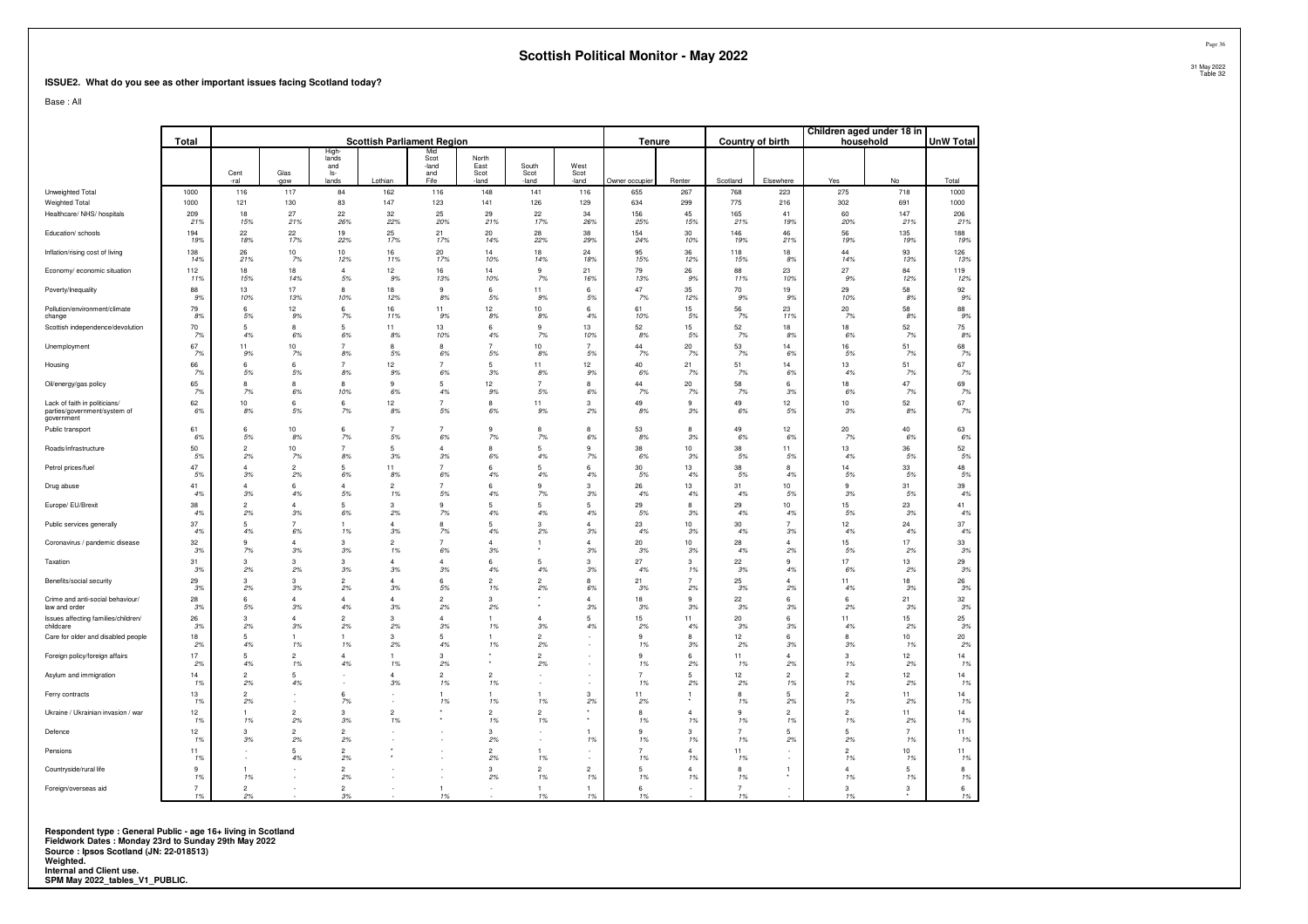#### **ISSUE2. What do you see as other important issues facing Scotland today?**

Base : All

|                                   | Total          |              |                          |                                       | <b>Scottish Parliament Region</b> |                                     |                                |                                    |                       | <b>Tenure</b>  |           |          | Country of birth | Children aged under 18 in<br>household |           | UnW Total   |
|-----------------------------------|----------------|--------------|--------------------------|---------------------------------------|-----------------------------------|-------------------------------------|--------------------------------|------------------------------------|-----------------------|----------------|-----------|----------|------------------|----------------------------------------|-----------|-------------|
|                                   |                | Cent<br>-ral | Glas<br>-aow             | High-<br>lands<br>and<br>ls-<br>lands | Lothian                           | Mid<br>Scot<br>-land<br>and<br>Fife | North<br>East<br>Scot<br>-land | South<br>Scot<br>-land             | West<br>Scot<br>-land | Owner occupier | Renter    | Scotland | Elsewhere        | Yes                                    | No        | Total       |
| Weighted Total                    | 1000           | 121          | 130                      | 83                                    | 147                               | 123                                 | 141                            | 126                                | 129                   | 634            | 299       | 775      | 216              | 302                                    | 691       | 1000        |
| Austerity/Public spending cuts    | 6<br>1%        | 1%           | $\overline{\phantom{a}}$ | 4%                                    | $\sim$                            | 1%                                  |                                | -                                  | 1%                    | 6<br>1%        |           | 1%       |                  |                                        | 1%        | 1%          |
| Race relations                    | 6<br>1%        | 1%           | $\sim$<br>ے<br>2%        | 1%                                    | 1%                                |                                     |                                |                                    |                       |                | 3<br>1%   |          | 3<br>1%          |                                        | 1%        | 8<br>1%     |
| Animal welfare                    |                | 1%           |                          | 1%                                    |                                   |                                     |                                |                                    | $\overline{2}$<br>1%  |                |           | 1%       |                  | $\overline{c}$<br>1%                   |           |             |
| Terrorism                         | $\overline{2}$ |              |                          |                                       |                                   | $\overline{c}$<br>1%                | $\overline{\phantom{a}}$       |                                    |                       | $\sim$         |           |          |                  | 1%                                     |           |             |
| Trade unions/ strikes             |                |              |                          |                                       |                                   |                                     |                                |                                    | 1%                    |                |           |          |                  |                                        |           |             |
| Devaluation of the Pound Sterling |                |              |                          |                                       |                                   | ٠                                   | 1%                             | $\overline{\phantom{a}}$<br>$\sim$ |                       |                | $\sim$    |          |                  |                                        |           |             |
| Other                             | 34<br>3%       | 3<br>2%      | 3%                       | 5%                                    | 1%                                | 3<br>2%                             | 6<br>4%                        | 6<br>5%                            | 6<br>5%               | 25<br>4%       | 9<br>3%   | 30<br>4% | 2%               | 13<br>4%                               | 21<br>3%  | 32<br>3%    |
| Nothing                           | 76<br>8%       | 10<br>9%     | 12<br>9%                 | 3<br>4%                               | 12<br>8%                          | 8<br>7%                             | 13<br>9%                       | $\overline{\phantom{a}}$<br>6%     | 10<br>8%              | 38<br>6%       | 30<br>10% | 47<br>6% | 28<br>13%        | 33<br>11%                              | 43<br>6%  | 73<br>7%    |
| Don't know                        | 98<br>10%      | 12<br>10%    | 17<br>13%                | 5%                                    | 14<br>10%                         | 17<br>14%                           | 15<br>11%                      | 13<br>10%                          | 6<br>4%               | 45<br>7%       | 42<br>14% | 68<br>9% | 29<br>13%        | 29<br>10%                              | 68<br>10% | 89<br>$9\%$ |

Respondent type : General Public - age 16+ living in Scotland<br>Fieldwork Dates : Monday 23rd to Sunday 29th May 2022<br>Source : Ipsos Scotland (JN: 22-018513)<br>Weighted.<br>Internal and Client use.<br>SPM May 2022\_tables\_V1\_PUBLIC.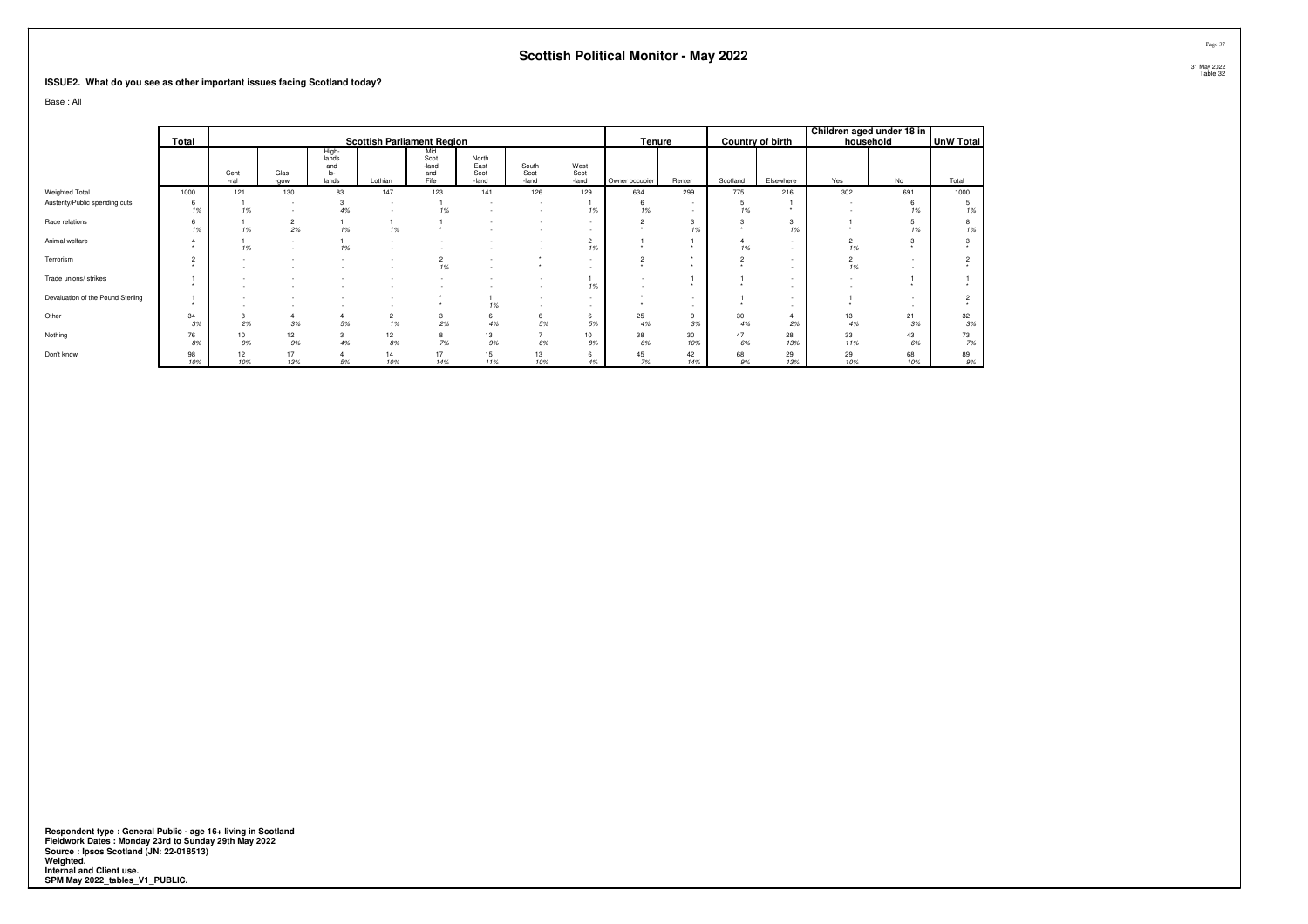#### **ISSUE2. What do you see as other important issues facing Scotland today?**

Base : All

|                                                                             | <b>Voting intention (General Election)</b><br>Total |                        |                      |                      | Voting intention (Indyref2) |                       |            | Past vote (SP 2021)<br>Constituency |                       |                         |                        | Past vote (2019 General Election) |                       |                       | Past vote (Indyref 2014) |                |                       | Past vote (EU Referendum, 2016) UnW Total        |                    |                      |                              |            |
|-----------------------------------------------------------------------------|-----------------------------------------------------|------------------------|----------------------|----------------------|-----------------------------|-----------------------|------------|-------------------------------------|-----------------------|-------------------------|------------------------|-----------------------------------|-----------------------|-----------------------|--------------------------|----------------|-----------------------|--------------------------------------------------|--------------------|----------------------|------------------------------|------------|
|                                                                             |                                                     | Con                    | Lab                  | LD                   | SNP                         | Yes                   | No         | Con                                 | Lab                   | LD                      | SNP                    | Con                               | Lab                   | LD                    | SNP                      | Yes            | No                    | Not<br>vote/<br>too<br>young<br>$/$ not<br>Scot' | Remain             | Leave                | Not<br>vote/<br>ton<br>young | Total      |
| Unweighted Total                                                            | 1000                                                | 153                    | 208                  | 84                   | 371                         | 424                   | 460        | 158                                 | 160                   | 51                      | 351                    | 197                               | 178                   | 46                    | 307                      | 371            | 443                   | 154                                              | 600                | 224                  | 125                          | 1000       |
| Weighted Total                                                              | 1000                                                | 154                    | 198                  | 77                   | 366                         | 419                   | 455        | 158                                 | 147                   | 47                      | 346                    | 198                               | 165                   | 38                    | 300                      | 365            | 429                   | 168                                              | 585                | 214                  | 140                          | 1000       |
| Healthcare/ NHS/ hospitals                                                  | 209<br>21%                                          | 41<br>27%              | 46<br>23%            | 18<br>23%            | 82<br>22%                   | 82<br>20%             | 107<br>23% | 41<br>26%                           | 35<br>24%             | 14<br>29%               | 79<br>23%              | 53<br>27%                         | 34<br>21%             | $\mathbf{q}$<br>24%   | 68<br>23%                | 82<br>22%      | 108<br>25%            | 14<br>8%                                         | 145<br>25%         | 46<br>22%            | 11<br>8%                     | 206<br>21% |
| Education/ schools                                                          | 194<br>19%                                          | 47<br>30%              | 43<br>22%            | 14<br>19%            | 68<br>19%                   | 67<br>16%             | 111<br>24% | 53<br>33%                           | 33<br>23%             | $\mathbf{q}$<br>18%     | 66<br>19%              | 59<br>30%                         | 29<br>18%             | $\mathbf{R}$<br>22%   | 57<br>19%                | 66<br>18%      | 108<br>25%            | 17<br>10%                                        | 126<br>21%         | 45<br>21%            | 18<br>13%                    | 188<br>19% |
| Inflation/rising cost of living                                             | 138<br>14%                                          | 19<br>12%              | 28<br>14%            | 9<br>12%             | 55<br>15%                   | 65<br>15%             | 60<br>13%  | 24<br>15%                           | 17<br>12%             | 6<br>13%                | 51<br>15%              | 25<br>12%                         | 23<br>14%             | 3<br>$8\%$            | 46<br>15%                | 58<br>16%      | 61<br>14%             | 17<br>10%                                        | 81<br>14%          | 31<br>14%            | 17<br>12%                    | 126<br>13% |
| Economy/ economic situation                                                 | 112<br>11%                                          | 17<br>11%              | 21<br>11%            | $\mathbf{q}$<br>11%  | 47<br>13%                   | 54<br>13%             | 52<br>12%  | 18<br>12%                           | 20<br>14%             | 9<br>19%                | 39<br>11%              | 18<br>9%                          | 20<br>12%             | 8<br>22%              | 37<br>12%                | 46<br>13%      | 49<br>12%             | 16<br>9%                                         | 76<br>13%          | 19<br>9%             | 13<br>9%                     | 119<br>12% |
| Poverty/Inequality                                                          | 88<br>9%                                            | 6<br>4%                | 18<br>9%             | -5<br>7%             | 37<br>10%                   | 50<br>12%             | 29<br>6%   | 5<br>3%                             | 12<br>8%              | $\overline{2}$<br>4%    | 30<br>9%               | 5<br>3%                           | 15<br>9%              | $\overline{2}$<br>5%  | 33<br>11%                | 38<br>10%      | 26<br>6%              | 19<br>11%                                        | 49<br>8%           | 20<br>9%             | 11<br>8%                     | 92<br>9%   |
| Pollution/environment/climate<br>change                                     | 79<br>8%                                            | 3%                     | 15<br>8%             | 11<br>14%            | 36<br>10%                   | 44<br>10%             | 28<br>6%   | $\overline{4}$<br>3%                | 14<br>10%             | 6<br>13%                | 37<br>11%              | 10<br>5%                          | 16<br>10%             | 6<br>15%              | 33<br>11%                | 34<br>.9%      | 33<br>8%              | 10<br>6%                                         | 55<br>9%           | 14<br>7%             | 6%                           | 88<br>9%   |
| Scottish independence/devolution                                            | 70<br>7%                                            | 11<br>7%               | 4%                   | 9%                   | 39<br>11%                   | 40<br>10%             | 26<br>6%   | 12<br>8%                            | -6<br>4%              | 3<br>7%                 | 41<br>12%              | 14<br>7%                          | $\mathbf{R}$<br>5%    | $\overline{4}$<br>10% | 39<br>13%                | 38<br>10%      | 28<br>6%              | $\mathbf{3}$<br>2%                               | 48<br>8%           | 18<br>8%             | $\mathbf{3}$<br>2%           | 75<br>8%   |
| Unemployment                                                                | 67<br><b>7%</b>                                     | $\Delta$<br>2%         | 18<br>9%             | 8%                   | 23<br>6%                    | 27<br>7%              | 31<br>7%   | 5<br>3%                             | 15<br>10%             | $\Delta$<br>8%          | 26<br>8%               | 10<br>5%                          | 16<br>10%             |                       | 21<br>7%                 | 27<br>7%       | 32<br>7%              | $\overline{7}$<br>4%                             | 50<br>8%           | 4%                   | $\overline{7}$<br>5%         | 68<br>7%   |
| Housing                                                                     | 66<br>7%                                            | 9<br>6%                | 17<br>8%             | $\Delta$<br>$5\%$    | 20<br>6%                    | 31<br>7%              | 30<br>7%   | 12<br>7%                            | 8<br>6%               | 2%                      | 24<br>7%               | 13<br>7%                          | 12 <sup>°</sup><br>7% | $3\%$                 | 24<br>8%                 | 22<br>6%       | 26<br>6%              | 12<br>7%                                         | 37<br>6%           | 18<br>8%             | 5<br>4%                      | 67<br>7%   |
| Oil/energy/gas policy                                                       | 65<br>7%                                            | 4%                     | 15<br>8%             | $9\%$                | 26<br>7%                    | 34<br>8%              | 28<br>6%   | 9<br>$6\%$                          | 10<br>7%              | $\overline{4}$<br>$8\%$ | 25<br>7%               | 9<br>5%                           | 16<br>10%             | $\overline{2}$<br>6%  | 21<br><b>7%</b>          | 32<br>9%       | ${\bf 28}$<br>7%      | 3%                                               | 43<br>7%           | 13<br>6%             | 6<br>4%                      | 69<br>7%   |
| Lack of faith in politicians/<br>parties/government/system of<br>government | 62<br>6%                                            | 19<br>12%              | 11<br>5%             | $\mathcal{R}$<br>3%  | 21<br>6%                    | 24<br>6%              | 36<br>8%   | 18<br>11%                           | $6\overline{6}$<br>4% |                         | 20<br>6%               | 24<br>12%                         | 11<br>6%              |                       | 19<br>6%                 | 20<br>6%       | 39<br>9%              | $\mathbf{3}$<br>2%                               | 35<br>6%           | 21<br>10%            | $\mathbf{3}$<br>2%           | 67<br>7%   |
| Public transport                                                            | 61<br>6%                                            | 18<br>12%              | 16<br>8%             | 9%                   | q<br>2%                     | 2%                    | 46<br>10%  | 22<br>14%                           | 13<br>9%              | 5<br>10%                | 2%                     | 24<br>12%                         | 13<br>8%              | 8%                    | 2%                       | 2%             | 47<br>11%             | 3%                                               | 38<br>6%           | 19<br>9%             | 2%                           | 63<br>6%   |
| Roads/infrastructure                                                        | 50<br>5%                                            | 15<br>10%              | 12<br>6%             | 12%                  | 8<br>2%                     | 9<br>2%               | 37<br>8%   | 14<br>9%                            | 10<br>7%              | 5<br>11%                | 10 <sup>10</sup><br>3% | 16<br>8%                          | 10<br>6%              | 5<br>14%              | 9<br>3%                  | 2%             | 35<br>8%              | 4%                                               | 32<br>5%           | 13<br>6%             | $6\overline{6}$<br>4%        | 52<br>5%   |
| Petrol prices/fuel                                                          | 47<br>5%                                            | $\mathbf{R}$<br>5%     | 12<br>6%             | $\overline{2}$<br>3% | 11<br>3%                    | 16<br>4%              | 28<br>6%   | 10<br>6%                            | 10<br>7%              | 2%                      | 11<br>3%               | 12<br>6%                          | $\alpha$<br>5%        | 3%                    | 11<br>4%                 | 12<br>3%       | 24<br>5%              | 11<br>7%                                         | 29<br>5%           | 3%                   | 8<br>6%                      | 48<br>5%   |
| Drug abuse                                                                  | 41<br>4%                                            | 10<br>7%               | 4%                   | $\mathcal{R}$<br>4%  | R<br>2%                     | 10 <sup>1</sup><br>2% | 21<br>5%   | 9<br>6%                             | $\overline{7}$<br>5%  | $\mathcal{P}$<br>4%     | -6<br>2%               | 10<br>5%                          | $\alpha$<br>5%        | 3%                    | 9<br>3%                  | 2%             | 24<br>5%              | 9<br>5%                                          | 24<br>4%           | 4%                   | $6\overline{6}$<br>4%        | 39<br>4%   |
| Europe/ EU/Brexit                                                           | 38<br>4%                                            | $\overline{2}$<br>1%   | 4%                   | 5%                   | 18<br>.5%                   | 20<br>5%              | 11<br>2%   | 3<br>2%                             | $\Delta$<br>3%        | $\overline{2}$<br>4%    | 20<br>6%               | 3<br>2%                           | $\overline{a}$<br>3%  | .3%                   | 19<br>6%                 | 19<br>5%       | 14<br>3%              | $\overline{a}$<br>3%                             | 30<br>5%           | 2%                   | 1%                           | 41<br>4%   |
| Public services generally                                                   | 37<br>4%                                            | 10 <sup>10</sup><br>7% | ٥<br>5%              | 5<br>6%              | 10<br>3%                    | 12<br>3%              | 21<br>5%   | 11<br>7%                            | 6<br>4%               | 3<br>6%                 | $\mathbf{R}$<br>2%     | 14<br>7%                          | 6<br>3%               | з<br>8%               | 9<br>3%                  | 10<br>3%       | 21<br>5%              | -5<br>3%                                         | 21<br>4%           | 12<br>6%             | $\mathbf{3}$<br>2%           | 37<br>4%   |
| Coronavirus / pandemic disease                                              | 32<br>3%                                            | 2%                     | 4%                   | 4%                   | 13<br>4%                    | 14<br>3%              | 16<br>4%   | 3<br>2%                             | 5<br>4%               | $\mathcal{P}$<br>3%     | 13<br>4%               | 5<br>3%                           | 2%                    | 1%                    | 11<br>4%                 | 10<br>3%       | 17<br>4%              | $\Delta$<br>3%                                   | 22<br>4%           | 2%                   | $\mathbf{3}$<br>2%           | 33<br>3%   |
| Taxation                                                                    | 31<br>3%                                            | 5%                     | з<br>1%              | 2%                   | 12<br>3%                    | 12<br>3%              | 17<br>4%   | 10<br>6%                            |                       |                         | 13<br>4%               | 4%                                | 1%                    |                       | 9<br>3%                  | 14<br>4%       | 11<br>3%              | 4%                                               | 18<br>3%           | 2%                   | 5<br>4%                      | 29<br>3%   |
| Benefits/social security                                                    | 29<br>3%                                            | $\overline{7}$<br>5%   | 3%                   | 2%                   | 10<br>3%                    | 11<br>3%              | 14<br>3%   | $\overline{7}$<br>4%                | 6<br>4%               | $\mathcal{P}$<br>3%     | 11<br>3%               | 4%                                | 4%                    |                       | 11<br>4%                 | 13<br>4%       | 15<br>3%              |                                                  | 21<br>4%           | 3%                   | 1%                           | 26<br>3%   |
| Crime and anti-social behaviour/<br>law and order                           | 28<br>3%                                            | 5%                     | 4%                   | $2\%$                | 9<br>2%                     | 9<br>2%               | 18<br>4%   | 6<br>4%                             | $\overline{4}$<br>3%  | 3%                      | 3%                     | 12<br>6%                          | $\Lambda$<br>2%       | 1%                    | 9<br>3%                  | 2%             | 15<br>4%              | $\overline{4}$<br>2%                             | 16<br>3%           | 3%                   | $\overline{4}$<br>3%         | 32<br>3%   |
| Issues affecting families/children/<br>childcare                            | 26<br>3%                                            | $\Delta$<br>2%         | ĥ<br>3%              | 2%                   | 9<br>3%                     | 11<br>3%              | 1%         | $\mathfrak{p}$<br>1%                | $\overline{7}$<br>5%  |                         | 2%                     | $\Delta$<br>2%                    | 2%                    |                       | 8<br>3%                  | 11<br>3%       | $\mathbf{a}$<br>2%    | 6<br>3%                                          | 16<br>3%           | 1%                   | -5<br>4%                     | 25<br>3%   |
| Care for older and disabled people                                          | 18<br>2%                                            | 1%                     | 3%                   |                      | q<br>3%                     | 2%                    | 5<br>1%    | 1%                                  | $\overline{A}$<br>3%  |                         | 3%                     | 3<br>1%                           | 2%                    |                       | 3%                       | 2%             | 5<br>1%               | 3%                                               | 1%                 | 3%                   | 4%                           | 20<br>2%   |
| Foreign policy/foreign affairs                                              | 17<br>2%                                            | $\overline{2}$<br>2%   | $\mathfrak{p}$<br>1% |                      | 2%                          | 6.<br>1%              | 9<br>2%    | $\overline{2}$<br>2%                |                       |                         | 2%                     | $\circ$<br>1%                     | $\overline{2}$<br>1%  |                       | $\mathcal{R}$<br>1%      | -5<br>1%       | $6\overline{6}$<br>1% | $\Delta$<br>2%                                   | $\mathbf{R}$<br>1% | 1%                   | $\Delta$<br>3%               | 14<br>1%   |
| Asylum and immigration                                                      | 14<br>1%                                            | $\overline{4}$<br>2%   | $\overline{2}$<br>1% | 1%                   | 5<br>1%                     | 6<br>2%               | 6<br>1%    | $\overline{4}$<br>2%                |                       | 2%                      | 1%                     | 3<br>2%                           | 3<br>2%               |                       | $\overline{2}$<br>1%     | 1%             | $\overline{7}$<br>2%  | 3<br>2%                                          | 1%                 | 3%                   | 3<br>2%                      | 14<br>1%   |
| Ferry contracts                                                             | 13<br>1%                                            | $\overline{7}$<br>4%   |                      | 1%                   | 3<br>1%                     | 3<br>1%               | 10<br>2%   | $\overline{7}$<br>4%                |                       |                         | 3<br>1%                | c<br>5%                           |                       |                       | 3<br>1%                  | 1%             | 10<br>2%              |                                                  | 5<br>1%            | 4%                   |                              | 14<br>1%   |
| Ukraine / Ukrainian invasion / war                                          | 12<br>1%                                            | 1%                     | 1%                   | 1%                   | 2%                          | 2%                    | 3<br>1%    |                                     | $\overline{2}$<br>1%  | 1%                      | 2%                     | 1%                                | 1%                    | 3%                    | 3%                       | 2%             | 6<br>1%               |                                                  | 12<br>2%           |                      |                              | 14<br>1%   |
| Defence                                                                     | 12<br>19                                            |                        |                      | 1%                   | 8<br>2%                     | 8<br>2%               | 3<br>1%    | 1%                                  |                       |                         | 2%                     |                                   |                       |                       | 8<br>3%                  | 2%             | $\overline{4}$<br>1%  |                                                  | 2%                 |                      | 1%                           | 11<br>1%   |
| Pensions                                                                    | 11<br>1%                                            | $\overline{2}$<br>1%   | 1%                   |                      | $\Delta$<br>1%              | 3<br>1%               | 6<br>1%    | 1%                                  | 1%                    |                         | 1%                     | 2<br>1%                           | 1%                    |                       | 1%                       | 2%             | $\overline{4}$<br>1%  |                                                  | 1%                 | 1%                   |                              | 11<br>1%   |
| Countryside/rural life                                                      | 9<br>1%                                             |                        | 1%                   | 1%                   | $\overline{7}$<br>2%        | $\overline{7}$<br>2%  |            |                                     |                       |                         | $\overline{7}$<br>2%   | 1%                                |                       |                       | $\Delta$<br>1%           | $\Delta$<br>1% | $\overline{2}$<br>1%  | $\overline{2}$<br>1%                             | 1%                 | $\overline{2}$<br>1% | 1%                           | 8<br>1%    |

- 1% 1% 2% 2% \* - \* - 2% 1% \* - 1% 1% 1% 1% 1% 1% 1% 1%

**Respondent type : General Public - age 16+ living in Scotland Fieldwork Dates : Monday 23rd to Sunday 29th May 2022 Source : Ipsos Scotland (JN: 22-018513) Weighted. Internal and Client use. SPM May 2022\_tables\_V1\_PUBLIC.**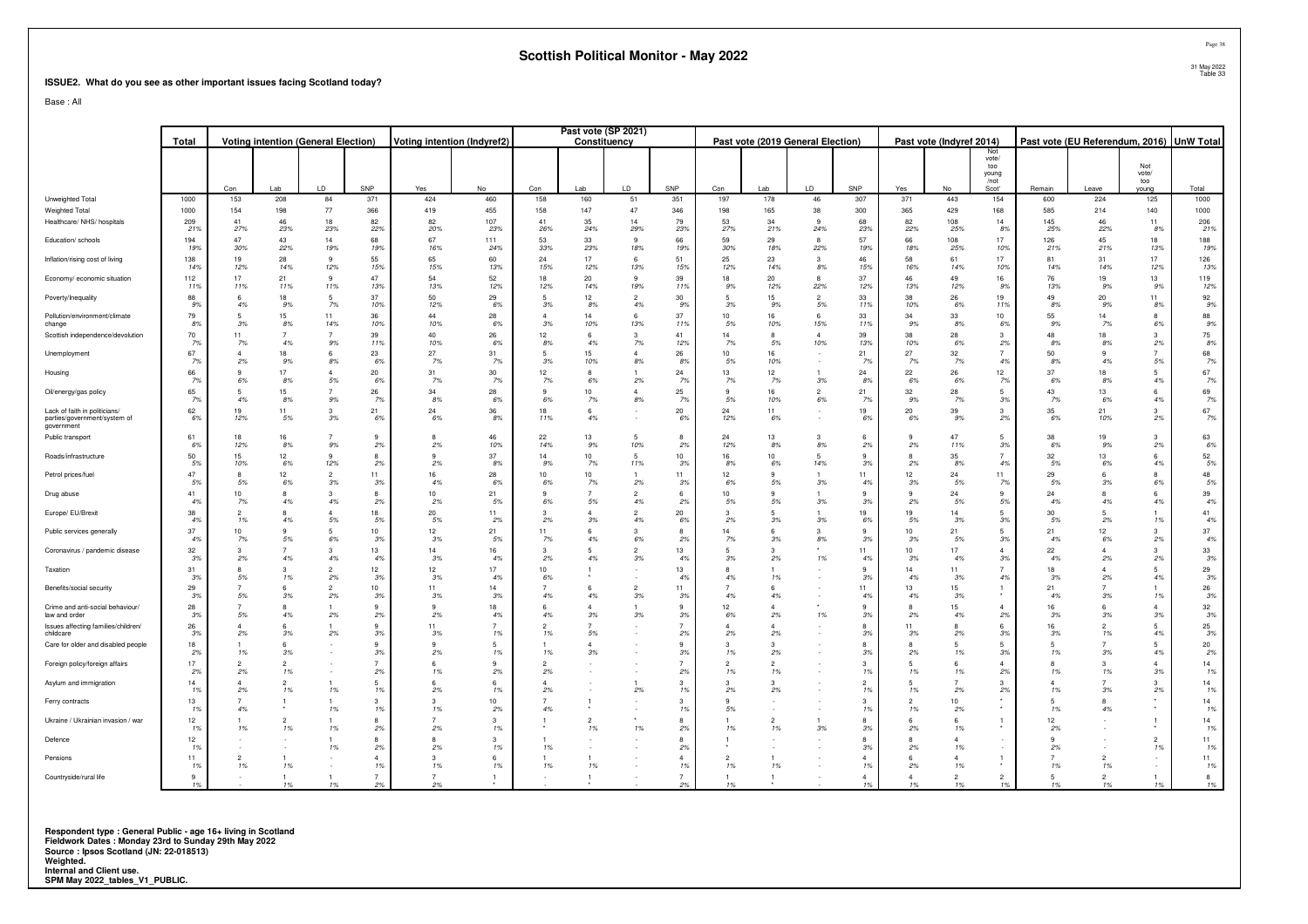#### **ISSUE2. What do you see as other important issues facing Scotland today?**

Base : All

|                                   |           |     |     |                                            |          |                             |                  |          | Past vote (SP 2021) |     |                      |     |          |                                   |          |     |                          |               |          |       |                                           |          |
|-----------------------------------|-----------|-----|-----|--------------------------------------------|----------|-----------------------------|------------------|----------|---------------------|-----|----------------------|-----|----------|-----------------------------------|----------|-----|--------------------------|---------------|----------|-------|-------------------------------------------|----------|
|                                   | Total     |     |     | <b>Voting intention (General Election)</b> |          | Voting intention (Indyref2) |                  |          | Constituency        |     |                      |     |          | Past vote (2019 General Election) |          |     | Past vote (Indyref 2014) |               |          |       | Past vote (EU Referendum, 2016) UnW Total |          |
|                                   |           |     |     |                                            |          |                             |                  |          |                     |     |                      |     |          |                                   |          |     |                          | Not<br>vote/  |          |       |                                           |          |
|                                   |           |     |     |                                            |          |                             |                  |          |                     |     |                      |     |          |                                   |          |     |                          | too           |          |       | Not                                       |          |
|                                   |           |     |     |                                            |          |                             |                  |          |                     |     |                      |     |          |                                   |          |     |                          | young<br>/not |          |       | vote/<br>too                              |          |
|                                   |           | Con | Lab | LD                                         | SNP      | Yes                         | No               | Con      | Lab                 | LD  | SNP                  | Con | Lab      | LD                                | SNP      | Yes | No                       | Scot'         | Remain   | Leave | vouna                                     | Total    |
| Weighted Total                    | 1000      | 154 | 198 | 77                                         | 366      | 419                         | 455              | 158      | 147                 | 47  | 346                  | 198 | 165      | 38                                | 300      | 365 | 429                      | 168           | 585      | 214   | 140                                       | 1000     |
| Foreign/overseas aid              | 1%        | 1%  |     |                                            |          |                             | 1%               |          |                     | 2%  |                      |     |          | 3%                                |          | 1%  |                          | 2%            |          |       | 2%                                        | 19       |
| Austerity/Public spending cuts    | 1%        | 1%  | 1%  |                                            |          |                             | 1%               | 2%       | 1%                  |     |                      | 1%  | 1%       |                                   |          |     | 1%                       |               |          |       |                                           |          |
| Race relations                    |           |     |     |                                            |          |                             |                  |          | 1%                  |     | 1%                   |     |          |                                   |          |     |                          |               |          |       |                                           |          |
| Animal welfare                    |           | 1%  |     |                                            |          | 1%                          |                  |          |                     |     | $\star$              |     |          |                                   |          | 1%  |                          | 1%            |          |       |                                           |          |
| Terrorism                         |           |     |     |                                            | 1%       |                             |                  |          |                     |     | $\overline{2}$<br>1% |     |          |                                   | 2<br>1%  | 1%  |                          |               |          |       |                                           |          |
| Trade unions/ strikes             |           | 19  |     |                                            |          |                             |                  |          |                     |     | $\sim$<br>$\sim$     |     | 1%       |                                   |          |     |                          |               |          |       |                                           |          |
| Devaluation of the Pound Sterling |           |     |     |                                            |          |                             |                  |          |                     |     |                      |     |          |                                   |          |     |                          |               |          |       |                                           |          |
| Other                             | 34<br>3%  |     | 3%  | 2%                                         | 2%       |                             | 15<br>3%         | 5%       | 3%                  |     | 10<br>3%             | 6%  | 4%       |                                   | 2%       |     | 3%                       | 2%            | 22       |       |                                           | 32<br>3% |
| Nothing                           | 76<br>8%  |     |     | 6%                                         | 26<br>7% | 29<br>7%                    | 37<br>$8\%$      | 10<br>6% | 4%                  |     | 27<br>8%             | 6%  | 5%       |                                   | 18<br>6% | 5%  | 24<br>$5\%$              | 28<br>17%     | 31<br>5% | 6%    | 22<br>16%                                 | 73<br>7% |
| Don't know                        | 98<br>10% |     | 8%  | 11%                                        | 32<br>9% | 44<br>10%                   | $\frac{32}{7\%}$ | 7%       | 8%                  | 13% | 29<br>8%             | 6%  | 14<br>8% | 14%                               | 23<br>8% | 9%  | 25<br>$6\%$              | 27<br>16%     | 7%       | 8%    | 21<br>15%                                 | 89<br>9% |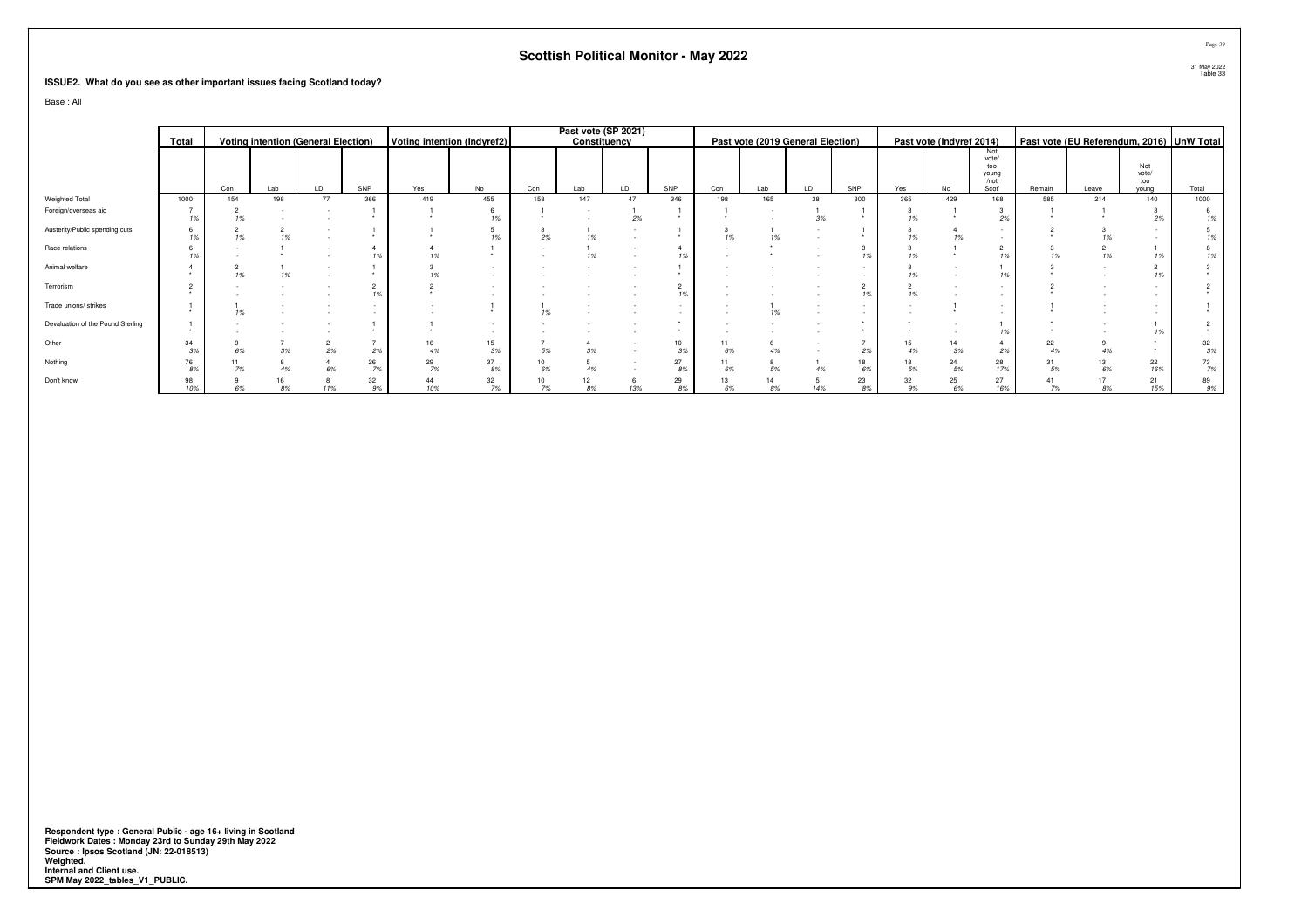#### **ISSUE1/2 (COMBINED). What do you see as the most important issue/as other important issues facing Scotland today?**

Base : All

|                                                                             | Total           | Gender             |                                  |                     |             | <u>Age</u>             |                     |                      |                      |                    |                       |                      | Social class |                |                      |                      |                    | Work status       |                              | Work Sector                  |                      |                       | Qualifications |             | UnW Total              |                        |              |
|-----------------------------------------------------------------------------|-----------------|--------------------|----------------------------------|---------------------|-------------|------------------------|---------------------|----------------------|----------------------|--------------------|-----------------------|----------------------|--------------|----------------|----------------------|----------------------|--------------------|-------------------|------------------------------|------------------------------|----------------------|-----------------------|----------------|-------------|------------------------|------------------------|--------------|
|                                                                             |                 | Male               | Female                           | 16-24               | 25-34       | $35 - 44$              | 45-54               | $55 - 64$            | 65<br>or<br>more     | 16-34              | $35 - 54$             | 55<br>or<br>more     | AB           | C <sub>1</sub> | C <sub>2</sub>       | DE                   | ABC1               | C <sub>2</sub> DE | Work<br>-inc<br>full<br>time | Work<br>-ing<br>part<br>time | Not<br>work<br>-ing  | Priv<br>-ate          | Pub-<br>lic.   | No<br>auals | Other<br>quals         | Degree<br>or<br>higher | Total        |
| Unweighted Total                                                            | 1000            | 494                | 506                              | 107                 | 158         | 131                    | 165                 | 178                  | 259                  | 265                | 296                   | 437                  | 211          | 344            | 186                  | 210                  | 555                | 396               | 432                          | 131                          | 432                  | 296                   | 223            | 146         | 499                    | 333                    | 1000         |
| Weighted Total                                                              | 1000            | 481                | 519                              | 113                 | 178         | 146                    | 181                 | 157                  | 224                  | 291                | 326                   | 381                  | 208          | 289            | 173                  | 283                  | 497                | 456               | 451                          | 107                          | 437                  | 403                   | 126            | 147         | 518                    | 314                    | 1000         |
| Inflation/rising cost of living                                             | 301<br>30%      | 153<br>32%         | 148<br>289                       | 28<br>25%           | 64<br>36%   | 47<br>32%              | 71<br>39%           | 46<br>29%            | 45<br>20%            | 92<br>31%          | 118<br>36%            | 91<br>24%            | 67<br>32%    | 81<br>28%      | 62<br>36%            | 80<br>28%            | 148<br>30%         | 142<br>319        | 166<br>37%                   | 31<br>29%                    | 100<br>23%           | 148<br>37%            | 42<br>33%      | 33<br>22%   | 173<br>33%             | 87<br>28%              | 285<br>29%   |
| Healthcare/ NHS/ hospitals                                                  | 268<br>279      | 113<br>23%         | 156<br>30%                       | 18<br>16%           | 44<br>24%   | 34<br>23%              | 55<br>31%           | 58<br>37%            | 59<br>26%            | 62<br>21%          | 89<br>27%             | 117<br>319           | 80<br>38%    | 85<br>29%      | 43<br>25%            | 50<br>18%            | 165<br>33%         | 93<br>20%         | 129<br>29%                   | 20<br>19%                    | 119<br>27%           | 108<br>27%            | 37<br>29%      | 33<br>22%   | 131<br>25%             | 101<br>32%             | 270<br>27%   |
| Education/ schools                                                          | 241<br>249      | 111<br>23%         | 130<br>25%                       | 18<br>16%           | 34<br>19%   | 39<br>27%              | 49<br>27%           | 43<br>28%            | 57<br>25%            | 52<br>18%          | 88<br>27%             | 100<br>26%           | 75<br>36%    | 78<br>27%      | 37<br>21%            | 40<br>14%            | 153<br>31%         | 78<br>17%         | 130<br>29%                   | 14<br>13%                    | 96<br>22%            | 109<br>27%            | 29<br>23%      | 29<br>20%   | 118<br>23%             | 91<br>29%              | 239<br>24%   |
| Economy/ economic situation                                                 | 225<br>229      | 114<br>24%         | 111<br>215                       | 23<br>20%           | 35<br>19%   | 24<br>17%              | 59<br>33%           | 37<br>24%            | 47<br>21%            | 57<br>20%          | 83<br>25%             | 84<br>22%            | 61<br>29%    | 75<br>26%      | 44<br>25%            | 38<br>14%            | 136<br>27%         | 82<br>18%         | 111<br>25%                   | 25<br>24%                    | 87<br>20%            | 100<br>25%            | 29<br>23%      | 18<br>12%   | 112<br>22%             | 91<br>29%              | 236<br>24%   |
| Scottish independence/devolution                                            | 170<br>179      | 106<br>22%         | 64<br>12%                        | 8<br>7%             | 18<br>10%   | 23<br>16%              | 39<br>22%           | 33<br>21%            | 49<br>22%            | 25<br>9%           | 62<br>19%             | 83<br>22%            | 46<br>22%    | 57<br>20%      | 22<br>13%            | 42<br>15%            | 103<br>21%         | 64<br>149         | 73<br>16%                    | 16<br>15%                    | 81<br>19%            | 65<br>16%             | 18<br>14%      | 25<br>17%   | 80<br>15%              | 63<br>20%              | 183<br>18%   |
| Lack of faith in politicians/<br>parties/government/system of<br>government | 160<br>16%      | 98<br>20%          | 62<br>12%                        | 11<br>10%           | 15<br>$8\%$ | 18<br>12%              | 23<br>13%           | 34<br>22%            | 59<br>26%            | 26<br>9%           | 40<br>12%             | 93<br>24%            | 37<br>18%    | 40<br>14%      | 29<br>17%            | 48<br>17%            | 77<br>16%          | 77<br>179         | 54<br>12%                    | 12<br>11%                    | 93<br>21%            | 49<br>12%             | 14<br>119      | 32<br>22%   | 75<br>14%              | 51<br>16%              | 164<br>16%   |
| Poverty/Inequality                                                          | 146<br>159      | 67<br>14%          | 79<br>15%                        | 20<br>18%           | 26<br>15%   | 26<br>18%              | 32<br>17%           | 22<br>14%            | 20<br>9%             | 47<br>16%          | 58<br>18%             | 42<br>11%            | 26<br>13%    | 42<br>14%      | 20<br>12%            | 53<br>19%            | 68<br>14%          | 74<br>16%         | 62<br>14%                    | 23<br>22%                    | 61<br>14%            | 51<br>13%             | 30<br>24%      | 23<br>16%   | 81<br>16%              | 39<br>13%              | 147<br>15%   |
| Pollution/environment/climate<br>change                                     | 107<br>11'      | 51<br>11%          | 56<br>11%                        | 13<br>12%           | 13<br>8%    | 18<br>12%              | 25<br>14%           | 14<br>9%             | 23<br>10%            | 27<br>9%           | 43<br>13%             | 37<br>10%            | 42<br>20%    | 38<br>13%      | 9<br>5%              | 13<br>5%             | 81<br>16%          | 22<br>5%          | 55<br>12%                    | 13<br>12%                    | 39<br>9%             | 43<br>11%             | 20<br>16%      | 8<br>5%     | 42<br>8%               | 56<br>18%              | 119<br>12%   |
| Unemployment                                                                | 101<br>109      | 49<br>10%          | 52<br>10%                        | 13<br>12%           | 16<br>9%    | 14<br>10%              | 22<br>12%           | 20<br>13%            | 15<br>7%             | 29<br>10%          | 36<br>11%             | 35<br>9%             | 23<br>11%    | 26<br>9%       | 19<br>11%            | 28<br>10%            | 49<br>10%          | 47<br>10%         | 44<br>10%                    | 12<br>11%                    | 45<br>10%            | 38<br>9%              | 14<br>119      | 15<br>10%   | 45<br>9%               | 38<br>12%              | 99<br>10%    |
| Oil/energy/gas policy                                                       | 93<br>99        | 47<br>10%          | 46<br>9%                         | 6%                  | 19<br>10%   | 11<br>8%               | 24<br>14%           | 16<br>10%            | 16<br>7%             | 25<br>9%           | 36<br>11%             | 32<br>8%             | 19<br>9%     | 34<br>12%      | 22<br>13%            | 15<br>5%             | 54<br>11%          | 37<br>8%          | 54<br>12%                    | 6%                           | 32<br>7%             | $\Delta\Delta$<br>11% | 11<br>9%       | 6%          | 51<br>10%              | 30<br>10%              | 99<br>10%    |
| Housing                                                                     | 82<br>89        | 32<br>7%           | 50<br>10%                        | 15<br>13%           | 14<br>8%    | 10 <sub>1</sub><br>7%  | 12<br>7%            | 15<br>10%            | 15<br>7%             | 30<br>10%          | 23<br>7%              | 30<br>8%             | 20<br>10%    | 20<br>7%       | 10<br>6%             | 27<br>10%            | 40<br>8%           | 37<br>-89         | 30<br>7%                     | 11<br>10%                    | 40<br>9%             | 28<br>7%              | 9<br>7%        | 13<br>9%    | 44<br>8%               | 24<br>8%               | 82<br>$8\%$  |
| Europe/ EU/Brexit                                                           | 76<br>$8^\circ$ | 44<br>9%           | 32<br>69                         | 5<br>4%             | 15<br>8%    | 14<br>9%               | 17<br>10%           | 12<br>8%             | 14<br>6%             | 19<br>7%           | 31<br>9%              | 26<br>-79            | 19<br>9%     | 25<br>9%       | 9<br>5%              | 21<br>7%             | 44<br>9%           | 30<br>- 79        | 33<br>7%                     | 11<br>10%                    | 32<br>7%             | 31<br>8%              | 11<br>99       | 5%          | 39<br>8%               | 25<br>8%               | $77\,$<br>8% |
| Public transport                                                            | 67<br>79        | 34<br>$7\%$        | 33<br>6%                         | 1%                  | 5<br>3%     | 5%                     | 18<br>10%           | 19<br>12%            | 17<br>7%             | -6<br>2%           | 25<br>8%              | 36<br>9%             | 20<br>10%    | 19<br>7%       | 19<br>11%            | R<br>3%              | 39<br>8%           | 27<br>69          | 29<br>7%                     | 6<br>6%                      | 32<br>7%             | 32<br>8%              | 3<br>2%        | 11<br>7%    | 27<br>5%               | 29<br>9%               | 68<br>7%     |
| Petrol prices/fuel                                                          | 61<br>6%        | 30<br>6%           | 30<br>6%                         | 6<br>6%             | 14<br>8%    | 6%                     | 11<br>6%            | 13<br>8%             | $\overline{7}$<br>3% | 20<br>7%           | 20<br>6%              | 20<br>5%             | 8<br>4%      | 14<br>5%       | 19<br>11%            | 20<br>7%             | 22<br>4%           | 39<br>8%          | 29<br>7%                     | 11<br>10%                    | 21<br>5%             | 29<br>7%              | 10<br>8%       | 5%          | 41<br>8%               | 11<br>49               | 61<br>$6\%$  |
| Roads/infrastructure                                                        | 58<br>-69       | 27<br>6%           | 31<br>-69                        | 1%                  | 14<br>8%    | 6%                     | 4%                  | 11<br>7%             | 15<br>7%             | 15<br>5%           | 15<br>5%              | 26<br>-79            | 14<br>7%     | 21<br>7%       | 8<br>4%              | 13<br>5%             | 35<br>7%           | 21<br>.59         | 22<br>5%                     | 9<br>8%                      | 28<br>6%             | 22<br>6%              | 5<br>4%        | 6%          | 30<br>6%               | 19<br>-69              | 56<br>6%     |
| Drug abuse                                                                  | 57<br>6%        | 20<br>4%           | 36<br>7%                         | 6<br>5%             | 14<br>8%    | 5%                     | 14<br>8%            | 5%                   | 3%                   | 20<br>7%           | 21<br>6%              | 15<br>4%             | 14<br>7%     | 14<br>5%       | 4%                   | 17<br>6%             | 28<br>6%           | 24<br>.5%         | 26<br>6%                     | Δ<br>4%                      | 27<br>6%             | 20<br>5%              | 5%             | 11<br>7%    | 30<br>6%               | 15<br>5%               | 52<br>5%     |
| Public services generally                                                   | 42<br>4%        | 22<br>5%           | 20<br>49                         | 1%                  | 2%          | 4%                     | 12<br>6%            | 6<br>4%              | 12<br>6%             | -5<br>2%           | 17<br>5%              | 19<br>5%             | 17<br>8%     | 11<br>4%       | 6<br>3%              | 2%                   | 28<br>6%           | 13<br>-39         | 15<br>3%                     | 6%                           | 20<br>5%             | 16<br>4%              | 4%             | 6%          | 14<br>3%               | 19<br>-69              | 43<br>4%     |
| Coronavirus / pandemic disease                                              | 39<br>49        | 18<br>4%           | 21<br>49                         | 3%                  | 5%          | 6%                     | 5%                  | 2%                   | 4<br>2%              | 13<br>4%           | 18<br>5%              | 8<br>2%              | 10<br>5%     | 14<br>5%       | 3<br>2%              | 10<br>3%             | 23<br>5%           | 13<br>-39         | 21<br>5%                     | 1%                           | 16<br>4 <sup>°</sup> | 14<br>3%              | 8<br>6%        | 2%          | 17<br>3%               | 18<br>-69              | 40<br>$4\%$  |
| Taxation                                                                    | $37\,$<br>4%    | 19<br>4%           | 18<br>3%                         | 6<br>5%             | 9<br>5%     | 10 <sub>1</sub><br>7%  | 6<br>3%             | $\Delta$<br>3%       | $\overline{2}$<br>1% | 14<br>5%           | 16<br>5%              | $\overline{7}$<br>2% | 10<br>5%     | 10<br>3%       | 9<br>5%              | R<br>3%              | 20<br>4%           | 17<br>4%          | 25<br>5%                     | 5<br>5%                      | 2%                   | 24<br>6%              | 3%             | з<br>2%     | 18<br>4%               | 14<br>49               | 34<br>3%     |
| Benefits/social security                                                    | 33<br>3%        | 14<br>3%           | 19<br>4%                         | 1%                  | 2%          | 4%                     | 13<br>7%            | 6<br>4%              | 4<br>2%              | -5<br>2%           | 19<br>6%              | 9<br>2%              | 6<br>3%      | 13<br>4%       | 4%                   | 8<br>3%              | 18<br>4%           | 14<br>3%          | 21<br>5%                     | 3<br>2%                      | 9<br>2%              | 18<br>5%              | 6<br>4%        | 2%          | 16 <sup>16</sup><br>3% | 13<br>49               | 29<br>3%     |
| Crime and anti-social behaviour/<br>law and order                           | 31<br>39        | 20<br>4%           | 12<br>2%                         | 6<br>5%             | 1%          | 4%                     | 3%                  | 4%                   | 6<br>3%              | 3%                 | 12<br>4%              | 12<br>3%             | 2%           | 14<br>5%       | 5<br>3%              | 2%                   | 19<br>4%           | 11<br>-29         | 11<br>2%                     | 4<br>4%                      | 16<br>4%             | 10<br>2%              | 5<br>4%        | 3%          | 16<br>3%               | 11<br>4 <sup>°</sup>   | 36<br>4%     |
| Issues affecting families/children/<br>childcare                            | 28<br>3%        | -9<br>2%           | 19<br>4%                         | 1%                  | 4%          | 10 <sup>10</sup><br>7% | 3<br>1%             | 3<br>2%              | 4<br>2%              | $\mathbf{q}$<br>3% | 12<br>4%              | $\overline{7}$<br>2% | 5<br>2%      | 3%             |                      | 14<br>5%             | 14<br>3%           | 14<br>3%          | 14<br>3%                     | $\Delta$<br>4%               | 10<br>2%             | 2%                    | 5%             | 1%          | 14<br>3%               | 11<br>4%               | 27<br>$3\%$  |
| Care for older and disabled people                                          | 21<br>29        | 1%                 | 15<br>3%                         | 1%                  |             | 3%                     | 3%                  | 6<br>4%              | 2%                   |                    | 9<br>3%               | 11<br>3%             | 2%           | 3%             | 1%                   | 2%                   | 12<br>2%           | 9<br>-29          | 5<br>1%                      |                              | 15<br>4%             | 1%                    | 3<br>2%        | 2%          | 11<br>2%               | 6<br>2%                | 24<br>2%     |
| Asylum and immigration                                                      | 21<br>29        | 10<br>2%           | 11<br>2%                         | $\mathcal{P}$<br>2% | 3%          | 2%                     | 2%                  | 3<br>2%              | $\mathfrak{p}$<br>1% | 3%                 | 2%                    | 6<br>2%              | 6<br>3%      | 1%             | $\mathcal{P}$<br>1%  | q<br>3%              | 9<br>2%            | 11<br>-39         | 10<br>2%                     | 2%                           | 2%                   | 2%                    | 3<br>3%        | 6<br>4%     | 1%                     | 6<br>2%                | 21<br>2%     |
| Foreign policy/foreign affairs                                              | 19<br>2%        | $\mathbf{R}$<br>2% | 11<br>2%                         | $\mathcal{P}$<br>2% | 2%          |                        | 4%                  | Δ<br>2%              | 2<br>1%              | 6<br>2%            | $\overline{7}$<br>2%  | 6<br>1 <sup>9</sup>  | з<br>1%      |                | 2<br>1%              | 12<br>4%             | $\mathbf{3}$<br>1% | 13<br>3%          | 6<br>1%                      | 5<br>4%                      | <sub>R</sub><br>2%   | 10<br>2%              | 1%             | 2%          | 13<br>2%               | 3<br>1 <sup>9</sup>    | 15<br>2%     |
| Ferry contracts                                                             | 16<br>29        | 9<br>2%            | $\overline{7}$<br>1 <sup>9</sup> |                     |             |                        | 4%                  | 2<br>2%              | 3%                   |                    | 8<br>2%               | 9<br>2%              | 4%           | 1%             | 1%                   | 3<br>1%              | 11<br>2%           | 5<br>19           | 1%                           | 1%                           | 2%                   | 2%                    | 1%             | 2%          | 1%                     | 5<br>2%                | 17<br>$2\%$  |
| Ukraine / Ukrainian invasion / war                                          | 15<br>-19       | 2%                 | $\overline{7}$<br>19             |                     | 2%          | 1%                     | 3%                  | 3<br>2%              | 3<br>1%              | 1%                 | $6\overline{6}$<br>2% | 6<br>1 <sup>9</sup>  | 1%           | 2%             | $\Delta$<br>2%       | 1%                   | 2%                 | -6<br>19          | 2%                           | 3<br>3%                      | 1%                   | 2%                    | 3<br>2%        |             | 10<br>2%               | 5<br>2%                | 17<br>$2\%$  |
| Pensions                                                                    | 14              | $\Delta$<br>1%     | 10<br>2%                         |                     |             | 3<br>2%                | $\mathcal{P}$<br>1% |                      | $\mathbf{Q}$<br>4%   |                    | -5<br>1%              | 9<br>2%              |              | 2%             | $\overline{2}$<br>1% | 6<br>2%              | 6<br>1%            | 8<br>2%           | 3<br>1%                      | $\Delta$<br>3%               | $\mathbf{R}$<br>2%   | 1%                    |                | 5%          | -6<br>1%               |                        | 13<br>1%     |
| Defence                                                                     | 12              | 2%                 | 5<br>1 <sup>9</sup>              |                     |             | 2%                     | 2%                  | 3<br>2%              | 1%                   |                    | 8<br>2%               | $\overline{4}$<br>1% | 1%           | 2%             |                      | 1%                   | 2%                 | 19                | 1%                           |                              | 1%                   | 1%                    | 2<br>2%        | 2%          | 1%                     | -19                    | 12<br>1%     |
| Countryside/rural life                                                      | 10              | 1%                 | 8<br>1 <sup>9</sup>              | 2%                  |             |                        | 1%                  | Δ<br>3%              | $\mathfrak{p}$<br>1% | 1%                 |                       | 6<br>2%              | 2%           |                | 1%                   | 2<br>1%              | 1%                 | -5<br>1%          | $\mathbf{f}$<br>1%           | 2%                           |                      | 2%                    |                | 1%          | 1%                     | 5<br>-19               | 9<br>1%      |
| Foreign/overseas aid                                                        | 9<br>1%         | 5<br>1%            | 5<br>1%                          |                     |             |                        | 4<br>2%             | $\overline{2}$<br>1% |                      | 1%                 | 5<br>2%               | 3<br>19              |              |                | з                    | $\mathfrak{p}$<br>1% | 5<br>1%            | -5<br>19          | 5<br>1%                      | 4<br>4%                      |                      | 2%                    |                |             | -5<br>1%               | $\overline{2}$<br>1%   | 8<br>1%      |

1% 1% 1% \* 1% 2% 1% \* 1% 2% 1% 2% \* 2% 1% 1% 1% 1% 4% \* 2% 1% 1% 1% 1% 1%

**Respondent type : General Public - age 16+ living in Scotland Fieldwork Dates : Monday 23rd to Sunday 29th May 2022 Source : Ipsos Scotland (JN: 22-018513) Weighted. Internal and Client use. SPM May 2022\_tables\_V1\_PUBLIC.**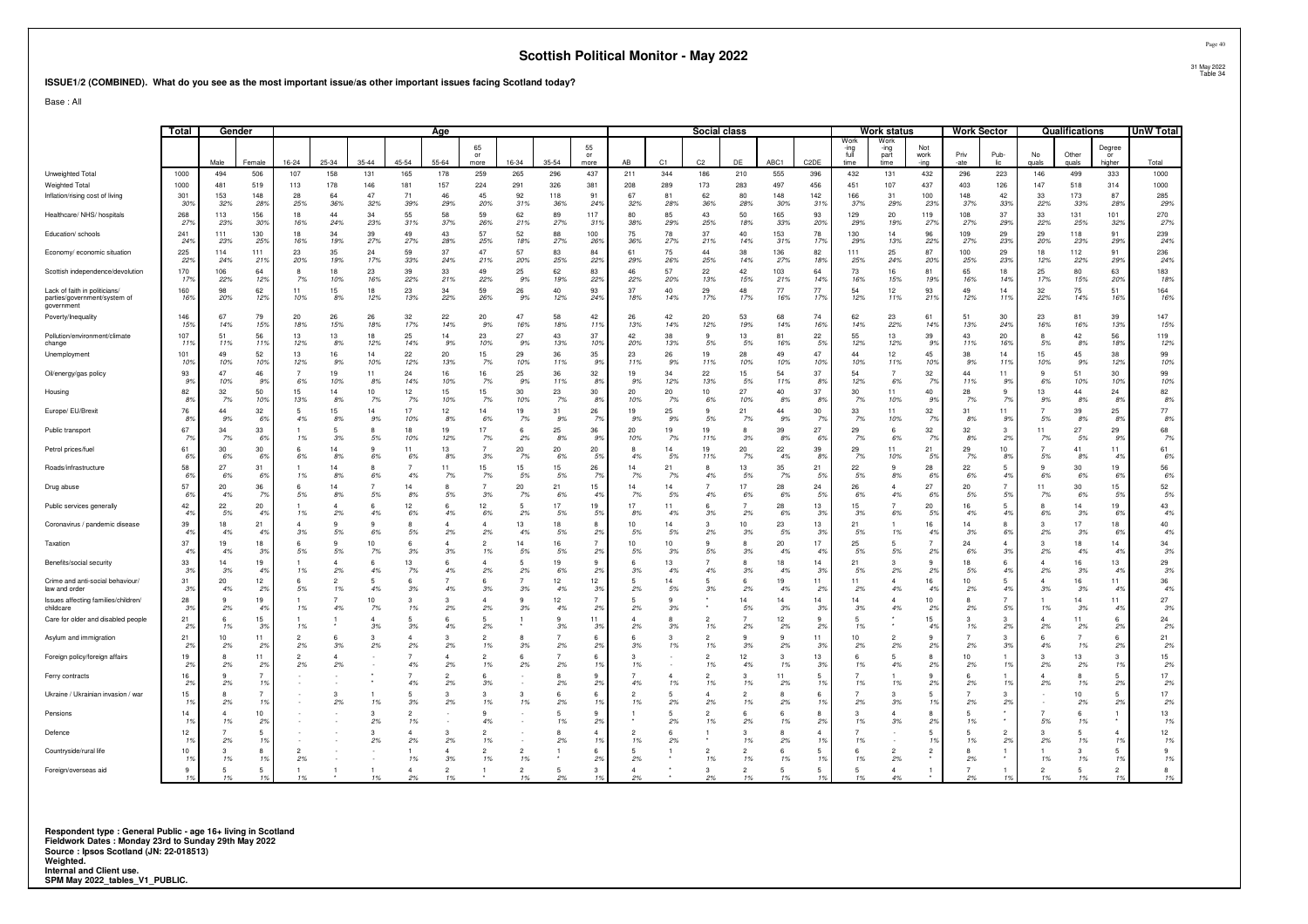#### **ISSUE1/2 (COMBINED). What do you see as the most important issue/as other important issues facing Scotland today?**

Base : All

|                                   | Total  |          | Gender   |              | Age   |           |           |       |            |       |          |            |     |                | Social class   |          |          |                   |                      | <b>Work status</b>           |             | <b>Work Sector</b> |      |             | Qualifications |                        | <b>UnW Total</b> |
|-----------------------------------|--------|----------|----------|--------------|-------|-----------|-----------|-------|------------|-------|----------|------------|-----|----------------|----------------|----------|----------|-------------------|----------------------|------------------------------|-------------|--------------------|------|-------------|----------------|------------------------|------------------|
|                                   |        | Male     | Female   | 16-24        | 25-34 | $35 - 44$ | $45 - 54$ | 55-64 | 65<br>more | 16-34 | 35-54    | 55<br>more | AB  | C <sub>1</sub> | C <sub>2</sub> | DE       | ABC1     | C <sub>2</sub> DE | Work<br>-ina<br>time | Work<br>-ing<br>part<br>time | Not<br>work | Priv<br>-ate       | Pub- | No<br>quals | Other<br>quals | Degree<br>or<br>higher | Total            |
| Weighted Total                    | 1000   | 481      | 519      | 113          | 178   | 146       | 181       | 157   | 224        | 291   | 326      | 381        | 208 | 289            | 173            | 283      | 497      | 456               | 451                  | 107                          | 437         | 403                | 126  | 147         | 518            | 314                    | 1000             |
| Austerity/Public spending cuts    |        | 1%       |          |              |       |           | 2%        | 2%    |            |       |          |            | 2%  |                | 1%             |          | 1%       |                   |                      | 2%                           |             | 1%                 |      |             | 1%             |                        |                  |
| Race relations                    |        |          |          | 1%           |       |           |           |       |            |       | 1%       |            |     |                | 2%             |          |          |                   |                      |                              |             |                    | 2%   |             | 1%             |                        |                  |
| Animal welfare                    |        |          |          | 1%           |       |           |           |       | 1%         |       |          |            |     |                |                | 2%       |          |                   |                      |                              |             |                    |      |             | 1%             |                        |                  |
| Trade unions/ strikes             |        |          |          |              |       |           |           |       |            |       |          |            |     |                |                |          |          |                   |                      |                              |             |                    |      |             |                |                        |                  |
| Terrorism                         | $\sim$ |          |          |              |       |           |           |       |            |       |          |            |     |                |                |          |          |                   |                      |                              |             |                    |      |             |                |                        |                  |
| Devaluation of the Pound Sterling |        |          |          |              |       |           |           |       |            |       |          |            |     |                |                |          |          |                   |                      |                              |             |                    |      |             |                |                        |                  |
| Other                             | 47     | 22<br>5% | 25<br>5% |              |       |           |           |       | 13<br>6%   | 5%    | 13<br>4% | 19<br>5%   |     | 10             | 7%             | 12<br>4% | 21<br>4% | 24<br>5%          | 23<br>5%             | $\epsilon$<br>2%             | 23          | 4%                 |      |             | 23<br>4%       | 15                     | 47<br>5%         |
| Nothing                           | 10     |          |          | $\sim$<br>2% |       |           |           |       |            |       |          | 1%         | 1%  |                |                |          |          |                   |                      | 2%                           |             | 10                 | 2%   |             | 1%             |                        | 1%               |
| Don't know                        | 39     |          | 32<br>6% | 10%          | 5%    |           |           | 2%    | 3%         |       |          | 10<br>3%   |     |                |                | 18       | 2%       | 23<br>5%          | 13                   | 8%                           | 18          | 3%                 | 3%   |             | 19<br>4%       | 2%                     | 37<br>4%         |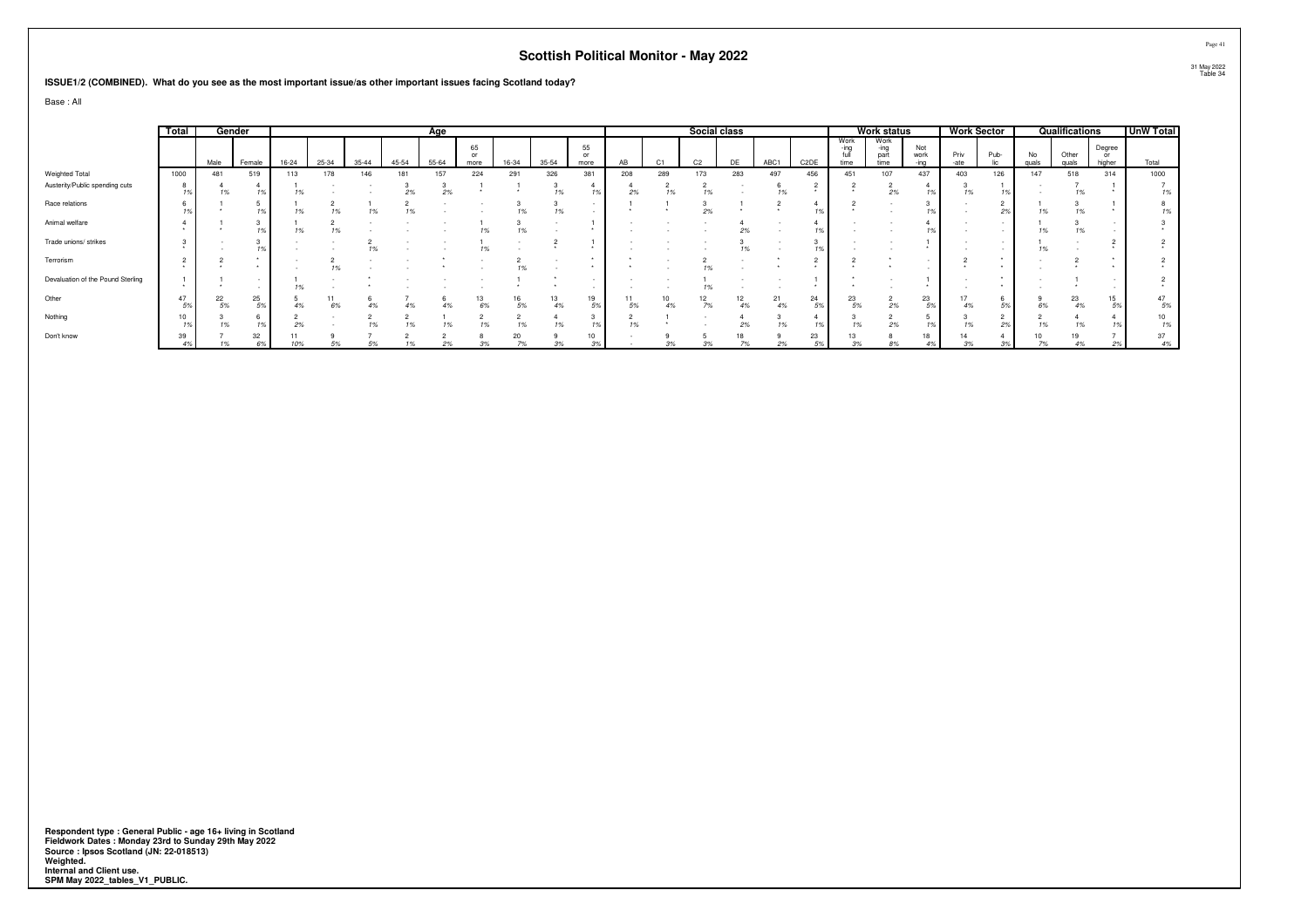#### **ISSUE1/2 (COMBINED). What do you see as the most important issue/as other important issues facing Scotland today?**

Base : All

|                                                                             | Total              |                      |                       |                      | <b>Scottish Parliament Region</b> |                      |                      |                               |                      | Tenure               |                      | <b>Country of birth</b> |                          |                      | Children aged under 18 in<br>household | <b>UnW Total</b> |
|-----------------------------------------------------------------------------|--------------------|----------------------|-----------------------|----------------------|-----------------------------------|----------------------|----------------------|-------------------------------|----------------------|----------------------|----------------------|-------------------------|--------------------------|----------------------|----------------------------------------|------------------|
|                                                                             |                    |                      |                       | High<br>lands<br>and |                                   | Mid<br>Scot<br>-land | North<br>East        | South                         | West                 |                      |                      |                         |                          |                      |                                        |                  |
|                                                                             |                    | Cent<br>-ral         | Glas<br>-gow          | ls-<br>lands         | Lothian                           | and<br>Fife          | Scot<br>-land        | Scot<br>-land                 | Scot<br>-land        | Owner occupier       | Renter               | Scotland                | Elsewhere                | Yes                  | No                                     | Total            |
| Unweighted Total                                                            | 1000               | 116                  | 117                   | 84                   | 162                               | 116                  | 148                  | 141                           | 116                  | 655                  | 267                  | 768                     | 223                      | 275                  | 718                                    | 1000             |
| Weighted Total                                                              | 1000               | 121                  | 130                   | 83                   | 147                               | 123                  | 141                  | 126                           | 129                  | 634                  | 299                  | 775                     | 216                      | 302                  | 691                                    | 1000             |
| Inflation/rising cost of living                                             | 301                | 49                   | 30                    | 22                   | 42                                | 40                   | 41                   | 33                            | 42                   | 193                  | 89                   | 251                     | 48                       | 99                   | 198                                    | 285              |
|                                                                             | 30%                | 41%                  | 23%                   | 27%                  | 28%                               | 33%                  | 29%                  | 27%                           | 33%                  | 31%                  | 30%                  | 32%                     | 22%                      | 33%                  | 29%                                    | 29%              |
| Healthcare/ NHS/ hospitals                                                  | 268                | 29                   | 30                    | 25                   | 39                                | 34                   | 39                   | 29                            | 43                   | 202                  | 55                   | 213                     | 53                       | 73                   | 193                                    | 270              |
|                                                                             | 27%                | 24%                  | 23%                   | 30%                  | 26%                               | 28%                  | 28%                  | 23%                           | 33%                  | 32%                  | 18%                  | 27%                     | 25%                      | 24%                  | 28%                                    | 27%              |
| Education/ schools                                                          | 241                | 24                   | 26                    | 21                   | 35                                | 26                   | 31                   | 35                            | 43                   | 190                  | 38                   | 184                     | 55                       | 75                   | 164                                    | 239              |
|                                                                             | 24%                | 20%                  | 20%                   | 25%                  | 24%                               | 21%                  | 22%                  | 28%                           | 33%                  | 30%                  | 13%                  | 24%                     | 25%                      | 25%                  | 24%                                    | 24%              |
| Economy/ economic situation                                                 | 225                | 31                   | 25                    | 25                   | 28                                | 27                   | 34                   | 24                            | 31                   | 167                  | 44                   | 168                     | 56                       | 55                   | 169                                    | 236              |
|                                                                             | 22%                | 26%                  | 20%                   | 30%                  | 19%                               | 22%                  | 24%                  | 19%                           | 24%                  | 26%                  | 15%                  | 22%                     | 26%                      | 18%                  | 24%                                    | 24%              |
| Scottish independence/devolution                                            | 170                | 14                   | 21                    | 16                   | 24                                | 26                   | 17                   | 21                            | 30                   | 119                  | 45                   | 131                     | 38                       | 50                   | 120                                    | 183              |
|                                                                             | 17%                | 12%                  | 16%                   | 19%                  | 16%                               | 21%                  | 12%                  | 17%                           | 23%                  | 19%                  | 15%                  | 17%                     | 18%                      | 17%                  | 17%                                    | 18%              |
| Lack of faith in politicians/<br>parties/government/system of<br>government | 160<br>16%         | 21<br>17%            | 27<br>21%             | 8<br>10%             | 18<br>12%                         | 24<br>20%            | 20<br>14%            | 24<br>19%                     | 18<br>14%            | 112<br>18%           | 38<br>13%            | 138<br>18%              | 19<br>9%                 | 28<br>9%             | 131<br>19%                             | 164<br>16%       |
| Poverty/Inequality                                                          | 146                | 22                   | 30                    | 9                    | 25                                | 16                   | 10                   | 20                            | 14                   | 78                   | 60                   | 120                     | 25                       | 48                   | 97                                     | 147              |
|                                                                             | 15%                | 18%                  | 23%                   | 11%                  | 17%                               | 13%                  | 7%                   | 16%                           | 11%                  | 12%                  | 20%                  | 16%                     | 11%                      | 16%                  | 14%                                    | 15%              |
| Pollution/environment/climate                                               | 107                | 8                    | 18                    | 11                   | 22                                | 17                   | 13                   | 13                            | 6                    | 80                   | 20                   | 71                      | 36                       | 32                   | 74                                     | 119              |
| change                                                                      | 11%                | 6%                   | 13%                   | 13%                  | 15%                               | 14%                  | 9%                   | 10%                           | 4%                   | 13%                  | 7%                   | 9%                      | 17%                      | 11%                  | 11%                                    | 12%              |
| Unemployment                                                                | 101                | 11                   | 15                    | 13                   | 11                                | 14                   | 9                    | 13                            | 15                   | 57                   | 41                   | 77                      | 24                       | 30                   | 71                                     | 99               |
|                                                                             | 10%                | 9%                   | 11%                   | 16%                  | 7%                                | 11%                  | 7%                   | 11%                           | 11%                  | 9%                   | 14%                  | 10%                     | 11%                      | 10%                  | 10%                                    | 10%              |
| Oil/energy/gas policy                                                       | 93                 | 11                   | 10                    | 8                    | 15                                | 8                    | 19                   | 12                            | 10                   | 62                   | 27                   | 79                      | 11                       | 24                   | 65                                     | 99               |
|                                                                             | 9%                 | 9%                   | 8%                    | 10%                  | 10%                               | 7%                   | 14%                  | 9%                            | 8%                   | 10%                  | 9%                   | 10%                     | 5%                       | 8%                   | 9%                                     | 10%              |
| Housing                                                                     | 82                 | 12                   | 9                     | $\overline{7}$       | 14                                | 9                    | 6                    | 12                            | 13                   | 47                   | 29                   | 63                      | 18                       | 19                   | 61                                     | 82               |
|                                                                             | 8%                 | 10%                  | 7%                    | 8%                   | 10%                               | 7%                   | 4%                   | 10%                           | 10%                  | 7%                   | 10%                  | 8%                      | 9%                       | 6%                   | 9%                                     | 8%               |
| Europe/ EU/Brexit                                                           | 76                 | 8                    | 9                     | $\overline{7}$       | 13                                | 12                   | 13                   | 9                             | -5                   | 54                   | 20                   | 52                      | 24                       | 29                   | 47                                     | 77               |
|                                                                             | 8%                 | 7%                   | 7%                    | 9%                   | 9%                                | 10%                  | 9%                   | 7%                            | 4%                   | 9%                   | 7%                   | 7%                      | 11%                      | 10%                  | 7%                                     | 8%               |
| Public transport                                                            | 67                 | 6                    | 10                    | $\overline{7}$       | 9                                 | 9                    | 10                   | 8                             | 8                    | 57                   | 9                    | 55                      | 12                       | 21                   | 46                                     | 68               |
|                                                                             | 7%                 | 5%                   | 8%                    | 9%                   | 6%                                | 7%                   | 7%                   | 7%                            | 6%                   | 9%                   | .3%                  | 7%                      | 6%                       | 7%                   | 7%                                     | 7%               |
| Petrol prices/fuel                                                          | 61                 | 6                    | 6                     | 6                    | 12                                | $\overline{7}$       | 9                    | 6                             | 8                    | 38                   | 16                   | 49                      | 12 <sup>°</sup>          | 22                   | 39                                     | 61               |
|                                                                             | 6%                 | 5%                   | .5%                   | 7%                   | 8%                                | 6%                   | 6%                   | 5%                            | 6%                   | 6%                   | 5%                   | 6%                      | 6%                       | 7%                   | 6%                                     | 6%               |
| Roads/infrastructure                                                        | 58                 | $\mathfrak{p}$       | 11                    | $\overline{7}$       | $\overline{7}$                    | $\overline{4}$       | 8                    | $\overline{7}$                | 11                   | 44                   | 12                   | 44                      | 13                       | $17\,$               | 40                                     | 56               |
|                                                                             | 6%                 | 2%                   | 9%                    | 8%                   | 5%                                | 3%                   | 6%                   | 6%                            | 8%                   | 7%                   | 4%                   | 6%                      | 6%                       | 6%                   | 6%                                     | 6%               |
| Drug abuse                                                                  | 57                 | $\overline{4}$       | $\overline{7}$        | 6                    | 5                                 | 8                    | $\overline{7}$       | 10                            | 9                    | 35                   | 17                   | 44                      | 13                       | 18                   | 39                                     | 52               |
|                                                                             | 6%                 | 3%                   | 5%                    | 7%                   | 3%                                | 6%                   | 5%                   | 8%                            | 7%                   | 6%                   | 6%                   | $6\%$                   | 6%                       | 6%                   | 6%                                     | 5%               |
| Public services generally                                                   | 42                 | $6^{\circ}$          | $\mathbf{a}$          | 1                    | 5                                 | 9                    | 5                    | 3                             | 5                    | 25                   | 13                   | 34                      | $\overline{7}$           | 13                   | 28                                     | 43               |
|                                                                             | 4%                 | 5%                   | 6%                    | 1%                   | 3%                                | 7%                   | 4%                   | 2%                            | 4%                   | 4%                   | 4%                   | 4%                      | 3%                       | 4%                   | 4%                                     | 4%               |
| Coronavirus / pandemic disease                                              | 39<br>4%           | 13<br>11%            | $\overline{5}$<br>4%  | 3<br>4%              | 3<br>2%                           | 7<br>6%              | $\Delta$<br>3%       | 1                             | $\Delta$<br>3%       | 23<br>4%             | 13<br>4%             | 32<br>4%                | $\overline{7}$<br>3%     | 17<br>6%             | 21<br>3%                               | 40<br>4%         |
| Taxation                                                                    | 37                 | 3                    | 3                     | $\overline{4}$       | 5                                 | $\Delta$             | 6                    | 5                             | 6                    | 30                   | 5                    | 28                      | $\mathbf{g}$             | 21                   | 15                                     | 34               |
|                                                                             | 4%                 | 3%                   | 2%                    | 5%                   | 4%                                | 3%                   | 5%                   | 4%                            | 5%                   | 5%                   | 2%                   | 4%                      | 4%                       | 7%                   | 2%                                     | 3%               |
| Benefits/social security                                                    | 33                 | 3                    | 3                     | $\overline{2}$       | $\Delta$                          | $\overline{7}$       | $\overline{2}$       | $\overline{4}$                | 9                    | 24                   | 9                    | 29                      | $\Delta$                 | 11                   | 22                                     | 29               |
|                                                                             | 3%                 | 2%                   | 3%                    | 2%                   | 3%                                | 6%                   | 1%                   | 3%                            | 7%                   | 4%                   | 3%                   | 4%                      | 2%                       | 4%                   | 3%                                     | 3%               |
| Crime and anti-social behaviour/                                            | 31                 | 6                    | $\Delta$              | $\overline{4}$       | -5                                | $\overline{2}$       | $\Delta$             |                               | 6                    | 22                   | 9                    | 24                      | $\mathbf{g}$             | $\overline{7}$       | 24                                     | 36               |
| law and order                                                               | 3%                 | 5%                   | 3%                    | 5%                   | 3%                                | 2%                   | 3%                   |                               | 4%                   | 3%                   | 3%                   | 3%                      | 4%                       | 2%                   | 3%                                     | 4%               |
| Issues affecting families/children/<br>childcare                            | 28<br>-3%          | 3<br>2%              | $\overline{4}$<br>.3% | $\overline{c}$<br>3% | 3<br>2%                           | 4<br>3%              | 1%                   | 6<br>5%                       | 4%                   | 15<br>2%             | 13<br>4%             | 22<br>3%                | $\overline{7}$<br>3%     | 11<br>4%             | 17<br>2%                               | 27<br>3%         |
| Care for older and disabled people                                          | 21<br>2%           | 6<br>5%              | $\mathbf{1}$<br>1%    | 1<br>1%              | $\overline{4}$<br>3%              | 5<br>4%              | 1<br>1%              | $\overline{2}$<br>2%          | 1%                   | 11<br>2%             | 9<br>3%              | 16<br>2%                | 6<br>3%                  | 8<br>3%              | 13<br>2%                               | 24<br>2%         |
| Asylum and immigration                                                      | 21<br>2%           | $\overline{4}$<br>4% | 5<br>4%               | 1<br>1%              | $\overline{4}$<br>3%              | $\overline{4}$<br>3% | $\overline{2}$<br>2% |                               | 1<br>1%              | 9<br>1%              | $\overline{7}$<br>2% | 17<br>2%                | $\overline{4}$<br>2%     | 3<br>1%              | 17<br>2%                               | 21<br>2%         |
| Foreign policy/foreign affairs                                              | 19<br>2%           | 5<br>4%              | $\overline{2}$<br>1%  | $\overline{4}$<br>4% | $\Delta$<br>2%                    | 3<br>2%              |                      | $\overline{\mathbf{c}}$<br>2% |                      | 9<br>1%              | 8<br>3%              | 11<br>1%                | 6<br>3%                  | 3<br>1%              | 15<br>2%                               | 15<br>2%         |
| Ferry contracts                                                             | 16<br>2%           | 3<br>2%              | $\mathbf{1}$<br>1%    | 6<br>7%              | ÷                                 | 1<br>1%              | 1<br>1%              | $\mathbf{1}$<br>1%            | 3<br>2%              | 14<br>2%             | -1                   | 11<br>1%                | 5<br>2%                  | $\overline{2}$<br>1% | 14<br>2%                               | 17<br>2%         |
| Ukraine / Ukrainian invasion / war                                          | 15<br>1%           | 1<br>1%              | $\overline{2}$<br>2%  | 3<br>3%              | $\overline{2}$<br>1%              |                      | 3<br>2%              | 3<br>2%                       | 1%                   | 11<br>2%             | $\overline{4}$<br>1% | 12<br>1%                | $\overline{2}$<br>1%     | $\overline{2}$<br>1% | 13<br>2%                               | 17<br>2%         |
| Pensions                                                                    | 14<br>1%           |                      | $\overline{7}$<br>5%  | $\overline{c}$<br>2% |                                   |                      | 3<br>2%              | $\mathbf{1}$<br>1%            |                      | 10<br>2%             | $\overline{4}$<br>1% | 14<br>2%                | $\overline{\phantom{a}}$ | $\overline{2}$<br>1% | 12<br>2%                               | 13<br>1%         |
| Defence                                                                     | 12<br>1%           | 3<br>3%              | $\overline{2}$<br>2%  | $\overline{2}$<br>2% |                                   |                      | 3<br>2%              |                               | $\mathbf{1}$<br>1%   | 9<br>1%              | 3<br>1%              | $\overline{7}$<br>1%    | 5<br>2%                  | 5<br>2%              | $\overline{7}$<br>1%                   | 12<br>1%         |
| Countryside/rural life                                                      | 10<br>1%           | 1%                   |                       | $\overline{c}$<br>2% |                                   |                      | 3<br>2%              | 3<br>2%                       | $\overline{2}$<br>1% | $\overline{7}$<br>1% | 4<br>1%              | $\mathbf{Q}$<br>1%      | 1                        | $\Delta$<br>1%       | 6<br>1%                                | 9<br>1%          |
| Foreign/overseas aid                                                        | $\mathbf{g}$<br>1% | $\mathfrak{p}$<br>2% |                       | $\overline{2}$<br>3% | 1%                                | 3<br>2%              |                      | $\mathbf{1}$<br>1%            | 1%                   | 8<br>1%              |                      | 8<br>1%                 | 1%                       | $\overline{4}$<br>1% | 5<br>1%                                | 8<br>1%          |

**Respondent type : General Public - age 16+ living in Scotland Fieldwork Dates : Monday 23rd to Sunday 29th May 2022 Source : Ipsos Scotland (JN: 22-018513) Weighted. Internal and Client use. SPM May 2022\_tables\_V1\_PUBLIC.**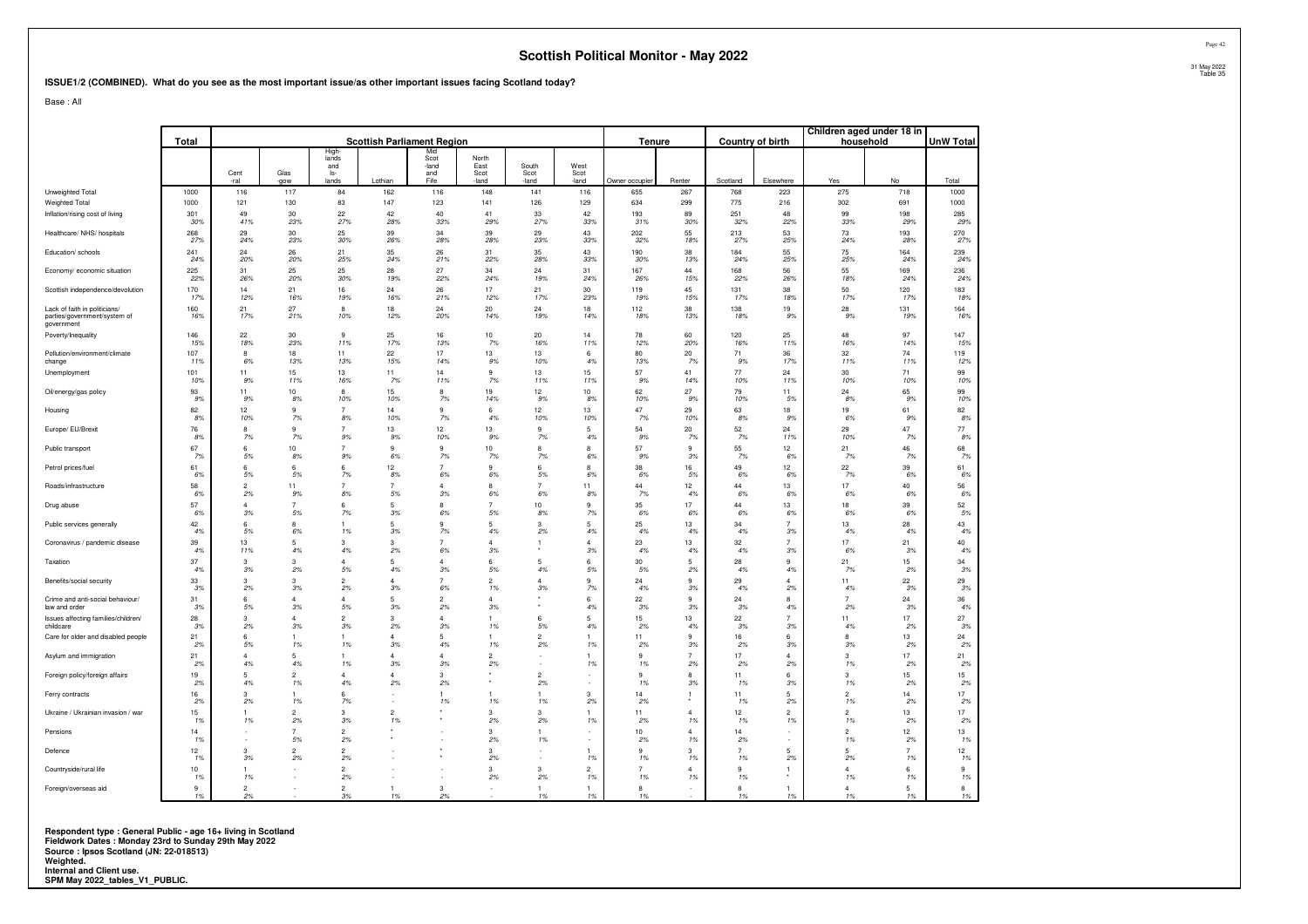#### **ISSUE1/2 (COMBINED). What do you see as the most important issue/as other important issues facing Scotland today?**

Base : All

|                                   |                |              |                               |                                       |                                   |                                     |                                |                               |                                |                |              |          |                      |                      | Children aged under 18 in |             |
|-----------------------------------|----------------|--------------|-------------------------------|---------------------------------------|-----------------------------------|-------------------------------------|--------------------------------|-------------------------------|--------------------------------|----------------|--------------|----------|----------------------|----------------------|---------------------------|-------------|
|                                   | Total          |              |                               |                                       | <b>Scottish Parliament Region</b> |                                     |                                |                               |                                | Tenure         |              |          | Country of birth     |                      | household                 | UnW Total   |
|                                   |                | Cent<br>-ral | Glas<br>-gow                  | High-<br>lands<br>and<br>ls-<br>lands | Lothian                           | Mid<br>Scot<br>-land<br>and<br>Fife | North<br>East<br>Scot<br>-land | South<br>Scot<br>-land        | West<br>Scot<br>-land          | Owner occupier | Renter       | Scotland | Elsewhere            | Yes                  | No                        | Total       |
| Weighted Total                    | 1000           | 121          | 130                           | 83                                    | 147                               | 123                                 | 141                            | 126                           | 129                            | 634            | 299          | 775      | 216                  | 302                  | 691                       | 1000        |
| Austerity/Public spending cuts    | 8<br>1%        | 1%           |                               | 3<br>4%                               | $\sim$                            | 1%                                  | 1%                             | 1%                            | 1%                             | 6<br>1%        |              | 6<br>1%  | $\overline{2}$<br>1% |                      | 8<br>1%                   | 1%          |
| Race relations                    | 6<br>1%        | 1%           | $\overline{2}$<br>2%          | 1%                                    | 1%                                |                                     |                                |                               | $\sim$                         | $\sim$         | 3<br>1%      |          | 1%                   |                      | 1%                        | 1%          |
| Animal welfare                    |                | 1%           |                               | 1%                                    |                                   |                                     |                                |                               | $\overline{2}$<br>1%           |                |              | 1%       | ٠                    | $\overline{2}$<br>1% |                           |             |
| Trade unions/ strikes             | 3<br>٠         |              | $\overline{\mathbf{c}}$<br>1% |                                       |                                   |                                     |                                |                               | 1%                             | $\sim$         | ٠            |          | $\sim$               |                      | 3                         |             |
| Terrorism                         | $\overline{2}$ |              |                               |                                       |                                   | $\overline{2}$<br>1%                |                                | ٠                             | $\sim$<br><b>F</b>             | $\sim$         | $\cdot$<br>٠ | o        | $\sim$<br>$\sim$     | 1%                   | $\sim$                    |             |
| Devaluation of the Pound Sterling |                |              |                               |                                       |                                   | $\ddot{\phantom{1}}$                | 1%                             | $\overline{\phantom{a}}$<br>- | $\sim$                         |                | $\sim$       |          | $\sim$               |                      | $\sim$                    |             |
| Other                             | 47<br>5%       | 5<br>4%      | 4<br>$3\%$                    | 8%                                    | 6<br>4%                           | 3%                                  | 5%                             | ٠<br>6%                       | $\overline{\phantom{a}}$<br>5% | 34<br>5%       | 12<br>4%     | 38<br>5% | 4%                   | 16<br>5%             | 31<br>4%                  | 47<br>$5\%$ |
| Nothing                           | 10<br>1%       |              | 1%                            | $\overline{\phantom{a}}$              | 2%                                |                                     | 3<br>2%                        | $\overline{2}$<br>2%          | 1%                             | 6<br>1%        | 1%           | 1%       | 2%                   | 2%                   | $\sim$                    | 10<br>1%    |
| Don't know                        | 39<br>4%       | 5%           | 6<br>$5\%$                    | 1%                                    | 6<br>4%                           | 3%                                  | 6<br>4%                        | 6<br>5%                       | 3%                             | 13<br>2%       | 19<br>6%     | 27<br>3% | 12<br>6%             | 14<br>4%             | 25<br>4%                  | 37<br>$4\%$ |

Respondent type : General Public - age 16+ living in Scotland<br>Fieldwork Dates : Monday 23rd to Sunday 29th May 2022<br>Source : Ipsos Scotland (JN: 22-018513)<br>Weighted.<br>Internal and Client use.<br>SPM May 2022\_tables\_V1\_PUBLIC.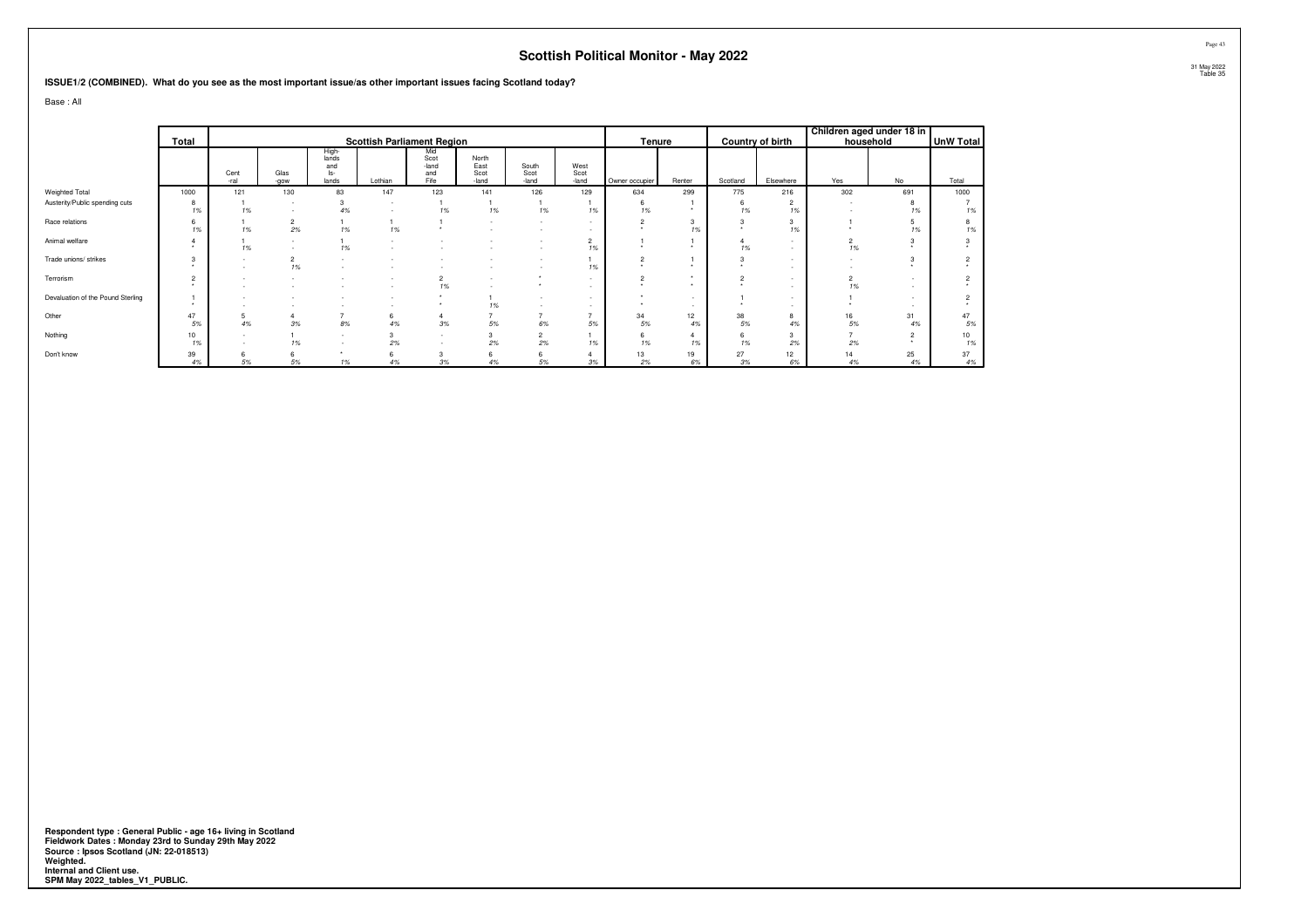#### **ISSUE1/2 (COMBINED). What do you see as the most important issue/as other important issues facing Scotland today?**

Base : All

|                                                                             | Total       | <b>Voting intention (General Election)</b> |                      |                       |                      | Voting intention (Indyref2) |                    |                       | Past vote (SP 2021)<br>Constituency |                      |                       |               |                     | Past vote (2019 General Election) |                                |            | Past vote (Indyref 2014) |                               |            | Past vote (EU Referendum, 2016) |                             | <b>UnW Total</b> |
|-----------------------------------------------------------------------------|-------------|--------------------------------------------|----------------------|-----------------------|----------------------|-----------------------------|--------------------|-----------------------|-------------------------------------|----------------------|-----------------------|---------------|---------------------|-----------------------------------|--------------------------------|------------|--------------------------|-------------------------------|------------|---------------------------------|-----------------------------|------------------|
|                                                                             |             |                                            |                      |                       |                      |                             |                    |                       |                                     |                      |                       |               |                     |                                   |                                |            |                          | Not<br>vote/                  |            |                                 |                             |                  |
|                                                                             |             | Con                                        | I ab                 | ID                    | SNP                  | Yes                         | No                 | Con                   | Lab                                 | ID.                  | SNP                   |               | Lab                 | LD                                | SNP                            | Yes        | No                       | too<br>vouna<br>/not<br>Scot' | Remain     | Leave                           | Not<br>vote/<br>too<br>oung | Total            |
| Unweighted Total                                                            | 1000        | 153                                        | 208                  | 84                    | 371                  | 424                         | 460                | 158                   | 160                                 | 51                   | 351                   | 197           | 178                 | 46                                | 307                            | 371        | 443                      | 154                           | 600        | 224                             | 125                         | 1000             |
| Weighted Total<br>Inflation/rising cost of living                           | 1000<br>301 | 154<br>41                                  | 198<br>75            | 77<br>15              | 366<br>104           | 419<br>111                  | 455<br>143         | 158<br>44             | 147<br>56                           | 47<br>12             | 346<br>98             | 198<br>52     | 165<br>62           | 38<br>я.                          | 300<br>81                      | 365<br>105 | 429<br>146               | 168<br>44                     | 585<br>180 | 214<br>67                       | 140<br>39                   | 1000<br>285      |
|                                                                             | 30%         | 27%                                        | 38%                  | 20%                   | 29%                  | 27%                         | 31%                | 28%                   | 38%                                 | 26%                  | 28%                   | 26%           | 37%                 | 21%                               | 279                            | 29%        | 34%                      | 26%                           | 31%        | 31%                             | 28%                         | 29%              |
| Healthcare/ NHS/ hospitals                                                  | 268<br>27%  | 47<br>30%                                  | 65<br>33%            | 20<br>26%             | 106<br>29%           | 105<br>25%                  | 138<br>30%         | 51<br>32%             | 48<br>33%                           | 16<br>34%            | 100<br>29%            | 65<br>33%     | 48<br>29%           | 10 <sup>1</sup><br>27%            | 85<br>28%                      | 101<br>28% | 139<br>32%               | 22<br>13%                     | 180<br>31% | 59<br>27%                       | 20<br>15%                   | 270<br>27%       |
| Education/ schools                                                          | 241<br>24%  | 60<br>39%                                  | 53<br>27%            | 22<br>29%             | 75<br>21%            | 77<br>18%                   | 146<br>32%         | 67<br>42%             | 39<br>27%                           | 15<br>32%            | 77<br>22%             | 77<br>39%     | 33<br>20%           | 13<br>33%                         | 68<br>23%                      | 77<br>21%  | 140<br>33%               | 20<br>12%                     | 154<br>26% | 60<br>28%                       | 21<br>15%                   | 239<br>24%       |
| Economy/ economic situation                                                 | 225<br>22%  | 42<br>27%                                  | 45<br>23%            | 21<br>28%             | 79<br>22%            | 93<br>22%                   | 114<br>25%         | 43<br>27%             | 33<br>22%                           | 17<br>36%            | 69<br>20%             | 55<br>28%     | 40<br>24%           | 14<br>37%                         | 63<br>21%                      | 83<br>23%  | 109<br>25%               | 29<br>17%                     | 148<br>25% | 46<br>21%                       | 24<br>17%                   | 236<br>24%       |
| Scottish independence/devolution                                            | 170<br>17%  | 24<br>16%                                  | 15<br>8%             | 18<br>23%             | 95<br>26%            | 100<br>24%                  | 62<br>14%          | 32<br>20%             | 12<br>8%                            | -6<br>14%            | 90<br>26%             | 34<br>17%     | 17<br>10%           | 6<br>15%                          | 85<br>28%                      | 91<br>25%  | 65<br>15%                | 12<br>-7%                     | 118<br>20% | 38<br>18%                       | $\mathbf{g}$<br>6%          | 183<br>18%       |
| Lack of faith in politicians/<br>parties/government/system of<br>government | 160<br>16%  | 44<br>28%                                  | 26<br>13%            | $\overline{7}$<br>10% | 56<br>15%            | 71<br>17%                   | 86<br>19%          | 43<br>27%             | 19<br>13%                           | $\overline{4}$<br>8% | 56<br>16%             | 50<br>25%     | 27<br>16%           | -5<br>14%                         | 53<br>18%                      | 64<br>18%  | 83<br>19%                | 13<br>8%                      | 92<br>16%  | 51<br>24%                       | 9<br>7%                     | 164<br>16%       |
| Poverty/Inequality                                                          | 146<br>15%  | -9<br>6%                                   | 25<br>13%            | 11<br>14%             | 69<br>19%            | 79<br>19%                   | 46<br>10%          | 5%                    | 20<br>14%                           | -5<br>10%            | 58<br>17%             | q<br>5%       | 20<br>12%           | $\overline{2}$<br>6%              | 62<br>21%                      | 67<br>18%  | 40<br>9%                 | 29<br>17%                     | 85<br>14%  | 26<br>12%                       | 22<br>16%                   | 147<br>15%       |
| Pollution/environment/climate<br>change                                     | 107<br>119  | 5%                                         | 22<br>11%            | 13<br>17%             | 47<br>13%            | 60<br>14%                   | 36<br>8%           | 6%                    | 21<br>15%                           | $\mathbf{q}$<br>19%  | 45<br>13%             | 14<br>7%      | 19<br>12%           | 18%                               | 43<br>14%                      | 47<br>13%  | 44<br>10%                | 14<br>.9%                     | 76<br>13%  | 17<br>8%                        | 10<br>7%                    | 119<br>12%       |
| Unemployment                                                                | 101<br>10%  | $\epsilon$<br>4%                           | 31<br>15%            | $\overline{7}$<br>9%  | 34<br>9%             | 44<br>11%                   | 44<br>10%          | 5%                    | 25<br>17%                           | $\Delta$<br>9%       | 33<br>9%              | 15<br>7%      | 24<br>15%           | 1%                                | 29<br>10%                      | 40<br>11%  | 43<br>10%                | 17<br>10%                     | 70<br>12%  | 15<br>7%                        | 15<br>10%                   | 99<br>10%        |
| Oil/energy/gas policy                                                       | 93<br>9%    | -9<br>6%                                   | 18<br>9%             | $\mathbf{R}$<br>11%   | 35<br>10%            | 45<br>11%                   | 40<br>9%           | 12<br>8%              | 13<br>9%                            | 16%                  | 33<br>10%             | 14<br>7%      | 20<br>12%           | $\Delta$<br>11%                   | 32<br>11%                      | 42<br>12%  | 42<br>10%                | 9<br>5%                       | 59<br>10%  | 20<br>9%                        | 10<br>7%                    | 99<br>10%        |
| Housing                                                                     | 82<br>-8%   | 11<br>7%                                   | 19<br>9%             | 5 <sup>5</sup><br>6%  | 28<br>8%             | 41<br>10%                   | 37<br>8%           | 12<br>7%              | 11<br>7%                            | 2%                   | 29<br>8%              | 13<br>7%      | 15<br>9%            | 3%                                | 28<br>9%                       | 28<br>8%   | 28<br>7%                 | 21<br>13%                     | 42<br>7%   | 21<br>10%                       | 11<br>8%                    | 82<br>8%         |
| Europe/ EU/Brexit                                                           | 76<br>8%    | $\Delta$<br>3%                             | 14<br>7%             | $\alpha$<br>12%       | 39<br>11%            | 44<br>10%                   | 24<br>5%           | $\overline{A}$<br>3%  | 9<br>6%                             | $\Delta$<br>8%       | 46<br>13%             | 2%            | 10<br>6%            | $\mathbf{A}$<br>10%               | 41<br>14%                      | 34<br>9%   | 27<br>6%                 | 11<br><b>7%</b>               | 61<br>10%  | 2%                              | 6<br>4%                     | 77<br>8%         |
| Public transport                                                            | 67<br>7%    | 20<br>13%                                  | 18<br>9%             | 9%                    | 10<br>3%             | 10<br>2%                    | 51<br>11%          | 23<br>14%             | 14<br>10%                           | 10%                  | 10<br>39              | 24<br>12%     | 15<br>9%            | $\mathbf{R}$<br>8%                | $\overline{7}$<br>2%           | 12<br>3%   | 49<br>11%                | 4%                            | 41<br>7%   | 20<br>9%                        | 5<br>4%                     | 68<br>7%         |
| Petrol prices/fuel                                                          | 61<br>-6%   | 10<br>7%                                   | 15<br>7%             | $\mathcal{P}$<br>3%   | 15<br>4%             | 23<br>5%                    | 35<br>8%           | 11<br>7%              | 11<br>8%                            | 2%                   | 13<br>4%              | 15<br>8%      | 11<br>6%            | 3%                                | 13<br>4%                       | 17<br>5%   | 29<br>7%                 | 14<br>9%                      | 35<br>6%   | 10<br>5%                        | 13<br>9%                    | 61<br>6%         |
| Roads/infrastructure                                                        | 58<br>69    | 15<br>10%                                  | 14<br>7%             | $\mathbf{q}$<br>12%   | R<br>2%              | 12<br>3%                    | 41<br>9%           | 14<br>9%              | 10<br>7%                            | $\sqrt{2}$<br>11%    | 12<br>3%              | 16<br>8%      | 10<br>6%            | -5<br>14%                         | 12<br>4%                       | 12<br>3%   | 35<br>8%                 | q<br>5%                       | 34<br>6%   | 13<br>6%                        | 8<br>6%                     | 56<br>6%         |
| Drug abuse                                                                  | 57<br>6%    | 15<br>10%                                  | 11<br>6%             | 7%                    | 11<br>3%             | 13<br>3%                    | 27<br>6%           | 10<br>7%              | 5%                                  | $\Delta$<br>8%       | 12<br>3%              | 13<br>6%      | 10<br>6%            | 5%                                | 11<br>4%                       | 12<br>3%   | 32<br>7%                 | 12<br>7%                      | 30<br>5%   | 10<br>5%                        | 11<br>$8\%$                 | 52<br>5%         |
| Public services generally                                                   | 42<br>4%    | 10<br>7%                                   | 12<br>6%             | -5<br>7%              | 11<br>3%             | 13<br>$3\%$                 | 24<br>5%           | 11<br>7%              | 8<br>6%                             | $\mathbf{3}$<br>6%   | 10<br>3%              | 14<br>7%      | 8<br>$5\%$          | $\mathbf{3}$<br>8%                | 10<br>39                       | 12<br>3%   | 24<br>6%                 | 5<br>3%                       | 24<br>4%   | 15<br>7%                        | $\mathbf{3}$<br>2%          | 43<br>4%         |
| Coronavirus / pandemic disease                                              | 39<br>4%    | 2%                                         | 4%                   | 3<br>4%               | 17<br>5%             | 18<br>4%                    | 19<br>4%           | 2%                    | 6<br>4%                             | 3%                   | 18<br>5%              | 3%            | $\Lambda$<br>2%     | 1%                                | 15<br>5%                       | 14<br>4%   | 17<br>4%                 | 6<br>3%                       | 26<br>4%   | 2%                              | 6<br>4%                     | 40<br>4%         |
| Taxation                                                                    | 37<br>4%    | $\mathbf{R}$<br>5%                         | 3<br>1%              | $\overline{2}$<br>2%  | 17<br>5%             | 16<br>4%                    | 17<br>4%           | 10 <sup>1</sup><br>6% | 1%                                  |                      | 18<br>5%              | я<br>4%       | 1%                  | 2%                                | 12<br>4%                       | 17<br>5%   | 12<br>3%                 | я<br>5%                       | 22<br>4%   | 2%                              | 6<br>5%                     | 34<br>3%         |
| Benefits/social security                                                    | 33<br>.3%   | 5%                                         | R<br>4%              | 4%                    | 10<br>-3%            | 14<br>3%                    | 15<br>.3%          | 5%                    | 6<br>4%                             | $\overline{2}$<br>3% | 11<br>-3%             | 4%            | 6<br>4%             |                                   | 11<br>4 <sup>°</sup>           | 14<br>4%   | 17<br>4%                 |                               | 24<br>4%   | 4%                              | 1%                          | 29<br>3%         |
| Crime and anti-social behaviour/<br>law and order                           | 31<br>3%    | 5%                                         | 5%                   | 3%                    | 2%                   | 10<br>2%                    | 21<br>5%           | 4%                    | Δ<br>3%                             | 3%                   | 11<br>3%              | 13<br>6%      | $\Delta$<br>$2\%$   | 1%                                | 10<br>3%                       | 2%         | 17<br>4%                 | 3%                            | 18<br>3%   | 3%                              | Δ<br>3%                     | 36<br>4%         |
| Issues affecting families/children/<br>childcare                            | 28<br>-3%   | $\Delta$<br>2%                             | 6<br>3%              | 2%                    | 10<br>3%             | 11<br>3%                    | 1%                 | 1%                    | 5%                                  |                      | $\overline{7}$<br>2%  | 2%            | $\Delta$<br>2%      |                                   | 10<br>3%                       | 11<br>-3%  | 2%                       | 8<br>5%                       | 16<br>3%   | 1%                              | 5%                          | 27<br>3%         |
| Care for older and disabled people                                          | 21<br>2%    | 1%                                         | 8<br>4%              |                       | 11<br>3%             | 12<br>3%                    | 6<br>1%            | 1%                    | $6\overline{6}$<br>4%               |                      | 10<br>3%              | 3<br>1%       | 6<br>3%             |                                   | 8<br>3%                        | q<br>3%    | -6<br>1%                 | 5<br>3%                       | 6<br>1%    | $\mathbf{q}$<br>4%              | 5<br>4%                     | 24<br>2%         |
| Asylum and immigration                                                      | 21<br>2%    | 5<br>3%                                    | 3<br>1%              | 4%                    | 2%                   | 2%                          | 11<br>2%           | 3%                    |                                     | $\mathbf{3}$<br>7%   | $\overline{4}$<br>1%  | 2%            | 3<br>2%             | 6%                                | 3<br>1%                        | 2%         | 11<br>.3%                | 4<br>.3%                      | 1%         | 4%                              | 4<br>3%                     | 21<br>2%         |
| Foreign policy/foreign affairs                                              | 19<br>2%    | $\overline{2}$<br>2%                       | $\overline{2}$<br>1% | $\mathcal{P}$<br>3%   | $\overline{7}$<br>2% | R<br>2%                     | $\mathbf{Q}$<br>2% | $\overline{2}$<br>2%  |                                     |                      | $\overline{7}$<br>2%  | $\circ$<br>1% | $\mathcal{D}$<br>1% | $\overline{2}$<br>6%              | $\mathbf{3}$<br>1 <sup>9</sup> | R<br>2%    | 6<br>1%                  | 2%                            | 10<br>2%   | $\mathbf{R}$<br>1%              | 4<br>3%                     | 15<br>2%         |
| Ferry contracts                                                             | 16<br>2%    | 5%                                         | 1%                   | 1%                    | 1%                   | 1%                          | 13<br>3%           | 10<br>6%              |                                     |                      | 3<br>1%               | 5%            | 1%                  |                                   | 3<br>1 <sup>9</sup>            | 1%         | 13<br>3%                 |                               | 1%         | 4%                              | ٠                           | 17<br>2%         |
| Ukraine / Ukrainian invasion / war                                          | 15<br>1%    | 2%                                         | $\mathcal{D}$<br>1%  | 1%                    | 10<br>3%             | 2%                          | а<br>1%            | 1%                    | 2<br>1%                             | 1%                   | 8<br>2%               | 2%            | $\mathcal{D}$<br>1% | 3%                                | 8<br>3%                        | ĥ<br>2%    | 2%                       |                               | 13<br>2%   |                                 | 1                           | 17<br>2%         |
| Pensions                                                                    | 14<br>19    | 1%                                         | 2%                   |                       | 1%                   | 1%                          | 2%                 | 1%                    | 3%                                  |                      | $\overline{4}$<br>-19 | 1%            | 2%                  |                                   | $\overline{4}$<br>1%           | 2%         | 1%                       |                               | 1%         | 1%                              |                             | 13<br>1%         |
| Defence                                                                     | 12<br>19    |                                            |                      | 1%                    | 2%                   | 2%                          | 3<br>1%            | 1%                    |                                     |                      | 8<br>2%               |               |                     |                                   | 8<br>3%                        | 2%         | $\Delta$<br>1%           |                               | 10<br>2%   |                                 | $\mathfrak{p}$<br>1%        | 12<br>1%         |
| Countryside/rural life                                                      | 10<br>1%    |                                            | 1%                   | 1%                    | 2%                   | $\overline{7}$<br>2%        | $\overline{2}$     | 1%                    |                                     |                      | $\overline{7}$<br>2%  | 1%            | 2<br>1%             |                                   | $\overline{4}$<br>1%           | 4<br>1%    | $\overline{4}$<br>1%     | 2<br>1%                       | 1%         | 1%                              | 1<br>1%                     | 9<br>1%          |

**Respondent type : General Public - age 16+ living in Scotland Fieldwork Dates : Monday 23rd to Sunday 29th May 2022 Source : Ipsos Scotland (JN: 22-018513) Weighted. Internal and Client use. SPM May 2022\_tables\_V1\_PUBLIC.**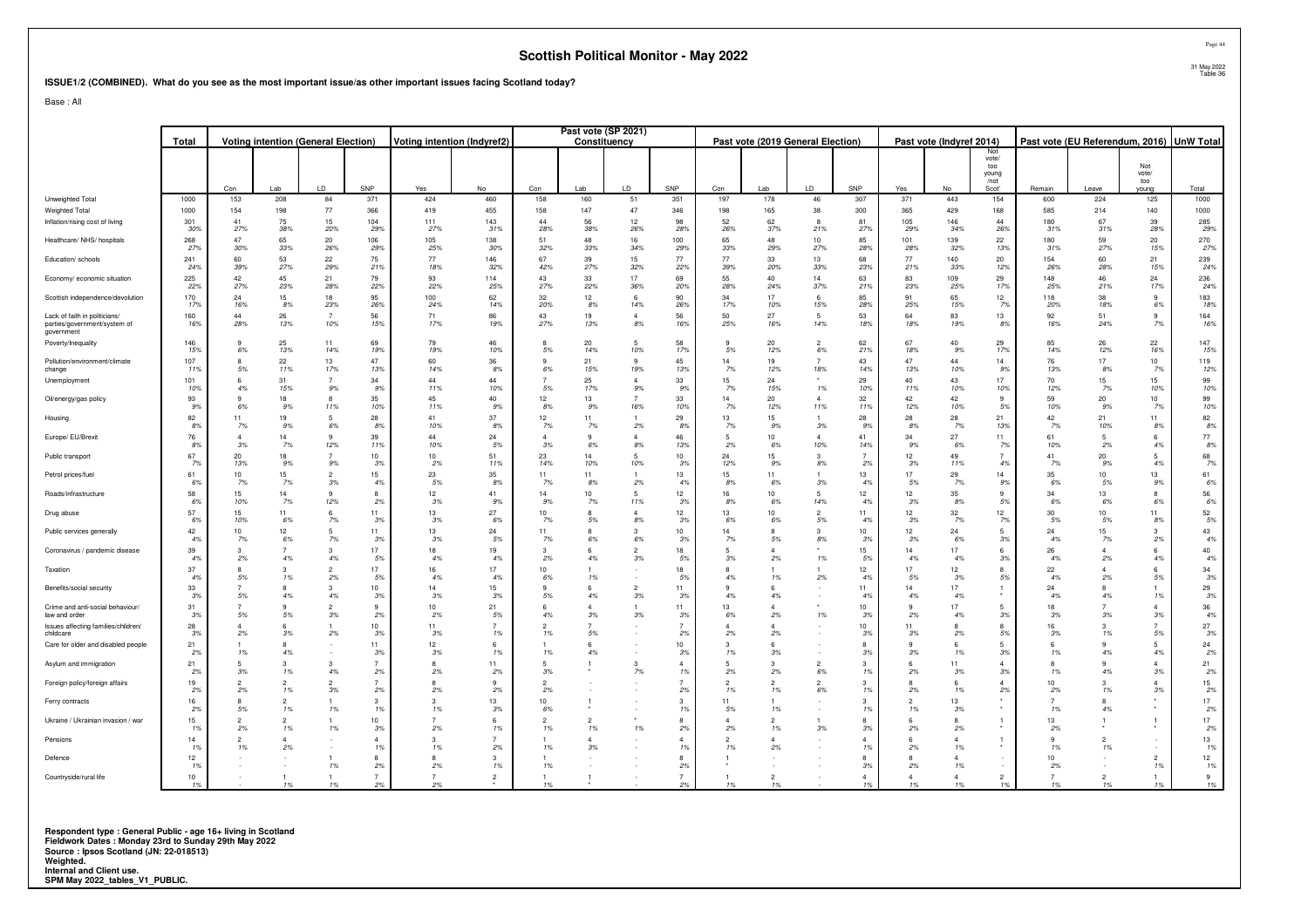**ISSUE1/2 (COMBINED). What do you see as the most important issue/as other important issues facing Scotland today?**

Base : All

|                                   |          | <b>Voting intention (General Election)</b> |     |    |     |                             |          |     | Past vote (SP 2021) |    |                      |     |     |                                   |                  |          |                          |                                      |                                           |       |                     |                        |
|-----------------------------------|----------|--------------------------------------------|-----|----|-----|-----------------------------|----------|-----|---------------------|----|----------------------|-----|-----|-----------------------------------|------------------|----------|--------------------------|--------------------------------------|-------------------------------------------|-------|---------------------|------------------------|
|                                   | Total    |                                            |     |    |     | Voting intention (Indyref2) |          |     | Constituency        |    |                      |     |     | Past vote (2019 General Election) |                  |          | Past vote (Indyref 2014) |                                      | Past vote (EU Referendum, 2016) UnW Total |       |                     |                        |
|                                   |          |                                            |     |    |     |                             |          |     |                     |    |                      |     |     |                                   |                  |          |                          | Not<br>vote/<br>too<br>young<br>/not |                                           |       | Not<br>vote/<br>too |                        |
|                                   |          | Con                                        | Lab | LD | SNP | Yes                         | No       | Con | Lab                 | LD | SNP                  | Con | Lab | LD                                | SNP              | Yes      | No                       | Scot'                                | Remain                                    | Leave | young               | Total                  |
| Weighted Total                    | 1000     | 154                                        | 198 | 77 | 366 | 419                         | 455      | 158 | 147                 | 47 | 346                  | 198 | 165 | 38                                | 300              | 365      | 429                      | 168                                  | 585                                       | 214   | 140                 | 1000                   |
| Foreign/overseas aid              | 19       |                                            |     |    |     |                             | 2%       |     |                     | 2% |                      |     |     |                                   |                  |          |                          |                                      |                                           |       | 2%                  | 1%                     |
| Austerity/Public spending cuts    |          |                                            |     |    |     |                             | 1%       | 2%  | 1%                  |    | 1%                   |     | 1%  |                                   | 1%               |          |                          |                                      |                                           |       |                     | 1%                     |
| Race relations                    |          |                                            |     |    |     |                             |          |     | 1%                  |    | 1%                   |     |     |                                   |                  |          |                          |                                      |                                           |       |                     | 1%                     |
| Animal welfare                    |          |                                            |     |    |     |                             |          |     |                     |    |                      |     |     |                                   |                  |          |                          |                                      |                                           |       |                     |                        |
| Trade unions/ strikes             |          |                                            |     |    |     |                             |          |     |                     |    | ۷                    |     | 1%  |                                   | $\epsilon$<br>1% |          |                          |                                      |                                           |       |                     |                        |
| Terrorism                         |          |                                            |     |    |     |                             |          |     |                     |    | $\overline{2}$<br>1% |     |     |                                   | 1%               |          |                          |                                      |                                           |       |                     |                        |
| Devaluation of the Pound Sterling |          |                                            |     |    |     |                             |          |     |                     |    |                      |     |     |                                   |                  |          |                          |                                      |                                           |       |                     |                        |
| Other                             | 47       |                                            | 5%  | 3% | 3%  | 22<br>5%                    | 20<br>4% | 6%  | 3%                  |    | 15<br>4%             | 7%  | 5%  | 1%                                | 10<br>3%         | 20<br>5% | 21<br>5%                 |                                      | 26                                        |       |                     | 47<br>5%               |
| Nothing                           | 10       |                                            |     |    |     |                             |          |     |                     |    | 1%                   |     |     |                                   | -<br>1%          |          |                          |                                      |                                           |       | 2%                  | 10 <sup>10</sup><br>1% |
| Don't know                        | 39<br>4% |                                            |     | 2% |     | 4%                          | 2%       | 1%  | 3%                  | 2% | 14<br>4%             |     |     |                                   | 2%               | 3%       | 1%                       | 10%                                  | 1%                                        |       | 13<br>10%           | 37<br>4%               |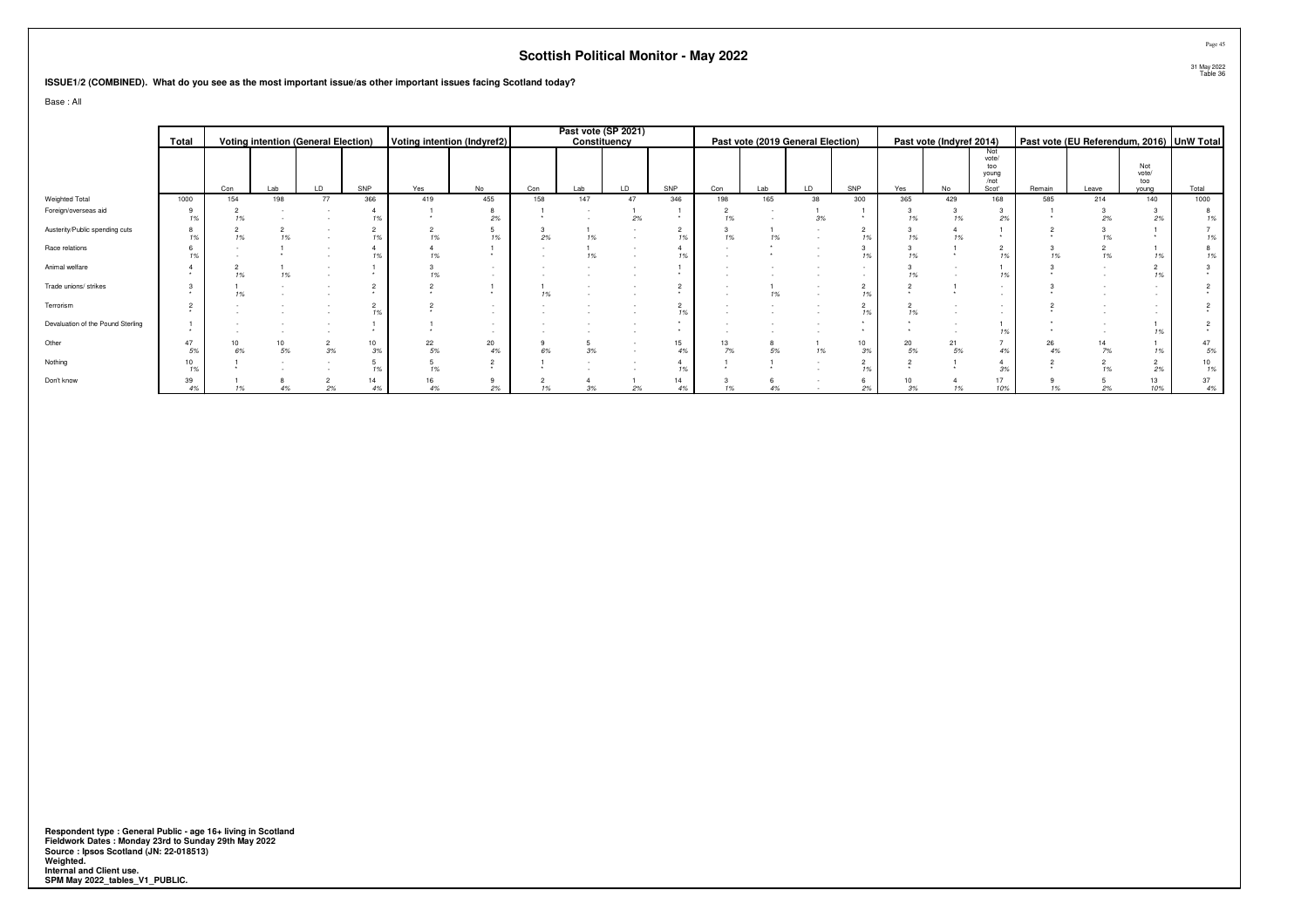**PARTYCOMPETENCE. Which party, if any, do you trust most to...? The Scottish Conservatives, Scottish Labour, Scottish Liberal Democrats, the SNP, or some other party?**

Base : All

|                                    | (a). Grow<br>Scotland's<br>economy | (b). Tackle<br>the cost of<br>living crisis | (c). Manage<br>education and<br>schools in<br>Scotland | (d). Manage<br>the NHS in<br>Scotland |
|------------------------------------|------------------------------------|---------------------------------------------|--------------------------------------------------------|---------------------------------------|
| Unweighted Total                   | 1000                               | 1000                                        | 1000                                                   | 1000                                  |
| <b>Weighted Total</b>              | 1000                               | 1000                                        | 1000                                                   | 1000                                  |
| Scottish Conservative and Unionist | 185                                | 124                                         | 150                                                    | 135                                   |
|                                    | 18%                                | 12%                                         | 15%                                                    | 13%                                   |
| Scottish Labour                    | 156                                | 202                                         | 191                                                    | 200                                   |
|                                    | 16%                                | 20%                                         | 19%                                                    | 20%                                   |
| Scottish Liberal Democrats         | 43                                 | 51                                          | 56                                                     | 39                                    |
|                                    | 4%                                 | 5%                                          | 6%                                                     | 4%                                    |
| Scottish National Party (SNP)      | 379                                | 332                                         | 357                                                    | 367                                   |
|                                    | 38%                                | 33%                                         | 36%                                                    | 37%                                   |
| Scottish Green Party               | 16                                 | 14                                          | 15                                                     | 14                                    |
|                                    | 2%                                 | 1%                                          | 1%                                                     | 1%                                    |
| Another party                      | 14                                 | 16                                          | 16                                                     | 15                                    |
|                                    | 1%                                 | 2%                                          | 2%                                                     | 1%                                    |
| None of these                      | 97                                 | 149                                         | 93                                                     | 115                                   |
|                                    | 10%                                | 15%                                         | 9%                                                     | 11%                                   |
| Don't know                         | 110                                | 111                                         | 122                                                    | 117                                   |
|                                    | 11%                                | 11%                                         | 12%                                                    | 12%                                   |

**Respondent type : General Public - age 16+ living in Scotland Fieldwork Dates : Monday 23rd to Sunday 29th May 2022 Source : Ipsos Scotland (JN: 22-018513) Weighted. Internal and Client use. SPM May 2022\_tables\_V1\_PUBLIC.**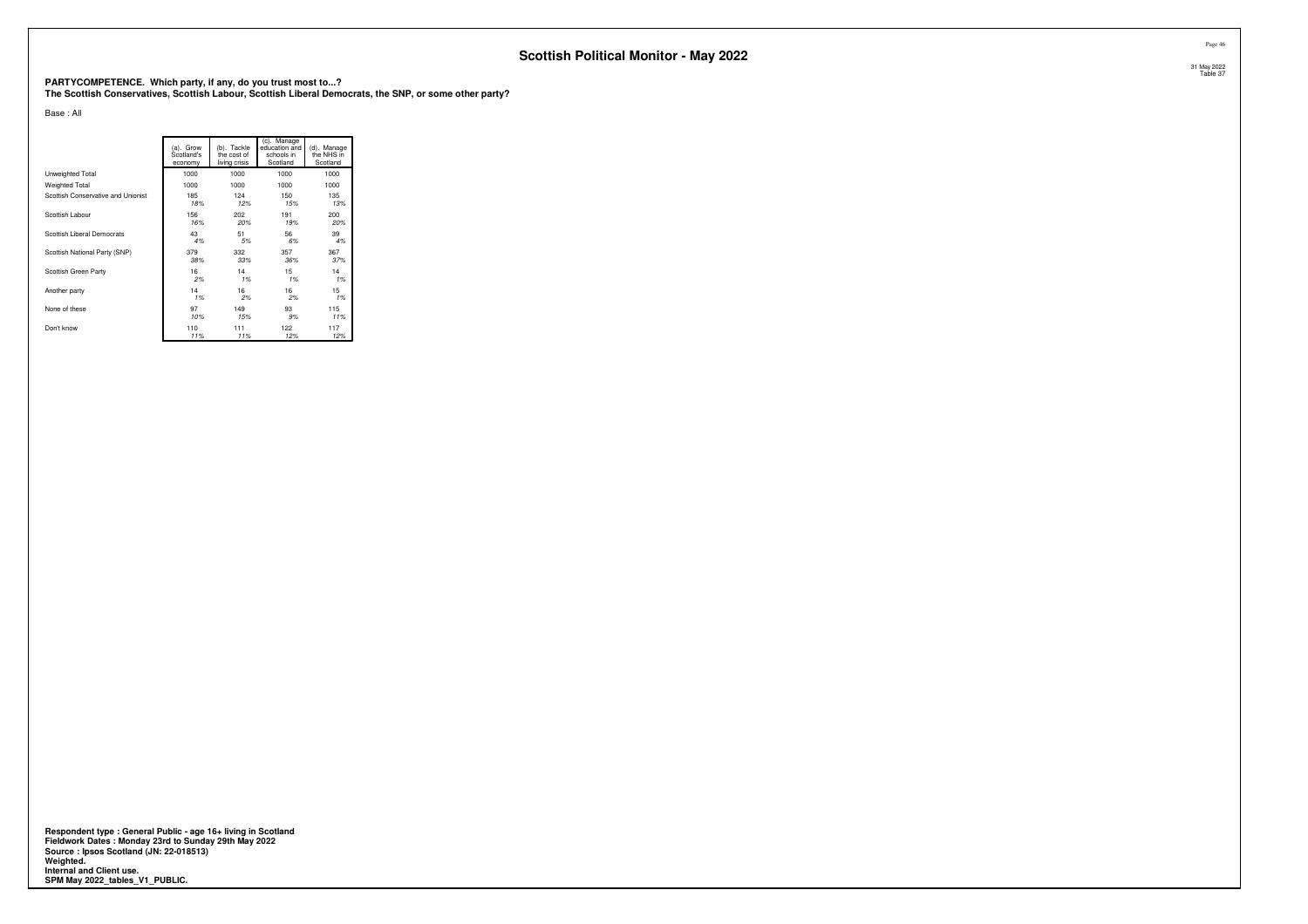# **PARTYCOMPETENCE(a). Which party, if any, do you trust most to...? Grow Scotland's economy The Scottish Conservatives, Scottish Labour, Scottish Liberal Democrats, the SNP, or some other party?**

Base : All

|                                    | Total      | Gender     |            |           |           |                |           | Age       |                         |            |            |            |           |            | Social class   |            |            |                   |                      | <b>Work status</b>           |                     | <b>Work Sector</b> |           |             | Qualifications |                        | <b>UnW Total</b> |
|------------------------------------|------------|------------|------------|-----------|-----------|----------------|-----------|-----------|-------------------------|------------|------------|------------|-----------|------------|----------------|------------|------------|-------------------|----------------------|------------------------------|---------------------|--------------------|-----------|-------------|----------------|------------------------|------------------|
|                                    |            | Male       | Female     | $16 - 24$ | 25-34     | $35 - 44$      | $45 - 54$ | $55 - 64$ | 65<br><b>OI</b><br>more | 16-34      | $35 - 54$  | 55<br>more | AR        |            | C <sub>2</sub> | DF         | ABC1       | C <sub>2</sub> DE | Work<br>-ina<br>time | Work<br>-ına<br>part<br>time | Not<br>work<br>-ina | Priv<br>-ate       | Pub-      | No<br>quals | Other<br>quals | Degree<br>or<br>higher | Total            |
| Unweighted Total                   | 1000       | 494        | 506        |           | 158       |                | 165       |           | 259                     | 265        | 296        | 437        | 21'       | 344        | 186            | 210        | 555        | 396               | 432                  | 131                          | 432                 | 296                | 223       | 146         | 499            | 333                    | 1000             |
| Weighted Total                     | 1000       | 481        | 519        |           | 178       | 146            | 181       | 157       | 224                     | 291        | 326        | 381        |           | 289        | 173            | 283        | 497        | 456               | 451                  | 107                          | 437                 | 403                | 126       | 147         | 518            | 314                    | 1000             |
| Scottish Conservative and Unionist | 185<br>18% | 104<br>22% | 81<br>16%  | 18<br>16% | 21<br>12% | 23<br>16%      | 28<br>16% | 38<br>24% | 57<br>25%               | 39<br>14%  | 51<br>16%  | 94<br>259  | 53<br>25% | 55<br>19%  | 26<br>15%      | 46<br>16%  | 108<br>22% | 71<br>16%         | 73<br>16%            | 17<br>16%                    | 95<br>22%           | 18%                | 13<br>10% | 24<br>16%   | 89<br>17%      | 72<br>23%              | 188<br>19%       |
| Scottish Labour                    | 156<br>16% | 17%        | 76<br>15%  | 15<br>13% | 28<br>16% | 10%            | 25<br>14% | 20<br>13% | 52<br>23%               | 44<br>15%  | 40<br>12%  | 72<br>19%  | 13%       | 47<br>16%  | 33<br>19%      | 40<br>14%  | 74<br>15%  | 73<br>16%         | 59<br>13%            | 10%                          | 85<br>20%           | 12%                | 21<br>17% | J.<br>23%   | 17%            | 34<br>119              | 163<br>16%       |
| Scottish Liberal Democrats         | 43         | 3%         | 26         |           |           | 6%             | 2%        | 4%        | 14                      | 4%         | 12         | 20<br>F0   |           |            |                | 13<br>5%   | 23<br>5%   |                   | 24<br>5%             | 2%                           |                     | 21                 |           |             | 3%             |                        | 41<br>4%         |
| Scottish National Party (SNP)      | 379<br>38% | 195<br>40% | 185<br>36% | 45%       | 64<br>36% | 56<br>38%      | 76<br>42% | 68<br>44% | 63<br>28%               | 115<br>40% | 132<br>41% | 132<br>35% | 82<br>39% | 107<br>37% | 66<br>38%      | 109<br>38% | 189<br>38% | 175<br>389        | 85<br>41%            | 38<br>35%                    | 153<br>35%          | 150<br>37%         | 59<br>47% | 46<br>31%   | 204<br>39%     | 121<br>399             | 381<br>38%       |
| Scottish Green Party               |            | 1%         | 10<br>2%   | 3%        | 2%        | $\overline{a}$ |           |           |                         | 3%         |            |            | 1%        | 2%         |                | 2%         | 2%         |                   | 2%                   | 3%                           |                     | 2%                 | 2%        |             | 2%             |                        | 18<br>2%         |
| Another party                      |            |            | 11<br>2%   |           |           |                | 3%        |           |                         |            |            |            |           |            |                |            |            |                   |                      | 2%                           |                     |                    |           |             | 2%             |                        | 13               |
| None of these                      | 10%        | 51<br>11%  | 46         |           | 18        | 23<br>16%      | 26<br>14% |           | 16                      | 22<br>8%   | 49<br>15%  | 25<br>69   | 24<br>11% |            | 21<br>12%      | 27<br>10%  | 40<br>8%   | 48<br>11%         | 44<br>10%            | 14<br>13%                    | 37<br>9%            | 11%                | 10<br>8%  |             | 52<br>10%      | 32<br>10%              | 93<br>9%         |
| Don't know                         | 110        | 27         | 84         | ız<br>11% | 35        | 13%            | 15<br>oo. | 12        |                         | 47         | 54         | 29         |           | 33         | 20             | 40         | 45<br>9%   | 60<br>13%         | 50                   | 20<br>19%                    |                     | 50<br>12%          | 13%       |             | 9%             | 32<br>10%              | 103<br>10%       |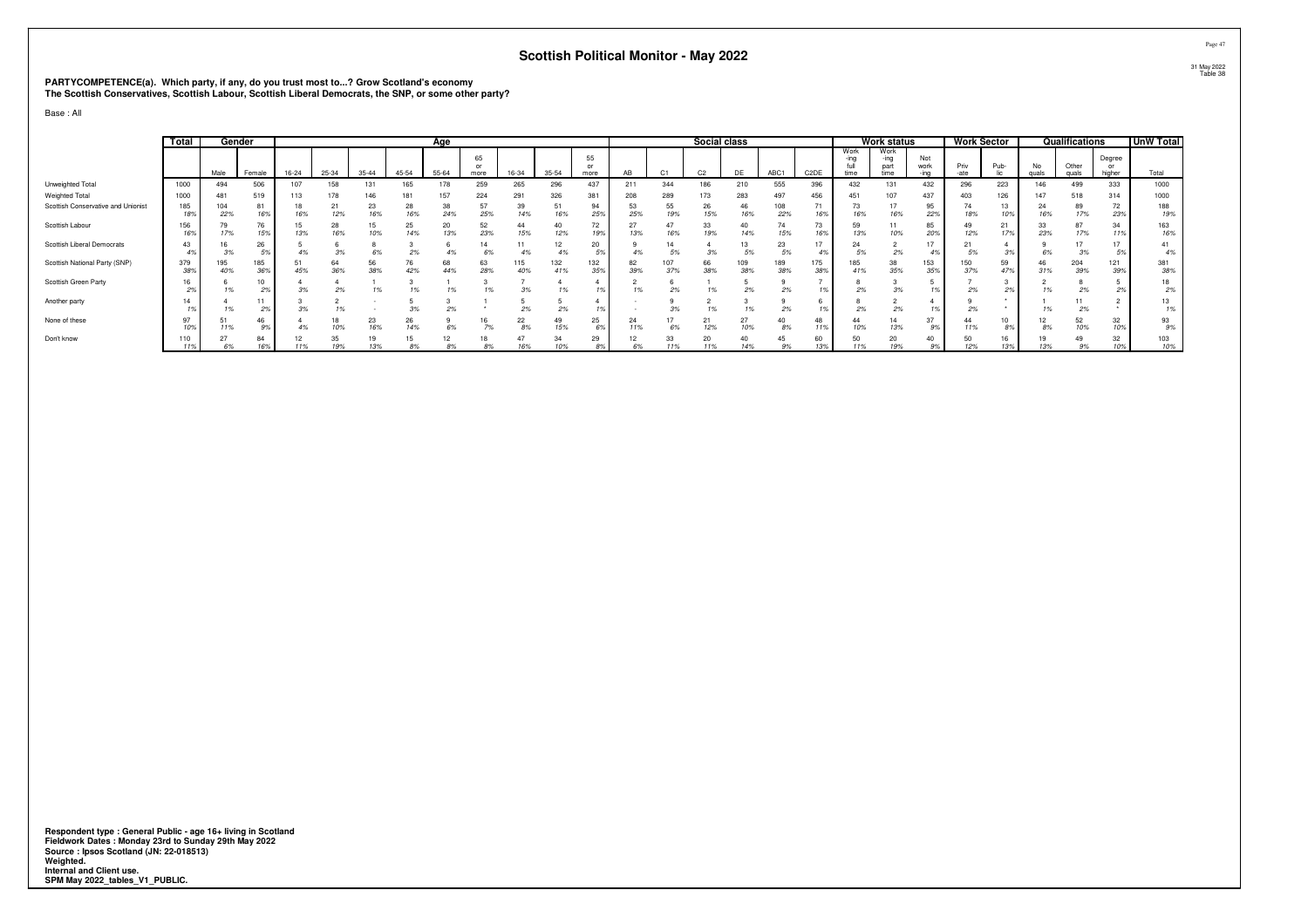# **PARTYCOMPETENCE(a). Which party, if any, do you trust most to...? Grow Scotland's economy The Scottish Conservatives, Scottish Labour, Scottish Liberal Democrats, the SNP, or some other party?**

Base : All

|                                    | Total      |                  |              |                                         | <b>Scottish Parliament Region</b> |                                     |                                |                        |                       | Tenure         |                      |            | Country of birth | Children aged under 18 in<br>household |            | <b>UnW Total</b> |
|------------------------------------|------------|------------------|--------------|-----------------------------------------|-----------------------------------|-------------------------------------|--------------------------------|------------------------|-----------------------|----------------|----------------------|------------|------------------|----------------------------------------|------------|------------------|
|                                    |            | Cent<br>-ral     | Glas<br>-gow | High-<br>lands<br>and<br>$ s-$<br>lands | Lothian                           | Mid<br>Scot<br>-land<br>and<br>Fife | North<br>East<br>Scot<br>-land | South<br>Scot<br>-land | West<br>Scot<br>-land | Owner occupier | Renter               | Scotland   | Elsewhere        | Yes                                    | No         | Total            |
| Unweighted Total                   | 1000       | 116              | 117          | 84                                      | 162                               | 116                                 | 148                            | 141                    | 116                   | 655            | 267                  | 768        | 223              | 275                                    | 718        | 1000             |
| Weighted Total                     | 1000       | 121              | 130          | 83                                      | 147                               | 123                                 | 141                            | 126                    | 129                   | 634            | 299                  | 775        | 216              | 302                                    | 691        | 1000             |
| Scottish Conservative and Unionist | 185<br>18% | 18<br>15%        | 16<br>12%    | 15<br>18%                               | 22<br>15%                         | 17<br>14%                           | 37<br>26%                      | 30<br>24%              | 29<br>22%             | 146<br>23%     | 30<br>10%            | 143<br>18% | 40<br>19%        | 49<br>16%                              | 136<br>20% | 188<br>19%       |
| Scottish Labour                    | 156<br>16% | 23<br>19%        | 27<br>21%    | $\rightarrow$<br>9%                     | 22<br>15%                         | 17<br>14%                           | 14<br>10%                      | 23<br>19%              | 22<br>17%             | 101<br>16%     | 45<br>15%            | 132<br>17% | 22<br>10%        | 40<br>13%                              | 114<br>16% | 163<br>16%       |
| Scottish Liberal Democrats         | 43<br>4%   | $\sim$<br>$\sim$ | 4%           | 6<br>7%                                 | 11<br>7%                          | 9<br>$7\%$                          | 6%                             | 1%                     | 3<br>2%               | 31<br>5%       | 11<br>4%             | 29<br>4%   | 14<br>6%         | 15<br>5%                               | 28<br>4%   | 41<br>4%         |
| Scottish National Party (SNP)      | 379<br>38% | 53<br>44%        | 46<br>35%    | 35<br>42%                               | 52<br>35%                         | 54<br>44%                           | 43<br>31%                      | 43<br>34%              | 54<br>42%             | 220<br>35%     | 135<br>45%           | 305<br>39% | 72<br>33%        | 115<br>38%                             | 261<br>38% | 381<br>38%       |
| Scottish Green Party               | 16<br>2%   | $\sim$<br>$\sim$ | 1%           | 1%                                      | 8<br>6%                           | $\overline{2}$<br>1%                |                                | 1%                     | $\overline{2}$<br>1%  | 9<br>1%        | $\ddot{\phantom{1}}$ | 8<br>1%    | 8<br>4%          | $\rightarrow$<br>2%                    | 9<br>1%    | 18<br>2%         |
| Another party                      | 14<br>1%   | -<br>$\sim$      |              |                                         | $\overline{c}$<br>1%              | 3%                                  | 2<br>1%                        | $\overline{2}$<br>2%   | 3%                    | 9<br>1%        | 3<br>1%              | 13<br>2%   | ٠                | 3%                                     | 5<br>1%    | 13<br>1%         |
| None of these                      | 97<br>10%  | 15<br>12%        | 15<br>12%    | $\overline{z}$<br>8%                    | 10<br>7%                          | 9<br>7%                             | 23<br>16%                      | 12<br>10%              | 6<br>5%               | 62<br>10%      | 30<br>10%            | 76<br>10%  | 19<br>9%         | 33<br>11%                              | 63<br>9%   | 93<br>9%         |
| Don't know                         | 110<br>11% | 13<br>10%        | 20<br>15%    | 12<br>15%                               | 21<br>14%                         | 12<br>9%                            | 13<br>9%                       | 12<br>9%               | 9<br>7%               | 55<br>9%       | 45<br>15%            | 69<br>9%   | 41<br>19%        | 35<br>12%                              | 75<br>11%  | 103<br>10%       |

**Respondent type : General Public - age 16+ living in Scotland Fieldwork Dates : Monday 23rd to Sunday 29th May 2022 Source : Ipsos Scotland (JN: 22-018513) Weighted. Internal and Client use. SPM May 2022\_tables\_V1\_PUBLIC.**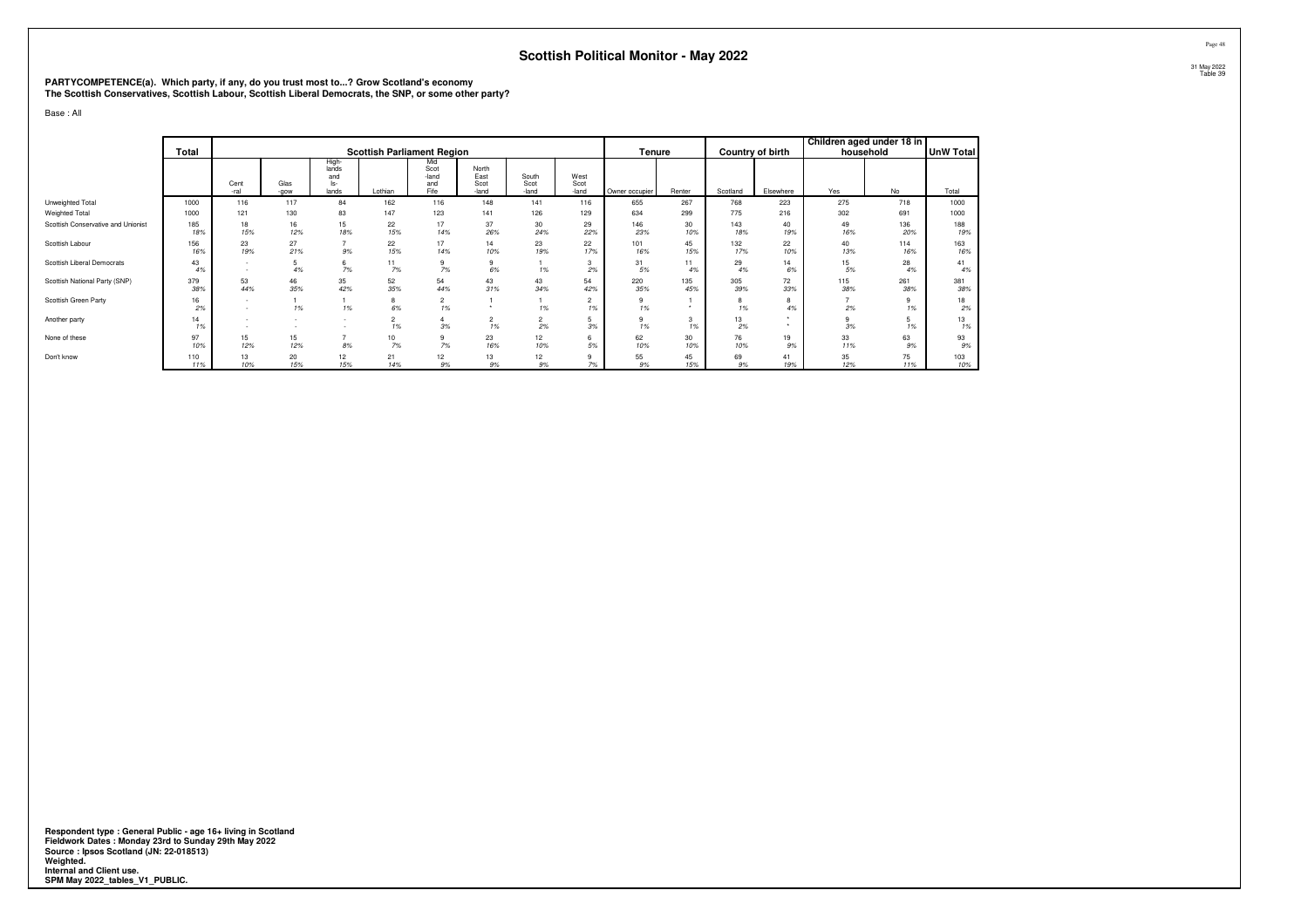# **PARTYCOMPETENCE(a). Which party, if any, do you trust most to...? Grow Scotland's economy The Scottish Conservatives, Scottish Labour, Scottish Liberal Democrats, the SNP, or some other party?**

Base : All

|                                    | Total      |            |            | <b>Voting intention (General Election)</b> |            | Voting intention (Indyref2) |            |            | Past vote (SP 2021)<br>Constituency |           |            |            |           | Past vote (2019 General Election) |            |            | Past vote (Indyref 2014) |                                               | Past vote (EU Referendum, 2016) UnW Total |           |                              |            |
|------------------------------------|------------|------------|------------|--------------------------------------------|------------|-----------------------------|------------|------------|-------------------------------------|-----------|------------|------------|-----------|-----------------------------------|------------|------------|--------------------------|-----------------------------------------------|-------------------------------------------|-----------|------------------------------|------------|
|                                    |            | Con        | Lab        | LD                                         | SNP        | Yes                         | No         | Con        | Lab                                 | LD        | SNP        | Con        | Lab       | LD                                | SNP        | Yes        | No                       | Not<br>vote/<br>too<br>young<br>/not<br>Scot' | Remain                                    | Leave     | Not<br>vote/<br>too<br>vouna | Total      |
| Unweighted Total                   | 1000       | 153        | 208        | 84                                         | 371        | 424                         | 460        | 158        | 160                                 | 51        | 351        | 197        | 178       |                                   | 307        | 371        | 443                      | 154                                           | 600                                       | 224       | 125                          | 1000       |
| Weighted Total                     | 1000       | 154        | 198        | 77                                         | 366        | 419                         | 455        | 158        | 147                                 | 47        | 346        | 198        | 165       | 38                                | 300        | 365        | 429                      | 168                                           | 585                                       | 214       | 140                          | 1000       |
| Scottish Conservative and Unionist | 185<br>18% | 116<br>75% | 19<br>10%  | 15<br>19%                                  | 2%         | 13<br>3%                    | 164<br>36% | 118<br>75% | 17<br>11%                           | 19%       | 10<br>3%   | 135<br>68% | 5%        | 14%                               | 3%         | 22<br>6%   | 141<br>33%               | 20<br>12%                                     | 79<br>14%                                 | 82<br>38% | 17<br>12%                    | 188<br>19% |
| Scottish Labour                    | 156<br>16% | 1%         | 120<br>61% | 9<br>12%                                   | 10<br>3%   | 27<br>6%                    | 115<br>25% | 5%         | 90<br>61%                           | 11%       | 17<br>5%   | 7%         | 96<br>58% | 9%                                | 15<br>5%   | 21         | 108<br>25%               | 19<br>11%                                     | 113<br>19%                                | 24<br>11% | 13<br>9%                     | 163<br>16% |
| Scottish Liberal Democrats         | 43         | 1%         | 1%         | 33<br>42%                                  | 1%         | 2%                          | 32<br>7%   | 1%         | 3%                                  | 24<br>50% |            | 3%         | 2%        | 48%                               |            | 10<br>3%   | 29<br>7%                 | 2%                                            | 31<br>5%                                  |           | 1%                           | 41<br>4%   |
| Scottish National Party (SNP)      | 379<br>38% | 3%         | 18<br>9%   | $9\%$                                      | 313<br>86% | 304<br>73%                  | 35<br>8%   | 2%         | $8\%$                               | 13%       | 285<br>82% | 5%         | 29<br>17% | 14%                               | 241<br>80% | 251<br>69% | 57<br>13%                | 65<br>38%                                     | 256<br>44%                                | 53<br>25% | 52<br>37%                    | 381<br>38% |
| Scottish Green Party               | 2%         | 2%         |            | 1%                                         | 1%         | 11<br>3%                    | 1%         | 1%         |                                     |           | 1%         |            |           |                                   |            | 2%         | 1%                       | 2%                                            | 1%                                        |           | 2%                           | 18<br>2%   |
| Another party                      | 14         | 1%         |            |                                            |            | 1%                          | 1%         | 1%         |                                     |           | 2%         |            |           |                                   |            | 2%         | 1%                       | 3%                                            | 1%                                        |           | 1%                           | 13<br>1%   |
| None of these                      | 97<br>10%  | 17<br>11%  | 8%         | 9<br>11%                                   | 2%         | 18                          | 58<br>13%  | 11%        | 6%                                  | 7%        | 11<br>3%   | 8%         | 17<br>10% | 9%                                | 14<br>5%   | 21<br>6%   | 50<br>12%                | 18<br>10%                                     | 50<br>9%                                  | 25<br>12% | 10<br>7%                     | 93<br>9%   |
| Don't know                         | 110<br>11% | 6%         | 21<br>10%  | 6%                                         | 16<br>4%   | 32<br>8%                    | 43<br>9%   |            | 11%                                 | 1%        | 14<br>4%   | 6%         | 12<br>7%  | 5%                                | 3%         | 26<br>7%   | 36<br>8%                 | 37<br>22%                                     | 7%                                        | 9%        | 41<br>29%                    | 103<br>10% |

**Respondent type : General Public - age 16+ living in Scotland Fieldwork Dates : Monday 23rd to Sunday 29th May 2022 Source : Ipsos Scotland (JN: 22-018513) Weighted. Internal and Client use. SPM May 2022\_tables\_V1\_PUBLIC.**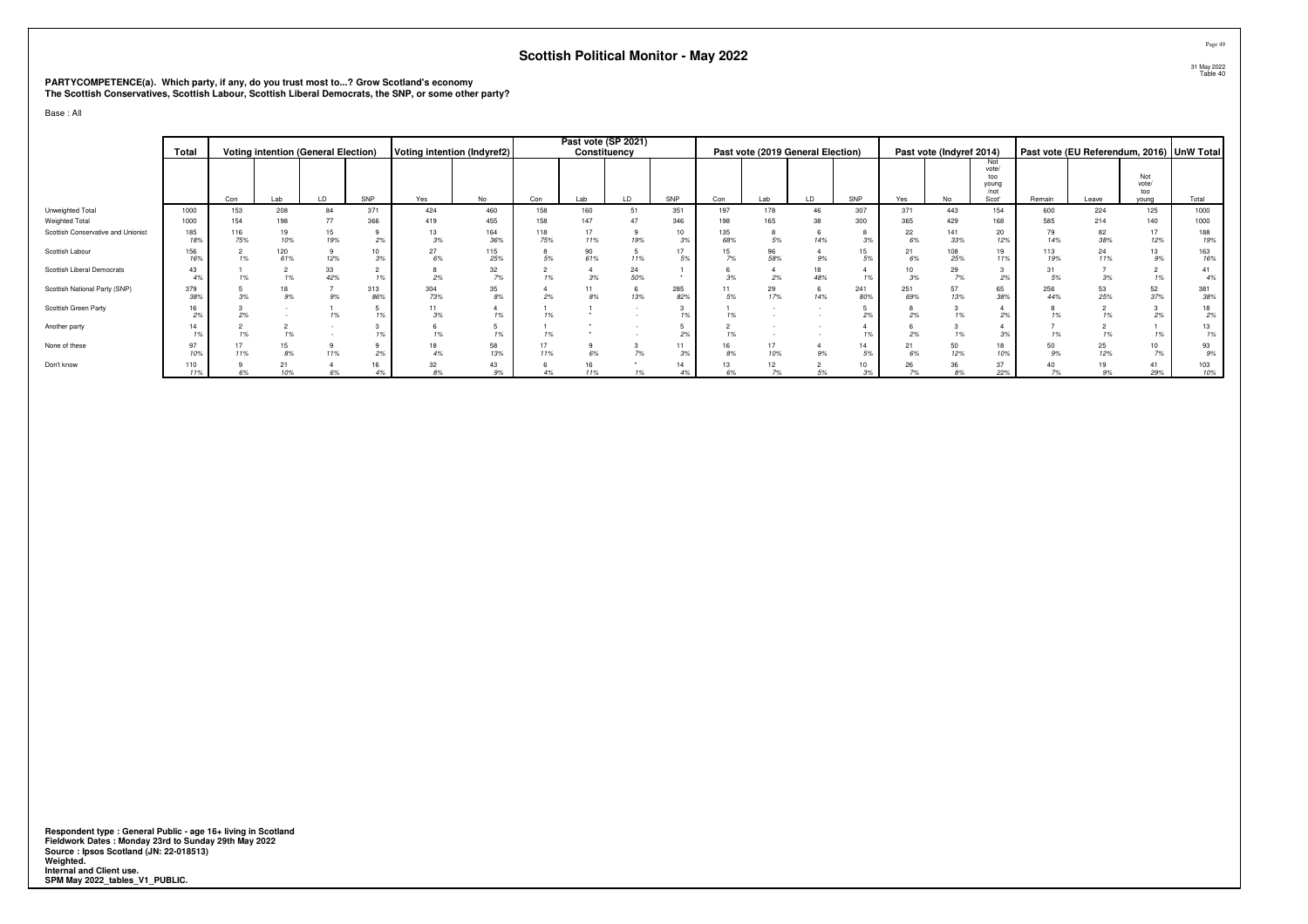# **PARTYCOMPETENCE(b). Which party, if any, do you trust most to...? Tackle the cost of living crisis The Scottish Conservatives, Scottish Labour, Scottish Liberal Democrats, the SNP, or some other party?**

Base : All

|                                    | Total      | Gender     |            |           |           |           |           | Age       |                         |           |            |                |           |           | Social class   |           |            |                   |                      | <b>Work status</b>           |                     | <b>Work Sector</b> |                       |             | Qualifications |                        | <b>UnW Total</b> |
|------------------------------------|------------|------------|------------|-----------|-----------|-----------|-----------|-----------|-------------------------|-----------|------------|----------------|-----------|-----------|----------------|-----------|------------|-------------------|----------------------|------------------------------|---------------------|--------------------|-----------------------|-------------|----------------|------------------------|------------------|
|                                    |            | Male       | Female     | $16 - 24$ | 25-34     | $35 - 44$ | $45 - 54$ | $55 - 64$ | 65<br><b>OI</b><br>more | 16-34     | $35 - 54$  | 55<br>more     | AR        |           | C <sub>2</sub> | DF        | ABC1       | C <sub>2</sub> DE | Work<br>-ina<br>time | Work<br>-ına<br>part<br>time | Not<br>work<br>-ina | Priv<br>-ate       | Pub-                  | No<br>quals | Other<br>quals | Degree<br>or<br>higher | Total            |
| Unweighted Total                   | 1000       | 494        | 506        |           | 158       |           | 165       | 178       | 259                     | 265       | 296        | 437            | 21'       | 344       | 186            | 210       | 555        | 396               | 432                  | 131                          | 432                 | 296                | 223                   | 146         | 499            | 333                    | 1000             |
| Weighted Total                     | 1000       | 481        | 519        |           | 178       | 146       | 181       | 157       | 224                     | 291       | 326        | 381            |           | 289       | 173            | 283       | 497        | 456               | 451                  | 107                          | 437                 | 403                | 126                   | 147         | 518            | 314                    | 1000             |
| Scottish Conservative and Unionist | 124<br>12% | 60<br>13%  | 64<br>12%  | 7%        | 20<br>11% | 8%        | 20<br>11% | 24<br>15% | 42<br>19%               | 28<br>10% | 31<br>10%  | 65<br>17%      | 29<br>14% | 40<br>14% | 18             | 34<br>12% | 69<br>14%  | 52<br>11%         | 46<br>10%            | 10<br>10%                    | 68<br>16%           | 12%                |                       |             | 69<br>13%      | 35<br>119              | 123<br>12%       |
| Scottish Labour                    | 202<br>20% | 101<br>21% | 101<br>19% | 25<br>22% | 32<br>18% | 25<br>17% | 34<br>19% | 20%       | 55<br>25%               | 57<br>20% | 58<br>18%  | 87<br>239      | 21%       | 63<br>22% | 42<br>24%      | 46<br>16% | 108<br>22% | 88<br>19%         | 94<br>21%            | 14<br>13%                    | 93<br>219           | 18%                | 32<br>25%             | 27%         | 94<br>18%      | 65<br>21 <sup>°</sup>  | 217<br>22%       |
| Scottish Liberal Democrats         |            | 24<br>5%   | 27         |           |           | 69        |           |           | 13                      | 5%        | 15<br>5%   | 22             | ю         |           |                | 10<br>4%  | 29         |                   | 28<br>6%             | 5%                           |                     | 26                 |                       |             | 4%             | 25                     | 52<br>5%         |
| Scottish National Party (SNP)      | 332<br>33% | 175<br>36% | 158<br>30% | 43<br>38% | 52<br>29% | 46<br>32% | 74<br>41% | 60<br>38% | 57<br>26%               | 95<br>33% | 120<br>37% | 117<br>$0 + 0$ | 69<br>33% | 98<br>34% | 61<br>35%      | 88<br>31% | 168<br>34% | 149<br>339        | 64<br>36%            | 27<br>25%                    | 137<br>31%          | 127<br>31%         | 52<br>42%             | 40<br>27%   | 179<br>35%     | 108<br>349             | 340<br>34%       |
| Scottish Green Party               | 14         | 2%         |            |           |           | 2%        |           |           |                         | 3%        | 1%         |                |           | 2%        |                | 2%        | 1%         |                   | 2%                   | 2%                           |                     | 1%                 | 3%                    |             | 2%             |                        | 15<br>2%         |
| Another party                      |            |            | 11<br>2%   |           |           |           |           |           |                         |           |            |                |           |           |                | 2%        |            |                   | 2%                   | 3%                           |                     |                    |                       |             | 3%             |                        | 15<br>2%         |
| None of these                      | 149<br>15% | 74<br>15%  | 76         |           | 17        | 38<br>26% | 29<br>16% | 17<br>11% | 37<br>16%               | 26<br>9%  | 68<br>21%  | 54<br>14%      | 18%       | 28<br>10% | 23<br>13%      | 53<br>19% | 66<br>13%  | 76<br>17%         | 60<br>13%            | 19<br>18%                    | 70<br>16%           | 63<br>16%          | 12 <sup>2</sup><br>9% | 23<br>16%   | 16%            | 42<br>14%              | 136<br>14%       |
| Don't know                         | 111        | 32         | 70<br>101  | 20<br>18% | 39<br>22% |           | 6%        |           | 19                      | 59<br>200 | 22         | 30             | 5%        | 3.        |                | 41        | 8%         | 60<br>13%         | 9%                   | 26<br>25%                    |                     | 51<br>13%          |                       |             | 54<br>10%      | 10%                    | 102<br>10%       |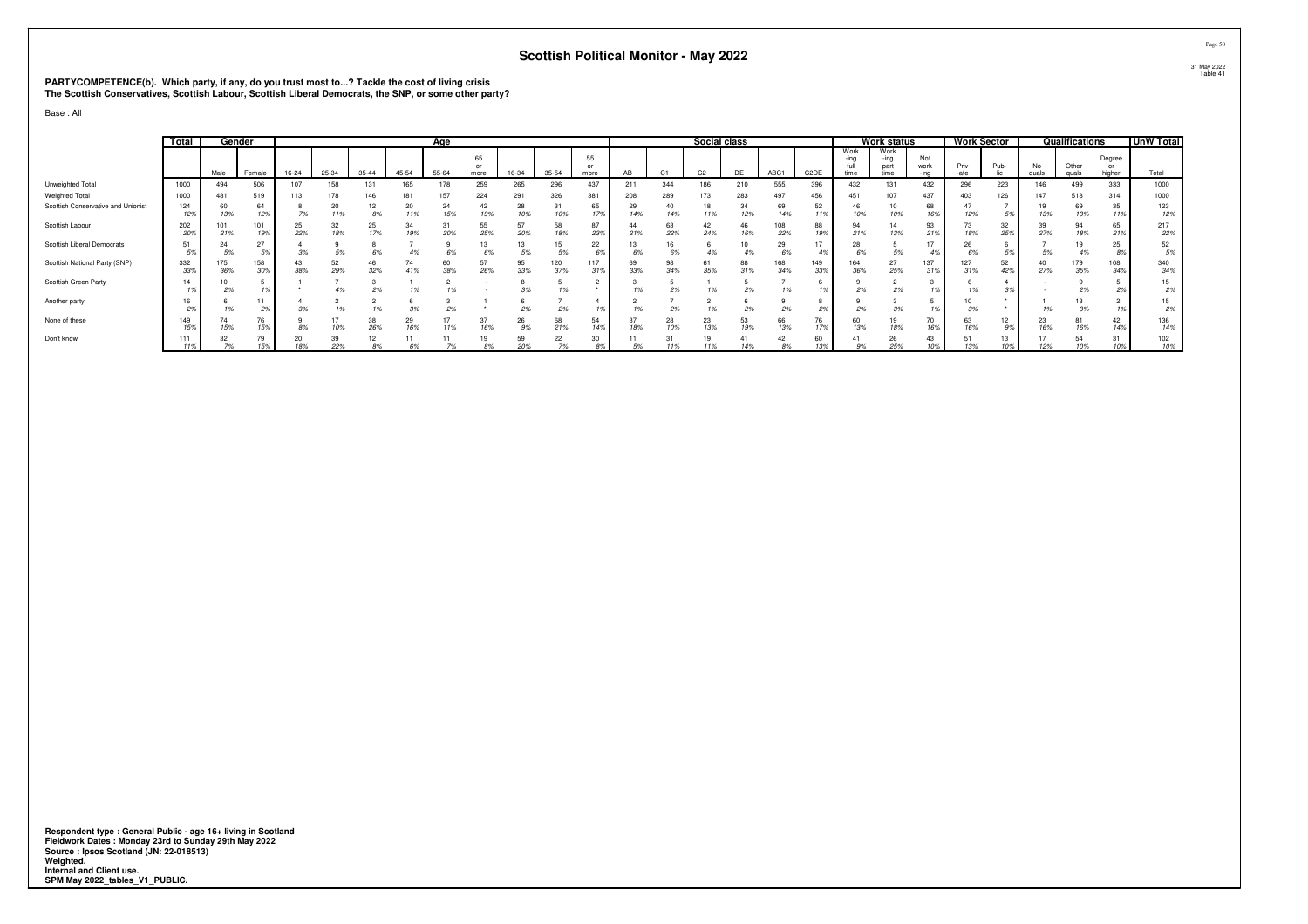# **PARTYCOMPETENCE(b). Which party, if any, do you trust most to...? Tackle the cost of living crisis The Scottish Conservatives, Scottish Labour, Scottish Liberal Democrats, the SNP, or some other party?**

Base : All

|                                    | Total      |                                              |                      |                                         | <b>Scottish Parliament Region</b> |                                     |                                |                               |                       | Tenure         |            |            | Country of birth     | Children aged under 18 in<br>household |                        | <b>UnW Total</b> |
|------------------------------------|------------|----------------------------------------------|----------------------|-----------------------------------------|-----------------------------------|-------------------------------------|--------------------------------|-------------------------------|-----------------------|----------------|------------|------------|----------------------|----------------------------------------|------------------------|------------------|
|                                    |            | Cent<br>-ral                                 | Glas<br>-gow         | High-<br>lands<br>and<br>$ s-$<br>lands | Lothian                           | Mid<br>Scot<br>-land<br>and<br>Fife | North<br>East<br>Scot<br>-land | South<br>Scot<br>-land        | West<br>Scot<br>-land | Owner occupier | Renter     | Scotland   | Elsewhere            | Yes                                    | No                     | Total            |
| Unweighted Total                   | 1000       | 116                                          | 117                  | 84                                      | 162                               | 116                                 | 148                            | 141                           | 116                   | 655            | 267        | 768        | 223                  | 275                                    | 718                    | 1000             |
| Weighted Total                     | 1000       | 121                                          | 130                  | 83                                      | 147                               | 123                                 | 141                            | 126                           | 129                   | 634            | 299        | 775        | 216                  | 302                                    | 691                    | 1000             |
| Scottish Conservative and Unionist | 124<br>12% | 15<br>12%                                    | 9<br>7%              | 9<br>11%                                | 14<br>9%                          | 9<br>$8\%$                          | 27<br>19%                      | 19<br>15%                     | 23<br>18%             | 92<br>15%      | 22<br>7%   | 95<br>12%  | 28<br>13%            | 31<br>10%                              | 94<br>14%              | 123<br>12%       |
| Scottish Labour                    | 202<br>20% | 33<br>28%                                    | 33<br>25%            | 6<br>7%                                 | 33<br>22%                         | 25<br>21%                           | 22<br>16%                      | 30<br>24%                     | 20<br>15%             | 136<br>21%     | 54<br>18%  | 172<br>22% | 26<br>12%            | 63<br>21%                              | 135<br>20%             | 217<br>22%       |
| Scottish Liberal Democrats         | 51<br>5%   | $\sim$<br>$\sim$                             | 4%                   | 5<br>5%                                 | 14<br>10%                         | 6%                                  | 13<br>9%                       | $\overline{\mathbf{c}}$<br>2% | 4%                    | 39<br>6%       | 12<br>4%   | 31<br>4%   | 20<br>9%             | 14<br>5%                               | 36<br>5%               | 52<br>5%         |
| Scottish National Party (SNP)      | 332<br>33% | 44<br>37%                                    | 45<br>34%            | 34<br>41%                               | 48<br>33%                         | 42<br>34%                           | 38<br>27%                      | 33<br>26%                     | 48<br>37%             | 198<br>31%     | 112<br>37% | 264<br>34% | 67<br>31%            | 105<br>35%                             | 224<br>32%             | 340<br>34%       |
| Scottish Green Party               | 14<br>1%   | $\ddot{\phantom{1}}$<br>$\ddot{\phantom{1}}$ | $\overline{2}$<br>1% | $\sim$<br>$\sim$                        | 3<br>2%                           | $\overline{2}$<br>2%                | 1%                             | 3<br>2%                       | $\overline{2}$<br>2%  | 8<br>1%        | 6<br>2%    | 12<br>2%   | $\overline{2}$<br>1% | 1%                                     | 10 <sup>10</sup><br>1% | 15<br>2%         |
| Another party                      | 16<br>2%   | -<br>$\sim$                                  | $\sim$               | $\overline{2}$<br>3%                    | $\overline{2}$<br>2%              | 4%                                  | 1%                             | $\overline{2}$<br>1%          | 3%                    | 10<br>2%       | 2%         | 14<br>2%   | $\overline{2}$<br>1% | 2%                                     | 9<br>1%                | 15<br>2%         |
| None of these                      | 149<br>15% | 18<br>15%                                    | 20<br>15%            | 13<br>16%                               | 17<br>12%                         | 20<br>16%                           | 21<br>15%                      | 25<br>20%                     | 15<br>12%             | 94<br>15%      | 46<br>15%  | 121<br>16% | 26<br>12%            | 38<br>13%                              | 111<br>16%             | 136<br>14%       |
| Don't know                         | 111<br>11% | 10<br>8%                                     | 18<br>14%            | 14<br>16%                               | 15<br>10%                         | 14<br>11%                           | 18<br>12%                      | 12<br>9%                      | 12<br>9%              | 57<br>9%       | 42<br>14%  | 66<br>9%   | 45<br>21%            | 40<br>13%                              | 71<br>10%              | 102<br>10%       |

**Respondent type : General Public - age 16+ living in Scotland Fieldwork Dates : Monday 23rd to Sunday 29th May 2022 Source : Ipsos Scotland (JN: 22-018513) Weighted. Internal and Client use. SPM May 2022\_tables\_V1\_PUBLIC.**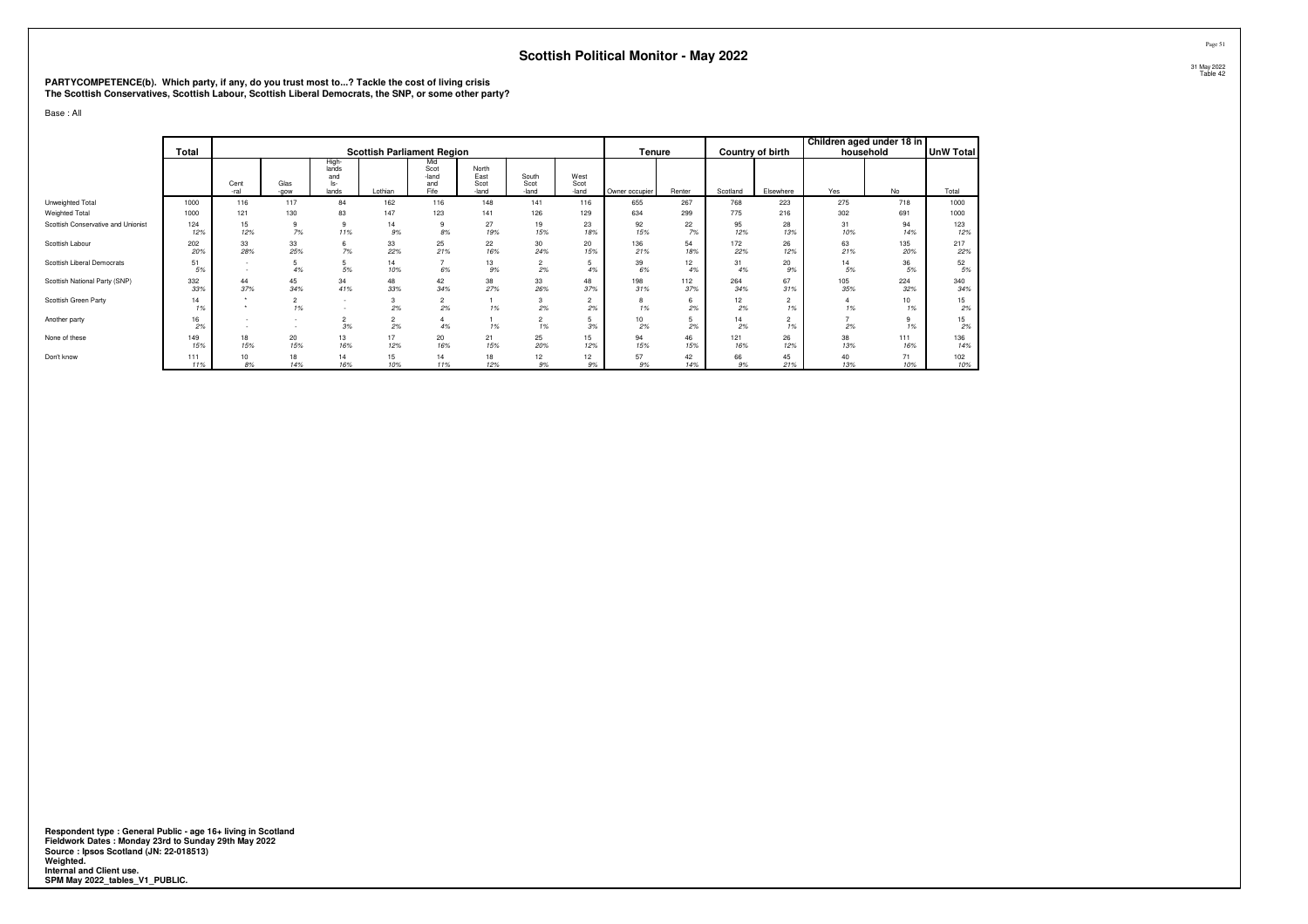# **PARTYCOMPETENCE(b). Which party, if any, do you trust most to...? Tackle the cost of living crisis The Scottish Conservatives, Scottish Labour, Scottish Liberal Democrats, the SNP, or some other party?**

Base : All

|                                    | Total      |           |            | <b>Voting intention (General Election)</b> |            | Voting intention (Indyref2) |            |           | Past vote (SP 2021)<br>Constituency |                   |            |           | Past vote (2019 General Election) |           |            |            | Past vote (Indyref 2014) |                                               |            | Past vote (EU Referendum, 2016) UnW Total |                              |            |
|------------------------------------|------------|-----------|------------|--------------------------------------------|------------|-----------------------------|------------|-----------|-------------------------------------|-------------------|------------|-----------|-----------------------------------|-----------|------------|------------|--------------------------|-----------------------------------------------|------------|-------------------------------------------|------------------------------|------------|
|                                    |            | Con       | Lab        | LD.                                        | SNP        | Yes                         | No         | Con       | Lab                                 | LD                | SNP        | Con       | Lab                               | LD        | SNP        | Yes        | No                       | Not<br>vote/<br>too<br>young<br>/not<br>Scot' | Remain     | Leave                                     | Not<br>vote/<br>too<br>vouna | Total      |
| Unweighted Total                   | 1000       | 153       | 208        | 84                                         | 371        | 424                         | 460        | 158       | 160                                 | 51                | 351        | 197       | 178                               |           | 307        | 371        | 443                      | 154                                           | 600        | 224                                       | 125                          | 1000       |
| Weighted Total                     | 1000       | 154       | 198        | 77                                         | 366        | 419                         | 455        | 158       | 147                                 | 47                | 346        | 198       | 165                               | 38        | 300        | 365        | 429                      | 168                                           | 585        | 214                                       | 140                          | 1000       |
| Scottish Conservative and Unionist | 124<br>12% | 95<br>62% | 3%         | 10<br>13%                                  |            | 10<br>2%                    | 108<br>24% | 92<br>59% | 3%                                  | 14%               |            | 52%       | 1%                                | 8%        |            | 5%         | 94<br>22%                | 12<br>7%                                      | 8%         | 57<br>27%                                 | 15<br>10%                    | 123<br>12% |
| Scottish Labour                    | 202<br>20% | 6%        | 139<br>70% | 10%                                        | 19<br>5%   | 39<br>9%                    | 142<br>31% | 19<br>12% | 108<br>74%                          | 12%               | 26<br>7%   | 28<br>14% | 112<br>68%                        | 9%        | 21<br>7%   | 31<br>9%   | 133<br>31%               | 29<br>17%                                     | 145<br>25% | 28<br>13%                                 | 18<br>13%                    | 217<br>22% |
| Scottish Liberal Democrats         | 51<br>5%   | 2%        | 1%         | $39$<br>$51%$                              | 1%         | 11<br>3%                    | 36<br>8%   | 2%        | 2%                                  | $\frac{25}{53\%}$ | 19         | 5%        | $\sim$<br>1%                      | 22<br>58% | 2%         | 3%         | 32<br>7%                 | 4%                                            | 37<br>6%   |                                           | 2%                           | 52<br>5%   |
| Scottish National Party (SNP)      | 332<br>33% | 2%        | 7%         | 2%                                         | 290<br>79% | 273<br>65%                  | 27<br>6%   | 2%        | 4%                                  | 8%                | 262<br>76% |           | 24<br>15%                         | 11%       | 227<br>76% | 225<br>62% | 46<br>11%                | 55<br>33%                                     | 229<br>39% | 52<br>24%                                 | 39<br>28%                    | 340<br>34% |
| Scottish Green Party               | 14<br>1%   |           |            |                                            |            | 12<br>3%                    |            |           |                                     |                   | 2%         |           |                                   |           |            | 3%         | 1%                       |                                               | 2%         |                                           | 2%                           | 15<br>2%   |
| Another party                      | 16<br>2%   | 2%        |            |                                            | 1%         |                             | 2%         | 2%        |                                     |                   | 2%         |           |                                   |           |            | 2%         | 1%                       | 2%                                            |            |                                           |                              | 15<br>2%   |
| None of these                      | 149<br>15% | 31<br>20% | 9%         | 12<br>16%                                  | 22<br>6%   | 28<br>7%                    | 90<br>20%  | 30<br>19% | 15<br>10%                           | 10%               | 21<br>6%   | 18%       | 17<br>10%                         | 10%       | 20<br>7%   | 42<br>11%  | 76<br>18%                | 22<br>13%                                     | 66<br>11%  | 21%                                       | 24<br>17%                    | 136<br>14% |
| Don't know                         | 111<br>11% | 10<br>7%  | 10%        | 8%                                         | 20<br>6%   | 39<br>q%                    | 43<br>9%   | 5%        |                                     |                   | 20         |           | 5%                                | 3%        | 15<br>5%   | 22<br>6%   | 40<br>9%                 | 40<br>24%                                     | 44<br>7%   | 8%                                        | 38<br>27%                    | 102<br>10% |

**Respondent type : General Public - age 16+ living in Scotland Fieldwork Dates : Monday 23rd to Sunday 29th May 2022 Source : Ipsos Scotland (JN: 22-018513) Weighted. Internal and Client use. SPM May 2022\_tables\_V1\_PUBLIC.**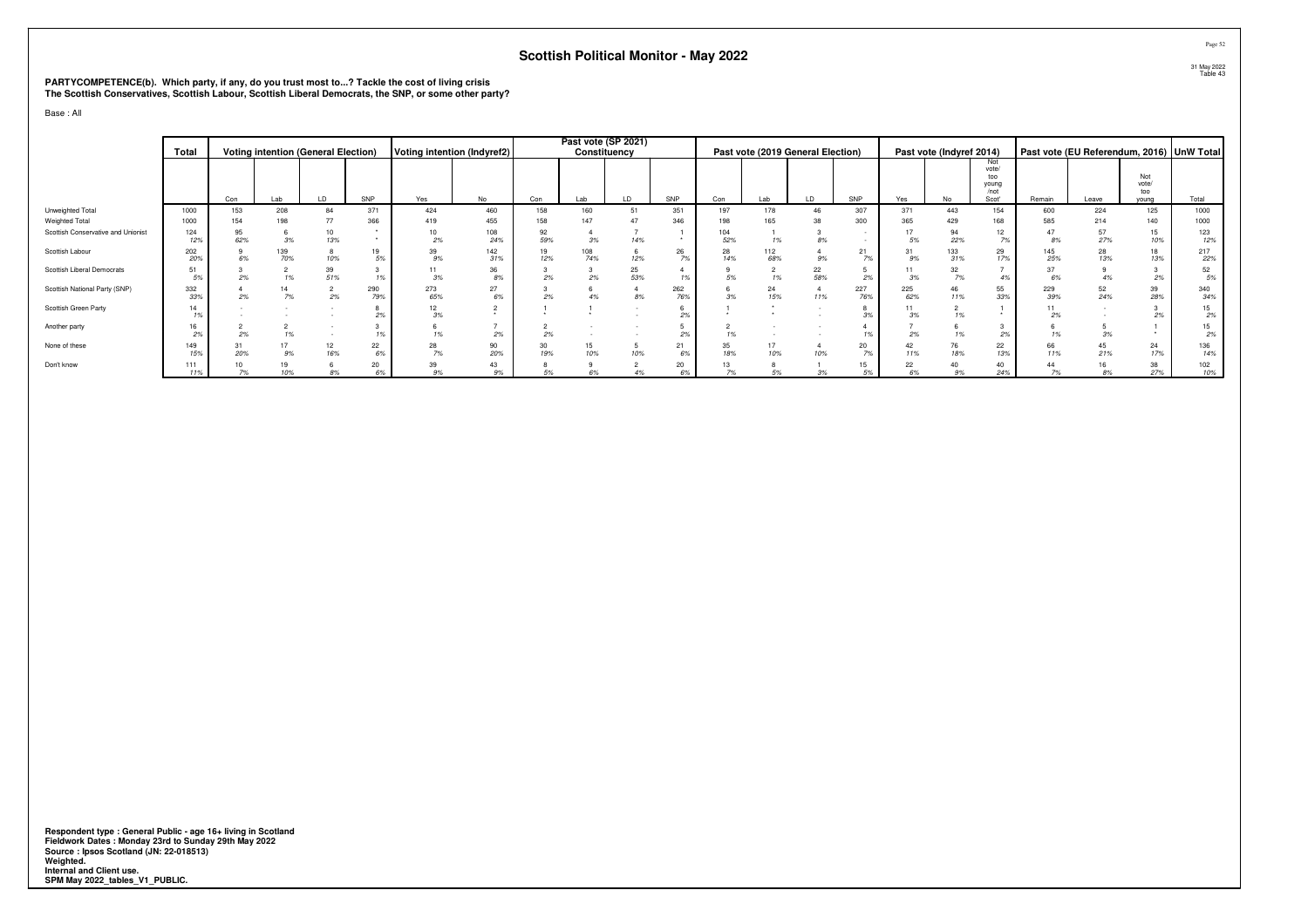# **PARTYCOMPETENCE(c). Which party, if any, do you trust most to...? Manage education and schools in Scotland The Scottish Conservatives, Scottish Labour, Scottish Liberal Democrats, the SNP, or some other party?**

Base : All

|                                    | Total      | Gender     |            |           |           |                     |           | Age       |                  |            |            |                  |           |            | Social class   |            |            |                   |                      | <b>Work status</b>          |                     | <b>Work Sector</b> |           |             | Qualifications      |                        | <b>UnW Total</b> |
|------------------------------------|------------|------------|------------|-----------|-----------|---------------------|-----------|-----------|------------------|------------|------------|------------------|-----------|------------|----------------|------------|------------|-------------------|----------------------|-----------------------------|---------------------|--------------------|-----------|-------------|---------------------|------------------------|------------------|
|                                    |            | Male       | Female     | $16 - 24$ | 25-34     | $35 - 44$           | $45 - 54$ | $55 - 64$ | 65<br>or<br>more | 16-34      | $35 - 54$  | 55<br>or<br>more | AB        |            | C <sub>2</sub> | DE         | ABC1       | C <sub>2</sub> DE | Work<br>-ina<br>time | Work<br>-ına<br>pan<br>time | Not<br>work<br>-ina | Priv<br>-ate       | Pub-      | No<br>quals | Other<br>quals      | Degree<br>or<br>higher | Total            |
| Unweighted Total                   | 1000       | 494        | 506        | 107       | 158       |                     | 165       | 178       | 259              | 265        | 296        | 437              | 211       | 344        | 186            | 210        | 555        | 396               | 432                  | 131                         | 432                 | 296                | 223       | 146         | 499                 | 333                    | 1000             |
| Weighted Total                     | 1000       | 481        | 519        | 113       | 178       | 146                 | 181       | 157       | 224              | 291        | 326        | 381              | 000       | 289        | 173            | 283        | 497        | 456               | 451                  | 107                         | 437                 | 403                | 126       | 147         | 518                 | 314                    | 1000             |
| Scottish Conservative and Unionist | 150<br>15% | 83<br>17%  | 67<br>13%  | 15<br>13% | 20<br>11% | $\mathbf{1}$<br>12% | 23<br>13% | 28<br>18% | 48<br>21%        | 35<br>12%  | 40<br>12%  | 76<br>20%        | 35<br>17% | 44<br>15%  | 25<br>14%      | 45<br>16%  | 78<br>16%  | 70<br>15%         | 59<br>13%            | 13<br>12%                   | 79<br>18%           | 61<br>15%          | 6%        | 21<br>14%   | $\sim$<br>76<br>15% | 52<br>16%              | 145<br>15%       |
| Scottish Labour                    | 191<br>19% | 97<br>20%  | 95<br>18%  | 16<br>14% | 28<br>16% | 21<br>14%           | 33<br>18% | 26<br>16% | 68<br>30%        | 44<br>15%  | 54<br>16%  | 94<br>259        | 24%       | 54<br>19%  | 34<br>20%      | 45<br>16%  | 104<br>21% | 79<br>17%         | 84<br>19%            | 7%                          | 98<br>22%           | 63<br>16%          | 27<br>21% | 27%         | 17%                 | 60<br>19%              | 203<br>20%       |
| Scottish Liberal Democrats         | 56         | 26<br>5%   | 31         | 5%        |           | 69                  | 11<br>6%  | 5%        | 15<br>7%         | 5%         | 20<br>6%   | 22               |           | 21         | 2%             | 3%         | 38         | 12                |                      |                             | 21                  | 25                 |           |             | 25<br>5%            | 25                     | 62<br>6%         |
| Scottish National Party (SNP)      | 357<br>36% | 181<br>38% | 176<br>34% | 44<br>39% | 63<br>36% | 57<br>39%           | 66<br>37% | 65<br>42% | 60<br>27%        | 108<br>37% | 124<br>38% | 125<br>339       | 70        | 103<br>36% | 61<br>35%      | 108<br>38% | 173<br>35% | 168<br>37%        | 60<br>35%            | 38<br>36%                   | 156<br>369          | 135<br>33%         | 50<br>40% | 43<br>29%   | 203<br>39%          | 101<br>32%             | 355<br>36%       |
| Scottish Green Party               | 15         | 1%         | 10<br>2%   | 3%        | 2%        | 2%                  | 2%        | 1%        |                  | 2%         | 2%         |                  |           | 3%         |                |            | 2%         |                   | 2%                   | 2%                          |                     | 1%                 |           |             | 1%                  |                        | 19<br>2%         |
| Another party                      |            |            | 11<br>2%   |           |           | c.                  | 3%        | 2%        |                  |            |            |                  |           | 2%         |                | 2%         |            |                   | 27                   | 2%                          |                     |                    |           |             | 2%                  |                        | 13<br>1%         |
| None of these                      | 93         | 43<br>9%   | 50         |           | 17<br>10% | $\mathbf{1}$<br>12% | 22<br>12% | 14<br>9%  | 16               | 23<br>8%   | 39<br>12%  | 30<br>8%         | 20        | 21         | 21<br>12%      | 25<br>9%   | 40<br>8%   | 46<br>10%         | 40<br>9%             | 20<br>18%                   | 33                  | 45<br>11%          | 8%        |             | 53<br>10%           | 29                     | 89<br>9%         |
| Don't know                         | 122<br>127 |            | 80         | 18%       | 217       | 13%                 |           | 13        |                  | 57<br>000  | 36         | 29               |           | 32         |                | 48         | 46<br>9%   | 68<br>15%         | 56<br>13%            | 19%                         | 44                  | 58<br>14%          | 13%       | zt          | 54<br>10%           | 36<br>11%              | 114<br>11%       |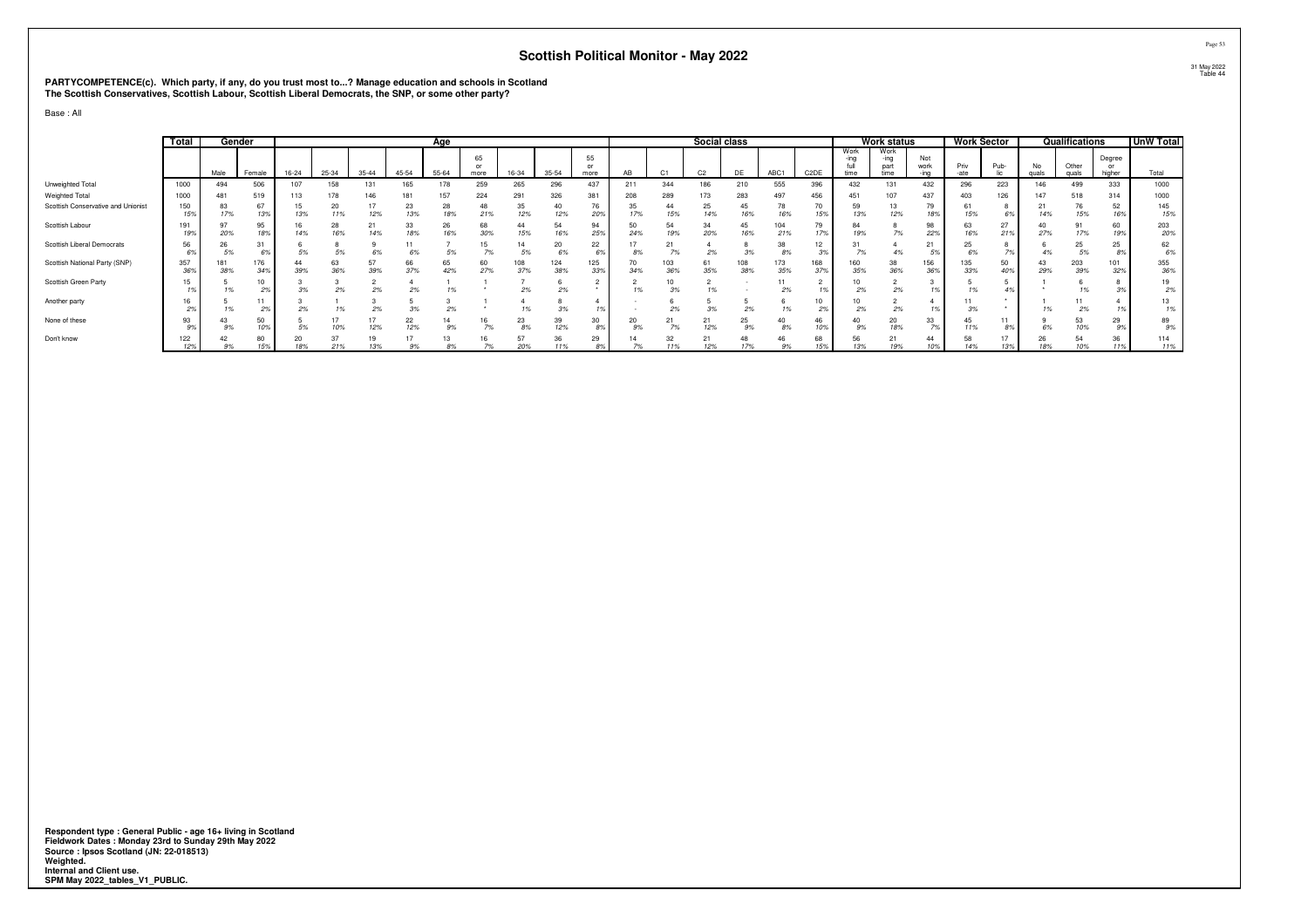# **PARTYCOMPETENCE(c). Which party, if any, do you trust most to...? Manage education and schools in Scotland The Scottish Conservatives, Scottish Labour, Scottish Liberal Democrats, the SNP, or some other party?**

Base : All

|                                    | Total      |                      |              |                                              | <b>Scottish Parliament Region</b> |                                     |                                |                        |                       | Tenure         |            |            | Country of birth | Children aged under 18 in<br>household |            | UnW Total  |
|------------------------------------|------------|----------------------|--------------|----------------------------------------------|-----------------------------------|-------------------------------------|--------------------------------|------------------------|-----------------------|----------------|------------|------------|------------------|----------------------------------------|------------|------------|
|                                    |            | Cent<br>-ral         | Glas<br>-gow | <b>High-</b><br>lands<br>and<br>ls-<br>lands | Lothian                           | Mid<br>Scot<br>-land<br>and<br>Fife | North<br>East<br>Scot<br>-land | South<br>Scot<br>-land | West<br>Scot<br>-land | Owner occupier | Renter     | Scotland   | Elsewhere        | Yes                                    | No         | Total      |
| Unweighted Total                   | 1000       | 116                  | 117          | 84                                           | 162                               | 116                                 | 148                            | 141                    | 116                   | 655            | 267        | 768        | 223              | 275                                    | 718        | 1000       |
| Weighted Total                     | 1000       | 121                  | 130          | 83                                           | 147                               | 123                                 | 141                            | 126                    | 129                   | 634            | 299        | 775        | 216              | 302                                    | 691        | 1000       |
| Scottish Conservative and Unionist | 150<br>15% | 18<br>15%            | 12<br>9%     | 13<br>16%                                    | 14<br>10%                         | 18<br>15%                           | 29<br>20%                      | 20<br>16%              | 27<br>21%             | 112<br>18%     | 29<br>10%  | 119<br>15% | 30<br>14%        | 44<br>15%                              | 106<br>15% | 145<br>15% |
| Scottish Labour                    | 191<br>19% | 30<br>25%            | 34<br>26%    | 6<br>7%                                      | 32<br>22%                         | 20<br>17%                           | 19<br>14%                      | 28<br>22%              | 23<br>18%             | 136<br>22%     | 41<br>14%  | 164<br>21% | 25<br>12%        | 43<br>14%                              | 147<br>21% | 203<br>20% |
| Scottish Liberal Democrats         | 56<br>6%   | 3<br>3%              | 6<br>5%      | 8%                                           | 14<br>$9\%$                       | 6<br>5%                             | 12<br>9%                       | $\sim$<br>$\sim$       | 8<br>6%               | 43<br>7%       | 12<br>4%   | 37<br>5%   | 20<br>9%         | 17<br>6%                               | 40<br>6%   | 62<br>6%   |
| Scottish National Party (SNP)      | 357<br>36% | 46<br>38%            | 42<br>32%    | 35<br>42%                                    | 51<br>35%                         | 38<br>31%                           | 47<br>33%                      | 48<br>38%              | 51<br>39%             | 204<br>32%     | 128<br>43% | 296<br>38% | 58<br>27%        | 119<br>39%                             | 233<br>34% | 355<br>36% |
| Scottish Green Party               | 15<br>1%   | $\ddot{\phantom{1}}$ | 3%           | 3<br>3%                                      | $3\%$                             | 3<br>2%                             |                                | ٠                      |                       | 10<br>2%       | 1%         | 8<br>1%    | 6<br>3%          | 9<br>3%                                | -6<br>1%   | 19<br>2%   |
| Another party                      | 16<br>2%   | $\sim$               |              | 1%                                           | $\overline{2}$<br>1%              | 4<br>3%                             | 1%                             | 3<br>2%                | 5<br>4%               | 12<br>2%       | 1%         | 15<br>2%   | 1%               | 9<br>3%                                | 1%         | 13<br>1%   |
| None of these                      | 93<br>9%   | 10<br>8%             | 11<br>9%     | 10<br>12%                                    | 9<br>6%                           | 15<br>13%                           | 18<br>13%                      | 15<br>12%              | 5<br>4%               | 53<br>8%       | 36<br>12%  | 71<br>9%   | 20<br>9%         | 20<br>7%                               | 72<br>10%  | 89<br>9%   |
| Don't know                         | 122<br>12% | 14<br>11%            | 21<br>16%    | 10<br>12%                                    | 21<br>15%                         | 19<br>15%                           | 14<br>10%                      | 12<br>10%              | 10<br>7%              | 64<br>10%      | 45<br>15%  | 66<br>9%   | 55<br>26%        | 41<br>14%                              | 80<br>12%  | 114<br>11% |

**Respondent type : General Public - age 16+ living in Scotland Fieldwork Dates : Monday 23rd to Sunday 29th May 2022 Source : Ipsos Scotland (JN: 22-018513) Weighted. Internal and Client use. SPM May 2022\_tables\_V1\_PUBLIC.**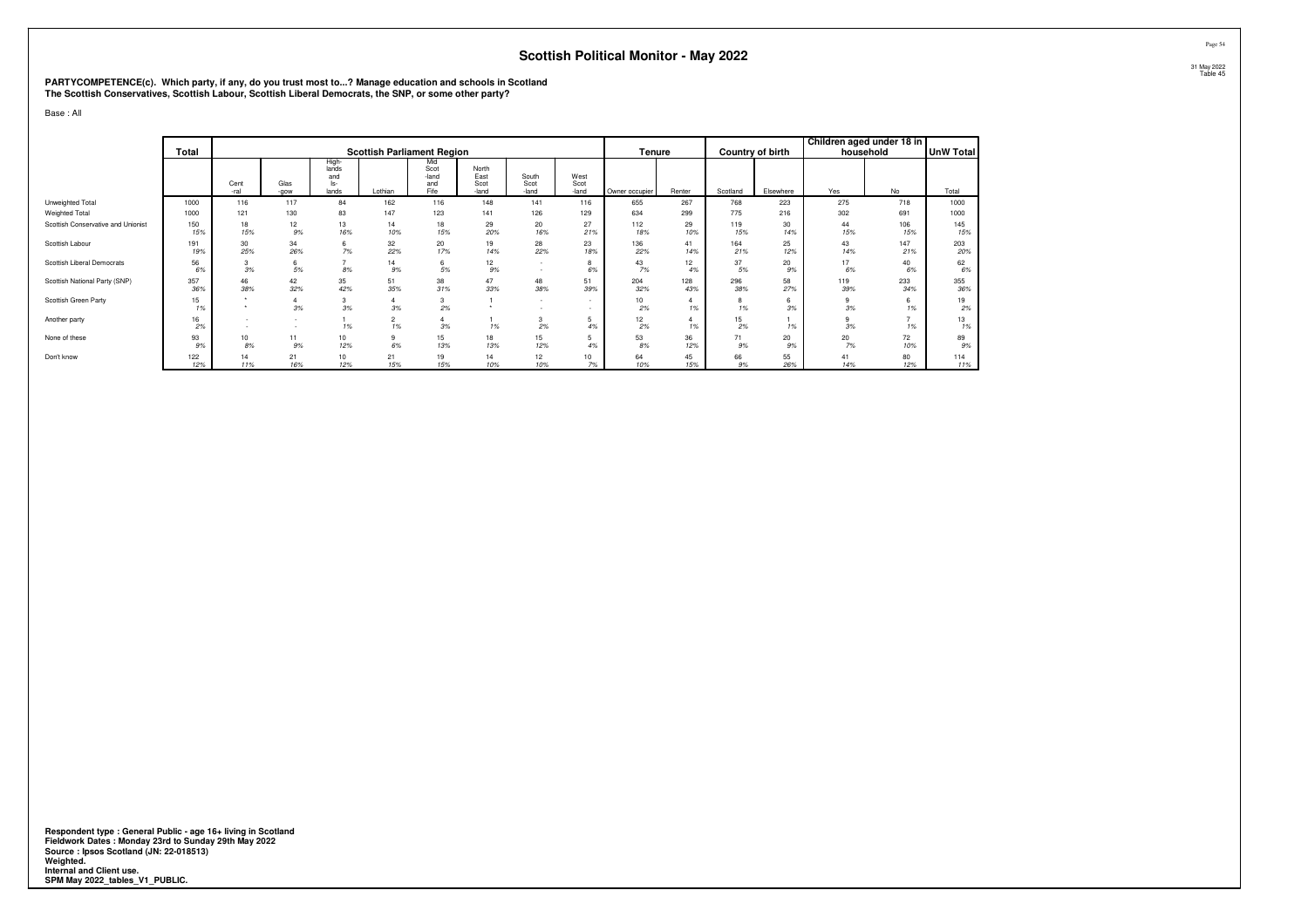# **PARTYCOMPETENCE(c). Which party, if any, do you trust most to...? Manage education and schools in Scotland The Scottish Conservatives, Scottish Labour, Scottish Liberal Democrats, the SNP, or some other party?**

Base : All

|                                    | Total      |                 |            | <b>Voting intention (General Election)</b> |            | Voting intention (Indyref2) |            |            | Past vote (SP 2021)<br>Constituency |                   |            |           | Past vote (2019 General Election) |           |               |            | Past vote (Indyref 2014) |                                               |            | Past vote (EU Referendum, 2016) UnW Total |                              |            |
|------------------------------------|------------|-----------------|------------|--------------------------------------------|------------|-----------------------------|------------|------------|-------------------------------------|-------------------|------------|-----------|-----------------------------------|-----------|---------------|------------|--------------------------|-----------------------------------------------|------------|-------------------------------------------|------------------------------|------------|
|                                    |            | Con             | Lab        | LD                                         | SNP        | Yes                         | No         | Con        | Lab                                 | LD                | SNP        | Con       | Lab                               | LD        | SNP           | Yes        | No                       | Not<br>vote/<br>too<br>young<br>/not<br>Scot' | Remain     | Leave                                     | Not<br>vote/<br>too<br>vouna | Total      |
| Unweighted Total                   | 1000       | 153             | 208        | 84                                         | 371        | 424                         | 460        | 158        | 160                                 | 51                | 351        | 197       | 178                               |           | 307           | 371        | 443                      | 154                                           | 600        | 224                                       | 125                          | 1000       |
| Weighted Total                     | 1000       | 154             | 198        | 77                                         | 366        | 419                         | 455        | 158        | 147                                 | 47                | 346        |           | 165                               | 38        | 300           | 365        | 429                      | 168                                           | 585        | 214                                       | 140                          | 1000       |
| Scottish Conservative and Unionist | 150<br>15% | $^{109}_{71\%}$ | 3%         | 12%                                        | 2%         | 12<br>3%                    | 135<br>30% | 109<br>69% | 5%                                  | 11%               | 1%         | 61%       | 3%                                | 6%        | 2%            | 20<br>6%   | 110<br>26%               | 18<br>11%                                     | 57<br>10%  | 68<br>32%                                 | 20<br>14%                    | 145<br>15% |
| Scottish Labour                    | 191<br>19% | 13<br>8%        | 138<br>69% | 10%                                        | 20<br>5%   | 36<br>9%                    | 137<br>30% | 23<br>15%  | 105<br>71%                          | 7%                | 26<br>7%   | 30<br>15% | 107<br>65%                        | 10%       | 22<br>7%      | 35<br>9%   | 135<br>31%               | 13<br>8%                                      | 132<br>23% | 43<br>20%                                 | 10<br>7%                     | 203<br>20% |
| Scottish Liberal Democrats         | 56<br>6%   | 2%              | 2%         | $\frac{35}{45\%}$                          | 3%         | 14<br>3%                    | 36<br>8%   | 2%         | 3%                                  | $\frac{25}{53\%}$ | 3%         | 6%        | 2%                                | 21<br>56% | $10-10$<br>3% | 15         | 32<br>7%                 | 5%                                            | 7%         |                                           | 3%                           | 62<br>6%   |
| Scottish National Party (SNP)      | 357<br>36% | 5%              | 7%         | 8%                                         | 288<br>79% | 281<br>67%                  | 34<br>7%   | 2%         | 4%                                  | 12%               | 266<br>77% |           | 24<br>14%                         | 12%       | 229<br>76%    | 236<br>65% | 49<br>12%                | 62<br>37%                                     | 237<br>41% | 51<br>24%                                 | 53<br>38%                    | 355<br>36% |
| Scottish Green Party               | 15<br>1%   |                 |            | 1%                                         | 2%         | 13<br>3%                    |            |            |                                     |                   | 19         |           |                                   |           | 2%            | 20         |                          | 1%                                            | 2%         |                                           | 10                           | 19<br>2%   |
| Another party                      | 16<br>2%   | 2%              |            |                                            |            | 2%                          | 1%         |            |                                     |                   | 10<br>.3%  |           |                                   |           | 2%            | 2%         | 1%                       | 2%                                            |            |                                           |                              | 13<br>1%   |
| None of these                      | 93<br>9%   | 12<br>8%        | 5%         | 12%                                        | 13<br>3%   |                             | 56<br>12%  | 10<br>6%   | $^{10}_{7\%}$                       | 7%                | 15<br>4%   |           | 7%                                | 7%        | 13<br>4%      | 6%         | 49<br>11%                | 15<br>9%                                      | 8%         | 24<br>11%                                 | 11<br>8%                     | 89<br>9%   |
| Don't know                         | 122<br>12% |                 | 24<br>12%  | 12%                                        | 20<br>5%   | 37<br>q%                    | 52<br>11%  | 3%         | 13<br>9%                            | 11%               | 13         | 6%        | 15<br>9%                          | 9%        | 10<br>3%      | 20<br>6%   | 47<br>11%                | 47<br>28%                                     | 49<br>8%   | .9%                                       | 41<br>29%                    | 114<br>11% |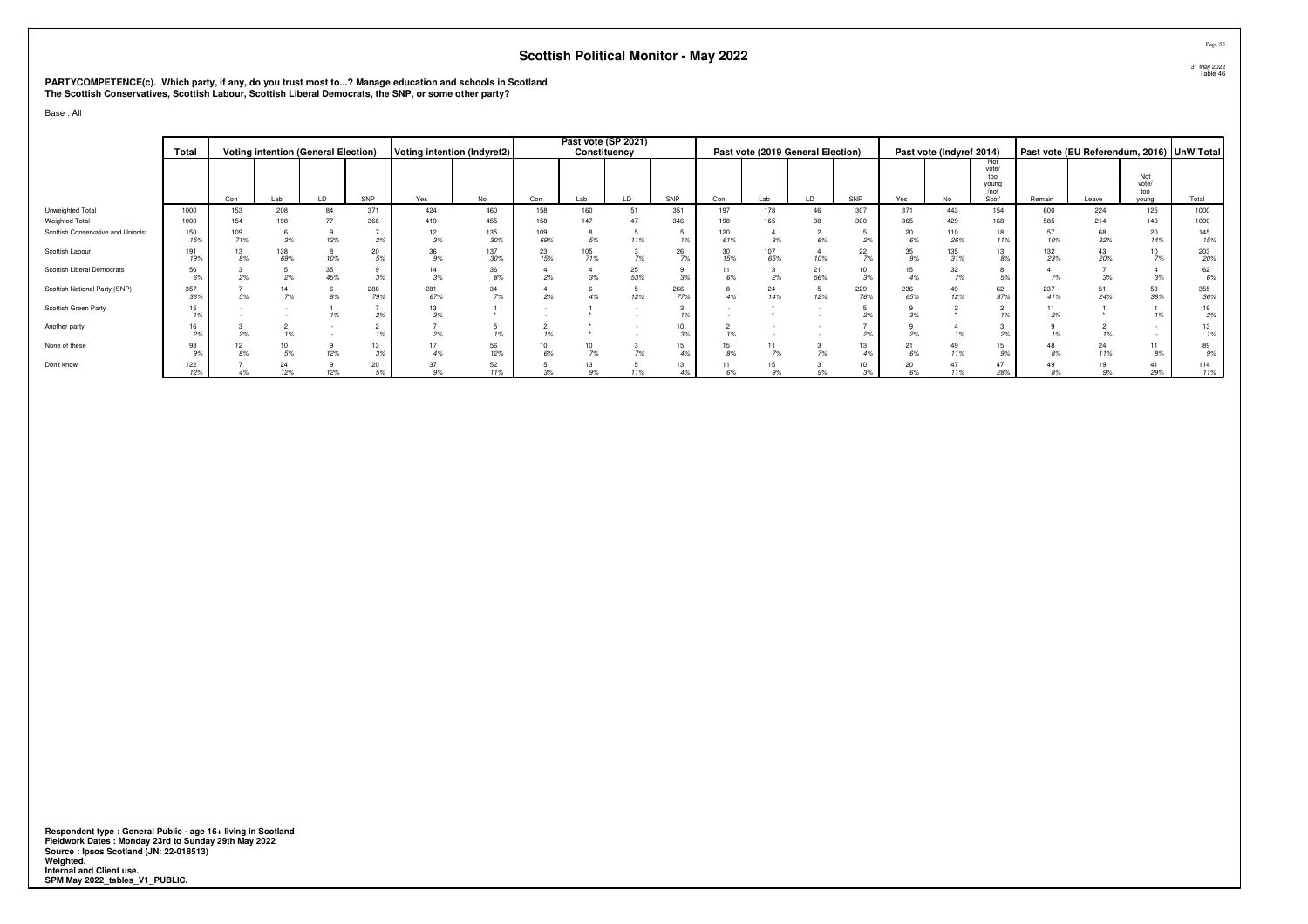# **PARTYCOMPETENCE(d). Which party, if any, do you trust most to...? Manage the NHS in Scotland The Scottish Conservatives, Scottish Labour, Scottish Liberal Democrats, the SNP, or some other party?**

Base : All

|                                    | Total      | Gender     |            |           |           |                |           | Age       |                  |            |            |            |           |            | Social class   |            |            |                   |                      | Work status         |                     | <b>Work Sector</b> |           |             | Qualifications |                        | <b>UnW Total</b> |
|------------------------------------|------------|------------|------------|-----------|-----------|----------------|-----------|-----------|------------------|------------|------------|------------|-----------|------------|----------------|------------|------------|-------------------|----------------------|---------------------|---------------------|--------------------|-----------|-------------|----------------|------------------------|------------------|
|                                    |            | Male       | Female     | $16 - 24$ | 25-34     | $35 - 44$      | $45 - 54$ | $55 - 64$ | 65<br>or<br>more | 16-34      | $35 - 54$  | 55<br>more |           |            | C <sub>2</sub> | DE         | ABC1       | C <sub>2</sub> DE | Work<br>-ina<br>time | Work<br>-ına<br>par | Not<br>work<br>-ina | Priv<br>-ate       | Pub-      | No<br>quals | Other<br>quals | Degree<br>or<br>higher | Total            |
| Unweighted Total                   | 1000       | 494        | 506        |           | 158       |                | 165       |           | 259              | 265        | 296        | 437        |           | 344        | 186            | 210        | 555        | 396               | 432                  | 131                 | 432                 | 296                | 223       | 146         | 499            | 333                    | 1000             |
| Weighted Total                     | 1000       | 481        | 519        |           | 178       | 146            | 181       | 157       | 224              | 291        | 326        | 381        | 208       | 289        | 173            | 283        | 497        | 456               | 451                  | 107                 | 437                 | 403                | 126       | 147         | 518            | 314                    | 1000             |
| Scottish Conservative and Unionist | 135<br>13% | 69<br>14%  | 66         | 8%        | 18<br>10% | 13<br>9%       | 19<br>11% | 27<br>17% | 48<br>21%        | 28<br>10%  | 32<br>10%  | 75<br>20%  | 35<br>17% | 35<br>12%  | 21<br>12%      | 42<br>15%  | 70<br>14%  | 63<br>14%         | 49<br>11%            | 12<br>11%           | 74<br>17%           | 52<br>13%          | 5%        | 25          | 69<br>13%      | 40<br>13%              | 131<br>13%       |
| Scottish Labour                    | 200<br>20% | 106<br>22% | 94         | 20<br>18% | 28<br>16% | 20<br>14%      | 39<br>21% | 31<br>20% | 62<br>28%        | 48<br>17%  | 58<br>18%  | 93<br>24%  | 23%       | 57<br>20%  | 38<br>22%      | 48<br>17%  | 104<br>21% | 86<br>19%         | 87<br>19%            | 10<br>9%            | 103<br>249          | 17%                | 26<br>21% | 28%         | 96<br>19%      | 61<br>19%              | 209<br>21%       |
| Scottish Liberal Democrats         | 39         | 20<br>4%   | 19         |           |           |                |           | 2%        |                  | 5%         | 13         | 13         | 5%        | 5%         | 2%             | 2%         | 24<br>5%   |                   | 24<br>5%             | 4%                  |                     | 23                 |           |             | 3%             | 18                     | 41<br>4%         |
| Scottish National Party (SNP)      | 367<br>37% | 187<br>39% | 179<br>35% | 45%       | 64<br>36% | 56<br>38%      | 73<br>40% | 64<br>41% | 59<br>26%        | 115<br>40% | 129<br>39% | 123<br>32% | 72<br>35% | 112<br>39% | 65<br>37%      | 100<br>35% | 184<br>37% | 165<br>369        | 177<br>39%           | 35<br>33%           | 150<br>349          | 139<br>35%         | 61<br>48% | 28%         | 200<br>39%     | 117<br>379             | 375<br>38%       |
| Scottish Green Party               | 14         | 2%         |            | 3%        |           | $\overline{a}$ |           |           |                  | 3%         |            |            | 1%        | 2%         |                | 1%         | 2%         |                   | 2%                   | 1%                  |                     | 2%                 | 2%        |             | 2%             |                        | 15<br>2%         |
| Another party                      |            | 1%         | 12<br>2%   |           |           |                | 2%        |           |                  |            |            | 29         |           |            | 2%             | 2%         |            |                   |                      | 2%                  |                     |                    |           |             | 12<br>2%       |                        | 15<br>2%         |
| None of these                      | 115        | 53<br>11%  | 62<br>12%  | 5%        | 16        | 29<br>20%      | 26<br>14% | 13<br>8%  | 23<br>10%        | 22<br>7%   | 55<br>17%  | 36         | 28<br>13% | 26<br>9%   | 20<br>12%      | 34<br>12%  | 54<br>11%  | 54<br>12%         | 55<br>12%            | 15<br>14%           | 44<br>10%           | 51<br>13%          | 12<br>9%  | 10%         | 58<br>11%      | 39<br>12%              | 112<br>11%       |
| Don't know                         | 117<br>12% | 33         | 83         | 14<br>12% | 212       | 13%            | 14<br>R9  | 13        | 20               | 51         | 33<br>10%  | 33         |           | 32         | 20<br>12%      | 46         | 45<br>9%   | 66<br>14%         | 44<br>100            | 26<br>25%           | 46                  | 56<br>14%          |           |             | 11%            | 33<br>11%              | 102<br>10%       |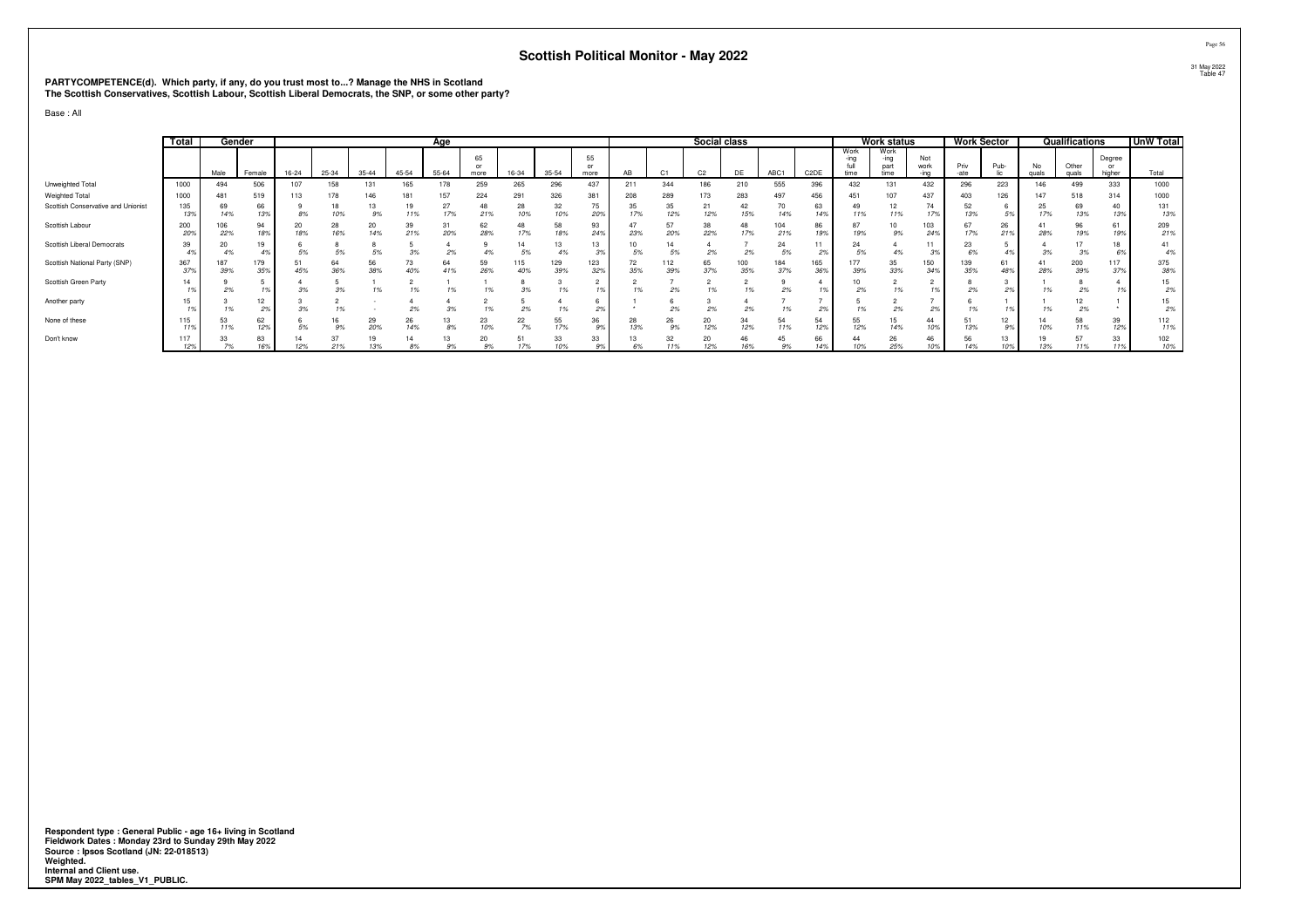# **PARTYCOMPETENCE(d). Which party, if any, do you trust most to...? Manage the NHS in Scotland The Scottish Conservatives, Scottish Labour, Scottish Liberal Democrats, the SNP, or some other party?**

Base : All

|                                    | Total      |                  |                      |                                         | <b>Scottish Parliament Region</b> |                                     |                                |                        |                       | Tenure         |            |            | Country of birth | Children aged under 18 in<br>household |            | <b>UnW Total</b> |
|------------------------------------|------------|------------------|----------------------|-----------------------------------------|-----------------------------------|-------------------------------------|--------------------------------|------------------------|-----------------------|----------------|------------|------------|------------------|----------------------------------------|------------|------------------|
|                                    |            | Cent<br>-ral     | Glas<br>-gow         | High-<br>lands<br>and<br>$ s-$<br>lands | Lothian                           | Mid<br>Scot<br>-land<br>and<br>Fife | North<br>East<br>Scot<br>-land | South<br>Scot<br>-land | West<br>Scot<br>-land | Owner occupier | Renter     | Scotland   | Elsewhere        | Yes                                    | No         | Total            |
| Unweighted Total                   | 1000       | 116              | 117                  | 84                                      | 162                               | 116                                 | 148                            | 141                    | 116                   | 655            | 267        | 768        | 223              | 275                                    | 718        | 1000             |
| Weighted Total                     | 1000       | 121              | 130                  | 83                                      | 147                               | 123                                 | 141                            | 126                    | 129                   | 634            | 299        | 775        | 216              | 302                                    | 691        | 1000             |
| Scottish Conservative and Unionist | 135<br>13% | 13<br>11%        | 9<br>7%              | 9<br>11%                                | 15<br>10%                         | 14<br>11%                           | 29<br>21%                      | 19<br>15%              | 26<br>20%             | 101<br>16%     | 22<br>7%   | 108<br>14% | 25<br>11%        | 39<br>13%                              | 96<br>14%  | 131<br>13%       |
| Scottish Labour                    | 200<br>20% | 30<br>25%        | 35<br>27%            | 11<br>13%                               | 27<br>19%                         | 22<br>18%                           | 15<br>11%                      | 30<br>24%              | 30<br>23%             | 138<br>22%     | 51<br>17%  | 175<br>23% | 22<br>10%        | 49<br>16%                              | 149<br>22% | 209<br>21%       |
| Scottish Liberal Democrats         | 39<br>4%   | $\sim$<br>$\sim$ | $\overline{2}$<br>1% | 6<br>7%                                 | 13<br>9%                          | 6<br>$5\%$                          | 7%                             | $\sim$<br>$\sim$       | 3<br>3%               | 27<br>4%       | 12<br>4%   | 22<br>3%   | 17<br>8%         | 8<br>3%                                | 31<br>5%   | 41<br>4%         |
| Scottish National Party (SNP)      | 367<br>37% | 46<br>38%        | 47<br>36%            | 32<br>38%                               | 54<br>37%                         | 48<br>39%                           | 48<br>34%                      | 43<br>34%              | 48<br>37%             | 217<br>34%     | 130<br>43% | 288<br>37% | 76<br>35%        | 123<br>41%                             | 241<br>35% | 375<br>38%       |
| Scottish Green Party               | 14<br>1%   |                  | 1%                   | 1%                                      | $\overline{4}$<br>3%              | $\overline{c}$<br>2%                |                                | 4<br>3%                | 1%                    | 8<br>1%        | 3<br>1%    | 9<br>1%    | 5<br>2%          | 5<br>2%                                | 1%         | 15<br>2%         |
| Another party                      | 15<br>1%   | 1%               | $\sim$               | 1%                                      | $\overline{c}$<br>1%              | 5<br>4%                             | 3<br>2%                        | 1%                     | $\overline{2}$<br>1%  | 9<br>1%        | 1%         | 11<br>1%   | 2%               | 9<br>3%                                | 6<br>1%    | 15<br>2%         |
| None of these                      | 115<br>11% | 19<br>16%        | 13<br>10%            | 11<br>13%                               | 13<br>9%                          | 14<br>11%                           | 18<br>13%                      | 20<br>16%              | 5%                    | 71<br>11%      | 36<br>12%  | 93<br>12%  | 19<br>9%         | 33<br>11%                              | 80<br>12%  | 112<br>11%       |
| Don't know                         | 117<br>12% | 11<br>9%         | 24<br>18%            | 14<br>17%                               | 18<br>12%                         | 12<br>10%                           | 17<br>12%                      | 9<br>7%                | 12<br>9%              | 63<br>10%      | 40<br>13%  | 68<br>9%   | 49<br>23%        | 37<br>12%                              | 80<br>12%  | 102<br>10%       |

**Respondent type : General Public - age 16+ living in Scotland Fieldwork Dates : Monday 23rd to Sunday 29th May 2022 Source : Ipsos Scotland (JN: 22-018513) Weighted. Internal and Client use. SPM May 2022\_tables\_V1\_PUBLIC.**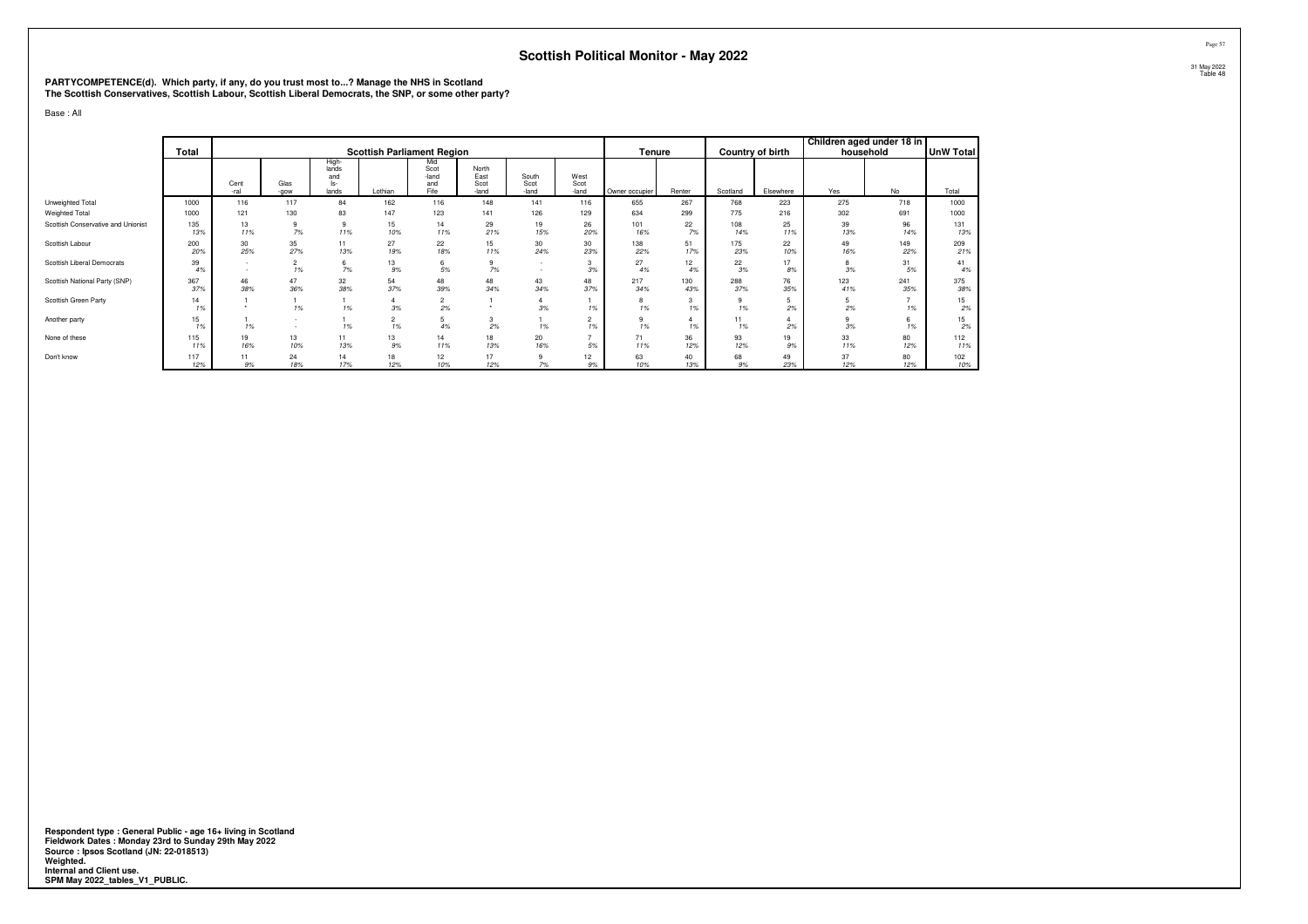# **PARTYCOMPETENCE(d). Which party, if any, do you trust most to...? Manage the NHS in Scotland The Scottish Conservatives, Scottish Labour, Scottish Liberal Democrats, the SNP, or some other party?**

Base : All

|                                    | Total      |            |            | <b>Voting intention (General Election)</b> |            | Voting intention (Indyref2) |            |           | Past vote (SP 2021)<br>Constituency |           |            |           | Past vote (2019 General Election) |     |            |            | Past vote (Indyref 2014) |                                               |            | Past vote (EU Referendum, 2016) UnW Total |                     |            |
|------------------------------------|------------|------------|------------|--------------------------------------------|------------|-----------------------------|------------|-----------|-------------------------------------|-----------|------------|-----------|-----------------------------------|-----|------------|------------|--------------------------|-----------------------------------------------|------------|-------------------------------------------|---------------------|------------|
|                                    |            | Con        |            | LD                                         | SNP        | Yes                         | No         | Con       |                                     | LD        | SNP        | Con       | Lab                               | LD  | SNP        | Yes        | No                       | Not<br>vote/<br>too<br>young<br>/not<br>Scot' | Remain     |                                           | Not<br>vote/<br>too | Total      |
| Unweighted Total                   | 1000       | 153        | Lab<br>208 | 84                                         | 371        | 424                         | 460        | 158       | Lab<br>160                          | 51        | 351        | 197       | 178                               |     | 307        | 371        | 443                      | 154                                           | 600        | Leave<br>224                              | vouna<br>125        | 1000       |
| Weighted Total                     | 1000       | 154        | 198        | 77                                         | 366        | 419                         | 455        | 158       | 147                                 |           | 346        |           | 165                               | 38  | 300        | 365        | 429                      | 168                                           | 585        | 214                                       | 140                 | 1000       |
| Scottish Conservative and Unionist | 135<br>13% | 105<br>68% | 2%         | 11%                                        |            | 2%                          | 121<br>27% | 99<br>63% | $5\%$                               | 17%       | $\sim$     | 55%       | 3%                                | 8%  |            | 5%         | $\frac{103}{24\%}$       | 13<br>7%                                      | 50<br>9%   | 64<br>30%                                 | 13<br>9%            | 131<br>13% |
| Scottish Labour                    | 200<br>20% | 15<br>10%  | 142<br>72% | 10<br>12%                                  | 13<br>4%   | 30<br>70                    | 148<br>33% | 24<br>15% | 108<br>74%                          | 9%        | 24<br>7%   | 31<br>16% | 110<br>67%                        | 15% | 18<br>6%   | 30<br>8%   | 142<br>33%               | 21<br>12%                                     | 142<br>24% | 36<br>17%                                 | 16<br>12%           | 209<br>21% |
| Scottish Liberal Democrats         | 39<br>4%   | 1%         |            | $\frac{32}{42\%}$                          | 10/        | 2%                          | 29<br>6%   | 2%        | 2%                                  | 20<br>42% | 1%         |           | 1%                                |     |            | 2%         | 25<br>$6\%$              | 4%                                            | 33<br>6%   |                                           | ╯<br>2%             | 41<br>4%   |
| Scottish National Party (SNP)      | 367<br>37% | 4%         | 7%         | 8%                                         | 307<br>84% | 296<br>71%                  | 36<br>8%   | 2%        | 3%                                  | 13%       | 272<br>79% | 5%        | $^{23}_{14\%}$                    | 13% | 241<br>80% | 240<br>66% | 53<br>12%                | 67<br>40%                                     | 249<br>43% | 23%                                       | 54<br>39%           | 375<br>38% |
| Scottish Green Party               | 14<br>1%   |            |            | 1%                                         | 1%         | 12<br>3%                    |            |           | 1%                                  |           | 2%         |           | 1%                                |     | 29         | 2%         |                          | 1%                                            | 2%         |                                           | 1%                  | 15<br>2%   |
| Another party                      | 15<br>1%   | 1%         | 1%         | 1%                                         | 1%         | 2%                          | 1%         | 1%        |                                     | 2%        | 2%         |           | 1%                                |     | 29         | 2%         | 1%                       | 2%                                            |            |                                           |                     | 15<br>2%   |
| None of these                      | 115<br>11% | 19<br>12%  | 7%         | $^{12}_{16\%}$                             | 16<br>4%   | 22<br>5%                    | 63<br>14%  | 17<br>11% | 14<br>9%                            | 10%       | 20<br>6%   | 25<br>13% | 7%                                | 7%  | 15<br>5%   | 28<br>8%   | 60<br>14%                | 16<br>10%                                     | 8%         |                                           | 15<br>10%           | 112<br>11% |
| Don't know                         | 117<br>12% |            | 10%        | 8%                                         | 17<br>5%   | 38<br>q%                    | 50<br>11%  | 6%        | 11                                  | 7%        | 16<br>.5%  |           | 10<br>6%                          | 9%  | 10<br>3%   | 25<br>7%   | 41<br>10%                | 40<br>24%                                     | 8%         | 20<br>9%                                  | 38<br>27%           | 102<br>10% |

**Respondent type : General Public - age 16+ living in Scotland Fieldwork Dates : Monday 23rd to Sunday 29th May 2022 Source : Ipsos Scotland (JN: 22-018513) Weighted. Internal and Client use. SPM May 2022\_tables\_V1\_PUBLIC.**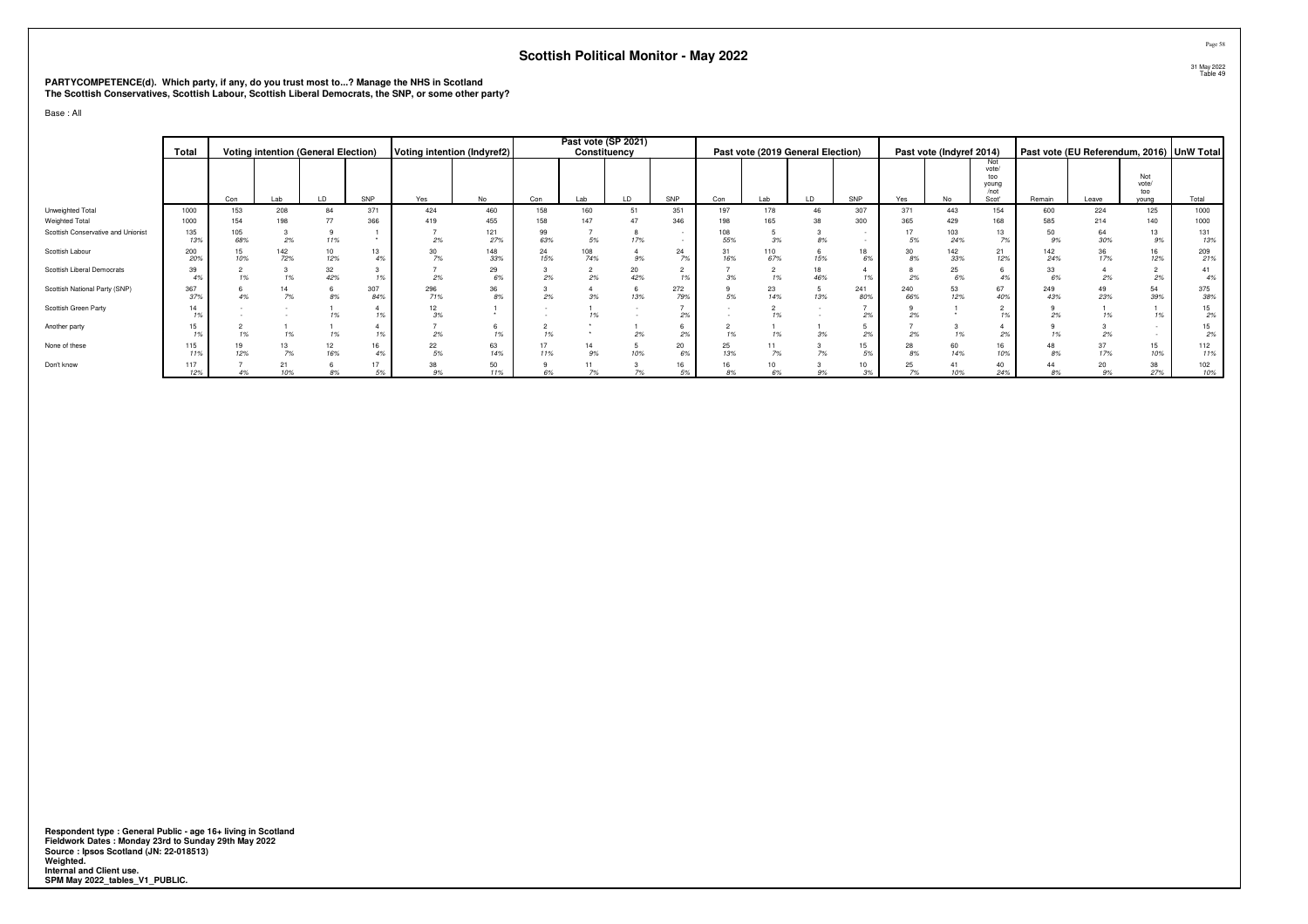**LEADERS. Are you satisfied or dissatisfied with the way ..... is doing his/her job as leader of ....?**

Base : All

|                      |                                      | INSTURG. Nicola I ASARWAR. Anas | ACOLEH. Alex<br>Cole-Hamilton - | DROSS, Douglas<br>Ross - Scottish | PHARV. Patrick                 | LSLAT. Lorna<br>Slater - co- |                             |                              |
|----------------------|--------------------------------------|---------------------------------|---------------------------------|-----------------------------------|--------------------------------|------------------------------|-----------------------------|------------------------------|
|                      | Sturgeon as                          | Sarwar -                        | Scottish                        | Conservative                      | Harvie - co-                   | leader of the                | BJOHN, Boris                | KSTARM, Keir                 |
|                      | <b>First Minister</b><br>of Scotland | Scottish Labour<br>Party        | Liberal<br>Democrats            | and Unionist<br>Party             | leader Scottish<br>Green Party | Scottish Green<br>Party      | Johnson - Prime<br>Minister | Starmer - UK<br>Labour Party |
|                      |                                      |                                 |                                 |                                   |                                |                              |                             |                              |
| Unweighted Total     | 1000                                 | 1000                            | 1000                            | 1000                              | 1000                           | 1000                         | 1000                        | 1000                         |
| Weighted Total       | 1000                                 | 1000                            | 1000                            | 1000                              | 1000                           | 1000                         | 1000                        | 1000                         |
| Satisfied            | 527                                  | 462                             | 275                             | 239                               | 324                            | 303                          | 123                         | 380                          |
|                      | 53%                                  | 46%                             | 28%                             | 24%                               | 32%                            | 30%                          | 12%                         | 38%                          |
| Dissatisfied         | 413                                  | 268                             | 240                             | 509                               | 302                            | 277                          | 827                         | 400                          |
|                      | 41%                                  | 27%                             | 24%                             | 51%                               | 30%                            | 28%                          | 83%                         | 40%                          |
| Don't know           | 60                                   | 270                             | 485                             | 253                               | 374                            | 420                          | 50                          | 220                          |
|                      | 6%                                   | 27%                             | 48%                             | 25%                               | 37%                            | 42%                          | 5%                          | 22%                          |
| <b>Net satisfied</b> | 115                                  | 194                             | 36                              | $-270$                            | 22                             | 26                           | $-704$                      | $-19$                        |
|                      | 11%                                  | 19%                             | 4%                              | $-27%$                            | 2%                             | 3%                           | $-70%$                      | $-2%$                        |

Respondent type : General Public - age 16+ living in Scotland<br>Fieldwork Dates : Monday 23rd to Sunday 29th May 2022<br>Source : Ipsos Scotland (JN: 22-018513)<br>Weighted.<br>Internal and Client use.<br>SPM May 2022\_tables\_V1\_PUBLIC.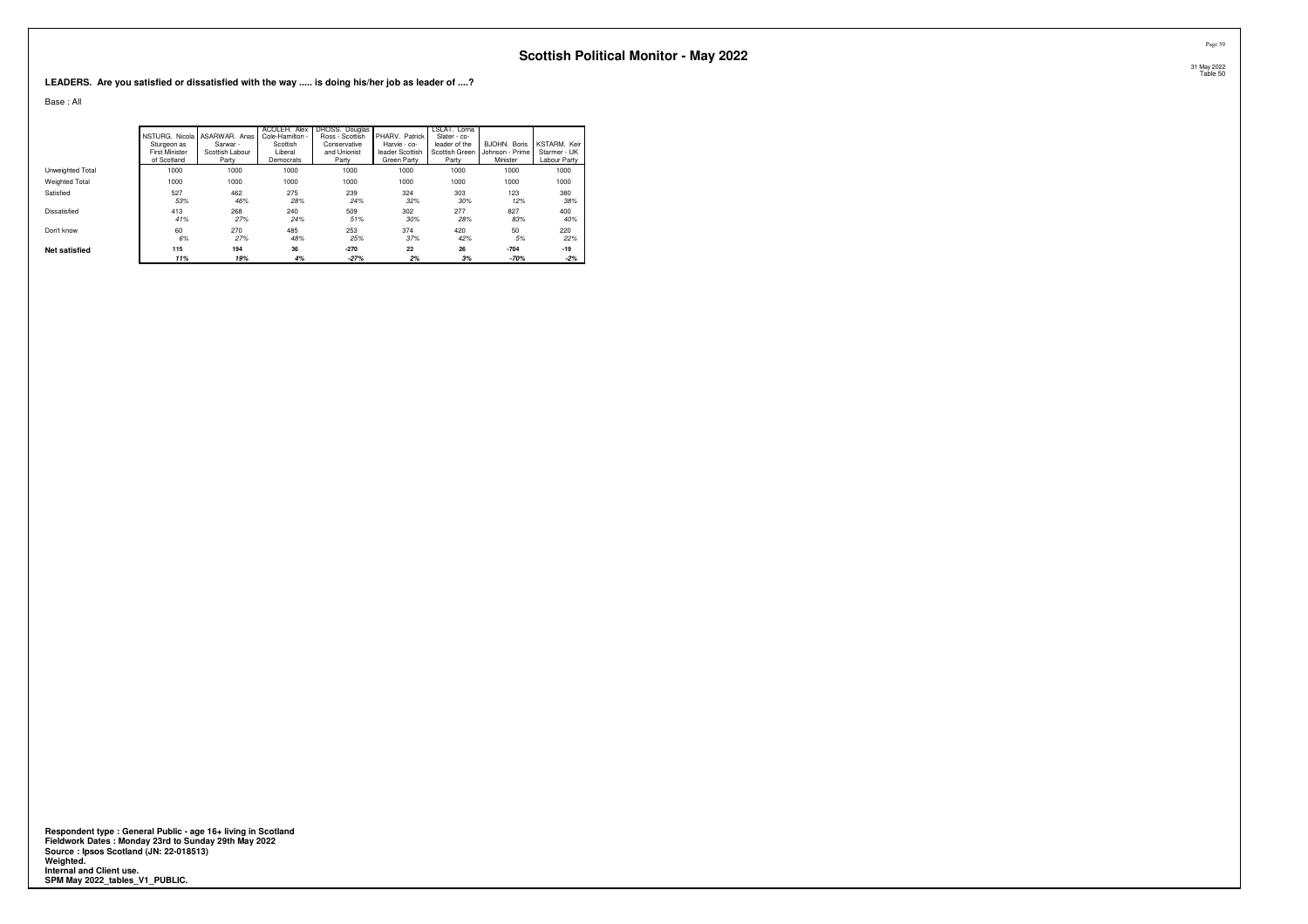#### **NSTURG. Are you satisfied or dissatisfied with the way Nicola Sturgeon is doing her job as First Minister of Scotland?**

Base : All

|                       | Total |            | Gender     |           |       |           |            | Age       |            |            |            |            |            |            | Social class   |            |                  |                   |                      | Work status          |             |            | Work Sector |     | Qualifications |                  | UnW Total  |
|-----------------------|-------|------------|------------|-----------|-------|-----------|------------|-----------|------------|------------|------------|------------|------------|------------|----------------|------------|------------------|-------------------|----------------------|----------------------|-------------|------------|-------------|-----|----------------|------------------|------------|
|                       |       | Male       | Female     | $16 - 24$ | 25-34 | $35 - 44$ | 45-54      | 55-64     | 65<br>more | 16-34      | 35-54      | 55<br>more |            |            | C <sub>2</sub> | DF         | ABC <sub>1</sub> | C <sub>2</sub> DE | Work<br>-ınq<br>time | Work<br>part<br>time | Not<br>work | Priv       | Pub-        | No  | Other<br>qual  | Degree<br>higher | Total      |
| Unweighted Total      | 1000  | 494        | 506        | 107       | 158   | 131       | 165        | 178       | 259        | 265        | 296        | 437        | 211        | 344        | 186            | 210        | 555              | 396               | 432                  | 131                  | 432         | 296        | 223         | 146 | 499            | 333              | 1000       |
| <b>Weighted Total</b> | 1000  | 481        | 519        | 113       | 178   | 146       | 18         | 157       | 224        | 291        | 326        | 381        | 208        | 289        |                | 283        | 497              | 456               | 451                  | 107                  | 437         | 403        | 126         | 147 | 518            | 314              | 1000       |
| Satisfied             | 527   | 49%        | 56%        | 64%       | 56%   | 55%       | 100<br>55% | 83<br>53% | 94<br>42%  | 171<br>59% | 79<br>55%  | 176<br>46% | 50%        | 155<br>54% | 52%            | 154<br>55% | 259<br>52%       | 245<br>54%        | 245<br>54%           | 60<br>56%            | 218         | 201<br>50% | 69%         | 44% | 283<br>55%     | 168<br>54%       | 538<br>54% |
| Dissatisfied          | 413   | 223<br>46% | 190<br>37% | 28%       | 34%   | 35%       | 40%        | 46%       | 124<br>55% | 93<br>32%  | 124<br>38% | 196<br>52% | 100<br>48% | 41%        | 42%            | 38%        | 218<br>44%       | 179<br>39%        | 176<br>39%           | 36<br>33%            | 199<br>469  | 66<br>41%  | 29%         |     | 204<br>39%     | 129              | 415<br>42% |
| Don't know            | 60    |            |            |           | 10%   | 11%       |            |           |            | 9%         |            | 2%         |            | 6%         |                |            |                  | 32                |                      | 10%                  |             |            |             |     | 6%             |                  |            |
| <b>Net satisfied</b>  | 115   |            | 101        |           |       |           |            |           | $-30$      |            |            | $-20$      |            |            |                |            |                  |                   |                      | 25                   |             |            |             |     |                |                  | 123        |
|                       |       | 3%         | 19%        | 36%       | 21%   | 20%       | 15%        | 7%        | $-14%$     | 27%        | 17%        | $-5%$      | 2%         | 13%        | 11%            | 17%        | 8%               | 15%               | 15%                  | 23%                  |             | 9%         | 39%         | -6% | 15%            | 13%              | 12%        |

Respondent type : General Public - age 16+ living in Scotland<br>Fieldwork Dates : Monday 23rd to Sunday 29th May 2022<br>Source : Ipsos Scotland (JN: 22-018513)<br>Weighted.<br>Internal and Client use.<br>SPM May 2022\_tables\_V1\_PUBLIC.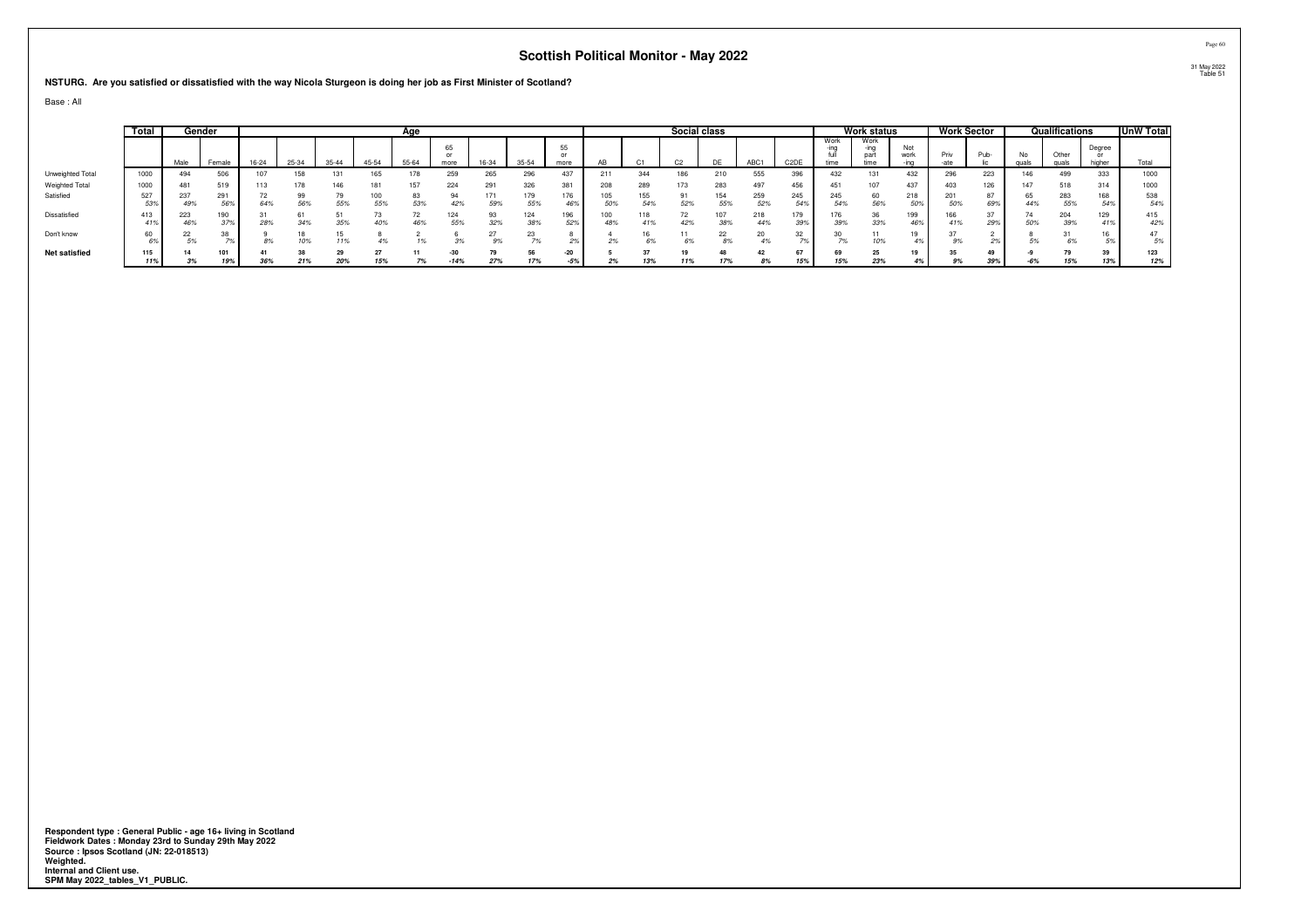#### **NSTURG. Are you satisfied or dissatisfied with the way Nicola Sturgeon is doing her job as First Minister of Scotland?**

Base : All

|                      |            |              |              |                                      |                                   |                                     |                                |                        |                       |                |            |            |                         | Children aged under 18 in |            |                  |
|----------------------|------------|--------------|--------------|--------------------------------------|-----------------------------------|-------------------------------------|--------------------------------|------------------------|-----------------------|----------------|------------|------------|-------------------------|---------------------------|------------|------------------|
|                      | Total      |              |              |                                      | <b>Scottish Parliament Region</b> |                                     |                                |                        |                       | Tenure         |            |            | <b>Country of birth</b> |                           | household  | <b>UnW Total</b> |
|                      |            | Cent<br>-ral | Glas<br>-gow | High<br>lands<br>and<br>ls-<br>lands | Lothian                           | Mid<br>Scot<br>-land<br>and<br>Fife | North<br>East<br>Scot<br>-land | South<br>Scot<br>-land | West<br>Scot<br>-land | Owner occupier | Renter     | Scotland   | Elsewhere               | Yes                       | No         | Total            |
| Unweighted Total     | 1000       | 116          | 117          | 84                                   | 162                               | 116                                 | 148                            | 141                    | 116                   | 655            | 267        | 768        | 223                     | 275                       | 718        | 1000             |
| Weighted Total       | 1000       | 121          | 130          | 83                                   | 147                               | 123                                 | 141                            | 126                    | 129                   | 634            | 299        | 775        | 216                     | 302                       | 691        | 1000             |
| Satisfied            | 527<br>53% | 59<br>49%    | 70<br>54%    | 44<br>53%                            | 89<br>61%                         | 63<br>51%                           | 70<br>50%                      | 61<br>48%              | 72<br>56%             | 304<br>48%     | 187<br>63% | 398<br>51% | 125<br>58%              | 175<br>58%                | 349<br>51% | 538<br>54%       |
| Dissatisfied         | 413<br>41% | 55<br>46%    | 48<br>37%    | 35<br>42%                            | 51<br>35%                         | 53<br>43%                           | 58<br>41%                      | 60<br>48%              | 53<br>41%             | 300<br>47%     | 87<br>29%  | 341<br>44% | 67<br>31%               | 104<br>34%                | 305<br>44% | 415<br>42%       |
| Don't know           | 60<br>6%   | 5%           | 12<br>9%     | 6%                                   | 5%                                | 6%                                  | 13<br>9%                       | 4%                     | 3%                    | 29<br>5%       | 25<br>8%   | 36<br>5%   | 24<br>11%               | 23<br>8%                  | 36<br>5%   | 47<br>5%         |
| <b>Net satisfied</b> | 115<br>11% | 4%           | 22<br>17%    | 11%                                  | 38<br>26%                         | 10<br>8%                            | 13<br>9%                       |                        | 18<br>14%             |                | 100<br>34% | 57<br>7%   | 58<br>27%               | 71<br>23%                 | 44<br>6%   | 123<br>12%       |
|                      |            |              |              |                                      |                                   |                                     |                                |                        |                       |                |            |            |                         |                           |            |                  |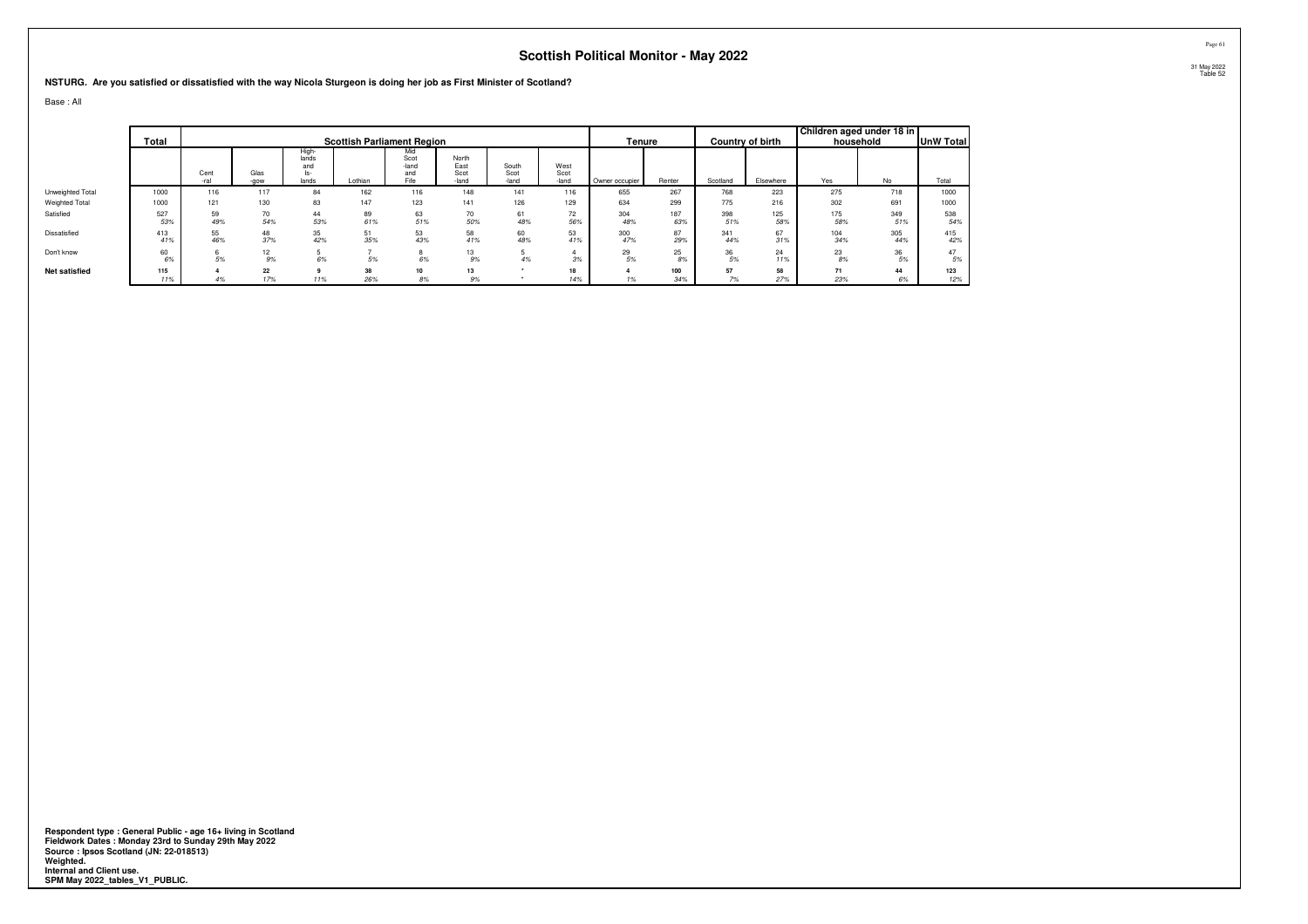**NSTURG. Are you satisfied or dissatisfied with the way Nicola Sturgeon is doing her job as First Minister of Scotland?**

Base : All

|                      | Total      |                  |                 | <b>Voting intention (General Election)</b> |            |            | Voting intention (Indyref2) |                  |     | Past vote (SP 2021)<br>Constituency |              |                  |        | Past vote (2019 General Election) |            |            | Past vote (Indyref 2014) |                                      |            |       |                     | Past vote (EU Referendum, 2016) UnW Total |
|----------------------|------------|------------------|-----------------|--------------------------------------------|------------|------------|-----------------------------|------------------|-----|-------------------------------------|--------------|------------------|--------|-----------------------------------|------------|------------|--------------------------|--------------------------------------|------------|-------|---------------------|-------------------------------------------|
|                      |            |                  |                 |                                            |            |            |                             |                  |     |                                     |              |                  |        |                                   |            |            |                          | Not<br>vote/<br>too<br>young<br>/not |            |       | Not<br>vote/<br>too |                                           |
|                      |            | Con              |                 |                                            | SNP        | Yes        | No                          | Con              | Lab |                                     | SNP          |                  |        | LD                                | SNP        | Yes        |                          | Scot'                                | Remain     | Leave | young               | Total                                     |
| Unweighted Total     | 1000       | 153              | 208             | 84                                         | 371        | 424        | 460                         | 158              |     |                                     | 351          | 197              |        | 46                                | 207        | 371        | 443                      | 154                                  | 600        | 224   | 125                 | 1000                                      |
| Weighted Total       | 1000       | 154              | 198             |                                            | 366        | 419        | 455                         |                  |     |                                     | 346          | 198              |        | 38                                | 300        | 365        | 429                      | 168                                  | 585        | 214   | 140                 | 1000                                      |
| Satisfied            | 527<br>53% |                  | 69<br>35%       | 30%                                        | 342<br>94% | 358<br>86% | 104<br>23%                  | 9%               | 28% | 15<br>33%                           | 312<br>90%   | 20<br>10%        | 40%    | 15<br>38%                         | 258<br>86% | 286<br>78% | 29%                      | 96<br>57%                            | 343<br>59% |       | 76<br>55%           | 538<br>54%                                |
| Dissatisfied         | 413<br>41% | 87%              | 124<br>63%      | 51<br>66%                                  |            | 12%        | 334<br>73%                  | 90%              | 68% | 29<br>62%                           | $\sim$<br>8% | 174<br>88%       | 58%    | 23<br>59%                         | 36<br>12%  | 70<br>19%  | 291<br>68%               | 47<br>28%                            | 223<br>38% | 63%   | 43<br>30%           | 415<br>42%                                |
| Don't know           | 60<br>6%   |                  |                 |                                            |            | 3%         | 17<br>4%                    |                  |     |                                     |              |                  |        |                                   |            |            |                          | 25<br>15%                            |            |       | 21<br>15%           | 47<br>5%                                  |
| <b>Net satisfied</b> | 115<br>11% | $-118$<br>$-76%$ | $-55$<br>$-28%$ |                                            | 325<br>89% | 310<br>74% | $-230$<br>$-51%$            | $-127$<br>$-81%$ |     | $-14$<br>$-29%$                     | 284<br>82%   | $-154$<br>$-78%$ | $-17%$ | $-21%$                            | 223<br>74% | 216<br>59% | $-167$<br>$-39%$         | 49<br>29%                            | 120<br>21% |       | 34<br>24%           | 123<br>12%                                |

**Respondent type : General Public - age 16+ living in Scotland Fieldwork Dates : Monday 23rd to Sunday 29th May 2022 Source : Ipsos Scotland (JN: 22-018513) Weighted. Internal and Client use. SPM May 2022\_tables\_V1\_PUBLIC.**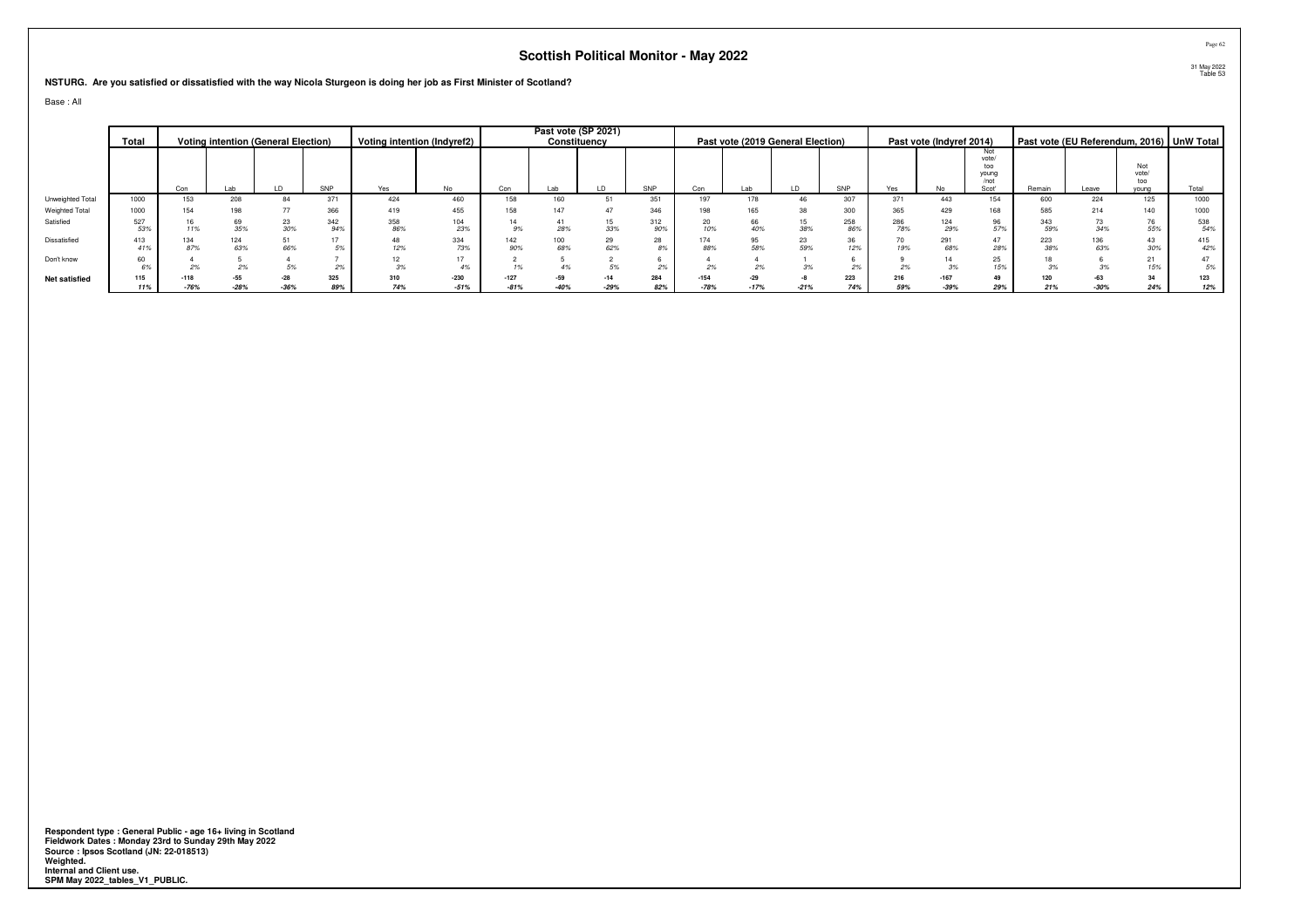**ASARWAR. Are you satisfied or dissatisfied with the way Anas Sarwar is doing his job as leader of the Scottish Labour Party?**

Base : All

|                      | Total      |            | Gender     |       |       |           |           | Age   |            |            |            |                          |            |            | Social class   |            |            |                   |                      | <b>Work status</b>   |             |            | Work Sector |     | Qualifications |                  | UnW Total  |
|----------------------|------------|------------|------------|-------|-------|-----------|-----------|-------|------------|------------|------------|--------------------------|------------|------------|----------------|------------|------------|-------------------|----------------------|----------------------|-------------|------------|-------------|-----|----------------|------------------|------------|
|                      |            | Male       | Female     | 16-24 | 25-34 | $35 - 44$ | 45-54     | 55-64 | 65<br>more | 16-34      | $35 - 54$  | 55<br>$^{\circ}$<br>more | AB         |            | C <sub>2</sub> | DE         | ABC1       | C <sub>2</sub> DE | Work<br>-ıng<br>time | Work<br>-ing<br>time | Not<br>work | Priv       | Pub-        | No  | Other<br>guals | Degree<br>higher | Total      |
| Unweighted Total     | 1000       | 494        | 506        |       | 158   | 131       | 165       | 178   | 259        | 265        | 296        | 437                      | 211        | 344        | 186            | 210        | 555        | 396               | 432                  | 131                  | 432         | 296        | 223         | 146 | 499            | 333              | 1000       |
| Weighted Total       | 1000       | 481        | 519        | 113   | 178   | 146       | 181       | 157   | 224        | 291        | 326        | 381                      | 208        | 289        | 173            | 283        | 497        | 456               | 451                  | 107                  | 437         | 403        | 126         | 147 | 518            | 314              | 1000       |
| Satisfied            | 462<br>46% | 209<br>43% | 254<br>49% | 38%   | 32%   | 39%       | 92<br>51% | 73    | 140<br>62% | 100<br>34% | 148<br>45% | 213<br>56%               | 110<br>53% | 146<br>51% | 49%            | 102<br>36% | 256<br>52% | 187               | 185<br>41%           | 43<br>40%            | 233<br>539  | 39%        | 47%         |     | 213<br>41%     | 168<br>54%       | 493<br>49% |
| Dissatisfied         | 268<br>27% | 35%        | 101<br>19% | 28%   | 29%   | 26%       | 25%       | 34%   | 21%        | 84<br>29%  | 26%        | 27%                      | 29%        | 27%        | 25%            | 26%        | 139<br>28% | 118<br>26%        | 32%                  | 16%                  | 106<br>249  | 30%        | 32<br>25%   |     | 162<br>31%     | 25%              | 263<br>26% |
| Don't know           | 270<br>27% | 22%        | 164<br>32% |       | 39%   | 35%       | 24%       | 19%   | 16%        | 37%        | 29%        | 17%                      | 18%        | 64<br>22%  | 26%            | 06<br>37%  | 102<br>20% | 151<br>33%        | 120<br>27%           | 48<br>45%            | 99<br>239   | 125<br>31% | 35<br>28%   |     | 143<br>28%     | 21%              | 244<br>24% |
| <b>Net satisfied</b> | 194<br>19% | 42<br>9%   | 153<br>29% | 10%   | 3%    | 19<br>13% | 26%       | 13%   | 92<br>41%  | 6%         | 65<br>20%  | 112<br>29%               | 24%        | 68<br>23%  | 24%            | 28<br>10%  | 118<br>24% | 68<br>15%         | 9%                   | 26<br>24%            | 29%         | 9%         | 22%         | 33% | 10%            | 89<br>28%        | 230<br>23% |
|                      |            |            |            |       |       |           |           |       |            |            |            |                          |            |            |                |            |            |                   |                      |                      |             |            |             |     |                |                  |            |

Respondent type : General Public - age 16+ living in Scotland<br>Fieldwork Dates : Monday 23rd to Sunday 29th May 2022<br>Source : Ipsos Scotland (JN: 22-018513)<br>Weighted.<br>Internal and Client use.<br>SPM May 2022\_tables\_V1\_PUBLIC.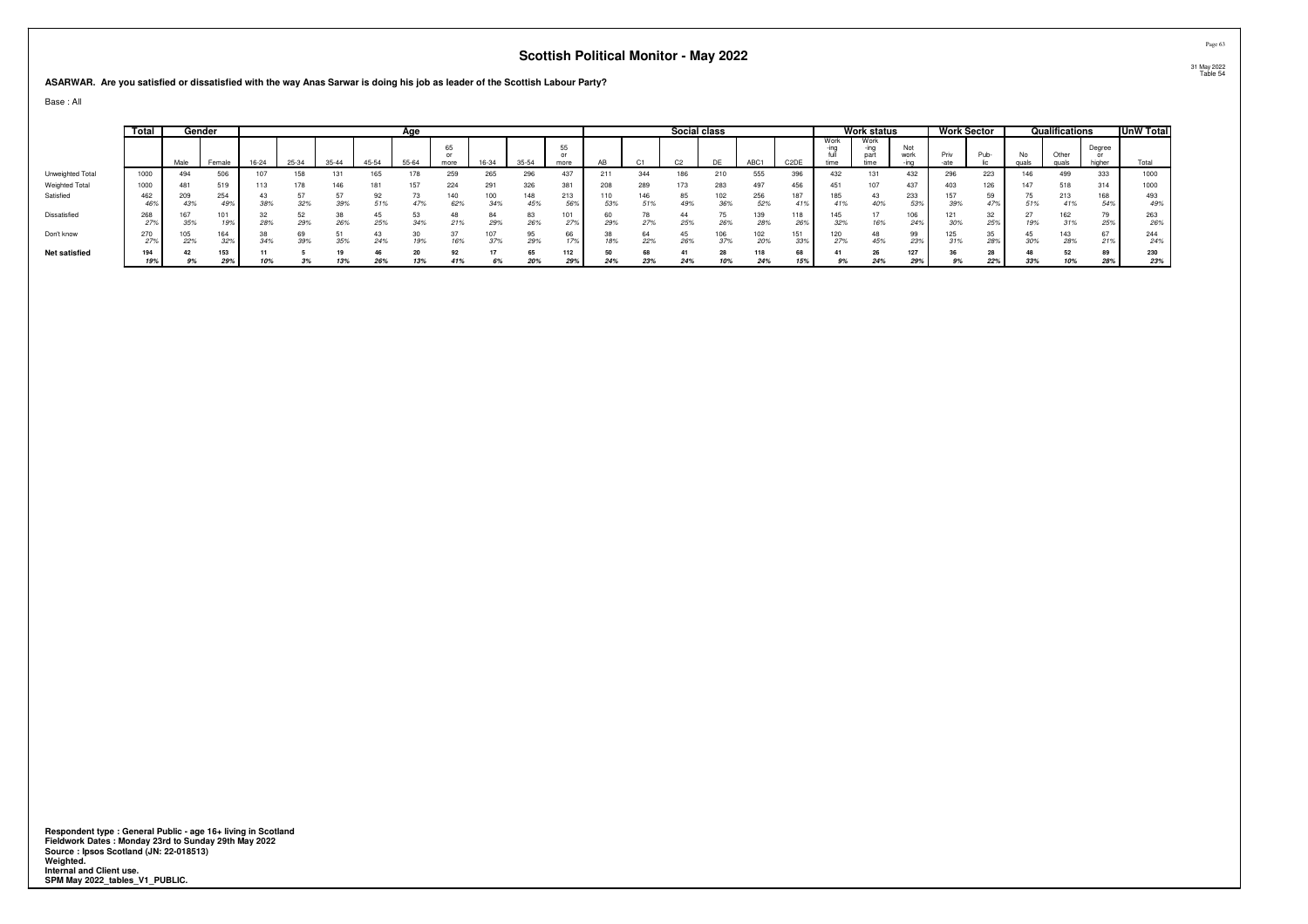**ASARWAR. Are you satisfied or dissatisfied with the way Anas Sarwar is doing his job as leader of the Scottish Labour Party?**

Base : All

|                      |            |              |              |                                       |                                   |                                     |                                |                        |                       |                |            |            |                         | Children aged under 18 in |            |                  |
|----------------------|------------|--------------|--------------|---------------------------------------|-----------------------------------|-------------------------------------|--------------------------------|------------------------|-----------------------|----------------|------------|------------|-------------------------|---------------------------|------------|------------------|
|                      | Total      |              |              |                                       | <b>Scottish Parliament Region</b> |                                     |                                |                        |                       | Tenure         |            |            | <b>Country of birth</b> |                           | household  | <b>UnW Total</b> |
|                      |            | Cent<br>-ral | Glas<br>-gow | High-<br>lands<br>and<br>ls-<br>lands | Lothian                           | Mid<br>Scot<br>-land<br>and<br>Fife | North<br>East<br>Scot<br>-land | South<br>Scot<br>-land | West<br>Scot<br>-land | Owner occupier | Renter     | Scotland   | Elsewhere               | Yes                       | No         | Total            |
| Unweighted Total     | 1000       | 116          | 117          | 84                                    | 162                               | 116                                 | 148                            | 141                    | 116                   | 655            | 267        | 768        | 223                     | 275                       | 718        | 1000             |
| Weighted Total       | 1000       | 121          | 130          | 83                                    | 147                               | 123                                 | 141                            | 126                    | 129                   | 634            | 299        | 775        | 216                     | 302                       | 691        | 1000             |
| Satisfied            | 462<br>46% | 57<br>47%    | 67<br>52%    | 35<br>42%                             | 61<br>41%                         | 58<br>47%                           | 73<br>52%                      | 54<br>43%              | 57<br>44%             | 333<br>53%     | 103<br>34% | 364<br>47% | 92<br>43%               | 117<br>39%                | 340<br>49% | 493<br>49%       |
| Dissatisfied         | 268<br>27% | 35<br>29%    | 38<br>29%    | 19<br>23%                             | 45<br>31%                         | 34<br>28%                           | 32<br>23%                      | 28<br>22%              | 38<br>29%             | 160<br>25%     | 87<br>29%  | 220<br>28% | 47<br>22%               | 82<br>27%                 | 185<br>27% | 263<br>26%       |
| Don't know           | 270<br>27% | 29<br>24%    | 26<br>20%    | 30<br>36%                             | 41<br>28%                         | 31<br>25%                           | 36<br>26%                      | 44<br>35%              | 34<br>26%             | 140<br>22%     | 109<br>37% | 191<br>25% | 76<br>35%               | 102<br>34%                | 166<br>24% | 244<br>24%       |
| <b>Net satisfied</b> | 194<br>19% | 22<br>19%    | 30<br>23%    | 16<br>19%                             | 16<br>11%                         | 24<br>19%                           | 41<br>29%                      | 26<br>21%              | 20<br>15%             | 173<br>27%     | 16<br>6%   | 145<br>19% | 45<br>21%               | 35<br>12%                 | 155<br>22% | 230<br>23%       |

**Respondent type : General Public - age 16+ living in Scotland Fieldwork Dates : Monday 23rd to Sunday 29th May 2022 Source : Ipsos Scotland (JN: 22-018513) Weighted. Internal and Client use. SPM May 2022\_tables\_V1\_PUBLIC.**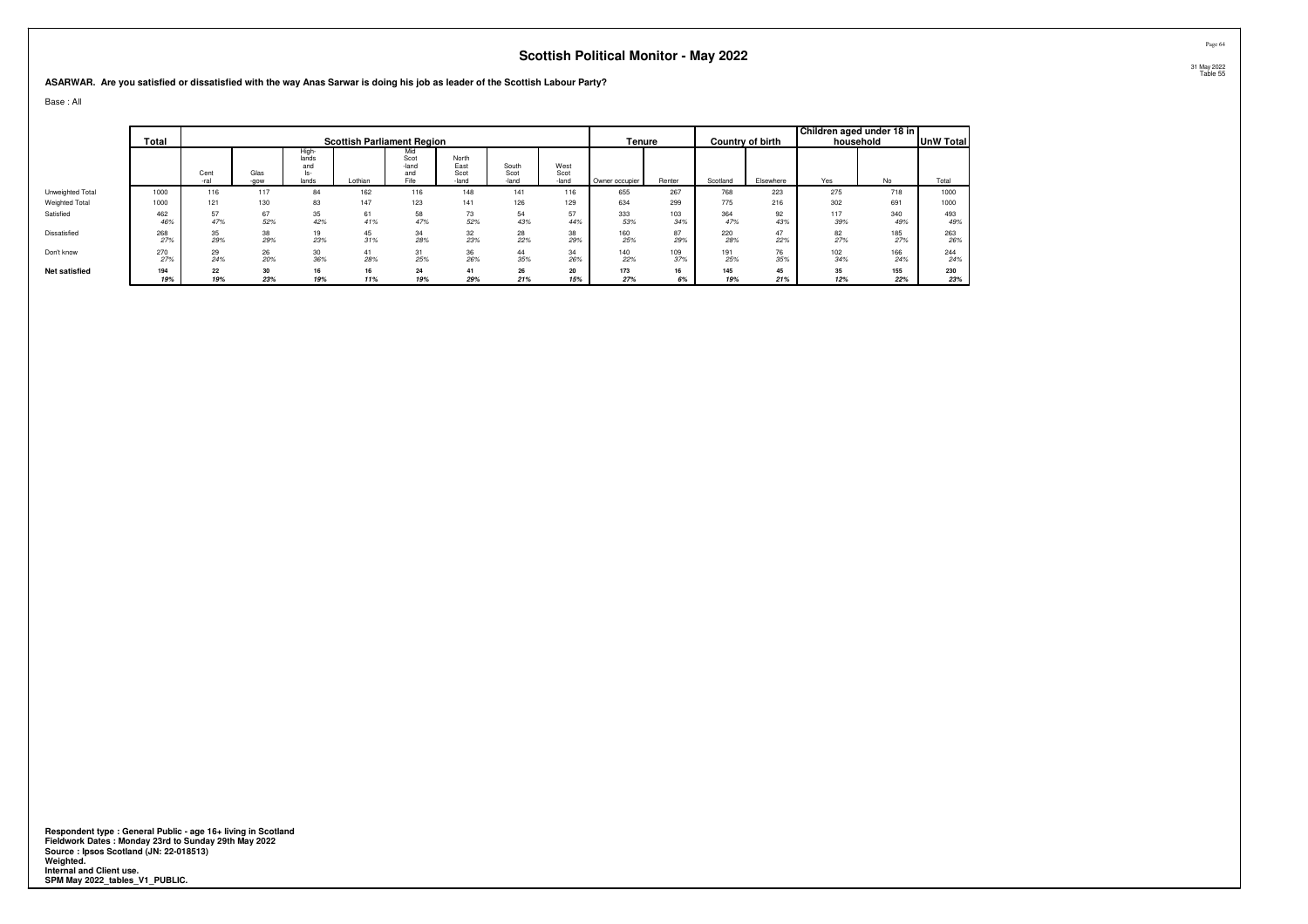**ASARWAR. Are you satisfied or dissatisfied with the way Anas Sarwar is doing his job as leader of the Scottish Labour Party?**

Base : All

|                      | Total      |     |            | <b>Voting intention (General Election)</b> |            |            | Voting intention (Indyref2) |     |           | Past vote (SP 2021)<br>Constituency |            |            |           | Past vote (2019 General Election) |            |            | Past vote (Indyref 2014) |                                               |            |       |                              | Past vote (EU Referendum, 2016) UnW Total |
|----------------------|------------|-----|------------|--------------------------------------------|------------|------------|-----------------------------|-----|-----------|-------------------------------------|------------|------------|-----------|-----------------------------------|------------|------------|--------------------------|-----------------------------------------------|------------|-------|------------------------------|-------------------------------------------|
|                      |            | Con |            |                                            | SNP        | Yes        | No                          | Con | Lab       |                                     | SNP        | Con        |           | LD                                | SNP        | Yes        | No                       | Not<br>vote/<br>too<br>young<br>/not<br>Scot' | Remain     | Leave | Not<br>vote/<br>too<br>vouna | Total                                     |
| Unweighted Total     | 1000       | 153 | 208        | 84                                         | 371        | 424        | 460                         | 158 | 160       |                                     | 351        | 197        |           | 46                                | 307        | 371        | 443                      | 154                                           | 600        | 224   | 125                          | 1000                                      |
| Weighted Total       | 1000       | 154 | 198        |                                            | 366        | 419        | 455                         |     |           |                                     | 346        |            |           |                                   | 300        | 365        |                          | 168                                           | 585        |       | 140                          | 1000                                      |
| Satisfied            | 462<br>46% | 53% | 137<br>69% | 57%                                        | 150<br>41% | 158<br>38% | 263<br>58%                  | 56% | 75%       | 26<br>55%                           | 137<br>40% | 109<br>55% | 71%       | 22<br>57%                         | 128        | 147<br>40% | 249<br>58%               | 53<br>32%                                     | 300<br>51% |       | 42<br>30%                    | 493<br>49%                                |
| Dissatisfied         | 268<br>27% | 29% | 17%        | 23<br>30%                                  | 118<br>32% | 144<br>34% | 102<br>22%                  | 31% | 22<br>15% | 15<br>32%                           | 117<br>34% | 54<br>27%  | 16%       | 14<br>37%                         | 108<br>36% | 125<br>34% | 102<br>24%               | 35<br>21%                                     | 162<br>28% |       | 33<br>24%                    | 263<br>26%                                |
| Don't know           | 270<br>27% | 18% | 26<br>13%  | 13%                                        | 97<br>27%  | 116<br>28% | 90<br>20%                   | 13% |           | 12%                                 | 92<br>26%  | 35<br>18%  | 13%       |                                   | 65         | 25%        | 78                       | 80<br>48%                                     | 122<br>21% |       | 65<br>46%                    | 244<br>24%                                |
| <b>Net satisfied</b> | 194        | 25% | 103<br>52% | 27%                                        | 32         | 14         | 162                         | 26% |           |                                     | 20<br>6%   | 54<br>27%  | 92<br>55% | 20%                               | 20         | 22         | 147<br>34%               | 18                                            | 138<br>24% |       |                              | 230                                       |
|                      | 19%        |     |            |                                            | 9%         | 3%         | 36%                         |     | 60%       | 23%                                 |            |            |           |                                   |            | 6%         |                          | 11%                                           |            |       | 6%                           | 23%                                       |

**Respondent type : General Public - age 16+ living in Scotland Fieldwork Dates : Monday 23rd to Sunday 29th May 2022 Source : Ipsos Scotland (JN: 22-018513) Weighted. Internal and Client use. SPM May 2022\_tables\_V1\_PUBLIC.**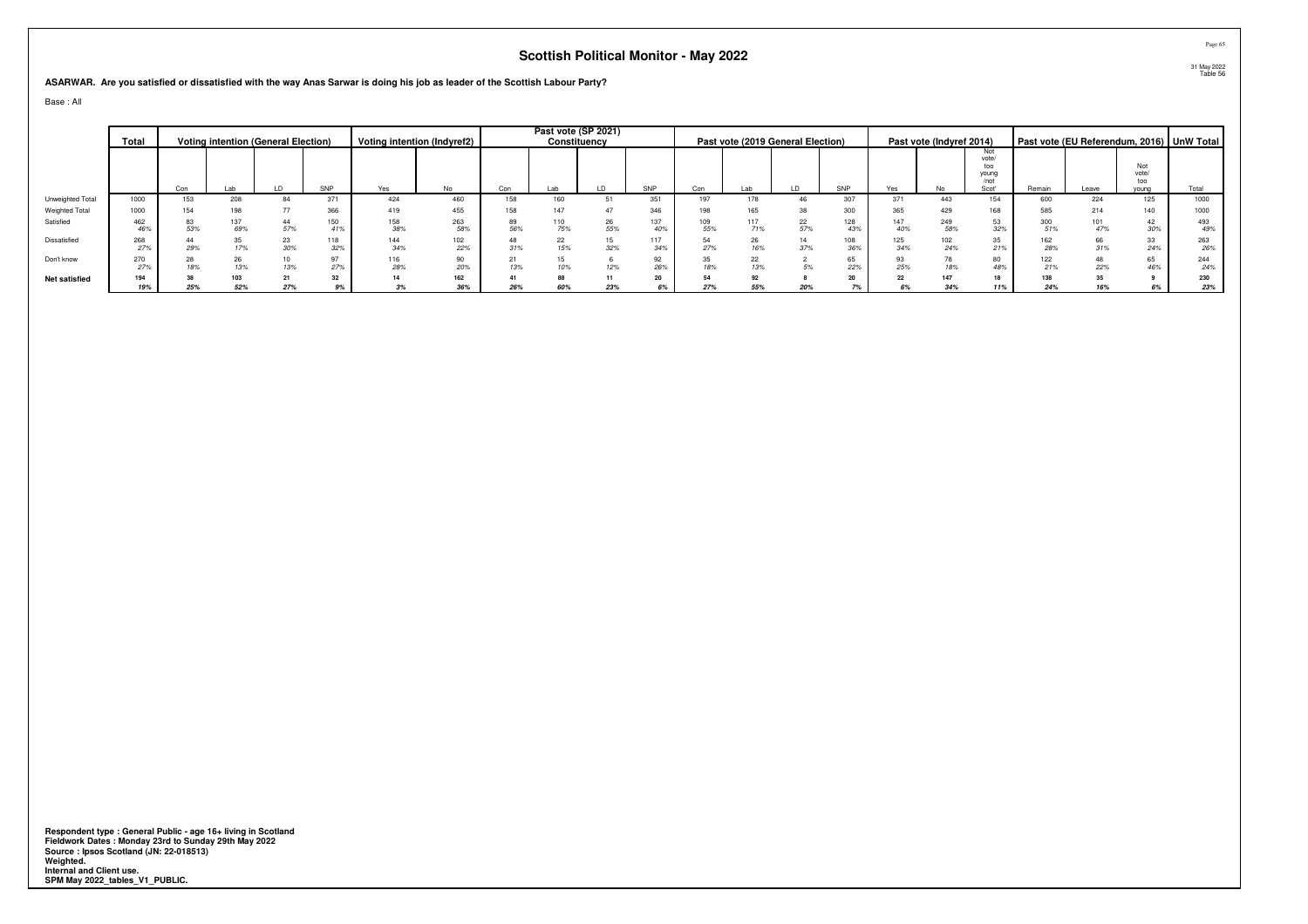**ACOLEH. Are you satisfied or dissatisfied with the way Alex Cole-Hamilton is doing his job as leader of the Scottish Liberal Democrats?**

Base : All

|                       | Total      |            | Gender     |       |       |           |                 | Age       |            |            |              |                          |     |            | Social class   |           |            |                   |                      | <b>Work status</b>           |             |            | Work Sector |             | Qualifications |                  | UnW Total  |
|-----------------------|------------|------------|------------|-------|-------|-----------|-----------------|-----------|------------|------------|--------------|--------------------------|-----|------------|----------------|-----------|------------|-------------------|----------------------|------------------------------|-------------|------------|-------------|-------------|----------------|------------------|------------|
|                       |            | Male       | Female     | 16-24 | 25-34 | $35 - 44$ | 45-54           | 55-64     | 65<br>more | 16-34      | $35 - 54$    | 55<br>$^{\circ}$<br>more | AB  |            | C <sub>2</sub> | <b>DE</b> | ABC1       | C <sub>2</sub> DE | Work<br>-ina<br>time | Work<br>-ing<br>part<br>time | Not<br>work | Priv       | Pub-        | No<br>quals | <b>GULA</b>    | Degree<br>higher | Total      |
| Unweighted Total      | 1000       | 494        | 506        |       | 158   | 131       | 165             |           | 259        | 265        | 296          | 437                      | 211 | 344        | 186            | 210       | 555        | 396               | 432                  | 131                          | 432         | 296        | 223         | 146         | 499            | 333              | 1000       |
| <b>Weighted Total</b> | 1000       | 481        | 519        |       |       | 146       | 181             | 157       | 224        | 291        | 326          | 381                      | 208 | 289        | 173            | 283       | 497        | 456               | 451                  | 107                          | 437         | 403        | 126         | 147         | 518            | 314              | 1000       |
| Satisfied             | 275<br>28% | 139<br>29% | 136<br>26% |       | 22%   | 39<br>27% | 19%             | 35%       | 31%        | 27%        | 22%          | 124<br>33%               | 33% | 26%        | 25%            | 68<br>24% | 144<br>29% | 111<br>24%        | 26%                  | 21<br>19%                    | 133         | 02<br>25%  | 26%         | 25%         | 133<br>26%     | 101<br>32%       | 288<br>29% |
| Dissatisfied          | 240<br>24% | 29%        | 102<br>20% | 17%   | 22%   | 33<br>22% | 31%             | 30%       | 19%        | 20%        | 27%          | 24%                      | 24% | 30%        | 18%            | 66<br>23% | 27%        | 98<br>229         | 123<br>27%           | 22%                          |             | 23%        | 33%         | 25%         | 133<br>26%     | 22%              | 252<br>25% |
| Don't know            | 485<br>48% | 204<br>42% | 280<br>54% |       | 55%   | 51%       | 50%             | 56<br>36% | 111<br>49% | 153<br>53% | 164<br>50%   | 44%                      | 43% | 127<br>44% | 98<br>56%      | 53%       | 218<br>44% | 246<br>54%        | 209<br>46%           | 63<br>58%                    | 211<br>48%  | 208<br>52% | 52<br>41%   | 49%         | 252<br>49%     | 144<br>46%       | 460<br>46% |
| <b>Net satisfied</b>  | 36<br>49   |            | 24         | 17%   |       | 4%        | $-22$<br>$-12%$ | 5%        | 12%        | 6%         | -16<br>$-5%$ | 2 <sub>A</sub><br>9%     | 9%  | $-3%$      |                |           | 2%         |                   | $-1%$                | $-3%$                        |             | 2%         | $-7%$       |             |                | 11%              | 36         |

Respondent type : General Public - age 16+ living in Scotland<br>Fieldwork Dates : Monday 23rd to Sunday 29th May 2022<br>Source : Ipsos Scotland (JN: 22-018513)<br>Weighted.<br>Internal and Client use.<br>SPM May 2022\_tables\_V1\_PUBLIC.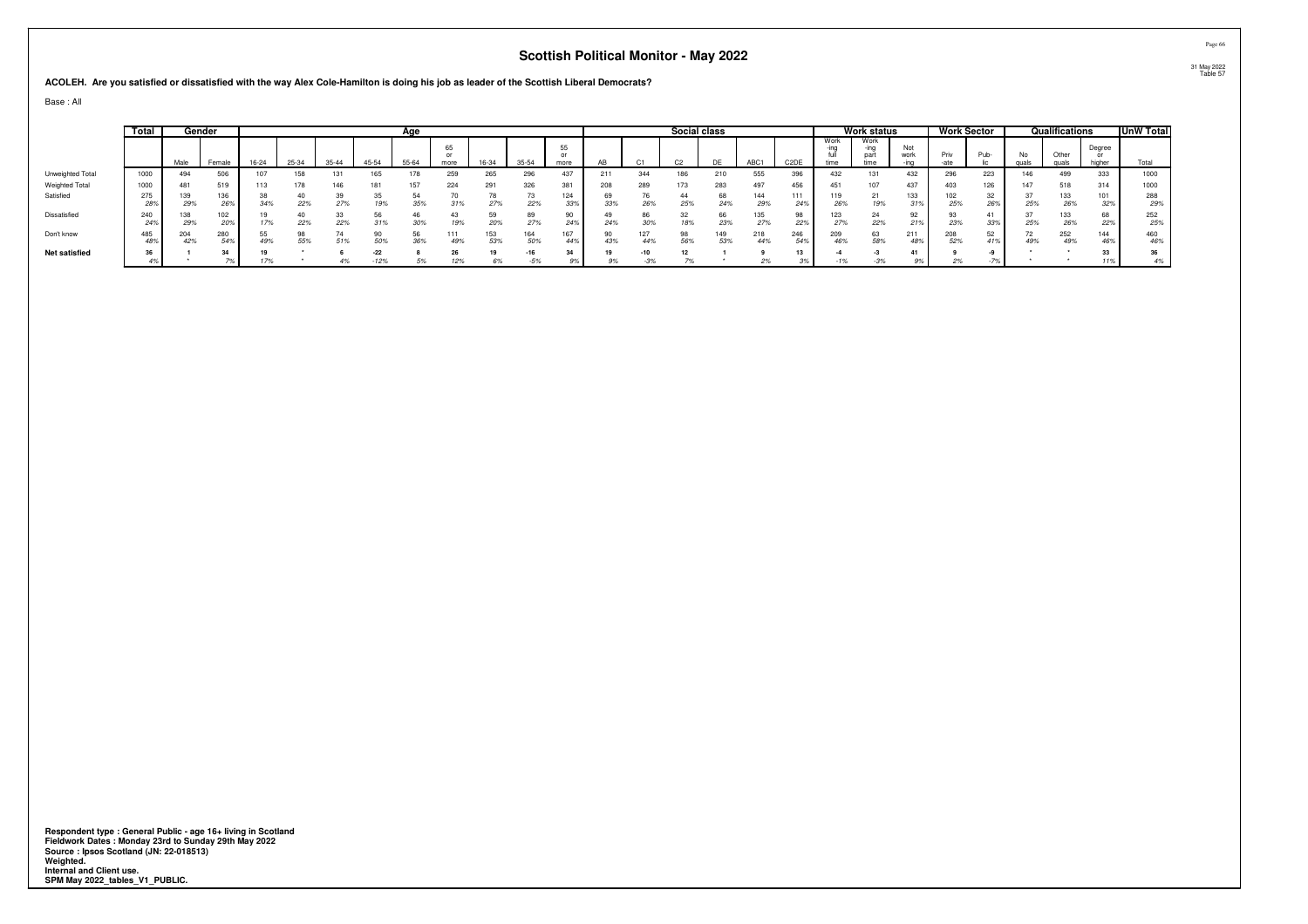#### **ACOLEH. Are you satisfied or dissatisfied with the way Alex Cole-Hamilton is doing his job as leader of the Scottish Liberal Democrats?**

Base : All

|                      | Total      |              |              |                                       | <b>Scottish Parliament Region</b> |                                     |                                |                        |                       | Tenure         |            |            | <b>Country of birth</b> | Children aged under 18 in | household  | <b>UnW Total</b> |
|----------------------|------------|--------------|--------------|---------------------------------------|-----------------------------------|-------------------------------------|--------------------------------|------------------------|-----------------------|----------------|------------|------------|-------------------------|---------------------------|------------|------------------|
|                      |            | Cent<br>-ral | Glas<br>-gow | High-<br>lands<br>and<br>ls-<br>lands | Lothian                           | Mid<br>Scot<br>-land<br>and<br>Fife | North<br>East<br>Scot<br>-land | South<br>Scot<br>-land | West<br>Scot<br>-land | Owner occupier | Renter     | Scotland   | Elsewhere               | Yes                       | No         | Total            |
| Unweighted Total     | 1000       | 116          | 117          | 84                                    | 162                               | 116                                 | 148                            | 141                    | 116                   | 655            | 267        | 768        | 223                     | 275                       | 718        | 1000             |
| Weighted Total       | 1000       | 121          | 130          | 83                                    | 147                               | 123                                 | 141                            | 126                    | 129                   | 634            | 299        | 775        | 216                     | 302                       | 691        | 1000             |
| Satisfied            | 275<br>28% | 28<br>23%    | 34<br>26%    | 16<br>20%                             | 55<br>38%                         | 27<br>22%                           | 45<br>32%                      | 32<br>25%              | 39<br>30%             | 187<br>30%     | 67<br>22%  | 213<br>27% | 58<br>27%               | 84<br>28%                 | 190<br>27% | 288<br>29%       |
| Dissatisfied         | 240<br>24% | 25<br>21%    | 35<br>27%    | 22<br>27%                             | 34<br>23%                         | 33<br>27%                           | 33<br>23%                      | 28<br>22%              | 30<br>23%             | 151<br>24%     | 77<br>26%  | 195<br>25% | 45<br>21%               | 72<br>24%                 | 164<br>24% | 252<br>25%       |
| Don't know           | 485<br>48% | 68<br>56%    | 62<br>47%    | 45<br>53%                             | 58<br>40%                         | 64<br>52%                           | 63<br>44%                      | 66<br>52%              | 60<br>47%             | 295<br>47%     | 155<br>52% | 368<br>47% | 112<br>52%              | 146<br>48%                | 337<br>49% | 460<br>46%       |
| <b>Net satisfied</b> | 36         |              |              | -6                                    | 21                                | -6                                  | 12                             |                        |                       | 36             | $-10$      | 18         | 13                      | 12                        | 25         | 36               |
|                      | 4%         | 2%           | $-1%$        | $-7%$                                 | 15%                               | $-5%$                               | 9%                             | 3%                     | 7%                    | 6%             | $-3%$      | 2%         | 6%                      | 4%                        | 4%         | 4%               |

Respondent type : General Public - age 16+ living in Scotland<br>Fieldwork Dates : Monday 23rd to Sunday 29th May 2022<br>Source : Ipsos Scotland (JN: 22-018513)<br>Weighted.<br>Internal and Client use.<br>SPM May 2022\_tables\_V1\_PUBLIC.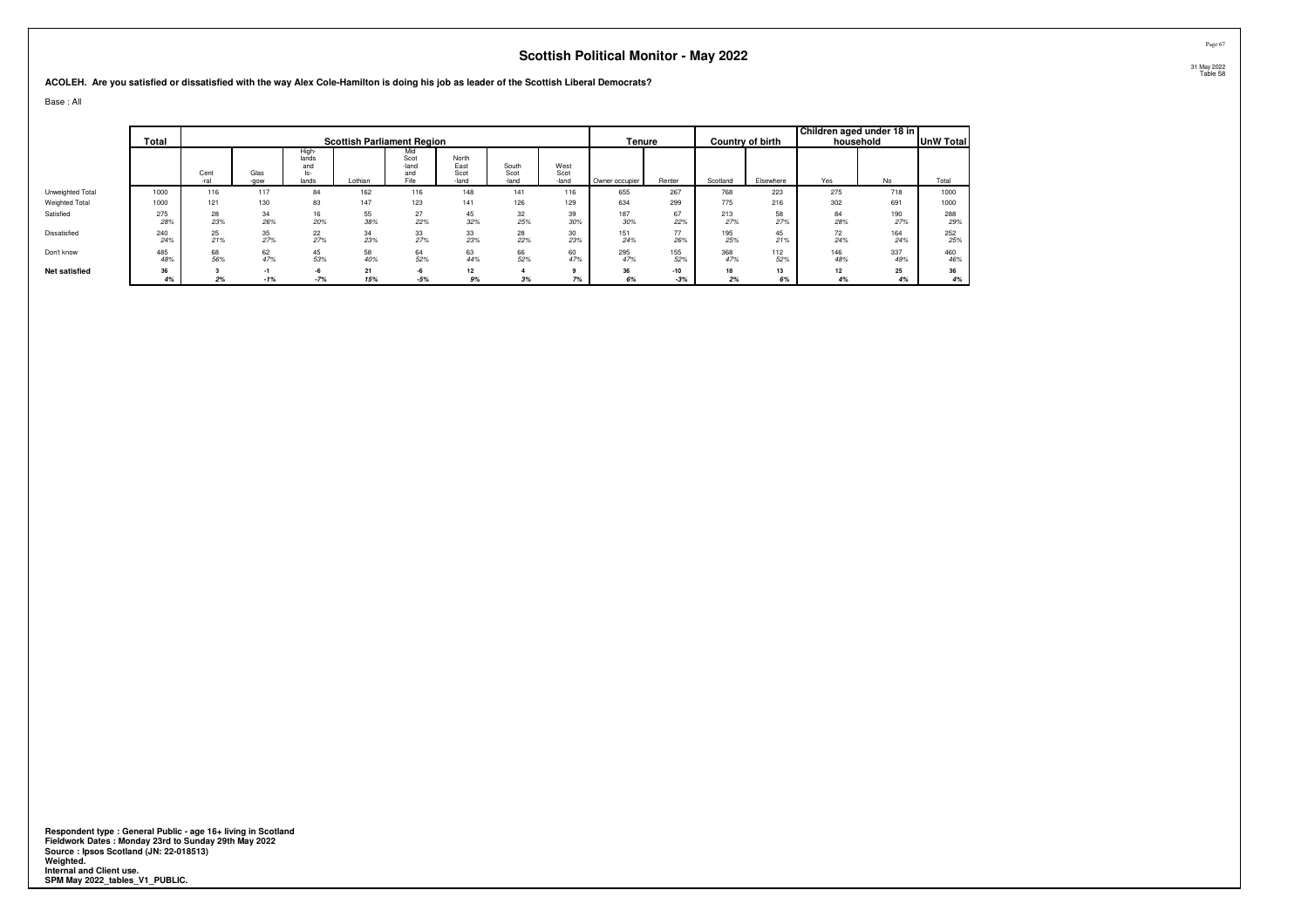**ACOLEH. Are you satisfied or dissatisfied with the way Alex Cole-Hamilton is doing his job as leader of the Scottish Liberal Democrats?**

Base : All

|                  | Total      |     |     | <b>Voting intention (General Election)</b> |            |            | Voting intention (Indyref2) |     |     | Past vote (SP 2021)<br>Constituency |                 |           |     | Past vote (2019 General Election) |                 |                 | Past vote (Indyref 2014) |                                      |            |       |                     | Past vote (EU Referendum, 2016) UnW Total |
|------------------|------------|-----|-----|--------------------------------------------|------------|------------|-----------------------------|-----|-----|-------------------------------------|-----------------|-----------|-----|-----------------------------------|-----------------|-----------------|--------------------------|--------------------------------------|------------|-------|---------------------|-------------------------------------------|
|                  |            |     |     |                                            |            |            |                             |     |     |                                     |                 |           |     |                                   |                 |                 |                          | Not<br>vote/<br>too<br>vouna<br>/not |            |       | Not<br>vote/<br>too |                                           |
|                  |            | Con | Lab | LD                                         | SNP        | Yes        | No.                         | Con | Lab |                                     | SNP             | Con       |     |                                   | SNP             | Yes             | No                       | Scot'                                | Remain     | Leave | young               | Total                                     |
| Unweighted Total | 1000       | 153 | 208 | 84                                         | 371        | 424        | 460                         | 158 | 160 |                                     | 351             |           |     | 46                                | 307             | 371             | 443                      | 154                                  | 600        | 224   | 125                 | 1000                                      |
| Weighted Total   | 1000       | 154 | 198 |                                            | 366        | 419        | 455                         | 158 | 147 |                                     | 346             |           |     | 38                                | 300             | 365             | 429                      | 168                                  | 585        | 214   | 140                 | 1000                                      |
| Satisfied        | 275<br>28% | 33% | 33% | 61%                                        | 82<br>22%  | 94<br>23%  | 158<br>35%                  | 32% |     | 72%                                 | 69<br>20%       | 34%       | 31% | 29<br>76%                         | 55<br>18%       | 81<br>22%       | 143<br>33%               | 45<br>26%                            | 162<br>28% |       | 39<br>28%           | 288<br>29%                                |
| Dissatisfied     | 240<br>24% | 19% | 26% | 13%                                        | 109<br>30% | 127<br>30% | 89<br>19%                   | 23% |     | 12%                                 | 106<br>31%      | 21%       | 27% | 17%                               | 102<br>34%      | 118<br>32%      | 22%                      | 25<br>15%                            | 156<br>27% |       | 17<br>12%           | 252<br>25%                                |
| Don't know       | 485<br>48% | 48% | 42% | 20<br>26%                                  | 175<br>48% | 197<br>47% | 208<br>46%                  | 45% |     |                                     | 171<br>49%      | 89<br>45% |     |                                   | 144             | 166<br>45%      | 193<br>45%               | 98<br>59%                            | 266<br>46% |       | 84<br>60%           | 460<br>46%                                |
| Net satisfied    | 36<br>4%   | 13% |     | 49%                                        | $-27$      | $-33$      | 69<br>15%                   | 9%  | 10% | 60%                                 | $-37$<br>$-11%$ | 25<br>13% |     | 59%                               | $-47$<br>$-16%$ | $-37$<br>$-10%$ |                          | 19<br>12%                            |            |       | 22<br>16%           | 36<br>4%                                  |

**Respondent type : General Public - age 16+ living in Scotland Fieldwork Dates : Monday 23rd to Sunday 29th May 2022 Source : Ipsos Scotland (JN: 22-018513) Weighted. Internal and Client use. SPM May 2022\_tables\_V1\_PUBLIC.**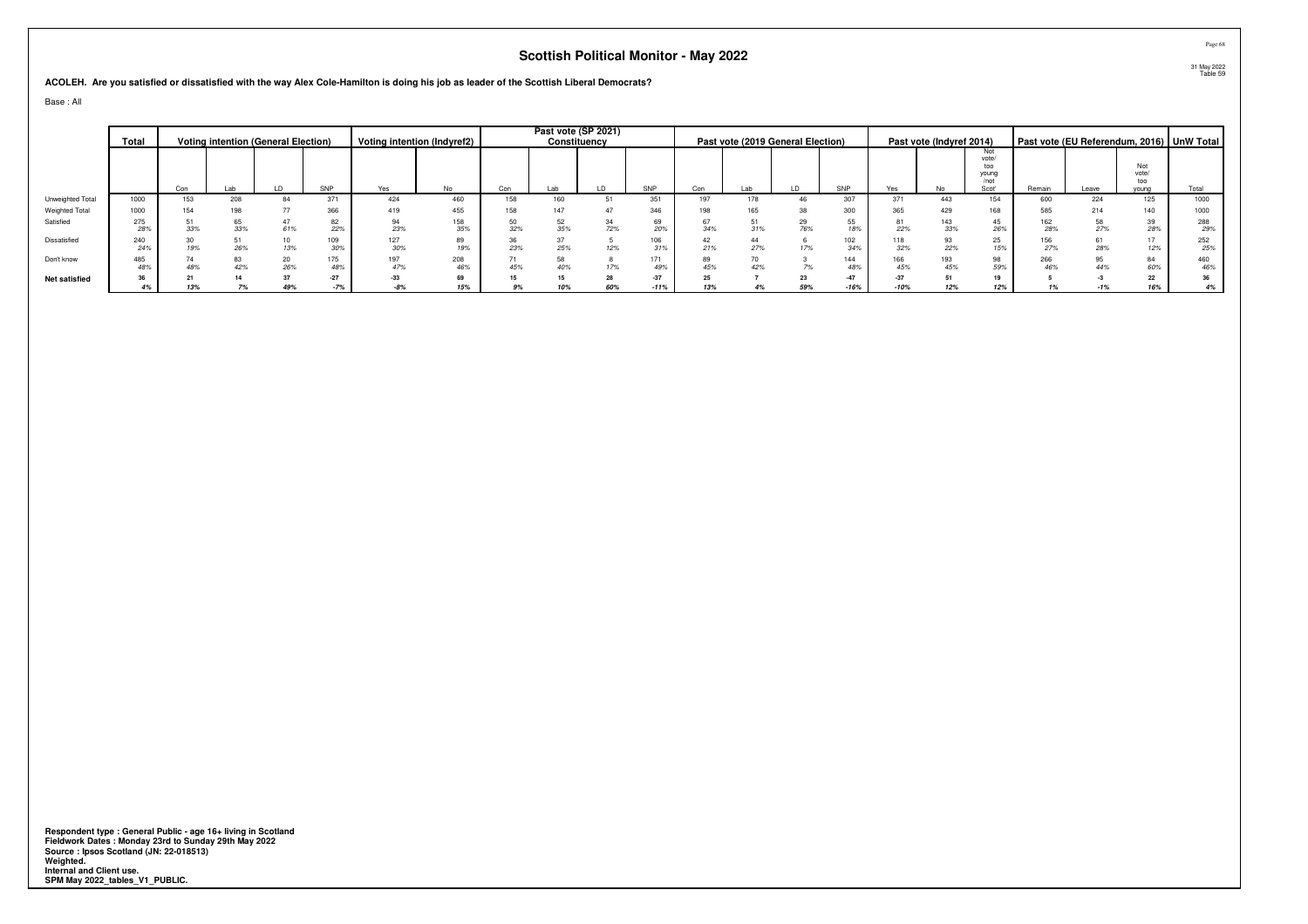**DROSS. Are you satisfied or dissatisfied with the way Douglas Ross is doing his job as leader of the Scottish Conservative and Unionist Party?**

Base : All

|                       | Total      |            | Gender           |           |        |           |            | Age             |            |                 |                  |                 |        |                  | Social class   |                 |                  |                   |                      | Work status     |               | Work Sector      |                 |               | Qualifications       |                  | UnW Total        |
|-----------------------|------------|------------|------------------|-----------|--------|-----------|------------|-----------------|------------|-----------------|------------------|-----------------|--------|------------------|----------------|-----------------|------------------|-------------------|----------------------|-----------------|---------------|------------------|-----------------|---------------|----------------------|------------------|------------------|
|                       |            | Male       | Female           | $16 - 24$ | 25-34  | $35 - 44$ | 45-54      | 55-64           | 65<br>more | 16-34           | 35-54            | 55<br>more      |        |                  | C <sub>2</sub> | DE              | ABC <sub>1</sub> | C <sub>2</sub> DE | Work<br>-ınq<br>time | Work<br>part    | Not<br>work   | Priv             | Pub-            | No            | Other<br><b>CLID</b> | Degree<br>higher | Total            |
| Unweighted Total      | 1000       | 494        | 506              | 107       | 158    | 131       | 165        | 78              | 259        | 265             | 296              | 437             | 211    | 344              |                | 210             | 555              | 396               | 432                  | 131             | 432           | 296              | 223             | 146           | 499                  | 333              | 1000             |
| <b>Weighted Total</b> | 1000       | 481        | 519              | 113       | 178    | 146       | 18         | 157             | 224        | 291             | 326              | 381             | 208    | 289              |                | 283             | 497              | 456               | 451                  | 107             | 437           | 403              | 126             | 147           | 518                  | 314              | 1000             |
| Satisfied             | 239<br>24% | 23%        | 128<br>25%       | 26%       | 23%    | 17%       | 21%        | 29%             | 27%        | 24%             | 19%              | 28%             | 35%    | 19%              | 22%            | 65<br>23%       | 127<br>25%       | 102<br>22%        | 104<br>23%           | 16%             | 118           | 22%              | 23<br>19%       | 23%           | 132<br>25%           | 23%              | 237<br>24%       |
| Dissatisfied          | 509        | 279<br>58% | 229<br>44%       | 41%       |        | 72<br>50% | 114<br>63% | 81<br>52%       | 122<br>54% | 120<br>41%      | 186<br>57%       | 203<br>53%      |        | 163<br>57%       | 54%            | 115<br>41%      | 281<br>57%       | 209<br>46%        | 243<br>54%           | 52<br>48%       | 211<br>487    | 49%              | 63%             |               | 247<br>48%           | 184<br>59%       | 539<br>54%       |
| Don't know            | 253<br>25% | 19%        | 162<br>31%       | 33%       | 36%    | 33%       | 16%        | 29<br>19%       | 19%        | 102<br>35%      | 24%              | 19%             |        | 25%              | 24%            | 36%             | 18%              | 145<br>32%        | 104<br>23%           | 39<br>36%       |               | 28%              | $\Omega$<br>19% | 28%           | 140<br>27%           | 19%              | 224<br>22%       |
| <b>Net satisfied</b>  | $-270$     | $-35%$     | $-102$<br>$-20%$ | $-15%$    | $-19%$ | $-33%$    | $-42%$     | $-35$<br>$-22%$ | $-27%$     | $-50$<br>$-17%$ | $-124$<br>$-38%$ | $-96$<br>$-25%$ | $-22%$ | $-109$<br>$-38%$ | $-33%$         | $-50$<br>$-18%$ | $-154$<br>$-31%$ | $-107$            | $-139$<br>$-31%$     | $-35$<br>$-32%$ | -94<br>$-229$ | $-109$<br>$-27%$ | $-55$<br>$-44%$ | -38<br>$-26%$ | $-115$<br>$-22%$     | $-113$<br>$-36%$ | $-302$<br>$-30%$ |
|                       |            |            |                  |           |        |           |            |                 |            |                 |                  |                 |        |                  |                |                 |                  | $-23%$            |                      |                 |               |                  |                 |               |                      |                  |                  |

Respondent type : General Public - age 16+ living in Scotland<br>Fieldwork Dates : Monday 23rd to Sunday 29th May 2022<br>Source : Ipsos Scotland (JN: 22-018513)<br>Weighted.<br>Internal and Client use.<br>SPM May 2022\_tables\_V1\_PUBLIC.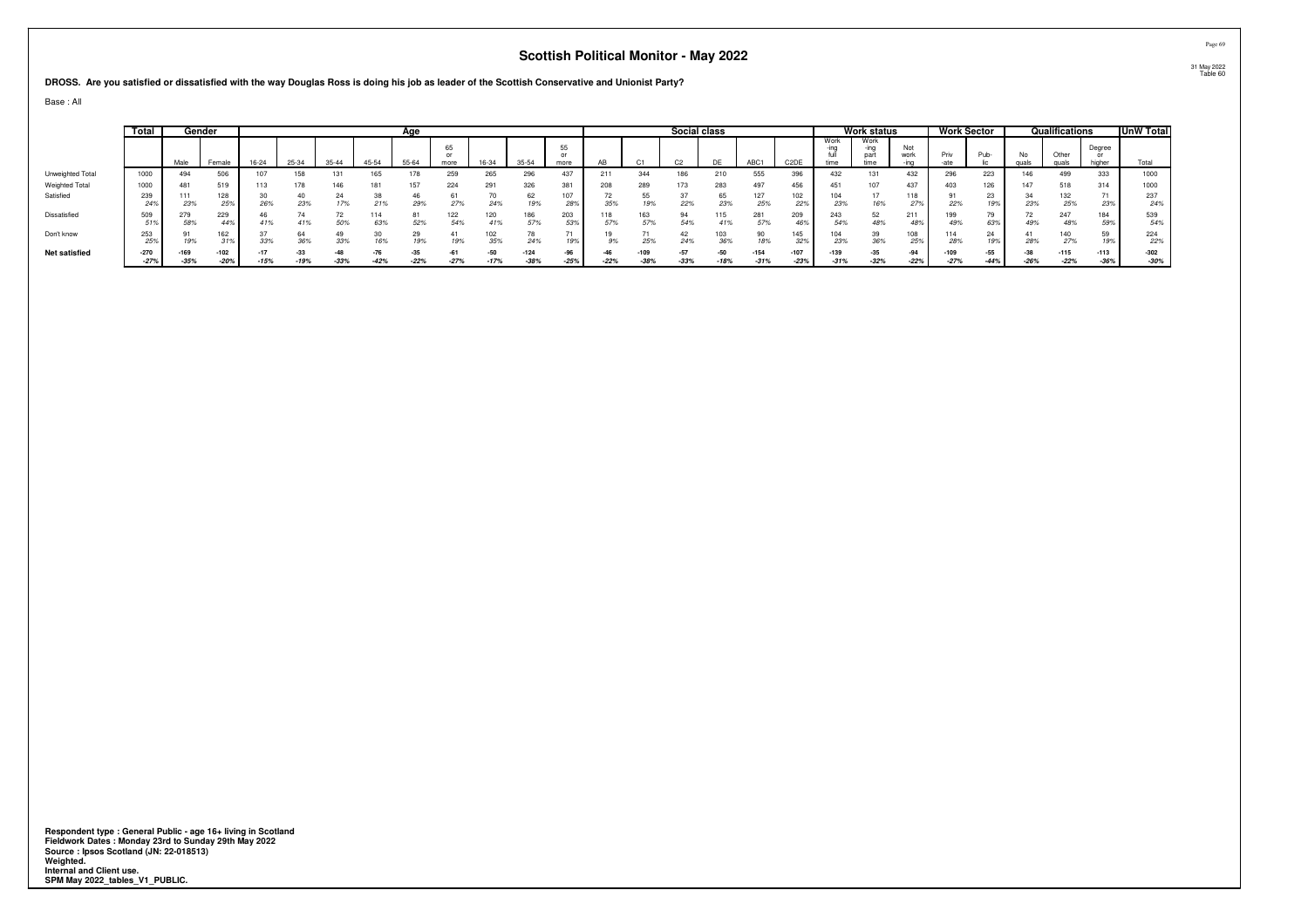**DROSS. Are you satisfied or dissatisfied with the way Douglas Ross is doing his job as leader of the Scottish Conservative and Unionist Party?**

Base : All

|                      | <b>Total</b> |              |              |                                       | <b>Scottish Parliament Region</b> |                                     |                                |                        |                       | Tenure         |        |          | Country of birth | Children aged under 18 in | household | <b>UnW Total</b> |
|----------------------|--------------|--------------|--------------|---------------------------------------|-----------------------------------|-------------------------------------|--------------------------------|------------------------|-----------------------|----------------|--------|----------|------------------|---------------------------|-----------|------------------|
|                      |              | Cent<br>-ral | Glas<br>-gow | High-<br>lands<br>and<br>ls-<br>lands | Lothian                           | Mid<br>Scot<br>-land<br>and<br>Fife | North<br>East<br>Scot<br>-land | South<br>Scot<br>-land | West<br>Scot<br>-land | Owner occupier | Renter | Scotland | Elsewhere        | Yes                       | No        | Total            |
| Unweighted Total     | 1000         | 116          | 117          | 84                                    | 162                               | 116                                 | 148                            | 141                    | 116                   | 655            | 267    | 768      | 223              | 275                       | 718       | 1000             |
| Weighted Total       | 1000         | 121          | 130          | 83                                    | 147                               | 123                                 | 141                            | 126                    | 129                   | 634            | 299    | 775      | 216              | 302                       | 691       | 1000             |
| Satisfied            | 239          | 29           | 24           | 17                                    | 36                                | 25                                  | 44                             | 32                     | 32                    | 169            | 54     | 176      | 57               | 64                        | 172       | 237              |
|                      | 24%          | 24%          | 18%          | 20%                                   | 25%                               | 21%                                 | 31%                            | 26%                    | 25%                   | 27%            | 18%    | 23%      | 27%              | 21%                       | 25%       | 24%              |
| Dissatisfied         | 509          | 69           | 62           | 46                                    | 79                                | 66                                  | 60                             | 58                     | 69                    | 348            | 131    | 422      | 84               | 150                       | 355       | 539              |
|                      | 51%          | 57%          | 48%          | 55%                                   | 54%                               | 54%                                 | 42%                            | 46%                    | 54%                   | 55%            | 44%    | 54%      | 39%              | 50%                       | 51%       | 54%              |
| Don't know           | 253          | 23           | 45           | 20                                    | 32                                | 32                                  | 38                             | 36                     | 28                    | 117            | 114    | 177      | 75               | 88                        | 164       | 224              |
|                      | 25%          | 19%          | 34%          | 24%                                   | 22%                               | 26%                                 | 27%                            | 29%                    | 21%                   | 18%            | 38%    | 23%      | 35%              | 29%                       | 24%       | 22%              |
| <b>Net satisfied</b> | $-270$       | $-40$        | $-38$        | $-29$                                 | $-43$                             | $-41$                               | $-16$                          | $-26$                  | $-37$                 | $-179$         | $-77$  | $-245$   | $-26$            | $-86$                     | $-183$    | $-302$           |
|                      | $-27%$       | $-33%$       | $-29%$       | $-35%$                                | $-29%$                            | $-33%$                              | $-12%$                         | $-20%$                 | $-29%$                | $-28%$         | $-26%$ | $-32%$   | $-12%$           | $-28%$                    | $-27%$    | $-30%$           |

**Respondent type : General Public - age 16+ living in Scotland Fieldwork Dates : Monday 23rd to Sunday 29th May 2022 Source : Ipsos Scotland (JN: 22-018513) Weighted. Internal and Client use. SPM May 2022\_tables\_V1\_PUBLIC.**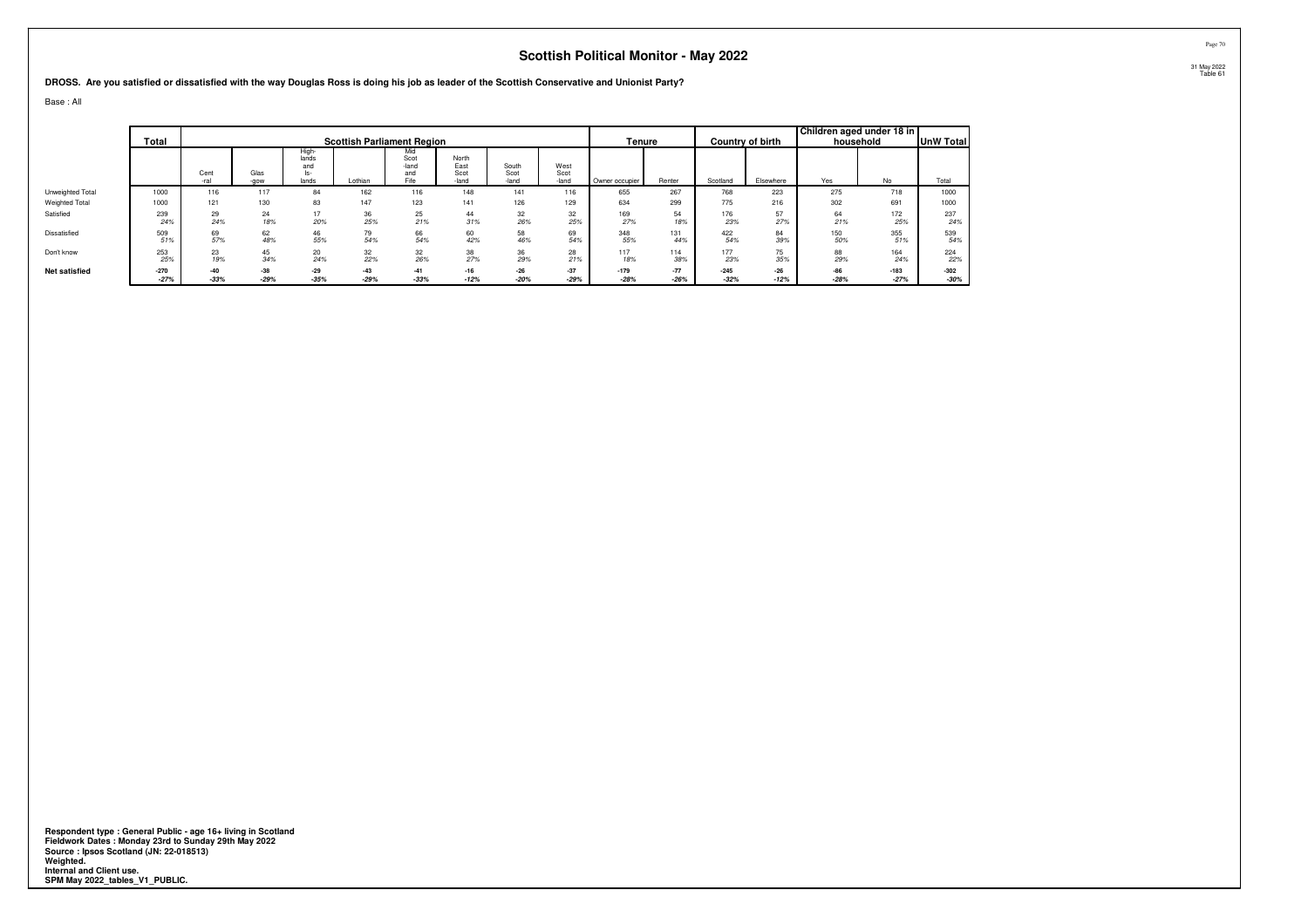**DROSS. Are you satisfied or dissatisfied with the way Douglas Ross is doing his job as leader of the Scottish Conservative and Unionist Party?**

Base : All

|                      | Total            |     |           | <b>Voting intention (General Election)</b> |                  |                  | Voting intention (Indyref2) |          |     | Past vote (SP 2021)<br>Constituency |                |            | Past vote (2019 General Election) |                 |                  |                  | Past vote (Indyref 2014) |                                               |                  |       |                       | Past vote (EU Referendum, 2016)   UnW Total |
|----------------------|------------------|-----|-----------|--------------------------------------------|------------------|------------------|-----------------------------|----------|-----|-------------------------------------|----------------|------------|-----------------------------------|-----------------|------------------|------------------|--------------------------|-----------------------------------------------|------------------|-------|-----------------------|---------------------------------------------|
|                      |                  | Con | Lab       |                                            | SNP              | Yes              | No                          | Con      | Lab |                                     | SNP            | Con        | Lab                               |                 | SNP              | Yes              |                          | Not<br>vote/<br>too<br>young<br>/not<br>Scot' | Remain           | Leave | vote/<br>too<br>young | Total                                       |
| Unweighted Total     | 1000             | 153 | 208       | 84                                         | 371              | 424              | 460                         | 158      | 160 |                                     | 351            | 197        | 178                               |                 | 307              | 371              | 443                      | 154                                           | 600              | 224   | 125                   | 1000                                        |
| Weighted Total       | 1000             | 154 | 198       |                                            | 366              | 419              | 455                         | 158      |     |                                     | 346            | 198        |                                   |                 | 300              | 365              | 429                      | 168                                           | 585              | 214   | 140                   | 1000                                        |
| Satisfied            | 239<br>24%       |     | 25%       | 26<br>33%                                  |                  | 55<br>13%        | 166<br>36%                  | 54%      |     | 30%                                 |                | 101<br>51% | 22%                               | 17%             | 34<br>11%        | 49<br>13%        | 150<br>35%               | 35<br>21%                                     | 122<br>21%       |       | 25<br>18%             | 237<br>24%                                  |
| Dissatisfied         | 509<br>51%       | 38% | 08<br>55% | 50%                                        | 236<br>65%       | 250<br>60%       | 200<br>44%                  | 39%      | 62% | 63%                                 | 228<br>66%     | 40%        | 59%                               | 27<br>70%       | 207<br>69%       | 233<br>64%       | 210<br>49%               | 57<br>34%                                     | 356<br>61%       |       | 45<br>32%             | 539<br>54%                                  |
| Don't know           | 253<br>25%       |     | 20%       | 16%                                        | 24%              | 114<br>27%       | 89<br>20%                   | 12<br>8% |     |                                     | 22%            | 9%         | 19%                               | 13%             | 60               | 23%              | 69<br>16%                | 77<br>46%                                     | 106<br>18%       |       | 71<br>50%             | 224<br>22%                                  |
| <b>Net satisfied</b> | $-270$<br>$-27%$ | 13% | $-29%$    | $-13$<br>$-17%$                            | $-193$<br>$-53%$ | $-195$<br>$-46%$ | $-34$<br>$-7%$              | 15%      |     | $-16$<br>$-33%$                     | -185<br>$-53%$ | 10%        | $-37%$                            | $-20$<br>$-53%$ | $-172$<br>$-57%$ | $-183$<br>$-50%$ | -60<br>14%               | $-22$<br>$-13%$                               | $-234$<br>$-40%$ |       | $-20$<br>$-14%$       | $-302$<br>$-30%$                            |

**Respondent type : General Public - age 16+ living in Scotland Fieldwork Dates : Monday 23rd to Sunday 29th May 2022 Source : Ipsos Scotland (JN: 22-018513) Weighted. Internal and Client use. SPM May 2022\_tables\_V1\_PUBLIC.**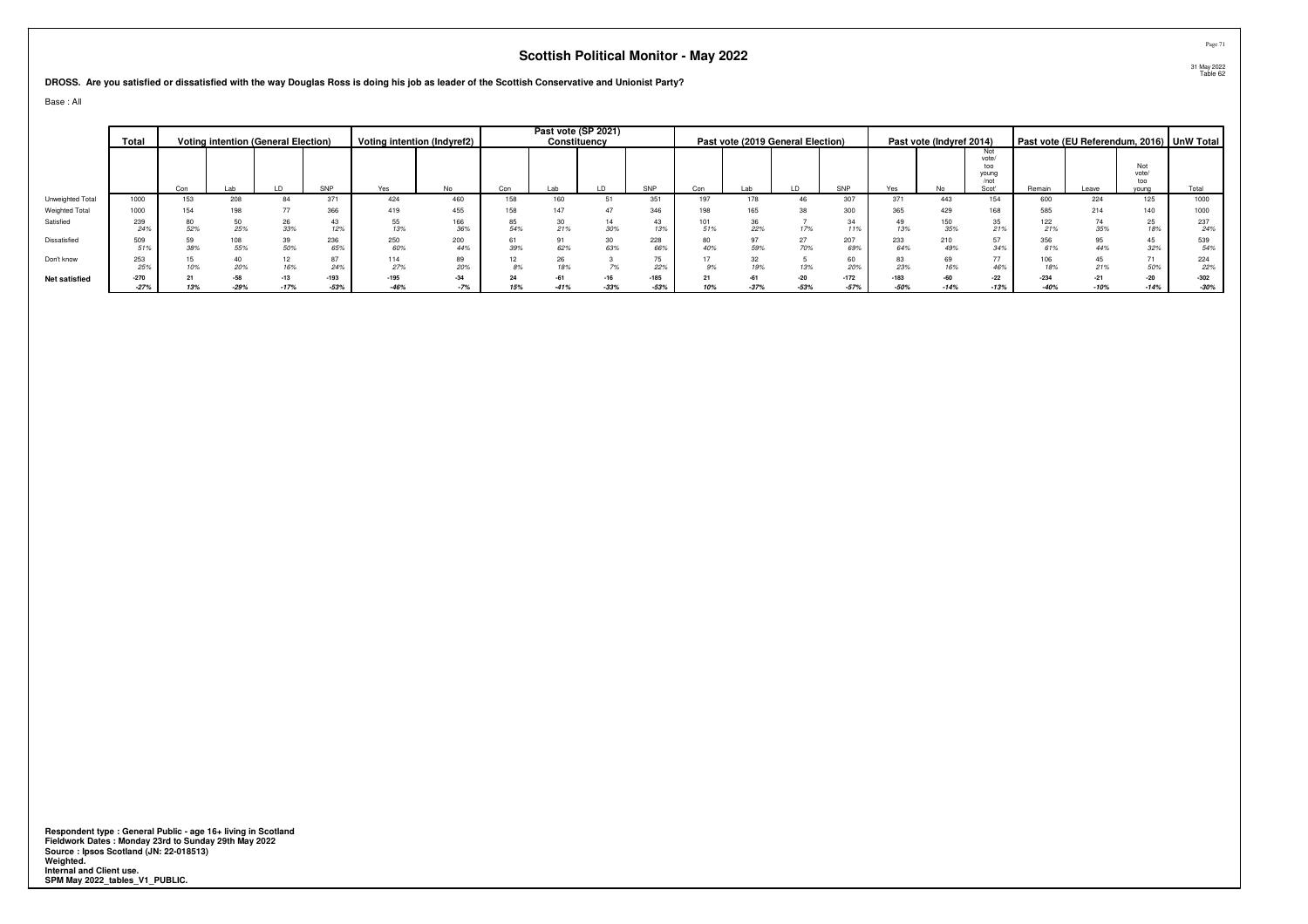**PHARV. Are you satisfied or dissatisfied with the way Patrick Harvie is doing his job as co-leader of the Scottish Green Party?**

Base : All

|                      | Total      |             | Gender            |       |       |           |       | Age       |                 |            |            |                          |       |            | Social class   |           |            |                   |                      | <b>Work status</b>           |             |            | Work Sector |               | Qualifications |                  | UnW Total  |
|----------------------|------------|-------------|-------------------|-------|-------|-----------|-------|-----------|-----------------|------------|------------|--------------------------|-------|------------|----------------|-----------|------------|-------------------|----------------------|------------------------------|-------------|------------|-------------|---------------|----------------|------------------|------------|
|                      |            | Male        | Female            | 16-24 | 25-34 | $35 - 44$ | 45-54 | 55-64     | 65<br>more      | 16-34      | $35 - 54$  | 55<br>$^{\circ}$<br>more | AB    |            | C <sub>2</sub> | <b>DE</b> | ABC1       | C <sub>2</sub> DE | Work<br>-ina<br>time | Work<br>-ing<br>part<br>time | Not<br>work | Priv       | Pub-        | No<br>quals   | <b>GULA</b>    | Degree<br>higher | Total      |
| Unweighted Total     | 1000       | 494         | 506               |       | 158   | 131       | 165   |           | 259             | 265        | 296        | 437                      | 211   | 344        | 186            | 210       | 555        | 396               | 432                  | 131                          | 432         | 296        | 223         | 146           | 499            | 333              | 1000       |
| Weighted Total       | 1000       | 481         | 519               |       |       | 146       | 181   | 157       | 224             | 291        | 326        | 381                      | 208   | 289        | 173            | 283       | 497        | 456               | 451                  | 107                          | 437         | 403        | 126         | 147           | 518            | 314              | 1000       |
| Satisfied            | 324<br>32% | 37%         | 146<br>28%        | 41%   | 35%   | 28%       | 34%   | 32%       | 62<br>28%       | 109<br>37% | 102        | 112<br>29%               | 36%   | 113<br>39% | 28%            | 26%       | 38%        | 123<br>27%        | 158<br>35%           | 27<br>25%                    | 139<br>32%  | 29%        | 43%         | 22%           | 172<br>33%     | 113<br>36%       | 343<br>34% |
| Dissatisfied         | 302<br>30% | 37%         | 122<br><b>24%</b> |       | 22%   | 21%       | 32%   | 40%       | 43%             | 19%        | 27%        | 59<br>42%                | 39%   | 29%        | 33%            | 25%       | 33%        | 128               | 30%                  | 21<br>19%                    | 142<br>33%  | 31%        | 21%         | 36%           | 148<br>29%     | 32%              | 310<br>31% |
| Don't know           | 374<br>37% | 124.<br>26% | 250<br>48%        |       | 43%   | 50%       | 35%   | 43<br>28% | 66<br>30%       | 27<br>44%  | 136<br>42% | 29%                      | 26%   | 32%        | 68<br>39%      | 48%       | 146<br>29% | 205<br>45%        | 156<br>35%           | 60<br>56%                    | 155<br>35%  | 160<br>40% | 36%         | 42%           | 198<br>38%     | 101<br>32%       | 347<br>35% |
| <b>Net satisfied</b> | 22<br>2%   |             | 24                | 27%   | 13%   | 7%        | 2%    | $-8%$     | $-34$<br>$-15%$ | 55<br>19%  | 4%         | $-47$<br>$-12%$          | $-3%$ | 29<br>10%  | $-5%$          |           | J 70       |                   | 5%                   |                              |             |            | 27<br>21%   | -20<br>$-14%$ | 5%             | 14<br>4%         | 33<br>3%   |

Respondent type : General Public - age 16+ living in Scotland<br>Fieldwork Dates : Monday 23rd to Sunday 29th May 2022<br>Source : Ipsos Scotland (JN: 22-018513)<br>Weighted.<br>Internal and Client use.<br>SPM May 2022\_tables\_V1\_PUBLIC.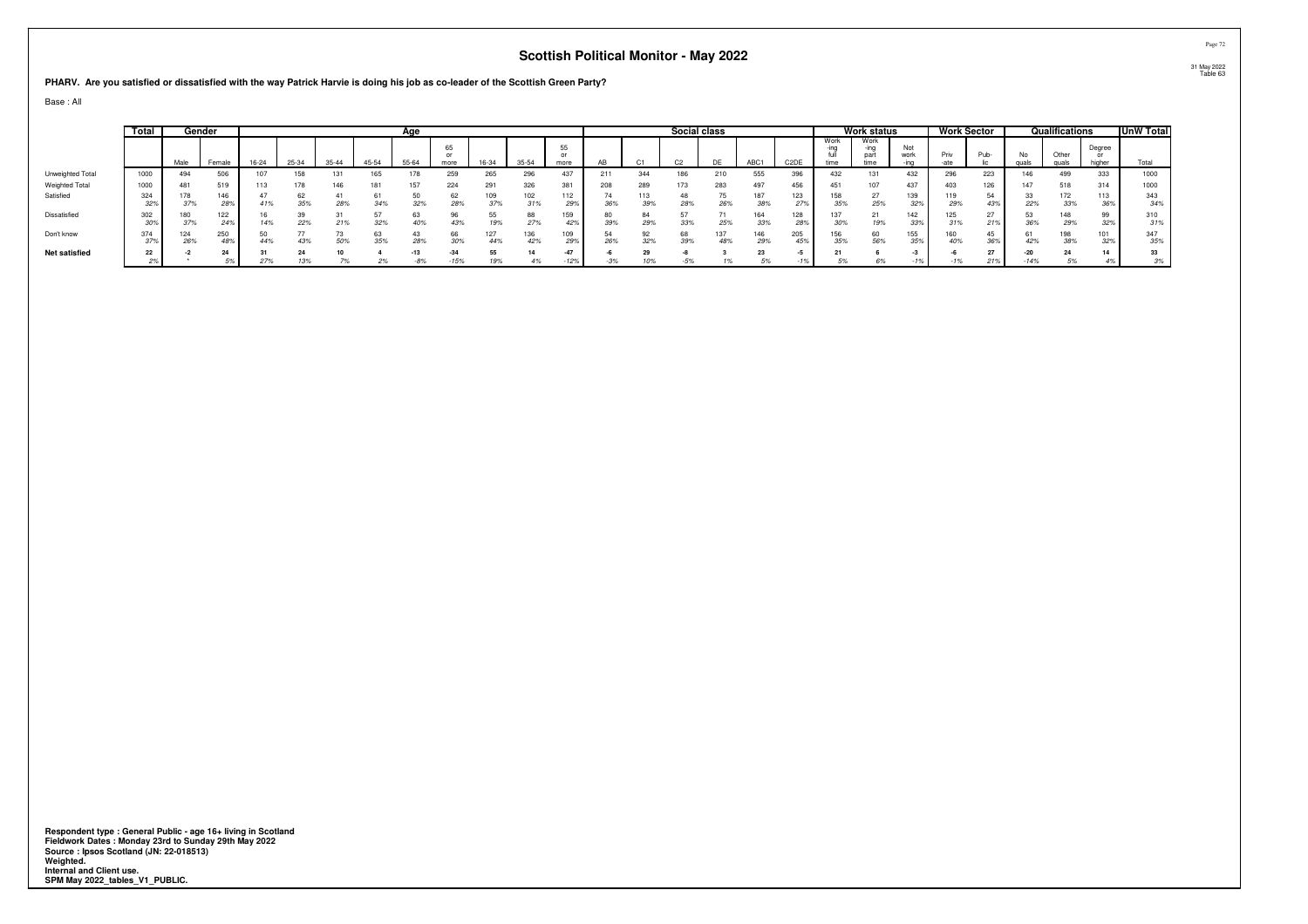#### **PHARV. Are you satisfied or dissatisfied with the way Patrick Harvie is doing his job as co-leader of the Scottish Green Party?**

Base : All

|                      | Total      |              |              |                                      | <b>Scottish Parliament Region</b> |                                     |                                |                        |                       | Tenure         |            |            | Country of birth | Children aged under 18 in | household  | <b>UnW Total</b> |
|----------------------|------------|--------------|--------------|--------------------------------------|-----------------------------------|-------------------------------------|--------------------------------|------------------------|-----------------------|----------------|------------|------------|------------------|---------------------------|------------|------------------|
|                      |            | Cent<br>-ral | Glas<br>-gow | High<br>lands<br>and<br>ls-<br>lands | Lothian                           | Mid<br>Scot<br>-land<br>and<br>Fife | North<br>East<br>Scot<br>-land | South<br>Scot<br>-land | West<br>Scot<br>-land | Owner occupier | Renter     | Scotland   | Elsewhere        | Yes                       | No         | Total            |
| Unweighted Total     | 1000       | 116          | 117          | 84                                   | 162                               | 116                                 | 148                            | 141                    | 116                   | 655            | 267        | 768        | 223              | 275                       | 718        | 1000             |
| Weighted Total       | 1000       | 121          | 130          | 83                                   | 147                               | 123                                 | 141                            | 126                    | 129                   | 634            | 299        | 775        | 216              | 302                       | 691        | 1000             |
| Satisfied            | 324<br>32% | 34<br>28%    | 47<br>36%    | 26<br>31%                            | 55<br>37%                         | 40<br>33%                           | 38<br>27%                      | 32<br>25%              | 53<br>41%             | 205<br>32%     | 99<br>33%  | 255<br>33% | 65<br>30%        | 103<br>34%                | 218<br>31% | 343<br>34%       |
| Dissatisfied         | 302<br>30% | 36<br>30%    | 32<br>25%    | 25<br>30%                            | 39<br>27%                         | 42<br>34%                           | 44<br>31%                      | 37<br>30%              | 44<br>34%             | 220<br>35%     | 64<br>22%  | 252<br>33% | 46<br>21%        | 66<br>22%                 | 234<br>34% | 310<br>31%       |
| Don't know           | 374<br>37% | 50<br>42%    | 51<br>39%    | 32<br>39%                            | 53<br>36%                         | 41<br>33%                           | 59<br>42%                      | 57<br>45%              | 32<br>25%             | 208<br>33%     | 136<br>45% | 268<br>35% | 104<br>48%       | 133<br>44%                | 239<br>35% | 347<br>35%       |
| <b>Net satisfied</b> | 22         | $-2$         | 14           |                                      | 15                                | $-2$                                | $-6$                           |                        |                       | $-15$          | 34         |            | 19               | 37                        | $-17$      | 33               |
|                      | 2%         | $-2%$        | 11%          |                                      | 10%                               | $-2%$                               | $-4%$                          | $-5%$                  |                       | $-2%$          | 11%        |            | 9%               | 12%                       | $-2%$      | 3%               |

Respondent type : General Public - age 16+ living in Scotland<br>Fieldwork Dates : Monday 23rd to Sunday 29th May 2022<br>Source : Ipsos Scotland (JN: 22-018513)<br>Weighted.<br>Internal and Client use.<br>SPM May 2022\_tables\_V1\_PUBLIC.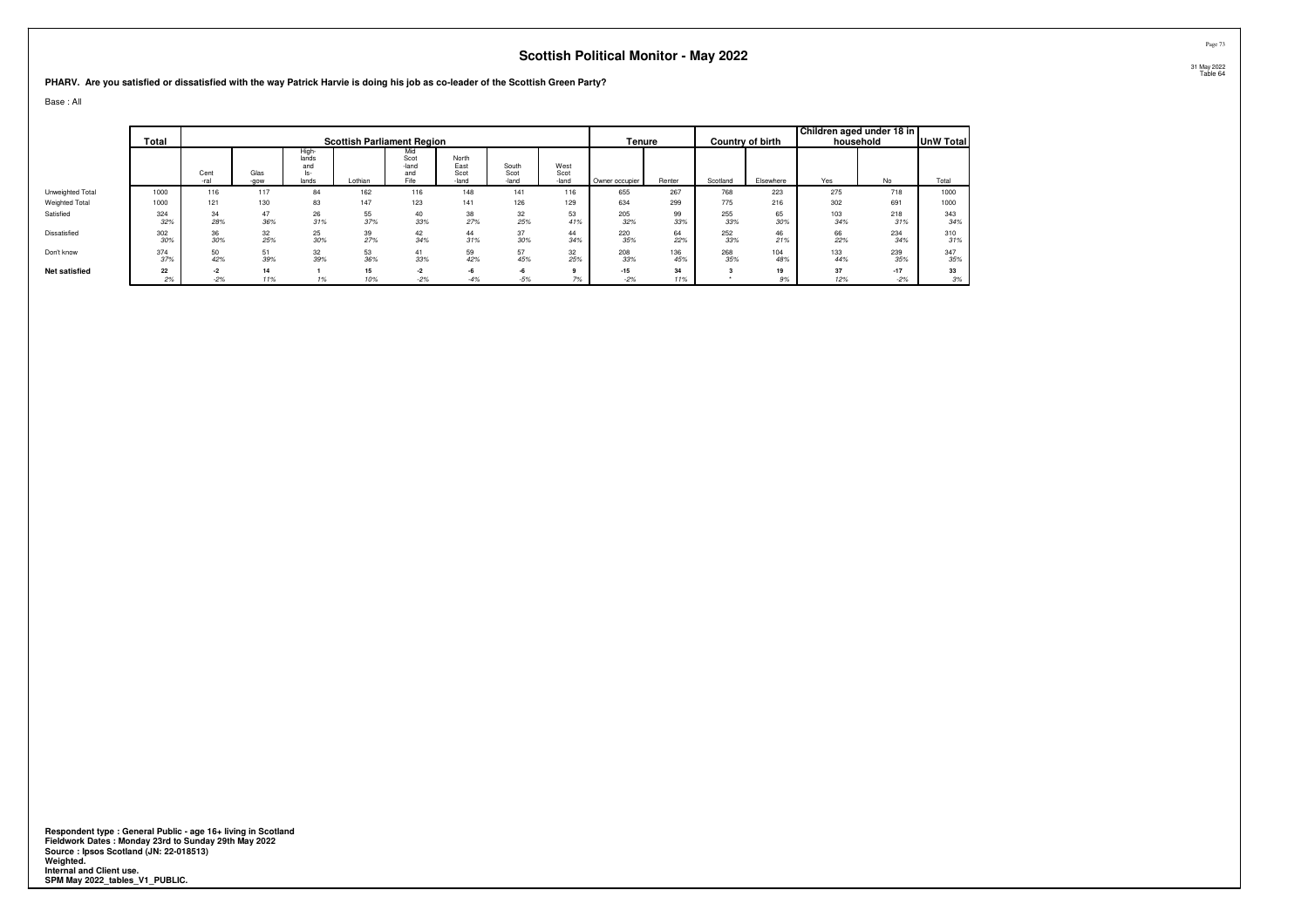**PHARV. Are you satisfied or dissatisfied with the way Patrick Harvie is doing his job as co-leader of the Scottish Green Party?**

Base : All

|                      | Total      |        | <b>Voting intention (General Election)</b> |                 |            |            | Voting intention (Indyref2) |            |       | Past vote (SP 2021)<br>Constituency |            |                  |           | Past vote (2019 General Election) |            |            | Past vote (Indyref 2014) |                                               |            |       |                              | Past vote (EU Referendum, 2016)   UnW Total |
|----------------------|------------|--------|--------------------------------------------|-----------------|------------|------------|-----------------------------|------------|-------|-------------------------------------|------------|------------------|-----------|-----------------------------------|------------|------------|--------------------------|-----------------------------------------------|------------|-------|------------------------------|---------------------------------------------|
|                      |            | Con    | Lab                                        | LD.             | SNP        | Yes        | No                          | Con        | Lab   |                                     | SNP        | Con              |           |                                   | SNP        | Yes        | No.                      | Not<br>vote/<br>too<br>vouna<br>/not<br>Scot' | Remain     | Leave | Not<br>vote/<br>too<br>young | Total                                       |
| Unweighted Total     | 1000       | 153    | 208                                        | 84              | 371        | 424        | 460                         | 158        | 160   |                                     | 351        |                  |           | 46                                | 307        | 371        | 443                      | 154                                           | 600        | 224   | 125                          | 1000                                        |
| Weighted Total       | 1000       | 154    | 198                                        |                 | 366        | 419        | 455                         |            |       |                                     | 346        |                  |           |                                   | 300        | 365        | 429                      | 168                                           |            |       | 140                          | 1000                                        |
| Satisfied            | 324<br>32% |        | 20%                                        | 21%             | 209        | 225<br>54% | 59<br>13%                   | 10%        |       | 22%                                 | 193<br>56% | 10%              | 23%       | 23%                               | 180<br>60% | 197<br>54% |                          | 53<br>32%                                     | 221<br>38% |       | 43<br>30%                    | 343<br>34%                                  |
| Dissatisfied         | 302<br>30% | 62%    | 86<br>44%                                  | 48%             | 34         | 55<br>13%  | 230<br>51%                  | 106<br>67% | 52%   | 45%                                 | 39<br>11%  | 63%              | 40%       | 17<br>45%                         | 14%        | 64<br>17%  | 212<br>49%               | 24<br>14%                                     | 170<br>29% |       | 18<br>13%                    | 310<br>31%                                  |
| Don't know           | 374<br>37% | 26%    |                                            | 24<br>31%       | 123<br>34% | 139<br>33% | 165<br>36%                  | 23%        |       | 15<br>33%                           | 114<br>33% | 26%              | 60<br>36% | 12<br>32%                         | 80<br>27%  | 105<br>29% | 35%                      | 91<br>54%                                     | 194<br>33% |       | 79<br>56%                    | 347<br>35%                                  |
| <b>Net satisfied</b> | 22<br>2%   | $-50%$ | $-24%$                                     | $-21$<br>$-27%$ | 175<br>48% | 169<br>40% | $-171$<br>$-38%$            | $-58%$     | $-50$ | $-23%$                              | 154<br>45% | $-104$<br>$-53%$ | $-17%$    | $-23%$                            | 139<br>46% | 133<br>37% | $-145$<br>$-34%$         | 30<br>18%                                     |            |       | 24<br>17%                    | 33<br>3%                                    |

Respondent type : General Public - age 16+ living in Scotland<br>Fieldwork Dates : Monday 23rd to Sunday 29th May 2022<br>Source : Ipsos Scotland (JN: 22-018513)<br>Weighted.<br>Internal and Client use.<br>SPM May 2022\_tables\_V1\_PUBLIC.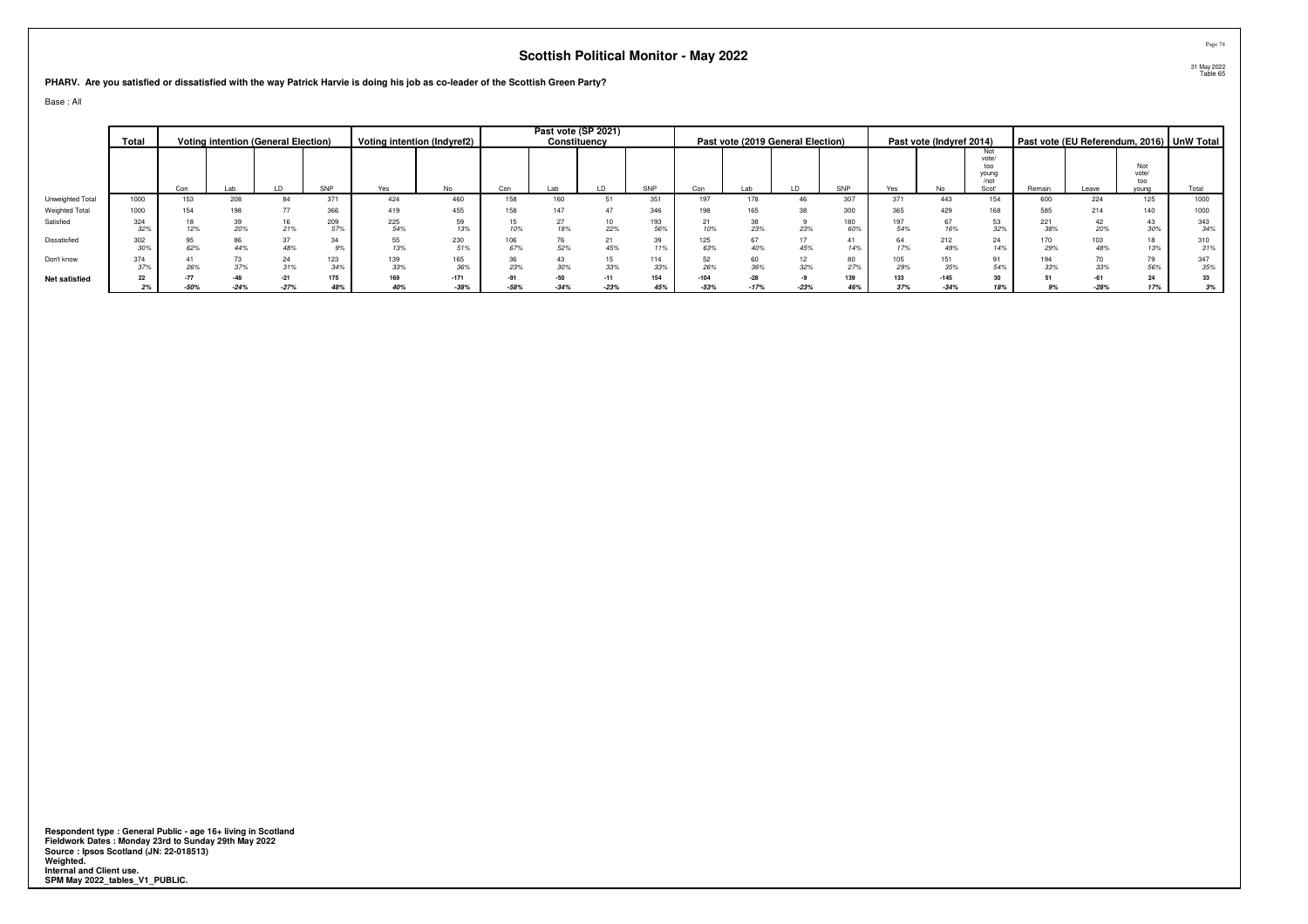**LSLAT. Are you satisfied or dissatisfied with the way Lorna Slater is doing her job as co-leader of the Scottish Green Party?**

Base : All

|                       | Total      |            | Gender     |       |       |           |       | Age          |               |            |            |               |       |            | Social class   |            |                  |                   |                      | <b>Work status</b> |              |          | Work Sector |             | Qualifications         |                  | UnW Total  |
|-----------------------|------------|------------|------------|-------|-------|-----------|-------|--------------|---------------|------------|------------|---------------|-------|------------|----------------|------------|------------------|-------------------|----------------------|--------------------|--------------|----------|-------------|-------------|------------------------|------------------|------------|
|                       |            | Male       | Female     | 16-24 | 25-34 | $35 - 44$ | 45-54 | 55-64        | 65<br>more    | 16-34      | 35-54      | 55<br>more    |       |            | C <sub>2</sub> | DF         | ABC <sup>+</sup> | C <sub>2</sub> DE | Work<br>-ıng<br>time | Work<br>part       | Not<br>work  | Priv     | Pub-        | No<br>qua   | Other<br><b>PHILAR</b> | Degree<br>higher | Total      |
| Unweighted Total      | 1000       | 494        | 506        |       | 158   | 131       | 165   |              | 259           | 265        | 296        | 437           | 211   | 344        |                | 210        | 555              | 396               | 432                  | 131                | 432          | 296      | 223         | 146         | 499                    | 333              | 1000       |
| <b>Weighted Total</b> | 1000       | 481        | 519        |       |       | 146       | 181   |              | 224           | 291        | 326        | 381           | 208   | 289        |                | 283        | 497              | 456               | 451                  | 107                | 437          | 403      | 126         | 147         | 518                    | 314              | 1000       |
| Satisfied             | 303<br>30% | 159<br>33% | 144<br>28% |       | 31%   | 28%       | 30%   | 31%          | 46<br>21%     | 113<br>39% | 29%        | 25%           | 29%   | 104<br>36% | 33%            | 67<br>24%  | 165<br>33%       | 125<br>27%        | 147<br>33%           | 33<br>30%          | 124<br>28%   | 309      | 49<br>39%   | 20%         | 169<br>33%             | 100<br>32%       | 315<br>32% |
| Dissatisfied          | 277<br>28% | 34%        | 113<br>22% | 12%   | 20%   | 28<br>19% | 26%   | 37%          | 95<br>42%     | 17%        | 23%        | 153<br>40%    | 347c  | 25%        | 29%            | 25%        | 143<br>29%       | 122<br>27%        | 120<br>27%           | 19<br>18%          | 138<br>329   | 26%      | 21%         | 35%         | 26%                    | 28%              | 294<br>29% |
| Don't know            | 420<br>42% | 33%        | 262<br>51% | 37%   | 49%   | 53%       | 44%   | 31%          | 83<br>37%     | 129<br>44% | 157<br>48% | 132<br>35%    | 37%   | 112<br>39% | 38%            | 144<br>51% | 188<br>38%       | 210<br>46%        | 184<br>41%           | 56<br>52%          | 175.<br>40%  | 44%      | 50<br>40%   |             | 212<br>41%             | 127<br>40%       | 391<br>39% |
| <b>Net satisfied</b>  | 26<br>3%   | -1%        |            | 40%   | 11%   | 9%        |       | -10<br>$-6%$ | -48<br>$-22%$ | 22%        | 6%         | -58<br>$-15%$ | $-4%$ |            | 4%             | $-1%$      | 4%               |                   | 6%                   | 14<br>13%          | -14<br>$-3%$ | 15<br>4% | 22<br>18%   | -22<br>-15% | 6%                     | 12<br>4%         | 2%         |
|                       |            |            |            |       |       |           |       |              |               |            |            |               |       |            |                |            |                  |                   |                      |                    |              |          |             |             |                        |                  |            |

Respondent type : General Public - age 16+ living in Scotland<br>Fieldwork Dates : Monday 23rd to Sunday 29th May 2022<br>Source : Ipsos Scotland (JN: 22-018513)<br>Weighted.<br>Internal and Client use.<br>SPM May 2022\_tables\_V1\_PUBLIC.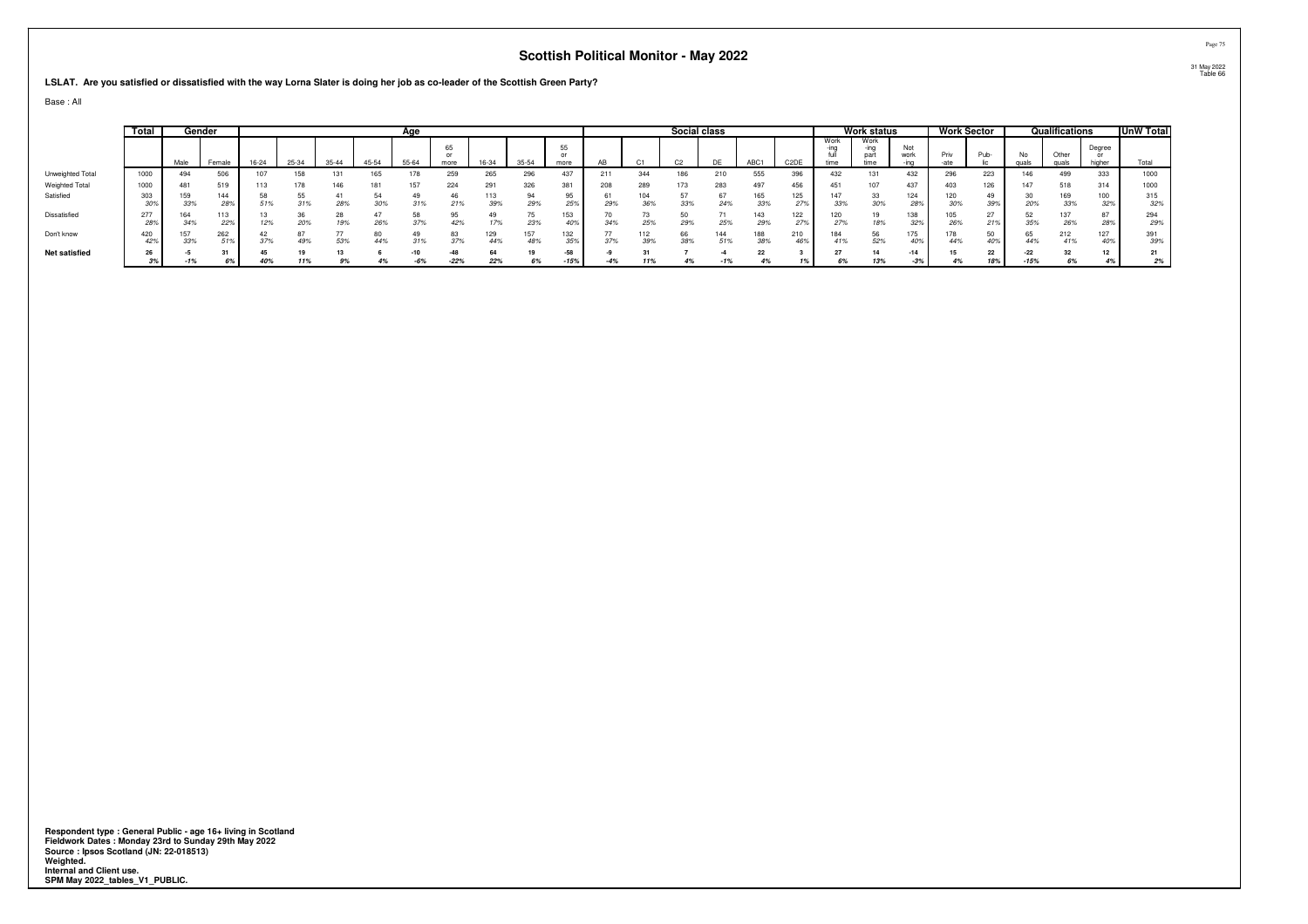**LSLAT. Are you satisfied or dissatisfied with the way Lorna Slater is doing her job as co-leader of the Scottish Green Party?**

Base : All

|                      |            |           |           |                                       |                                   |                                     |                       |                        |                       |                |            |            |                         | Children aged under 18 in |            |                  |
|----------------------|------------|-----------|-----------|---------------------------------------|-----------------------------------|-------------------------------------|-----------------------|------------------------|-----------------------|----------------|------------|------------|-------------------------|---------------------------|------------|------------------|
|                      | Total      |           |           |                                       | <b>Scottish Parliament Region</b> |                                     |                       |                        |                       | Tenure         |            |            | <b>Country of birth</b> |                           | household  | <b>UnW Total</b> |
|                      |            | Cent      | Glas      | High-<br>lands<br>and<br>ls-<br>lands |                                   | Mid<br>Scot<br>-land<br>and<br>Fife | North<br>East<br>Scot | South<br>Scot<br>-land | West<br>Scot<br>-land |                | Renter     |            |                         | Yes                       | <b>No</b>  | Total            |
|                      |            | -ral      | -gow      |                                       | Lothian                           |                                     | -land                 |                        |                       | Owner occupier |            | Scotland   | Elsewhere               |                           |            |                  |
| Unweighted Total     | 1000       | 116       | 117       | 84                                    | 162                               | 116                                 | 148                   | 141                    | 116                   | 655            | 267        | 768        | 223                     | 275                       | 718        | 1000             |
| Weighted Total       | 1000       | 121       | 130       | 83                                    | 147                               | 123                                 | 141                   | 126                    | 129                   | 634            | 299        | 775        | 216                     | 302                       | 691        | 1000             |
| Satisfied            | 303<br>30% | 27<br>22% | 45<br>34% | 23<br>28%                             | 51<br>35%                         | 40<br>32%                           | 37<br>26%             | 35<br>28%              | 46<br>35%             | 186<br>29%     | 95<br>32%  | 225<br>29% | 75<br>35%               | 110<br>37%                | 190<br>27% | 315<br>32%       |
| Dissatisfied         | 277<br>28% | 33<br>27% | 28<br>21% | 24<br>29%                             | 38<br>26%                         | 38<br>31%                           | 37<br>26%             | 40<br>32%              | 41<br>32%             | 192<br>30%     | 66<br>22%  | 234<br>30% | 42<br>19%               | 57<br>19%                 | 219<br>32% | 294<br>29%       |
| Don't know           | 420<br>42% | 61<br>51% | 58<br>44% | 36<br>43%                             | 58<br>39%                         | 46<br>37%                           | 68<br>48%             | 51<br>40%              | 43<br>33%             | 255<br>40%     | 138<br>46% | 316<br>41% | 99<br>46%               | 135<br>45%                | 282<br>41% | 391<br>39%       |
| <b>Net satisfied</b> | 26         | -6        | 17        | $-1$                                  | 13                                | $\sim$                              |                       | $-5$                   |                       | $-7$           | 29         | $-10$      | 33                      | 54                        | $-29$      | 21               |
|                      | 3%         | $-5%$     | 13%       | $-1%$                                 | 9%                                | 2%                                  |                       | $-4%$                  | 4%                    | $-1%$          | 10%        | $-1%$      | 15%                     | 18%                       | $-4%$      | 2%               |

Respondent type : General Public - age 16+ living in Scotland<br>Fieldwork Dates : Monday 23rd to Sunday 29th May 2022<br>Source : Ipsos Scotland (JN: 22-018513)<br>Weighted.<br>Internal and Client use.<br>SPM May 2022\_tables\_V1\_PUBLIC.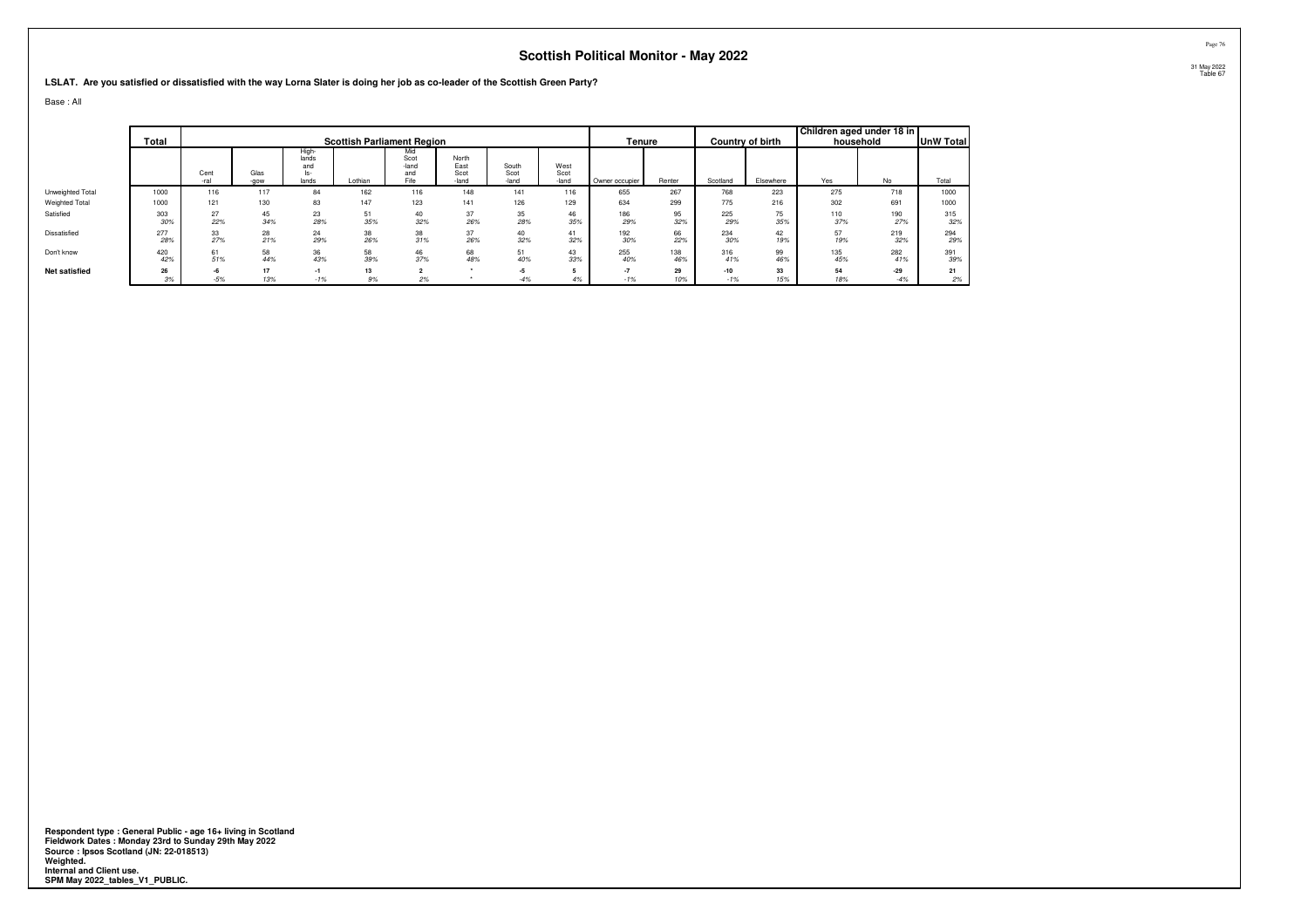**LSLAT. Are you satisfied or dissatisfied with the way Lorna Slater is doing her job as co-leader of the Scottish Green Party?**

Base : All

|                  | Total      |        | <b>Voting intention (General Election)</b> |           |            |            | Voting intention (Indyref2) |           |     | Past vote (SP 2021)<br>Constituency |            |            |                 | Past vote (2019 General Election) |            |            | Past vote (Indyref 2014) |                                               |            |       |                              | Past vote (EU Referendum, 2016) UnW Total |
|------------------|------------|--------|--------------------------------------------|-----------|------------|------------|-----------------------------|-----------|-----|-------------------------------------|------------|------------|-----------------|-----------------------------------|------------|------------|--------------------------|-----------------------------------------------|------------|-------|------------------------------|-------------------------------------------|
|                  |            | Con    | Lab                                        | LD        | SNP        | Yes        | No                          | Con       | Lab |                                     | SNP        | Con        | Lab             | LD                                | SNP        | Yes        | No                       | Not<br>vote/<br>too<br>young<br>/not<br>Scot' | Remain     | Leave | Not<br>vote/<br>too<br>vouna | Total                                     |
| Unweighted Total | 1000       | 153    | 208                                        | 84        | 371        | 424        | 460                         | 158       | 160 |                                     | 351        | 197        |                 | 46                                | 307        | 371        | 443                      | 154                                           | 600        | 224   | 125                          | 1000                                      |
| Weighted Total   | 1000       | 154    | 198                                        |           | 366        | 419        | 455                         |           | 147 |                                     | 346        |            |                 | 38                                | 300        | 365        |                          | 168                                           | 585        |       | 140                          | 1000                                      |
| Satisfied        | 303<br>30% | 13%    |                                            | 27%       | 191<br>52% | 205<br>49% | 64<br>14%                   | 9%        | 14% | 30%                                 | 183<br>53% | 11%        | 18%             | 30%                               | 166<br>55% | 171<br>47% | 17%                      | 52<br>31%                                     | 199<br>34% |       | 45<br>32%                    | 315<br>32%                                |
| Dissatisfied     | 277<br>28% | 58%    | 41%                                        | 39%       |            | 51<br>12%  | 211<br>46%                  | 99<br>63% | 49% | 37%                                 | 35<br>10%  | 108<br>54% | 43%             | 16<br>42%                         | 11%        | 61<br>17%  | 45%                      | 22<br>13%                                     | 156<br>27% | 45%   | 19<br>14%                    | 294<br>29%                                |
| Don't know       | 420<br>42% | 29%    | 84<br>42%                                  | 26<br>34% | 143<br>39% | 163<br>39% | 180<br>40%                  | 28%       |     | 33%                                 | 129<br>37% | 69<br>35%  | 65<br>39%       | 11<br>28%                         | 100<br>33% | 133<br>37% | 165<br>38%               | 94<br>56%                                     | 229<br>39% |       | 76<br>54%                    | 391<br>39%                                |
| Net satisfied    | 26<br>3%   | $-45%$ | $-25%$                                     | $-12%$    | 159<br>44% | 155<br>37% | $-146$<br>$-32%$            | $-53%$    |     |                                     | 148<br>43% | $-44%$     | $-41$<br>$-25%$ | $-12%$                            | 132<br>44% | 110<br>30% | $-119$<br>$-28%$         | 30<br>18%                                     |            |       | 26<br>19%                    | 21<br>2%                                  |

Respondent type : General Public - age 16+ living in Scotland<br>Fieldwork Dates : Monday 23rd to Sunday 29th May 2022<br>Source : Ipsos Scotland (JN: 22-018513)<br>Weighted.<br>Internal and Client use.<br>SPM May 2022\_tables\_V1\_PUBLIC.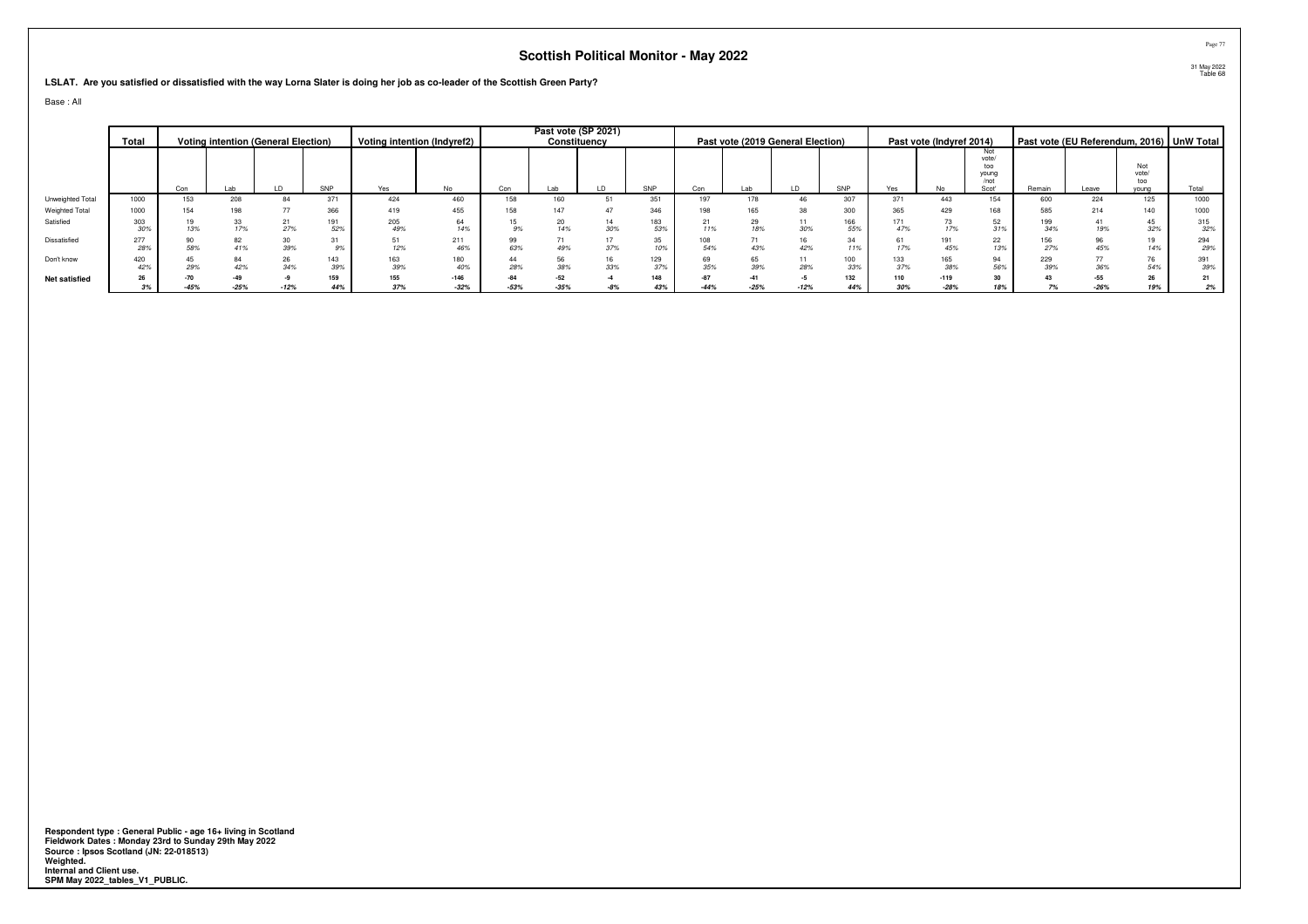**BJOHN. Are you satisfied or dissatisfied with the way Boris Johnson is doing his job as Prime Minister?**

Base : All

|                      | Total            |                  | Gender         |        |                  |                  |                  | Age              |                |                  |                  |                          |                  |                  | Social class   |                |                  |                   |                | <b>Work status</b>   |                  |                            | Work Sector   |               | Qualifications   |                  | UnW Total        |
|----------------------|------------------|------------------|----------------|--------|------------------|------------------|------------------|------------------|----------------|------------------|------------------|--------------------------|------------------|------------------|----------------|----------------|------------------|-------------------|----------------|----------------------|------------------|----------------------------|---------------|---------------|------------------|------------------|------------------|
|                      |                  | Male             | Female         | 16-24  | 25-34            | $35 - 44$        | 45-54            | 55-64            | 65<br>more     | 16-34            | 35-54            | 55<br>$^{\circ}$<br>more | AR               |                  |                | <b>DF</b>      | ABC <sub>1</sub> | C <sub>2</sub> DE | Work<br>time   | Work<br>part<br>time | Not<br>work      | Priv                       | Pub-          | No            | Other            | Degree<br>higher | Total            |
| Unweighted Total     | 1000             | 494              | 506            |        | 158              | 131              | 165              | 178              | 259            | 265              | 296              | 437                      | 211              | 344              | 186            | 210            | 555              | 396               | 432            | 131                  | 432              | 296                        | 223           | 146           | 499              | 333              | 1000             |
| Weighted Total       | 1000             | 481              | 519            |        |                  | 146              | 181              | 157              | 224            | 291              | 326              |                          | 208              | 289              | 173            | 283            | 497              | 456               |                | 107                  | 437              | 403                        | 126           | 147           | 518              | 314              | 1000             |
| Satisfied            | 23<br>12%        | 12%              | 67<br>13%      | 13%    | 15%              | 8%               | 15               | 12%              | 16%            | 14%              | 8%               | 14%                      |                  | 38<br>13%        | 12%            | 13%            | 12%              | 59<br>139         | .9%            | 14%                  | 68<br>16%        | 11%                        |               | 23<br>15%     | 64<br>12%        | აა               | 126<br>13%       |
| Dissatisfied         | 827<br>83%       | 402<br>83%       | 425<br>82%     |        | 143<br>80%       | 125<br>86%       | 157<br>87%       | 133<br>85%       | 177<br>79%     | 235<br>81%       | 282<br>86%       | 310<br>81%               | 182<br>87%       | 235<br>81%       | 146<br>84%     | 229<br>81%     | 417<br>84%       | 374<br>82%        | 85%            | 86<br>80%            | 351<br>80%       | 333<br>83%                 | .<br>889      | 113<br>17%    | 433<br>84%       | 266<br>85%       | 831<br>83%       |
| Don't know           | 50<br>59         |                  | 27             |        |                  |                  |                  |                  |                |                  | 5%               |                          |                  |                  |                | 6%             | 4%               | 23                |                |                      |                  |                            |               |               |                  |                  | 43<br>4%         |
| <b>Net satisfied</b> | $-704$<br>$-70%$ | $-345$<br>$-72%$ | $-359$<br>-69% | $-68%$ | $-117$<br>$-66%$ | $-114$<br>$-78%$ | $-141$<br>$-78%$ | $-115$<br>$-73%$ | -140<br>$-63%$ | $-194$<br>$-67%$ | $-255$<br>$-78%$ | $-255$<br>$-67%$         | $-161$<br>$-77%$ | $-197$<br>$-68%$ | -125<br>$-72%$ | -191<br>$-68%$ | $-358$<br>$-72%$ | $-316$<br>$-69%$  | $-345$<br>-76% | $-71$<br>$-66%$      | $-283$<br>$-65%$ | $-290$<br>$\sim$<br>$-12%$ | -99<br>$-79%$ | -90<br>$-61%$ | $-369$<br>$-71%$ | $-233$<br>$-74%$ | $-705$<br>$-71%$ |

Respondent type : General Public - age 16+ living in Scotland<br>Fieldwork Dates : Monday 23rd to Sunday 29th May 2022<br>Source : Ipsos Scotland (JN: 22-018513)<br>Weighted.<br>Internal and Client use.<br>SPM May 2022\_tables\_V1\_PUBLIC.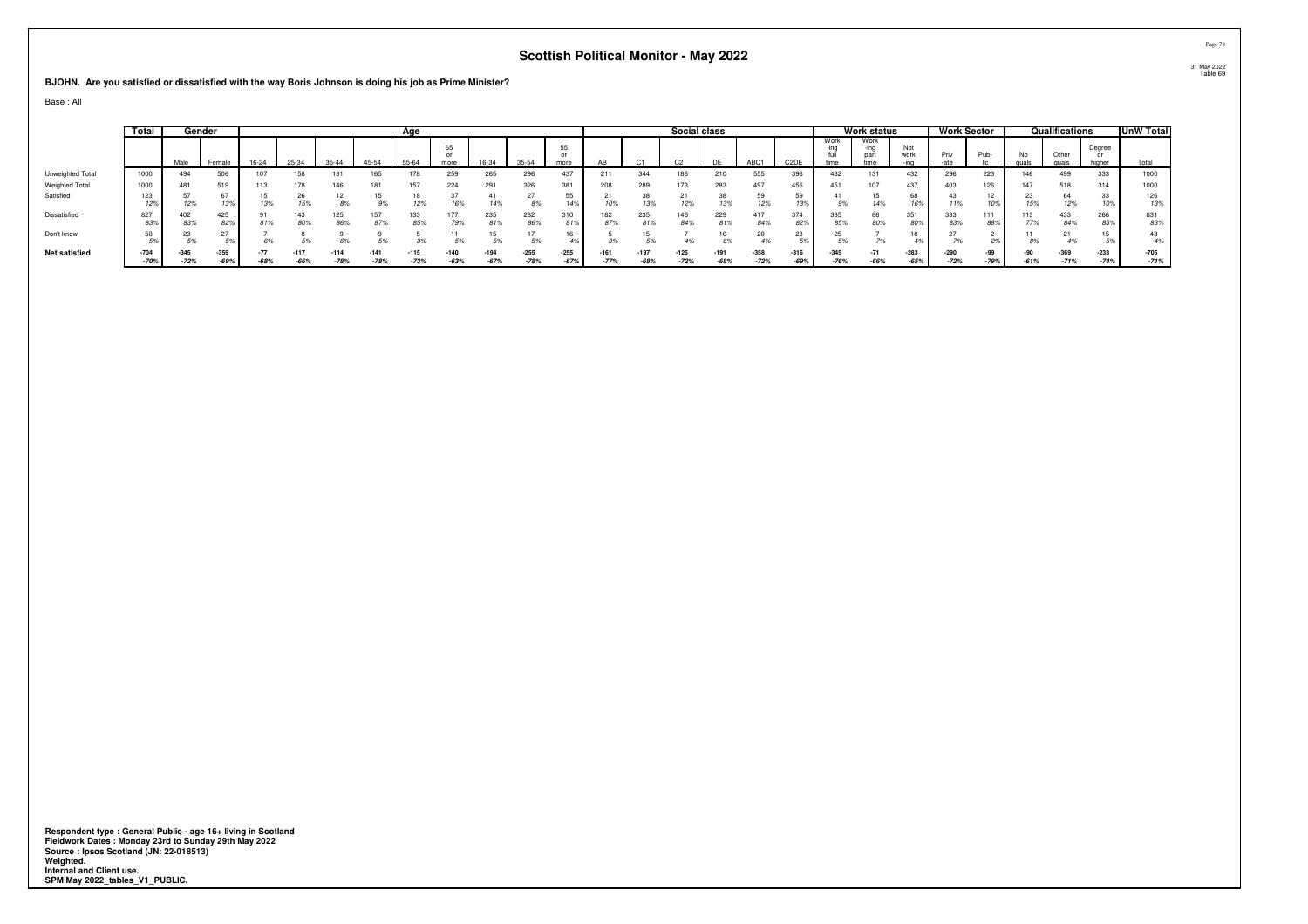**BJOHN. Are you satisfied or dissatisfied with the way Boris Johnson is doing his job as Prime Minister?**

Base : All

|                      | Total            |                 |                  |                                       | <b>Scottish Parliament Region</b> |                                     |                                |                        |                       | Tenure           |                  |                  | Country of birth | Children aged under 18 in | household        | UnW Total        |
|----------------------|------------------|-----------------|------------------|---------------------------------------|-----------------------------------|-------------------------------------|--------------------------------|------------------------|-----------------------|------------------|------------------|------------------|------------------|---------------------------|------------------|------------------|
|                      |                  | Cent<br>-ral    | Glas<br>-gow     | High-<br>lands<br>and<br>ls-<br>lands | Lothian                           | Mid<br>Scot<br>-land<br>and<br>Fife | North<br>East<br>Scot<br>-land | South<br>Scot<br>-land | West<br>Scot<br>-land | Owner occupier   | Renter           | Scotland         | Elsewhere        | Yes                       | No               | Total            |
| Unweighted Total     | 1000             | 116             | 117              | 84                                    | 162                               | 116                                 | 148                            | 141                    | 116                   | 655              | 267              | 768              | 223              | 275                       | 718              | 1000             |
| Weighted Total       | 1000             | 121             | 130              | 83                                    | 147                               | 123                                 | 141                            | 126                    | 129                   | 634              | 299              | 775              | 216              | 302                       | 691              | 1000             |
| Satisfied            | 123<br>12%       | 12<br>10%       | 10<br>7%         | $\sim$<br>ö<br>10%                    | 22<br>15%                         | 7%                                  | 24<br>17%                      | 19<br>15%              | 20<br>15%             | 78<br>12%        | 30<br>10%        | 85<br>11%        | 34<br>16%        | 35<br>11%                 | 88<br>13%        | 126<br>13%       |
| Dissatisfied         | 827<br>83%       | 103<br>85%      | 112<br>86%       | 71<br>85%                             | 116<br>79%                        | 102<br>83%                          | 111<br>79%                     | 106<br>84%             | 105<br>81%            | 521<br>82%       | 258<br>86%       | 653<br>84%       | 169<br>78%       | 249<br>83%                | 572<br>83%       | 831<br>83%       |
| Don't know           | 50<br>5%         | 6<br>5%         | 8<br>6%          | 5%                                    | 6%                                | 12<br>9%                            | 4%                             |                        | 4%                    | 35<br>6%         | 10<br>3%         | 37<br>5%         | 13<br>6%         | 18<br>6%                  | 31<br>4%         | 43<br>4%         |
| <b>Net satisfied</b> | $-704$<br>$-70%$ | $-91$<br>$-76%$ | $-103$<br>$-79%$ | $-63$<br>$-75%$                       | $-94$<br>$-64%$                   | $-93$<br>$-76%$                     | $-88$<br>$-62%$                | $-87$<br>$-69%$        | $-85$<br>$-66%$       | $-443$<br>$-70%$ | $-228$<br>$-76%$ | $-568$<br>$-73%$ | $-134$<br>$-62%$ | $-215$<br>$-71%$          | $-484$<br>$-70%$ | $-705$<br>$-71%$ |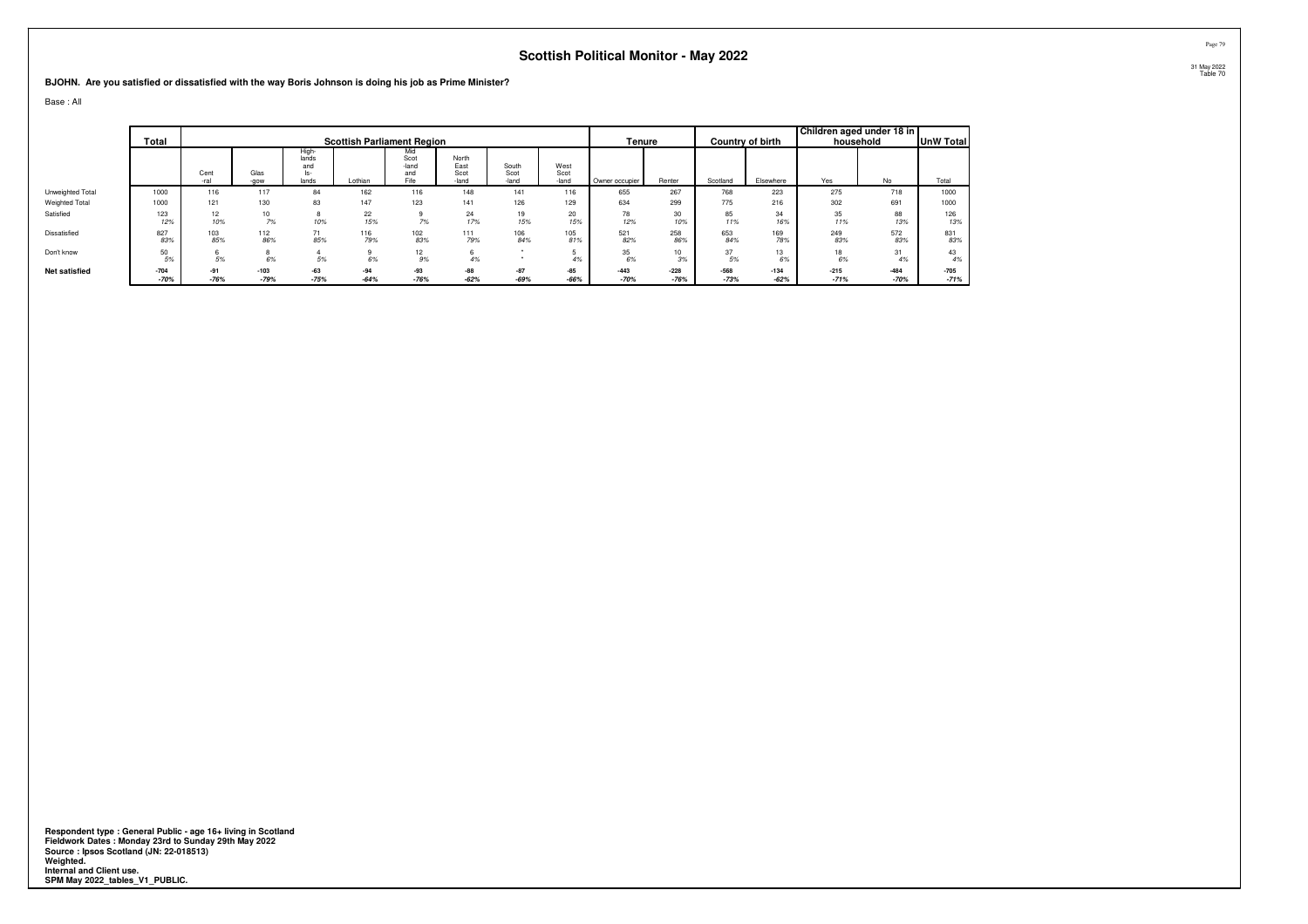**BJOHN. Are you satisfied or dissatisfied with the way Boris Johnson is doing his job as Prime Minister?**

Base : All

|                  | Total            |        | <b>Voting intention (General Election)</b> |        |                  |                  | Voting intention (Indyref2) |        |            | Past vote (SP 2021)<br>Constituency |                  |                 |                  | Past vote (2019 General Election) |                  |                  | Past vote (Indyref 2014) |                                               |                  |       |                              | Past vote (EU Referendum, 2016) UnW Total |
|------------------|------------------|--------|--------------------------------------------|--------|------------------|------------------|-----------------------------|--------|------------|-------------------------------------|------------------|-----------------|------------------|-----------------------------------|------------------|------------------|--------------------------|-----------------------------------------------|------------------|-------|------------------------------|-------------------------------------------|
|                  |                  | Con    | Lab                                        |        | SNP              | Yes              | No.                         | Con    | Lab        |                                     | SNP              | Con             |                  |                                   | SNP              | Yes              | No.                      | Not<br>vote/<br>too<br>young<br>/not<br>Scot' | Remain           | Leave | Not<br>vote/<br>too<br>young | Total                                     |
| Unweighted Total | 1000             | 153    | 208                                        | 84     | 371              | 424              | 460                         | 158    | 160        |                                     | 351              | 197             | 178              | 46                                | 307              | 371              | 443                      | 154                                           | 600              | 224   | 125                          | 1000                                      |
| Weighted Total   | 1000             | 154    | 198                                        |        | 366              | 419              | 455                         |        |            |                                     | 346              |                 |                  |                                   | 300              | 365              | 429                      | 168                                           | 585              | 214   | 140                          | 1000                                      |
| Satisfied        | 123<br>12%       | 43%    |                                            |        |                  | 24               | 90<br>20%                   | 39%    |            |                                     |                  | 34%             |                  |                                   |                  | 22               |                          | 25<br>15%                                     |                  |       | 24<br>17%                    | 126<br>13%                                |
| Dissatisfied     | 827<br>83%       | 53%    | 178<br>90%                                 | 93%    | 347<br>95%       | 390<br>93%       | 342<br>75%                  | 58%    | 138<br>94% | 91%                                 | 333<br>96%       | 122<br>62%      | 153<br>93%       | 35<br>91%                         | 293<br>98%       | 337<br>92%       | 336<br>78%               | 129<br>76%                                    | 536<br>92%       |       | 103<br>73%                   | 831<br>83%                                |
| Don't know       | 50               |        |                                            |        |                  |                  | 23<br>5%                    | 3%     |            |                                     |                  |                 |                  |                                   |                  |                  | 20                       |                                               |                  |       | 14<br>10%                    | 43<br>4%                                  |
| Net satisfied    | $-704$<br>$-70%$ | $-10%$ | $-164$<br>$-83%$                           | $-89%$ | $-333$<br>$-91%$ | $-366$<br>$-87%$ | $-252$<br>$-55%$            | $-19%$ | -89%       | $-87%$                              | $-324$<br>$-94%$ | $-55$<br>$-28%$ | $-144$<br>$-87%$ | $-32$<br>$-84%$                   | $-288$<br>$-96%$ | $-315$<br>$-86%$ | $-263$<br>$-61%$         | $-103$<br>$-61%$                              | $-498$<br>$-85%$ |       | $-79$<br>$-57%$              | $-705$<br>$-71%$                          |

Respondent type : General Public - age 16+ living in Scotland<br>Fieldwork Dates : Monday 23rd to Sunday 29th May 2022<br>Source : Ipsos Scotland (JN: 22-018513)<br>Weighted.<br>Internal and Client use.<br>SPM May 2022\_tables\_V1\_PUBLIC.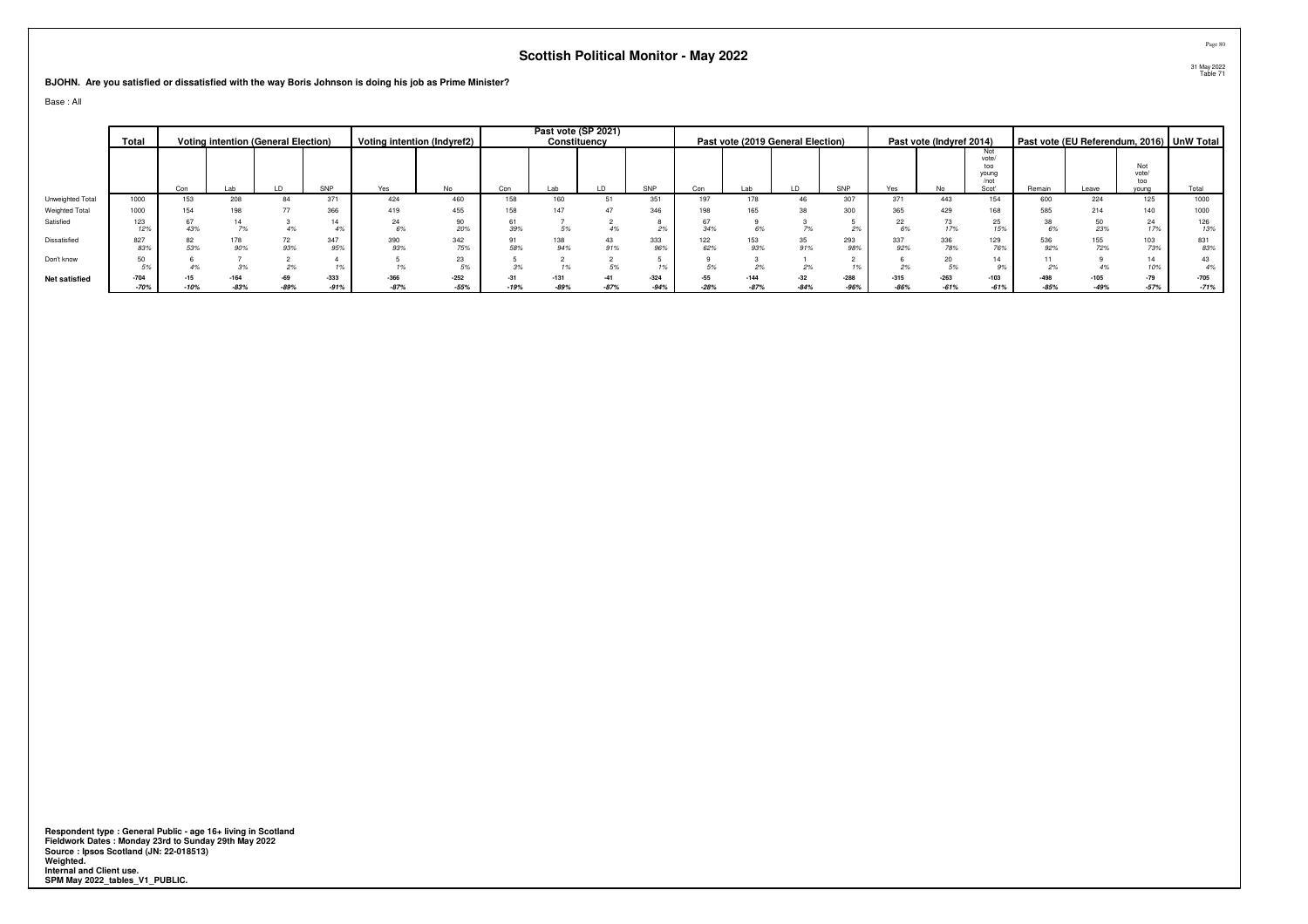**KSTARM. Are you satisfied or dissatisfied with the way Keir Starmer is doing his job as leader of the UK Labour Party?**

Base : All

|                       | Total      |            | Gender     |       |           |           |                 | Age    |            |                |            |                          |     |            | Social class |           |                |                   |                      | Work status          |             |            | <b>Work Sector</b> |     | Qualifications |                  | <b>UnW Total</b> |
|-----------------------|------------|------------|------------|-------|-----------|-----------|-----------------|--------|------------|----------------|------------|--------------------------|-----|------------|--------------|-----------|----------------|-------------------|----------------------|----------------------|-------------|------------|--------------------|-----|----------------|------------------|------------------|
|                       |            | Male       | Female     | 16-24 | 25-34     | $35 - 44$ | 45-54           | 55-64  | 65<br>more |                | $35 - 54$  | E.<br>$^{\circ}$<br>more | ΑВ  | $\sim$     | $\sim$       | DE        | ABC1           | C <sub>2</sub> DE | Work<br>-ina<br>time | Work<br>-ina<br>time | Not<br>work | Priv       | Pub-               | No. | Other          | Degree<br>higher |                  |
| Unweighted Total      | 1000       | 494        | 506        |       | 158       | 13        | 165             |        | 259        | 265            | 296        |                          | 211 | 344        | 186          | 21C       | 555            | 396               | 432                  | 131                  | 432         | 296        | 223                | 146 | 499            | 333              | 1000             |
| <b>Weighted Total</b> | 1000       | 481        | 519        | 113   | 178       | 146       | 181             |        | 224        | 291            | 326        | 001                      | 208 | 289        | 173          | 283       | 497            | 456               | 451                  | 107                  | 437         | 403        | 126                |     | 518            | 314              | 1000             |
| Satisfied             | 380<br>oo. | 190        | 190        | 34%   | 52<br>29% | 58<br>40% | 35%             | 39%    | 108<br>48% | 90<br>31%      | 121<br>37% | 169<br>44%               | 44% | 108<br>37% | 40%          | 94<br>33% | 40%            | 164<br>36%        |                      | 34<br>32%            | 42%         | 133<br>33% | 55                 | 56  | 36%            | 133<br>42%       | 403<br>40%       |
| Dissatisfied          | 400        | 211<br>44% | 189        | 33%   | 69<br>39% | 32%       |                 | 51%    | 82<br>37%  | 37%            | 131        | 162                      | 44% | 129<br>45% | 68<br>39%    | 98<br>35% | 221<br>44%     | 166<br>36%        | 201<br>45%           | 35<br>33%            | 161         | 171<br>42% |                    | 35% | 209            | 136<br>43%       | 407<br>41%       |
| Don't know            | 220<br>22  | 17%        | 140<br>279 | 33%   | 32%       | 28%       | 19%             | 10%    | 33<br>15%  | 94<br>32%      | 23%        | 13%                      | 12% | 52<br>18%  | 20%          | 32%       | 16%            | 126<br>28%        | 19%                  | 39<br>36%            | 92<br>21%   | 100<br>25% |                    | 27% | 122<br>24%     | 45.<br>14%       | 190<br>19%       |
| <b>Net satisfied</b>  | $-19$      | -4%        |            |       | -9%       | 8%        | $-22$<br>$-12%$ | $-12%$ | 11%        | $-17$<br>$-6%$ | -3%        | 2%                       |     | $-7%$      | 1%           | -1%       | $-22$<br>$-4%$ | -1%               |                      |                      | 5%          | 10%        |                    | 3%  | $-4\%$         | $-1%$            |                  |

**Respondent type : General Public - age 16+ living in Scotland Fieldwork Dates : Monday 23rd to Sunday 29th May 2022 Source : Ipsos Scotland (JN: 22-018513) Weighted. Internal and Client use. SPM May 2022\_tables\_V1\_PUBLIC.**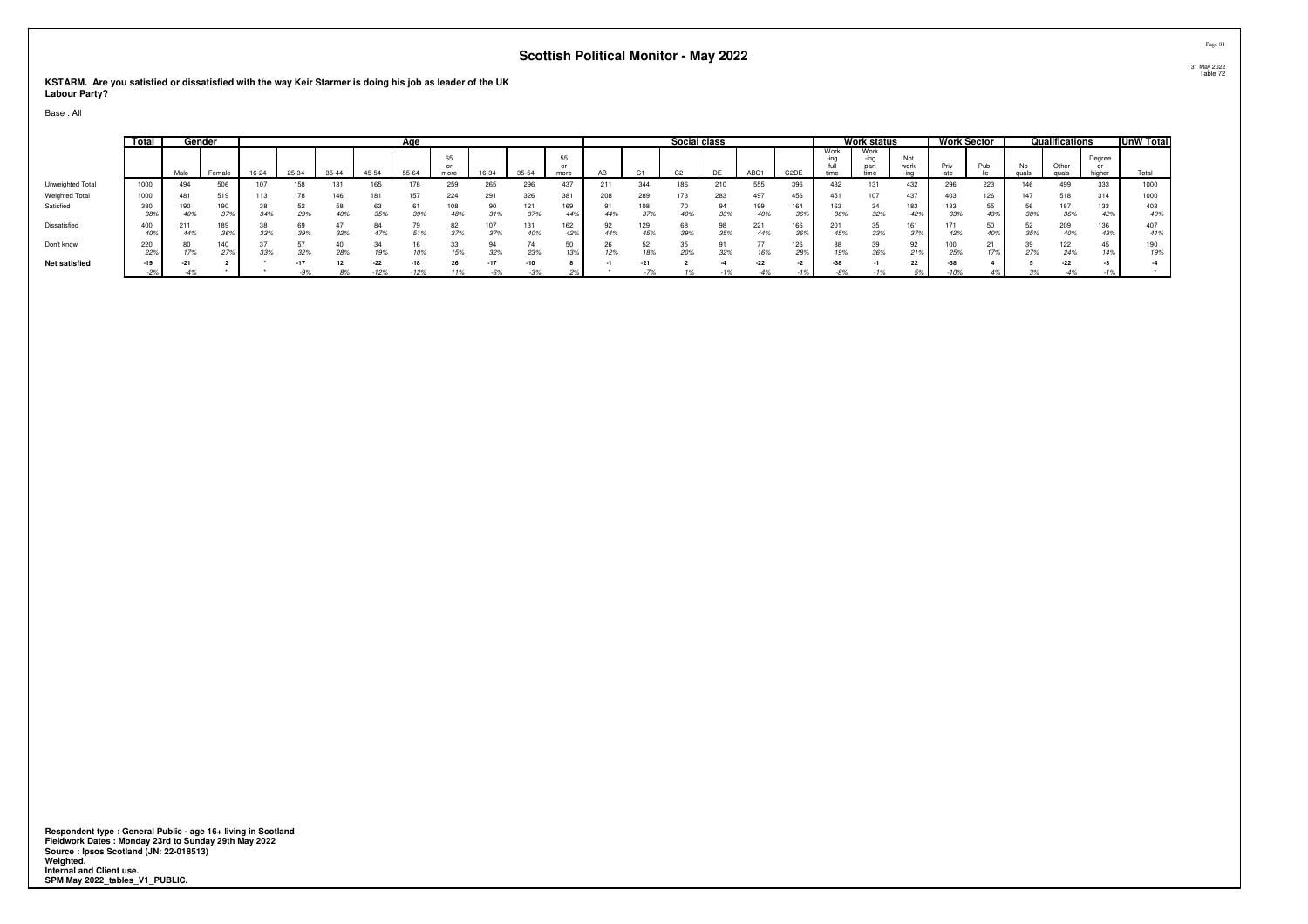**KSTARM. Are you satisfied or dissatisfied with the way Keir Starmer is doing his job as leader of the UK Labour Party?**

Base : All

|                      | <b>Total</b>   |              |              |                                       | <b>Scottish Parliament Region</b> |                                     |                                |                        |                       | Tenure         |               |                | Country of birth | Children aged under 18 in | household      | <b>UnW Total</b> |
|----------------------|----------------|--------------|--------------|---------------------------------------|-----------------------------------|-------------------------------------|--------------------------------|------------------------|-----------------------|----------------|---------------|----------------|------------------|---------------------------|----------------|------------------|
|                      |                | Cent<br>-ral | Glas<br>-gow | High-<br>lands<br>and<br>ls-<br>lands | Lothian                           | Mid<br>Scot<br>-land<br>and<br>Fife | North<br>East<br>Scot<br>-land | South<br>Scot<br>-land | West<br>Scot<br>-land | Owner occupier | Renter        | Scotland       | Elsewhere        | Yes                       | <b>No</b>      | Total            |
| Unweighted Total     | 1000           | 116          | 117          | 84                                    | 162                               | 116                                 | 148                            | 141                    | 116                   | 655            | 267           | 768            | 223              | 275                       | 718            | 1000             |
| Weighted Total       | 1000           | 121          | 130          | 83                                    | 147                               | 123                                 | 141                            | 126                    | 129                   | 634            | 299           | 775            | 216              | 302                       | 691            | 1000             |
| Satisfied            | 380<br>38%     | 49<br>40%    | 59<br>45%    | 25<br>31%                             | 63<br>43%                         | 47<br>38%                           | 50<br>36%                      | 44<br>35%              | 43<br>33%             | 254<br>40%     | 106<br>35%    | 300<br>39%     | 76<br>35%        | 106<br>35%                | 272<br>39%     | 403<br>40%       |
| Dissatisfied         | 400<br>40%     | 46<br>38%    | 44<br>34%    | 36<br>44%                             | 48<br>33%                         | 46<br>37%                           | 53<br>37%                      | 56<br>44%              | 55%                   | 268<br>42%     | 107<br>36%    | 314<br>40%     | 84<br>39%        | 105<br>35%                | 290<br>42%     | 407<br>41%       |
| Don't know           | 220<br>22%     | 26<br>22%    | 27<br>21%    | 22<br>26%                             | 35<br>24%                         | 30<br>25%                           | 38<br>27%                      | 26<br>21%              | 15<br>12%             | 112<br>18%     | 86<br>29%     | 162<br>21%     | 56<br>26%        | 91<br>30%                 | 129<br>19%     | 190<br>19%       |
| <b>Net satisfied</b> | $-19$<br>$-2%$ | 2%           | 14<br>11%    | $-11$<br>$-13%$                       | 15<br>10%                         | $\sim$                              | $-2$<br>$-2%$                  | $-12$<br>$-9%$         | $-28$<br>$-21%$       | $-14$<br>$-2%$ | $-2$<br>$-1%$ | $-14$<br>$-2%$ | $-8$<br>$-4%$    |                           | $-18$<br>$-3%$ |                  |

**Respondent type : General Public - age 16+ living in Scotland Fieldwork Dates : Monday 23rd to Sunday 29th May 2022 Source : Ipsos Scotland (JN: 22-018513) Weighted. Internal and Client use. SPM May 2022\_tables\_V1\_PUBLIC.**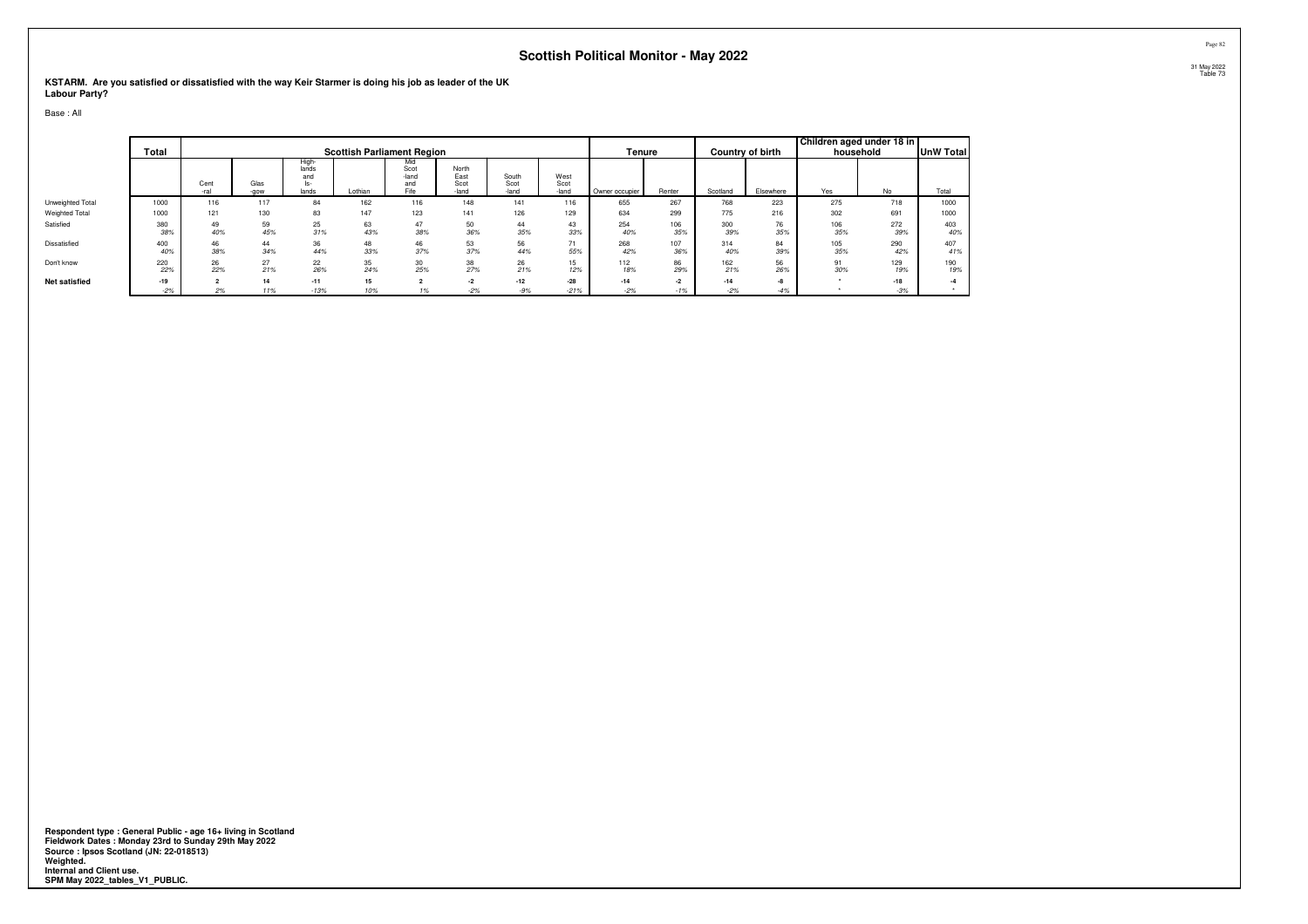**KSTARM. Are you satisfied or dissatisfied with the way Keir Starmer is doing his job as leader of the UK Labour Party?**

Base : All

|                       | Total      |               |            | <b>Voting intention (General Election)</b> |            |            | Voting intention (Indyref2) |            |     | Past vote (SP 2021)<br>Constituency |            |            | Past vote (2019 General Election) |           |            |            | Past vote (Indyref 2014) |                                               |            |            |                              | Past vote (EU Referendum, 2016)   UnW Total |
|-----------------------|------------|---------------|------------|--------------------------------------------|------------|------------|-----------------------------|------------|-----|-------------------------------------|------------|------------|-----------------------------------|-----------|------------|------------|--------------------------|-----------------------------------------------|------------|------------|------------------------------|---------------------------------------------|
|                       |            | Con           | Lab        |                                            | SNP        | Yes        | No                          | Con        | Lab |                                     | SNP        | Con        | Lab                               |           | SNP        | Yes        | No                       | Not<br>vote/<br>too<br>young<br>/not<br>Scot' | Remain     | Leave      | Not<br>vote/<br>too<br>vouna | Total                                       |
| Unweighted Total      | 1000       | 153           | 208        | 84                                         | 371        | 424        | 460                         | 158        | 160 |                                     | 351        | 197        |                                   |           | 307        | 371        | 443                      | 154                                           | 600        | 224        | 125                          | 1000                                        |
| <b>Weighted Total</b> | 1000       | 154           | 198        |                                            | 366        | 419        | 455                         | 158        |     | 47                                  | 346        | 198        | 165                               | 38        | 300        | 365        | 429                      | 168                                           | 585        | 214        | 140                          | 1000                                        |
| Satisfied             | 380<br>38% | 25%           | 119<br>60% | 43<br>56%                                  | 140<br>38% | 158<br>38% | 191<br>42%                  | 29%        | 65% | 26<br>55%                           | 137<br>40% | 57<br>29%  | 109<br>66%                        | 23<br>60% | 119<br>40% | 140<br>38% | 192<br>45%               | 42<br>25%                                     | 265<br>45% | 32%        | $\frac{32}{23\%}$            | 403<br>40%                                  |
| Dissatisfied          | 400<br>40% | 63%           | 55<br>28%  | 24<br>32%                                  | 148        | 163<br>39% | 201<br>44%                  | 103<br>65% | 29% | 35%                                 | 143<br>41% | 121<br>61% | 23%                               | 35%       | 128<br>43% | 149<br>41% | 188<br>44%               | 56<br>33%                                     | 227<br>39% | 117<br>54% | 45<br>32%                    | 407<br>41%                                  |
| Don't know            | 220<br>22% | 12%           | 24<br>12%  | 10<br>13%                                  | 21%        | 98<br>23%  | 63<br>14%                   |            |     | 10%                                 | 66<br>19%  | 20<br>10%  | 11%                               | 5%        | 53<br>18%  | 77<br>21%  | 49<br>12%                | 70<br>42%                                     | 92<br>16%  |            | 64<br>45%                    | 190<br>19%                                  |
| <b>Net satisfied</b>  | $-19$      | $-58$         | 64         | 19                                         |            |            | $-10$                       | $-57$      |     |                                     |            | $-64$      |                                   |           |            |            |                          | $-14$                                         |            |            | $-13$                        |                                             |
|                       | $-2%$      | $-38^{\circ}$ |            |                                            |            |            | $-2%$                       |            |     | 207                                 |            | $-32%$     |                                   | 25%       |            |            |                          |                                               |            |            | $-9%$                        |                                             |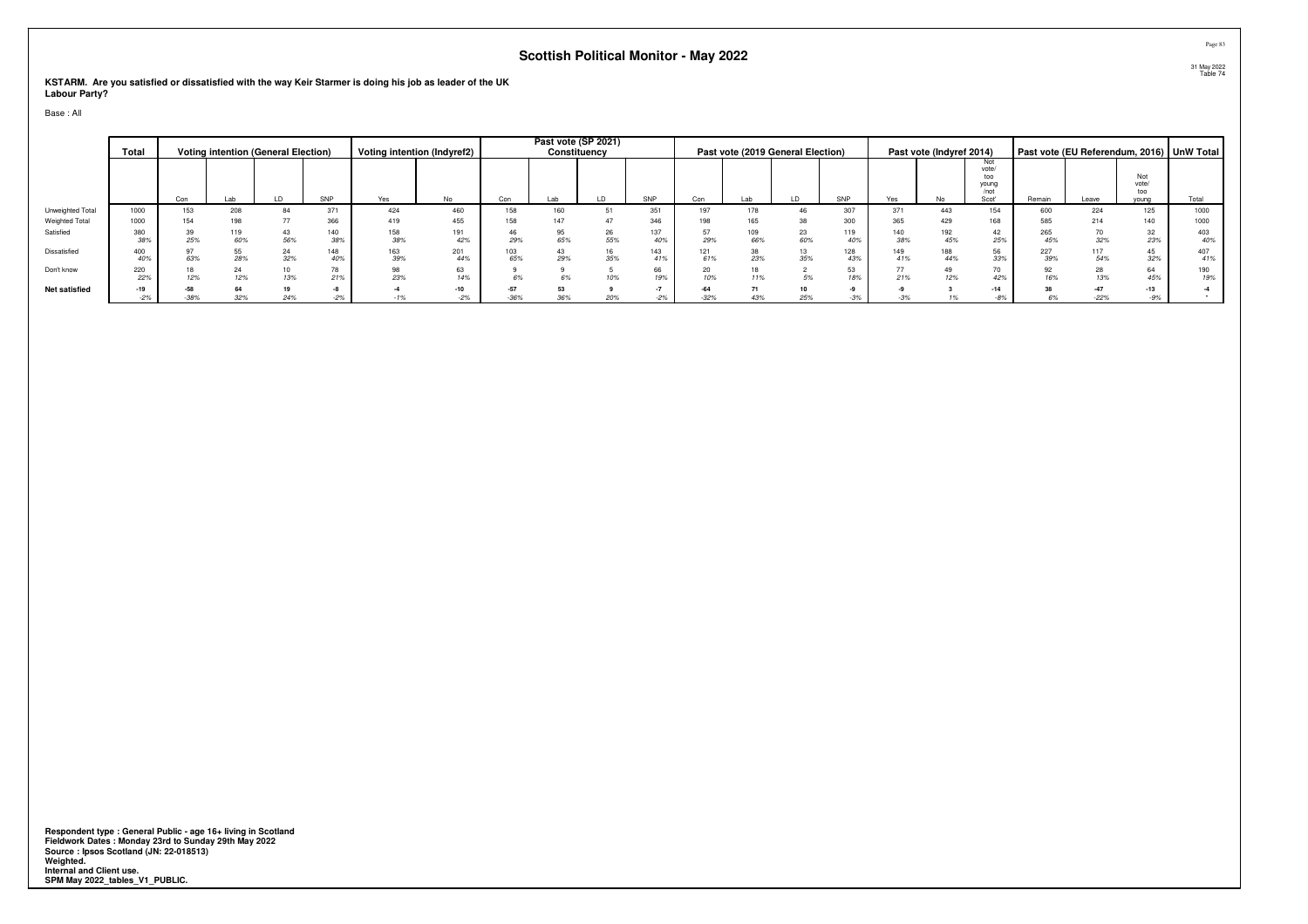**BetterOffNow. Thinking about your own standard of living compared with a year ago in May 2021, would you say you are now ...?**

Base : All

|                                                        | Total      |            | Gender     |           |           |           |           | Age        |                  |            |            |            |            |                | Social class   |            |            |                   |                      | Work status                  |                     |              | <b>Work Sector</b> |             | Qualifications |                        | UnW Total  |
|--------------------------------------------------------|------------|------------|------------|-----------|-----------|-----------|-----------|------------|------------------|------------|------------|------------|------------|----------------|----------------|------------|------------|-------------------|----------------------|------------------------------|---------------------|--------------|--------------------|-------------|----------------|------------------------|------------|
|                                                        |            | Male       | Female     | $16 - 24$ | 25-34     | $35 - 44$ | $45 - 54$ | 55-64      | 65<br>or<br>more | 16-34      | $35 - 54$  | 55<br>more | AB         | C <sub>1</sub> | C <sub>2</sub> | DE         | ABC1       | C <sub>2</sub> DE | Work<br>-ina<br>time | Work<br>-ing<br>part<br>time | Not<br>work<br>-ina | Priv<br>-ate | Pub-               | No<br>quals | Other<br>quals | Degree<br>or<br>higher | Total      |
| Unweighted Total                                       | 1000       | 494        | 506        | 107       | 158       | 131       | 165       | 178        | 259              | 265        | 296        | 437        | 211        | 344            | 186            | 210        | 555        | 396               | 432                  | 131                          | 432                 | 296          | 223                | 146         | 499            | 333                    | 1000       |
| Weighted Total                                         | 1000       | 481        | 519        | 113       | 178       | 146       | 181       |            | 224              | 291        | 326        | 381        | 208        | 289            | 173            | 283        | 497        | 456               | 451                  | 107                          | 437                 | 403          | 126                | 147         | 518            | 314                    | 1000       |
| Much better off                                        |            | 22<br>5%   | 26<br>5%   | 14<br>12% | 5%        | 6%        | 2%        | 4%         | 3%               | 23<br>8%   | 12<br>4%   | 14<br>4%   | 2%         | 22<br>8%       | 3%             | 13<br>5%   | 27<br>5%   | 19                | 23<br>5%             | 5%                           | 21<br>5%            | 23<br>6%     | 3%                 |             | 24<br>5%       | 14                     | 47<br>5%   |
| A little better off                                    | 129        | 13%        | 52<br>10%  | 31<br>28% | 23<br>13% | 15<br>10% | 6%        | 6%         | 26<br>11%        | 54<br>19%  | 26<br>8%   | 35<br>.9%  | 25<br>12%  | 29<br>10%      | 16<br>9%       | 14%        | 54<br>11%  | 56<br>12%         | 55<br>12%            | 6%                           | 54<br>12%           | 11%          | 14<br>11%          | 8%          | 62<br>12%      | 38<br>12%              | 115<br>12% |
| Neither better off nor worse off                       | 229<br>239 | 107<br>22% | 121<br>23% | 22<br>19% | 38<br>21% | 26<br>18% | 31<br>17% | 37<br>24%  | 74<br>33%        | 60<br>21%  | 57<br>18%  | 111<br>29% | 60<br>29%  | 67<br>23%      | 38<br>22%      | 52<br>18%  | 127<br>26% | 90<br>20%         | 94<br>21%            | 21<br>19%                    | 114<br>26%          | 86<br>21%    | 23<br>18%          | 43<br>29%   | 106<br>21%     | 75<br>24%              | 239<br>24% |
| A little worse off                                     | 365        | 180<br>37% | 185<br>36% | 33<br>29% | 64<br>36% | 48<br>33% | 82<br>45% | 60<br>38%  | 78<br>35%        | 97<br>33%  | 130<br>40% | 138<br>369 | 89<br>43%  | 103<br>36%     | 71<br>41%      | 86<br>30%  | 192<br>39% | 158<br>359        | 180<br>40%           | 43<br>40%                    | 140<br>32%          | 161<br>40%   | 48<br>38%          | 38<br>26%   | 181<br>35%     | 141<br>45%             | 367<br>37% |
| Much worse off                                         | 222<br>22% | 99<br>21%  | 123<br>24% | 11<br>10% | 39<br>22% | 44<br>30% | 52<br>29% | 41<br>26%  | 33<br>15%        | 50<br>17%  | 96<br>30%  | 75<br>20%  | 29<br>14%  | 61<br>21%      | 42<br>24%      | 83<br>29%  | 91<br>18%  | 124<br>27%        | 93<br>21%            | 28<br>26%                    | 98<br>22%           | 82<br>20%    | 36<br>29%          | 38<br>26%   | 137<br>27%     | 41<br>13%              | 213<br>21% |
| Don't know                                             |            |            | 1%         |           | 2%        | 2%        |           | 1%         |                  | 2%         | 1%         |            |            |                |                | 3%         |            |                   |                      |                              | 2%                  |              |                    |             | 1%             |                        | 12<br>1%   |
| Refused                                                |            | 1%         | 1%         |           |           |           | 1%        |            | 101              |            | 1%         |            |            |                |                |            |            |                   | 101                  | 3%                           |                     |              |                    | 1%          |                |                        | 1%         |
| <b>Combinations - Summary net</b><br><b>Better off</b> | 164<br>16% | 18%        | 78<br>15%  | 45<br>40% | 32<br>18% | 24<br>17% | 8%        | 11%        | 32<br>14%        | 77<br>27%  | 38<br>12%  | 49<br>13%  | 30<br>14%  | 51<br>18%      | 22<br>12%      | 19%        | 82<br>16%  | 75<br>16%         | 17%                  | 11%                          | 75<br>17%           | 66<br>16%    | 18<br>14%          | 20<br>14%   | 86<br>17%      | 52<br>17%              | 162<br>16% |
| Worse off                                              | 587<br>59% | 279<br>58% | 308<br>59% | 39%       | 58%       | 92<br>63% | 74%       | 101<br>65% | 112<br>50%       | 147<br>51% | 226<br>69% | 213<br>56% | 118<br>57% | 165<br>57%     | 113<br>65%     | 169<br>60% | 283<br>57% | 282<br>62%        | 273<br>61%           | 66%                          | 238<br>54%          | 243<br>60%   | 84<br>67%          | 52%         | 318<br>61%     | 182<br>58%             | 580<br>58% |

Respondent type : General Public - age 16+ living in Scotland<br>Fieldwork Dates : Monday 23rd to Sunday 29th May 2022<br>Source : Ipsos Scotland (JN: 22-018513)<br>Weighted.<br>Internal and Client use.<br>SPM May 2022\_tables\_V1\_PUBLIC.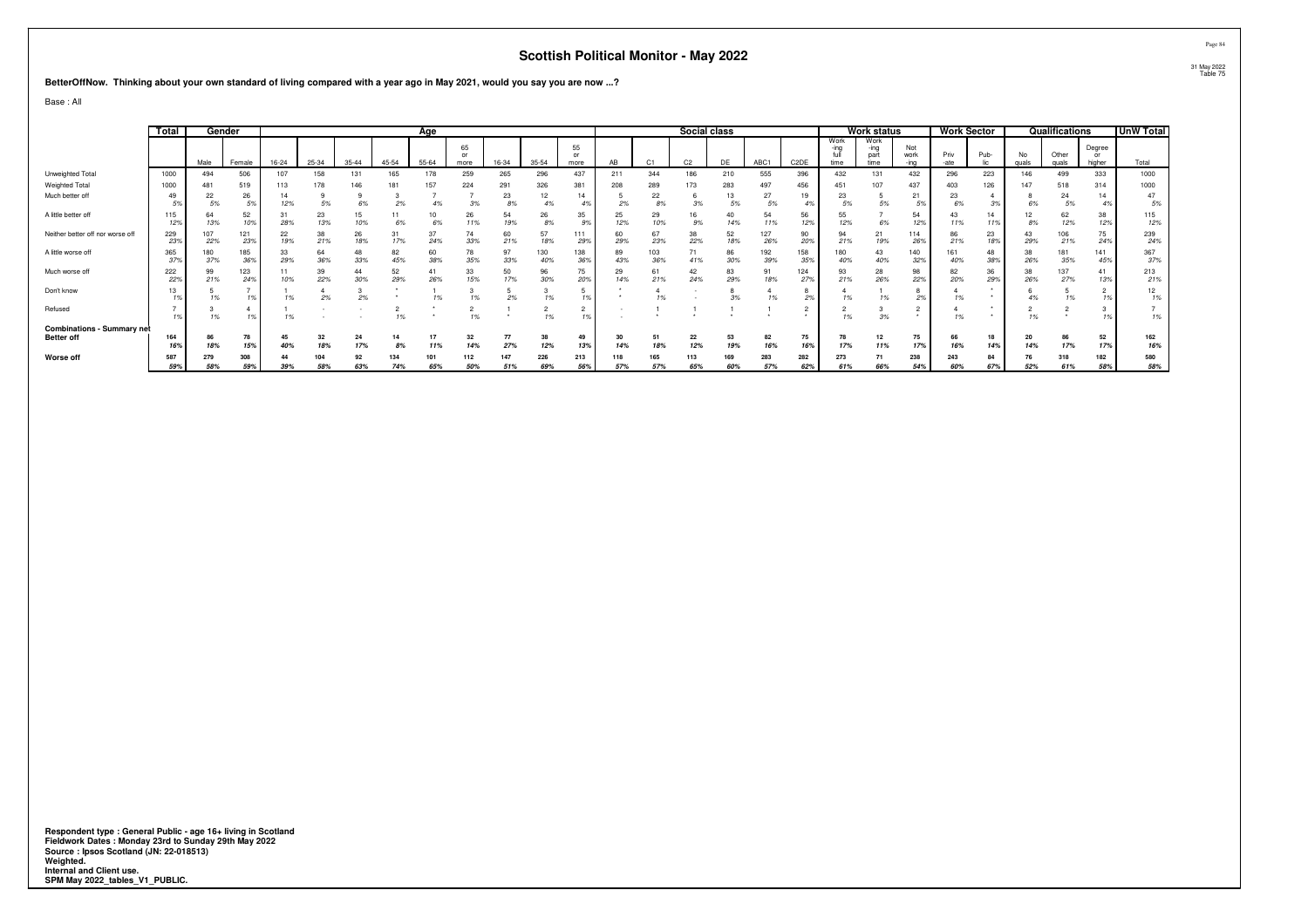**BetterOffNow. Thinking about your own standard of living compared with a year ago in May 2021, would you say you are now ...?**

Base : All

|                                   |            |                          |              |                                       |           |                                     |                                |                        |                                                      |                |                     |                     |                  | Children aged under 18 in |            |                  |
|-----------------------------------|------------|--------------------------|--------------|---------------------------------------|-----------|-------------------------------------|--------------------------------|------------------------|------------------------------------------------------|----------------|---------------------|---------------------|------------------|---------------------------|------------|------------------|
|                                   | Total      |                          |              |                                       |           | <b>Scottish Parliament Region</b>   |                                |                        |                                                      | Tenure         |                     |                     | Country of birth | household                 |            | <b>UnW Total</b> |
|                                   |            | Cent<br>-ral             | Glas<br>-gow | High-<br>lands<br>and<br>ls-<br>lands | Lothian   | Mid<br>Scot<br>-land<br>and<br>Fife | North<br>East<br>Scot<br>-land | South<br>Scot<br>-land | West<br>Scot<br>-land                                | Owner occupier | Renter              | Scotland            | Elsewhere        | Yes                       | No         | Total            |
| Unweighted Total                  | 1000       | 116                      | 117          | 84                                    | 162       | 116                                 | 148                            | 141                    | 116                                                  | 655            | 267                 | 768                 | 223              | 275                       | 718        | 1000             |
| Weighted Total                    | 1000       | 121                      | 130          | 83                                    | 147       | 123                                 | 141                            | 126                    | 129                                                  | 634            | 299                 | 775                 | 216              | 302                       | 691        | 1000             |
| Much better off                   | 49<br>5%   | 6%                       | 3<br>3%      | 2<br>2%                               | 10<br>7%  | 6%                                  | 6<br>4%                        | 3%                     | 9<br>7%                                              | 33<br>5%       | 8<br>3%             | 34<br>4%            | 15<br>7%         | 20<br>7%                  | 27<br>4%   | 47<br>5%         |
| A little better off               | 115<br>12% | 10<br>8%                 | 19<br>15%    | 8%                                    | 23<br>16% | 15<br>12%                           | 17<br>12%                      | 15<br>12%              | 9<br>7%                                              | 58<br>9%       | 44<br>15%           | 85<br>11%           | 29<br>14%        | 36<br>12%                 | 78<br>11%  | 115<br>12%       |
| Neither better off nor worse off  | 229<br>23% | 35<br>29%                | 19<br>15%    | 21<br>25%                             | 23<br>16% | 29<br>24%                           | 31<br>22%                      | 35<br>28%              | 35<br>27%                                            | 157<br>25%     | 57<br>19%           | 179<br>23%          | 47<br>22%        | 43<br>14%                 | 183<br>26% | 239<br>24%       |
| A little worse off                | 365<br>37% | 37<br>31%                | 56<br>43%    | 30<br>37%                             | 54<br>37% | 46<br>37%                           | 52<br>37%                      | 33<br>26%              | 57<br>44%                                            | 265<br>42%     | 85<br>28%           | 281<br>36%          | 81<br>37%        | 114<br>38%                | 251<br>36% | 367<br>37%       |
| Much worse off                    | 222<br>22% | 31<br>25%                | 30<br>23%    | 22<br>26%                             | 33<br>22% | 22<br>18%                           | 32<br>23%                      | 35<br>28%              | 18<br>14%                                            | 110<br>17%     | 98<br>33%           | 182<br>23%          | 38<br>18%        | 81<br>27%                 | 138<br>20% | 213<br>21%       |
| Don't know                        | 13<br>1%   | $\overline{\phantom{a}}$ | 1%           | $\sim$                                | 3<br>2%   | $\overline{c}$<br>2%                | 1%                             | 3%                     | $\overline{2}$<br>1%                                 | 1%             | $\rightarrow$<br>2% | 8<br>1%             | 5<br>2%          | 3<br>1%                   | 10<br>1%   | 12<br>1%         |
| Refused                           | 1%         | $\ddot{}$                | 2<br>1%      | 1%                                    | 1%        | 1%                                  | 2<br>1%                        | $\sim$<br>$\sim$       | $\overline{\phantom{a}}$<br>$\overline{\phantom{a}}$ | 6<br>1%        | ٠<br>٠              | $\rightarrow$<br>1% |                  | 1%                        | 3          | 1%               |
| <b>Combinations - Summary net</b> |            |                          |              |                                       |           |                                     |                                |                        |                                                      |                |                     |                     |                  |                           |            |                  |
| <b>Better off</b>                 | 164        | 17                       | 22           | 8                                     | 33        | 22                                  | 23                             | 20                     | 18                                                   | 91             | 52                  | 119                 | 45               | 56                        | 106        | 162              |
|                                   | 16%        | 14%                      | 17%          | 10%                                   | 23%       | 18%                                 | 16%                            | 16%                    | 14%                                                  | 14%            | 17%                 | 15%                 | 21%              | 19%                       | 15%        | 16%              |
| Worse off                         | 587<br>59% | 68<br>56%                | 86<br>66%    | 52<br>63%                             | 86<br>59% | 68<br>55%                           | 84<br>60%                      | 68<br>54%              | 75<br>58%                                            | 375<br>59%     | 183<br>61%          | 463<br>60%          | 119<br>55%       | 195<br>65%                | 389<br>56% | 580<br>58%       |

**Respondent type : General Public - age 16+ living in Scotland Fieldwork Dates : Monday 23rd to Sunday 29th May 2022 Source : Ipsos Scotland (JN: 22-018513) Weighted. Internal and Client use. SPM May 2022\_tables\_V1\_PUBLIC.**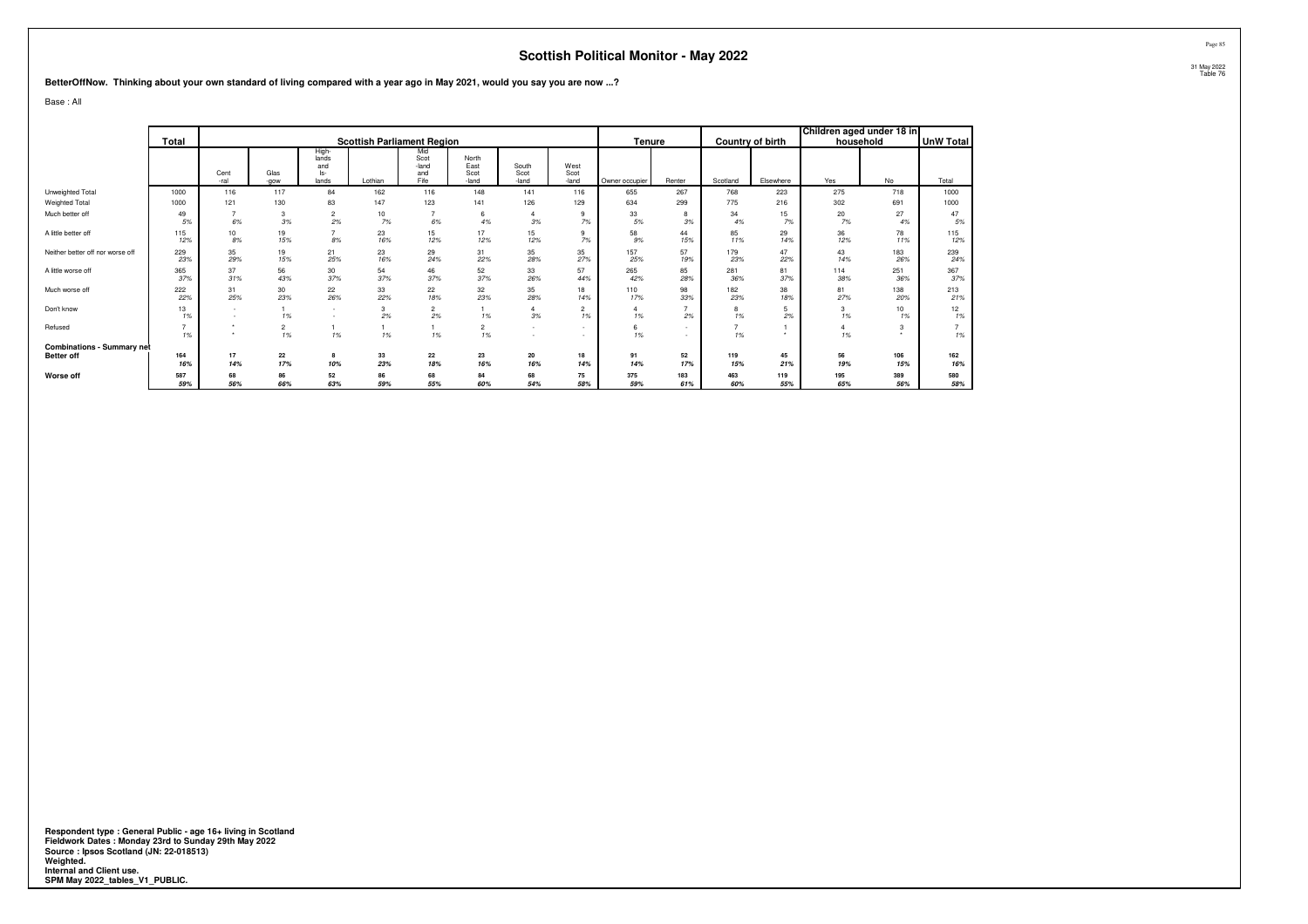**BetterOffNow. Thinking about your own standard of living compared with a year ago in May 2021, would you say you are now ...?**

Base : All

|                                   |            |     |           |                                            |           |            |                             |           |           | Past vote (SP 2021) |                      |     |            |                                   |           |           |                          |               |           |            |              |                                           |
|-----------------------------------|------------|-----|-----------|--------------------------------------------|-----------|------------|-----------------------------|-----------|-----------|---------------------|----------------------|-----|------------|-----------------------------------|-----------|-----------|--------------------------|---------------|-----------|------------|--------------|-------------------------------------------|
|                                   | Total      |     |           | <b>Voting intention (General Election)</b> |           |            | Voting intention (Indyref2) |           |           | Constituency        |                      |     |            | Past vote (2019 General Election) |           |           | Past vote (Indyref 2014) |               |           |            |              | Past vote (EU Referendum, 2016) UnW Total |
|                                   |            |     |           |                                            |           |            |                             |           |           |                     |                      |     |            |                                   |           |           |                          | Not<br>vote/  |           |            |              |                                           |
|                                   |            |     |           |                                            |           |            |                             |           |           |                     |                      |     |            |                                   |           |           |                          | too           |           |            | Not          |                                           |
|                                   |            |     |           |                                            |           |            |                             |           |           |                     |                      |     |            |                                   |           |           |                          | young<br>/not |           |            | vote/<br>too |                                           |
|                                   |            | Con | Lab       | LD                                         | SNP       | Yes        | No                          | Con       | Lab       | LD                  | SNP                  | Con | Lab        | LD                                | SNP       | Yes       | No                       | Scot'         | Remain    | Leave      | young        | Total                                     |
| Unweighted Total                  | 1000       | 153 | 208       | 84                                         | 371       | 424        | 460                         | 158       | 160       | 51                  | 351                  | 197 | 178        | 46                                | 307       | 371       | 443                      | 154           | 600       | 224        | 125          | 1000                                      |
| Weighted Total                    | 1000       | 154 | 198       | 77                                         | 366       | 419        | 455                         | 158       | 147       | 47                  | 346                  | 198 | 165        | 38                                | 300       | 365       | 429                      | 168           | 585       | 214        | 140          | 1000                                      |
| Much better off                   | 49         |     |           |                                            | 19        | 19         | 23                          |           |           |                     | 12                   |     |            |                                   | 10        | 16        | 13                       |               | 17        |            | 12           | 47                                        |
|                                   |            |     | 4%        |                                            | 5%        | 4%         | 5%                          | 6%        | 1%        |                     | 3%                   | .5% | 1%         | 2%                                | 3%        | 4%        | $3\%$                    | 10%           | 3%        |            | 8%           | 5%                                        |
| A little better off               | 115<br>12% | 11% | 20<br>10% | 12%                                        | 47<br>13% | 60<br>14%  | 41<br>9%                    | 16<br>10% | 17<br>12% | 11%                 | 42<br>12%            | .9% | 16<br>10%  | 16%                               | 38<br>13% | 48<br>13% | 39<br>9%                 | 27<br>16%     | 63<br>11% | 20<br>9%   | 24<br>17%    | 115<br>12%                                |
| Neither better off nor worse off  | 229        |     |           | 19                                         | 73        | 75         | 123                         | 56        | 36        | 10                  | 70                   | 65  | 39         |                                   | 56        | 66        |                          | 36            | 125       | 53         | 37           | 239                                       |
|                                   | 23%        | 31% | 22%       | 24%                                        | 20%       | 18%        | 27%                         | 35%       | 24%       | 22%                 | 20%                  | 33% | 24%        | 19%                               | 19%       | 18%       | 118<br>27%               | 21%           | 21%       | 25%        | 26%          | 24%                                       |
| A little worse off                | 365        | 50  | 83        | 32                                         | 143       | 152        | 172                         | 53        | 60        | 23                  | 141                  | 68  | 70         | 18                                | 133       | 127       | 174                      | 54            | 247       |            | 32           | 367                                       |
|                                   | 37%        | 32% | 42%       | 41%                                        | 39%       | 36%        | 38%                         | 33%       | 41%       | 50%                 | 41%                  | 34% | 42%        | 46%                               | 44%       | 35%       | 41%                      | 32%           | 42%       | 34%        | 23%          | 37%                                       |
| Much worse off                    | 222        |     | 44        | 10                                         | 81        | 109        | 87                          | 23        | 32<br>22% |                     | 79                   |     | 37         |                                   | 60        | 103       | 78                       | 31            | 126       |            | 32           | 213                                       |
|                                   | 22%        | 18% | 22%       | 13%                                        | 22%       | 26%        | 19%                         | 15%       |           | 7%                  | 23%                  | 17% | 22%        | 6%                                | 20%       | 28%       | 18%                      | 19%           | 21%       | 25%        | 23%          | 21%                                       |
| Don't know                        |            | 2%  |           |                                            |           | 1%         | 1%                          | 1%        |           | 7%                  | $\overline{2}$<br>1% |     |            | 10%                               | 1%        | 1%        |                          | 2%            | 1%        |            | 3%           | 12<br>1%                                  |
| Refused                           |            |     |           |                                            |           |            |                             |           |           |                     |                      |     |            |                                   | $\sim$    |           |                          |               |           |            |              |                                           |
|                                   |            |     |           | 2%                                         |           |            | $\ddot{\phantom{1}}$        |           |           |                     |                      | 1%  | 1%         |                                   |           |           |                          | 1%            |           | 1%         |              | 1%                                        |
| <b>Combinations - Summary net</b> |            |     |           |                                            |           |            |                             |           |           |                     |                      |     |            |                                   |           |           |                          |               |           |            |              |                                           |
| <b>Better off</b>                 | 164        | 25  | 27        |                                            | 66        | 79         | 65                          | 25        | 18        |                     | 54                   | 29  | 18         |                                   | 48        | 64        | 51                       | 43            | 80        | 31         | 35           | 162                                       |
|                                   | 16%        | 16% | 14%       | 16%                                        | 18%       | 19%        | 14%                         | 16%       | 13%       | 14%                 | 15%                  | 14% | 11%        | 18%                               | 16%       | 18%       | 12%                      | 26%           | 14%       | 15%        | 25%          | 16%                                       |
| Worse off                         | 587        |     | 126       |                                            | 224       | 260<br>62% | 259<br>57%                  | 76        | 93        | 27                  | 220                  | 102 | 107<br>65% | 20                                | 193       | 231       | 252<br>59%               | 86            | 373       | 127<br>59% | 64           | 580                                       |
|                                   | 59%        | 50% | 64%       | 54%                                        | 61%       |            |                             | 48%       | 63%       | 57%                 | 64%                  | 51% |            | 53%                               | 64%       | 63%       |                          | 51%           | 64%       |            | 46%          | 58%                                       |

**Respondent type : General Public - age 16+ living in Scotland Fieldwork Dates : Monday 23rd to Sunday 29th May 2022 Source : Ipsos Scotland (JN: 22-018513) Weighted. Internal and Client use. SPM May 2022\_tables\_V1\_PUBLIC.**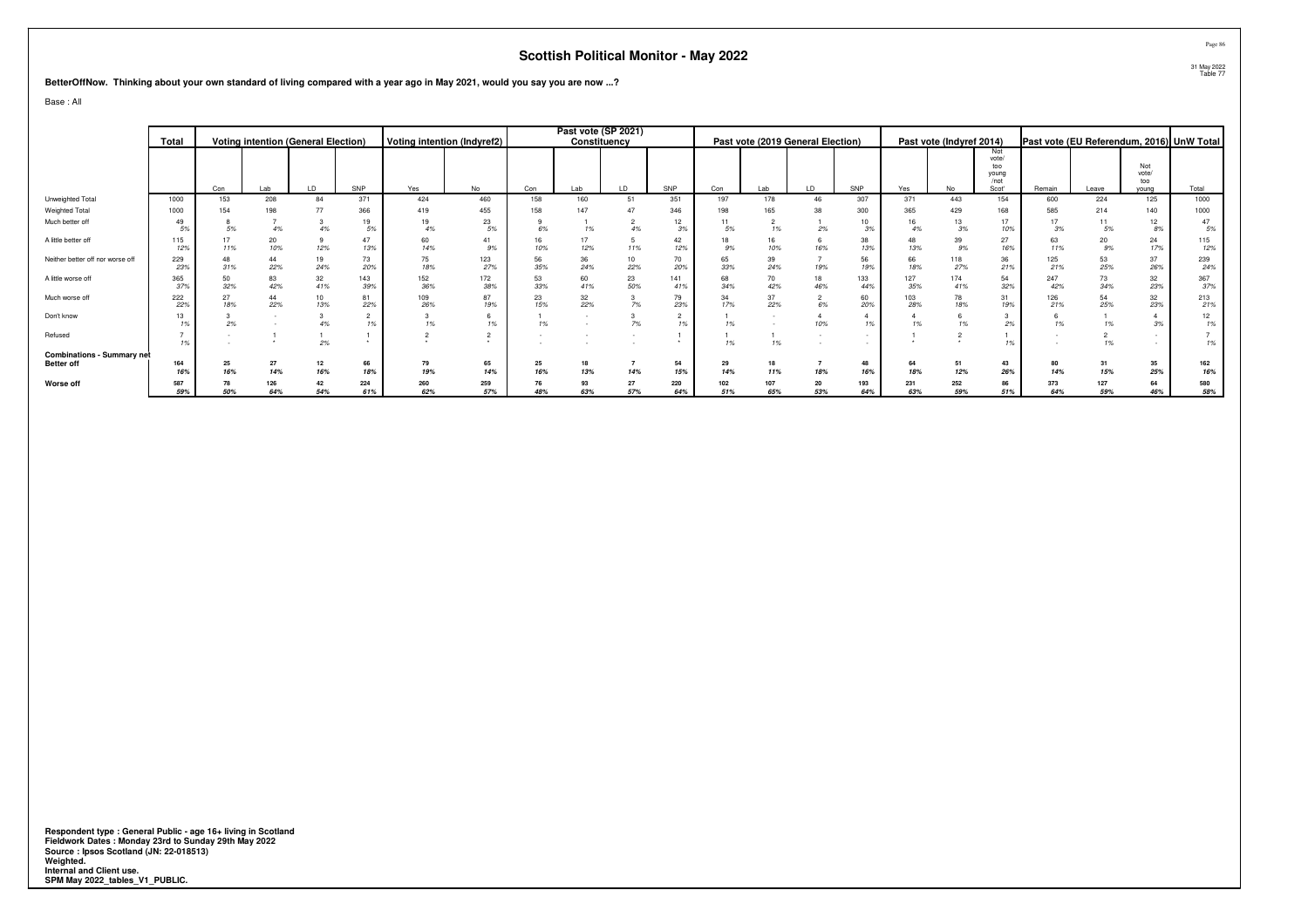#### **BetterOffFutureA. And do you think you will be better or worse off, if in the future - Boris Johnson's Conservatives win the next General Election?**

Base : All

|                                                        | Total |            | Gender     |           |           |           |            | Age        |                  |            |            |                          |            |                | Social class   |            |            |                   |                      | Work status                  |                     | <b>Work Sector</b> |           |             | Qualifications |                        | <b>UnW Total</b> |
|--------------------------------------------------------|-------|------------|------------|-----------|-----------|-----------|------------|------------|------------------|------------|------------|--------------------------|------------|----------------|----------------|------------|------------|-------------------|----------------------|------------------------------|---------------------|--------------------|-----------|-------------|----------------|------------------------|------------------|
|                                                        |       | Male       | Female     | $16 - 24$ | 25-34     | $35 - 44$ | 45-54      | $55 - 64$  | 65<br>or<br>more | 16-34      | 35-54      | 55<br>$^{\circ}$<br>more | AB         | C <sub>1</sub> | C <sub>2</sub> | DE         | ABC1       | C <sub>2</sub> DE | Work<br>-ina<br>time | Work<br>-ina<br>part<br>time | Not<br>work<br>-ina | Priv<br>-ate       | Pub-      | No<br>quals | Other<br>quals | Degree<br>or<br>higher | Total            |
| Unweighted Total                                       | 1000  | 494        | 506        | 107       | 158       | 131       | 165        | 178        | 259              | 265        | 296        | 437                      | 211        | 344            | 186            | 210        | 555        | 396               | 432                  | 131                          | 432                 | 296                | 223       | 146         | 499            | 333                    | 1000             |
| Weighted Total                                         | 1000  | 481        | 519        | 113       | 178       | 146       | 181        |            | 224              | 291        | 326        | 381                      | 208        | 289            | 173            | 283        | 497        | 456               | 451                  | 107                          | 437                 | 403                | 126       |             | 518            | 314                    | 1000             |
| Much better off                                        | 31    | 2%         | 20<br>4%   | 5%        | 5%        | 1%        | 3%         | 2%         | 3%               | 15<br>5%   | 2%         | 10<br>3%                 |            | 15<br>5%       | 2%             | 4%         | 16<br>3%   | 15                | 1%                   |                              | 21<br>5%            | 2%                 |           | 3%          | 20<br>4%       | 2%                     | 30<br>3%         |
| A little better off                                    | 83    | 10%        | 36<br>7%   | 10%       | 5%        | 5%        | 16<br>9%   | 8%         | 27<br>12%        | 21<br>7%   | 23<br>7%   | 39<br>10%                | 29<br>14%  | 24<br>8%       | 13<br>8%       | 15<br>5%   | 53<br>11%  | 28                | 8%                   | 9%                           | 36<br>8%            | 10%                | 5%        | 9%          | 40<br>8%       | 28<br>9%               | 85<br>9%         |
| Neither better off nor worse off                       | 149   | 79<br>16%  | 70<br>13%  | 6%        | 28<br>16% | 31<br>21% | 24<br>13%  | 30<br>19%  | 29<br>13%        | 35<br>12%  | 55<br>17%  | 59<br>15%                | 47<br>22%  | 43<br>15%      | 16%            | 29<br>10%  | 89<br>18%  | 56<br>129         | 18%                  | 12<br>11%                    | 57<br>13%           | 74<br>18%          | 14<br>11% |             | 64<br>12%      | 69<br>22%              | 144<br>14%       |
| A little worse off                                     | 177   | 82<br>17%  | 94<br>18%  | 26<br>23% | 30<br>17% | 18<br>13% | 39<br>22%  | 25<br>16%  | 38<br>17%        | 56<br>19%  | 58<br>18%  | 63<br>17%                | 38<br>18%  | 55<br>19%      | 33<br>19%      | 42<br>15%  | 93<br>19%  | 75                | 86<br>19%            | 21<br>19%                    | 70<br>16%           | 72<br>18%          | 26<br>21% | 22<br>15%   | 95<br>18%      | 58<br>18%              | 185<br>19%       |
| Much worse off                                         | 459   | 220<br>46% | 239<br>46% | 46<br>41% | 72<br>40% | 71<br>49% | 88<br>49%  | 77<br>49%  | 104<br>46%       | 118<br>41% | 159<br>49% | 181<br>48%               | 76<br>36%  | 134<br>46%     | 82<br>47%      | 146<br>52% | 210<br>42% | 227<br>50         | 200<br>44%           | 42%                          | 210<br>48%          | 163<br>40%         | 69<br>54% |             | 245<br>47%     | 130<br>419             | 465<br>47%       |
| Don't know                                             | 93    |            | 52<br>10%  | 15%       | 28<br>16% | 14<br>9%  | 3%         |            |                  | 45<br>16%  | 20<br>6%   | 27<br>7%                 |            | 16<br>6%       | 14<br>8%       | 39<br>14%  | 34<br>7%   | 53<br>12%         | 8%                   | 12<br>11%                    | 44<br>10%           | 38<br>10%          | 7%        |             | 51<br>10%      | 19                     | 85<br>9%         |
| Refused                                                |       |            | 1%         |           | 10/       | 2%        | 1%         |            |                  | 101        | 2%         |                          |            | 1%             | 1%             |            | 1%         |                   |                      | 4%                           |                     | 2%                 |           |             | 1%             |                        | 1%               |
| <b>Combinations - Summary net</b><br><b>Better off</b> | 114   | 58<br>12%  | 56<br>11%  | 17<br>15% | 10%       | 6%        | 11%        | 15<br>10%  | 35<br>15%        | 36<br>12%  | 29<br>9%   | 50<br>13%                | 29<br>14%  | 39<br>14%      | 16<br>9%       | 26<br>9%   | 69<br>14%  | 42<br>9%          | 10%                  | 13%                          | 56<br>13%           | 12%                | 6%        | 12%         | 60<br>12%      | 35<br>11%              | 115<br>12%       |
| Worse off                                              | 636   | 302<br>63% | 334<br>64% | 64%       | 57%       | 61%       | 128<br>71% | 103<br>65% | 142<br>63%       | 174<br>60% | 217<br>67% | 244<br>64%               | 114<br>55% | 189<br>66%     | 115<br>66%     | 67%        | 303<br>61% | 303<br>66%        | 286<br>64%           | 61%                          | 280<br>64%          | 235<br>58%         | 95<br>75% | 66%         | 341<br>66%     | 187<br>60%             | 650<br>65%       |

**Respondent type : General Public - age 16+ living in Scotland Fieldwork Dates : Monday 23rd to Sunday 29th May 2022 Source : Ipsos Scotland (JN: 22-018513) Weighted. Internal and Client use. SPM May 2022\_tables\_V1\_PUBLIC.**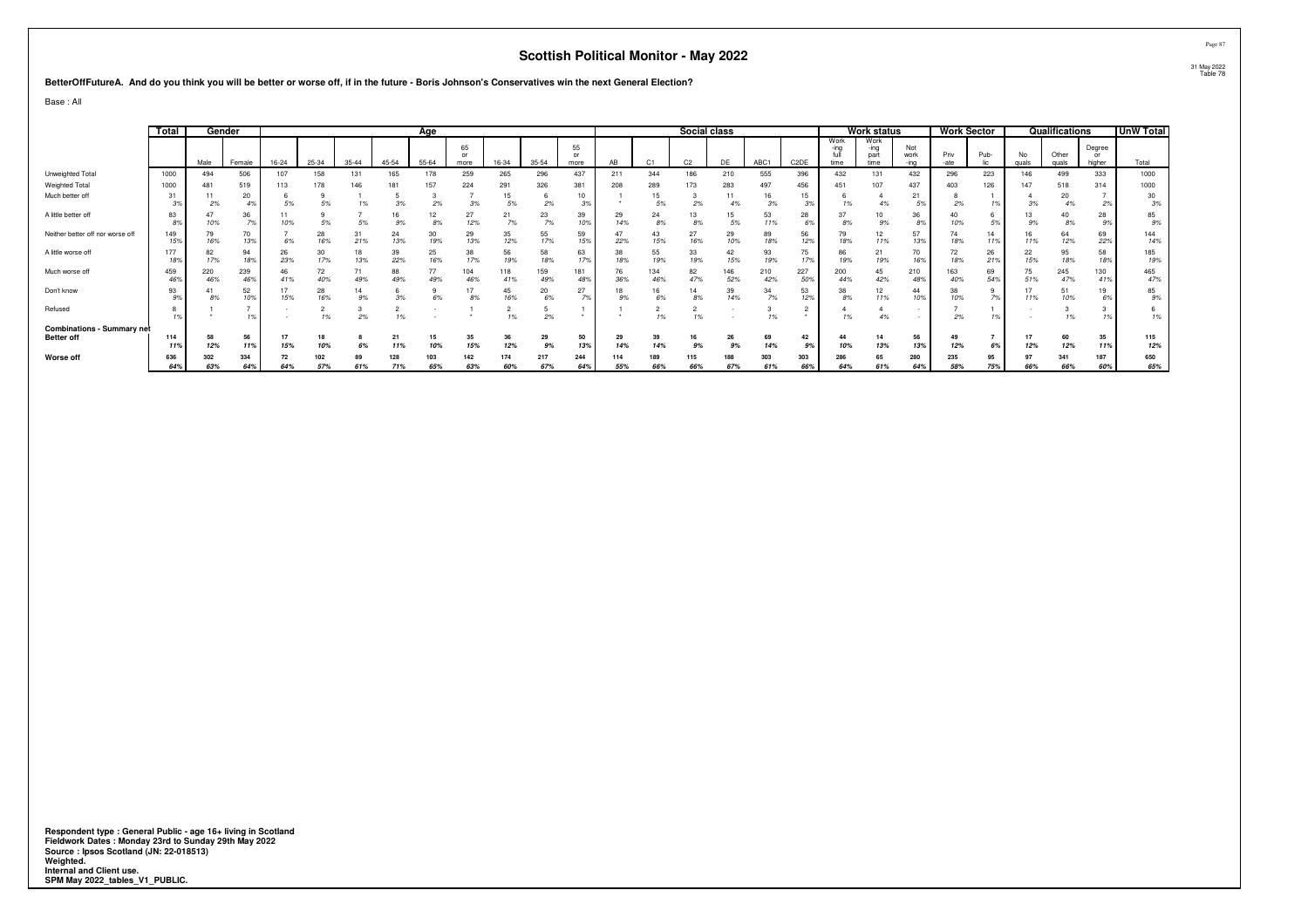**BetterOffFutureA. And do you think you will be better or worse off, if in the future - Boris Johnson's Conservatives win the next General Election?**

Base : All

|                                   |            |              |              |                                       |           |                                     |                                |                                    |                       |                |            |            |                         | Children aged under 18 in |            |            |
|-----------------------------------|------------|--------------|--------------|---------------------------------------|-----------|-------------------------------------|--------------------------------|------------------------------------|-----------------------|----------------|------------|------------|-------------------------|---------------------------|------------|------------|
|                                   | Total      |              |              |                                       |           | <b>Scottish Parliament Region</b>   |                                |                                    |                       | Tenure         |            |            | <b>Country of birth</b> | household                 |            | UnW Total  |
|                                   |            | Cent<br>-ral | Glas<br>-gow | High-<br>lands<br>and<br>ls-<br>lands | Lothian   | Mid<br>Scot<br>-land<br>and<br>Fife | North<br>East<br>Scot<br>-land | South<br>Scot<br>-land             | West<br>Scot<br>-land | Owner occupier | Renter     | Scotland   | Elsewhere               | Yes                       | No         | Total      |
| Unweighted Total                  | 1000       | 116          | 117          | 84                                    | 162       | 116                                 | 148                            | 141                                | 116                   | 655            | 267        | 768        | 223                     | 275                       | 718        | 1000       |
| Weighted Total                    | 1000       | 121          | 130          | 83                                    | 147       | 123                                 | 141                            | 126                                | 129                   | 634            | 299        | 775        | 216                     | 302                       | 691        | 1000       |
| Much better off                   | 31<br>3%   | 3%           | 1%           | $\overline{c}$<br>3%                  | 6<br>4%   | $\overline{\mathbf{c}}$<br>2%       | 3%                             | 5%                                 | 6<br>4%               | 20<br>3%       | 8<br>3%    | 22<br>3%   | 8<br>4%                 | 6<br>2%                   | 25<br>4%   | 30<br>3%   |
| A little better off               | 83<br>8%   | 6%           | ٠,<br>5%     | 9<br>10%                              | 12<br>8%  | 6%                                  | 15<br>10%                      | 17<br>13%                          | 10<br>8%              | 60<br>9%       | 17<br>6%   | 59<br>8%   | 23<br>11%               | 26<br>9%                  | 56<br>8%   | 85<br>9%   |
| Neither better off nor worse off  | 149<br>15% | 16<br>13%    | 16<br>12%    | 8%                                    | 31<br>21% | 14<br>12%                           | 33<br>23%                      | 13<br>10%                          | 20<br>15%             | 114<br>18%     | 28<br>9%   | 117<br>15% | 29<br>14%               | 37<br>12%                 | 108<br>16% | 144<br>14% |
| A little worse off                | 177<br>18% | 19<br>16%    | 31<br>24%    | 13<br>16%                             | 21<br>14% | 30<br>25%                           | 22<br>16%                      | 21<br>17%                          | 19<br>15%             | 115<br>18%     | 49<br>16%  | 138<br>18% | 37<br>17%               | 45<br>15%                 | 132<br>19% | 185<br>19% |
| Much worse off                    | 459<br>46% | 66<br>55%    | 58<br>45%    | 43<br>51%                             | 60<br>41% | 55<br>45%                           | 54<br>38%                      | 59<br>47%                          | 63<br>49%             | 270<br>43%     | 163<br>54% | 378<br>49% | 80<br>37%               | 152<br>50%                | 304<br>44% | 465<br>47% |
| Don't know                        | 93<br>9%   | 8<br>6%      | 17<br>13%    | 10 <sup>10</sup><br>12%               | 15<br>11% | 13<br>10%                           | 11<br>8%                       | 10 <sup>10</sup><br>8%             | 9<br>7%               | 49<br>8%       | 34<br>11%  | 56<br>7%   | 36<br>17%               | 32<br>10%                 | 60<br>9%   | 85<br>9%   |
| Refused                           | 8<br>1%    | 1%           | . .          | $\sim$<br>$\overline{\phantom{a}}$    | 1%        | $\overline{c}$<br>1%                | $\overline{\mathbf{c}}$<br>1%  | $\sim$<br>$\overline{\phantom{a}}$ | 3<br>2%               | 5<br>1%        |            | 5<br>1%    | 3<br>1%                 | 3<br>1%                   | 1%         | 1%         |
| <b>Combinations - Summary net</b> |            |              |              |                                       |           |                                     |                                |                                    |                       |                |            |            |                         |                           |            |            |
| <b>Better off</b>                 | 114        | 11           | 8            | 11                                    | 18        |                                     | 19                             | 24                                 | 15                    | 80             | 25         | 81         | 31                      | 33                        | 81         | 115        |
|                                   | 11%        | 9%           | 6%           | 13%                                   | 12%       | 7%                                  | 13%                            | 19%                                | 12%                   | 13%            | 8%         | 10%        | 14%                     | 11%                       | 12%        | 12%        |
| Worse off                         | 636<br>64% | 85<br>71%    | 89<br>68%    | 56<br>67%                             | 81<br>55% | 85<br>69%                           | 76<br>54%                      | 80<br>63%                          | 83<br>64%             | 385<br>61%     | 212<br>71% | 515<br>66% | 117<br>54%              | 197<br>65%                | 436<br>63% | 650<br>65% |

**Respondent type : General Public - age 16+ living in Scotland Fieldwork Dates : Monday 23rd to Sunday 29th May 2022 Source : Ipsos Scotland (JN: 22-018513) Weighted. Internal and Client use. SPM May 2022\_tables\_V1\_PUBLIC.**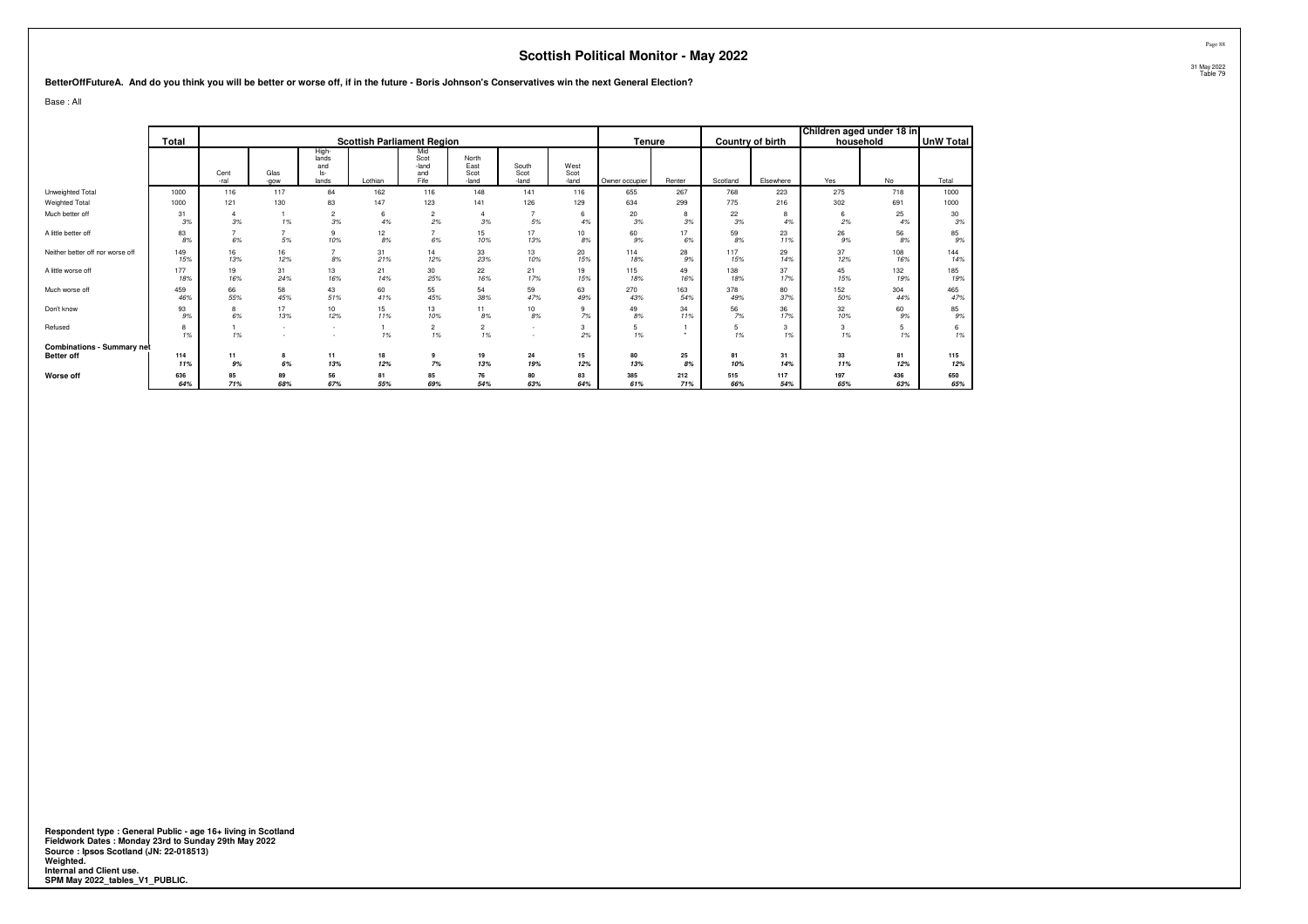#### **BetterOffFutureA. And do you think you will be better or worse off, if in the future - Boris Johnson's Conservatives win the next General Election?**

Base : All

|                                   |            |           |            |                                            |            |            |                             |           |            | Past vote (SP 2021) |                      |           |            |                                   |             |            |                          |               |            |            |              |                                           |
|-----------------------------------|------------|-----------|------------|--------------------------------------------|------------|------------|-----------------------------|-----------|------------|---------------------|----------------------|-----------|------------|-----------------------------------|-------------|------------|--------------------------|---------------|------------|------------|--------------|-------------------------------------------|
|                                   | Total      |           |            | <b>Voting intention (General Election)</b> |            |            | Voting intention (Indyref2) |           |            | Constituency        |                      |           |            | Past vote (2019 General Election) |             |            | Past vote (Indyref 2014) |               |            |            |              | Past vote (EU Referendum, 2016) UnW Total |
|                                   |            |           |            |                                            |            |            |                             |           |            |                     |                      |           |            |                                   |             |            |                          | Not<br>vote/  |            |            |              |                                           |
|                                   |            |           |            |                                            |            |            |                             |           |            |                     |                      |           |            |                                   |             |            |                          | too           |            |            | Not          |                                           |
|                                   |            |           |            |                                            |            |            |                             |           |            |                     |                      |           |            |                                   |             |            |                          | young<br>/not |            |            | vote/<br>too |                                           |
|                                   |            | Con       | Lab        | LD                                         | SNP        | Yes        | <b>No</b>                   | Con       | Lab        | LD                  | SNP                  | Con       | Lab        | LD.                               | SNP         | Yes        |                          | Scot'         | Remain     | Leave      | young        | Total                                     |
| Unweighted Total                  | 1000       | 153       | 208        | 84                                         | 371        | 424        | 460                         | 158       | 160        | 51                  | 351                  | 197       | 178        | 46                                | 307         | 371        | 443                      | 154           | 600        | 224        | 125          | 1000                                      |
| Weighted Total                    | 1000       | 154       | 198        |                                            | 366        | 419        | 455                         | 158       | 147        | 47                  | 346                  | 198       | 165        | 38                                | 300         | 365        | 429                      | 168           | 585        | 214        | 140          | 1000                                      |
| Much better off                   | .3%        | 11%       | 2%         | 2%                                         | 1%         | 2%         | 22<br>5%                    | 9%        | 2%         |                     |                      |           | 2%         | 2%                                |             | 2%         | 16<br>4%                 | 4%            | 1%         |            | 7%           | 30<br>3%                                  |
| A little better off               | 83         | 30%       |            | 15%                                        | 2%         | 3%         | 70<br>15%                   | 30%       | 5%         | 14%                 | 2%                   | 27%       | 4%         | 10%                               | 2%          |            | 54<br>13%                | 13<br>8%      | 33<br>6%   | 17%        | 8<br>6%      | 85<br>9%                                  |
| Neither better off nor worse off  | 149        | 32%       | 25<br>13%  | 15<br>20%                                  | 27<br>7%   | 31<br>7%   | 97<br>21%                   | 49<br>31% | 20<br>14%  | 12<br>25%           | 29<br>8%             | 60<br>30% | 11%        | 19%                               | 23<br>$8\%$ | 8%         | 96<br>22%                | 20<br>12%     | 81<br>14%  | 18%        | 21<br>15%    | 144<br>14%                                |
| A little worse off                | 177<br>18% | 21<br>14% | 40<br>20%  | 19<br>24%                                  | 62<br>17%  | 74<br>18%  | 90<br>20%                   | 26<br>17% | 30<br>21%  | 11<br>24%           | 57<br>17%            | 17%       | 30<br>18%  | 12<br>30%                         | 52<br>17%   | 54<br>15%  | 92<br>21%                | 26<br>15%     | 113<br>19% | 37<br>17%  | 17<br>12%    | 185<br>19%                                |
| Much worse off                    |            | 4%        | 109<br>55% | 27<br>34%                                  | 241<br>66% | 271<br>65% | 130<br>29%                  | 5%        | 82<br>56%  | 16<br>34%           | 232<br>67%           | 19<br>9%  | 100<br>60% | 13<br>35%                         | 207<br>69%  | 237<br>65% | 141<br>33%               | 69<br>41%     | 310<br>53% | 35%        | 54<br>39%    | 465<br>47%                                |
| Don't know                        |            | 9%        | 6%         | 5%                                         | 23<br>6%   | 24<br>6%   | 46<br>10%                   | 13<br>8%  | $3\%$      | 4%                  | 20<br>6%             | 9%        | 4%         | 4%                                | 11<br>4%    | 21<br>6%   | $rac{30}{7%}$            | 33<br>20%     | 39<br>7%   |            | 29<br>21%    | 85<br>9%                                  |
| Refused                           |            |           |            |                                            |            |            | $\sim$<br>$\sim$            |           |            |                     | $\ddot{\phantom{1}}$ |           |            |                                   |             |            |                          | 1%            |            |            | 1%           | 1%                                        |
| <b>Combinations - Summary net</b> |            |           |            |                                            |            |            |                             |           |            |                     |                      |           |            |                                   |             |            |                          |               |            |            |              |                                           |
| <b>Better off</b>                 | 114        |           | 12         | 13                                         | 10         | 17         | 92                          | 61        | 11         |                     |                      | 68        |            |                                   |             | 21         | 70                       | 20            |            |            | 17           | 115                                       |
|                                   |            | 41%       | 6%         | 17%                                        | 3%         | 4%         | 20%                         | 38%       | 7%         | 14%                 | 2%                   | 34%       | 6%         | 12%                               | 2%          | 6%         | 16%                      | 12%           | 7%         | 23%        | 12%          | 12%                                       |
| Worse off                         | 636<br>64% | 18%       | 149<br>75% | 45<br>59%                                  | 304<br>83% | 345<br>82% | 220<br>48%                  | 34<br>22% | 112<br>76% | 27<br>57%           | 290<br>84%           | 52<br>26% | 130<br>79% | 25<br>65%                         | 259<br>86%  | 291<br>80% | 232<br>54%               | 94<br>56%     | 422<br>72% | 113<br>53% | 71<br>51%    | 650<br>65%                                |

**Respondent type : General Public - age 16+ living in Scotland Fieldwork Dates : Monday 23rd to Sunday 29th May 2022 Source : Ipsos Scotland (JN: 22-018513) Weighted. Internal and Client use. SPM May 2022\_tables\_V1\_PUBLIC.**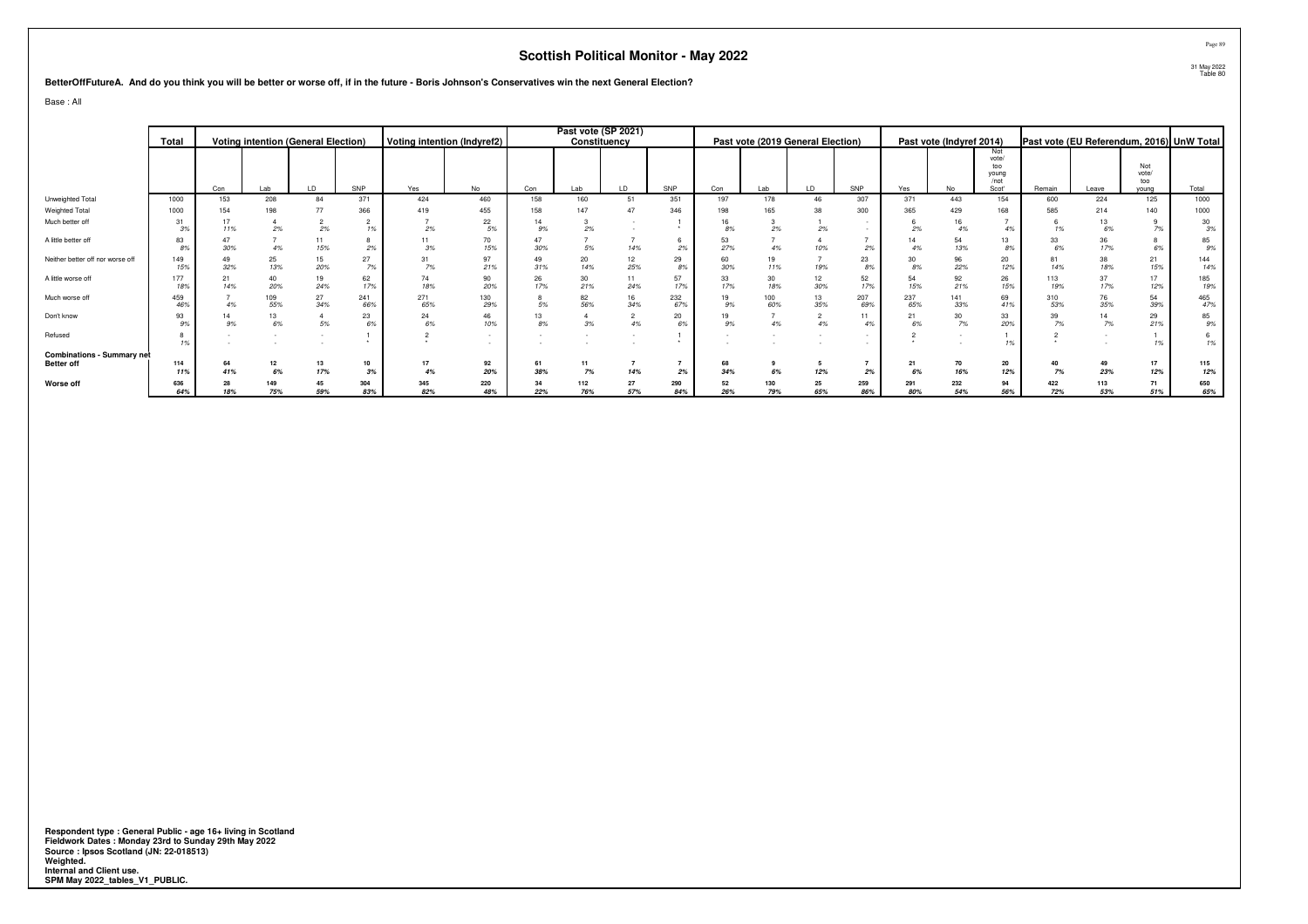#### **BetterOffFutureB. And do you think you will be better or worse off, if in the future - Keir Starmer's Labour Party win the next General Election?**

Base : All

|                                                        | Total      |            | Gender     |           | Age       |           |           |           |                        |             |            |                        |           |                | Social class   |           |            |                   |                      | Work status                  |                     | <b>Work Sector</b> |           |             | Qualifications |                        | <b>UnW Tota</b> |
|--------------------------------------------------------|------------|------------|------------|-----------|-----------|-----------|-----------|-----------|------------------------|-------------|------------|------------------------|-----------|----------------|----------------|-----------|------------|-------------------|----------------------|------------------------------|---------------------|--------------------|-----------|-------------|----------------|------------------------|-----------------|
|                                                        |            | Male       | Female     | $16 - 24$ | 25-34     | $35 - 44$ | 45-54     | $55 - 64$ | 65<br>$\alpha$<br>more | 16-34       | $35 - 54$  | 55<br>$\alpha$<br>more | AB        | C <sub>1</sub> | C <sub>2</sub> | DF        | ABC1       | C <sub>2</sub> DE | Work<br>-ina<br>time | Work<br>-ing<br>part<br>time | Not<br>work<br>-ina | Priv<br>-ate       | Pub-      | No<br>quals | Other<br>quals | Degree<br>or<br>higher | Total           |
| Unweighted Total                                       | 1000       | 494        | 506        | 107       | 158       | 131       | 165       | 178       | 259                    | 265         | 296        | 437                    | 211       | 344            | 186            | 210       | 555        | 396               | 432                  | 131                          | 432                 | 296                | 223       | 146         | 499            | 333                    | 1000            |
| Weighted Total                                         | 1000       | 481        | 519        | 113       |           | 146       | 181       | 157       | 224                    | 291         | 326        | 381                    | 208       | 289            | 173            | 283       | 497        | 456               | 451                  | 107                          | 437                 | 403                | 126       | 147         | 518            | 314                    | 1000            |
| Much better off                                        | 76         | 10%        | 30<br>69   | 10<br>9%  | 8%        | 6%        | 4%        | 5%        | 26<br>12%              | 24<br>$8\%$ | 17<br>5%   | 35<br>9%               | 3%        | 23<br>8%       | 15<br>9%       | 28<br>10% | 30<br>6%   | 43<br>10%         | 27<br>6%             | 7%                           | 42<br>10%           |                    | 6<br>4%   | 9%          | 41<br>8%       | 20<br>6%               | 75<br>8%        |
| A little better off                                    | 232<br>23  | 105<br>22% | 126<br>24% | 32<br>29% | 26%       | 33<br>22% | 21%       | 34<br>22% | 49<br>22%              | 78<br>27%   | 21%        | 83<br>22%              | 46<br>22% | 74<br>26%      | 40<br>23%      | 62<br>22% | 120<br>24% | 101<br>22%        | 106<br>23%           | 21<br>20%                    | 104<br>24%          | 80<br>20%          | 39<br>31% | 32%         | 121<br>23%     | 62<br>20%              | 246<br>25%      |
| Neither better off nor worse off                       | 227<br>239 | 111<br>23% | 115<br>22% | 23<br>20% | 32<br>18% | 37<br>25% | 45<br>25% | 41<br>26% | 49<br>22%              | 55<br>19%   | 82<br>25%  | 90<br>24%              | 61<br>29% | 64<br>22%      | 38<br>22%      | 53<br>19% | 125<br>25% | 91<br>20%         | 107<br>24%           | 24<br>22%                    | 93<br>21%           | 98<br>24%          | 24<br>19% | 9%          | 122<br>24%     | 29%                    | 225<br>23%      |
| A little worse off                                     |            | 17%        | 84<br>16%  | 15<br>14% | 26<br>15% | 27<br>19% | 38<br>21% | 25<br>16% | 34<br>15%              | 42<br>14%   | 65<br>20%  | 59<br>15%              | 50<br>24% | 16%            | 32<br>18%      | 32<br>11% | 97<br>19%  | 63<br>14%         | 82<br>18%            | 16<br>15%                    | 65<br>15%           | 69<br>17%          | 22<br>17% | 17%         | 77<br>15%      | 61<br>20%              | 170<br>17%      |
| Much worse off                                         | 130        | 15%        | 58<br>11%  | 7%        | 10%       | 15<br>10% | 17%       | 27<br>17% | 33<br>15%              | 25<br>9%    | 45<br>14%  | 59<br>16%              | 24<br>12% | 38<br>13%      | 26<br>15%      | 36<br>13% | 62<br>12%  | 63<br>14%         | 65<br>14%            | 9%                           | 55<br>13%           | 60<br>15%          | 14<br>11% | 14%         | 64<br>12%      | 13%                    | 125<br>13%      |
| Don't know                                             |            | 63<br>13%  | 99<br>19%  | 25<br>22% | 42<br>24% | 22<br>15% | 20<br>11% | 20<br>13% | 32<br>14%              | 67<br>23%   | 43<br>13%  | 52<br>14%              | 21<br>10% | 41<br>14%      | 21<br>12%      | 70<br>25% | 62<br>13%  | 91<br>20%         | 62<br>14%            | 25<br>23%                    | 76<br>17%           | 63<br>16%          | 21<br>16% | 28<br>19%   | 90<br>17%      | 34                     | 153<br>15%      |
| Refused                                                |            |            | 6          |           |           | 2%        | 1%        | 1%        |                        |             | 1%         |                        |           | 1%             | 1%             |           |            | 10                | 1%                   | 4%                           |                     | 1%                 |           |             |                |                        | 1%              |
| <b>Combinations - Summary net</b><br><b>Better off</b> | 308<br>319 | 152<br>32% | 156<br>30% | 42<br>38% | 60<br>34% | 42<br>29% | 25%       | 43<br>27% | 75<br>34%              | 102<br>35%  | 87<br>27%  | 118<br>31%             | 52<br>25% | 97<br>34%      | 55<br>32%      | 90<br>32% | 149<br>30% | 145<br>32%        | 132<br>29%           | 28<br>27%                    | 146<br>34%          | 107<br>27%         | 45<br>36% | 41%         | 162<br>31%     | 81<br>26%              | 321<br>32%      |
| Worse off                                              | 295<br>30% | 152<br>32% | 143<br>28% | 20%       | 25%       | 29%       | 38%       | 51<br>33% | 30%                    | 67<br>23%   | 110<br>34% | 118<br>31%             | 36%       | 85<br>29%      | 33%            | 68<br>24% | 159<br>32% | 126<br>28%        | 147<br>33%           | 24%                          | 120<br>28%          | 129<br>32%         | 29%       | 31%         | 141<br>27%     | 102<br>33%             | 295<br>30%      |

**Respondent type : General Public - age 16+ living in Scotland Fieldwork Dates : Monday 23rd to Sunday 29th May 2022 Source : Ipsos Scotland (JN: 22-018513) Weighted. Internal and Client use. SPM May 2022\_tables\_V1\_PUBLIC.**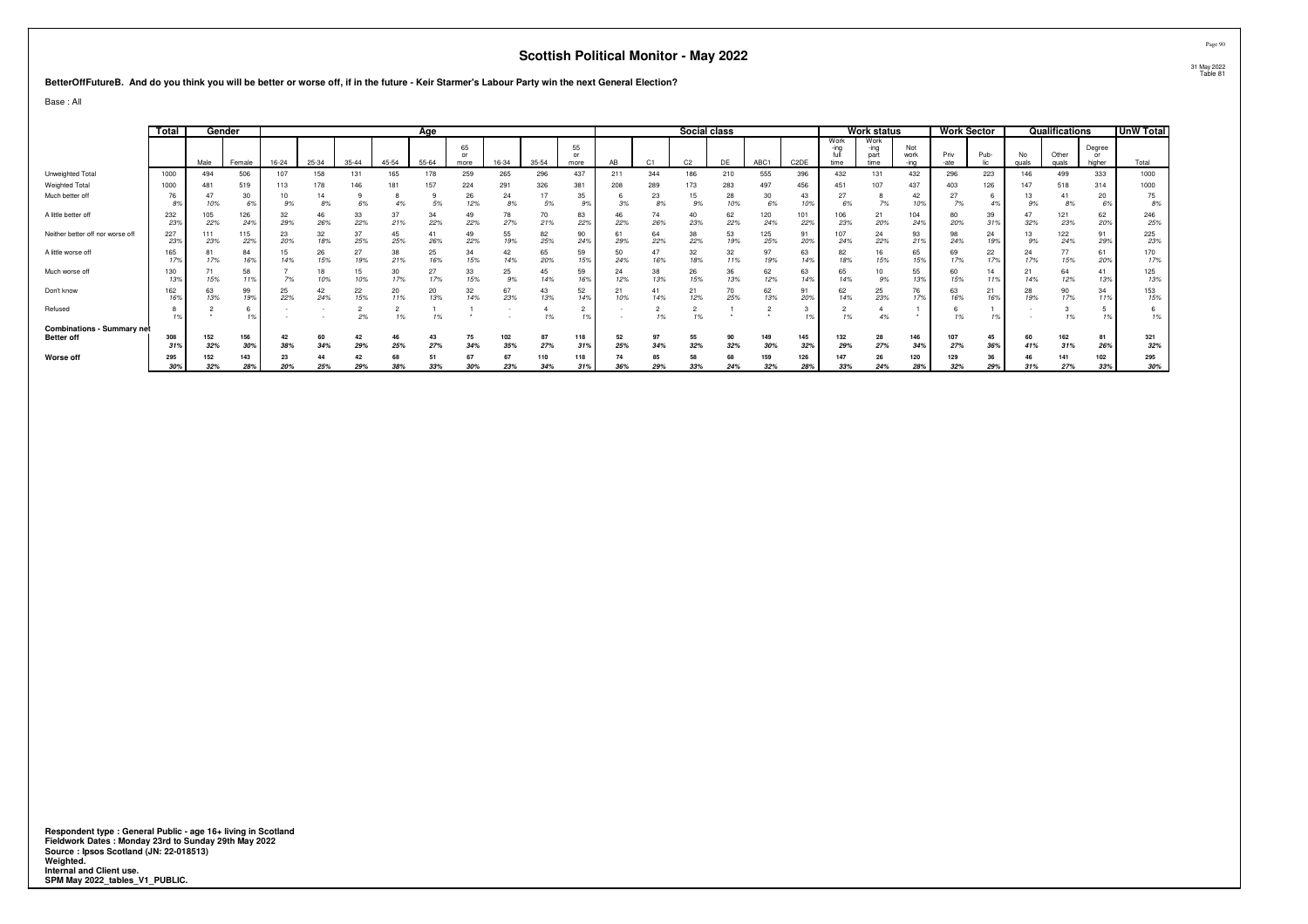**BetterOffFutureB. And do you think you will be better or worse off, if in the future - Keir Starmer's Labour Party win the next General Election?**

Base : All

|                                   |            |              |                      |                                         |               |                                     |                                |                        |                       |                |                |            |                         | Children aged under 18 in |            |                  |
|-----------------------------------|------------|--------------|----------------------|-----------------------------------------|---------------|-------------------------------------|--------------------------------|------------------------|-----------------------|----------------|----------------|------------|-------------------------|---------------------------|------------|------------------|
|                                   | Total      |              |                      |                                         |               | <b>Scottish Parliament Region</b>   |                                |                        |                       | Tenure         |                |            | <b>Country of birth</b> | household                 |            | <b>UnW Total</b> |
|                                   |            | Cent<br>-ral | Glas<br>-aow         | High-<br>lands<br>and<br>$ s-$<br>lands | Lothian       | Mid<br>Scot<br>-land<br>and<br>Fife | North<br>East<br>Scot<br>-land | South<br>Scot<br>-land | West<br>Scot<br>-land | Owner occupier | Renter         | Scotland   | Elsewhere               | Yes                       | No         | Total            |
| Unweighted Total                  | 1000       | 116          | 117                  | 84                                      | 162           | 116                                 | 148                            | 141                    | 116                   | 655            | 267            | 768        | 223                     | 275                       | 718        | 1000             |
| Weighted Total                    | 1000       | 121          | 130                  | 83                                      | 147           | 123                                 | 141                            | 126                    | 129                   | 634            | 299            | 775        | 216                     | 302                       | 691        | 1000             |
| Much better off                   | 76<br>8%   | 11<br>10%    | 18<br>14%            | 3<br>3%                                 | 9<br>6%       | 8<br>7%                             | 5%                             | 13<br>10%              | 6%                    | 37<br>6%       | 34<br>11%      | 59<br>8%   | 16<br>8%                | 22<br>7%                  | 54<br>8%   | 75<br>8%         |
| A little better off               | 232<br>23% | 32<br>26%    | 35<br>27%            | 22<br>27%                               | 36<br>25%     | 32<br>26%                           | 27<br>19%                      | 23<br>18%              | 25<br>19%             | 136<br>21%     | 81<br>27%      | 185<br>24% | 46<br>21%               | 61<br>20%                 | 169<br>24% | 246<br>25%       |
| Neither better off nor worse off  | 227<br>23% | 28<br>23%    | 32<br>24%            | 18<br>22%                               | 36<br>25%     | 32<br>26%                           | 30<br>21%                      | 23<br>18%              | 27<br>21%             | 157<br>25%     | 57<br>19%      | 180<br>23% | 44<br>21%               | 56<br>18%                 | 168<br>24% | 225<br>23%       |
| A little worse off                | 165<br>17% | 13<br>11%    | 16<br>12%            | 13<br>16%                               | 25<br>17%     | 17<br>13%                           | 35<br>25%                      | 22<br>17%              | 25<br>20%             | 121<br>19%     | 37<br>13%      | 127<br>16% | 37<br>17%               | 58<br>19%                 | 107<br>16% | 170<br>17%       |
| Much worse off                    | 130<br>13% | 14<br>12%    | 5%                   | 16<br>19%                               | 13<br>9%      | 14<br>11%                           | 17<br>12%                      | 23<br>19%              | 25<br>19%             | 93<br>15%      | 29<br>10%      | 107<br>14% | 22<br>10%               | 48<br>16%                 | 80<br>12%  | 125<br>13%       |
| Don't know                        | 162<br>16% | 21<br>18%    | 20<br>16%            | 11<br>14%                               | 27<br>18%     | 17<br>14%                           | 23<br>17%                      | 22<br>17%              | 19<br>15%             | 82<br>13%      | 61<br>20%      | 112<br>14% | 48<br>22%               | 52<br>17%                 | 109<br>16% | 153<br>15%       |
| Refused                           | 8<br>1%    | 1%           | $\overline{2}$<br>1% | . .<br>. .                              | $\sim$<br>. . | 3<br>2%                             | $\overline{2}$<br>1%           | $\sim$<br>$\sim$       | 1%                    | 8<br>1%        | ٠<br><b>м.</b> | 5<br>1%    | 3<br>1%                 | 5<br>2%                   |            | 1%               |
| <b>Combinations - Summary net</b> |            |              |                      |                                         |               |                                     |                                |                        |                       |                |                |            |                         |                           |            |                  |
| <b>Better off</b>                 | 308        | 43           | 54                   | 25                                      | 45            | 40                                  | 34                             | 36                     | 32                    | 173            | 115            | 243        | 62                      | 83                        | 223        | 321              |
|                                   | 31%        | 36%          | 41%                  | 30%                                     | 31%           | 33%                                 | 24%                            | 28%                    | 25%                   | 27%            | 38%            | 31%        | 29%                     | 28%                       | 32%        | 32%              |
| Worse off                         | 295<br>30% | 27<br>22%    | 23<br>17%            | 29<br>35%                               | 39<br>26%     | 31<br>25%                           | 52<br>37%                      | 45<br>36%              | 50<br>39%             | 214<br>34%     | 66<br>22%      | 235<br>30% | 58<br>27%               | 106<br>35%                | 187<br>27% | 295<br>30%       |

**Respondent type : General Public - age 16+ living in Scotland Fieldwork Dates : Monday 23rd to Sunday 29th May 2022 Source : Ipsos Scotland (JN: 22-018513) Weighted. Internal and Client use. SPM May 2022\_tables\_V1\_PUBLIC.**